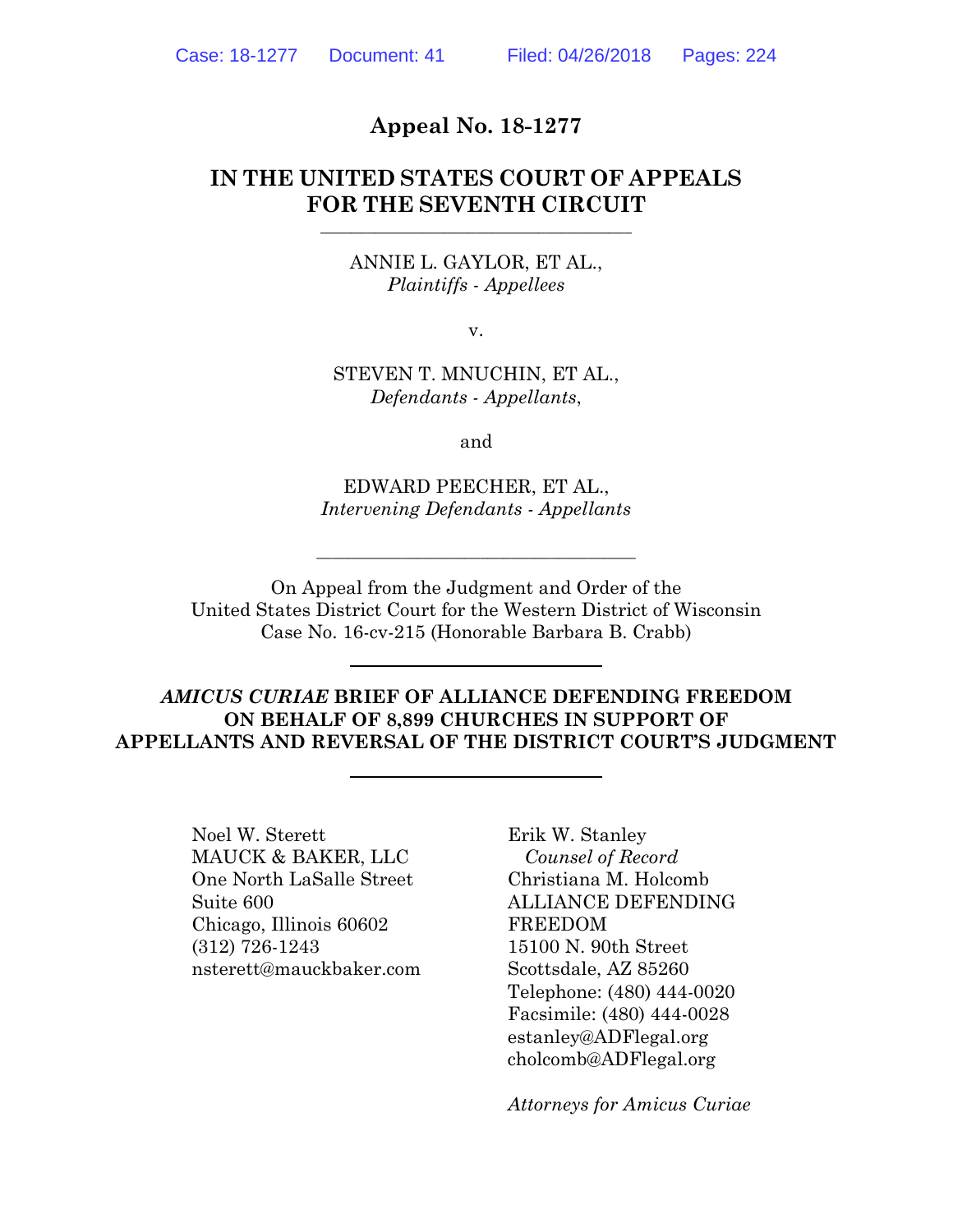### **RULE 26.1 DISCLOSURE STATEMENT**

(1) The full name of every party that the attorney represents in the case:

Alliance Defending Freedom

(2) The names of all law firms whose partners or associates have appeared for the party in the in this case or are expected to appear:

Alliance Defending Freedom

Mauck & Baker, LLC

(3) Identify any parent corporations and list any publicly held company that owns 10% or more of amicus' stock:

None.

Dated: April 26, 2018 /s/ Erik Stanley Erik W. Stanley *Counsel of Record* ALLIANCE DEFENDING FREEDOM 15100 N. 90th Street Scottsdale, AZ 85260 Telephone: (480) 444-0020 Facsimile: (480) 444-0028 estanley@ADFlegal.org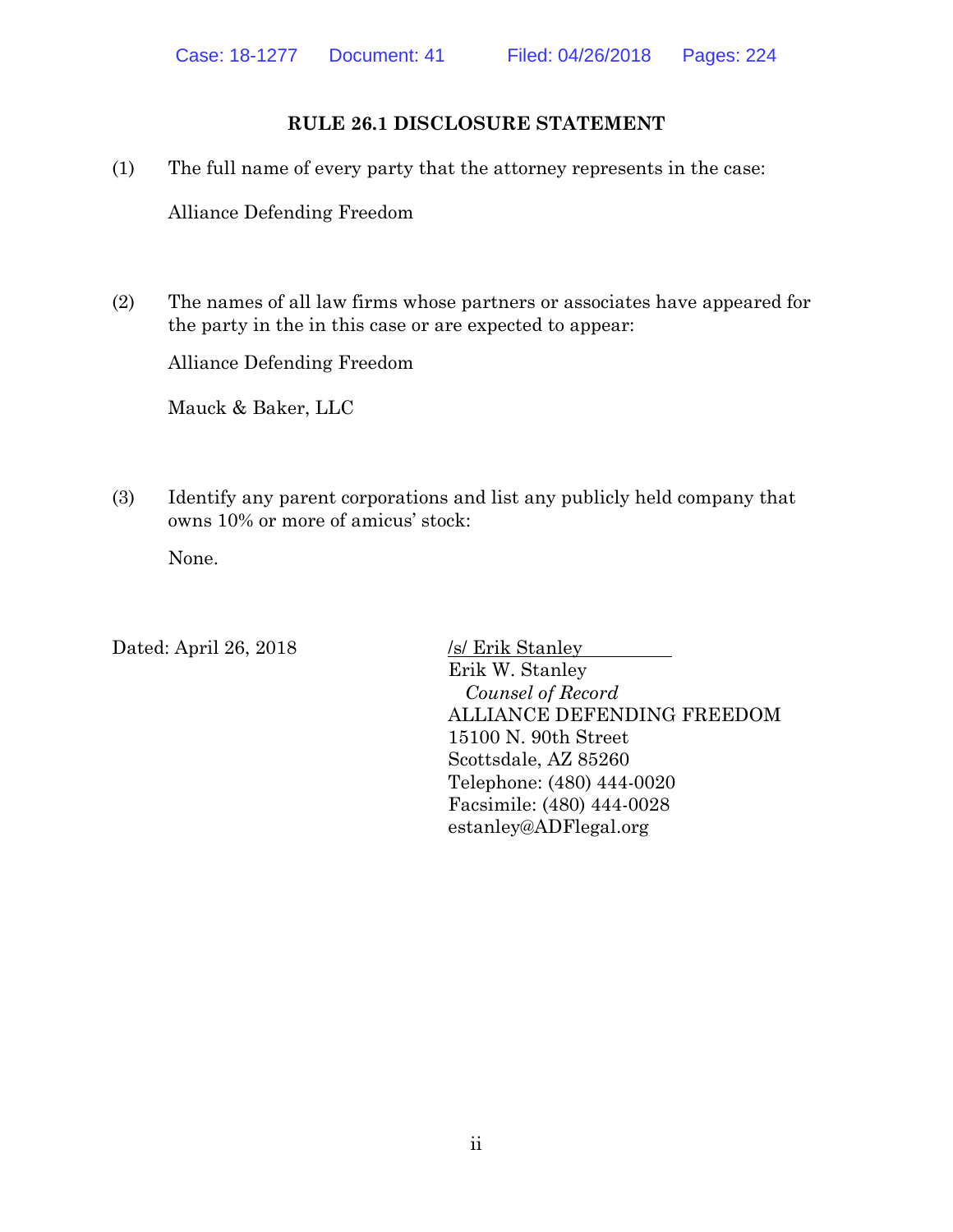# **TABLE OF CONTENTS**

| I.<br>The ministerial housing allowance exemption alleviates a government-<br>imposed burden on religious exercise and thus is a permissible                                                                                  |
|-------------------------------------------------------------------------------------------------------------------------------------------------------------------------------------------------------------------------------|
| II. Alleviating a burden on the free exercise of religion is just one of many<br>considerations justifying the ministerial housing allowance exemption 4                                                                      |
| III. In light of the long history of tax exemptions for religion, the housing<br>allowance available to religious leaders of numerous and diverse faith<br>groups does not constitute a real threat of government-established |
|                                                                                                                                                                                                                               |
|                                                                                                                                                                                                                               |
|                                                                                                                                                                                                                               |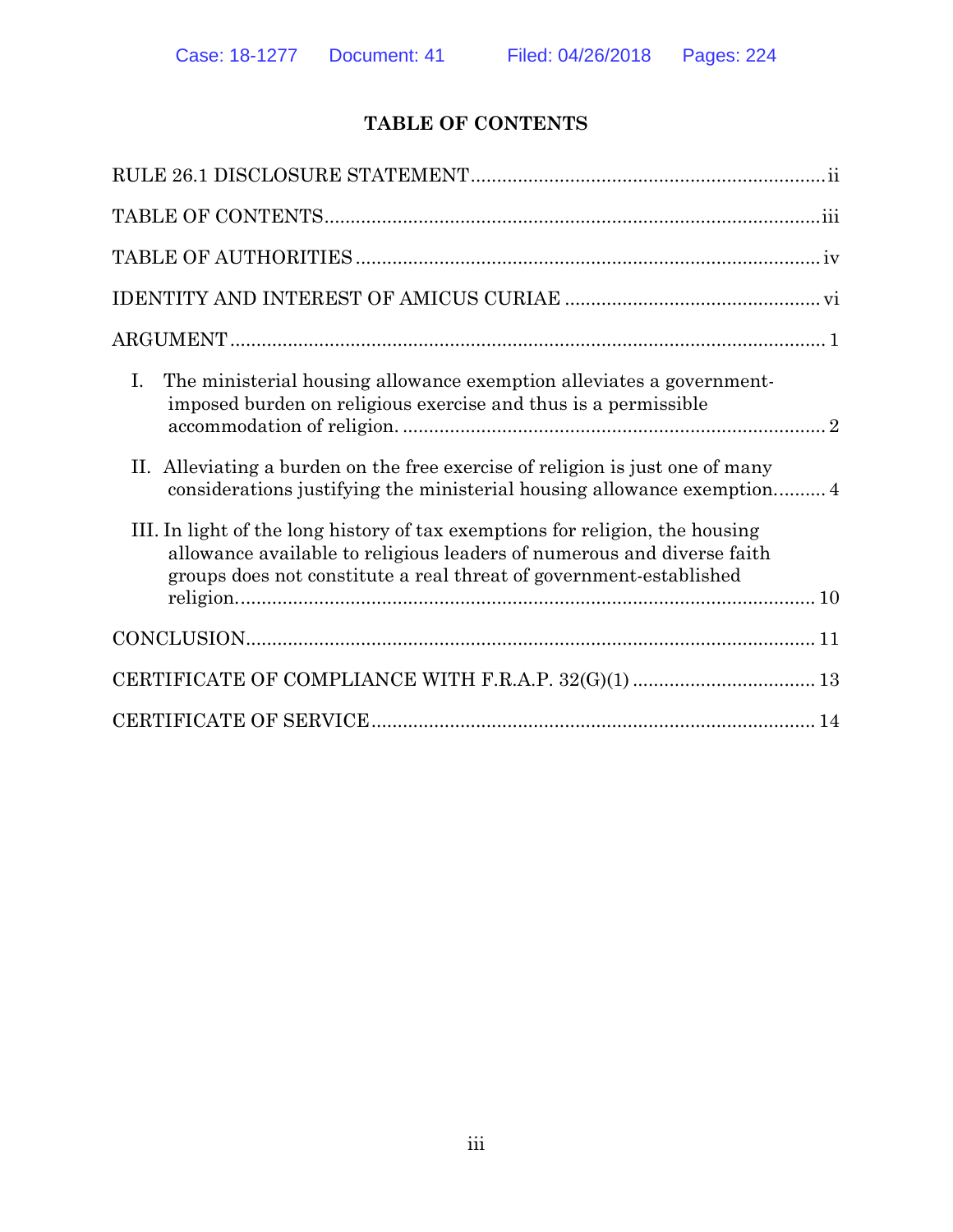# **TABLE OF AUTHORITIES**

### **Cases:**

| Arizona Christian School Tuition Org. v. Winn,                                        |
|---------------------------------------------------------------------------------------|
| Arver v. United States,                                                               |
| Corp. of Presiding Bishop of Church of Jesus Christ of<br>Latter-day Saints v. Amos,  |
| County of Allegheny v. American Civil Liberties Union,<br>Greater Pittsburgh Chapter, |
| Cutter v. Wilkinson,                                                                  |
| Employment Division, Department of Human Resources of Oregon v. Smith,                |
| Gaylor v. Mnuchin,                                                                    |
| Gillette v. United States,                                                            |
| Hosanna-Tabor Evangelical Lutheran Church & School v. E.E.O.C.,                       |
| Jimmy Swaggart Ministries v. Board of Equalization of California,                     |
| Larson v. Valente,                                                                    |
| McCulloch v. Maryland,                                                                |
| School District of Abington Township, Pennsylvania v. Schempp,                        |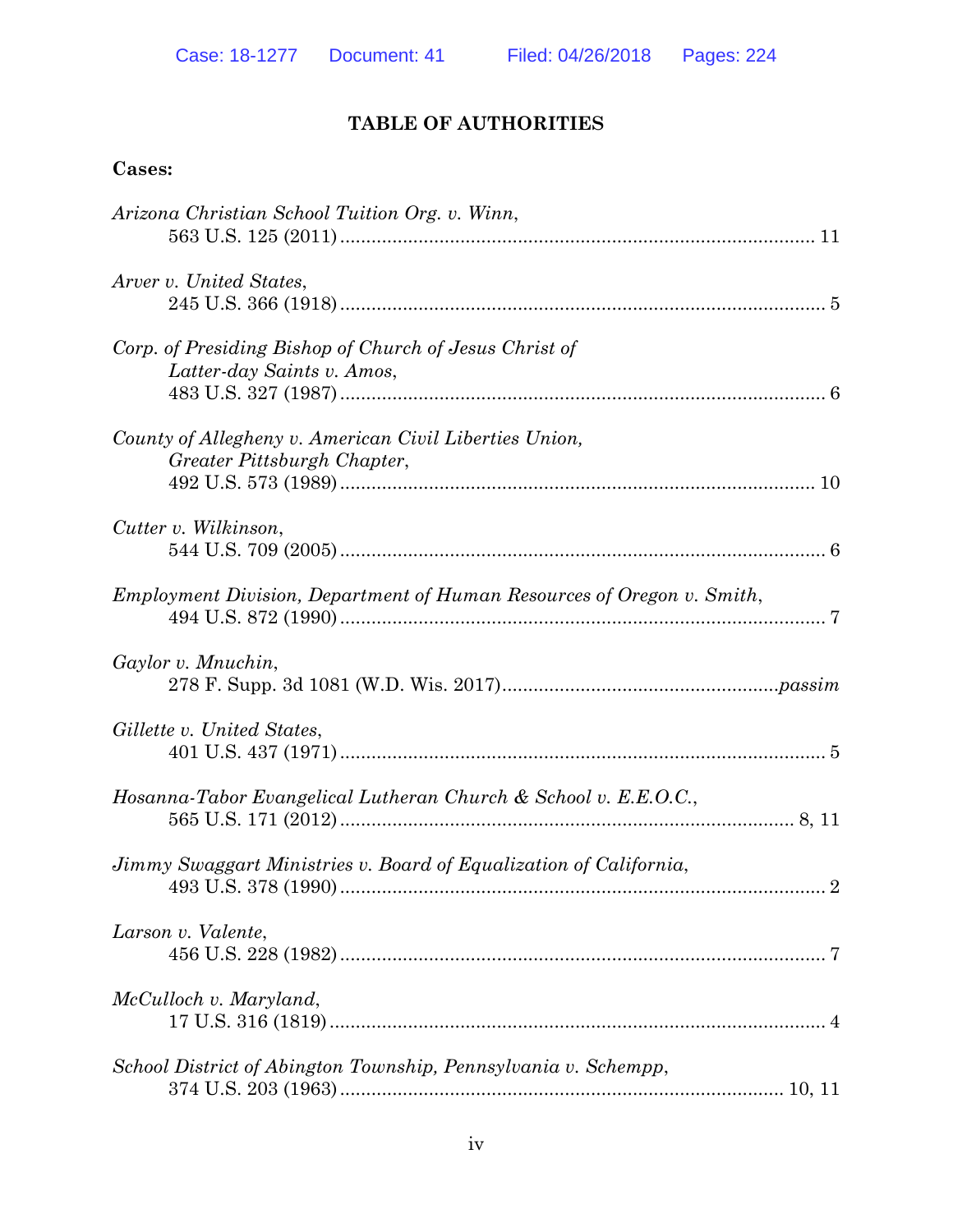| Town of Greece v. Galloway,                                                                                                                                                       |
|-----------------------------------------------------------------------------------------------------------------------------------------------------------------------------------|
| Walz v. Tax Commission of City of New York,                                                                                                                                       |
| World Outreach Conference Center v. City of Chicago,                                                                                                                              |
| Zorach v. Clauson,                                                                                                                                                                |
| <b>Statutes:</b>                                                                                                                                                                  |
|                                                                                                                                                                                   |
|                                                                                                                                                                                   |
|                                                                                                                                                                                   |
|                                                                                                                                                                                   |
|                                                                                                                                                                                   |
| <b>Other Authorities:</b>                                                                                                                                                         |
| Douglas Laycock, Towards a General Theory of the Religion Clauses: The<br>Case of Church Labor Relations and the Rights to Church Autonomy, 81                                    |
| Edward A. Zelinsky, The First Amendment and the Parsonage Allowance<br>(January 27, 2014), Tax Notes, Vol. 142, No. 4, January 27, 2014, available at                             |
| Matt Branaugh & Emily Lund, A Closer Look at the Housing Allowance,<br>CHURCH LAW & TAX, Mar. 13, 2018,<br>http://www.churchlawandtax.com/blog/2018/march/closer-look-at-housing- |

allowance.html............................................................................................................... 3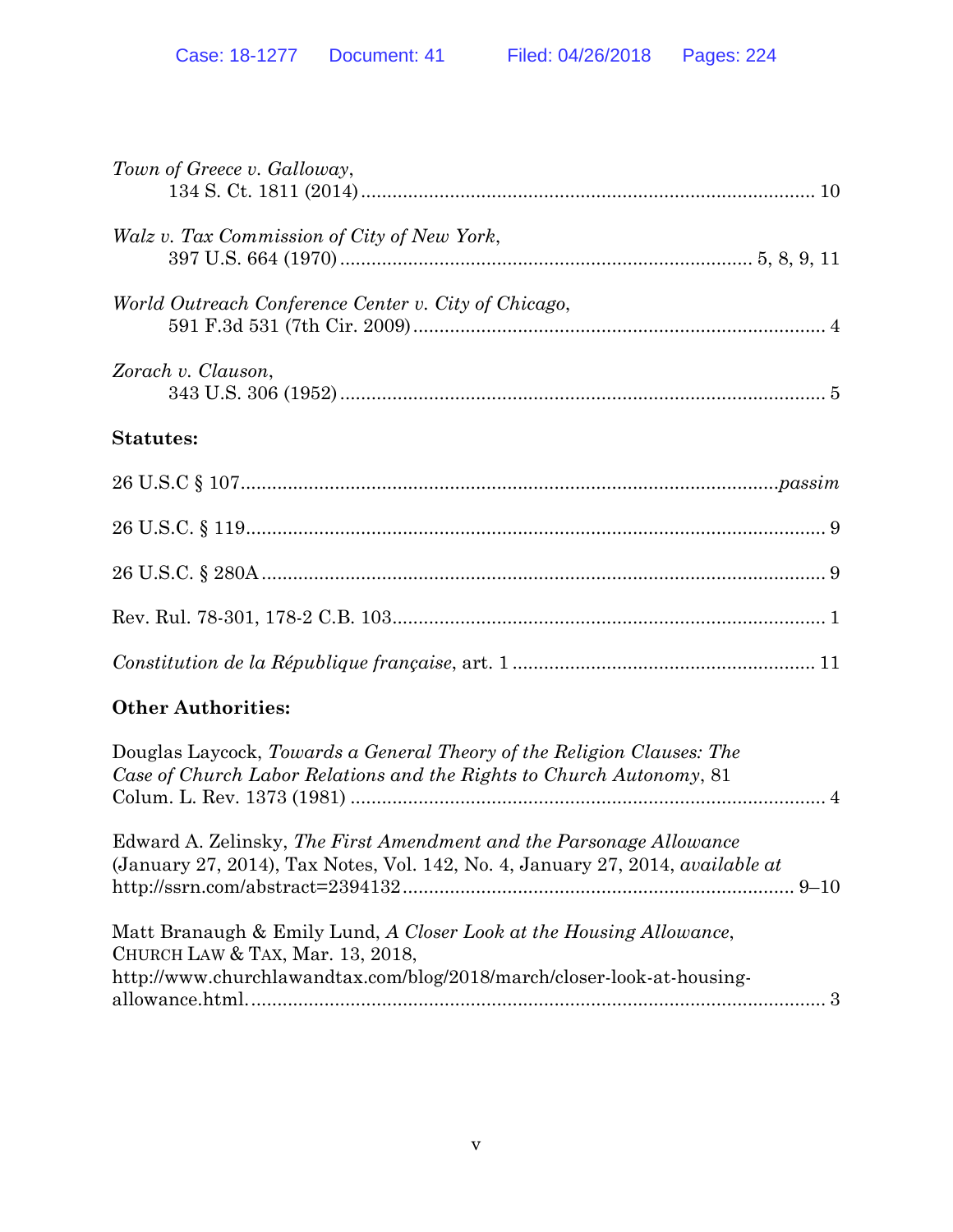#### **IDENTITY AND INTEREST OF AMICUS CURIAE1**

Alliance Defending Freedom (ADF) is an alliance-building, non-profit legal organization that advocates for the right of people to freely live out their faith. ADF files this brief on behalf of 8,899 churches and pastors nationwide who rely on the ministerial housing allowance exemption provided for under 26 U.S.C. § 107(2).2 The 8,899 churches and pastors represented by this brief come from all fifty states, the District of Columbia, and the United States territories of Guam and Puerto Rico. They represent a broad spectrum of the faith community, with denominational backgrounds including African Methodist Episcopal, Anglican, Assemblies of God, Baptist, Church of Christ, Church of God, Catholic, Episcopal, Evangelical Free, Four Square, Lutheran, Mennonite, Methodist, Nazarene, Presbyterian, and Wesleyan as well as many independent, nondenominational churches. They also represent varied cultural and ethnic backgrounds including African-American, Asian, and Hispanic pastors, and they vary in size, ranging from a few congregants to large churches of thousands. Despite their varied backgrounds and faith traditions, each member of this broad coalition of churches and pastors relies upon the ministerial housing allowance and will be directly harmed should the exemption be struck down. A complete list of churches represented by this brief is attached as Exhibit A.

<sup>1</sup> All parties have consented to the filing of this *amicus* brief. *Amicus curiae* certifies that no counsel for a party authored this brief in whole or in part and no person or entity, other than *amicus*, its members, or its counsel, has made a monetary contribution for it.

<sup>2</sup> *Amicus curiae* conferred with other *amici* before filing this brief to ensure that the perspective provided herein is unique and helpful to the Court in resolving this case.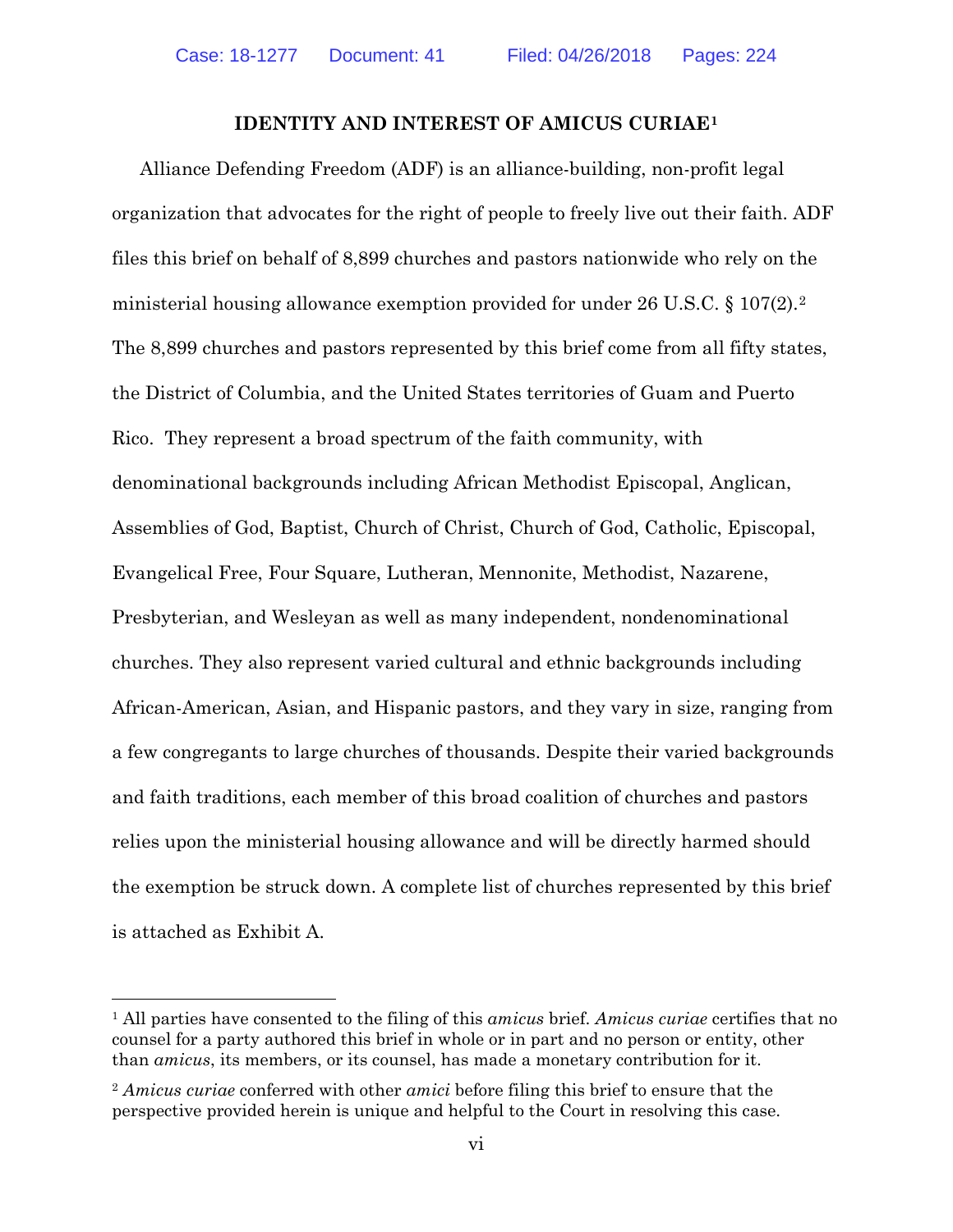$\overline{a}$ 

#### **ARGUMENT**

Under 26 U.S.C. § 107(2), a "minister of the gospel" who does not live in a church-owned parsonage may exclude from his gross income a "rental allowance paid to him as part of his compensation" for housing.3 The exemption, which has existed for over 50 years, does not transfer public monies to ministers or houses of worship, nor does it result in any administrative or financial relationship between the government and religion. Section 107(2) thus is a permissible accommodation of religion consistent with our Nation's longstanding practice of exempting churches and other religious organizations from government-imposed tax burdens.

The district court's conclusion to the contrary—that the ministerial housing allowance exemption alleviates no burdens and is nothing other than religious favoritism in violation of the Establishment Clause—is wrong for several reasons. First, the premise underlying the conclusion lacks support and defies common sense: the exemption plainly alleviates a burden on religious exercise, especially for those ministers and houses of worship of poorer, less-established religious groups. Second, even if the burden may be surmountable for some, the exemption serves other legitimate purposes—namely, ensuring the government treats all religious groups equally and avoids excessive entanglement with religion. Finally, in view of historical practices and understandings, the ministerial housing allowance exemption poses no real threat of a government-established religion.

<sup>&</sup>lt;sup>3</sup> The Internal Revenue Service has interpreted "minister of the gospel" broadly to include the commensurate religious leaders of all of the various faith groups in America. *See* Rev. Rul. 78-301, 1978-2 C.B. 103.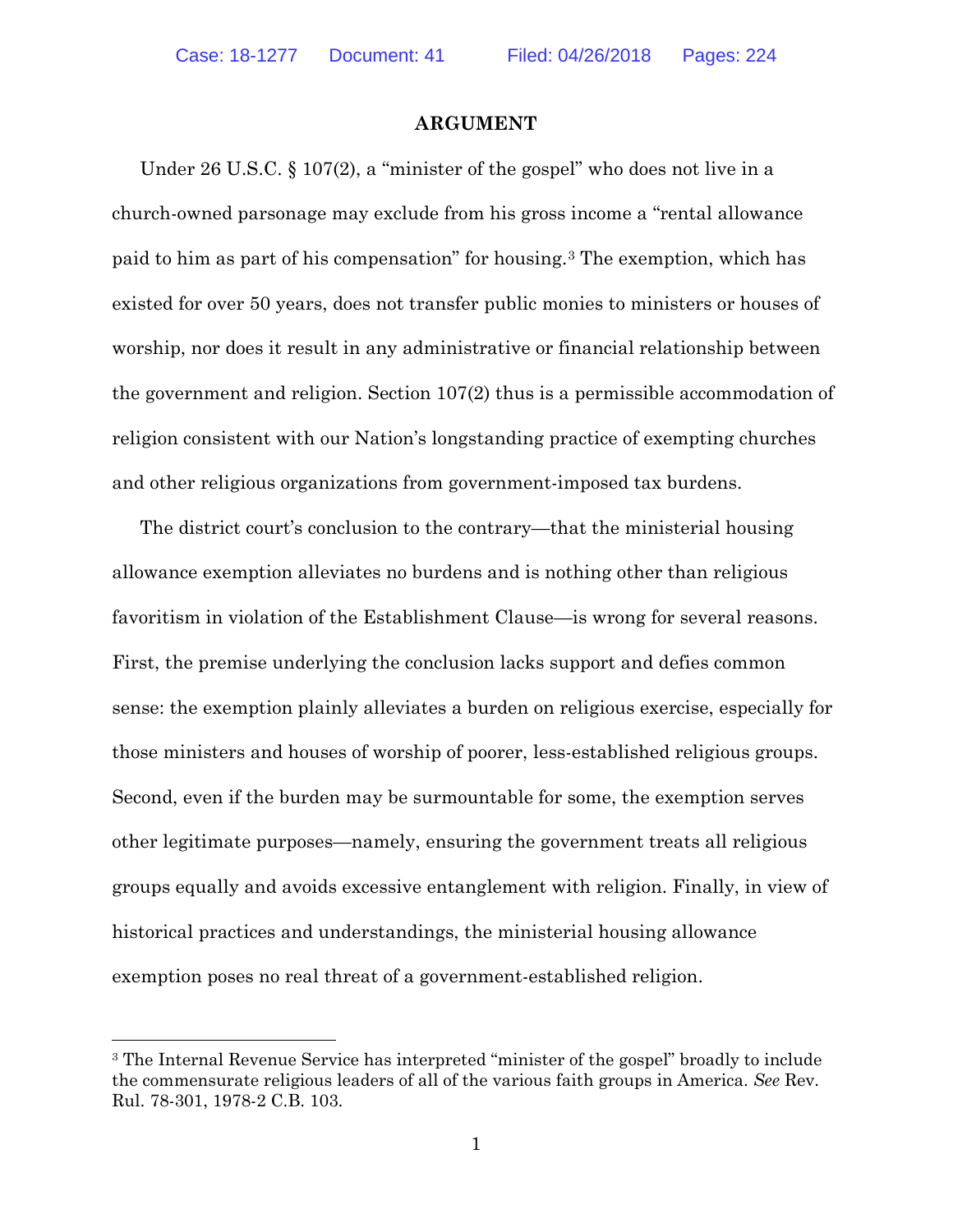**I. The ministerial housing allowance exemption alleviates a government-imposed burden on religious exercise and thus is a permissible accommodation of religion.** 

Section 107(2) relieves real burdens, and eliminating the exemption would have serious and immediate consequences for ministers and churches of all stripes. As the district court noted, while parsonages were "once ubiquitous," one study estimates that "87 percent of ministers now receive a cash allowance for housing." *Gaylor v. Mnuchin*, 278 F. Supp. 3d 1081, 1095 (W.D. Wis. 2017). Because taxing those payments would result in "significant governmental interference" with religious exercise, *id.* at 1102, Congress acted properly in granting an exemption. The district court's ruling should be overturned on that ground alone.

Notably, the district court refused to consider "the potential financial impact that the loss of a tax exemption might have on some ministers" in assessing the constitutionality of § 107(2). *Id.* at 1101. It is no wonder, then, that the district court's ruling concludes § 107(2) "could not be justified as a mere 'accommodation of religion.'" *Id.* at 1091. Nor does *Jimmy Swaggart Ministries v. Board of Equalization of California*, 493 U.S. 378 (1990), support its assertion that a generally applicable tax can never burden religious exercise. *See Gaylor*, 278 F. Supp. 3d at 1101–02. To the contrary, the Court there specifically noted that a generally applicable tax can "effectively choke off an adherent's religious practices." *Jimmy Swaggart Ministries*, 493 U.S. at 392.

That § 107(2) alleviates a burden on religious exercise for ministers and houses of worship cannot be seriously questioned. For example, according to one survey, the vast majority of churches have less than 200 people in weekly attendance, and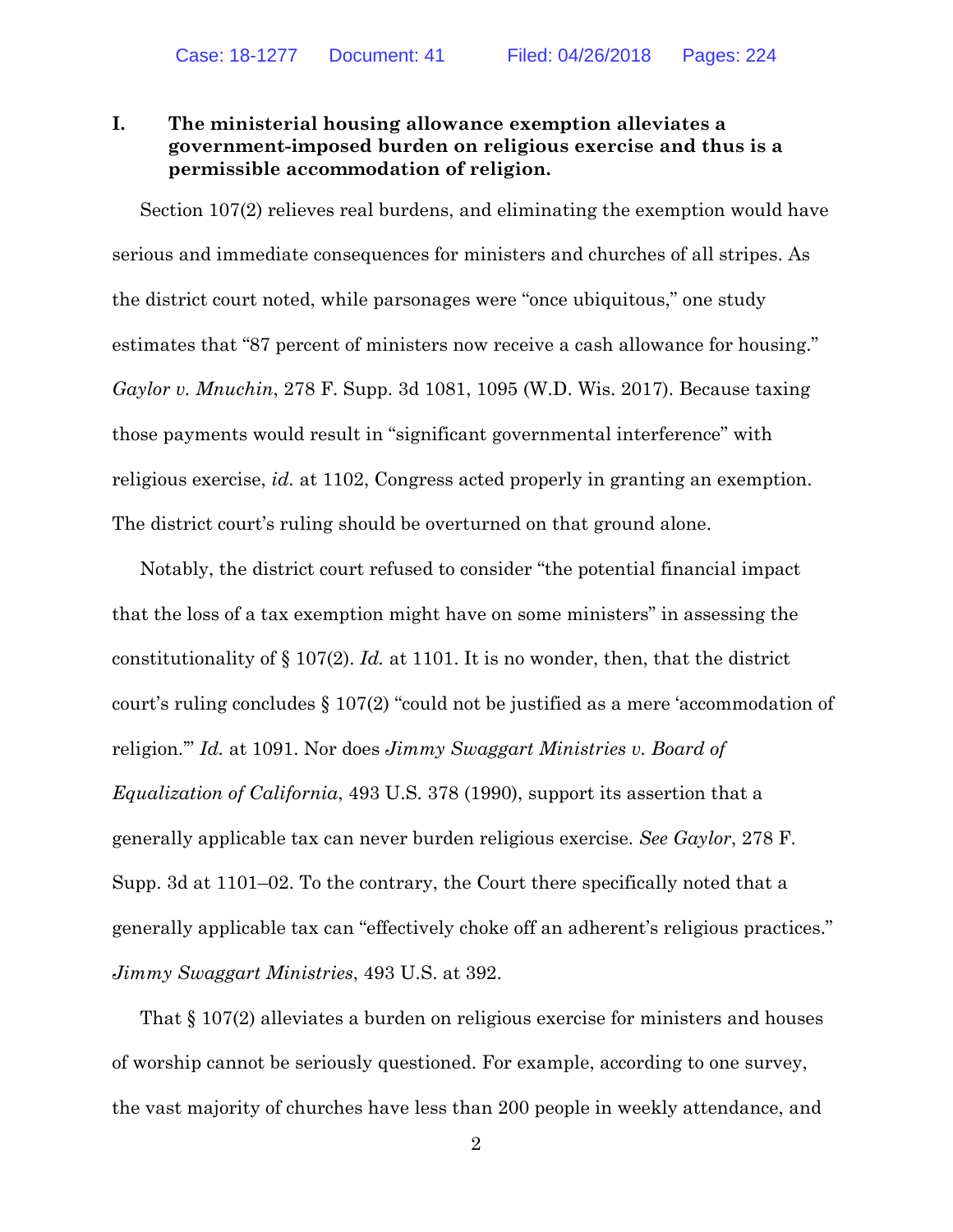more than 60 percent of solo pastors lead a church with an average weekly attendance of 100 or less.4 Without the exemption, many ministers would face tremendous financial pressure to forego their religious calling and pursue a fulltime, secular job to earn higher pay. The pressure would be especially acute for part-time solo pastors, as the same survey shows that their median base salary is \$14,400 and their median housing allowance is \$12,000.5 Furthermore, nearly all full-time solo pastors serve in churches where the church has an annual income of \$500,000 or less,6 meaning that in many cases Section 107(2) makes it possible for houses of worship to hire the ministers needed to serve their congregations and communities and fulfill their religious mission. Simply put, religious exercise would be significantly curtailed—and even cease to exist entirely for some smaller, lessestablished religious groups—if the exemption is struck down as unconstitutional and another tax burden imposed.

To be sure, the religious exercise of large, wealthier houses of worship may not be as substantially affected if the Court eliminates the exemption. Some houses of worship may be able to increase their ministers' compensation and absorb the resulting financial blow. But finances must still be raised and used for this purpose rather than for ministry, and a burden on religion exists in either instance. Moreover, a religious exemption need not alleviate every burden in every instance

<sup>4</sup> Matt Branaugh & Emily Lund, *A Closer Look at the Housing Allowance*, CHURCH LAW & TAX, Mar. 13, 2018, http://www.churchlawandtax.com/blog/2018/march/closer-look-athousing-allowance.html.

<sup>5</sup> *Id.*

<sup>6</sup> *Id.*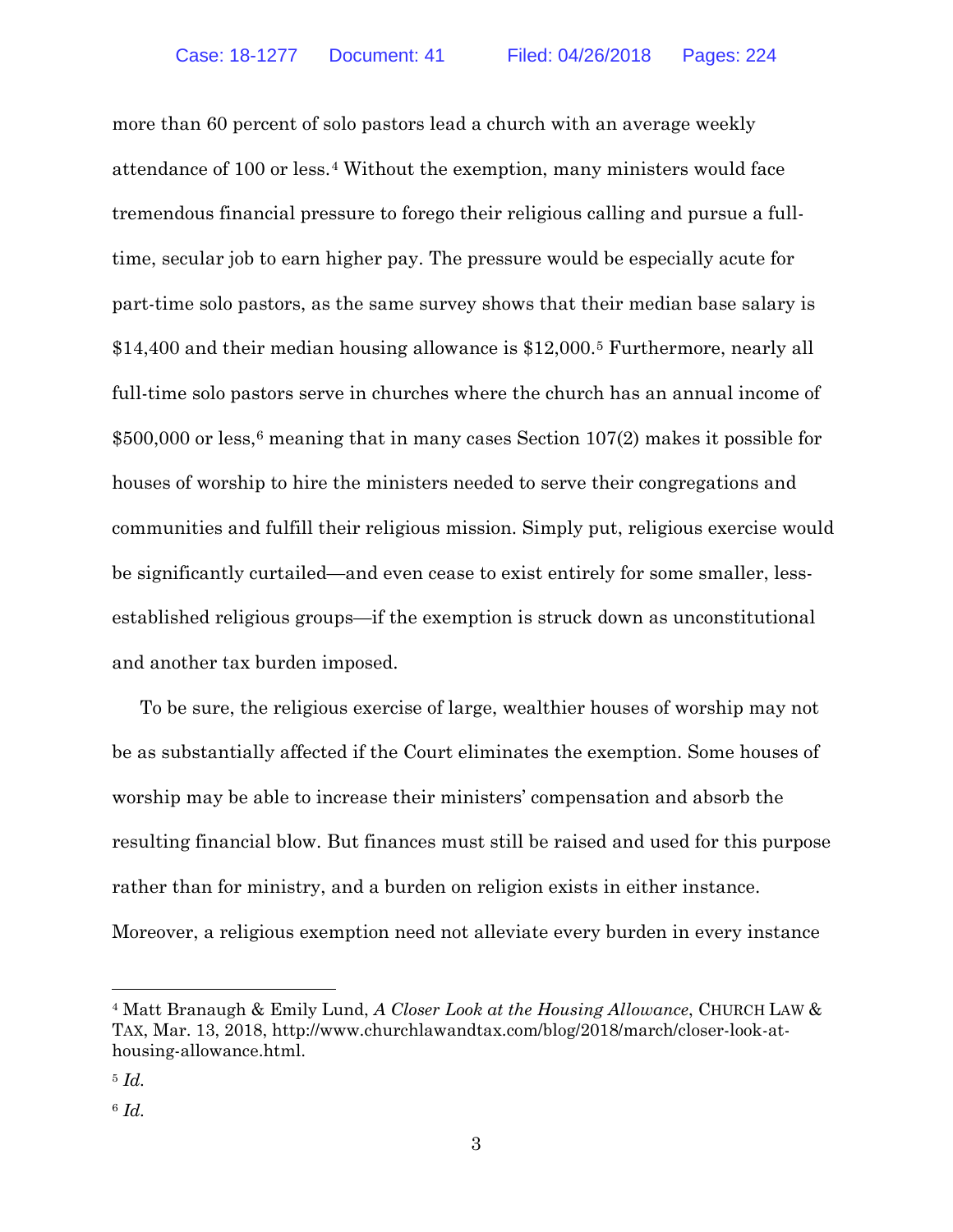to be constitutional. It is enough that § 107(2) relieves a burden on religious exercise for at least some ministers and houses of worship. *See World Outreach Conference Ctr. v. City of Chicago*, 591 F.3d 531, 539 (7th Cir. 2009) ("[W]hether a given burden is substantial depends on its magnitude in relation to the needs and resources of the religious organization in question.").7

Far from establishing a religion, § 107(2) simply removes a government-imposed burden on religious exercise. Congress properly recognized that the "power to tax" involves the "power to destroy," *McCulloch v. Maryland*, 17 U.S. 316, 391 (1819), and opted to accommodate religion instead of taxing it. That decision is a commendable and constitutionally permissible one. Government, after all, does not "establish religion by leaving it alone." Douglas Laycock, *Towards a General Theory of the Religion Clauses: The Case of Church Labor Relations and the Rights to Church Autonomy*, 81 Colum. L. Rev. 1373, 1416 (1981). In fact, when the government must choose between taxing or exempting religion, providing an exemption often is the least-entangling and most-neutral choice.

### **II. Alleviating a burden on the free exercise of religion is just one of many considerations justifying the ministerial housing allowance exemption.**

At bottom, the district court's ruling assumes that a religious exemption equals impermissible religious favoritism if it extends to situations not involving a burden

<sup>7</sup> Establishing a tax framework that benefits only churches that own a parsonage would magnify the burdensome inequality that smaller, less affluent churches already face. This burden would increase exponentially if § 107(2) were eliminated because thousands of smaller churches and ministers have relied on the housing allowance exemption now for decades.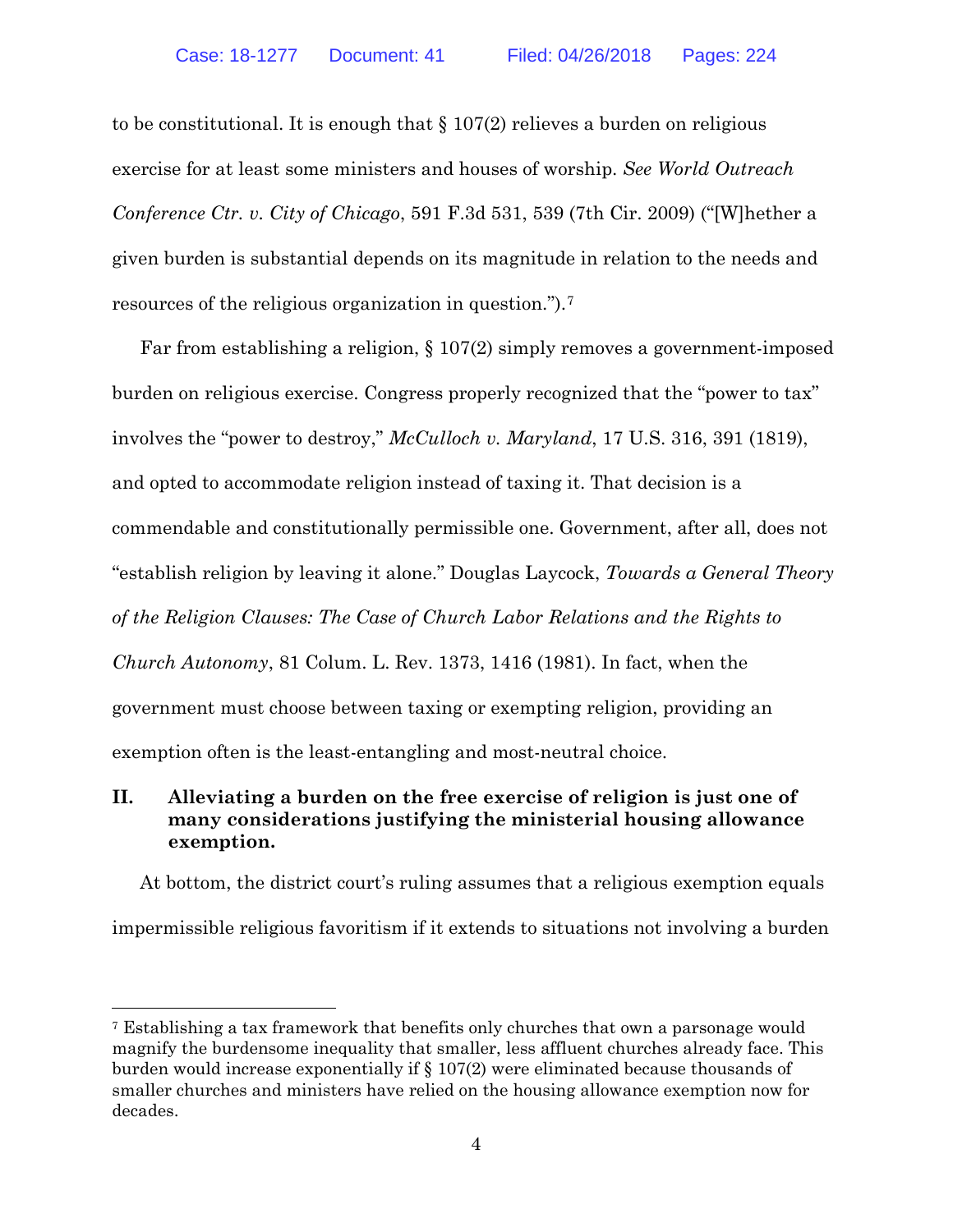on religious exercise. The assumption is both incorrect and dangerous. First, the exemption here does alleviate a burden on religion in all instances, even if those burdens differ in scope. Second, the district court's ruling goes too far to suggest that § 107(2) violates the Establishment Clause if it is not "required by the free exercise clause." *Gaylor*, 278 F. Supp. 3d at 1100. The First Amendment is not so rigid.

Indeed, the Supreme Court has made clear that "[t]he limits of permissible state accommodation to religion are by no means coextensive with the noninterference mandated by the Free Exercise Clause." *Walz v. Tax Comm'n of City of New York*, 397 U.S. 664, 673 (1970). And the Court has a long history of rejecting Establishment Clause challenges to broad discretionary religious exemptions like the one at issue here. For example, the Court has upheld the constitutionality of:

- Exemptions from the draft during World War I pertaining to clergy, seminarians, and pacifists. *Arver v. United States*, 245 U.S. 366, 376 (1918);
- A law allowing students to leave their public schools to receive religious education. *Zorach v. Clauson*, 343 U.S. 306, 313 (1952);
- A municipal property tax ordinance exempting religious nonprofit organizations. *Walz*, 397 U.S. at 673 (1970);
- A religious exemption from the military draft for those opposed to all wars. *Gillette v. United States*, 401 U.S. 437, 448–60 (1971);

5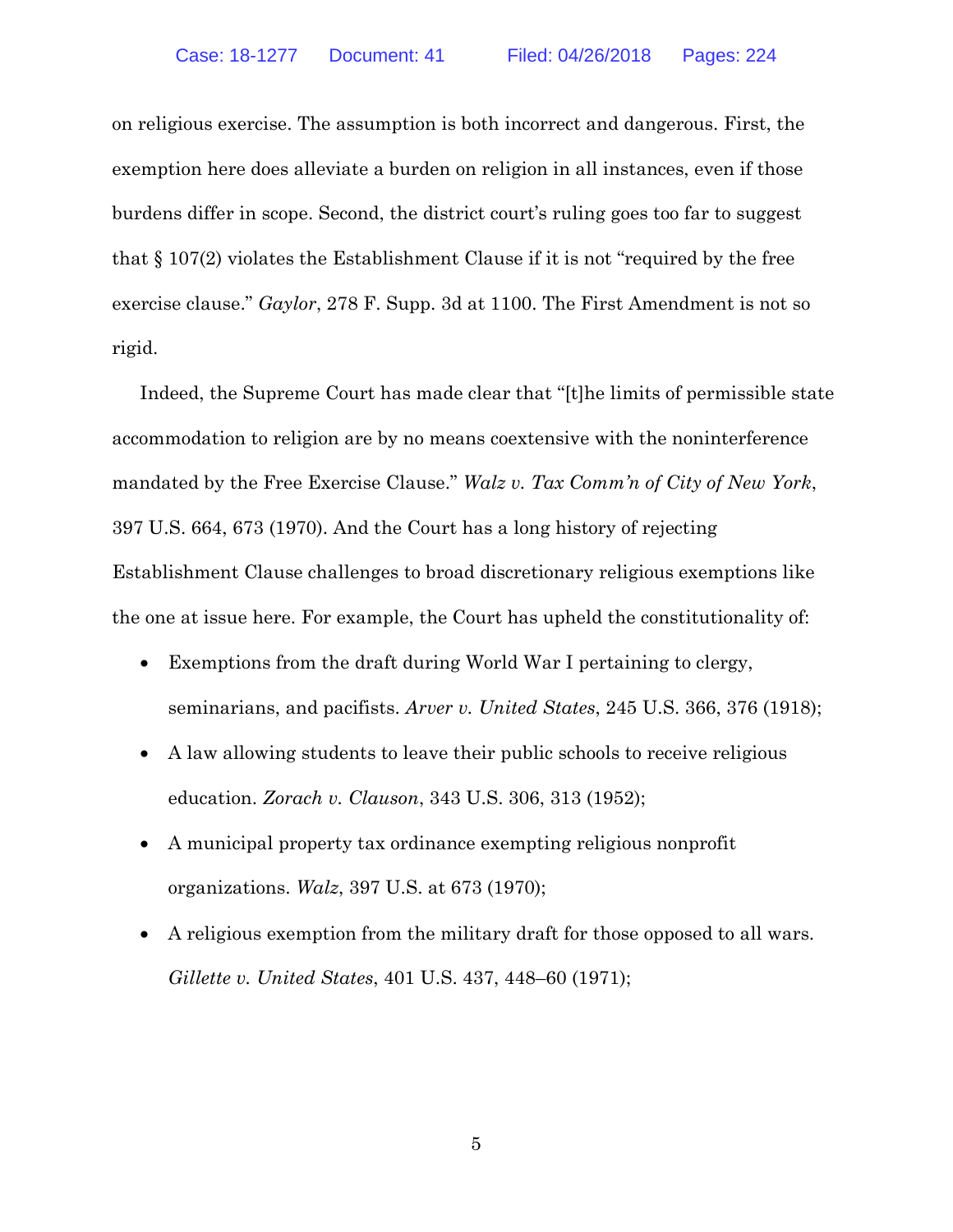- A religious exemption from federal employment discrimination laws. *Corporation of Presiding Bishop of Church of Jesus Christ of Latter-Day Saints v. Amos*, 483 U.S. 327 (1987); and
- A section of the Religious Land Use and Institutionalized Persons Act that increased the level of protection of prisoners' and other incarcerated persons' religious rights. *Cutter v. Wilkinson*, 544 U.S. 709, 720 (2005).

In so doing, the Supreme Court considered (and rejected) many of the same arguments relied upon by the district court here. In *Amos*, for example, the Court held that the government may exempt secular nonprofit activities of religious organizations from a prohibition on religious discrimination in employment, finding "unpersuasive" the lower court's argument that the exemption impermissibly "singles out religious entities for a benefit." 438 U.S. at 338. The Court noted that it had "never indicated that statutes that give special consideration to religious groups are *per se* invalid," explaining that such an approach "would run contrary to the teaching of our cases that there is ample room for accommodation of religion under the Establishment Clause." *Id.* Even though the exemption would inevitably protect some secular activity unrelated to the exercise of religion, the Court held that it did not have to be "packaged with benefits to secular entities" to pass constitutional muster where the "government act[ed] with the proper purpose of lifting a regulation that burdens the exercise of religion." *Id.*

Moreover, while some religious exemptions may focus solely on guaranteeing the free exercise of religion, the Supreme Court has routinely upheld the

6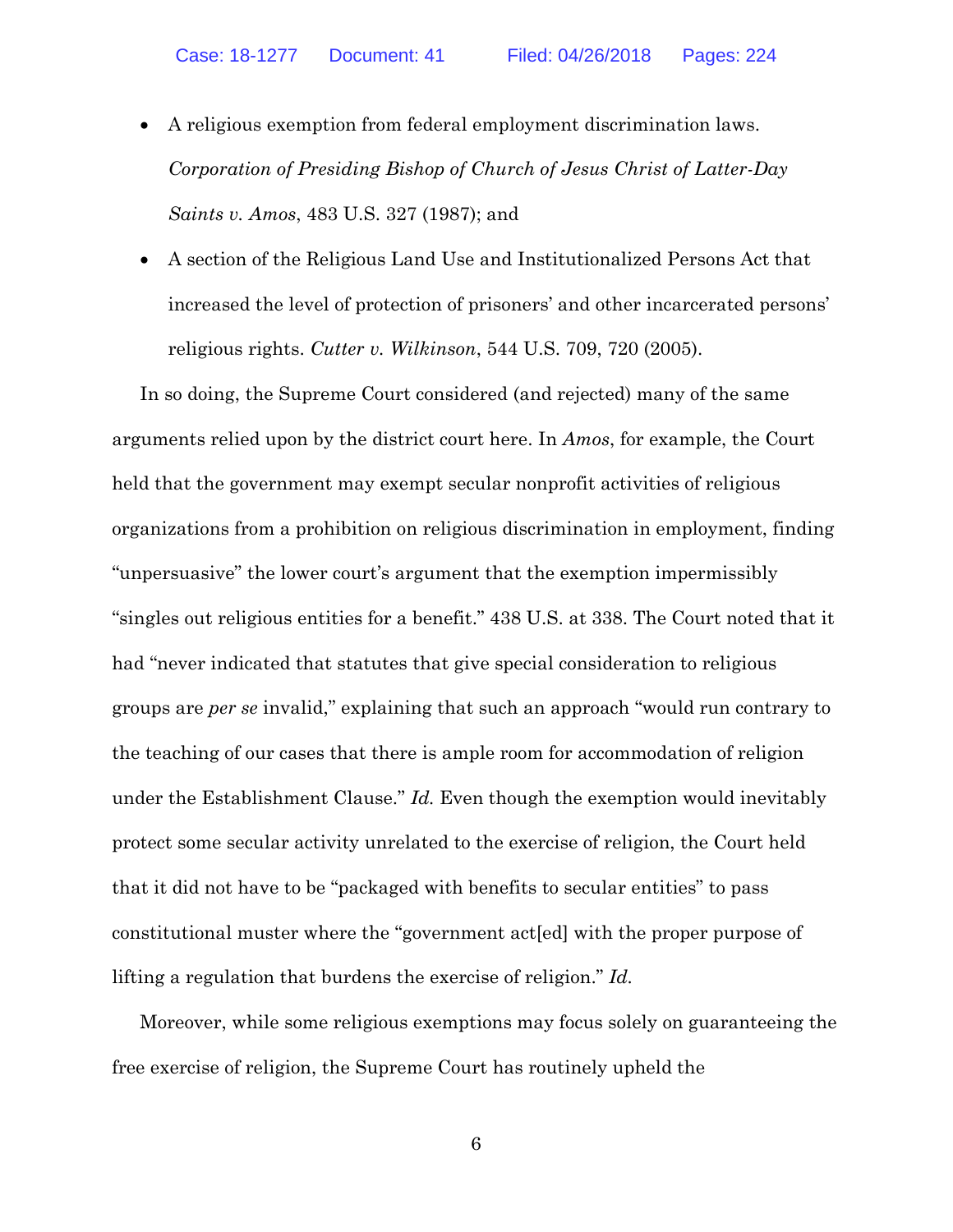constitutionality of exemptions that do not. That is because religious exemptions often have more than one legitimate aim or purpose, and there are indeed other reasons—besides alleviating burdens on religious exercise—warranting them. Two are particularly relevant here: (1) ensuring government neutrality and equal treatment of all religious groups; and (2) protecting against excessive governmental entanglement with religion.

First, enacting a broad religious exemption is permissible—and often required to ensure that the government is treating all religious groups and denominations equally. Indeed, "[t]he clearest command of the Establishment Clause is that one religious denomination cannot be officially preferred over another." *Larson v. Valente*, 456 U.S. 228, 244 (1982). Section 107(2) plainly serves this important interest. Under § 107(1), a minister may exclude from his income "the rental value of a home furnished to him as part of his compensation." But not every house of worship owns a home or parsonage for its ministers. Some cannot afford one; others choose not to own one for doctrinal or theological reasons. Regardless of the reasons for the disparity, Congress enacted  $\S 107(2)$  to "eliminate discrimination between ministers who lived in parsonages and ministers who received a housing allowance." *Gaylor*, 278 F. Supp. 3d at 1096; *see also* H.R. Rep. No. 1337, at 15, available at U.S. Code Congressional Administrative News, 83rd Congress, Second Session, at 4040  $(1954).8$ 

<sup>8</sup> If left to stand alone, § 107(1) and the potential benefit it confers to religious groups that believe parsonages to be acceptable as a theological matter could effectively result in the government impermissibly "lend[ing] its power to one or the other side in controversies over religious authority or dogma." *Emp't Div., Dep't of Human Res. of Oregon v. Smith*, 494 U.S.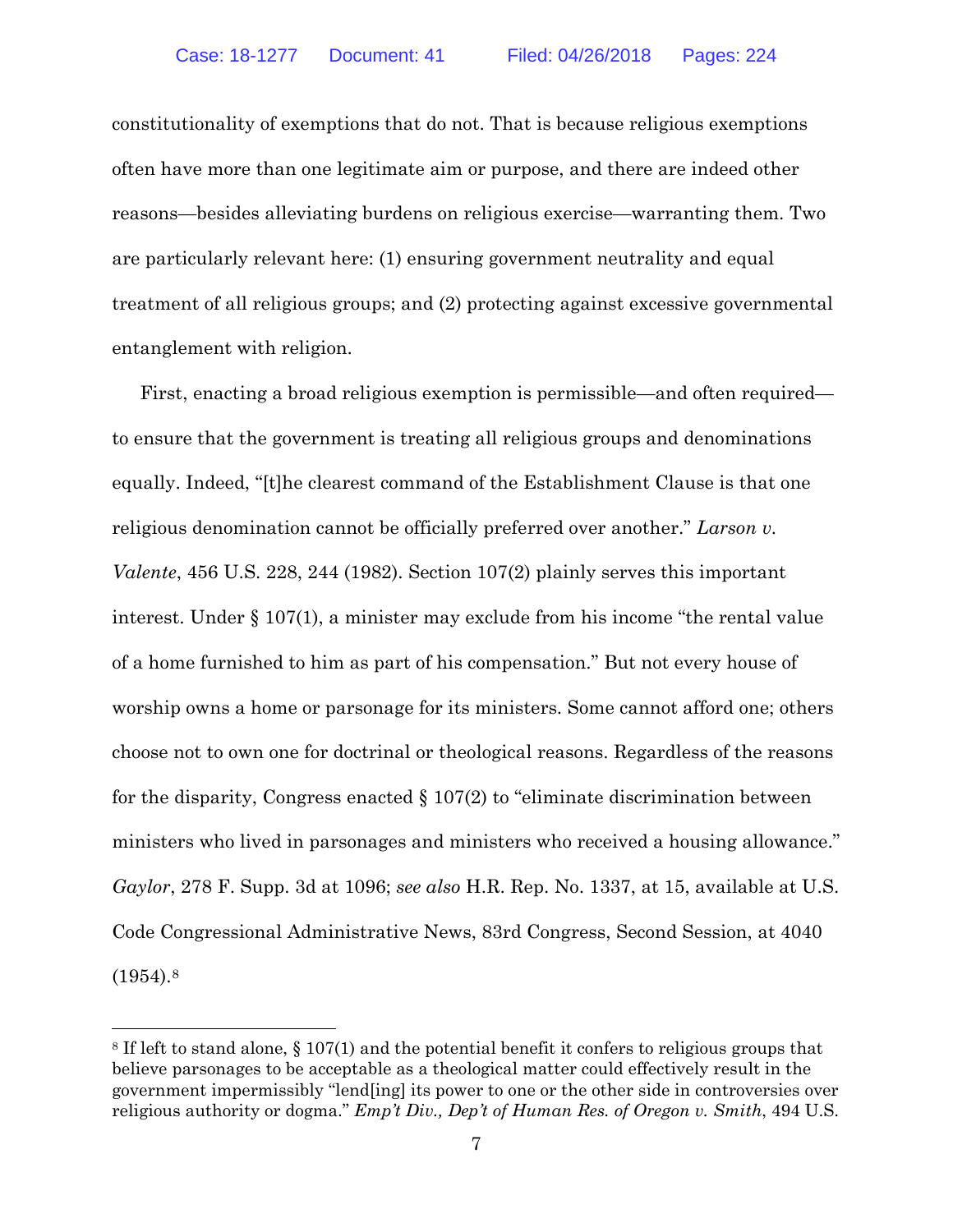Religious exemptions also are justified when they seek to guard against government entanglement with religion. In *Walz*, for example, the Supreme Court highlighted the government's interest in avoiding entanglement when it upheld the constitutionality of a religious property tax exemption. The Court there explained that the tax exemption properly respected "the autonomy and freedom of religious bodies," "restrict[ed] the fiscal relationship between church and state," and "tend[ed] to complement and reinforce the desired separation insulating each from the other." *Walz*, 397 U.S. at 672, 676.

The Court's ruling in *Hosanna Tabor Evangelical Lutheran Church & School v. E.E.O.C.*, 565 U.S. 171 (2012), is also instructive. In that case, the Court upheld the "ministerial exception" to employment discrimination laws, holding that the Religion Clauses of the First Amendment precluded the application of such laws to claims involving the employment relationship between religious institutions and their ministers. While the Court noted that imposing an unwanted minister infringes the Free Exercise Clause, it also held that doing so violates the Establishment Clause because it interferes "with an internal church decision." *Id.* at 190. The Court thus made clear that the ministerial exception applies regardless of whether the minister was fired for religious or secular reasons. *Id.* at 194–95.

Here, a legitimate aim of the ministerial housing allowance exemption is to avoid government entanglement with religion. Indeed, if the exemption did not exist, many ministers would be forced to avail themselves of similar secular

<sup>872, 877 (1990).</sup> Section 107(2) thus is also warranted to prevent Congress from taking sides—real or perceived—in a religious controversy.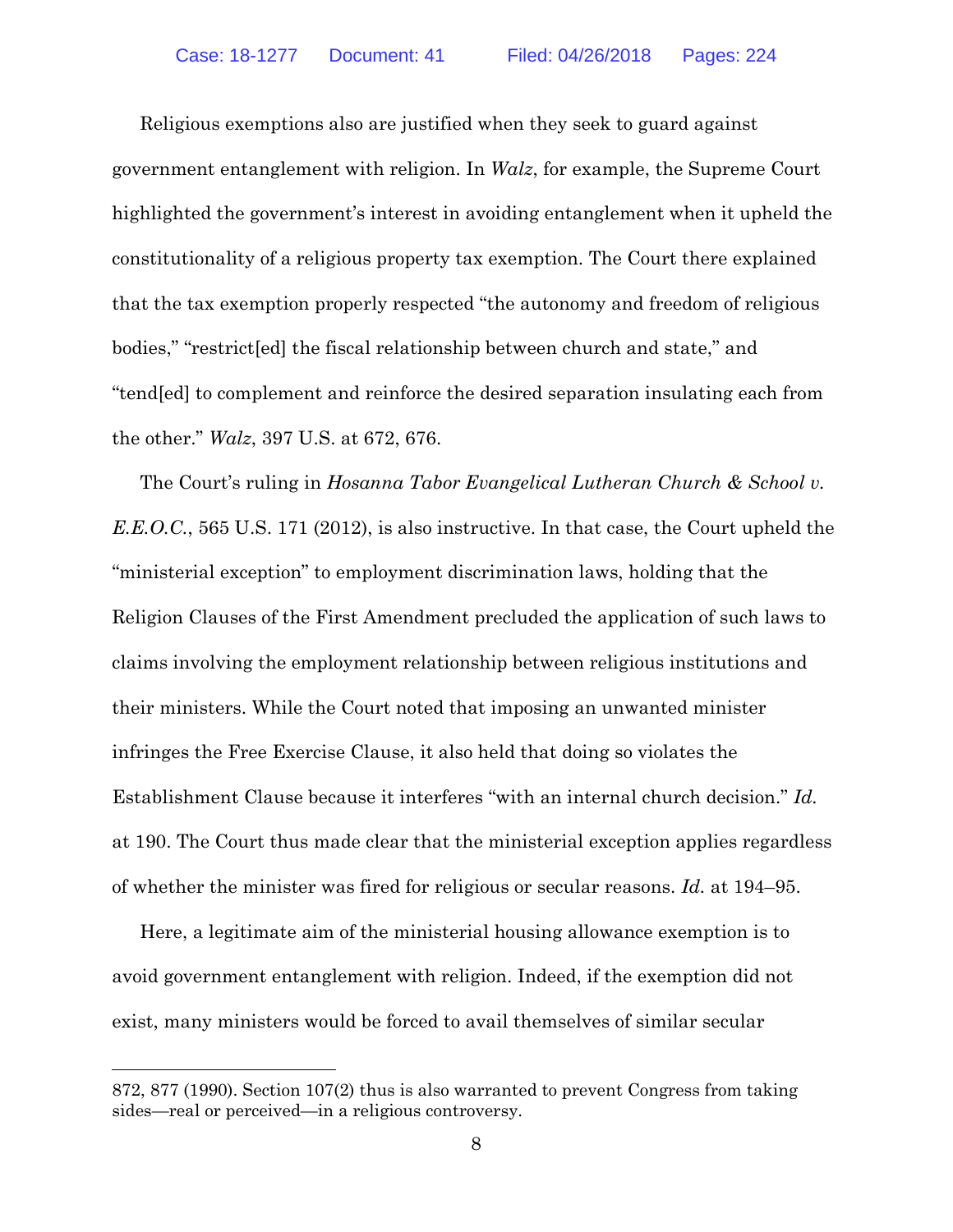exemptions—most notably, 26 U.S.C. §§ 119 and 280A. Those exemptions allow employees to exclude from their gross income the value of lodging furnished by or on behalf of their employer "for the convenience of the employer" (§ 119), and to deduct housing expenses from their taxes if the home or a portion of it is "exclusively used on a regular basis" for business purposes  $(\S 280A(c)(1))$ . Because applying those exemptions would involve intrusive inquiries raising serious entanglement concerns, granting a blanket exemption for all religious ministers is permissible under the Establishment Clause. *Cf. Walz*, 397 U.S. at 698–99 (Harlan, J., concurring) ("Obviously the more discriminating and complicated the basis of classification for an exemption—even a neutral one—the greater potential for state involvement in evaluating the character of the organizations.").

When it comes to taxation, some degree of entanglement is inevitable. *Id.* at 692 (explaining that whether "[g]overnment grants or withholds" religious exemptions, "it is going to be involved with religion"). By enacting  $\S 107(2)$ , Congress opted for a broad religious exemption and removal of a government-imposed tax burden for ministers of all faiths. This is laudable, especially because "[g]overnments have not always been tolerant of religious activity, and hostility toward religion has taken many shapes and forms—economic, political, and sometimes harshly oppressive." *Id.* at 673. Instead of demonstrating religious favoritism, exemptions like § 107(2) "historically reflect the concern of authors of constitutions and statutes as to the latent dangers inherent in the imposition of … taxes" and "constitute[ ] a reasonable and balanced attempt to guard against those dangers." *Id.*; *see also* Edward A.

9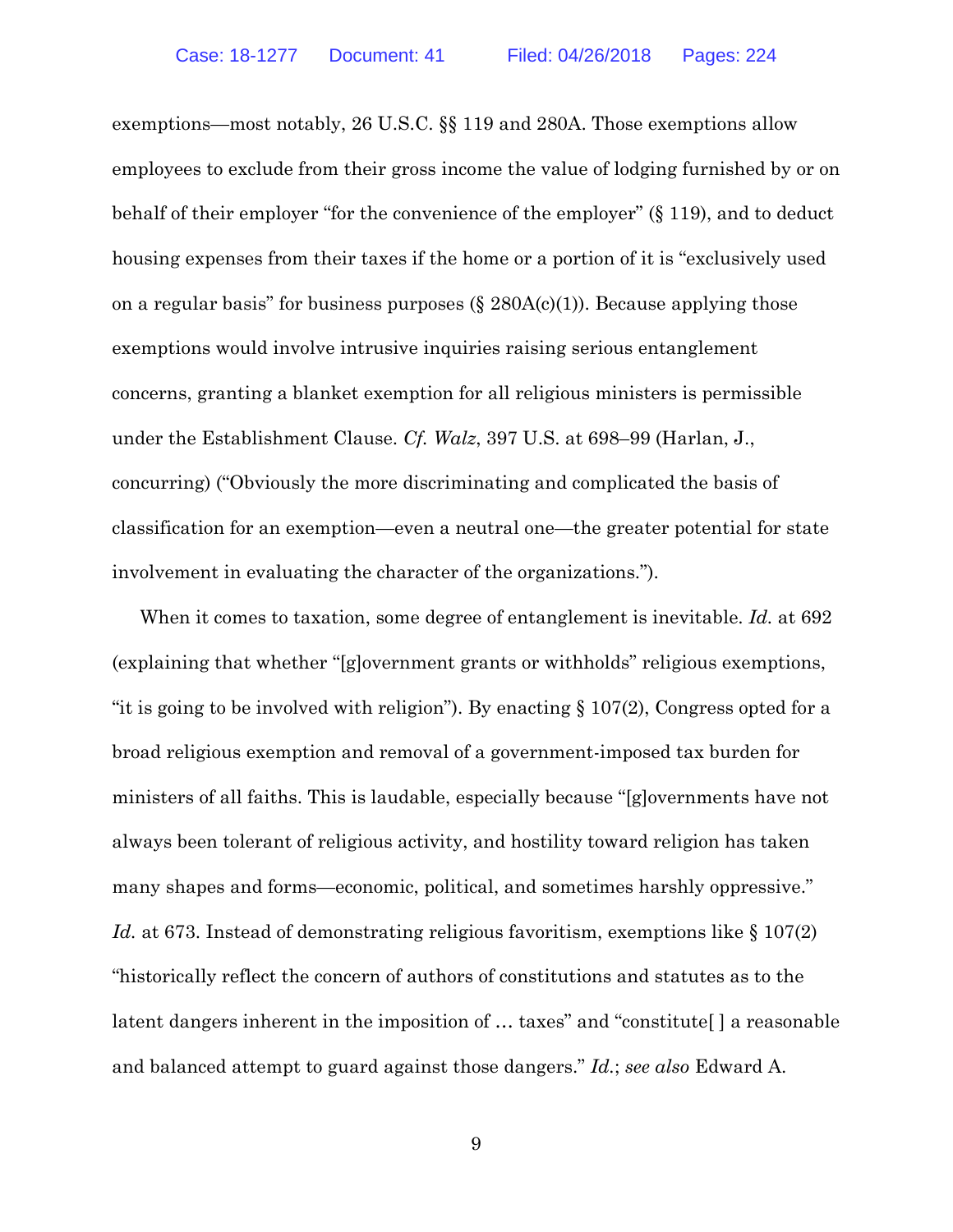Zelinsky, *The First Amendment and the Parsonage Allowance* (January 27, 2014),

Tax Notes, Vol. 142, No. 4, January 27, 2014. *available at*

http://ssrn.com/abstract=2394132 (last visited April 26, 2018).

### **III. In light of the long history of tax exemptions for religion, the housing allowance available to religious leaders of numerous and diverse faith groups does not constitute a real threat of governmentestablished religion.**

Early in its Establishment Clause jurisprudence, the Supreme Court held that "the measure of constitutional adjudication is the ability and willingness to distinguish between real threat and mere shadow." *Sch. Dist. of Abington Twp., Pa. v. Schempp*, 374 U.S. 203, 308 (1963). Since then, the Supreme Court has reiterated that the line between real threat and mere shadow is not a matter of unbridled judicial discretion but rather must be drawn "by reference to historical practices and understandings." *Town of Greece v. Galloway*, 134 S. Ct. 1811, 1819 (2014) (quoting *County of Allegheny v. Am. Civil Liberties Union, Greater Pittsburgh Chapter*, 492 U.S. 573, 670 (1989)) (internal quotations omitted). Any test therefore "must acknowledge a practice that was accepted by the Framers and has withstood critical scrutiny of time and political change." *Id*. Any other approach would risk creating an unmoored and inconsistent standard susceptible to political and cultural shifts about religion in America.

Here, the district court's proffered rule—that the government may not uniquely remove a government-imposed burden on religious persons—is simply at odds with historical practices that the Supreme Court has already blessed as constitutionally sound. Indeed, if broadly adopted, such a rigid rule would conflict with Supreme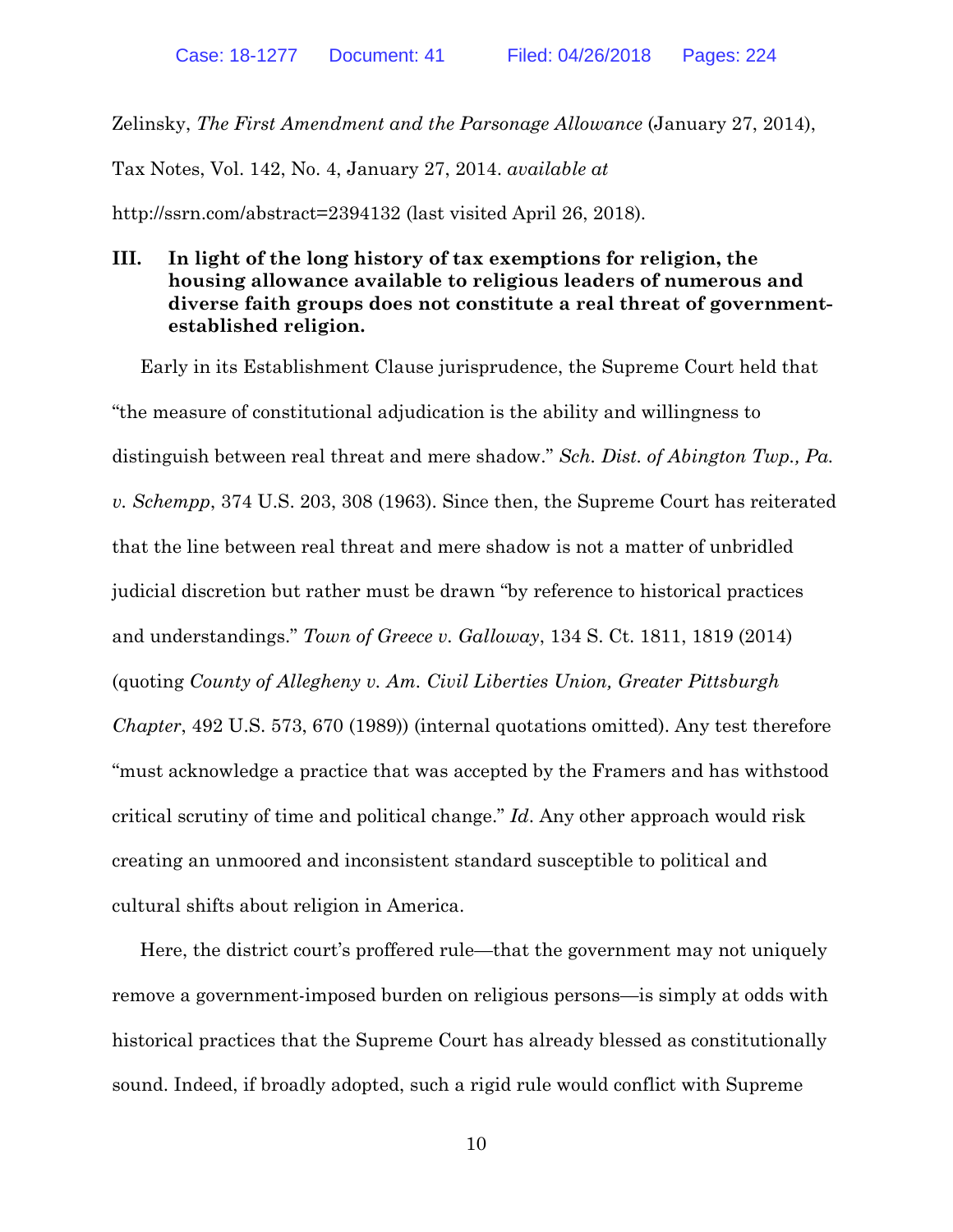Court decisions upholding various historical practices that accommodate, exempt, and even favor religious exercise. *See supra* pp. 5–6. These numerous historical practices are not indicative of a discriminatory intent but rather reflect the People's desire to promote the freedom *of* religion, not the freedom *from* religion. In fact, the "text of the First Amendment itself" offers religious organizations and persons "special solicitude" not otherwise afforded nonreligious organizations and persons. *Hosanna-Tabor*, 565 U.S. at 189. This is a feature rather than flaw of the Constitution, for while some governments were designed to exclude religion from public life, *see, e.g.*, *Constitution de la République française*, art. 1, the Founding Fathers adopted a constitution that accommodates religious exercise and anchors "the unalienable rights of man" in God. *Abington Twp.*, 374 U.S. at 213.

#### **CONCLUSION**

The district court's ruling overlooks the important difference between affirmatively assisting religious organizations and persons and lifting governmentimposed burdens. The former presents a risk of establishment, the latter generally does not.9 The legislative decision to relieve religious leaders of all faiths from the burden of income taxation via a housing allowance poses no real threat of a government-established religion. Section 107(2) has existed for over half a century,

<sup>9</sup> Religious exemptions are not fairly characterized as a direct subsidy because the "government does not transfer part of its revenue to churches." *Walz*, 397 U.S. at 674–76. As the Supreme Court has recognized, money that never passed into the government's coffers is money that never belonged to the government. *See Arizona Christian Sch. Tuition Org. v. Winn*, 563 U.S. 125, 143–44 (2011) (rejecting argument that "income should be treated as if it were government property even if it has not come into the tax collector's hands").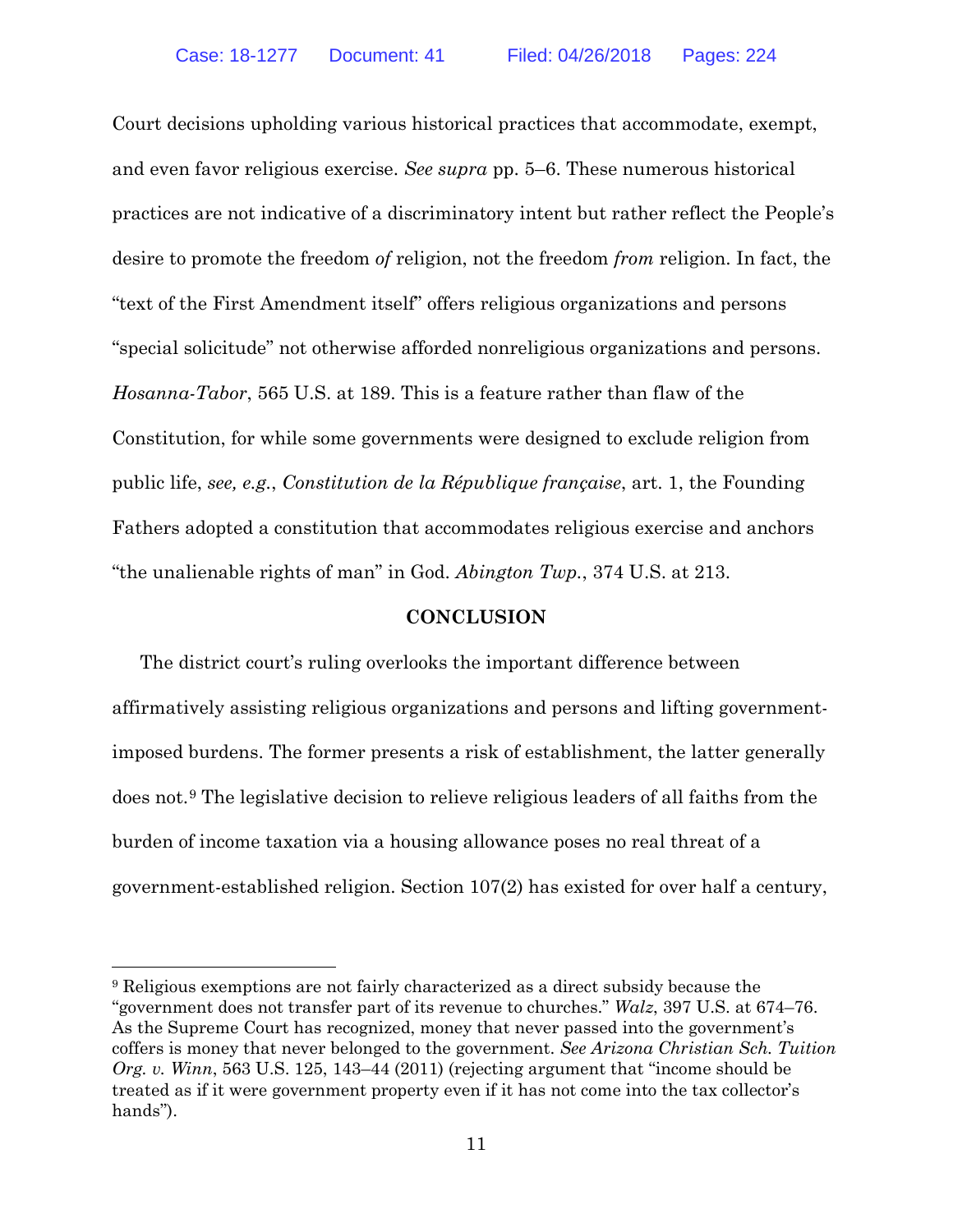and we are no closer to government-established religion than when the exemption was first enacted. For the foregoing reasons, *amicus curiae* respectfully urges this Court to reverse the district court's opinion and affirm the constitutionality of the minister's housing allowance under 26 U.S.C. § 107(2).

Respectfully submitted this 26th day of April 2018,

By: /s/ Erik Stanley Erik W. Stanley *Counsel of Record* Christiana M. Holcomb ALLIANCE DEFENDING FREEDOM 15100 N. 90th Street Scottsdale, AZ 85260 Telephone: (480) 444-0020 Facsimile: (480) 444-0028 estanley@ADFlegal.org cholcomb@ADFlegal.org

> Noel W. Sterett MAUCK & BAKER, LLC One North LaSalle Street Suite 600 Chicago, Illinois 60602 (312) 726-1243 nsterett@mauckbaker.com

*Attorneys for Amicus Curiae*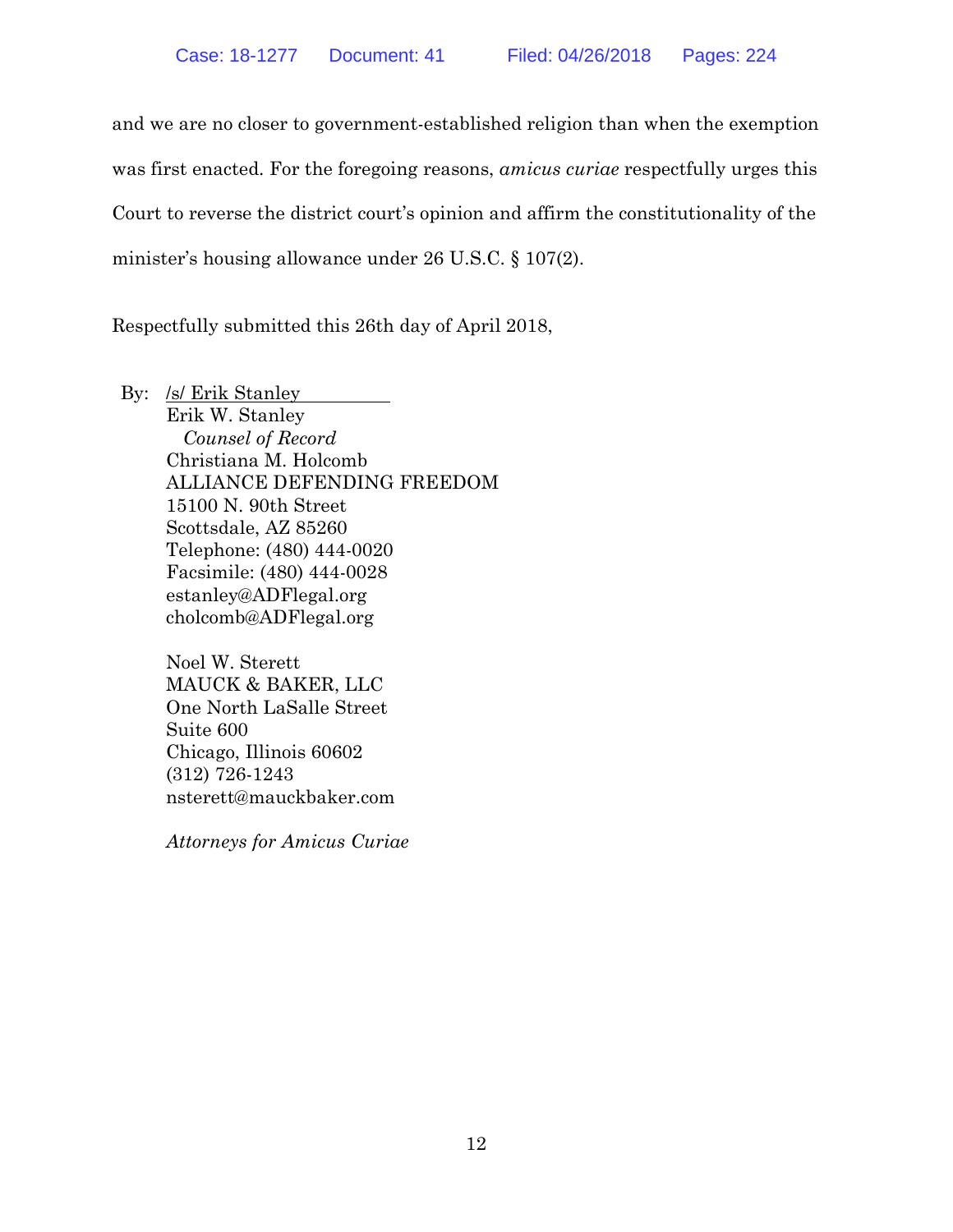### **No. 18-1277**

### **CERTIFICATE OF COMPLIANCE WITH F.R.A.P. 32(G)(1)**

The undersigned counsel of record for *amicus curiae* hereby certifies that this brief conforms to the rules contained in F.R.A.P. Rule  $32(g)(1)$  for a brief produced with a proportionally spaced font. The length of this brief as counted by the word-processing system used to prepare this brief is 2,960 words.

Dated: April 26, 2018

/s/ Erik W. Stanley

Erik W. Stanley *Counsel of Record* ALLIANCE DEFENDING FREEDOM 15100 N. 90th Street Scottsdale, AZ 85260 Telephone: (480) 444-0020 Facsimile: (480) 444-0028 estanley@ADFlegal.org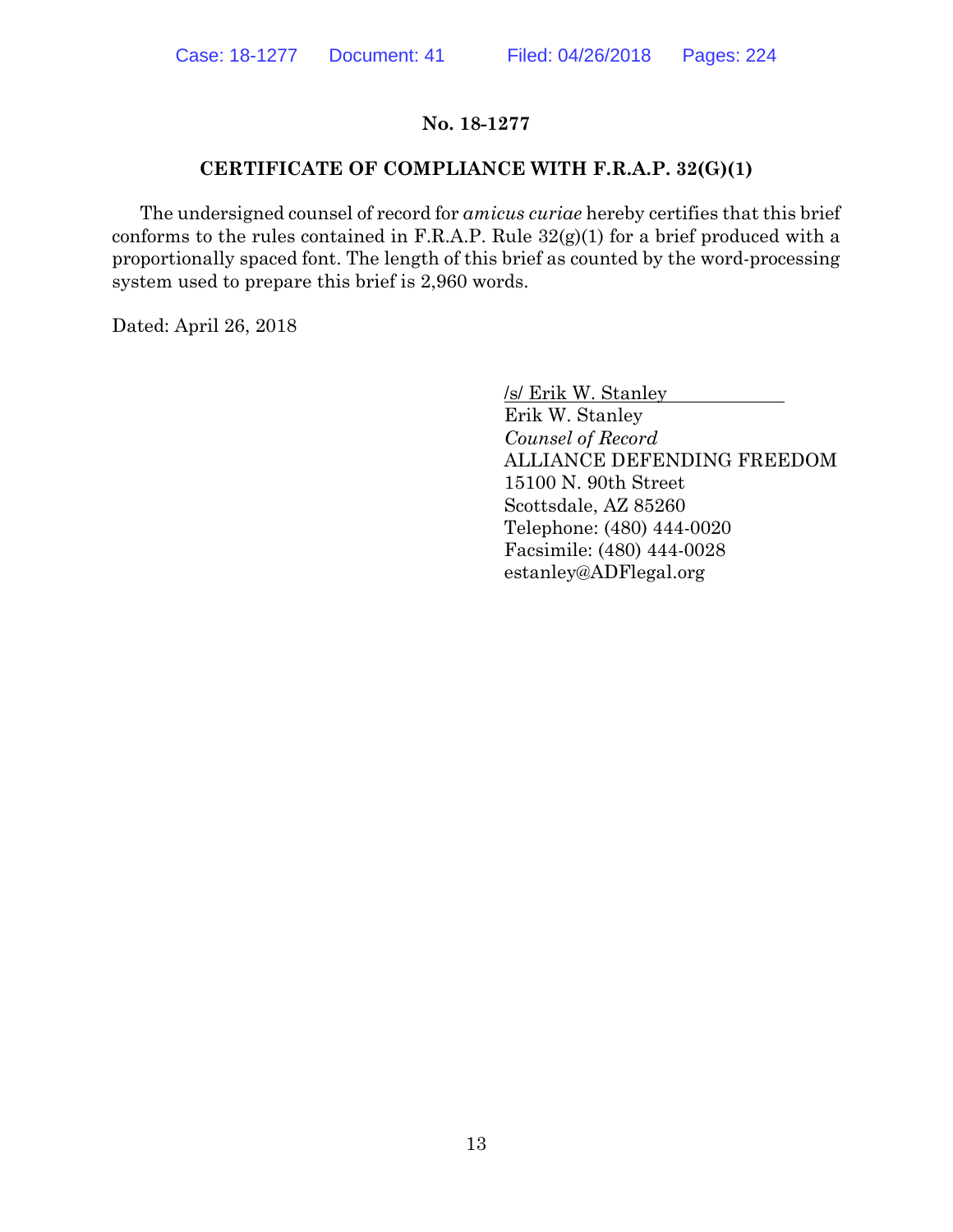### **No. 18-1277**

### **CERTIFICATE OF SERVICE**

The undersigned, an attorney, certifies that on April 26, 2018, he caused the foregoing *Amicus Curiae* Brief of Alliance Defending Freedom to be filed with the Seventh Circuit Court of Appeals electronic filing system, which electronically served notification and copies of such filing upon all attorneys who have appeared and are of record.

Dated: April 26, 2018

/s/ Erik W. Stanley

Erik W. Stanley *Counsel of Record* ALLIANCE DEFENDING FREEDOM 15100 N. 90th Street Scottsdale, AZ 85260 Telephone: (480) 444-0020 Facsimile: (480) 444-0028 estanley@ADFlegal.org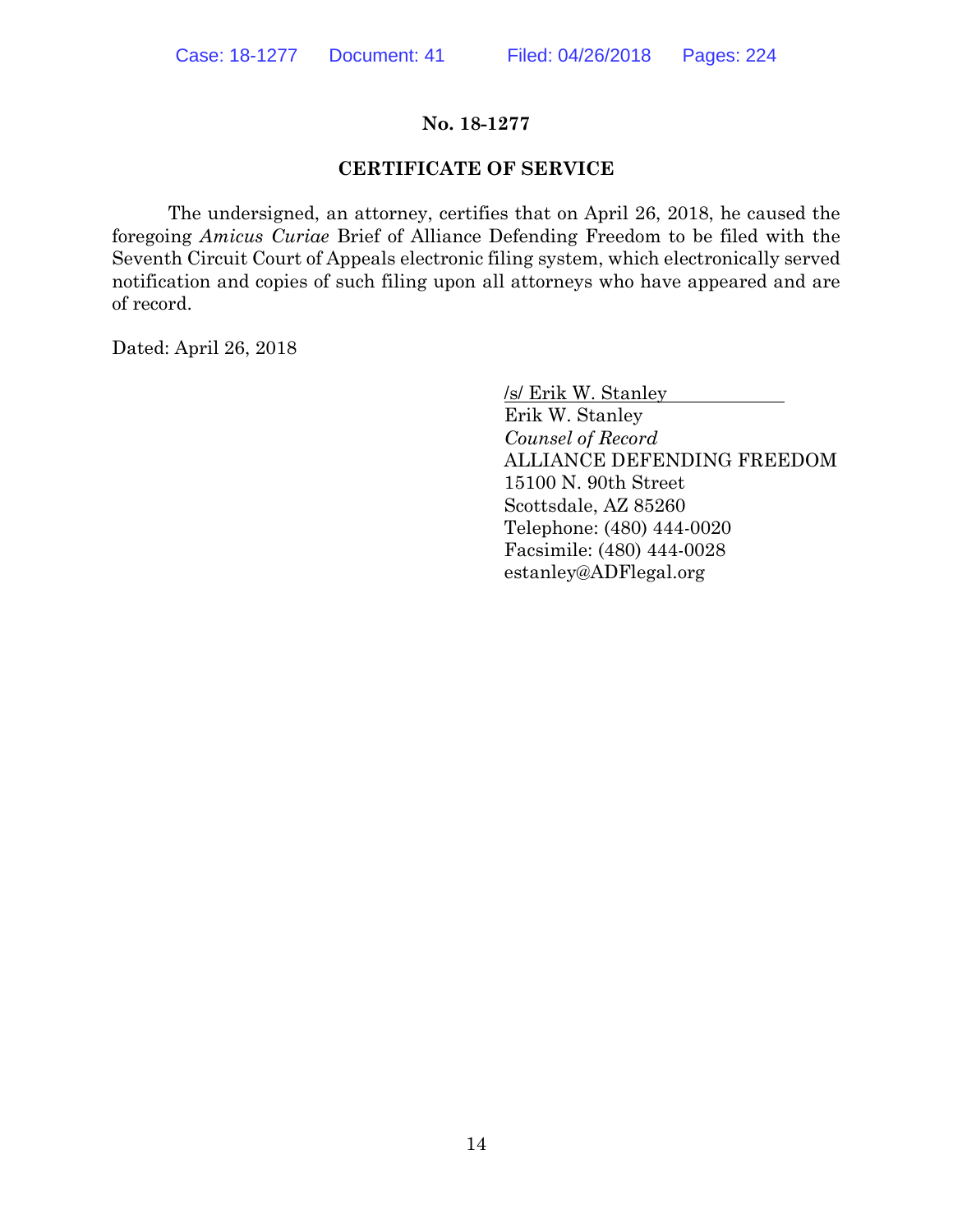# **Exhibit "A"**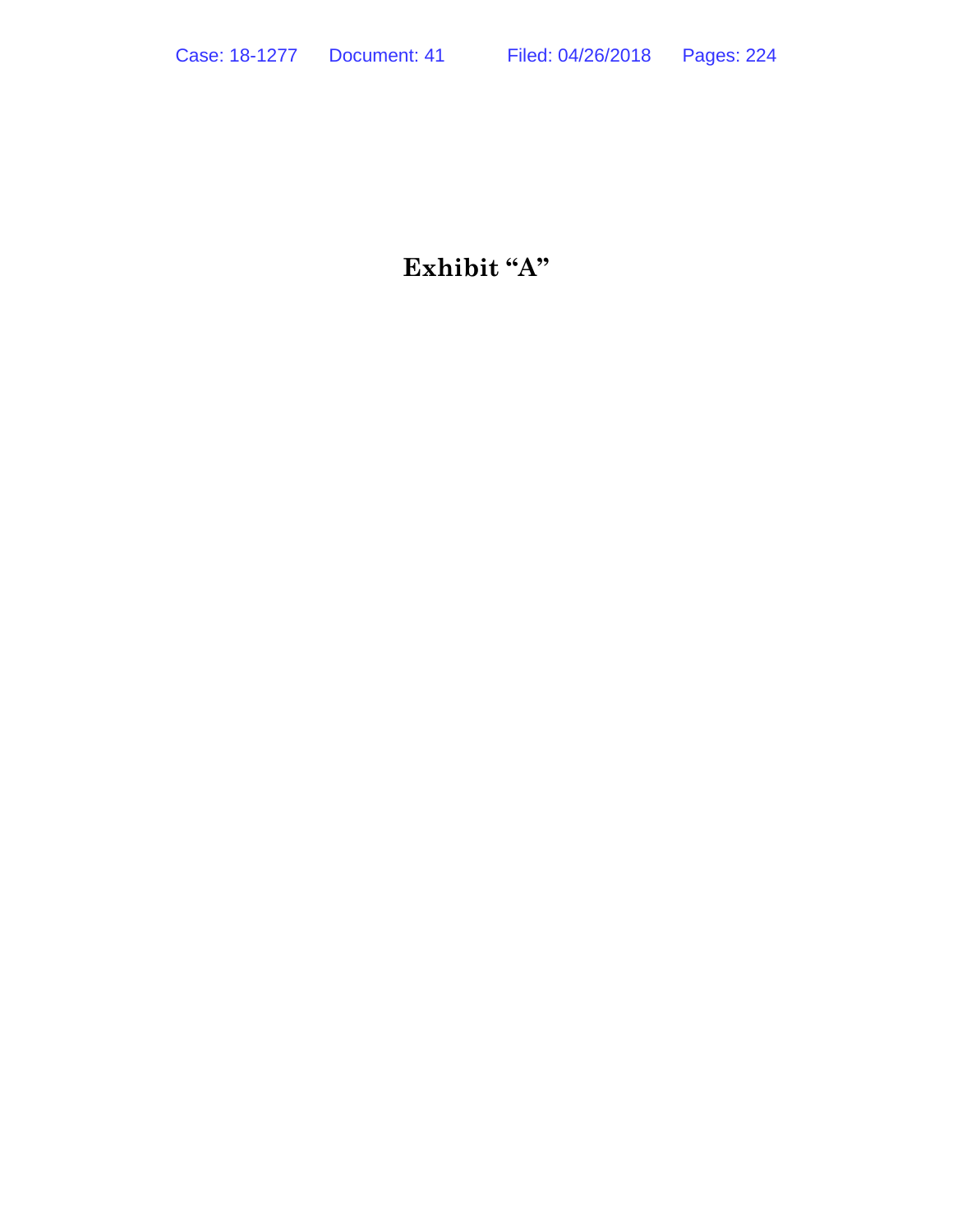| <b>First Name</b> | Last Name      | CA - Church Name                     |
|-------------------|----------------|--------------------------------------|
| Josh              | Pardue         | 1 A/G                                |
| Timothy           | Miller         | 1st Baptist Church of Clearlake Oaks |
| Gary              | Williamson     | 1st Church of the Nazarene           |
| Tom               | Fuller         | 40th Ave Church of God               |
| Roy               | Ryder          | 412 Church                           |
| Albert            | Seung          | 4C Fellowship of Plano               |
| Ben               | Crist          | 614 Church                           |
|                   |                | A Christian Church                   |
| Stuart            | Fuhlendorf     | A Grace Place Church                 |
| Mark              | Yeadon         | A New Day Church                     |
| Monty             | McCulley       | A&M Church of Christ                 |
| Ken               | Angel          | Abba's House Worship Center          |
| Stephen           | <b>Bradley</b> | Abbott Baptist Church                |
| Jon               | Droege         | Aberdeen Christian Fellowship        |
| Curtis            | McGehee        | Abiding Life Abiding Life Church     |
| Gigi              | Mcbride        | Abiding Love church                  |
| CJ                | Mcbride        | Abiding Love Church                  |
| William           | <b>Eckles</b>  | <b>Abiding Savior</b>                |
| Michael           | <b>Brandt</b>  | Abiding Savior Free Lutheran         |
| Nathan            | Krause         | Abiding Shepherd Lutheran Church     |
| William           | <b>Eckles</b>  | Abilene Baptist Church               |
| <b>Brad</b>       | Whitt          | Abilene Baptist Church               |
| <b>Banks</b>      | Leonard        | <b>Abundant Grace Chruch</b>         |
| Lan               | <b>Blair</b>   | Abundant Grace Church                |
| David             | Hill           | Abundant Grace Church of Boston      |
| Charles           | Simpson        | Abundant Life                        |
| Edward            | Martinez       | Abundant Life Assembly               |
| George            | Garancosky     | Abundant Life Baptist Church         |
| Jerry             | Harper         | Abundant Life Christian Center       |
| Larry             | Bjorklund      | Abundant Life Christian Center       |
| Martin            | <b>Bonner</b>  | Abundant Life Christian Fellowship   |
| Jerome            | Jochem         | Abundant Life church                 |
| Jason             | Kennedy        | Abundant Life Church                 |
| Rockwell          | Taylor         | Abundant Life Community Church       |
| Steven            | D'Amico        | Abundant Life UPCI                   |
| Dene              | Redmon         | Abundant Life Worship Center         |
|                   |                | Abundant Life Worship Centerr A/G    |
| Sandy             | Lapp           | <b>ACTS Covenant Fellowship</b>      |
| Tim               | Lapp           | <b>ACTS Covenant Fellowship</b>      |
| <b>Bruce</b>      | Robinson       | <b>Acts Now House Church</b>         |
| James Hugh        | Midberry       | <b>Acts Retirement Community</b>     |
| Eric              | Sorrell        | Adairsville Baptist Church           |
| Adam              | Watson         | Adam Watson                          |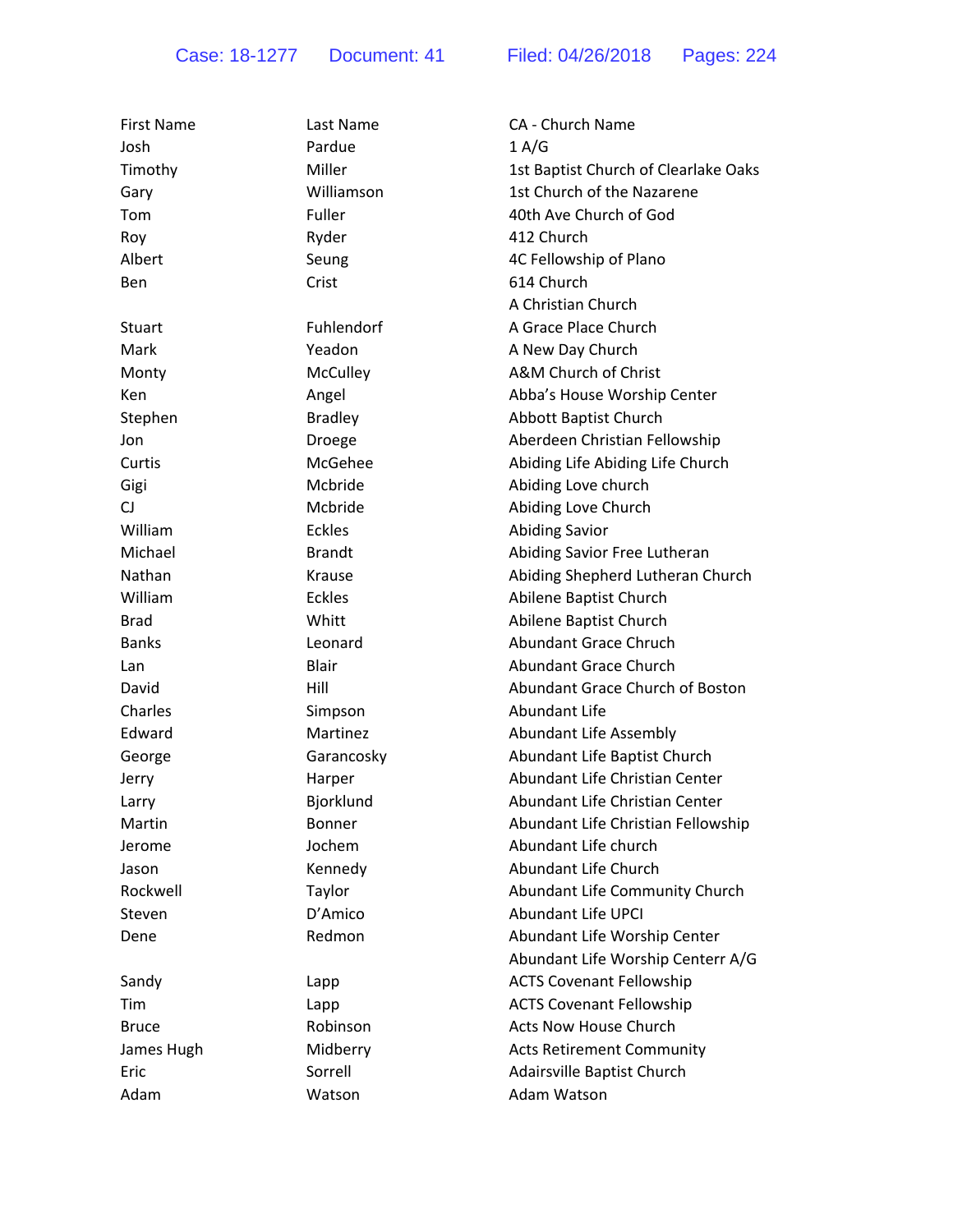| Shawn        | Haynie          | Adelphos-USA Missions Agency                           |
|--------------|-----------------|--------------------------------------------------------|
| Eric         | Porteous        | <b>ADF</b>                                             |
| Jim          | Kinnebrew       | Adgateville Baptist Church                             |
| Nathan       | Petersen        | Adirondack Baptist Church                              |
| Ed           | Hart            | <b>Adirondack Bible Chapel</b>                         |
| Allen        | Latimore        | <b>Advent Christian Church</b>                         |
| Matthew      | <b>Basich</b>   | Advent Evangelical Lutheran Church of N. Ramsey County |
| David        | Vandenburgh     | Adventist                                              |
| F. Stephen   | Wall            | Adventist                                              |
| Mills        | Gruber          | Adventure Church                                       |
| <b>Ric</b>   | Camp            | <b>Affiliation Not Listed</b>                          |
| Thomas       | Corbell         | <b>Affiliation Not Listed</b>                          |
| Edwin        | Durán           | <b>Affiliation Not Listed</b>                          |
| Walter       | Smith           | <b>Affiliation Not Listed</b>                          |
| Donneie      | Hatcher         | <b>Affiliation Not Listed</b>                          |
| Richard      | Hatcher         | <b>Affiliation Not Listed</b>                          |
| Timothy      | Boyle           | <b>Affiliation Not Listed</b>                          |
| Kenneth      | <b>Barnhart</b> | <b>Affiliation Not Listed</b>                          |
| Richard      | Beeman          | <b>Affiliation Not Listed</b>                          |
| Don          | Turner          | <b>Affiliation Not Listed</b>                          |
| Larry        | Neal            | <b>Affiliation Not Listed</b>                          |
| Glenn        | Foster          | <b>Affiliation Not Listed</b>                          |
| David        | Lingle          | <b>Affiliation Not Listed</b>                          |
| Don          | Pearson         | <b>Affiliation Not Listed</b>                          |
| Lydia        | Miller          | <b>Affiliation Not Listed</b>                          |
| Kevin        | Williams        | <b>Affiliation Not Listed</b>                          |
| Alfred       | Lands           | <b>Affiliation Not Listed</b>                          |
| Eddie        | Frye            | <b>Affiliation Not Listed</b>                          |
| Grayson      | Dzialo          | <b>Affiliation Not Listed</b>                          |
| Bernadette   | Stepanoff       | <b>Affiliation Not Listed</b>                          |
| Charles      | Asbell          | <b>Affiliation Not Listed</b>                          |
| Terry        | Major           | <b>Affiliation Not Listed</b>                          |
| Ray          | Montoya         | <b>Affiliation Not Listed</b>                          |
| Rob          | Bartholomew     | <b>Affiliation Not Listed</b>                          |
| Michael      | Jones           | <b>Affiliation Not Listed</b>                          |
| Craig        | Swift           | <b>Affiliation Not Listed</b>                          |
| Stan         | Lightfoot       | <b>Affiliation Not Listed</b>                          |
| <b>Steve</b> | Scott           | <b>Affiliation Not Listed</b>                          |
| Michael      | Allen           | <b>Affiliation Not Listed</b>                          |
| George       | Callahan        | <b>Affiliation Not Listed</b>                          |
| Dewey        | Cooke           | <b>Affiliation Not Listed</b>                          |
| Dylan        | Kallioinen      | <b>Affiliation Not Listed</b>                          |
| Ray          | <b>Ellis</b>    | <b>Affiliation Not Listed</b>                          |
| Kenneth      | Peterson        | <b>Affiliation Not Listed</b>                          |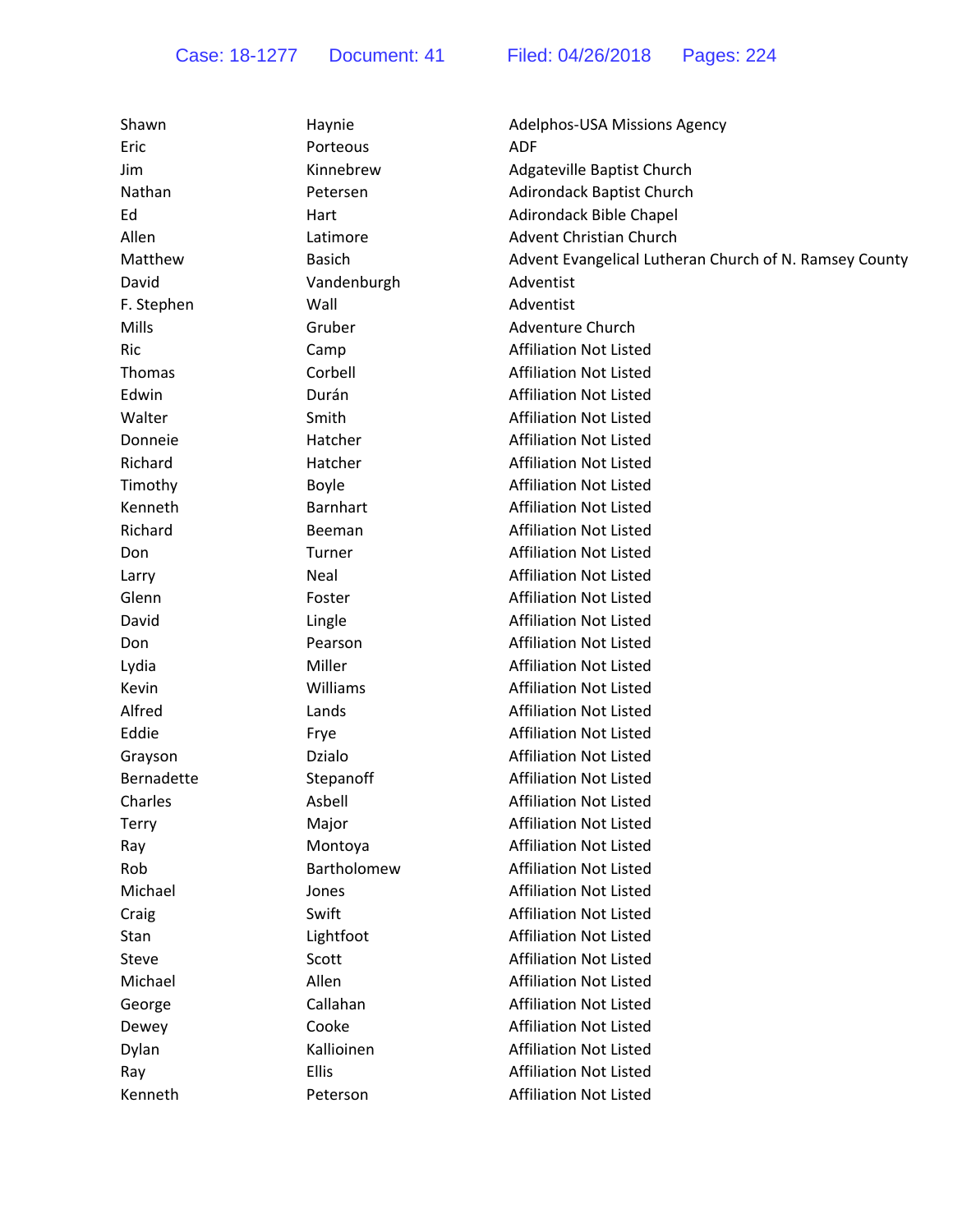| Phillip        | Tarman        | <b>Affiliation Not Listed</b>            |
|----------------|---------------|------------------------------------------|
| Greg           | Ogden         | <b>Affiliation Not Listed</b>            |
| Amelia         | Derr          | <b>Affiliation Not Listed</b>            |
| Jerry          | Goodrich      | <b>Affiliation Not Listed</b>            |
| Doug           | Domin         | <b>Affiliation Not Listed</b>            |
| Jerry          | <b>Bron</b>   | <b>Affiliation Not Listed</b>            |
| Deborah        | Gill          | <b>Affiliation Not Listed</b>            |
| Dianne         | Eller         | <b>Affiliation Not Listed</b>            |
| Matt           | Gaylor        | <b>Affiliation Not Listed</b>            |
| Ronald         | E Gilbert Jr. | <b>Affiliation Not Listed</b>            |
| Max            | Borah         | <b>Affiliation Not Listed</b>            |
| <b>Brett</b>   | Golightly     | <b>Affiliation Not Listed</b>            |
| Rita           | Staul         | <b>Affiliation Not Listed</b>            |
| James          | Hantz         | <b>Affiliation Not Listed</b>            |
| Jeffrey        | Coose         | <b>Affiliation Not Listed</b>            |
| Tony           | San Nicolas   | <b>Affiliation Not Listed</b>            |
| J. Stephen     | Alessi        | <b>Affiliation Not Listed</b>            |
| Michael        | Finley        | <b>Affiliation Not Listed</b>            |
| David          | Hill          | <b>Affiliation Not Listed</b>            |
| RJ             | Granda        | <b>Affiliation Not Listed</b>            |
| Rick           | Marshall      | <b>Affiliation Not Listed</b>            |
| Tasha          | <b>Brown</b>  | <b>Affiliation Not Listed</b>            |
| Scott          | Turner        | <b>Affiliation Not Listed</b>            |
| Thomas         | Pilsch        | <b>Affiliation Not Listed</b>            |
| Jack           | Earley        | <b>Affiliation Not Listed</b>            |
| <b>Brandon</b> | <b>Doss</b>   | <b>Affiliation Not Listed</b>            |
| Richard        | Wisner        | <b>Affiliation Not Listed</b>            |
| Todd           | Smith         | <b>Affiliation Not Listed</b>            |
| Don            | Diehl         | <b>Affiliation Not Listed</b>            |
| Carlos         | Zazueta       | <b>Affiliation Not Listed</b>            |
| Arlon          | Ragsdale      | <b>Affiliation Not Listed</b>            |
| David          | Bosworth      | <b>Affiliation Not Listed</b>            |
| Rodney         | Nielsen       | Agape Christian Church                   |
| Gene           | Miller        | Agape Community Fellowship of Marysville |
| Antonio        | Cole          | <b>Agape Love Christian Ministries</b>   |
| Layla          | Caldwell      | Agape Outreach                           |
| Mark           | Lawing        | Airport Baptist Church                   |
| Thomas         | Winn          | Albany Christian Church                  |
| Ryan           | Quigley       | Albert Lea Assembly of God               |
| David          | Albrecht      | <b>Albrecht International Ministries</b> |
| John           | Hunt          | Albuquerque Reformed Church              |
| John           | Larramendy    | Alcova Community Church                  |
| Dwight         | Diller        | Alert Covenant Church                    |
| Anthony        | Arnold        | Alexander City Methodist Church          |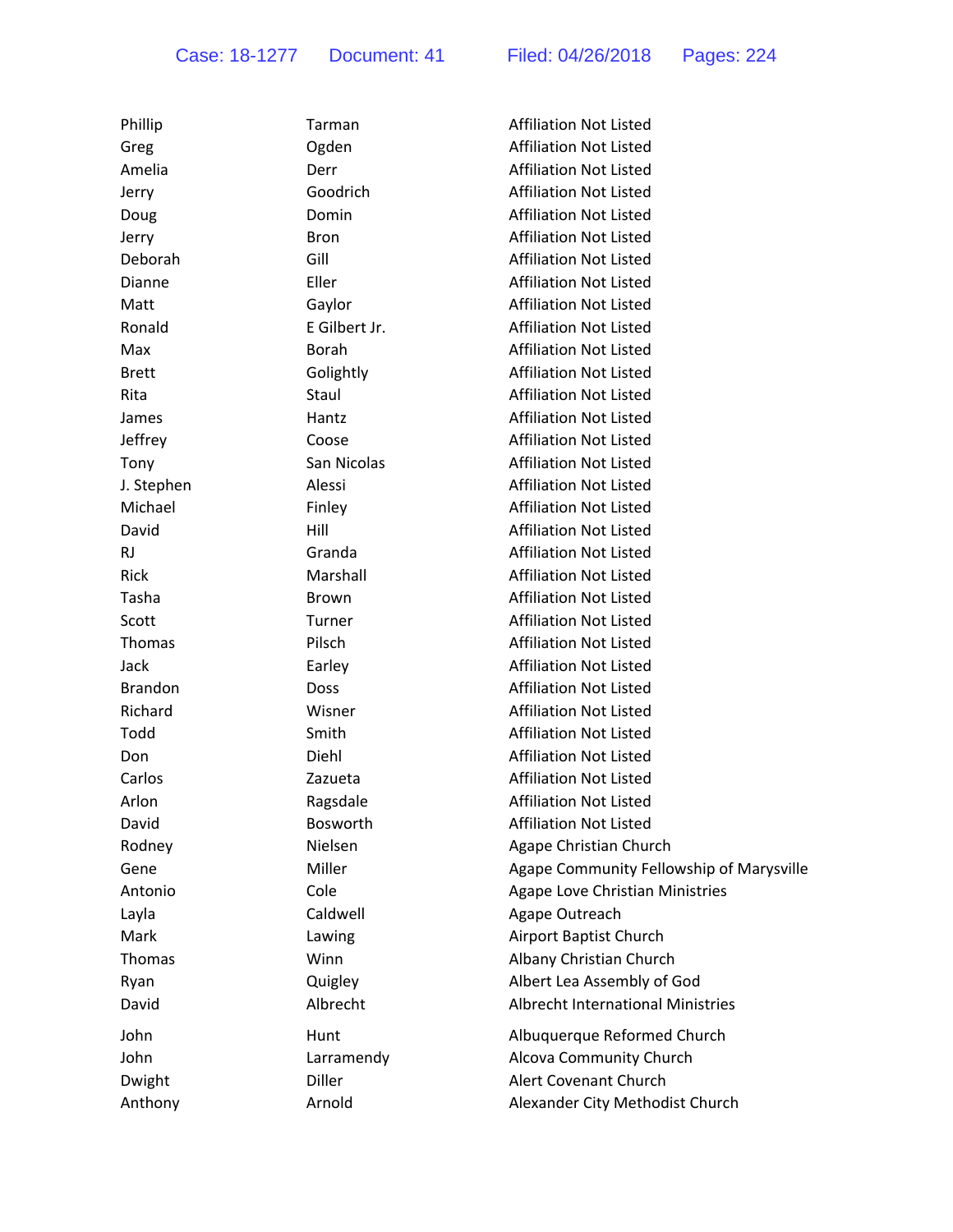| Jeremiah      | Nunez            | Alive Church                              |
|---------------|------------------|-------------------------------------------|
| Robert        | Delgado          | All Nations Worship Center                |
| Scott         | Wallis           | All Nations Worship Center                |
| Jared         | Lyda             | All of Life Church                        |
| Travis        | <b>Boline</b>    | All Saints Anglican Church                |
| Carren        | Sheldon          | All Saints' Episcopal Church              |
| <b>Brian</b>  | Dainsberg        | Alliance Bible Church                     |
| John          | Perry            | Alliance Bible Church                     |
| Art           | Smith            | Alliance Evangelical Free Church          |
| Ken           | <b>Sheets</b>    | Along Side Ministries                     |
| Raymond       | Mason            | Alpha & Omega First Baptist Church        |
| <b>Bruce</b>  | Kirk             | Alpha Missionary Baptist Church           |
| Gale          | Kelsey           | Alpharetta First Baptist                  |
| Byron         | Stewart          | Alpine Bible Church                       |
| William       | Berry            | Alston's Corner Assembly of God           |
| Carson Deven  | Mixon            | Altamaha Baptist Church                   |
| Christopher   | Turner           | Altamaha Baptist Church                   |
| Jacquelynn    | Hauser           | Amazing Grace Anglican Fellowship         |
| Joy           | Kemp             | Amazing Grace Christian Church            |
| Darrin        | Hunt             | Amazing Grace Community Church            |
| Norman Stan   | Hankins          | Ambassadors For Christ International      |
| <b>Thomas</b> | Wiles            | American Baptist Churches of Rhode Island |
| Jeffery       | Thompson         | Amity Baptist Church                      |
| Dale          | <b>Bussinger</b> | Amy Chapel                                |
| Richard       | Danna            | Anaheim East Foursquare Church            |
| Carol         | Danna            | Anaheim East Foursquare Church            |
| Jeff          | <b>Harris</b>    | Anchor Baptist Church                     |
| Larry         | Richmond         | Anchor Baptist Church                     |
| Carl          | Wood             | Anchor Baptist Church                     |
| F.            | Kelsey           | Anchor Baptist Church                     |
| Steve         | Hammack          | Anchor Baptist Church                     |
| Jimn          | Kyles            | Anchor Bend                               |
| Jeff          | Chitwood         | Anchor Christian Church                   |
| Michael       | Robinson         | Anchor Church                             |
| Dennis        | Dieringer        | Anchor Fellowship                         |
| Victor        | Nellum           | Anchor Of Hope Church                     |
| Daniel        | Cooley           | Anchor Point Church                       |
| Vernal        | Wilkinson        | Anderson Island Christian Fellowship      |
| Rod           | Minor            | Anderson Mill Baptist Church              |
| James         | Gillespie        | Andover Baptist Church                    |
| Andrew        | Soerens          | <b>Andrew Soerens</b>                     |
| Calvin        | <b>Bobo</b>      | Andrews First Baptist Church              |
| Don           | Waisanen         | Angels for Christ Ministries              |
| Dale          | Wallace          | Angier Church of God                      |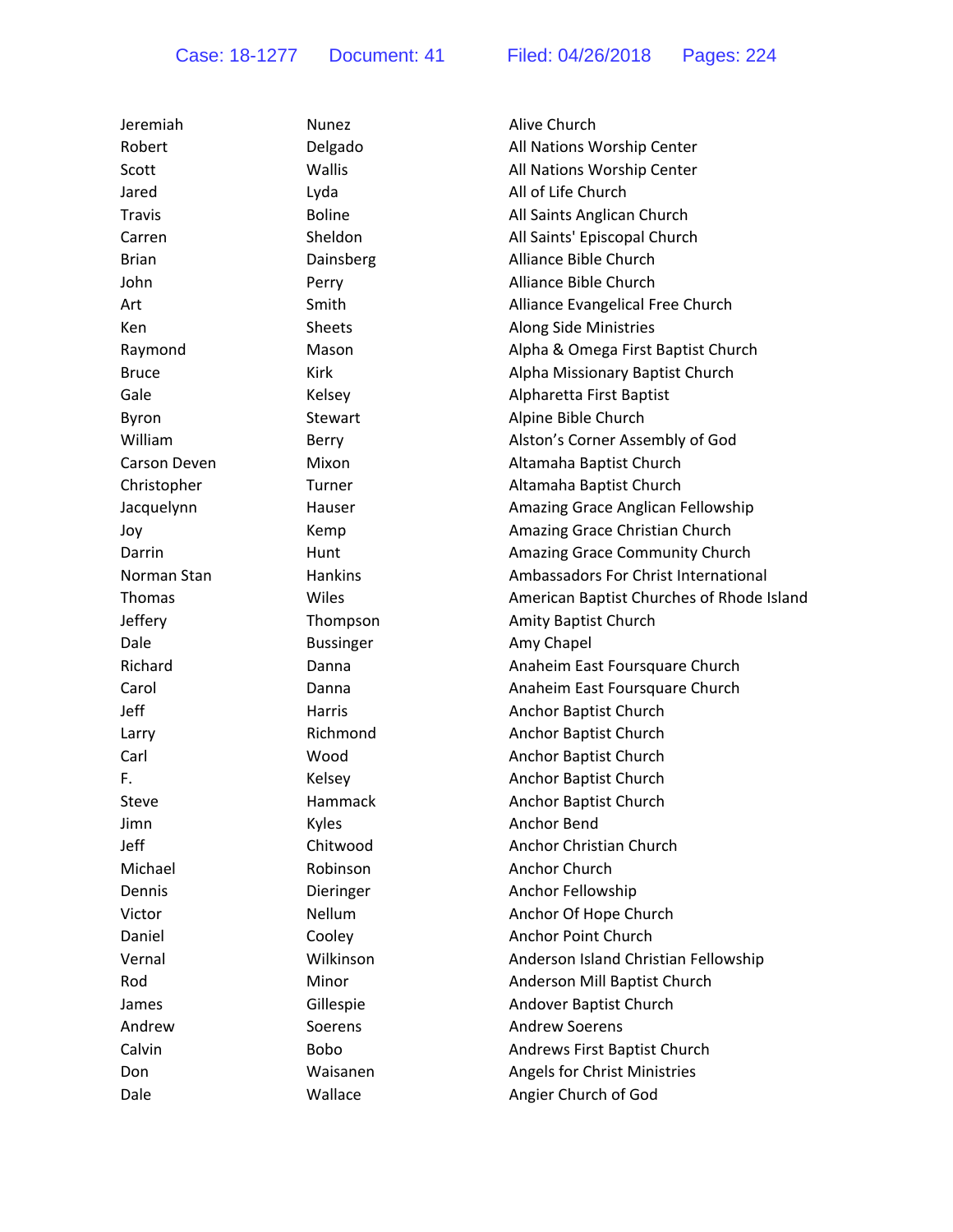| Timothy          | Felch           | Anglican Church of the Ascension            |
|------------------|-----------------|---------------------------------------------|
| Chris            | Royer           | <b>Anglican Frontier Missions</b>           |
| Richard          | Hutchison       | Angus Church of the Nazarene                |
| Jonathan         | Barber          | Ann Arbor Baptist Church                    |
| Max              | Howard          | Anna First Baptist Church                   |
| Tony             | Hamilton        | Annistown Road Baptist Church               |
| Darrell          | Ellis           | Anointed Word International Fellowship      |
| Robert           | McNamara        | Anthem Church                               |
| Antigo Community |                 |                                             |
| Church           | Kellen          | Antigo Community Church                     |
| <b>Brian</b>     | <b>Butler</b>   | Antioch                                     |
| Benjamin         | Peraino         | Antioch                                     |
| Jack             | Lee             | Antioch 2 Baptist Church                    |
| Jerry            | <b>Beck</b>     | Antioch Baptist                             |
| Donald           | Cantrell        | Antioch Baptist                             |
| Jeffrey          | Morgan          | Antioch Baptist Church                      |
| Daniel           | Garrett         | Antioch Baptist Church                      |
| Dean             | Connor          | Antioch Baptist Church                      |
| Justin           | Silver          | Antioch Baptist Church                      |
| Gary             | Hartman         | Antioch Baptist Church of Harris County     |
| Jefferson        | Atwater         | Antioch Baptist Church of Orange County, NC |
| Jeff             | McDowell        | Antioch Christian Church                    |
| Paul             | Altstadt Jr.    | Antioch Christian Church                    |
| George           | <b>Bowers</b>   | Antioch Church of the Brethren              |
| Keith            | Jackson         | Antioch Church of the Nazarene              |
| Weston           | <b>Nichols</b>  | Antioch Community Church                    |
| Mark             | Fox             | Antioch Community Church                    |
| Sean             | Richmond        | Antioch Community Church                    |
| Zach             | Daniel          | Antioch Community Church Dallas             |
| Caleb            | Palmer          | <b>Antioch Federated Church</b>             |
| John             | <b>Benedict</b> | Antioch Independent Church                  |
| John             | Rector          | Antioch Missionary Baptist Church           |
| John             | Curiale         | Antioch orlando                             |
| Jayson           | <b>Bordges</b>  | Antioch Wesleyan Church                     |
| John             | Bacon           | Apostles By-the-Sea Anglican Church         |
| Jeffrey          | Jett            | Apostolic Faith Chapel                      |
| Arthur           | Bell            | Apostolic House of Prayer                   |
| Colin            | McGie           | Appleton Baptist Church                     |
| Gilbert          | Johnson         | Arapaho A/G                                 |
| John             | Wilson          | Arcadia Friends Community Church            |
| Clarence         | Heis            | Archdiocese of Cincinnati                   |
| Charles          | Smith           | Arco Baptist Church                         |
| Glenn            | Meyers          | Ardara EPC                                  |
| Thomas           | <b>Bush</b>     | Arena Bible Church                          |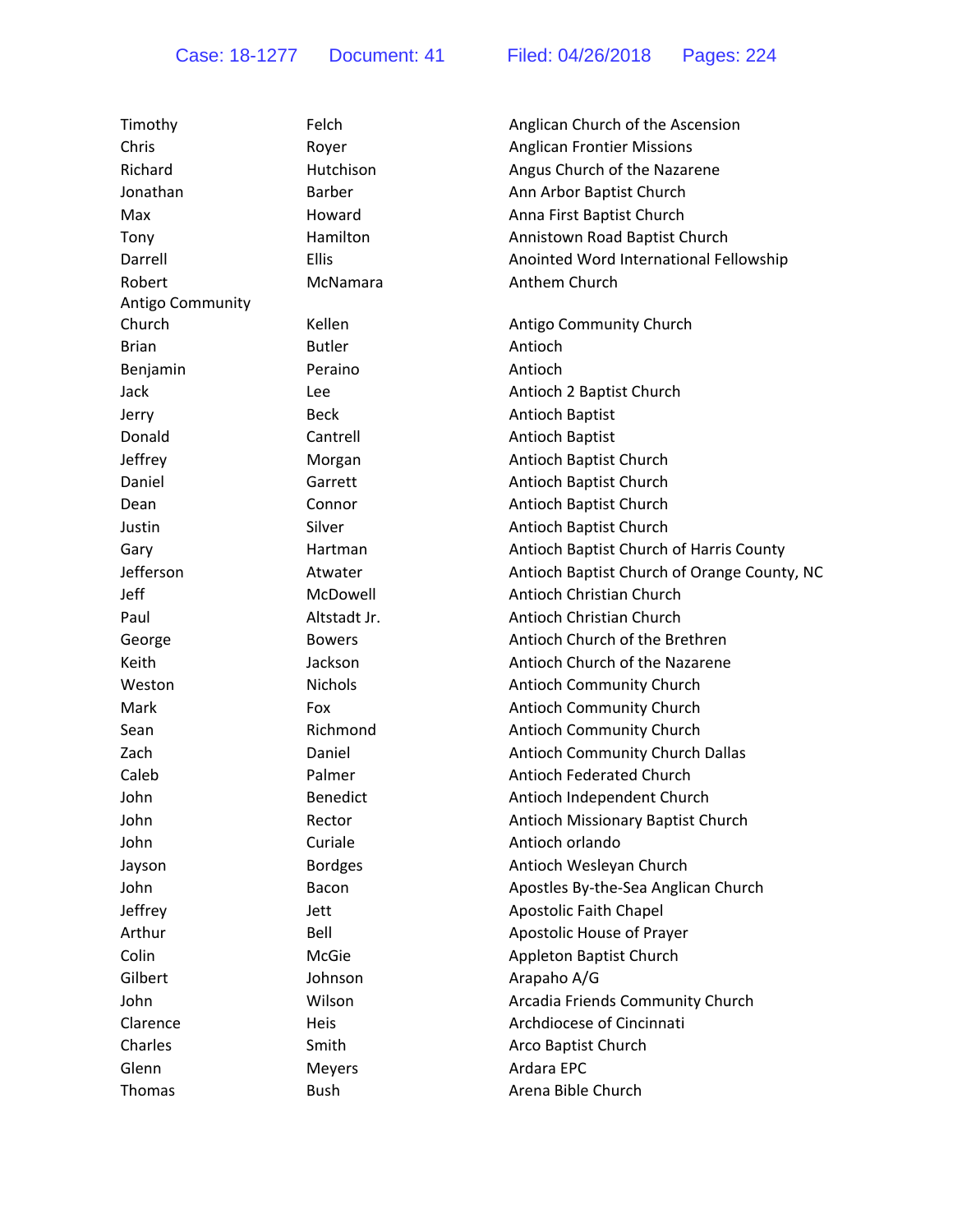| Samuel         | Kostreva III         | Argyle Bible Church                          |
|----------------|----------------------|----------------------------------------------|
| Stephen        | Harris               | Arizona Assemblies if God                    |
| Daniel         | Knuff                | Arizona Community Church                     |
| Steven         | Childs               | Arizona State Prison Complex - Eyman         |
| Robert         | Beal                 | <b>ARK Church</b>                            |
| Wesley         | Steisslinger         | Arlington Avenue Church of the Nazarene      |
| Jeremy         | Crowe                | Armitage Baptist Church                      |
| Charles        | Lyons                | Armitage Baptist Church                      |
| Tony           | <b>Branham</b>       | Armstrong Baptist Collegiate Ministries      |
| Larry          | Noble                | Arthur Southern Baptist Church               |
| Byron          | Spradlin             | Artists in Christian Testimony International |
| Paul           | Yoder                | Asbury United Methodist Church               |
|                |                      | Ascension Lutheran Church                    |
| Robert         | Mader                | Ascension Lutheran Church                    |
| Logan          | Westrick             | Ash Street Wesleyan Church                   |
| Joshua         | <b>Burks</b>         | Ashburn Baptist Church                       |
| Antonio        | Gomez                | Ashburn Baptist Church                       |
| Sam            | Lyons                | Ashburn Baptist Church                       |
| Jack           | Strickland           | Ashburn Baptist Church                       |
| Vernon         | Lyons                | Ashburn Baptist Church                       |
| Thomas         | Thompson             | Ashburn Baptist Church                       |
| Thomas         | Thompson             | Ashburn Baptist Church                       |
| David          | Prince               | Ashland Avenue Baptist Church                |
| Philip         | <b>Burkhart</b>      | Ashland GracePoint Church of the Nazarene    |
| Isaac          | <b>Martinez Rios</b> | Assamblea de Iglesias unidas Pentecostes     |
| Benny          | Aker                 | <b>Assemblies of God</b>                     |
| Al             | Pundt                | <b>Assemblies of God</b>                     |
| Darlene        | Pundt                | Assemblies of God                            |
| Daren          | Walker               | <b>Assemblies of God</b>                     |
| Tom            | Shepherd             | <b>Assemblies of God</b>                     |
| Rex            | <b>Bornman</b>       | Assemblies of God US Missions                |
| David          | Porter               | Assemblies of God World Missions             |
| Donald         | Jeter                | <b>Assemblies of God World Missions</b>      |
| Christina      | Godwin               | <b>Assemblies of God World Missions</b>      |
| Denzil         | Miller               | <b>Assemblies of God World Missions</b>      |
| Dan            | Ashpole              | Assembly Of God                              |
| David          | Allen                | Assembly of God                              |
| John           | Merrell              | Assembly of God                              |
| Dan            | Zemlicka             | Assembly of God Clovis                       |
| Steven         | <b>Brown</b>         | <b>Associated Gospel Churches</b>            |
| Lyndon         | Korhonen             | Association of Free Lutheran Congregations   |
| <b>Brandon</b> | Hall                 | Atascadero Bible Church                      |
| Michael        | <b>Boatfield</b>     | Atco Baptist Church                          |
| <b>Travis</b>  | Irwin                | Athens Church of Christ                      |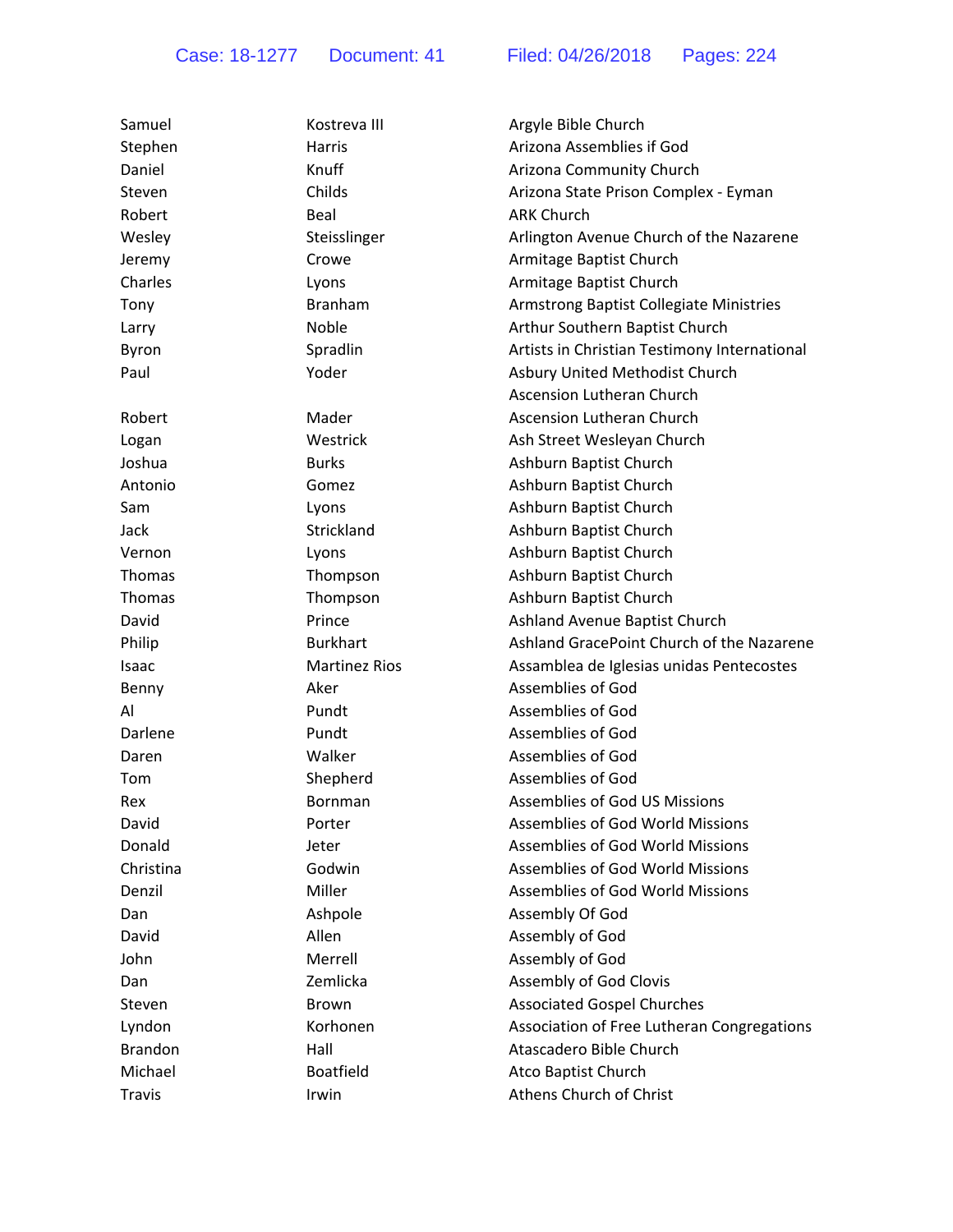| Pan Jong      | Park           | Athens Korean Baptist Church                             |
|---------------|----------------|----------------------------------------------------------|
| Jeff          | Eslick         | Athletes in Action                                       |
| Ron           | Larsen         | Atlanta Bible Church                                     |
| Richard       | Long           | Atonement Free Lutheran Church                           |
| Chris         | Parkin         | <b>Auburn FBC</b>                                        |
| Matt          | Wicks          | Auburn Fellowship                                        |
| Grover B.     | <b>Bennett</b> | Auburndale Community Church                              |
| John          | Erickson       | <b>Augusta Community Church</b>                          |
| Ronnie        | Fieker         | Aurora Fundamental Methodist Church                      |
| <b>Bob</b>    | Bolender       | Austin Bible Church                                      |
| Lance         | Gentry         | Austin Bluffs Evangelical Free Church                    |
| Lance         | Gentry         | Austin Bluffs Evangelical Free Church                    |
| Robert        | Zietlow        | Austin Bluffs Evangelical Free Church                    |
| Ben           | Koch           | Austin Vineyard Church                                   |
| Jimmy         | Vaughn         | Authentic Life Fellowship                                |
| Joe           | Boyd           | <b>Aviator Church</b>                                    |
| Matt          | Peterson       | Awake Church                                             |
| Mandy         | Hagerty        | Awake Church                                             |
| Dawn          | <b>Bray</b>    | Awake Church                                             |
| Folake        | Kwllogg        | Awaken                                                   |
| Isaac         | Love           | Azalea Community Church                                  |
| Donald        | Greven         | <b>Bad Axe Lutheran Church</b>                           |
| Jerry         | Pawloski       | <b>Bairdford United Methodist Church</b>                 |
| Marvin        | Rose           | <b>Baker Road Baptist Church</b>                         |
| Donald        | <b>Bigham</b>  | <b>Baker Street Baptist Church</b>                       |
| Ronald        | Sabo           | Baker's Creek & Pine Grove Presbyterian Churches         |
| Ben           | Lee            | <b>Bald Eagle Baptist Church</b>                         |
| Tony          | Wolfenbarger   | <b>Ballardsville Baptist Church</b>                      |
| John          | Sharff         | Ballenger Creek Baptist Church                           |
| <b>Brenda</b> | Torrie         | Banning United Methodist Church                          |
| Egnolia       | Candido        | Baptist Church of Brookfield & New Milford               |
| David         | Whipple        | <b>Baptist Church Planter</b>                            |
| William       | Grissett JR    | <b>Baptist Collegiate Ministries</b>                     |
| Tony          | Gray           | Baptist Collegiate Ministries @ Georgia Gwinnett College |
| LaDonna       | Wilkin         | <b>Baptist Collegiate Ministry</b>                       |
| Jerry         | Johnson        | <b>Baptist Collegiate Ministry</b>                       |
| <b>Travis</b> | Harmon         | <b>Baptist Collegiate Ministry</b>                       |
| Tim           | Lubinus        | <b>Baptist Convention of Iowa</b>                        |
| <b>Terry</b>  | Dorsett        | <b>Baptist Convention of New England</b>                 |
| <b>Bruce</b>  | James          | Baptist Convention of New England                        |
| <b>Brian</b>  | Keldsen        | <b>Baptist Fellowship</b>                                |
| Anthony       | Jordan         | Baptist General Convention Of Oklahoma                   |
| Jeff          | Abernethy      | <b>Baptist Mid-Mission</b>                               |
| Tim           | Patterson      | Baptist State Convention of Michigan                     |
|               |                |                                                          |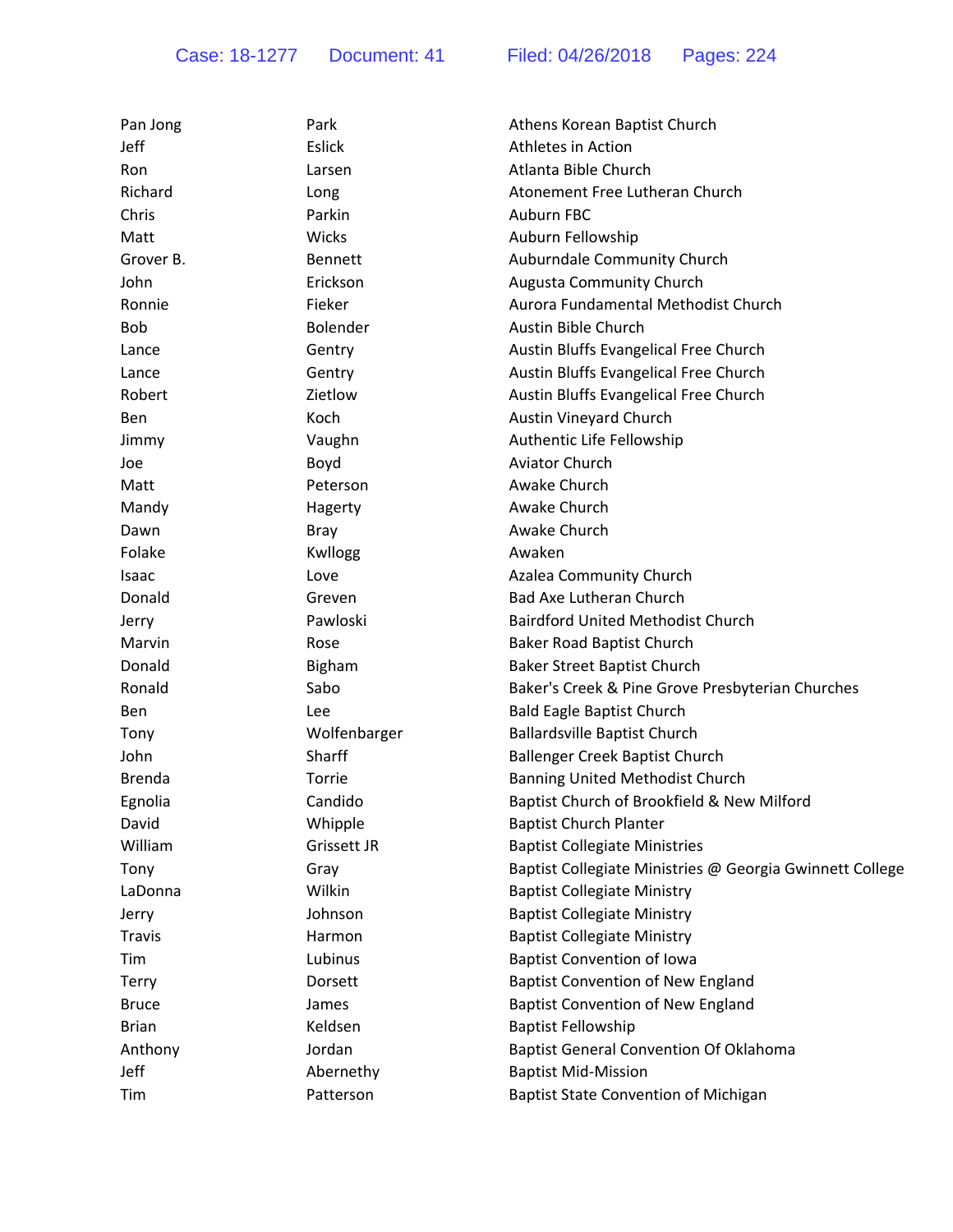| Wesley       | Taylor           | Barker's Creek Baptist Church             |
|--------------|------------------|-------------------------------------------|
| Nathan       | Greene           | <b>Barlow Vincent Church of Christ</b>    |
| Bill         | Fillmore         | <b>Barnabas Ministries</b>                |
| Glenn        | Swank            | Barnegat Bay Assembly of God              |
| Bobby        | Floyd            | <b>Barrineau Church</b>                   |
| Kevin        | Tully            | <b>Bartlesville First Church</b>          |
| Russell      | Hosey            | Bartlesville First Church of the Nazarene |
| Jared        | French           | <b>Bartonville Baptist Church</b>         |
| Robert       | Christopher      | <b>Basic Gospel</b>                       |
| Ronnie       | <b>Batchelor</b> | <b>Basswood Church</b>                    |
| Matthew      | Hudson           | <b>Basswood Church</b>                    |
| Herb         | Sons             | Bath First Baptist Church                 |
| David        | Roberts          | Bay Area Baptist Association of Michigan  |
| Tony         | Williams         | Bay Area Maranatha Christian Center       |
| <b>Blake</b> | <b>Hicks</b>     | Bay Branch Baptist Church                 |
| Valentino M. | Reyes Jr.        | <b>Bay International Church</b>           |
| Dennis       | Hansen           | Bay Lakes Baptist Association of Churches |
| Matthew      | Guertin          | Bay Presbyterian Church                   |
| Joel         | Ajayi            | <b>Baylor University Medical Center</b>   |
| Robert       | Powell           | Bayou Vista Baptist Church                |
| Cory         | Johnson          | Bayside Covenant Church of Woodland       |
| David        | Rollins          | Bayside Presbyterian                      |
| Todd         | Elliott          | <b>Beach Church</b>                       |
| Janice       | Antrim           | <b>Beach United Methodist Church</b>      |
| Jared        | <b>Barringer</b> | Beacon Baptist Church                     |
| Josh         | Sorrow           | Beacon Hill                               |
| Billy        | Duncan           | <b>Beallwood Baptist Church</b>           |
| Tim          | Hill             | Bear Creek Baptist Church                 |
| John         | Salvesen         | Bear Creek Bible Church                   |
| Eugene       | Spencer          | Bear Pen Worship Center                   |
| Barry        | Helms            | <b>Beards Chapel Baptist Church</b>       |
| Mark         | Lee              | <b>Beaucoup Baptist Church</b>            |
| Robert       | <b>Burrows</b>   | Beaufort church of the Nazarene           |
| Xiping       | Chen             | <b>Beaumont Chinese Church</b>            |
| Jean-Paul    | Ostten           | Beaumont's First Baptist Church           |
| Joshua       | Gard             | <b>Beaver Community Church</b>            |
| James        | <b>Brown</b>     | <b>Beaver Creek Baptist</b>               |
| Phil         | <b>Bryson</b>    | Beaverdam Baptist Church                  |
| Solomon      | Shaffer          | Beavertown God's Missionary Church        |
| Lester       | Westmoreland     | Beech Bethany Church of Christ            |
| Don          | Goodwin          | Beech Creek Assembly Of God               |
| Lester David | <b>Mills</b>     | Beech Haven Baptist Church                |
| Matt         | <b>Bartlett</b>  | Beech Haven Baptist Church                |
| Tim          | Cotten           | Beech Haven Baptist Church                |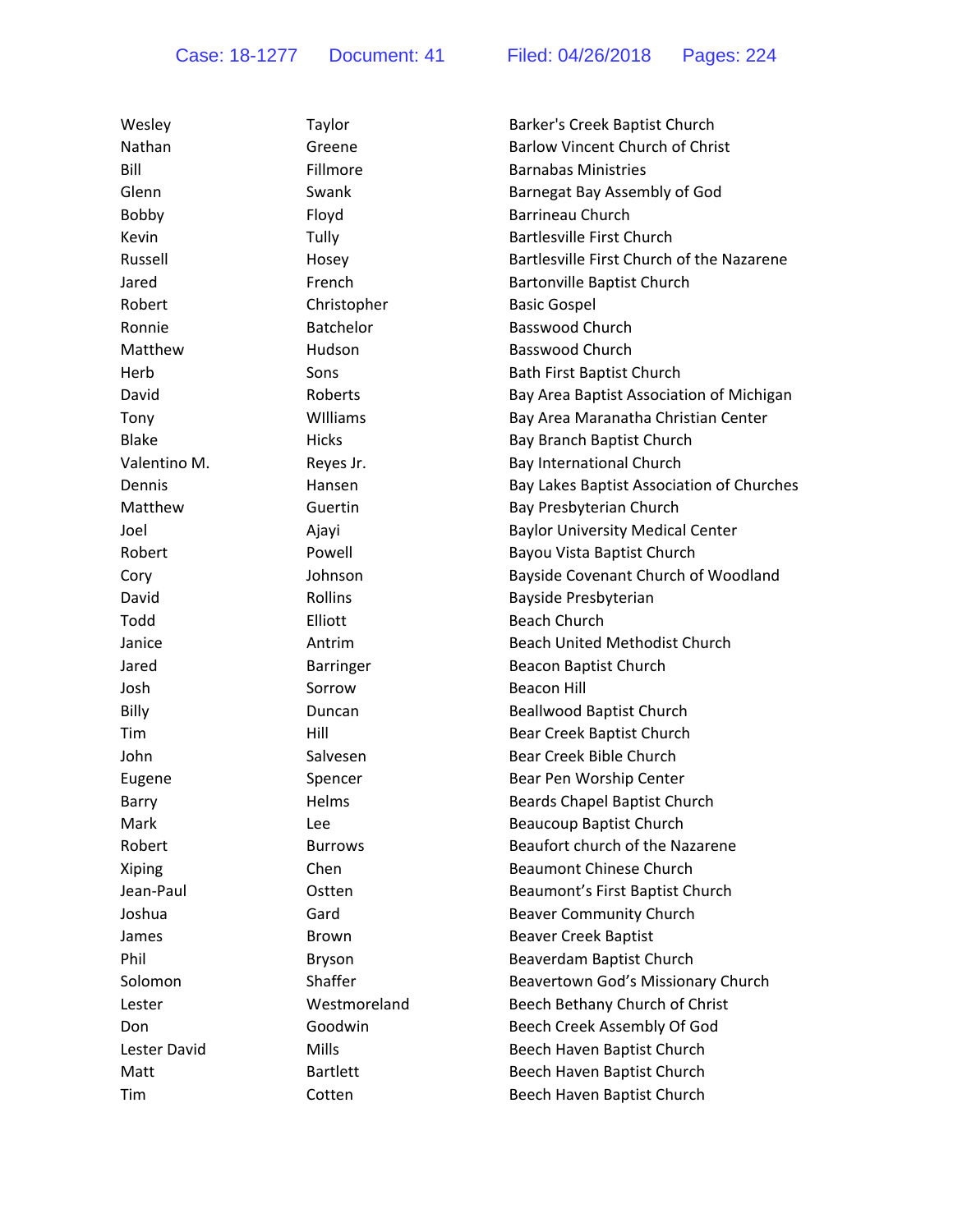| Glenn        | <b>Blank</b>  | Beit Simcha Messianic Fellowship      |
|--------------|---------------|---------------------------------------|
| David        | <b>Brooks</b> | <b>Belair Baptist Church</b>          |
| Heath        | <b>Barker</b> | Belden Baptist Church                 |
| Larry        | Compton       | Believers Bible Fellowship            |
| Kelly        | Chilton       | Believers Chapel Church               |
| Gary         | Blazer        | <b>Believers Destiny Church</b>       |
| Andrew       | Smith         | Believers Southern Baptist Church     |
| Kyle         | Norton        | <b>Bell Shoals Baptist Church</b>     |
| <b>Bob</b>   | Duemig        | Belle Fourche United Methodist Church |
| Jeremy       | Hamson        | <b>Belle Rive Missionary Baptist</b>  |
| Jeffrey      | Powell        | <b>Bellevue Baptist</b>               |
| Roger        | Graham        | <b>Bellevue Baptist Church</b>        |
| Jim          | Duggan        | <b>Bellevue Baptist Church</b>        |
| Timothy      | Andersen      | <b>Bellevue Height</b>                |
| Benjamin     | Davenport     | Bellingham United Reformed Church     |
| Vincent      | Kovlak        | <b>Bellmawr Baptist Church</b>        |
| Justin       | Carter        | <b>Bellview Baptist Church</b>        |
| Derald Jr.   | Gautier       | <b>Belmar Church</b>                  |
| James        | Sellers       | <b>Belmont Baptist Church</b>         |
| Bill         | Compton       | <b>Belmont Baptist Church</b>         |
| Benjamin     | Foster        | Belva Baptist Church                  |
| Jesse        | Jenkins       | Benchley Church of Christ             |
| Stephen      | Williams      | <b>Bend Community Church</b>          |
| Rodney       | Love          | Bensalem Baptist Church               |
| David        | Wolfe         | Bensenville Bible Church              |
| Ricardo      | Palmerin      | Bensenville Bible Church              |
| <b>Brian</b> | Trennepohl    | Benson Baptist Church                 |
| George       | Tate          | <b>Benton Baptist Church</b>          |
| Melvin       | Waters        | Bentonville Wesleyan Nazarene Church  |
| Donald       | <b>Ruff</b>   | Benzie Area Church of Christ          |
| Jonathan     | Smith         | Berachah Church                       |
| Joseph       | Wetta         | Berea Baptist Church                  |
| John         | McCullough    | Berea Baptist Church                  |
| David        | Garner        | Berea Baptist Church                  |
| Henry        | Rickenbaker   | Berea First Baptist Church            |
| Donald       | Kirkham       | <b>Berean Baptist</b>                 |
| Milton       | Evans         | Berean Baptist Church                 |
| Keith        | Gephart       | Berean Baptist Church                 |
| Scott        | Goodwill      | Berean Baptist Church                 |
| Douglas      | Hammond       | Berean Baptist Church                 |
| Ralph        | Harmon        | Berean Baptist Church                 |
| Tim          | Newman        | Berean Baptist Church                 |
| Jeff         | Warix         | Berean Baptist Church                 |
| Art          | Zacher        | Berean Baptist Church                 |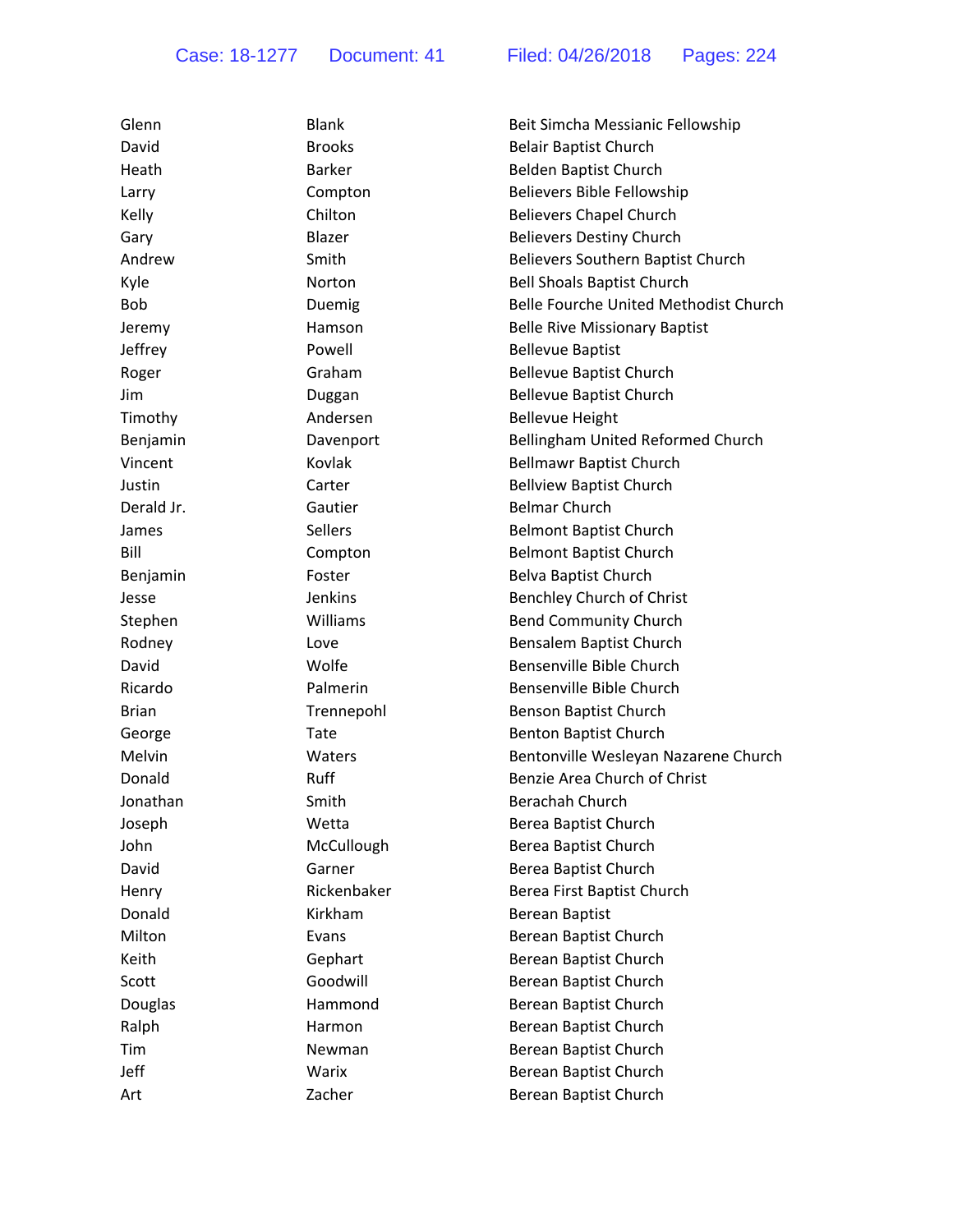| Paul<br>Berean Baptist Church<br>Kroege<br>Mills<br>David<br>Berean Baptist Church<br>Berean Baptist Church<br>Tim<br>Newman<br>Berean Bible Church<br>Justin<br>Bleuer<br>Cramer<br>Berean Bible Church<br>Rick<br>Rodney<br>Berean Bible Church<br>Massey<br>Philip<br>Berean Free Presbyterian Church<br>Owen<br>Berkshire First Church of the Nazarene<br>Lamberton<br>Bryan<br>Doug<br>Berkshire Hills Baptist Church<br>Mann<br>Jeffrey<br>Gunderman<br>Berlin Baptist Church<br>Berrendo Baptist Church<br>Troy<br>Grant | Terry | McIntosh | Berean Baptist Church                                 |
|---------------------------------------------------------------------------------------------------------------------------------------------------------------------------------------------------------------------------------------------------------------------------------------------------------------------------------------------------------------------------------------------------------------------------------------------------------------------------------------------------------------------------------|-------|----------|-------------------------------------------------------|
|                                                                                                                                                                                                                                                                                                                                                                                                                                                                                                                                 |       |          |                                                       |
|                                                                                                                                                                                                                                                                                                                                                                                                                                                                                                                                 |       |          |                                                       |
|                                                                                                                                                                                                                                                                                                                                                                                                                                                                                                                                 |       |          |                                                       |
|                                                                                                                                                                                                                                                                                                                                                                                                                                                                                                                                 |       |          |                                                       |
|                                                                                                                                                                                                                                                                                                                                                                                                                                                                                                                                 |       |          |                                                       |
|                                                                                                                                                                                                                                                                                                                                                                                                                                                                                                                                 |       |          |                                                       |
|                                                                                                                                                                                                                                                                                                                                                                                                                                                                                                                                 |       |          |                                                       |
|                                                                                                                                                                                                                                                                                                                                                                                                                                                                                                                                 |       |          |                                                       |
|                                                                                                                                                                                                                                                                                                                                                                                                                                                                                                                                 |       |          |                                                       |
|                                                                                                                                                                                                                                                                                                                                                                                                                                                                                                                                 |       |          |                                                       |
|                                                                                                                                                                                                                                                                                                                                                                                                                                                                                                                                 |       |          |                                                       |
|                                                                                                                                                                                                                                                                                                                                                                                                                                                                                                                                 | Bryan | Hatfield | Beth HaMidrash Baptist Congregation                   |
| Beth Haven Church<br>William<br><b>Buttermore</b>                                                                                                                                                                                                                                                                                                                                                                                                                                                                               |       |          |                                                       |
| Salzman<br><b>Beth Messiah Congregation</b><br>Irving                                                                                                                                                                                                                                                                                                                                                                                                                                                                           |       |          |                                                       |
| Jonathan<br>McLain<br>Bethany baptist                                                                                                                                                                                                                                                                                                                                                                                                                                                                                           |       |          |                                                       |
| Timothy<br>Edmonds<br><b>Bethany Baptist</b>                                                                                                                                                                                                                                                                                                                                                                                                                                                                                    |       |          |                                                       |
| Matthew<br>Collier<br><b>Bethany Baptist Church</b>                                                                                                                                                                                                                                                                                                                                                                                                                                                                             |       |          |                                                       |
| Hedlund<br><b>Bethany Baptist Church</b><br>Kurt                                                                                                                                                                                                                                                                                                                                                                                                                                                                                |       |          |                                                       |
| Richard<br>Smith<br><b>Bethany Baptist Church</b>                                                                                                                                                                                                                                                                                                                                                                                                                                                                               |       |          |                                                       |
| Shawn<br><b>Bethany Baptist Church</b><br>Wasson                                                                                                                                                                                                                                                                                                                                                                                                                                                                                |       |          |                                                       |
| <b>Bethany Baptist Church</b><br>O'Quinn<br>Al                                                                                                                                                                                                                                                                                                                                                                                                                                                                                  |       |          |                                                       |
| <b>Bethany Baptist Church</b><br>Stephen<br>Moseley                                                                                                                                                                                                                                                                                                                                                                                                                                                                             |       |          |                                                       |
| <b>Nicholas</b><br>Kudyk<br><b>Bethany Baptist Church</b>                                                                                                                                                                                                                                                                                                                                                                                                                                                                       |       |          |                                                       |
| <b>Bethany Baptist Church</b><br>Tibayan<br>Peter                                                                                                                                                                                                                                                                                                                                                                                                                                                                               |       |          |                                                       |
| Ventrello<br>Michael<br>Bethany Baptist Church of Madison, GA                                                                                                                                                                                                                                                                                                                                                                                                                                                                   |       |          |                                                       |
| Bethany Bible Church<br>Mark<br>Snider                                                                                                                                                                                                                                                                                                                                                                                                                                                                                          |       |          |                                                       |
| <b>Bethany Chapel</b><br>Lionel<br><b>Terry</b>                                                                                                                                                                                                                                                                                                                                                                                                                                                                                 |       |          |                                                       |
| Bethany Christian Fellowship<br>Turnquist<br>Daniel                                                                                                                                                                                                                                                                                                                                                                                                                                                                             |       |          |                                                       |
| Quinn<br><b>Bethany Church</b><br>Lance                                                                                                                                                                                                                                                                                                                                                                                                                                                                                         |       |          |                                                       |
| <b>Bethany Church</b><br>John<br>Koh                                                                                                                                                                                                                                                                                                                                                                                                                                                                                            |       |          |                                                       |
| Tim<br>Carpenter<br>Bethany Church, Kittery Point                                                                                                                                                                                                                                                                                                                                                                                                                                                                               |       |          |                                                       |
| Davidson<br><b>Bethany Community Church</b><br>Ben                                                                                                                                                                                                                                                                                                                                                                                                                                                                              |       |          |                                                       |
| Kloter<br><b>Bethany Community Church</b><br>Kent                                                                                                                                                                                                                                                                                                                                                                                                                                                                               |       |          |                                                       |
| <b>Bethany Community Church</b><br><b>Brad</b><br>Thayer                                                                                                                                                                                                                                                                                                                                                                                                                                                                        |       |          |                                                       |
| Haslam<br>Robert                                                                                                                                                                                                                                                                                                                                                                                                                                                                                                                |       |          | Bethany Evangelical Congregational Church of Creswell |
| Billy<br>Hestand<br>Bethany Evangelical Free Church                                                                                                                                                                                                                                                                                                                                                                                                                                                                             |       |          |                                                       |
| Bethany Evangelical Free Church<br>Corey<br>Sateren                                                                                                                                                                                                                                                                                                                                                                                                                                                                             |       |          |                                                       |
| Gebert<br>Bethany Evangelical Lutheran Church<br>Zacary                                                                                                                                                                                                                                                                                                                                                                                                                                                                         |       |          |                                                       |
| Dembroski<br>Bethany Evangelical Presbyterian Church<br>Peter                                                                                                                                                                                                                                                                                                                                                                                                                                                                   |       |          |                                                       |
| Bethany Lutheran Church<br>Gregory<br>Stringer                                                                                                                                                                                                                                                                                                                                                                                                                                                                                  |       |          |                                                       |
| <b>Brueckner</b><br>Bethany Lutheran Church<br>Timothy                                                                                                                                                                                                                                                                                                                                                                                                                                                                          |       |          |                                                       |
| Wiebe<br>Bethany Mennonite Brethren Church<br><b>Brian</b>                                                                                                                                                                                                                                                                                                                                                                                                                                                                      |       |          |                                                       |
| Michael<br><b>Bethany Missionary Church</b><br>Peters                                                                                                                                                                                                                                                                                                                                                                                                                                                                           |       |          |                                                       |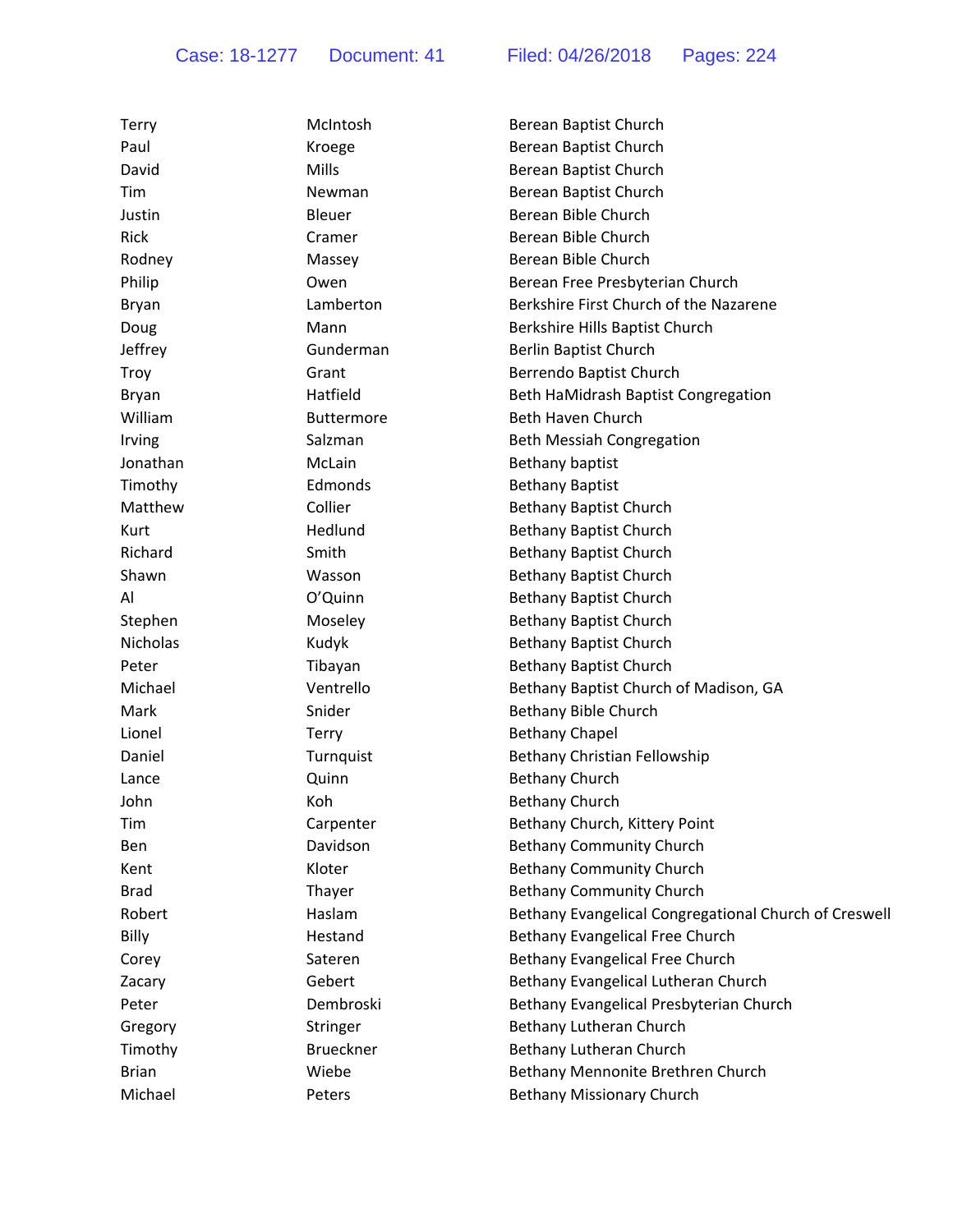| Thomas       | Deviney        | Bethany United Methodist Church          |
|--------------|----------------|------------------------------------------|
| Tom          | Etterlee       | <b>Bethel</b>                            |
| Elwyn        | Johnston       | <b>Bethel Assemblies of God Church</b>   |
| Theodore     | King           | Bethel Assembly of God                   |
| Albert       | Lautenschlager | <b>Bethel Assembly of God</b>            |
| Ron          | Masten         | Bethel Assembly of God Church            |
| Cecil        | <b>Morris</b>  | <b>Bethel Baptist</b>                    |
| Gregory      | Owenby         | <b>Bethel Baptist</b>                    |
| Richard      | Cato           | <b>Bethel Baptist</b>                    |
| Mark         | Carpenter      | <b>Bethel Baptist Church</b>             |
| Lloyd        | Donica         | <b>Bethel Baptist Church</b>             |
| Benjamin     | Foxworth       | <b>Bethel Baptist Church</b>             |
| Jim          | Ghanayem       | <b>Bethel Baptist Church</b>             |
| Richard      | Kennedy        | <b>Bethel Baptist Church</b>             |
| Benjamin     | Larson         | <b>Bethel Baptist Church</b>             |
| Daniel       | Nelson         | <b>Bethel Baptist Church</b>             |
| <b>Brian</b> | Norman         | <b>Bethel Baptist Church</b>             |
| Aaron        | Rohde          | <b>Bethel Baptist Church</b>             |
| <b>Rick</b>  | Savage         | <b>Bethel Baptist Church</b>             |
| Tharren      | Thompson       | <b>Bethel Baptist Church</b>             |
| John         | Yi             | <b>Bethel Baptist Church</b>             |
| David        | Stertzbach     | <b>Bethel Baptist Church</b>             |
| Chris        | Davis          | <b>Bethel Baptist Church</b>             |
| Scott        | Fetter         | <b>Bethel Baptist Church</b>             |
| Dana         | Arledge        | <b>Bethel Baptist Church</b>             |
| Dudley       | Cook           | <b>Bethel Baptist Church</b>             |
| Swayne       | Poole          | <b>Bethel Baptist Church</b>             |
| Daniel       | Lee            | <b>Bethel Baptist Church</b>             |
| Kevin        | Cox            | <b>Bethel Baptist Church</b>             |
| David        | Cortner        | <b>Bethel Baptist Church</b>             |
| Kris         | Erskine        | <b>Bethel Baptist Church Pratt</b>       |
| Larry        | <b>Bossier</b> | Bethel Baptist Worship Center            |
| David        | Scudder        | <b>Bethel Chapel Church</b>              |
| Herman       | Schutt         | <b>Bethel Christian Reformed Church</b>  |
| Steve        | Holder         | <b>Bethel Church</b>                     |
| Robert       | Rogers         | <b>Bethel Church</b>                     |
| Tom          | Witt           | <b>Bethel Church</b>                     |
| <b>Bryce</b> | Harcey         | <b>Bethel Church</b>                     |
| Craig        | Johnson        | <b>Bethel Church</b>                     |
| Dwane        | Shockley       | Bethel Church At Ridgefield              |
| Benjamin     | Heffernan      | <b>Bethel Community Baptist Church</b>   |
| Gary         | Smyth          | <b>Bethel Community Baptist Church</b>   |
| David        | Baumgartner    | <b>Bethel Community Church</b>           |
| Anthony      | Gilmore        | Bethel Community Church of Fairfield, CA |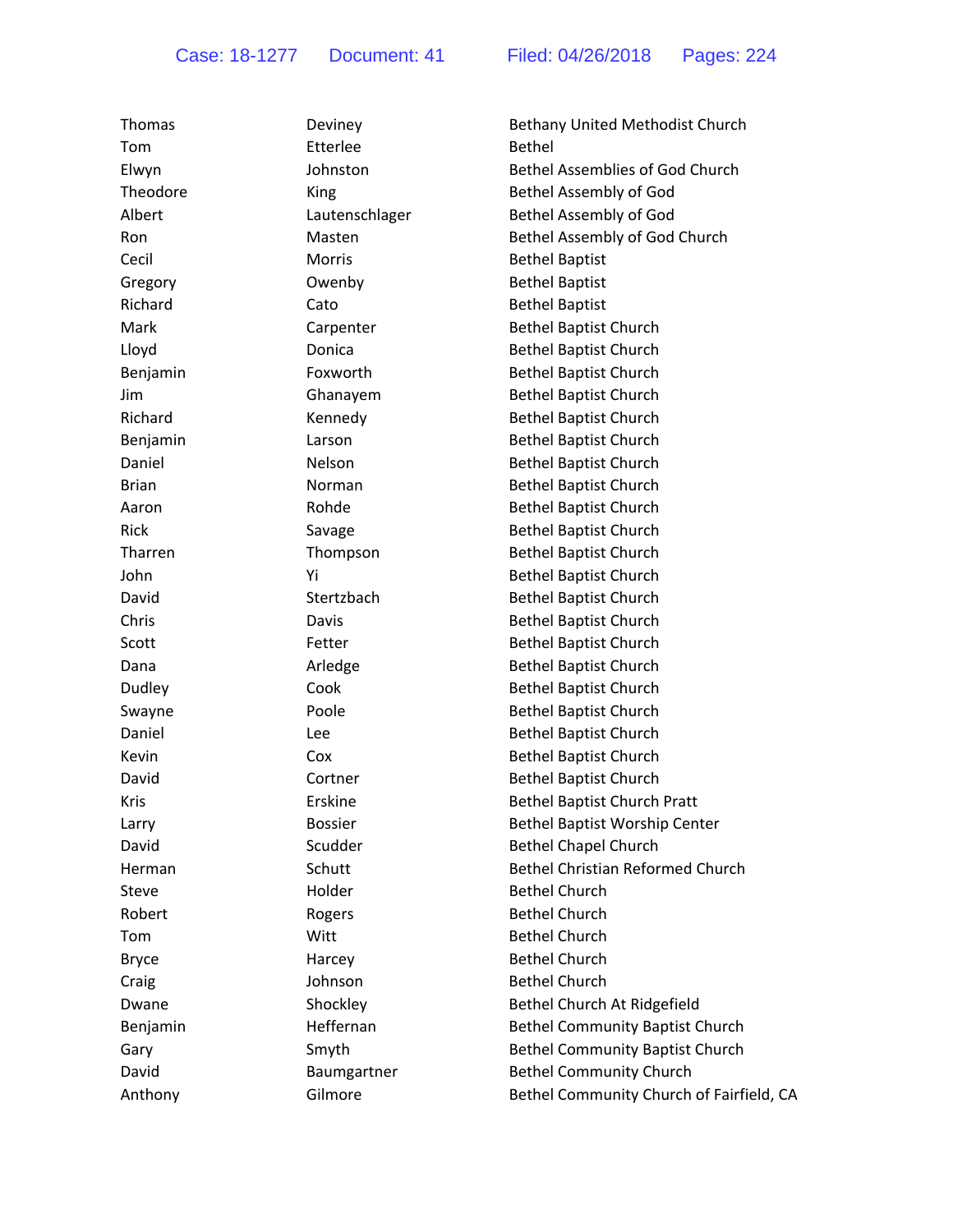| Tom          | Nomeland        | <b>Bethel Fellowship Church</b>                                  |
|--------------|-----------------|------------------------------------------------------------------|
| Roy          | Bogan           | <b>Bethel Friends Church</b>                                     |
| Peter        | Schneider       | <b>Bethel House of Refuge</b>                                    |
| Guy          | Witherspoon     | <b>Bethel Missionary Baptist Church</b>                          |
| Sterling     | Lawrence        | <b>Bethel Pentecostal Church</b>                                 |
| Pavel        | Aileni          | Bethel Romanian Penticostala Church                              |
| Marie        | Rodriguez       | <b>Bethel Temple</b>                                             |
| James        | <b>Brooks</b>   | <b>Bethel Theological Seminary</b>                               |
| Angela       | Kittrell        | <b>Bethel UMC</b>                                                |
| Faith        | Weedling        | <b>Bethel United Methodist Church</b>                            |
| G. & L.      | Dingman         | <b>Bethel United Methodist Church</b>                            |
| Robert       | Barber          | <b>Bethel Worship Center</b>                                     |
| Joseph       | Perricellia     | Bethel, Marshfield, Neilsville, and Wisconsin Rapids Seventh-day |
| Larry        | Holland         | Bethesda Baptist Church                                          |
| Donald       | McCoy           | Bethesda Baptist Church                                          |
| Daniel       | Flynn           | Bethlehem                                                        |
| Nathan       | Dean            | Bethlehem Advent Christian Church                                |
| Stuart       | Courtney        | Bethlehem Baptist Church                                         |
| Tim          | Harvey          | Bethlehem Baptist Church                                         |
| <b>Brad</b>  | Nelson          | Bethlehem Baptist Church                                         |
| David        | Rogers          | Bethlehem Baptist Church                                         |
| Matthew      | Watson          | Bethlehem Baptist Church                                         |
| Lester       | Cooper          | Bethlehem Baptist Church                                         |
| Bennie       | Conkright       | Bethlehem Baptist Church                                         |
| Gerald       | Yerkes          | Bethlehem Baptist Church                                         |
| Aaron        | Tanap           | Bethlehem Baptist Church                                         |
| Thomas       | Claibourne      | Bethlehem Church of Christ                                       |
| <b>Brad</b>  | Ball            | Bethsaida Baptist Church                                         |
| William      | Lee             | Beulah                                                           |
| Terry        | Pearman         | <b>Beulah Baptist Church</b>                                     |
| John         | <b>Brownlee</b> | <b>Beulah Baptist Church</b>                                     |
| James        | Patterson       | Beulah Heights Wesleyan Church                                   |
| John         | Smith           | <b>Bible Baptist</b>                                             |
| Todd         | Harrison        | <b>Bible Baptist Church</b>                                      |
| Kevin        | Kroeker         | <b>Bible Baptist Church</b>                                      |
| Steven       | Lyon            | <b>Bible Baptist Church</b>                                      |
| Robert       | Sargent         | <b>Bible Baptist Church</b>                                      |
| Carlos       | Serrano         | <b>Bible Baptist Church</b>                                      |
| Daniel       | Stertz          | <b>Bible Baptist Church</b>                                      |
| Fred         | Weiss           | <b>Bible Baptist Church</b>                                      |
| <b>Kraig</b> | Kroeker         | <b>Bible Baptist Church</b>                                      |
| Daniel       | <b>Brabson</b>  | <b>Bible Baptist Church</b>                                      |
| Clayton      | Doss            | <b>Bible Baptist Church</b>                                      |
| Douglas      | Duffett         | <b>Bible Baptist Church of Fairbanks</b>                         |
|              |                 |                                                                  |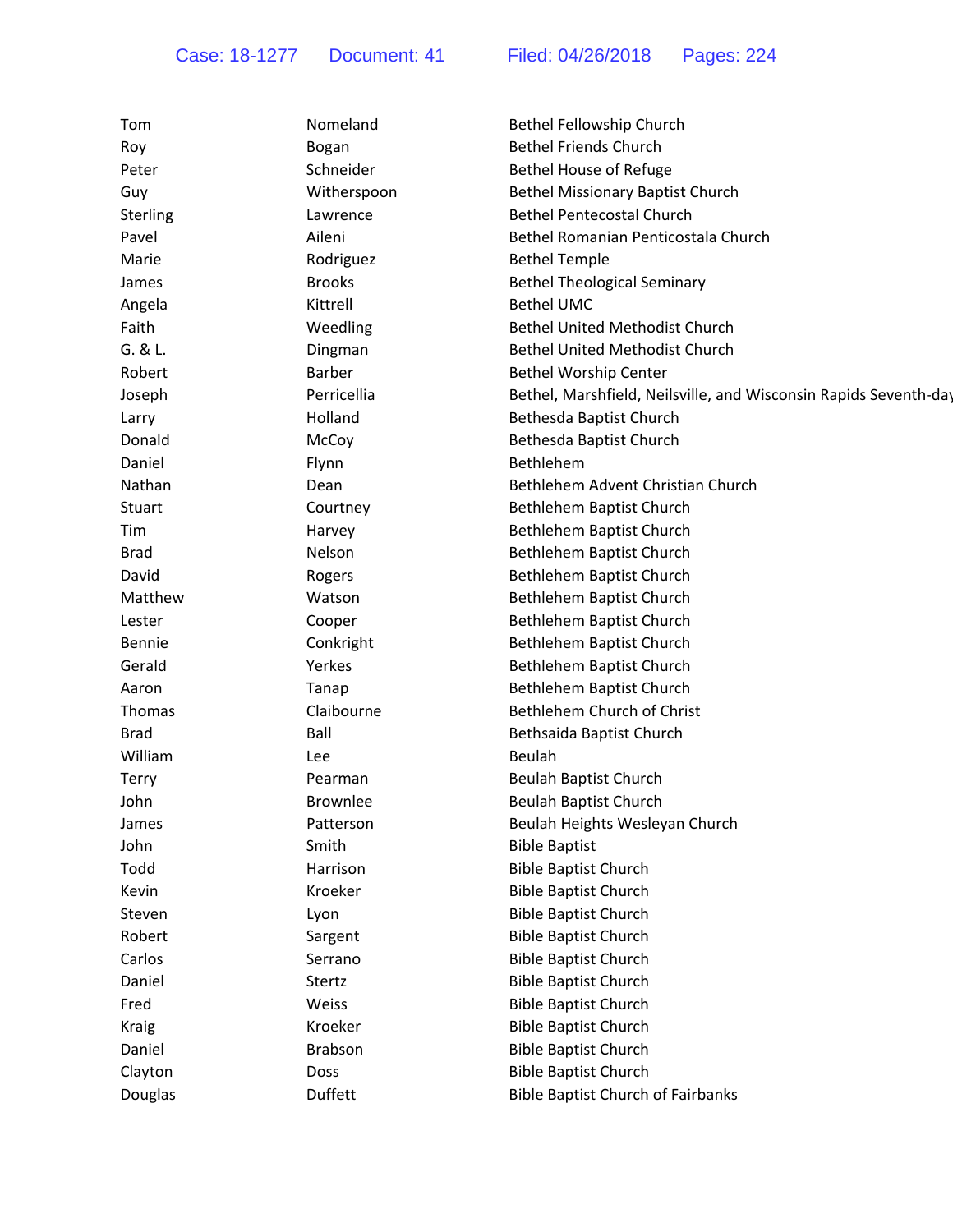| Greg     | <b>Butler</b> | <b>Bible Baptist Church of Monroe</b>     |
|----------|---------------|-------------------------------------------|
| David    | Davis         | Bible Baptist Church of Shady Hills, INC. |
| Avon     | Turner        | <b>Bible Baptist Temple</b>               |
| Dennis   | Young         | <b>Bible Believers Fellowship</b>         |
| Chad     | Cowan         | <b>Bible Center Church</b>                |
| Chris    | Stuffleben    | <b>Bible Chapel</b>                       |
| Michael  | Bashoor       | <b>Bible Church of Buena Park</b>         |
| Robert   | Fletcher      | <b>Bible Church of Dilley</b>             |
| Charles  | Clarke        | <b>Bible Church of Salt Lake</b>          |
| Joel     | McGarvey      | <b>Bible Doctrines To Live By</b>         |
| James    | Crocker       | Bible Fellowship Church of Reisterstown   |
| John     | Hanner        | Bible Fellowship Churchof Adams County    |
| Dale     | Stover        | <b>Bible Pathway Baptist Church</b>       |
| Andy     | Perry         | Bible Presbyterian Church                 |
| Tito     | Lyro          | Bible Presbyterian Church of Olympia      |
| Eddie    | Hatcher       | <b>Bible Study Ministries</b>             |
| Steve    | McKinney      | Big Creek Missionary Baptist Church       |
| Mike     | Phillips      | <b>Big Springs Baptist Church</b>         |
| Angel    | <b>Nunez</b>  | <b>Bilingual Christian Church</b>         |
| Jeff     | Offord        | <b>Birch Harbor Baptist Church</b>        |
| David    | Hain          | Birchman Baptist Church                   |
| Joshua   | <b>Brown</b>  | <b>Black Branch Baptist Church</b>        |
| David    | White         | <b>Black Jack Baptist Church</b>          |
| Raymond  | Wooten        | <b>Black Walnut Baptist</b>               |
| Caleb    | <b>Hein</b>   | Blackburn Baptist church                  |
| Kevin    | Olivarez      | <b>Blackfoot Christian Fellowship</b>     |
| Chad     | Rising        | <b>Blacks Creek Baptist Church</b>        |
| Russel   | Moldovan      | <b>Blanchard Church of Christ</b>         |
| David    | Mundine       | Blanconia Baptist Church                  |
| Nathan   | Devena        | <b>Blodgett Community Church</b>          |
| Mike     | OBryant       | <b>Bloom Baptist Church</b>               |
| Donald   | McKay         | Bloomfield Hills Baptist Church           |
| Richard  | Carwile       | <b>Bloomfield Baptist Church</b>          |
| Lowell   | Huffstutler   | <b>Blooming Grove Baptist Church</b>      |
| Bill     | Miller        | <b>Blooming Grove Baptist Church</b>      |
| Marshall | Faulkenberry  | <b>Blowers Chapel</b>                     |
| Edward   | Jackson       | <b>Blue Creek Baptist Church</b>          |
| Mary     | Pugh          | Blue Grass Presbyterian Church            |
| Benjamin | Bielenberg    | <b>Blue Mound Federated Church</b>        |
| Danny    | Allen         | <b>Blue Ridge Community Church</b>        |
| Charles  | Paine         | <b>Blue River Bible Church</b>            |
| Eric     | Allen         | <b>Bluff Creek Christian Church</b>       |
| Steve    | Welch         | <b>Blythefield Hills Baptist Church</b>   |
| Timothy  | Vandlen       | <b>Blythefield Hills Baptist Church</b>   |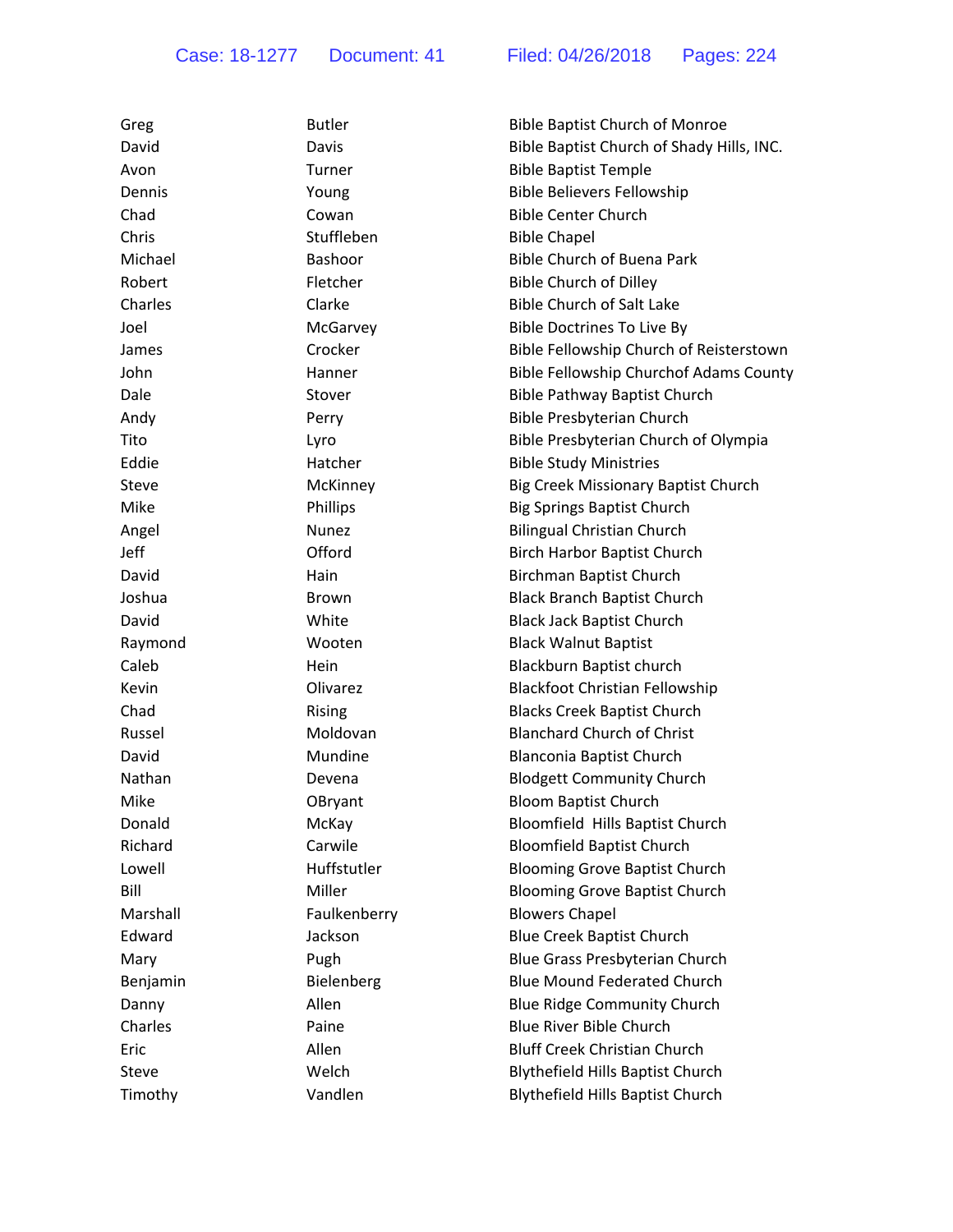| Timothy M.    | Hoyt            | <b>Blythefield Hills Baptist Church</b>         |
|---------------|-----------------|-------------------------------------------------|
| Cliff         | Woodman         | <b>Bob Crouch</b>                               |
| Glenn         | Gordon          | <b>Boca Raton Community Church</b>              |
| Keith         | Weatherly       | <b>Boiling Springs Baptist Church</b>           |
| Grady         | Miller          | <b>Bolton Community Friends Church</b>          |
| Matthew       | <b>DelValle</b> | Bon Air Baptist Church                          |
| <b>Bruce</b>  | McKee           | <b>Bookcliff Baptist Church</b>                 |
| <b>Brad</b>   | Creely          | Border Springs Baptist Church                   |
| Daniel        | Chan            | Boston Chinese Evangelical Church               |
| Kenneth       | Kwong           | Boston Chinese Evangelical Church               |
| Lorraine      | Chung           | Boston Chinese Evengelical Church               |
| Joseph        | Winger          | <b>Boulder Street Church</b>                    |
| Alvie         | Perkins         | <b>Bounds Baptist</b>                           |
| Eric          | Anderson        | Bowdoin Center Baptist Church                   |
| Justin        | Richards        | <b>Bowdon Baptist Church</b>                    |
| Kenneth       | Cloud           | <b>Bowen Baptist Association</b>                |
| Mark          | Lugg            | <b>Bowman Community Church</b>                  |
| Dennis        | Gonczy          | Boy River Log Chapel                            |
| Nelson        | Shenk           | Boyertown Mennonite Church                      |
| Robert        | Jeffrey         | <b>Bradford Alliance Church</b>                 |
| Janie         | McDonald        | <b>Bradford Foursquare Church</b>               |
| Dustin        | Coleman         | <b>Brainard Avenue Baptist Church</b>           |
| Tim           | Shaw            | Branchville Baptist Church                      |
| Tommy         | Peeler          | Brandon church of Christ                        |
| Scott         | Shepard         | Brandon's Chapel Baptist Church                 |
| <b>Marcus</b> | Almonte         | <b>Brandywine Baptist Church</b>                |
| James         | Risner          | Brantwood Baptist Church                        |
| Raymond       | Tunnell         | Braselton/Hoschton SDA House of Prayer          |
| Kenneth       | Epperson        | <b>Braswell Baptist</b>                         |
| Sharad        | Yadav           | <b>Bread &amp; Wine Communities</b>             |
| Steve         | Farina          | <b>Bread and Wine Ministries</b>                |
| Robert        | Harper          | Bread of Life Church                            |
| gary          | lannucci        | <b>Breath of Life Christian Ministries</b>      |
| Johnny        | <b>Herrin</b>   | Brewton-Parker college                          |
| Thomas        | Ferrell         | <b>Briarlake Baptist Church</b>                 |
| Jesse         | Smith           | Bride of Christ Fellowship                      |
| Keith         | Taylor          | <b>Bride of Christ Ministries International</b> |
| Nathan        | Anglen          | Bridge Bible Fellowship                         |
| Darrell       | Weiland         | <b>Bridge Community Church</b>                  |
| Terrance      | Riley           | Bridge of Hope Community Church                 |
| Larry L.      | Parks           | Bridge to Life Fellowship                       |
| Matthew       | Pieters         | <b>BridgePoint Church</b>                       |
| William       | Silver          | Bridgewater Presbyterian                        |
| Rob           | Sweeney         | <b>Bright Christian Church</b>                  |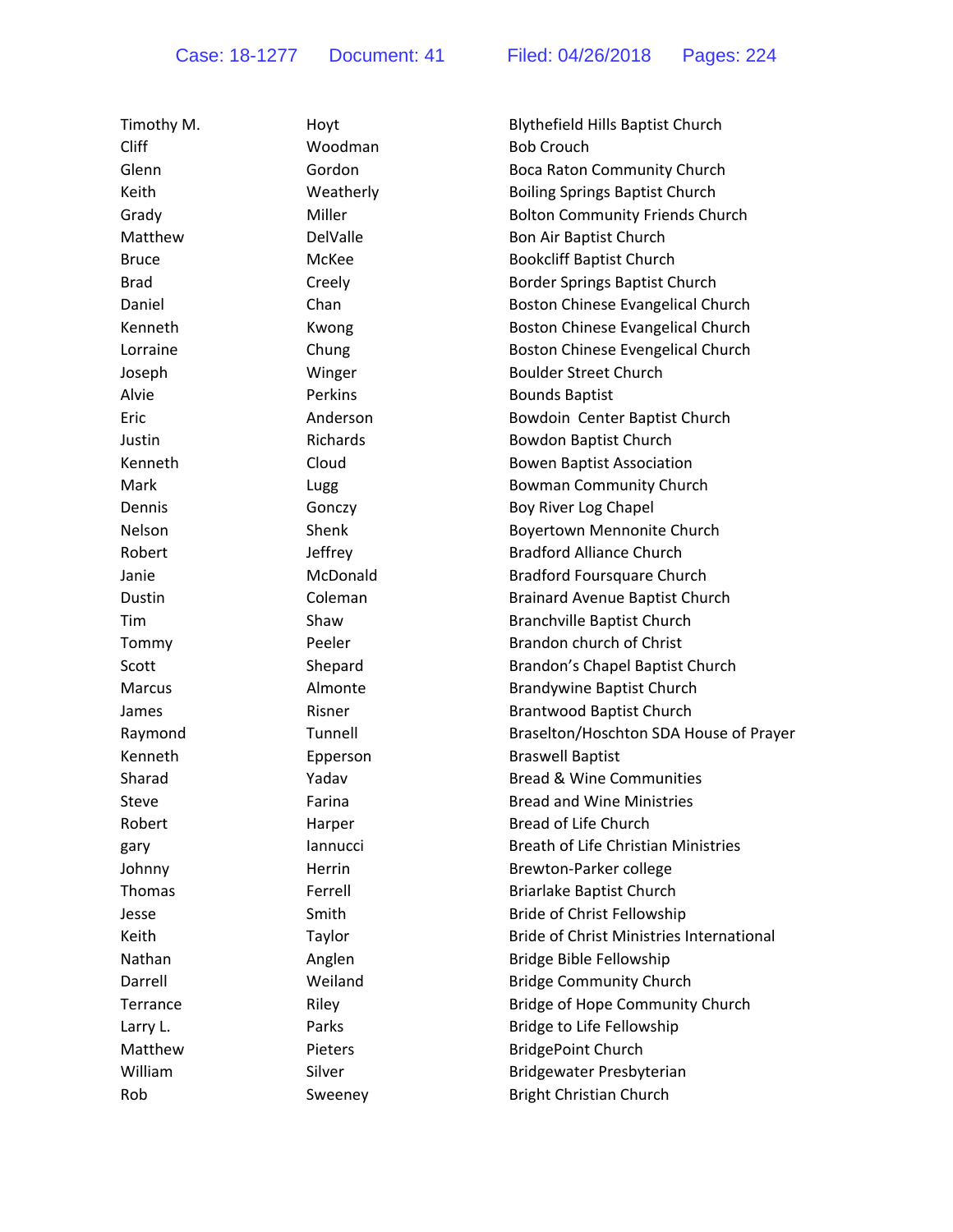| Michael       | Madden         | Brindley's Chapel Church of God             |
|---------------|----------------|---------------------------------------------|
| Dan           | Kennedy        | <b>Brinnon Community Church</b>             |
| Rod           | Holmes         | <b>Bristol United Methodist Church</b>      |
| Tim           | Jones          | <b>Britt David Baptist Church</b>           |
| Mark          | Helms          | <b>Britt David Baptist Church</b>           |
| Dennis        | Willoughby     | Broad River Baptist Church                  |
| Charles       | Justice        | <b>Broad Street United Methodist Church</b> |
| Richard       | Mangrum        | Broadman Baptist Church                     |
| Wes           | Terry          | <b>Broadview Baptist Church</b>             |
| Timothy       | Lourash        | Brookings Church of the Nazarene            |
| <b>Dickie</b> | Coffey         | <b>Brookland United Methodist Church</b>    |
| Andy          | Tso            | Brooklyn Community Christian Church         |
| <b>Brian</b>  | Richard        | Brookridge Baptist Church                   |
| Carol         | <b>Brown</b>   | Brookside Assembly of God                   |
| Greg          | Huffman        | <b>Brookside Baptist</b>                    |
| Keith         | Fleming        | <b>Brookside Baptist Church</b>             |
| Kenneth       | Keltner        | <b>Brookside Baptist Church</b>             |
| Herbert       | <b>Bowers</b>  | Brown Corners United Brethren Church        |
| Larry         | Griffith       | Brown Deer Baptist Church                   |
| Randy         | Adams          | Brown Memorial Baptist Church               |
| Todd          | Holland        | Brownfield Foursquare Church                |
| Bobby         | <b>Byrd</b>    | <b>Brownsville Baptist</b>                  |
| Ronald        | McMillian      | <b>Brushy Creek Baptist Church</b>          |
| Chris         | Clemans        | <b>Brushy Fork Baptist Church</b>           |
| Leonard T.    | McCollister    | Buchanan West Baptist Church                |
| Larry         | Allen          | <b>Buck Creek Baptist</b>                   |
| W.            | Givens         | <b>Buckhead Baptist Church</b>              |
| Mark          | Stump          | <b>Bucyrus Nazarine</b>                     |
| Isman         | Garcia         | Buena Vista Baptist Church                  |
| <b>Bruce</b>  | Price          | <b>Buffalo Baptist Church</b>               |
| Greg          | <b>Braly</b>   | <b>Buffalo Evangelical Free Church</b>      |
| Mark          | <b>Broyles</b> | <b>Bulverde Church of Christ</b>            |
| Todd          | Curtis         | <b>Burge Terrace Baptist Church</b>         |
| Martin        | <b>Baker</b>   | <b>Burke Community Chuch</b>                |
| Paul          | <b>Burns</b>   | <b>Burley Bible Church</b>                  |
| Jeremy        | Martin         | <b>Burney Artist Church</b>                 |
| Dennis        | McNulty        | <b>Burning Bush Baptist Church</b>          |
| Tim           | Huckaby        | <b>Burnsview Baptist</b>                    |
| Robert        | Benson         | <b>Burnt Cabins Bible Church</b>            |
| Jason         | Kirkpatrick    | Burr Wesleyan Church                        |
| Ronald        | Warner         | <b>Butler Springs Christian Assembly</b>    |
| Stephen       | Hamilton       | <b>Butte Creek Baptist Church</b>           |
| Timothy       | Hazen          | <b>Butte Full Gospel Church</b>             |
| Timothy       | Hall           | <b>Butterfield Community Bible Church</b>   |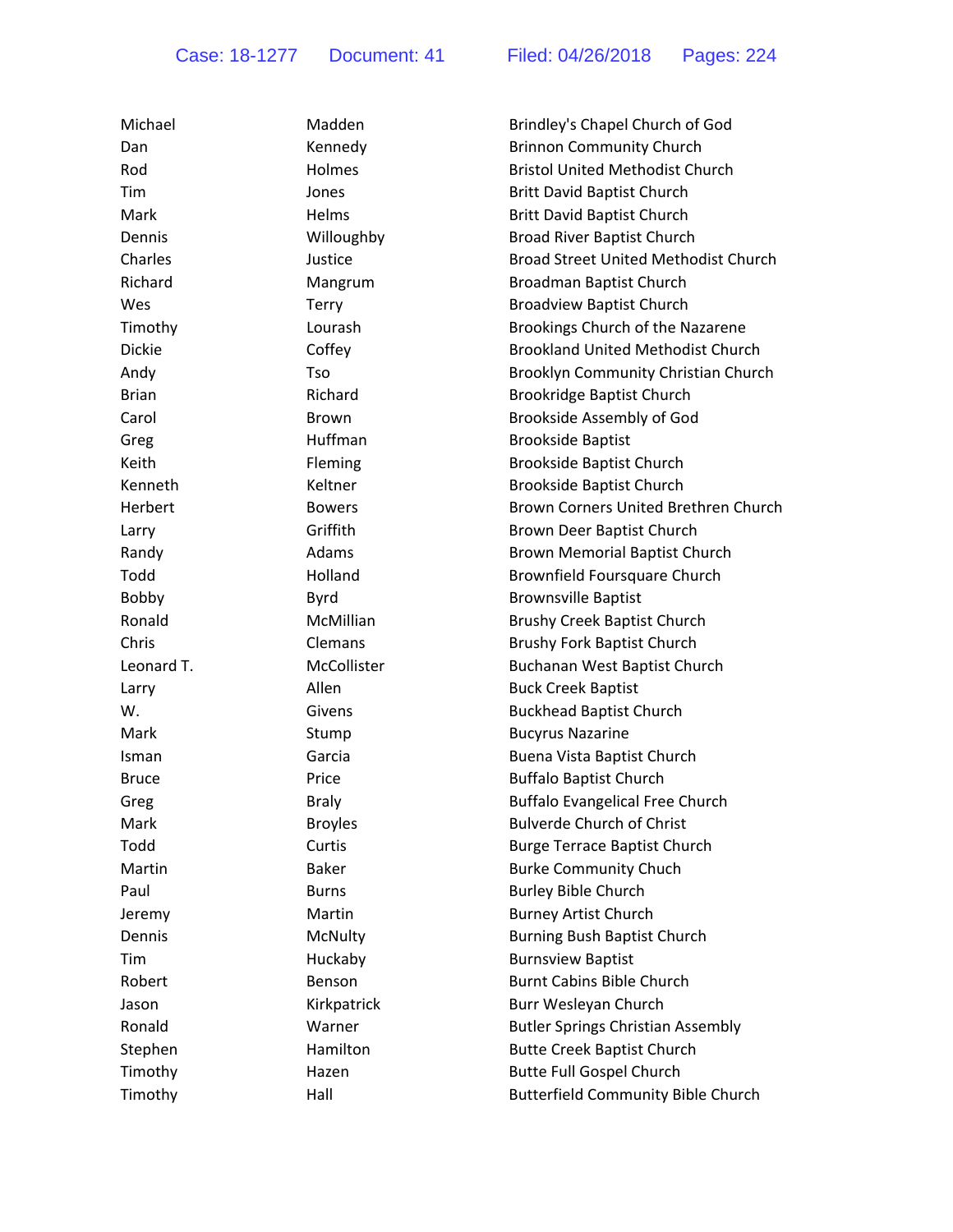| Gerald         | Powley           | <b>Byers Avenue United Methodist Church</b> |
|----------------|------------------|---------------------------------------------|
| Michael        | <b>Harbuck</b>   | Byron City Church                           |
| Doug           | McGaughey        | C.L.F                                       |
| Fernando       | Castillo         | C4 Christ Centered Community Church         |
| Judah-Pegs     | Christian        | C4 Missions & Ministry                      |
| Lawrence       | Downs            | Cactus Christian Fellowship                 |
| Gary           | Hall             | <b>CalbarC Chapel Greeneville</b>           |
| David          | Ryman            | Caldwell First Assembly                     |
| Donald         | <b>Brown</b>     | <b>Caldwell Friends Church</b>              |
| John           | <b>Barber</b>    | Calhoun First Baptist Church                |
| Glenn          | Gilmore          | California Avenue Christian Fellowship      |
| James          | Hunt             | Caloosa Baptist Church                      |
| Keith          | Harvell          | <b>Calumet Baptist Church</b>               |
| Andrea         | Maddox           | Calvary                                     |
| Frederick      | Monk             | Calvary and Plumer United Methodist Church  |
| Ronald         | <b>Bohde</b>     | Calvary Apostolic Church                    |
| James          | Jacobson         | Calvary Arlington                           |
| <b>Brian</b>   | Whidden          | Calvary Assembly of God                     |
| Roger          | Whittum          | Calvary Assembly of God                     |
| Craig          | Owens            | Calvary Assembly of God                     |
| Joshua         | Maddox           | Calvary Assembly of God                     |
| Jeremy         | Adams            | Calvary Baptist Church                      |
| Craig          | Adams            | Calvary Baptist Church                      |
| Ryan           | Alexander        | Calvary Baptist Church                      |
| Rod            | Ankrom           | Calvary Baptist Church                      |
| Phillip        | Arnold           | Calvary Baptist Church                      |
| Pastor         | <b>Ballance</b>  | Calvary Baptist Church                      |
| Terral         | Bearden          | Calvary Baptist Church                      |
| James          | <b>Bowles</b>    | Calvary Baptist Church                      |
| Dave           | <b>Bradshaw</b>  | Calvary Baptist church                      |
| Jeff           | <b>Bramblett</b> | Calvary Baptist Church                      |
| Adam           | <b>Burge</b>     | Calvary Baptist Church                      |
| Daniel         | Hartwig          | Calvary Baptist Church                      |
| Pastor         | Townsend         | Calvary Baptist Church                      |
| Michael        | Carney           | <b>Calvary Baptist Church</b>               |
| Harold         | Chapin           | Calvary Baptist Church                      |
| Jesse          | Childers         | Calvary Baptist Church                      |
| Cyle           | Clayton          | Calvary Baptist Church                      |
| Mark           | Cline            | Calvary Baptist Church                      |
| Jeremiah       | Cochran          | <b>Calvary Baptist Church</b>               |
| Chip           | Coleman          | Calvary Baptist Church                      |
| Todd           | Cook             | Calvary Baptist Church                      |
| <b>Brandon</b> | Cottrell         | Calvary Baptist Church                      |
| Rob            | Cronin           | Calvary Baptist Church                      |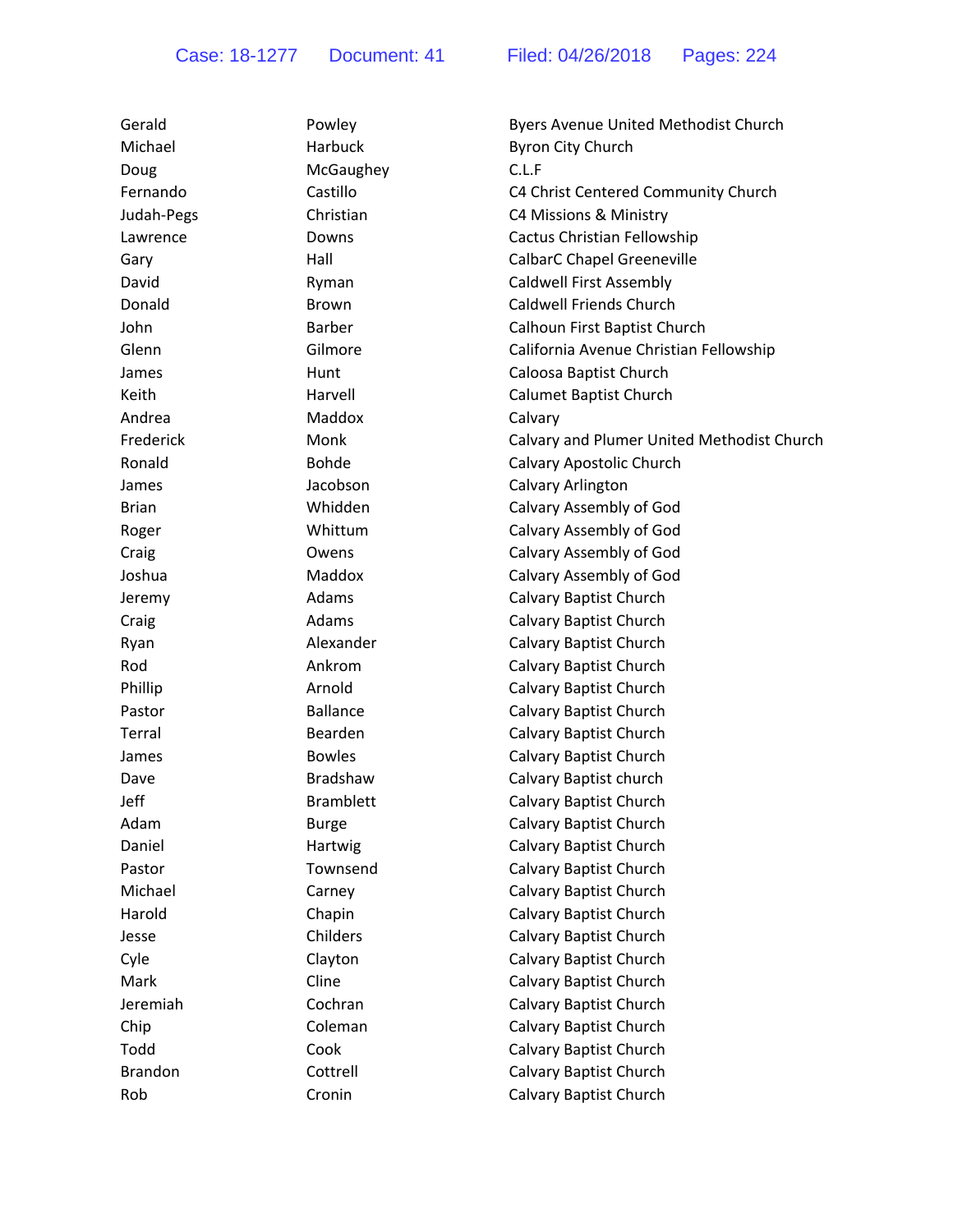| Sam       | Crouch     | Calvary Baptist Church |
|-----------|------------|------------------------|
| Jeffery   | Davison    | Calvary Baptist Church |
| Kenneth   | Demeter    | Calvary Baptist Church |
| Lincoln   | Dial       | Calvary Baptist Church |
| Randall   | Erwin      | Calvary Baptist Church |
| Donald    | Fields     | Calvary Baptist Church |
| Mitchell  | Flesch     | Calvary Baptist Church |
| Chad      | Garrison   | Calvary Baptist Church |
| Paul      | Garritt    | Calvary Baptist Church |
| Roger     | Greer      | Calvary Baptist Church |
| John      | Griffin    | Calvary Baptist Church |
| Don       | Hagner     | Calvary Baptist Church |
| Ben       | Hartwig    | Calvary Baptist Church |
| David     | Henry      | Calvary Baptist Church |
| David     | Hixson     | Calvary Baptist Church |
| James     | Holder     | Calvary Baptist Church |
| Lyn       | Holly      | Calvary Baptist Church |
| Robert    | Hooker     | Calvary Baptist Church |
| Raymond   | Horne      | Calvary Baptist Church |
| Tracy     | Jaggers    | Calvary Baptist Church |
| Daryl     | Jeffers    | Calvary Baptist Church |
| Jay       | Jentink    | Calvary Baptist Church |
| Thomas    | Jernigan   | Calvary Baptist Church |
| Kathy     | Jernigan   | Calvary Baptist Church |
| Gary      | Johnson    | Calvary Baptist Church |
| Johnathon | Jowers     | Calvary Baptist Church |
| Theodore  | Klapperich | Calvary Baptist Church |
| Rick      | Klug       | Calvary Baptist Church |
| Noel      | Little     | Calvary Baptist Church |
| Kenneth   | Marr       | Calvary Baptist Church |
| James     | McClain    | Calvary Baptist Church |
| David     | McGee      | Calvary Baptist Church |
| James     | Mills      | Calvary Baptist Church |
| Rodney R. | Moerer     | Calvary Baptist Church |
| James     | Newcomer   | Calvary Baptist Church |
| Scott     | Paisley    | Calvary baptist church |
| Zachary   | Patke      | Calvary Baptist Church |
| Rick      | Patrick    | Calvary Baptist Church |
| Roger     | Piger      | Calvary Baptist Church |
| John      | Ploog      | Calvary Baptist Church |
| Cecil     | Pool       | Calvary Baptist Church |
| Donald    | Reynolds   | Calvary Baptist Church |
| Anthony   | Rhodes     | Calvary Baptist Church |
| Joe       | Roof       | Calvary Baptist Church |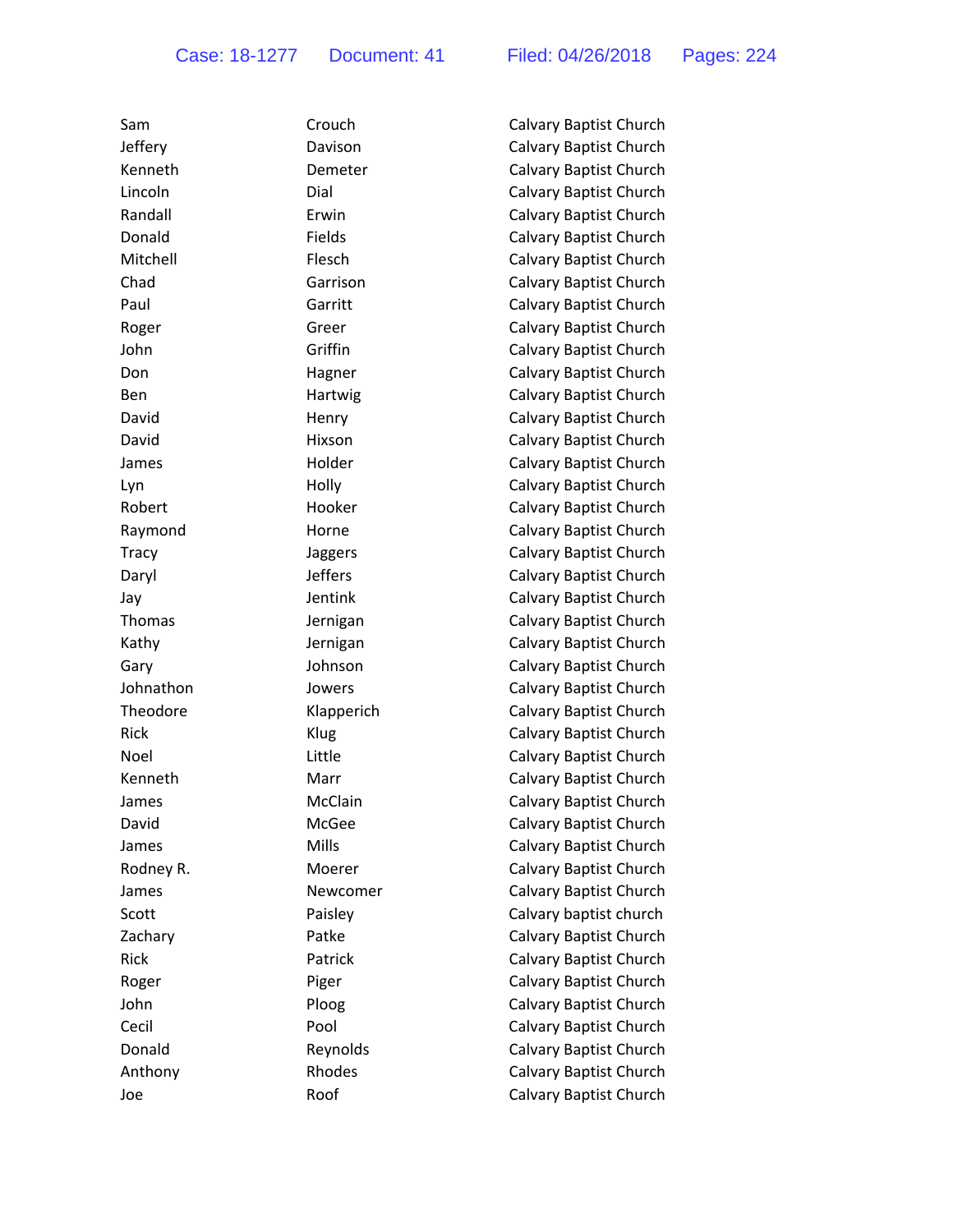| Robert       | Schneider     | Calvary Baptist Church                      |
|--------------|---------------|---------------------------------------------|
| Michael      | Scott         | Calvary Baptist Church                      |
| Dale         | Seaman        | Calvary Baptist Church                      |
| Art          | Sinski        | Calvary Baptist Church                      |
| Fred         | Smith         | Calvary Baptist Church                      |
| Frank        | Snyder        | Calvary Baptist Church                      |
| Michael      | Snyder        | Calvary Baptist Church                      |
| Jim          | Spears        | Calvary Baptist Church                      |
| Dennis       | Spire         | Calvary Baptist Church                      |
| Billy        | Sutherland    | Calvary Baptist Church                      |
| John         | Terpstra      | Calvary Baptist Church                      |
| Gregory      | Thorn         | Calvary Baptist Church                      |
| Scott        | Townsend      | Calvary Baptist Church                      |
| Greg         | Wahlberg      | Calvary Baptist Church                      |
| Beau         | Waldrep       | Calvary Baptist Church                      |
| Robert       | Ward          | Calvary Baptist Church                      |
| David        | Warren        | Calvary Baptist Church                      |
| Richard      | Weesner       | Calvary Baptist Church                      |
| Donald       | White         | Calvary Baptist Church                      |
| Joe          | Wilder        | Calvary Baptist Church                      |
| Carl         | Williamson    | Calvary Baptist Church                      |
| Timothy      | Worles        | <b>Calvary Baptist Church</b>               |
| Alan         | Yarbrough     | Calvary Baptist Church                      |
| <b>Terry</b> | Yoder         | Calvary Baptist Church                      |
| John         | Dempsey       | Calvary Baptist Church Jesup, GA            |
| Billy        | Wingard       | Calvary Baptist Church Of Craven County, NC |
| T. P.        | Johnston Jr   | Calvary Baptist Church of Smyrna            |
| Ricky        | Bloom         | Calvary Baptist Church of Sun Prairie       |
| Allan        | <b>Bosson</b> | <b>Calvary Baptist Temple</b>               |
| Floyd        | Radebaugh     | Calvary Bible Baptist Church                |
| Donn         | Heinrich      | Calvary Bible Chapel                        |
| Timothy      | Beard         | Calvary Bible Church                        |
| Richard      | Quinnett      | Calvary Bible Church                        |
| Jeffrey      | Whitaker      | Calvary Bible Church                        |
| Mark         | Roland        | Calvary Bible Church                        |
| Eric         | Sipe          | Calvary Bible Church                        |
| Keith        | Hamblen       | Calvary Bible Church                        |
| Aaron        | Hulbert       | Calvary Bible Church Flagstaff, AZ          |
| Richard      | Gilbaugh      | Calvary Bible Church of Centre Hall         |
| Steven       | Carr          | Calvary Chapel                              |
| John         | Cowan         | Calvary Chapel                              |
| Rob          | Hubbard       | Calvary Chapel                              |
| Robert       | McCoy         | Calvary Chapel                              |
| George       | Nevarez       | Calvary Chapel                              |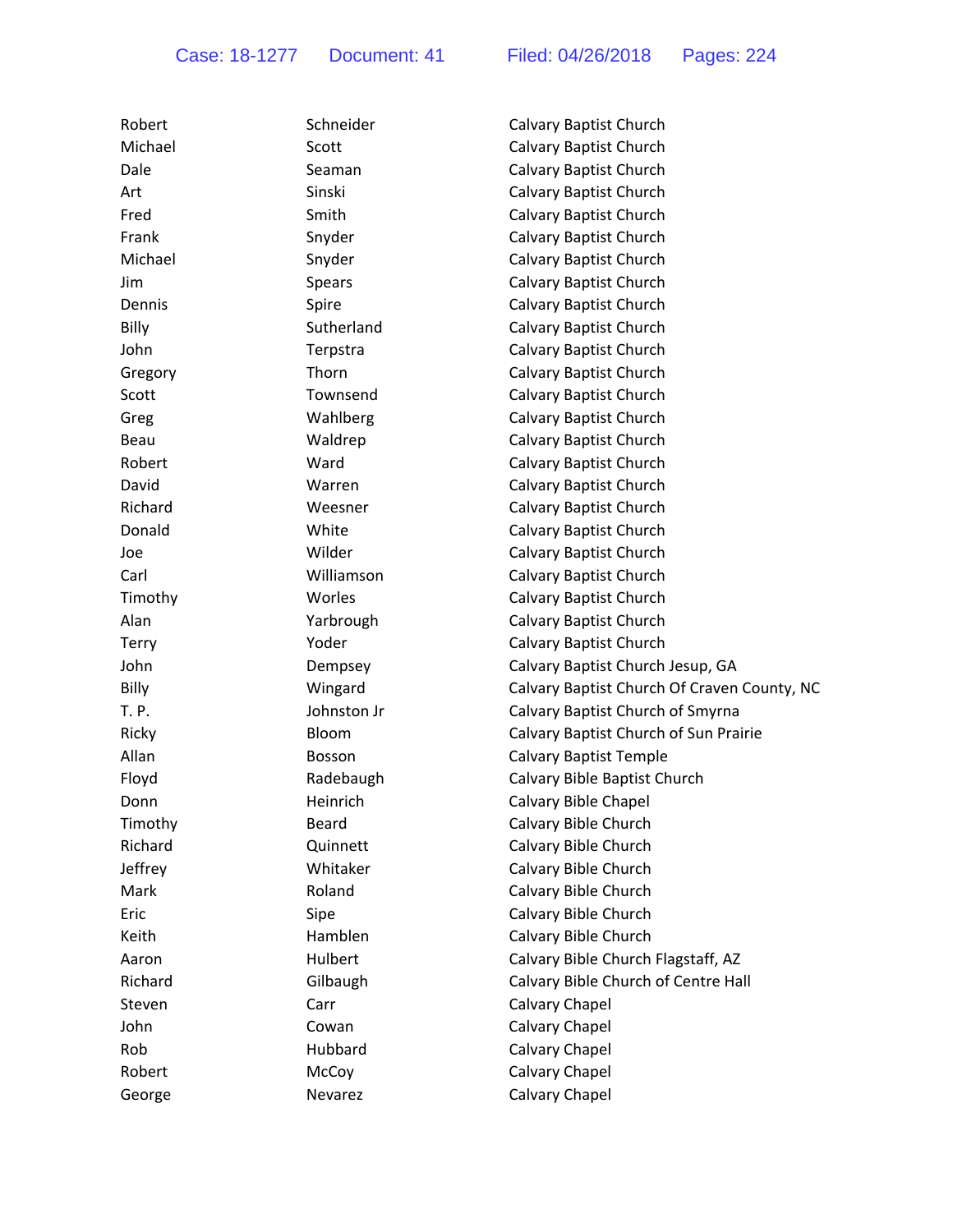| Greg         | Phelps           | Calvary Chapel                      |
|--------------|------------------|-------------------------------------|
| Jeanette     | Hansen           | Calvary Chapel                      |
| William      | <b>DelCasale</b> | Calvary Chapel                      |
| Doug         | Warwick          | Calvary Chapel Ahwatukee            |
| Jason        | King             | Calvary Chapel Boulder City         |
| Keith        | Gardner          | Calvary Chapel Breath of Life       |
| Robert       | Taylor           | Calvary Chapel Brentwood            |
| Ed           | Yearack          | Calvary Chapel Buckeye              |
| Harvey       | Landry           | Calvary Chapel Casa Grande          |
| John         | Hessler          | <b>Calvary Chapel Central Bucks</b> |
| Daniel       | Renshaw          | Calvary Chapel Cle Elum             |
| Mark         | Swift            | Calvary Chapel Columbus             |
| Michael      | Rodriguez        | Calvary Chapel Corona               |
| Roger        | Wing             | Calvary Chapel Costa Mesa           |
| Joel         | Wingo            | Calvary Chapel Costa Mesa           |
| John         | Hwang            | Calvary Chapel Costa Mesa           |
| John Henry   | Corcoran         | Calvary Chapel Costa Mesa           |
| Michael      | Mugavero         | Calvary Chapel Costa Mesa           |
| Wilson       | Lynn             | Calvary Chapel Costa Mesa           |
| David        | Manne            | Calvary Chapel Costa Mesa           |
| Larry        | King             | <b>Calvary Chapel Dallas</b>        |
| Dennis       | Hubbard          | Calvary Chapel Dayton Valley        |
| Mike         | Sasso            | Calvary Chapel Eagle                |
| Bob          | Kopeny           | Calvary Chapel East Anaheim         |
| Ralph        | Figueroa         | Calvary Chapel East Anaheim         |
| James        | Richards         | Calvary Chapel East Anaheim         |
| Andrew       | Fine             | Calvary Chapel Farmington           |
| Wayne        | Cash             | Calvary Chapel Fellowship           |
| Paul         | Michel           | Calvary Chapel Fellowship           |
| David        | Pierce           | <b>Calvary Chapel Fort Collins</b>  |
| Carlos       | Cruz             | Calvary Chapel Fort Lauderdale      |
| Rick         | Ponzo            | Calvary Chapel Fountain Hills       |
| Jay          | McCarl           | Calvary Chapel Georgetown Divide    |
| David        | Evans            | <b>Calvary Chapel Gilbert</b>       |
| Rudy         | Arce             | Calvary Chapel Green Valley         |
| william      | stonebraker      | Calvary Chapel Honolulu             |
| Jacob        | O'Neill          | Calvary Chapel Honolulu             |
| Wahid (J.D.) | Farag            | Calvary Chapel Kaneohe              |
| Irving       | Farrar           | Calvary Chapel Las Vegas            |
| Duane        | Miller           | Calvary Chapel Lebanon              |
| Julie        | Klingforth       | Calvary Chapel Lemon Grove          |
| Roger        | Tanner           | Calvary Chapel Light of the World   |
| Tom          | Dickerson        | Calvary Chapel Middlesex            |

Jesse Claycamp Claycamp Calvary Chapel North Phoenix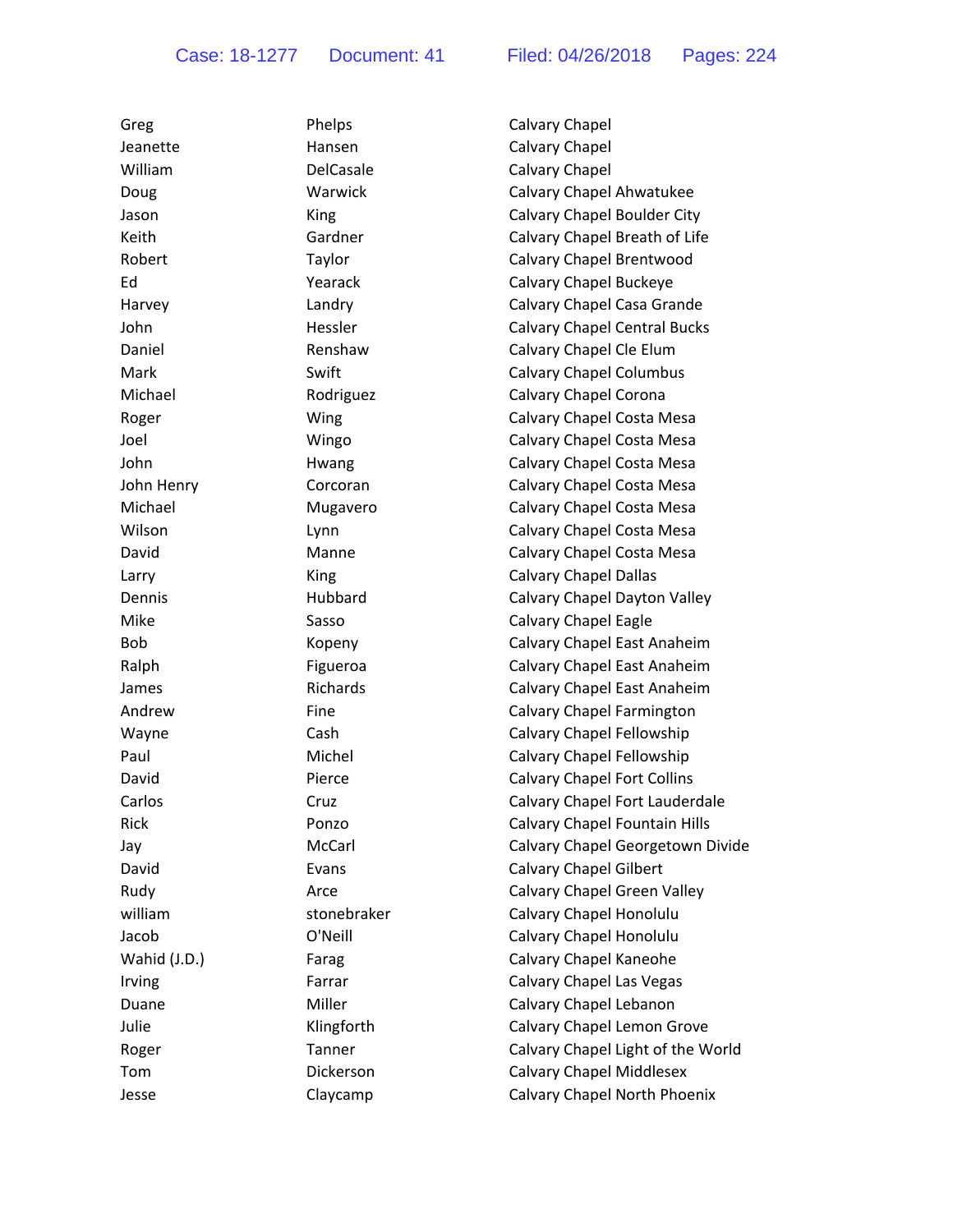| Matthew      | Elroy          | Calvary Chapel North Star              |
|--------------|----------------|----------------------------------------|
| Mike         | Reed           | Calvary Chapel Oceanside               |
| MIchael      | Fulmer         | Calvary Chapel of Big Bear             |
| David        | Landry         | Calvary Chapel of Casa Grande          |
| Claude       | Stauffer       | Calvary Chapel of Hope                 |
| Pete         | Mallinger      | Calvary Chapel Of Imperial Valley Ink  |
| Pat          | Kestell        | Calvary Chapel of Los Alamos, NM       |
| Gordon       | Johnson        | Calvary Chapel of Modesto, Inc.        |
| <b>Brian</b> | <b>Nevins</b>  | Calvary Chapel of Northern KY          |
| <b>Jim</b>   | Remington      | Calvary Chapel of Queen Creek          |
| Thomas       | Humphrey       | Calvary Chapel of Springfield          |
| Mike         | Nasci          | Calvary Chapel of the Estancia Valley  |
| Mark         | Siena          | Calvary Chapel of the Niagara Frontier |
| <b>Brian</b> | Larson         | Calvary Chapel of Truckee              |
| Raymond      | <b>Tomkins</b> | Calvary Chapel of Webster              |
| Lloyd        | Pulley         | Calvary Chapel Old Bridge              |
| Lance        | Ralston        | Calvary Chapel Oxnard                  |
| <b>Bob</b>   | Fitzgerald     | Calvary Chapel Red Bluff               |
| Mike         | <b>Bower</b>   | Calvary Chapel Ringgold                |
| Don          | Rypstra        | Calvary Chapel Rochester               |
| Holland      | Davis          | Calvary Chapel San Clemente            |
| Trent        | Douglass       | Calvary Chapel Saving Grace            |
| Kirk         | Milhoan        | Calvary Chapel South Maui              |
| James        | Lagnese        | Calvary Chapel Southside               |
| <b>Brad</b>  | Eberly         | Calvary Chapel Surprise                |
| Ross         | Reinman        | Calvary Chapel The Rock                |
| Carlin       | Fortkamp       | Calvary Chapel The Rock                |
| Nathanael    | Morris         | Calvary Chapel Vail Valley             |
| Timothy      | <b>Newman</b>  | Calvary Chapel Windward                |
| Charles      | Anderson       | <b>Calvary Christian Assembly</b>      |
| Richard      | McCoy          | Calvary Christian Center A/G           |
| Michael      | Hirsch         | Calvary Christian Church, Inc.         |
| Timothy      | Bowman         | Calvary Church                         |
| Rich         | Cowan          | Calvary Church                         |
| Ralph        | Gustafson      | Calvary Church                         |
| Ron          | Liles          | Calvary Church                         |
| Larry        | Orth           | Calvary Church                         |
| Charles      | Selander       | Calvary Church                         |
| Wayne        | Smith          | Calvary Church                         |
| Herbert      | Miessler       | Calvary Church                         |
| Kevin        | Lea            | Calvary Church of Port Orchard         |
| Edward       | Leanza         | Calvary Church of the Nazarene         |
| Steve        | Davenport      | <b>Calvary Community Church</b>        |
| Terry        | Claver         | Calvary Community church of Stanford   |
|              |                |                                        |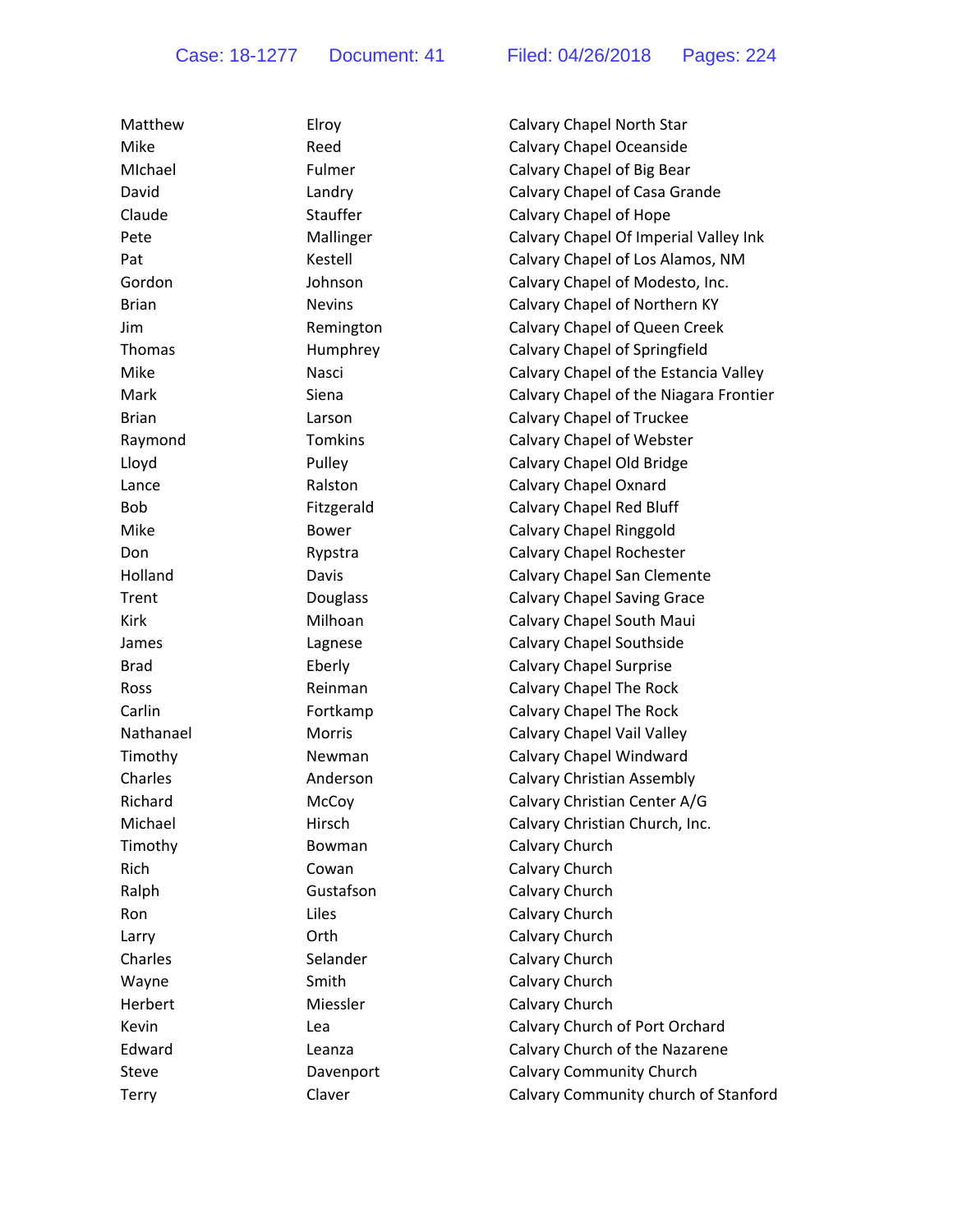| Gregory        | Reader      | Calvary Fellowship Wayne                      |
|----------------|-------------|-----------------------------------------------|
| Barry          | Trask       | Calvary Hill Baptist Church                   |
| Kevin          | <b>Babb</b> | Calvary in the Meadows                        |
| Eric           | Aidoo       | <b>Calvary International Baptist Ministry</b> |
| Michael        | Ryan        | Calvary Lighthouse                            |
| Edward         | Grant       | Calvary Lutheran Church                       |
| Calvin         | Willard     | Calvary Lutheran Church                       |
| John           | Grunditz    | <b>Calvary Memorial Church</b>                |
| Mark           | Regehr      | Calvary Mennonite Church                      |
| Andrew         | Kipsey      | <b>Calvary Monterey</b>                       |
| Nathan         | Holdridge   | <b>Calvary Monterey</b>                       |
| David          | Johnson     | <b>Calvary Nexus</b>                          |
| <b>Bruce</b>   | zachary     | <b>Calvary Nexus</b>                          |
| Thomas         | Trouwborst  | Calvary OPC Schenectady                       |
| Robert         | Hall        | Calvary Rio Rancho                            |
| Kenneth        | Ortize      | Calvary Spokane                               |
| Clemente       | Salerno     | Calvary Tabernacle                            |
| Vincent        | lorio       | Calvary Tabernacle Assembly of God            |
| Steven         | Perry       | Calvary Temple Assembly of God                |
| Anders         | Hitchcock   | <b>Calvary Tucson</b>                         |
| <b>Bryant</b>  | Neal        | Camak Baptist Church                          |
| Joel           | Owen        | Cambridge Bible Church                        |
| Daniel         | Berry       | Cambridge City Christian Church               |
| Mark T.        | Tonkery     | Camden Ave. Church of Christ                  |
| Ronald         | Elwardt     | Camelback Bible Church                        |
| Jose           | Garcia      | Camino de Fe                                  |
| John           | Conner      | Camino Global                                 |
| James          | Lyons       | Camp Creek Baptist Church                     |
| Craig          | Curtis      | Camp Creek Church                             |
| Roger          | Stuart II   | Camp Creek Church                             |
| Timothy        | Hall        | Camp Pinckney Baptist Church                  |
| Bill           | McNeal      | Campbelltown/Kauffman's UMC                   |
| Clifton        | Conrad      | Camphor Memorial United Methodist Church      |
| Derrick        | Grow        | Campus Crusade for Christ & New Hope Church   |
| Jeremy         | Story       | Campus Renewal                                |
| Johnny Darrell | Revels Sr.  | Canaan Baptist Church                         |
| Daniel         | Henwood     | Canaan Bible Chapel                           |
| dorothy        | Courtney    | Canby Church of the Nazarene                  |
| Paul           | Sabino      | Candeo Church                                 |
| JIm            | Wiebelhaus  | Candlewood Church                             |
| Kyle           | Fisher      | Canton Baptist Church                         |
| Mark           | Mabry       | Canton Baptist Church                         |
| Steven         | Taylor      | <b>Canton First Assembly</b>                  |
| <b>Bryant</b>  | Townsend    | Canvas Church                                 |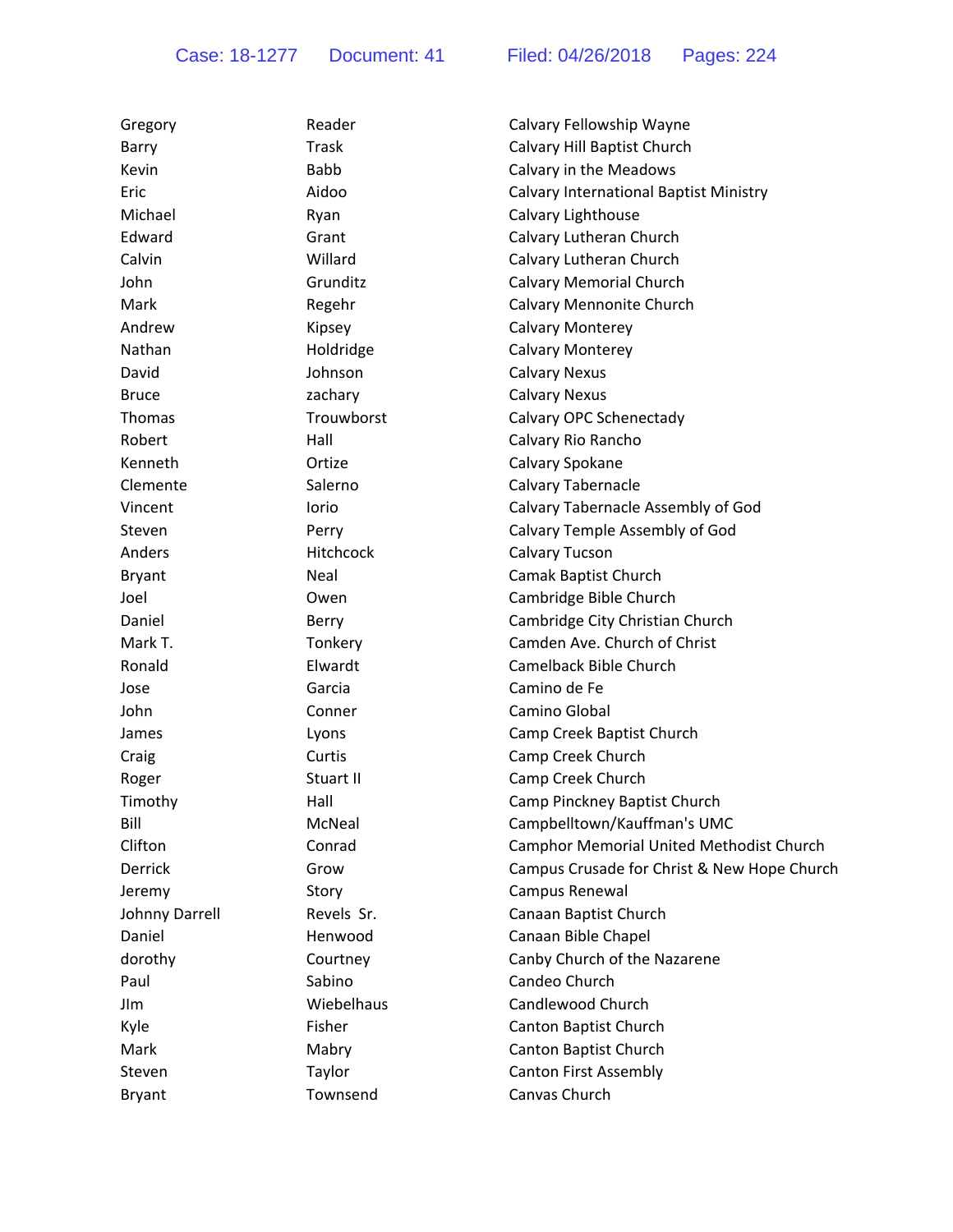| Alvaro       | Esquivel       | Canvas Chu    |
|--------------|----------------|---------------|
| Jason        | Drumm          | Canyon Bib    |
| Andrew       | Gutierrez      | Canyon Bib    |
| Nathan       | Freeman        | Canyon Chu    |
| Steven       | Van Kley       | Canyon Del    |
| Chad         | Torrison       | Canyon Hill   |
| Corey        | Mortimer       | Canyon Hill   |
| Geoff        | Thomas         | Canyonland    |
| Cory         | Demmel         | Cape Christ   |
| Myron        | Heckman        | Cape Cod B    |
| Joseph       | Landreville    | Cape Cod P    |
| <b>Brent</b> | Crow           | Capital Bap   |
| Kevin        | Shoemaker      | Capital City  |
| Leon         | Tucker         | Capital Com   |
| James        | Sharp          | Capitol City  |
| Matt         | Whitlock       | Capo Beach    |
| Rod          | Mayer          | Capo Beach    |
| Peter        | Nehsahn        | Caring Belie  |
| Steve        | Schmidt        | Carlinville F |
| Alvin        | Helms          | Carlsbad Co   |
| Kermit       | Erickson       | Carmel Bap    |
| Marc         | Herron         | Caro First B  |
| Michael      | Rucker         | Carolina Ba   |
| Jason        | Poe            | Carolina Me   |
| Kimble       | Zornes         | Carpenter's   |
| Michael      | Taylor         | Cartersville  |
| Kyle         | Clayton        | Cartersville  |
| Drew         | Startup        | Cartersville  |
| Monica       | Mowdy          | Carthage U    |
| Marcus       | Alexander      | Casa View /   |
| Joshua       | Gelatt         | Cascades Ba   |
| W. Glenn     | Roberts        | Cassandra E   |
| Carlyle      | Hall           | Castalia Bap  |
| David        | George         | Castle Hills  |
| Malcolm      | Grainger       | Castle Hills  |
| John         | Leffler        | Castle Rock   |
| Jack         | Serr           | Castlewood    |
| Winston      | Maddox         | Catalina For  |
| Matthew      | Van Peursem    | Catalyst Ch   |
| Rolland      | Daniels        | Catalyst Ch   |
| Andrew       | Pearson Jr.    | Cathedral C   |
| Louis        | Feldschau      | Cathedral in  |
| Allan        | <b>Hawkins</b> | Catholic Dio  |
| Stanley      | Rieb           | CBAmerica     |

as Church - Columbia Falls on Bible Church of Prescott on Bible Church of Prescott on Church of Christ on Del Oro Baptist on Hills Community Church on Hills Community Church onlands Fellowship Church Christian Fellowship Cod Bible Alliance Church Cod Pentecostal Assembly al Baptist Fellowship al City Vineyard Church al Community Church ol City Christian Church **Beach Church** Beach Church g Believers Bible Fellowship ville First ad Community Church el Baptist Church First Baptist Church ina Bay Church Ina Memorial Baptist Inter's House of Prayer rsville First Baptist Church rsville First Baptist Church rsville First Baptist Church age United Methodist Church View Assembly of God des Baptist Church ndra Baptist lia Baptist Church e Hills Church **Hills First Baptist Church Rock Christian Church Back Canyon Church** na Foothills Church vst Church rst Church dral Church of the Advent dral in the Pines **Alic Diocese**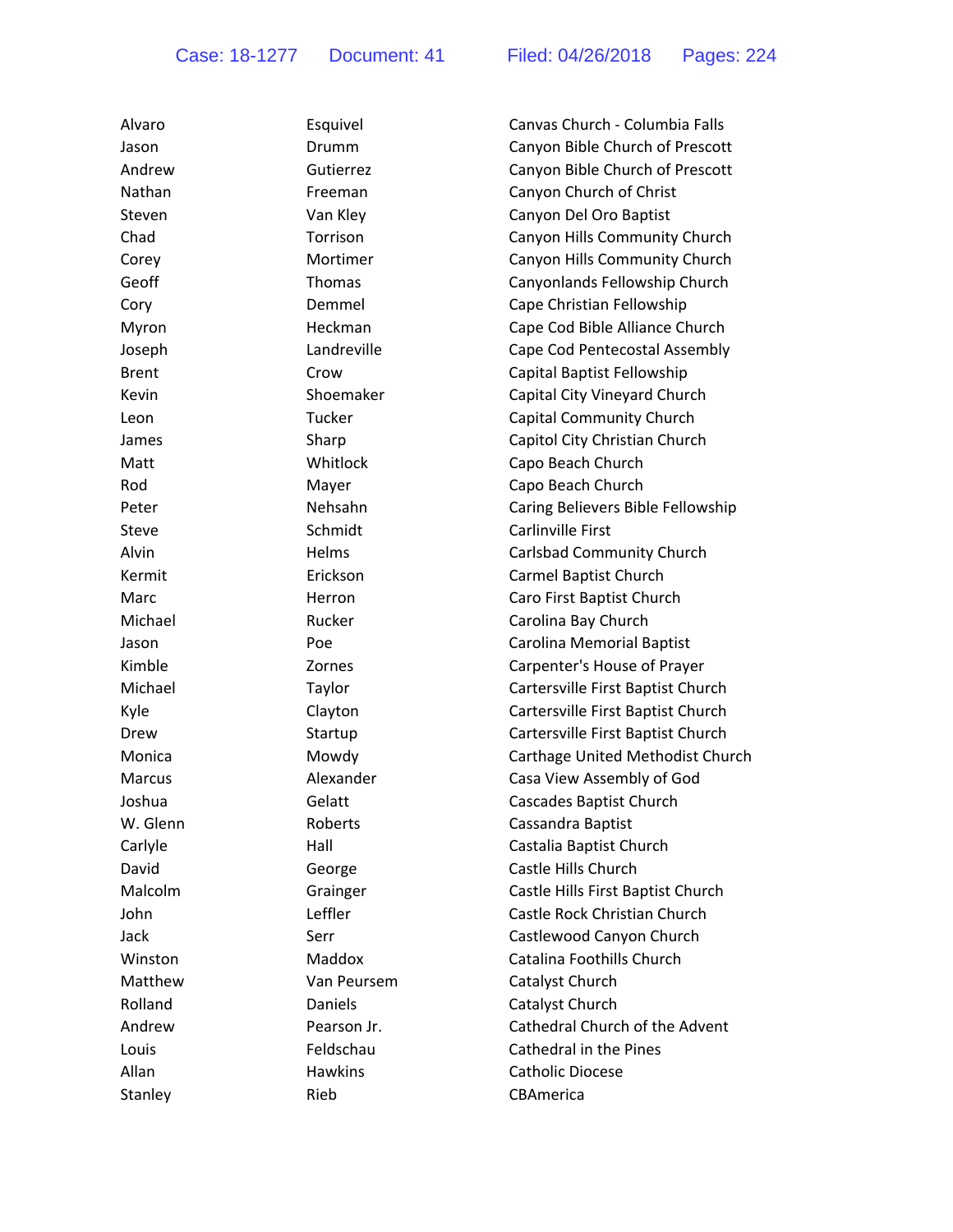| Andrew       | Meverden        | CBAmerica                                           |
|--------------|-----------------|-----------------------------------------------------|
| James        | Yamada          | Cedar Assembly of God                               |
| Dale         | Pratt           | <b>Cedar Community Church</b>                       |
| Alvin        | Martinez        | Cedar Creek Assembly of God                         |
| Zachariah    | Carter          | Cedar Creek Baptist Church                          |
| Billy        | Dickerson       | Cedar Grove Baptist Church                          |
| Dan          | Chapin          | Cedar Grove Community Church                        |
| David        | <b>Bradley</b>  | Cedar Heights Baptist Church                        |
| William      | Limbo           | Cedar Hill United Methodist Church                  |
| Ronnie       | Shackelford     | Cedar Point Baptist Church                          |
| Michael      | Keeter          | Cedar Ridge Baptist Church                          |
| Phillip      | Winter          | Cedar Springs Baptist Church                        |
| Paul         | Abbott          | Cedarbrook Community Church                         |
| James        | Thompson        | CedarCreek Baptist Church                           |
| Michael      | <b>Berg</b>     | Cedarwood Church                                    |
| Jon          | <b>Becker</b>   | <b>Celebration Baptist Church</b>                   |
| Larry        | <b>Ihrig</b>    | <b>Celebration Christian Center</b>                 |
| Frankie      | Mazzapica       | <b>Celebration Church</b>                           |
| Andrew       | Fox             | <b>Celebration Church</b>                           |
| J.C.         | <b>Bonnin</b>   | <b>Celebration Church</b>                           |
| Handel       | Smith           | Celebration Church @ Arrow Heights                  |
| <b>Terry</b> | Walters         | <b>Celebration Community Church</b>                 |
| Steven       | Laughman        | <b>Centennial Baptist Association</b>               |
| Michael      | Wilkes          | Center Baptist                                      |
| Charles      | Woodman         | Center Church, EPC                                  |
| Michael      | James           | Center Grove Presbyterian Church                    |
| Donald       | Peters Jr.      | Center Hill Church of the Brethren                  |
| Matthew      | Futch           | Center Point Baptist Church                         |
| Steve        | Temmer          | Centered for Life                                   |
| Mike         | Cauthorne       | CenterPoint Church                                  |
| Duane        | Hunt            | CenterPoint Church                                  |
| Jason        | Olson           | Centerpoint City Church                             |
| Moses        | Toole           | Centerpoint Community Church                        |
| Rodney       | Caswell         | CenterPointe Church                                 |
| Jeffrey      | <b>Broadnax</b> | Centerpointe Church and Voice of Hope Church of God |
| Robbie       | Smith           | Centerville Baptist Church                          |
| Matthew      | Cooley          | Centerville Baptist Church                          |
| Gerry        | Galbreath       | <b>Central Assembly of God</b>                      |
| M. Cole      | McClenithan     | Central Assembly of God                             |
| Chad         | Steenwyk        | Central Avenue Christian Reformed Church            |
| Chris        | Hagar           | <b>Central Baptist Assiciation</b>                  |
| Cecil        | Dale            | <b>Central Baptist Association</b>                  |
| Justin       | Aadland         | Central Baptist Church                              |
| Jerry        | Thrower         | <b>Central Baptist Church</b>                       |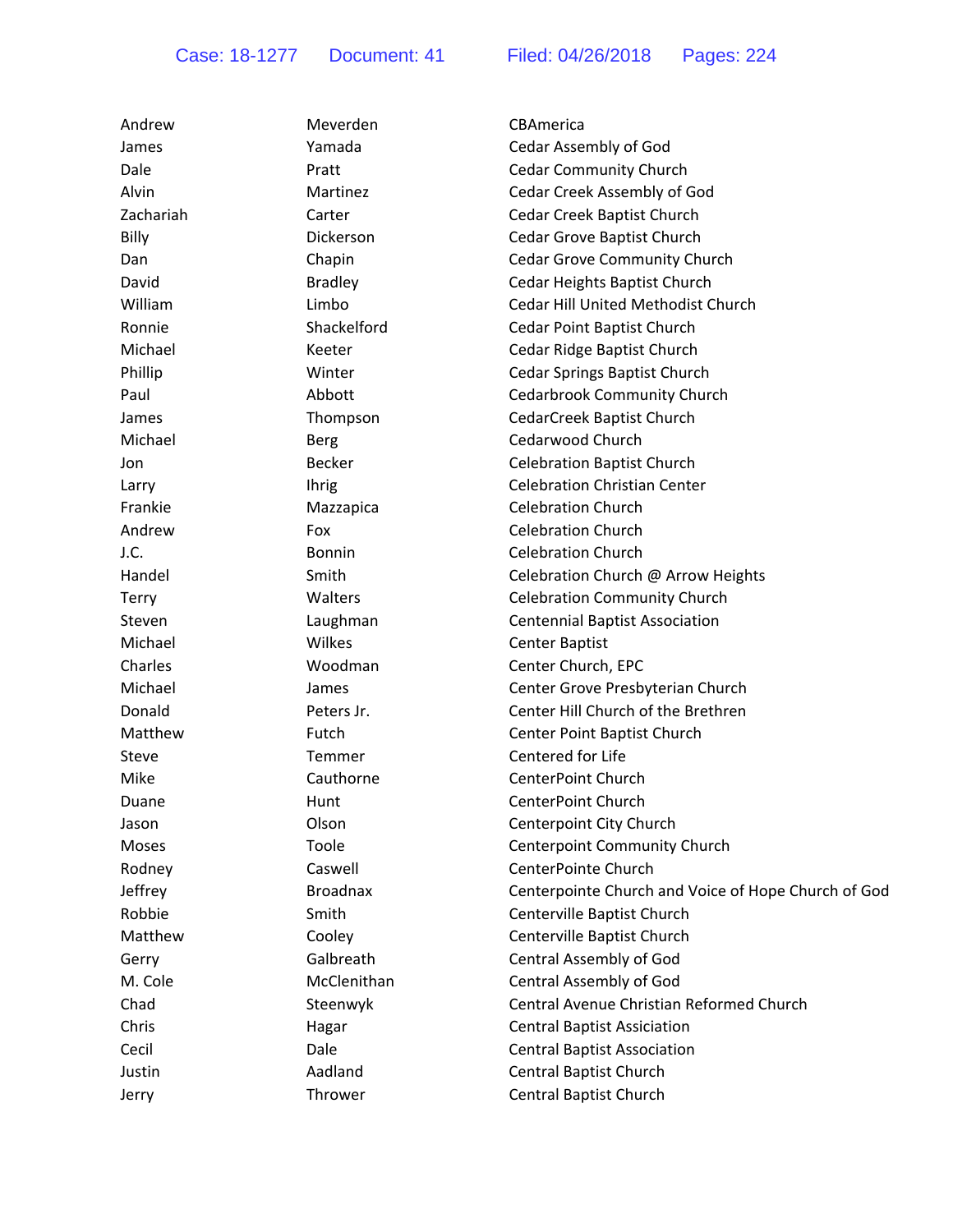| John       | Goss          | Central Baptist Church                         |
|------------|---------------|------------------------------------------------|
| Rusty      | Keltner       | Central Baptist Church                         |
| Jeremy     | Kerrstetter   | Central Baptist Church                         |
| Gary       | Merkel        | Central Baptist Church                         |
| Delbert    | Milstead      | Central Baptist Church                         |
| Phil       | Sigman        | Central Baptist Church                         |
| Ben        | Smith         | <b>Central Baptist Church</b>                  |
| Vernon     | Thornton      | Central Baptist Church                         |
| Larry      | Tucker        | Central Baptist Church                         |
| Randy      | Walden        | Central Baptist Church                         |
| Ron        | Whelan        | Central Baptist Church                         |
| Cameron    | Wilkins       | Central Baptist Church                         |
| William    | Cofield       | Central Baptist church                         |
| Paul       | Mixon         | <b>Central Baptist Church</b>                  |
| Matt       | Dugan         | <b>Central Baptist Church</b>                  |
| Stephen    | Russell       | <b>Central Baptist Church</b>                  |
| Robert     | Davidson      | Central Baptist Church of Decatur, IL          |
| Leonard    | Hale          | Central Bible Church DBA Sherwood Bible Church |
| Roger      | London        | <b>Central Christian Church</b>                |
| Paul       | Carpenter     | <b>Central Christian Church</b>                |
| Joel       | Otto          | <b>Central Christian Church</b>                |
| Steven     | Odom          | Central Christian Church, Disciples of Christ  |
| Ernest     | <b>Barnes</b> | Central church of Christ                       |
| Norman     | <b>Bales</b>  | <b>Central Church of Christ</b>                |
| Lonnie     | Fritz         | <b>Central Church of Christ</b>                |
| Ashley     | Olinger       | Central City Baptist Church                    |
| John       | Carney        | <b>Central Community Church</b>                |
| Calvin     | Swan          | <b>Central District EFCA</b>                   |
| Rodney     | Queen         | Central Fellowship Baptist Church              |
| <b>Woo</b> | Shin          | Central Grace Baptist Church                   |
| Edward     | Hart          | <b>Central New York Baptist Association</b>    |
| Jerry      | Sawyer        | Central Pike Church of Christ                  |
| John       | Berghorst     | Central Presbyterian Church                    |
| Matt       | Campbell      | <b>Central Spring City</b>                     |
| Carl       | Palmer        | <b>Central United Methodist Church</b>         |
| Clint      | Henry         | Central Valley Baptist Church                  |
| John       | Liston        | Central Valley Baptist Church                  |
| Charles    | Sluder        | <b>Centre Friends</b>                          |
| David      | Conboy        | Centreville Assembly of God                    |
| David      | Peterson      | Centreville Baptist Church                     |
| Hazael     | Morell        | Centro Cristiano de Adoración                  |
| John       | Engberg       | Chain of Lakes Community Bible Church          |
| Jacob      | Heaton        | Chalk Hills Community Church                   |
| Michael    | Lehnhardt     | <b>Chambers Creek</b>                          |
|            |               |                                                |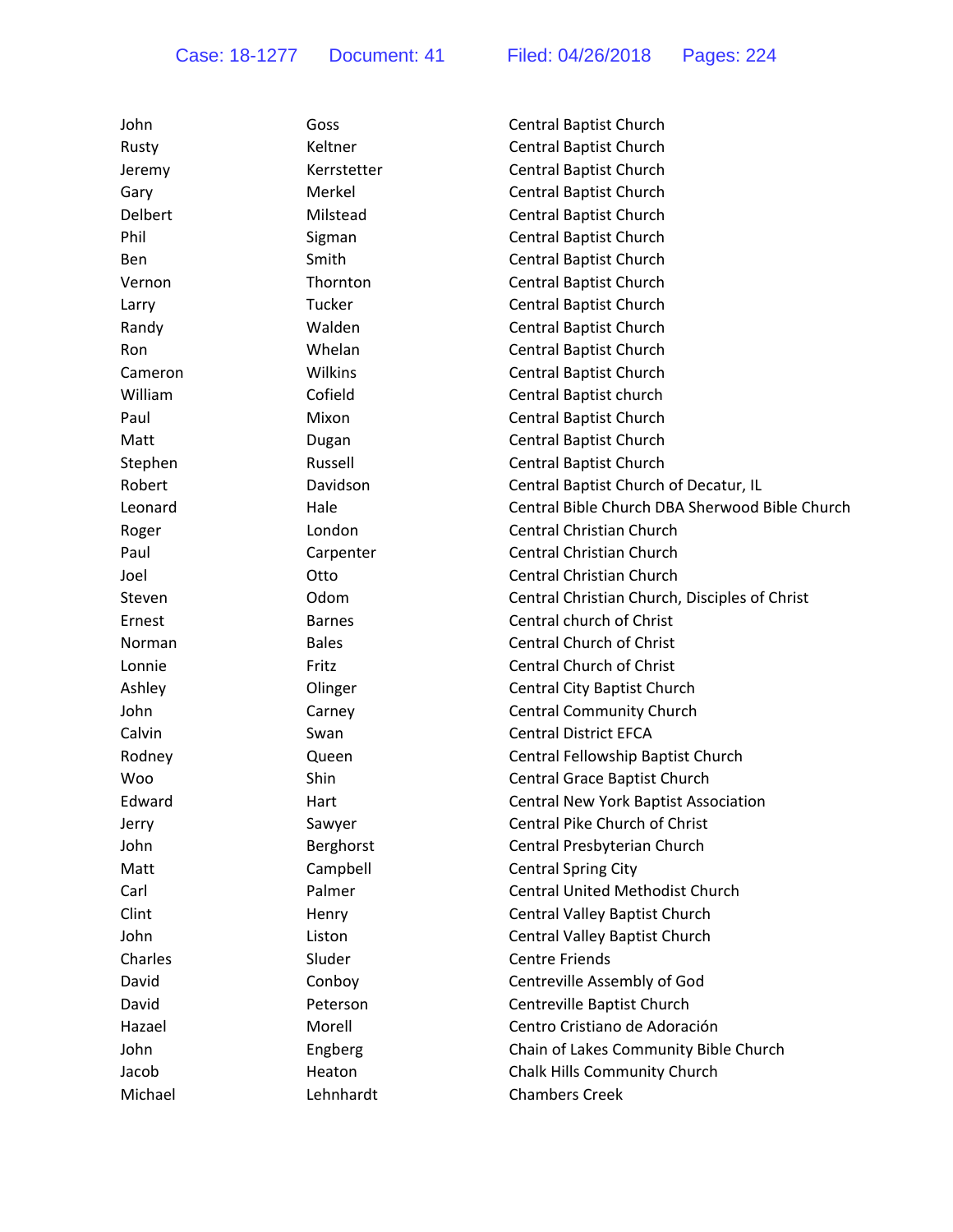| Gary         | Yoder       | Chambersburg Bible Church               |
|--------------|-------------|-----------------------------------------|
| Ed           | Ethridge    | Champion Forest Baptist Church          |
| Mark         | Dunn        | <b>Chancellor Christian Church</b>      |
| Gregory      | Tatum       | Change community church                 |
| John         | Miller      | <b>Chapel Assembly</b>                  |
| Pierre       | Sheppard    | <b>Chapel First</b>                     |
| Richard      | Callahan    | Chapel Hinsdale                         |
| George       | Nelson      | Chapel if the Cross                     |
| Dave         | Jagemann    | Chapel of Faith                         |
| Mike         | Spicer      | Chapel of Hope                          |
| Steven       | Leftwich    | Chapel of the Hills                     |
| Gary         | Stutz       | Chapel of The Hills                     |
| James        | Jeffery     | <b>Chapel Pointe</b>                    |
| Joel         | Wayne       | <b>Chapel Pointe</b>                    |
| Casey        | Scott       | Chapel Rock Christian Church            |
| Gene         | Smith       | Chaplin Baptist Church                  |
| Michael      | Benfield    | <b>Charis Community Church</b>          |
| Mark         | Penfold     | Charis Fellowship                       |
| Justin       | Reynolds    | Charity Baptist church                  |
| Lee          | Graham      | <b>Charity Baptist Church</b>           |
| Kevin        | Giordano    | Charleston Baptist Church               |
| Shaun        | Burn        | Charleston Baptist Church               |
| Harry        | Chinnis     | Charleston Baptist Church               |
| Tony         | Bowman      | Charleston Baptist Church               |
| Martin       | Lien        | <b>Charlos Heights Community Church</b> |
| David        | Eversdyke   | <b>Charter Oak Church</b>               |
| Thomas       | Eggley      | Chatham Baptist                         |
| Milton       | <b>Bost</b> | Chatham Baptist Church                  |
| Jerry        | Weber       | Chatham Baptist Church                  |
| Robert       | Sheild      | Chattaroy Community Church              |
| Barry        | Peppers     | Chattooga Baptist Association           |
| Kevin        | Fogerty     | Chautauqua Baptist Church               |
| Jeffery      | Ford        | Chelsea Free Methodist Church           |
| James        | Daniels     | Chelsea Presbyterian Church             |
| William      | Krewson     | Chelten a Church of Hope                |
| William      | Smith       | Chelten, a church of hope               |
| Jonathan     | Shepherd    | Chelten, a church of hope               |
| Keith        | Peters      | Cheney Baptist Church                   |
| Jeff         | Whaley      | Cheohee Baptist church                  |
| Richard      | Young       | Cheraw First Baptist                    |
| Patrick      | Blackmon    | Cheraw First Baptist                    |
| Shannon      | Bond        | Cherokee Baptist Church                 |
| James        | Davidson    | Cherokee Creek Baptist Church           |
| <b>Bruce</b> | Finfrock    | Cherry Creek Presbyterian Church        |
|              |             |                                         |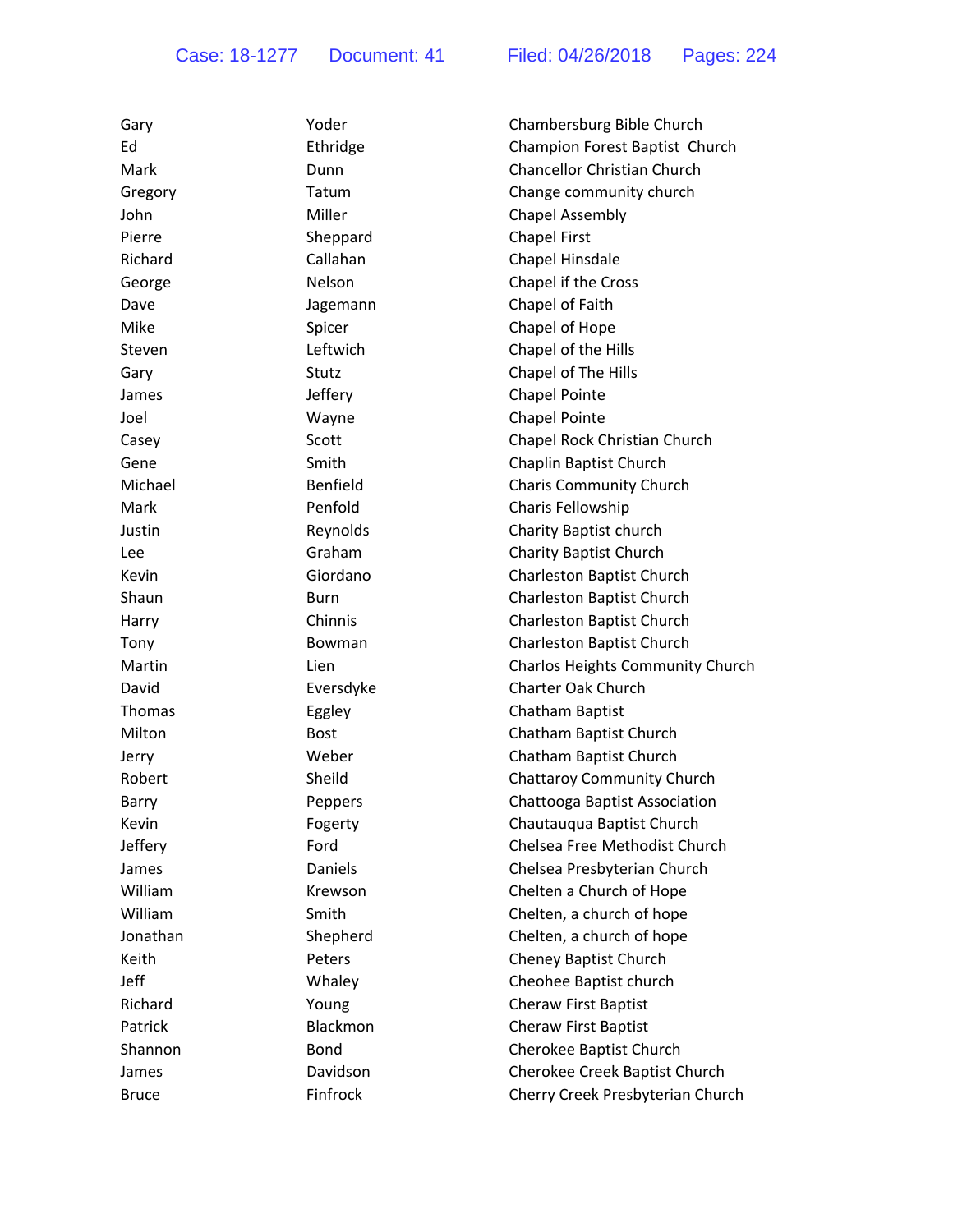| James H        | Cokley         | Cherry Hill Missionary Baptist Church              |
|----------------|----------------|----------------------------------------------------|
| Donnie Ray     | <b>Files</b>   | Cherry Valley Baptist Church                       |
| Duane          | Scheidemantle  | Chesaw Community Bible Church                      |
| Ted            | Hodges         | <b>Chester Baptist Association</b>                 |
| Tim            | Haulbrook      | Chesterfield Church of God                         |
| Roger          | Woody          | Chestnut Grove Baptist Church                      |
| Franklin       | Johnson        | Chestnut Street Baptist Church                     |
| Randy          | Tanis          | <b>Chetek Baptist Assembly</b>                     |
| Kyle           | Waddell        | <b>Chevis Oaks Baptist</b>                         |
| <b>Brandon</b> | Hurst          | Chi Alpha                                          |
| Amanda         | <b>Stewart</b> | Chi Alpha Christian Fellowship                     |
| Christopher    | Rau            | Chi Alpha Christian Fellowship                     |
| Steve          | Ferguson       | CHI St. Luke's Health The Vintage Hospital         |
| Joseph         | Horn           | Chillicothe Bible Churc                            |
| Gary           | Fleetwood      | Chime Bell Baptist Church                          |
| Ryan           | Cheung         | Chinese Baptist Church of Orange County            |
| Timothy        | Fung           | Chinese Bible Church                               |
| joseph         | gong           | Chinese Bible Church of San Diegao                 |
| William        | Englehart      | Chinese Christian Church of Baton Rouge            |
| Ivan           | Yu             | Chinese Christian Church of Greater Albany         |
| Steven         | Chu            | Chinese Christian Church of Milwaukee              |
| Andrew         | Lee            | Chinese Christian Union Church                     |
| Wing           | Leung          | Chinese Evangelical Free Church of Greater Chicago |
| Charles        | Richardson     | Chippewa Hills Baptist Church                      |
| <b>Jim</b>     | Woldhuis       | Chippewa Valley Bible Church                       |
| <b>Kraig</b>   | Keck           | Chisago Lakes Baptist Church                       |
| Dan            | Erickson       | Chisholm Baptist Church                            |
| Wade           | Yarbro         | Chisholm Trail Church                              |
| Jerry          | Montgomery     | Chisholm Trail Church of Christ                    |
| Ralph          | Wells          | Chloride Baptist Church                            |
| Douglas        | <b>Newton</b>  | Choctaw Beach United Methodist Church              |
| Kenneth        | Zollinger      | Choestoe Baptist Church                            |
| Lelan          | Jackson        | Choteau Baptist                                    |
| Curts          | <b>Fitts</b>   | Chratiy Bible Church                               |
| Tim            | Traywick       | <b>Christ Baptist</b>                              |
| Kelly          | Hardcastle     | <b>Christ Centered Church</b>                      |
| Jason          | <b>Seales</b>  | <b>Christ Central Church</b>                       |
| Thomas         | Henry          | <b>Christ Central Church</b>                       |
| Simon          | Goncharenko    | Christ Chapel Baptist Church                       |
| Preston        | Newsome        | Christ Chapel Bible Church                         |
| Kevin          | Libick         | Christ Chapel Bible Church                         |
| David          | Green          | Christ Chapel Bible Church                         |
| Aaron          | Goerner        | Christ Church                                      |
| Garrett        | Craw           | Christ Church                                      |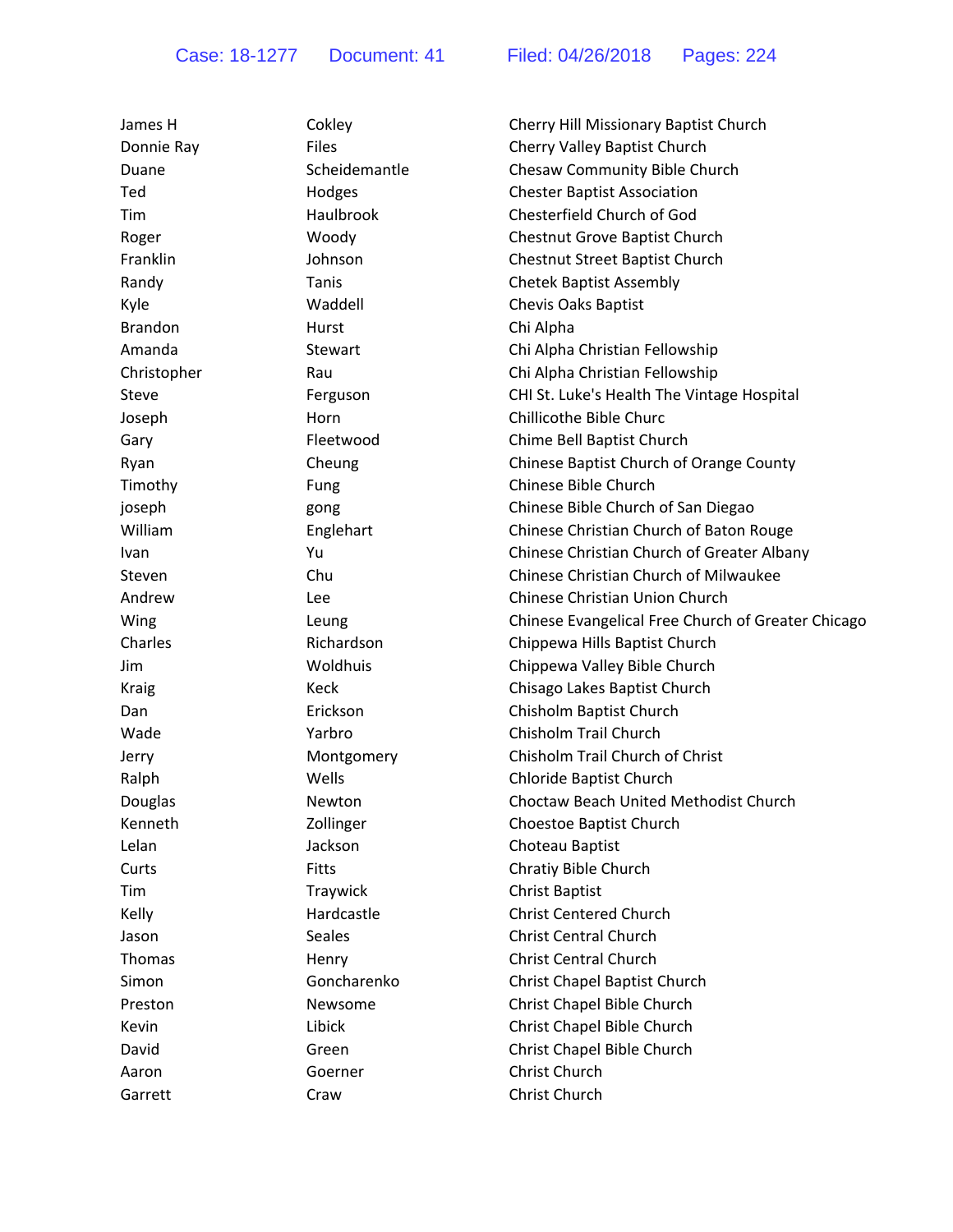| Csaba        | Leidenfrost  | Christ Church                                   |
|--------------|--------------|-------------------------------------------------|
| <b>Brad</b>  | Jones        | Christ Church                                   |
| Patrick      | Schreiner    | Christ Church                                   |
| John         | Musgrave     | Christ Church                                   |
| <b>Bryan</b> | Kelsen       | Christ Church at Pueblo West                    |
| Conna        | Beebe        | Christ Church Fort Worth                        |
| Jeff         | Evans        | <b>Christ Church Twin Cities</b>                |
| Jack         | Hunt         | <b>Christ Church West</b>                       |
| Joseph       | <b>Bayly</b> | Christ Church, Cincinnati                       |
| Tim          | Spanburg     | <b>Christ Community</b>                         |
| Leon         | Warren       | <b>Christ Community Baptist Church</b>          |
| Timothy      | Allen        | <b>Christ Community Church</b>                  |
| Jason        | Cornwell     | <b>Christ Community Church</b>                  |
| Norman       | Dunlap       | <b>Christ Community Church</b>                  |
| Virgil       | Ediger       | <b>Christ Community Church</b>                  |
| Randy        | Isola        | <b>Christ Community Church</b>                  |
| Ross         | Lehman       | <b>Christ Community Church</b>                  |
| Gregory      | Loy          | <b>Christ Community Church</b>                  |
| Virgil       | Michael      | <b>Christ Community Church</b>                  |
| David        | Mitchell     | <b>Christ Community Church</b>                  |
| Eric         | <b>Naus</b>  | <b>Christ Community Church</b>                  |
| David        | <b>Staff</b> | <b>Christ Community Church</b>                  |
| Rick         | Wulf         | <b>Christ Community Church</b>                  |
| Doyle        | Berg Jr      | <b>Christ Community Church</b>                  |
| Robert       | Moore        | <b>Christ Community Church</b>                  |
| Byron        | Peters       | <b>Christ Community Church</b>                  |
| <b>Sieg</b>  | Thomas       | Christ Community Church of Ames                 |
| Errol        | Heron        | Christ Community Church of Etobicoke            |
| Kevin        | Hale         | <b>Christ Community Fellowship</b>              |
| Dan          | Pentimone    | <b>Christ Covenant Church</b>                   |
| Stephen      | Morefield    | Christ Covenant Evangelical Presbyterian Church |
| Todd         | Ruddell      | Christ Covenant Reformed Presbyterian           |
| Dale         | Cranston     | Christ Episcopal Church                         |
| Susan        | Fortunato    | Christ Episcopal Church                         |
| Greg         | Laible       | Christ Evangelical Free Church                  |
| Calvin       | Nunley       | Christ Family Church of God                     |
| Javan        | Payne        | Christ Fellowship                               |
| Scott        | Basolo       | Christ Fellowship Baptist Church                |
| Al           | Jones        | Christ Fellowship Church                        |
| Richard      | Vroon        | Christ Fellowship Church                        |
| Dave         | Gehrls       | Christ For The City International               |
| Ronald       | Den Hartog   | Christ For the City International               |
| Ted          | Richardson   | Christ Gospel Church                            |
| Terry        | Wiley        | Christ Lutheran                                 |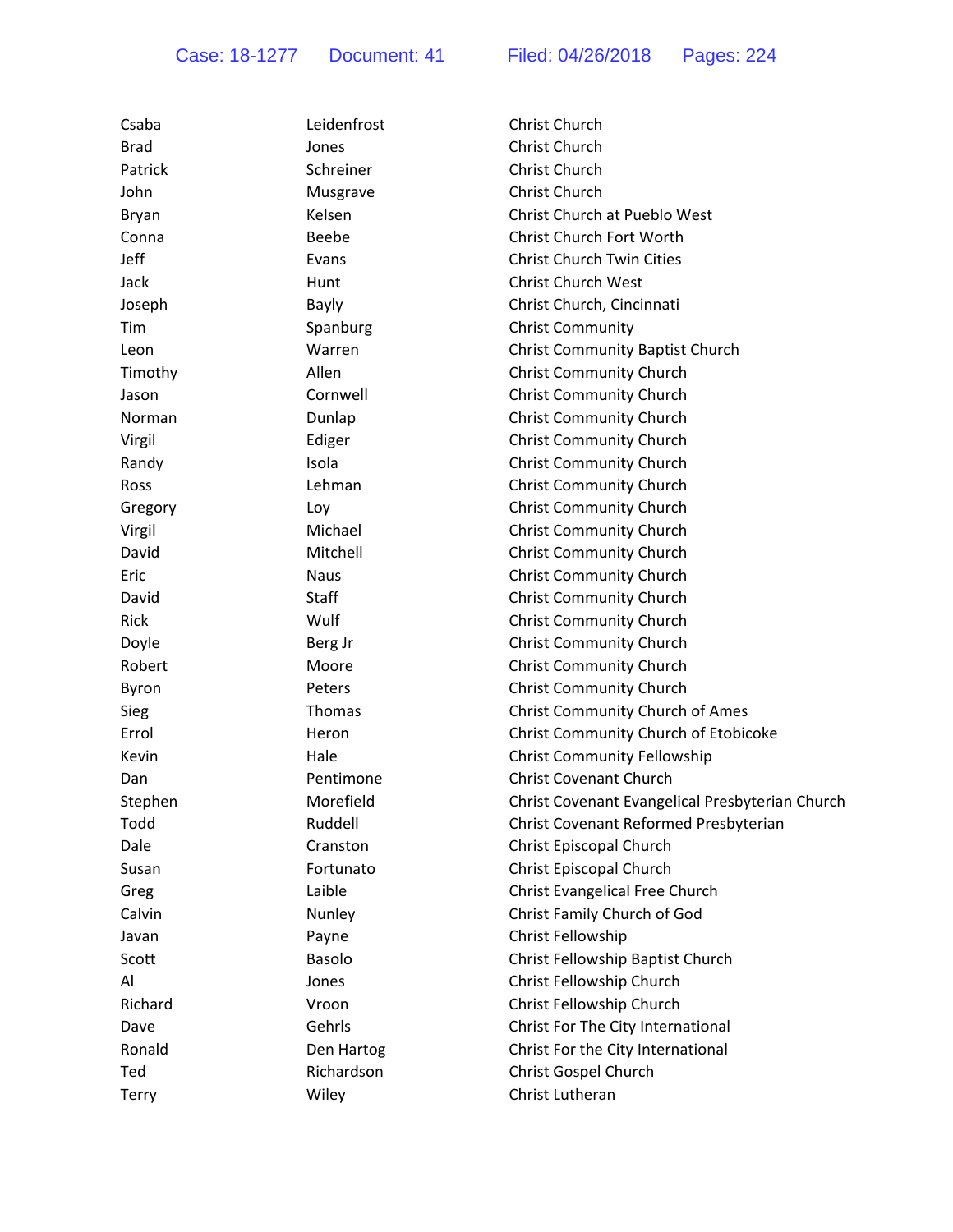| John        | Taggatz        | Christ Lutheran                                |
|-------------|----------------|------------------------------------------------|
| Phil        | Booe           | Christ Lutheran Church                         |
| Mark        | Johnson        | Christ Lutheran Church                         |
| Daniel      | Ross           | Christ Lutheran Church                         |
| David       | Hudak          | Christ Lutheran Church                         |
| Anthony     | Harman         | Christ Lutheran Church                         |
| Sean        | Walters        | Christ Lutheran Church                         |
| Robert      | Benson         | Christ Lutheran L.C.M.C. Church                |
| Paula       | Sage           | <b>Christ Memorial Church</b>                  |
| Frederick   | Hoover         | Christ Memorial Lutheran Church                |
| Jerome      | McGhee         | Christ Ministries Therapeutic Community Church |
| John        | <b>Bailey</b>  | Christ Our Hope Anglican Church                |
| John        | Smith          | Christ our Hope Bible Church                   |
| Roland      | Sanchez        | Christ our Hope Bible Church                   |
| Gabe        | Sylvia         | Christ Our Hope Church                         |
| David       | Andermann      | Christ Our Savior                              |
| Kyle        | Newcomer       | Christ Our Savior Baptist Church               |
| David       | Hintze         | Christ Our Savior Lutheran Church              |
| Todd        | Brunworth      | Christ Our Savior Lutheran Church              |
| Robert      | Rabenstein     | Christ Parish 201 United Methodist Church      |
| Grady       | Sutton         | <b>Christ Place Church</b>                     |
| Dave        | Channell       | <b>Christ Place Church</b>                     |
| Christopher | Martin         | <b>Christ Place Church</b>                     |
| Daniel      | Steele         | <b>Christ Place Church</b>                     |
| Joshua      | Martin         | <b>Christ Place Church</b>                     |
| Kent        | Lynn           | <b>Christ Place Church</b>                     |
| Rob         | <b>Britton</b> | <b>Christ Place Church</b>                     |
| Richard     | Schwartz       | Christ Presbyterian Church                     |
| Jason       | Wakefield      | Christ Presbyterian Church                     |
| Michael     | Pasarilla      | Christ Presbyterian Church (CREC)              |
| Robert      | Simmons        | Christ Presbyterian Church (ECO)               |
| Patrick     | Morgan         | Christ Presbyterian Church (OPC)               |
| Jay         | Stirnemann     | Christ Temple UPC                              |
| J.          | <b>Barnett</b> | Christ the King                                |
| Wayne       | McNamara       | Christ the King Anglican Church                |
| Townsend    | Waddill        | Christ the King Anglican Church                |
| Russell     | Van Deusen     | Christ The King Community Church               |
| Les         | Johnson        | Christ the King Lutheran                       |
| Tim         | <b>Barkett</b> | Christ the King Lutheran Church                |
| Frank       | Venable        | Christ the King Moravian Church                |
| Matt        | Wireman        | <b>Christ the Redeemer</b>                     |
| Raymond     | Pendleton      | Christ The Redeemer Anglican Church            |
| Adam        | Swiger         | Christ the Redeemer Church                     |
| Nathan      | Wilson         | Christ the Redeemer Church                     |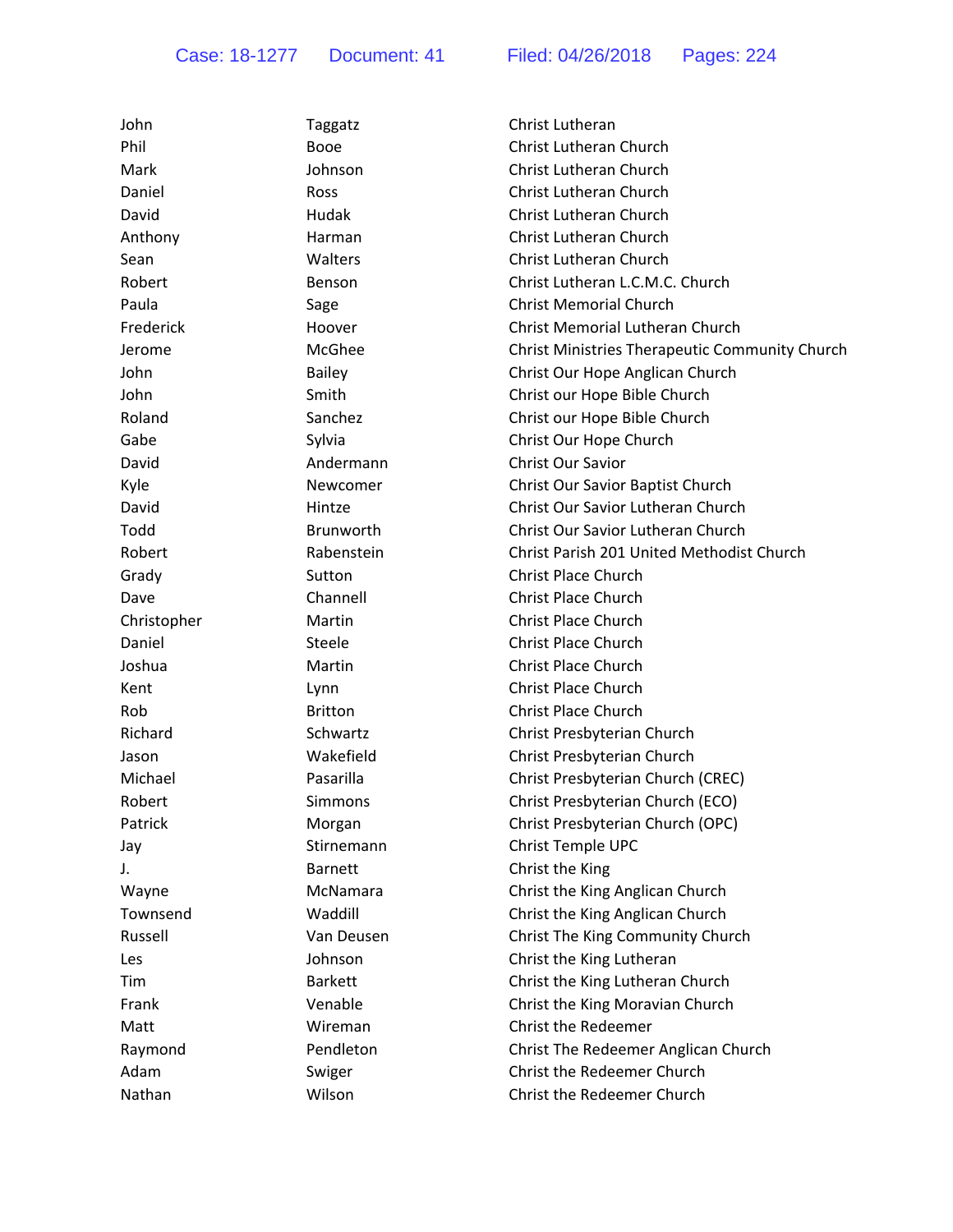| Bryan           | Sims            | Christ the Redeemer Church                |
|-----------------|-----------------|-------------------------------------------|
| Donald          | Schoenback      | Christ the Redeemer Lutheran Church       |
| Michael         | <b>Dissmore</b> | Christ the Rock Church                    |
| Stephen         | Mathewes        | Christ the Savior Greek Orthodox Church   |
| <b>Bradford</b> | Traywick        | Christ Transformed Lives Baptist Church   |
| Robert          | Welch           | <b>Christ United Methodist Church</b>     |
| John            | Richards        | Christ United Methodist Church            |
| <b>Bracken</b>  | Foster          | <b>Christ United Methodist Church</b>     |
| Matt            | Farrar          | Christ's Church                           |
| Andrew          | Zoll            | Christ's Church of Flagstaff              |
| David           | Kite            | Christ's cowboy Country Church            |
| Ryan            | Klotzle         | ChristChurch                              |
| Weston          | <b>Skaggs</b>   | Christchurch of America                   |
| Ralph           | Joseph          | Christian Life Center                     |
| George          | Wood            | Christian & Missionary Alliance           |
| Charles         | Ostlie          | <b>Christian and Missionary Alliance</b>  |
| Douglas         | Joseph          | Christian Apostolic Church (UPCI)         |
| Nathanael       | Coffman         | Christian Campus Fellowship               |
| Richard         | Randleman       | <b>Christian Campus House</b>             |
| Tyler           | Ford            | Christian Center Church                   |
| Pastor          | Solomon         | Christian Church                          |
| David           | Vernon          | Christian Church                          |
| Rick            | McQuinn         | Christian Church Burnett's Ville Indiana  |
| <b>Ben</b>      | Strode          | Christian Church of Olney                 |
| Richard         | Colvin          | Christian Community Church                |
| Daniel          | Rhodes          | Christian Community Church                |
| Jose            | Ruiz            | Christian Community of Faith and Love     |
| Mark            | <b>Sellers</b>  | Christian Faith Center                    |
| David           | Dahlberg        | Christian Faith Fellowship                |
| Dennis          | Bambino         | Christian Family Fellowship Intl          |
| David           | Rodriguez       | Christian Fellowship                      |
| Rick            | White           | Christian Fellowship                      |
| Godwin          | Manuel          | Christian Fellowship Church               |
| Jeff            | Hudson          | Christian Fellowship Church               |
| Edward          | Akins           | Christian Fellowship Church               |
| Alfredo         | Caraballo       | Christian Fellowship Flock South          |
| Allan           | <b>Buckman</b>  | <b>Christian Friends of New Americans</b> |
| Michael         | McCartney       | <b>Christian Hills Church</b>             |
| Stan            | Tharp           | <b>Christian LIfe Center</b>              |
| Jacob           | Collins         | Christian Life Center                     |
| Kevin           | Cordner         | <b>Christian Life Center</b>              |
| Jerry           | McQuay          | Christian Life Center                     |
| Mack            | Reynolds        | Christian Life Center of Merced           |
| Joseph          | Pickens         | Christian Life Church                     |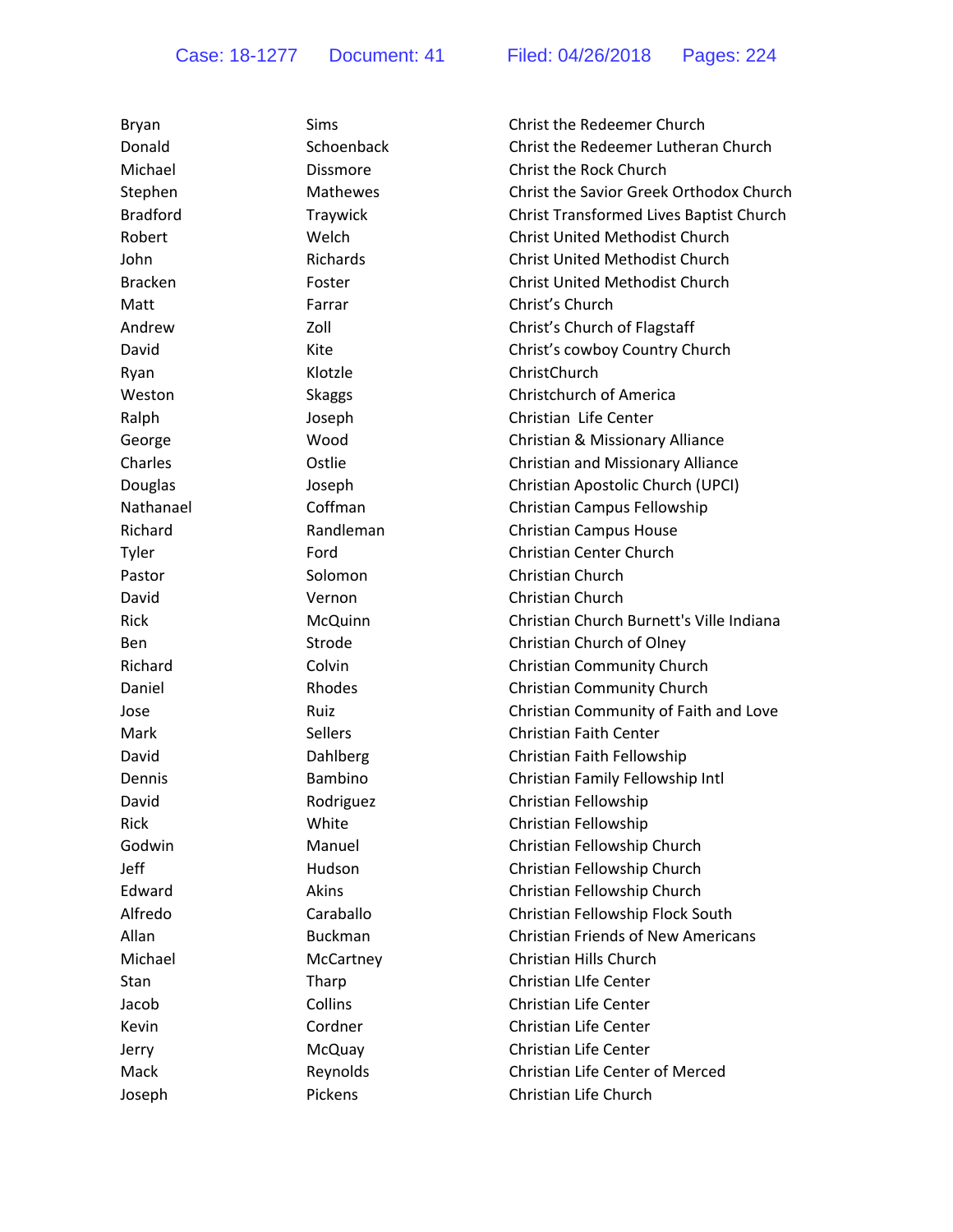| Leslie      | Watson          | Christian Life Church                                 |
|-------------|-----------------|-------------------------------------------------------|
| Rory        | Chance          | Christian Life Church                                 |
| Jarron      | Davis           | Christian Life Church of Austin                       |
| Donald      | Knipp           | Christian Life Church Of God                          |
| Scott       | Guinn           | Christian Life Fellowship                             |
| Jeffrey J.  | <b>Brussaly</b> | Christian Life Fellowship                             |
| Will        | McDonald        | Christian Life Fellowship A/G                         |
| Edmund      | Bouschor        | <b>Christian Missionary Educators</b>                 |
| Jerry       | Alferink        | Christian Reformed Church of North America            |
| William H   | Roberts         | Christian Student Fellowship - Penn State Univerisity |
| Gerald      | Schmoyer        | <b>Christian Training Organization</b>                |
| Dalton      | Walker          | Christ's Christian Church                             |
| Almer       | Combs           | Christ's Church Apostolic, Inc                        |
| Howard      | Gwartney        | Christ's Church Free Will Baptist                     |
| Chris       | Reed            | Christ's Church of Flagstaff                          |
| Kevin       | Yoakum          | Christ's Church of Flagstaff                          |
| Steve       | Elowson         | Christ's Church of Flagstaff                          |
| David       | Edgington       | Christ's Community Church                             |
| Tim         | Ahlman          | Christ's Greenfield Lutheran Church                   |
| Michael     | Kjegaard        | Christ's Hope Church                                  |
| Philip      | Morris          | Chulafinnee Baptist Church                            |
| David       | White           | Church @The Southgate                                 |
| Michael     | Parks           | Church 180                                            |
| Stan        | Patterson       | Church 213                                            |
| Andy        | Manning         | Church Acadiana                                       |
| Glenn       | <b>Lee</b>      | Church Alive of the Assemblies of God                 |
| Jose        | Vasquez         | Church At The Bridge                                  |
| Charles     | Vassar          | Church at the Cross                                   |
| Johnny      | Teague          | Church at the Cross                                   |
| Kyle        | <b>Byrd</b>     | Church at The Epicenter                               |
| Mark        | Pritchard       | <b>Church at the Gates</b>                            |
| James       | Heslop          | Church At The Mill                                    |
| <b>Trey</b> | Turner          | Church at Wazeecha                                    |
| Mark        | Cowart          | <b>Church For All Nations</b>                         |
| Daniel      | Spangler        | <b>Church For All Nations</b>                         |
| James       | Kermath         | Church for the Nations                                |
| George      | Edwards         | Church God's dwelling place                           |
| Carlton     | Edwards         | Church In The Barn                                    |
| Paul Kelly  | Hughes          | Church in the Barn                                    |
| David       | <b>Black</b>    | Church in the Falls                                   |
| Peter       | Migner          | <b>Church Nazarene</b>                                |
| Glen        | Prosise         | Church of Christ                                      |
| Robert      | Redden          | Church of Christ                                      |
| David       | Paher           | Church of Christ                                      |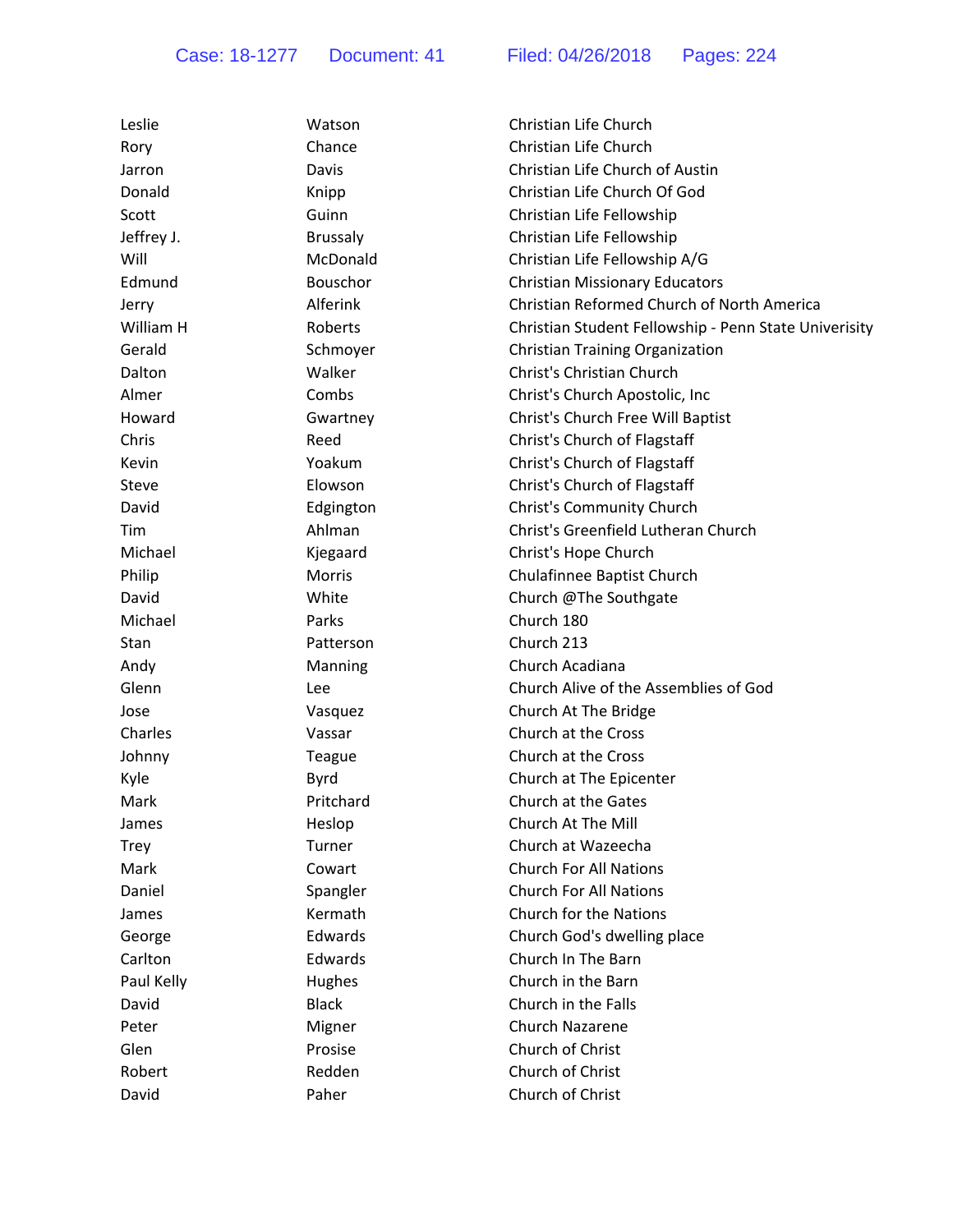Case: 18-1277 Document: 41 Filed: 04/26/2018 Pages: 224

| Mike         | Foster         | Church of Christ at Hagertown                              |
|--------------|----------------|------------------------------------------------------------|
| Jeff         | <b>Strite</b>  | Church of Christ at Logansport                             |
| Keith        | <b>Book</b>    | Church of Christ in Caribou                                |
| Garry        | Knighton       | Church of Christ/North                                     |
| Howard       | <b>Summers</b> | <b>Church of Glad Tidings</b>                              |
| Rebecca      | McCain         | Church of Global Harvest International                     |
| Marion       | Clevenger      | Church of God                                              |
| Dannie       | <b>Tackett</b> | Church of God                                              |
| Donald       | Hunt Jr        | Church of God                                              |
| <b>Bruce</b> | Henneman       | Church of God                                              |
| Shelly       | Short          | Church of God                                              |
| Ralph        | Shupe          | Church of God                                              |
| Alex         | Jara           | Church of God (Seventh day)                                |
| Wesley       | Walker         | Church of God (Seventh Day)                                |
| Norma        | Oropeza        | Church of God (Seventh Day) Melbourne                      |
| Freddy       | Delgado        | Church of God for the Nations                              |
| Mike         | Dempsey        | Church of God of Prophecy                                  |
| Monico       | Muffley        | Church of God Seventh-day Adventist Church                 |
| Roland       | Sharp          | Church Of God, Cleveland, TN                               |
| Ron          | Howland        | Church of God, National Headquarters                       |
| Nathanael    | Huber          | Church of Grace and Peace                                  |
| Gabrielle    | Huber          | Church of Grace and Peace                                  |
| Basil        | Monroe         | <b>Church of Pentecost</b>                                 |
| Herbert W.   |                | Church of Saint David of Wales                             |
|              | Herrmann       |                                                            |
| Joseph       | Acanfora       | Church of the Apostles                                     |
| David        | Johnson        | Church of the Beloved Albany Park                          |
| Daniel       | Chung          | Church of the Beloved, Near West<br>Church of the Brethren |
| Leonard      | Smith          |                                                            |
| Mark         | Stahl          | Church of the Brethren                                     |
| Victor       | Frohne         | Church of the Brethren and United Church of Christ         |
| Peter        | <b>Berg</b>    | Church of the Cross                                        |
| Kenneth      | <b>Ballard</b> | Church of the Cross                                        |
| Donald       | Cowart         | Church of the Cross, Reformed Church in America            |
| Dan          | Boone          | Church of the Harvest                                      |
| Raymond      | Lawrence       | Church of the Holy Spirit                                  |
| Thomas       | Jones          | Church of the Holy Spirit - Episcopal                      |
| Dean         | Schultz        | Church of the Holy Spirit (Anglican)                       |
| Kevin        | Whitfield      | Church of the Lamb                                         |
| <b>Steve</b> | Proodian       | Church of the Living Word                                  |
| Daniel       | Varns          | Church of the Living Word                                  |
| Gaston       | LeSante        | Church of the Nations                                      |
| Timothy      | Bender         | Church of the Nazarene                                     |
| James        | Bender         | Church of the Nazarene                                     |
| Kenneth      | <b>Blish</b>   | Church of the Nazarene                                     |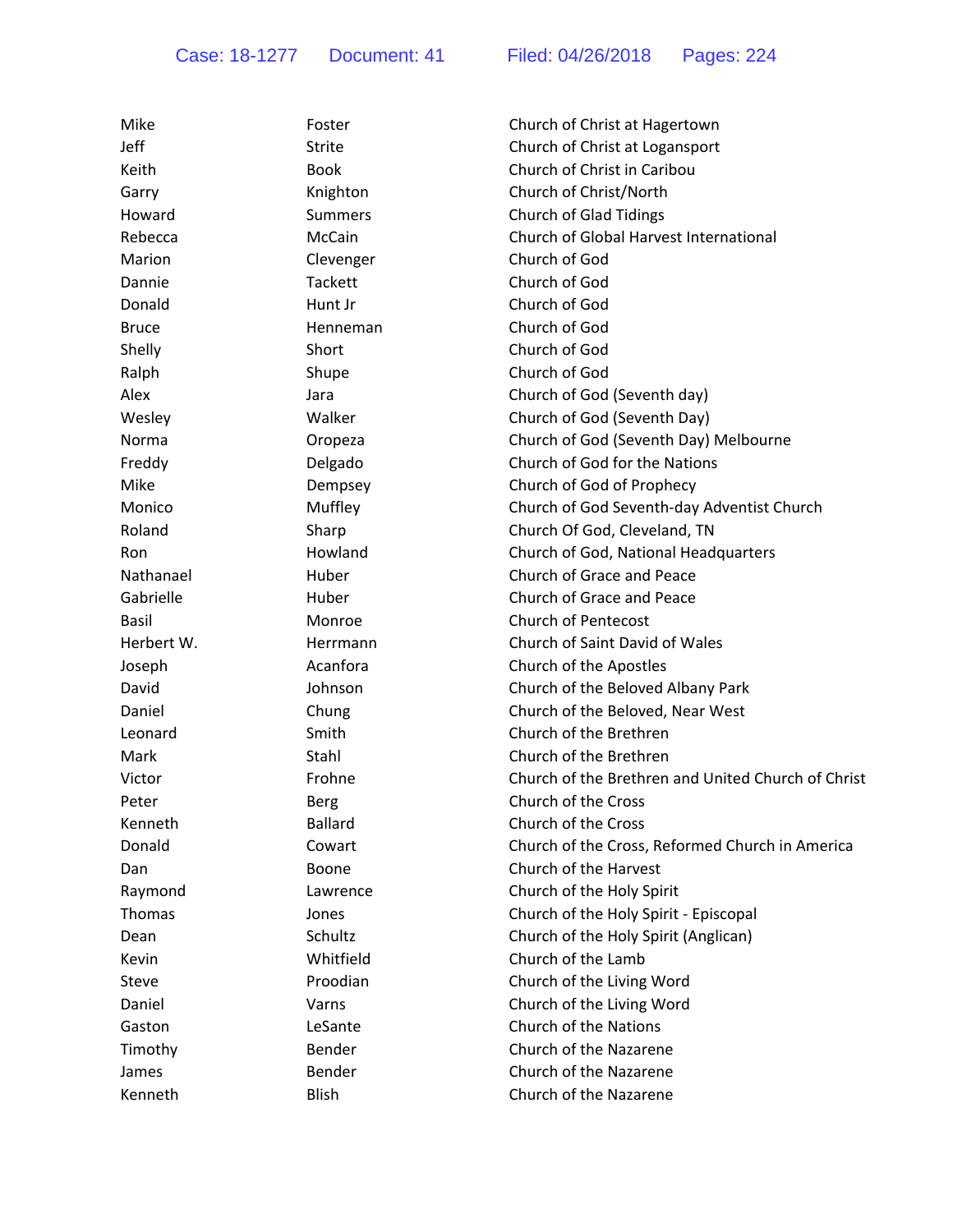Case: 18-1277 Document: 41 Filed: 04/26/2018 Pages: 224

| Guy      | Cooksey      | Church of the Nazarene               |
|----------|--------------|--------------------------------------|
| John     | Friend       | Church of the Nazarene               |
| Marvin   | Newell       | Church of the Nazarene               |
| Stan     | Reeder       | Church of the Nazarene               |
| Rich     | Shockey      | Church of the Nazarene               |
| Glenn    | <b>Butts</b> | Church of the Nazarene               |
| Richard  | Wilson       | Church of the Nazarene               |
| Edwin    | Selvidge     | Church of the Nazarene               |
| Damian   | Efta         | Church of the Open Door              |
| Andrew   | Huber        | Church of the Open Door              |
|          |              | Church of the Open Word              |
| Garry    | Washington   | Church of The Redeemed of The Lord   |
| Jonathan | Taylor       | Church of the Redeemer               |
| Darol    | Timberlake   | Church of the Redeemer               |
| Vincent  | Morgan       | Church of the Resurrection of Christ |
| Edward   | Campolongo   | Church of the Risen Savior           |
| Pastor   | Lee          | <b>Church of the Rockies</b>         |
| Kevin    | Miller       | Church of the Savior                 |
| Kevin    | Flannery     | Church of the Saviour                |
| Dale     | Cooper       | Church of the Servant                |
| Mike     | Pedlowe      | Church of the Valley                 |
| Tim      | Reilly       | Church of the Valley                 |
| Jack     | Giles        | Church of the Way                    |
| Randel   | Harris       | Church of The Way                    |
| Sydney   | Ropp         | Church of the Word International     |
| John     | Lake         | Church on Randall Place              |
| Michael  | Lundberg     | Church on the Hill                   |
| David    | Anderson     | Church on the Hill                   |
| Raymond  | Owens        | Church on the Hill                   |
| John     | Miller       | Church on the Rock                   |
| Sam      | Walker       | Church on the Rock North             |
| John     | Tuohy        | Church on the Rock Talkeetna         |
| Robert   | Chryst       | Church on the Street                 |
| Terry    | Stumbo       | Church on the Wise Road              |
| John     | Alexander    | Church On The Word International     |
| Oscar    | Wisdom       | Church or the Harvest                |
| Joel     | Arrington    | <b>Church Without Walls Delta</b>    |
| Jeff     | Roman        | Cibolo Valley Baptist Chutch         |
| Larry    | Lamb         | cielo vista church                   |
| Juan     | Saenz        | Cielo Vista Church                   |
| Charles  | Arellano     | Cielo Vista Church                   |
| Paul     | Dawson       | Cimarron Valley Church               |
| Craig    | James        | City Bible Church                    |
| Robert   | Jameson      | City Bible Church                    |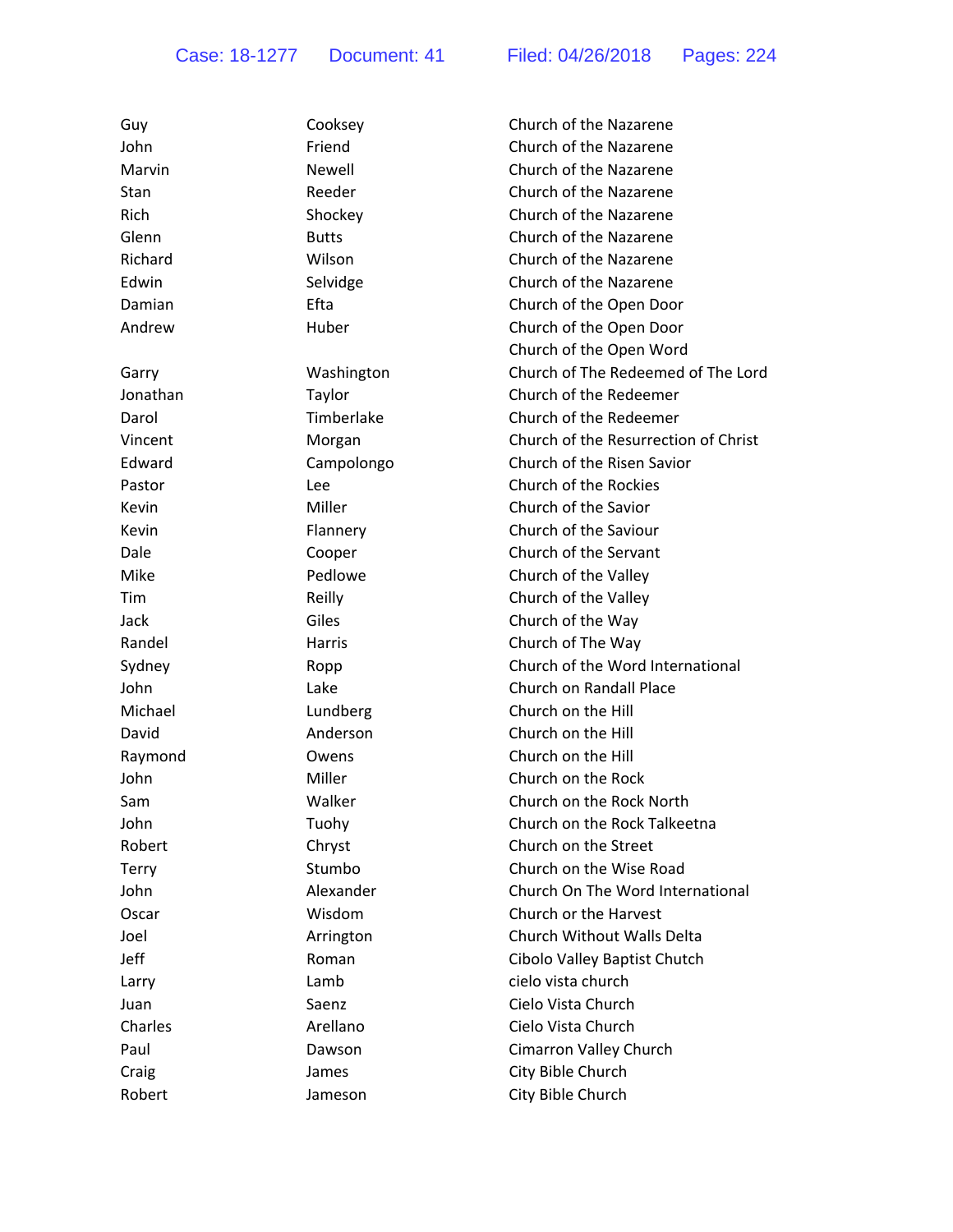| Travis         | Arnold         | City Bible Church                                               |
|----------------|----------------|-----------------------------------------------------------------|
| Jeremy         | Koepke         | City Bible Church                                               |
| Vince          | Craig          | City church                                                     |
| George         | Runyun         | <b>City Church Ministries</b>                                   |
| Steve          | Williams       | City Church of Albuquerque                                      |
| Taunja         | Hoole          | City Gate Church                                                |
| Kevin          | Rogers         | City of Faith Christian Center                                  |
| Kempton        | Turner         | City of Joy Fellowship                                          |
| Chris          | <b>Bryant</b>  | City on a Hill                                                  |
| Keith          | Ferguson       | Cityview Bible Church                                           |
| Mark           | Davis          | Cityview Bible Church                                           |
| Jason          | Crandall       | CityView Church                                                 |
| <b>Brandon</b> | Cooper         | Cityview Community Church                                       |
| Arnold         | Amason         | Clara Church of God                                             |
| Jeremy         | Gomez          | Clare                                                           |
| John           | Kasper         | <b>Clare United Methodist Church</b>                            |
| Michael        | Decosta        | Clarendon Baptist Church                                        |
| Jack           | Baumgardner    | Clarinda Reformed Presbyterian Church                           |
| Grady          | Walden         | Clarkesville Baptist Church                                     |
| Curtis         | Frederick      | Clarkesville Baptist Church                                     |
| Lyle           | Parker         | Clarksburg Christian Church                                     |
| Henry          | Gunnink        | Classis Lake Superior of the Christian Reformed Church of North |
| Charles        | Russell        | <b>Claud Road Baptist Church</b>                                |
| Carol          | Kilgore        | Clay Memorial Lutheran Church                                   |
| Ron            | <b>Bashore</b> | Claysburg Church of the Brethren                                |
| Ike            | Jones          | Clayton Baptist Church                                          |
| Gary           | <b>Black</b>   | Clayton Christian Church                                        |
| Carlton        | Wilson         | Cle Elum Community Church                                       |
| Mark           | Armstrong      | <b>Clear Creek Church</b>                                       |
| Chris          | <b>Tjapkes</b> | <b>Clear Creek Church</b>                                       |
| Mark           | Otten          | <b>Clear Mountain Community Church</b>                          |
| Timothy        | <b>Bayly</b>   | Clearnote Church, Bloomington                                   |
| David          | Abu-Sara       | Clearnote Church, Indianapolis                                  |
| <b>Brian</b>   | Richardson     | <b>Clearview Baptist Church</b>                                 |
| <b>Brad</b>    | Finley         | <b>Clearview Baptist Church</b>                                 |
| Ron            | Martens        | <b>Clements Community Church</b>                                |
| Kevin          | Folger         | <b>Cleveland Baptist Church</b>                                 |
| Gary T.        | Reid           | <b>Cleveland Community Chapel</b>                               |
| Ken            | Casillas       | Cleveland Park Bible Church                                     |
| Kirby          | Holbrook       | Clever United Methodist Church                                  |
| Michael        | Fitzgerald     | <b>Clifford Baptist Church</b>                                  |
| Joe            | <b>Best</b>    | Cline Avenue Fellowship Church                                  |
| John           | <b>Best</b>    | Cline Avenue Fellowship Church                                  |
| Jonathan       | Turner         | <b>Clinton Baptist Church</b>                                   |
|                |                |                                                                 |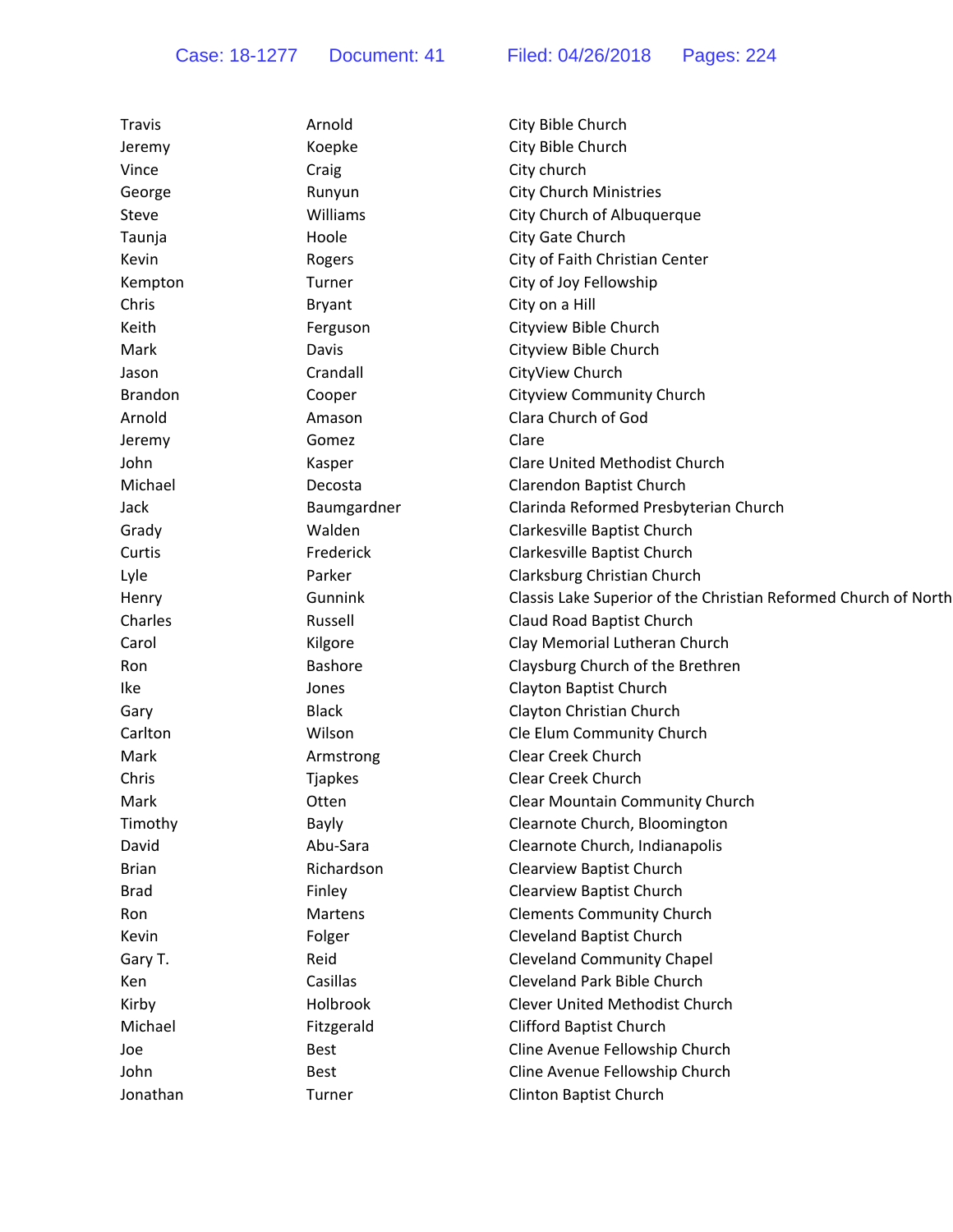| Allen<br>Clouds Creek Baptist Church<br>Jimmy<br>Cloverport Wesleyan Church<br>Eaton<br>Larry |  |
|-----------------------------------------------------------------------------------------------|--|
|                                                                                               |  |
|                                                                                               |  |
| Williamson<br>Clovis New Life Assembly<br>Larry                                               |  |
| Williams<br><b>Clydes Chapel</b><br>Greg                                                      |  |
| <b>CMI Global</b><br>Dennis<br>Kutzner                                                        |  |
| Coalition of Evangelical Hispanic Pastors Alliances of Texas<br>Godsey<br>Lynn                |  |
| Ronald<br>Jones<br>Coastal Chapel                                                             |  |
| David<br>Coastal District of the United Methodist Church<br>Thompson                          |  |
| Miklas<br>Jonathan<br><b>Cocalico Community Church</b>                                        |  |
| <b>Cocalico Community Church</b><br>Van Dalen<br>Tim                                          |  |
| Cody Foursquare Church<br>Kenny<br>Lee                                                        |  |
| <b>Cold Spring Baptist</b><br>Riddle<br>Jensen                                                |  |
| Tomlinson<br><b>Coldwater Baptist Church</b><br>Terry                                         |  |
| Cole Community Church<br><b>Nick</b><br>Armstrong                                             |  |
| Cole Hedgecock<br>Cole<br>Hedgecock                                                           |  |
| Howard<br><b>Colfax Baptist Church</b><br>Gary                                                |  |
| Upshaw<br>College Heights Baptist Church<br>Lentz                                             |  |
| College Park Church<br>Reynolds<br>David                                                      |  |
| Dilley<br><b>College Park Church</b><br>Gary                                                  |  |
| Liberio<br><b>Collegiate Community Outreach</b><br>Matt                                       |  |
| Jeff<br>Strickland<br>Colleyville Assembly of God                                             |  |
| Deborah<br><b>Collierstown United Methodist Church</b><br><b>Bollinger</b>                    |  |
| Smith<br><b>Collin Baptist Association</b><br>James                                           |  |
| Collingdale First Church Of The Nazarene<br>Donna<br>Sarog                                    |  |
| Kenneth<br>Albert<br>Collings Lakes Foursquare Church                                         |  |
| William<br><b>Collins Chapel Baptist Church</b><br>Kee                                        |  |
| <b>Collins memorial United Methodist church</b><br>Sheila<br>Crowe                            |  |
| John<br>Collinsville Baptist Church<br>Morgan                                                 |  |
| <b>Collinsville Community Church</b><br>David<br>Seaton                                       |  |
| Collis Hill Church of Christ U.S.A.<br><b>Nicholas</b><br>Tanner                              |  |
| Scott<br>Colon Baptist Church<br>Kroeger                                                      |  |
| Feathers<br><b>Colonial Baptist Church</b><br>Kerry                                           |  |
| <b>Colonial Baptist Church</b><br>Sean<br>Teia                                                |  |
| Fairchild<br><b>Colonial Bible Church</b><br><b>Brian</b>                                     |  |
| Combs<br>Mark<br><b>Colonial Heights Assembly</b>                                             |  |
| Colonial Hills Baptist Church<br>Calaway<br>Jerry                                             |  |
| Colonial Presbyterian Church<br>West<br>James                                                 |  |
| <b>Colquitt County Baptist Association</b><br>Dion<br><b>Brown</b>                            |  |
| Columbia Baptist Church<br><b>Travis</b><br><b>Brooks</b>                                     |  |
| Columbia Baptist Fellowship<br>David<br>Stancil                                               |  |
| Douglas<br>Columbia Presbyterian<br>Lee                                                       |  |
| Allen<br>Columbia Presbyterian Church<br>Harris                                               |  |
| Columbia World Outreach<br>Mike<br>Gonzalez                                                   |  |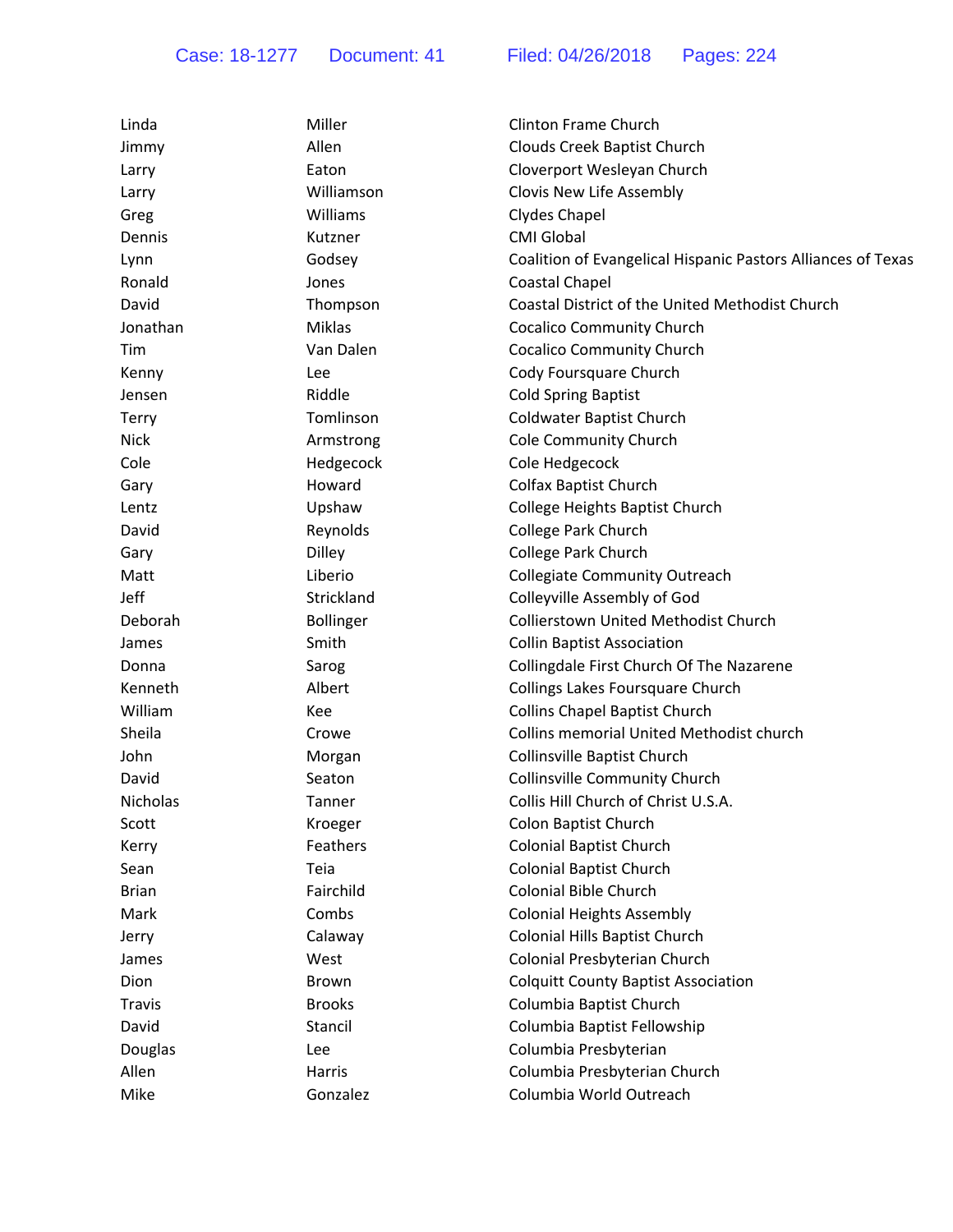| Geoffrey          | Eubank           | Columbus Grove Christian Church             |
|-------------------|------------------|---------------------------------------------|
| Jonathan          | Vaughn           | Columia Road Church of God                  |
| Allan             | Stalnaker        | <b>Community Baptist</b>                    |
| Mike              | Knight           | <b>Community Baptist Church</b>             |
| Stephen           | Weaver           | <b>Community Baptist Church</b>             |
| <b>Bruce</b>      | McKee            | <b>Community Baptist Church</b>             |
| John              | French           | <b>Community Baptist Church</b>             |
| Douglas           | Jackson          | <b>Community Baptist Church</b>             |
| Ken               | Hale             | <b>Community Baptist Church</b>             |
| Joseph            | Fant             | <b>Community Baptist Church</b>             |
| James             | Barnard          | <b>Community Baptist Church</b>             |
| Michael J.        | Manley           | <b>Community Baptist Church</b>             |
| Randall           | Shanks           | Community Baptist Church of San Luis Obispo |
| Nigel             | Kelly            | <b>Community Bible Chapel</b>               |
| <b>Brad</b>       | Delp             | <b>Community Bible Church</b>               |
| Arin              | Hess             | <b>Community Bible Church</b>               |
| Robert            | Kern             | <b>Community Bible Church</b>               |
| Glen              | Schaumloeffel    | <b>Community Bible Church</b>               |
| Dennis            | Wiitanen         | <b>Community Bible Church</b>               |
| Greg              | Wilson           | <b>Community Bible Church</b>               |
| Lynn              | Rettig           | <b>Community Bible Church</b>               |
| Neal              | Wheeler          | <b>Community Bible Church</b>               |
| Shane             | Campbell         | <b>Community Bible Church</b>               |
| Bill              | Nesbitt          | <b>Community Bible Church</b>               |
| Royce             | Smith            | <b>Community Bible Church</b>               |
| Gary              | <b>Hewins</b>    | Community Bible Church                      |
| Tony              | Hipszer          | <b>Community Chaplains' Outreach</b>        |
| Stephen           | Gadwah           | Community Christian Church                  |
| Andrew            | Christman        | Community Christian Church                  |
| Tim               | Riter            | Community Christian Church                  |
| Dusty             | <b>Drake</b>     | Community Christian Church                  |
| Mark              | Mounts           | <b>Community Christian Fellowship</b>       |
| Jason             | Adams            | CommUNITY Church                            |
| Darrell           | <b>Nichols</b>   | CommUNITY Church                            |
| Charles           | Rasmussen        | Community Church at Sun Village             |
| <b>Yyng Sheng</b> | Chen             | <b>Community Church of Great Neck</b>       |
| Jake              | <b>Breshears</b> | Community Church of Hendersonville          |
| Steven            | Sanchez          | Community Church of the Hills               |
| James             | Cleveland        | Community Church of Warren                  |
| <b>Bruce</b>      | Johnson          | <b>Community Covenant Church</b>            |
| Heath             | Holly            | <b>Community Fellowship</b>                 |
| Marcia            | <b>Meadows</b>   | <b>Community Gospel Church</b>              |
| Steven            | Winn             | Community Life Church                       |
| Gordon            | Wright           | Community Log Church                        |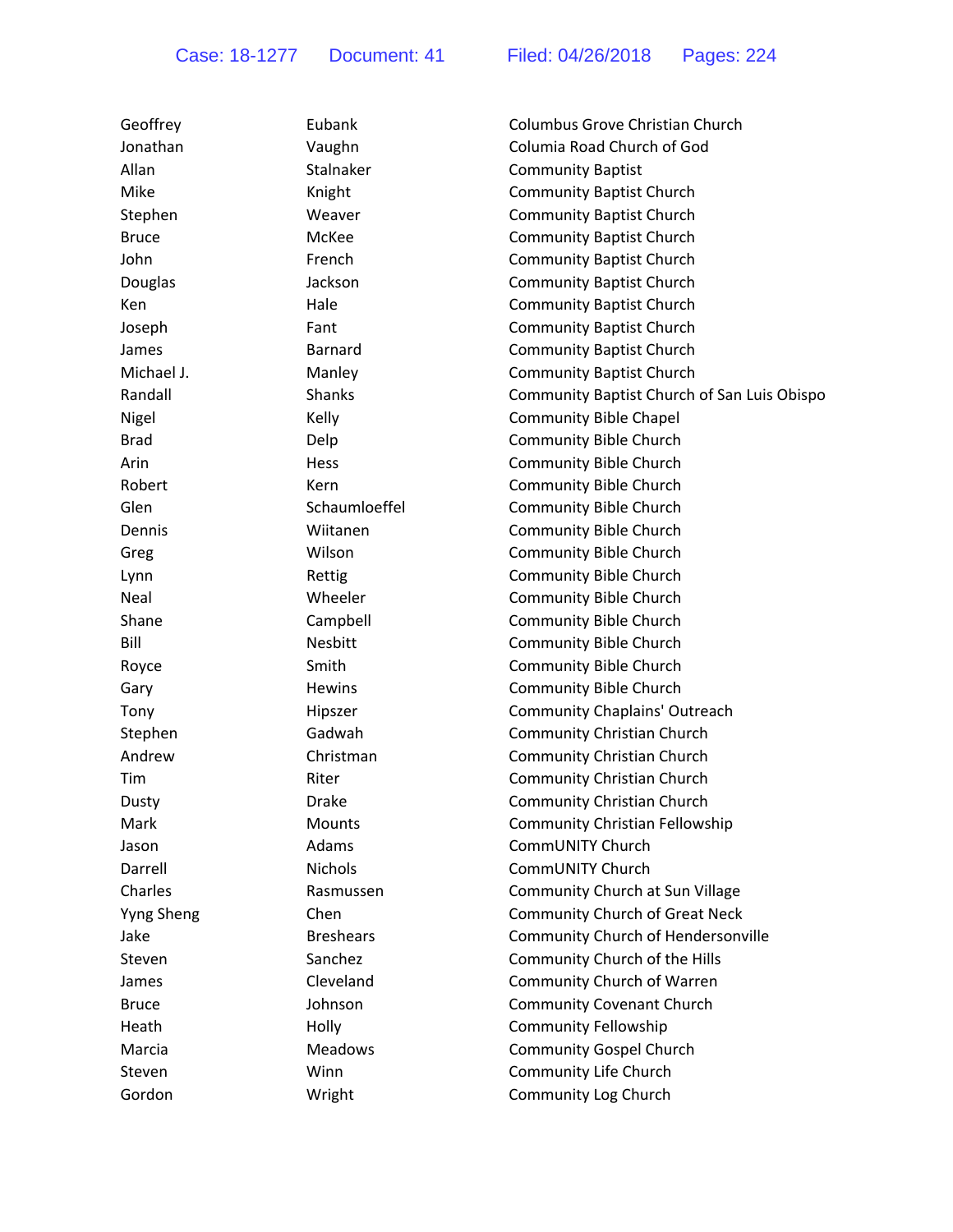| Kendall      | Holder         | Community of Faith                                |
|--------------|----------------|---------------------------------------------------|
| James        | Newman         | <b>Community Of Grace</b>                         |
| Bobby        | Sinclair       | Community of Grace Baptist Church                 |
| Wayne        | Hannah         | Community of Grace Church                         |
| David        | <b>Starr</b>   | Community Southern Baptist Church                 |
| Kevin        | Coleman        | Community United Methodist Church                 |
| Felix        | Cornier        | Compañerismo Bíblico El Camino                    |
| Fernando     | Reyes-Ortiz    | Comunidad Cristiana de Fe                         |
| Elizabeth    | Trujillo       | Comunidad Cristiana Nueva Vida                    |
| Julio        | Garduno        | Comunidad Cristiana Roca Eterna Asambleas de Dios |
| Jimmy        | Johnson        | Concord Baptist                                   |
| Stephen      | Mueller        | Concordia Evangelical Lutheran Church             |
| Michael      | Boyd           | Concordia Lutheran Church                         |
| Eric         | Phillips       | Concordia Lutheran Church                         |
| Peter        | Ahlersmeyer    | Concordia Lutheran FW                             |
| Melissa      | Weldon         | Concordia Preparatory School                      |
| Gerardo      | Diaz           | <b>Conexion Church</b>                            |
| Michael      | LaPoff         | Congregation Beth Sar Shalom                      |
| George       | Wehnes         | Congregation Lion of Judah                        |
| Sandra       | Nikkel         | <b>Conklin Reformed Church</b>                    |
| Richard      | Hoxworth Sr.   | Connect Church                                    |
| Scott        | Weber          | Connected Life Christian Church                   |
| Thomas       | Wright         | <b>Connecticut Department of Correction</b>       |
| Chuck        | <b>Bridges</b> | <b>Connecting Point Church</b>                    |
| Stephen      | Stringer       | Connection Church                                 |
| Jeremy       | Mercer         | <b>Connection Church</b>                          |
| Joe          | Sheedy         | <b>Connection Church of Middletown</b>            |
| Lauren       | Pettitt        | <b>Connection Pointe</b>                          |
| Daniel       | Weston         | Connections Presbyterian Church                   |
| Coby         | <b>Bennett</b> | Conrad Baptist Church                             |
| Lloyd        | Maddoux        | Conroe First Assembly of God                      |
| Michael      | Powers         | <b>Consolation Baptist Church</b>                 |
| <b>Britt</b> | Williams       | Consuming Fire Fellowship                         |
| Michael      | Gradwell       | <b>Continental Baptist Church</b>                 |
| Lewis        | Petrie         | Converge                                          |
| Corey        | Lee            | Convergence Church                                |
| Jeffrey      | Schirle        | Cook Evangelical Covenant Church                  |
| James        | <b>Brunk</b>   | Cookson Baptist Church                            |
| Ed C         | Smith          | Cooperville Baptist Church                        |
| Paul         | Vaccaro        | Copiague Christian Church                         |
| Mike         |                | Corazón Ministries                                |
| Henry        | Cannington     | Corinth Baptist church                            |
| Dan          | Johnson        | Corinth Baptist Church                            |
| Adam         | Smith          | Corinth Church                                    |
|              |                |                                                   |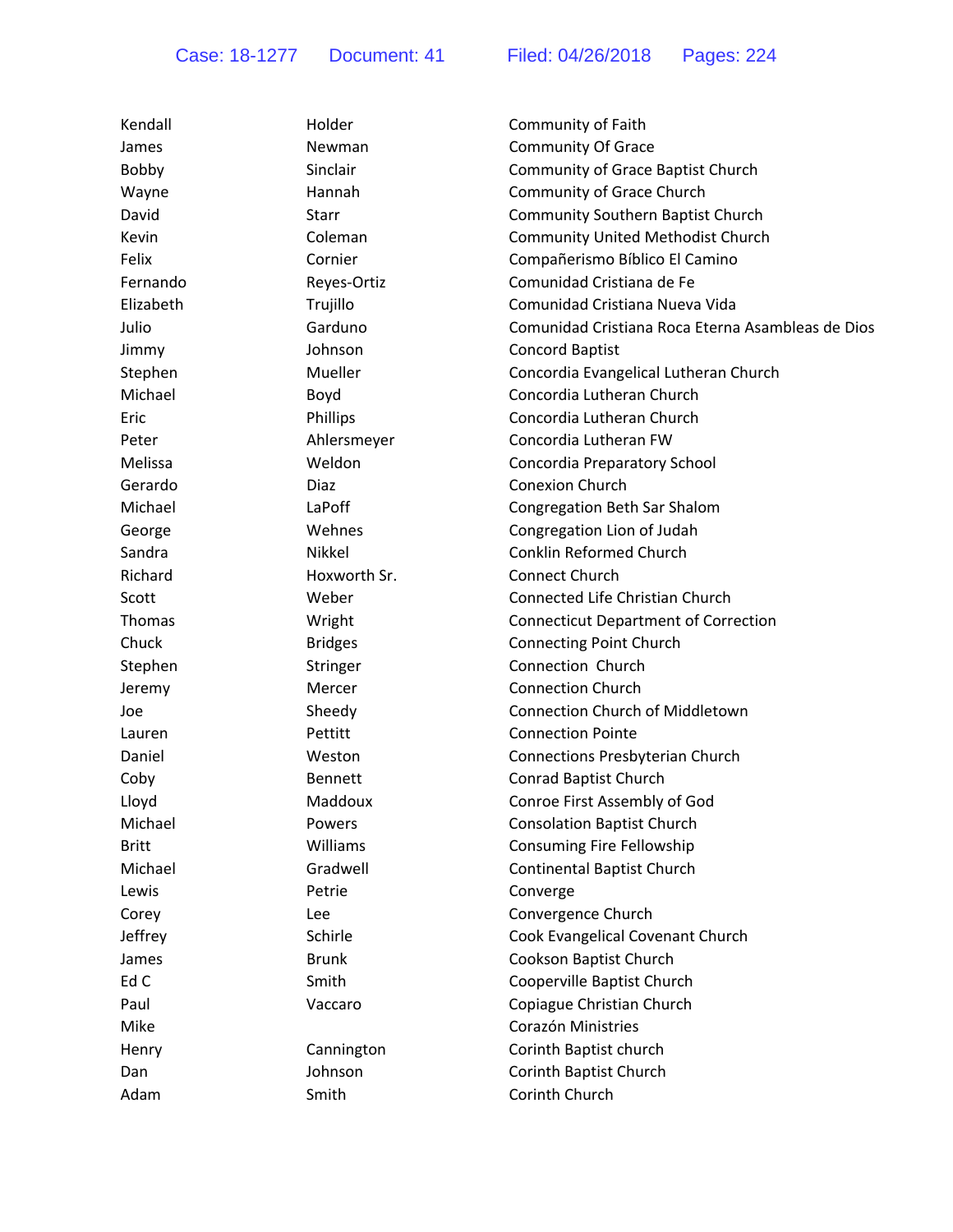| Herman       | Ridgdill       | Cornerstone                                      |
|--------------|----------------|--------------------------------------------------|
| Jeffrey      | Shelton        | Cornerstone Assembly of God                      |
| <b>Brian</b> | Hiatt          | Cornerstone Assembly of God                      |
| Jason        | Rasmussen      | <b>Cornerstone Baptist</b>                       |
| Jason        | Fitch          | Cornerstone Baptist Church                       |
| Timothy      | Graham         | Cornerstone Baptist Church                       |
| Gary         | Reimers        | Cornerstone Baptist Church                       |
| Jeffrey      | Bateman        | Cornerstone Baptist Church                       |
| Daniel       | Delavan        | Cornerstone Baptist Church                       |
| Tommy A      | Henschel       | Cornerstone Baptist Church                       |
| David        | Greear II      | Cornerstone Baptist Church                       |
| Courtney     | Lewis          | Cornerstone Baptist Church                       |
| John         | Leonard        | Cornerstone Baptist Church                       |
| Horace       | Sutton         | Cornerstone Baptist Church                       |
| <b>Terry</b> | Meeks          | Cornerstone Baptist Church                       |
| Robert       | Johnson        | Cornerstone Baptist Church                       |
| William      | Moore          | Cornerstone Baptist Church                       |
| Darrell      | Engle          | Cornerstone Baptist Church                       |
| Mark         | McCaskill      | Cornerstone Baptist Church                       |
| Sonny        | Hyde           | Cornerstone Baptist Church                       |
| Tom          | Walz           | Cornerstone Baptist Church                       |
| Nicholas     | Esch           | Cornerstone Baptist Church                       |
| Donald       | Speedy         | Cornerstone Baptist Church                       |
| Kyle         | Collins        | Cornerstone Baptist Church                       |
| Steffan      | <b>Nass</b>    | Cornerstone Baptist Church                       |
| Eddie        | Smith          | Cornerstone Baptist Church                       |
| Michael      | Rakes          | Cornerstone Baptist Church                       |
| Jahn         | Horgen         | Cornerstone Bible Church                         |
| Steve        | Spurlin        | Cornerstone Bible Church                         |
| Cary         | Green          | Cornerstone Bible Church                         |
| Daniel       | <b>Bryan</b>   | Cornerstone Bible Church                         |
| Steve        | <b>Bundy</b>   | Cornerstone Bible Fellowship                     |
| Scott        | Schaefer       | Cornerstone Bible Fellowship                     |
| James        | Autry          | Cornerstone Christian Center                     |
| Keith        | Harris         | Cornerstone Christian Church of Hunterdon County |
| Richard      | Farris         | Cornerstone Christian Fellowship                 |
| Bryan        | Campbell       | Cornerstone Church                               |
| Lawrence     | Dublanko       | Cornerstone Church                               |
| Shawn        | Apking         | Cornerstone Church                               |
| Ronald       | Jones          | <b>Cornerstone Church</b>                        |
| Doug         | Troyer         | Cornerstone Church                               |
| <b>Blake</b> | Armstrong      | Cornerstone Church                               |
| William      | <b>Beasley</b> | Cornerstone Church                               |
| Mark         | Vance          | Cornerstone Church                               |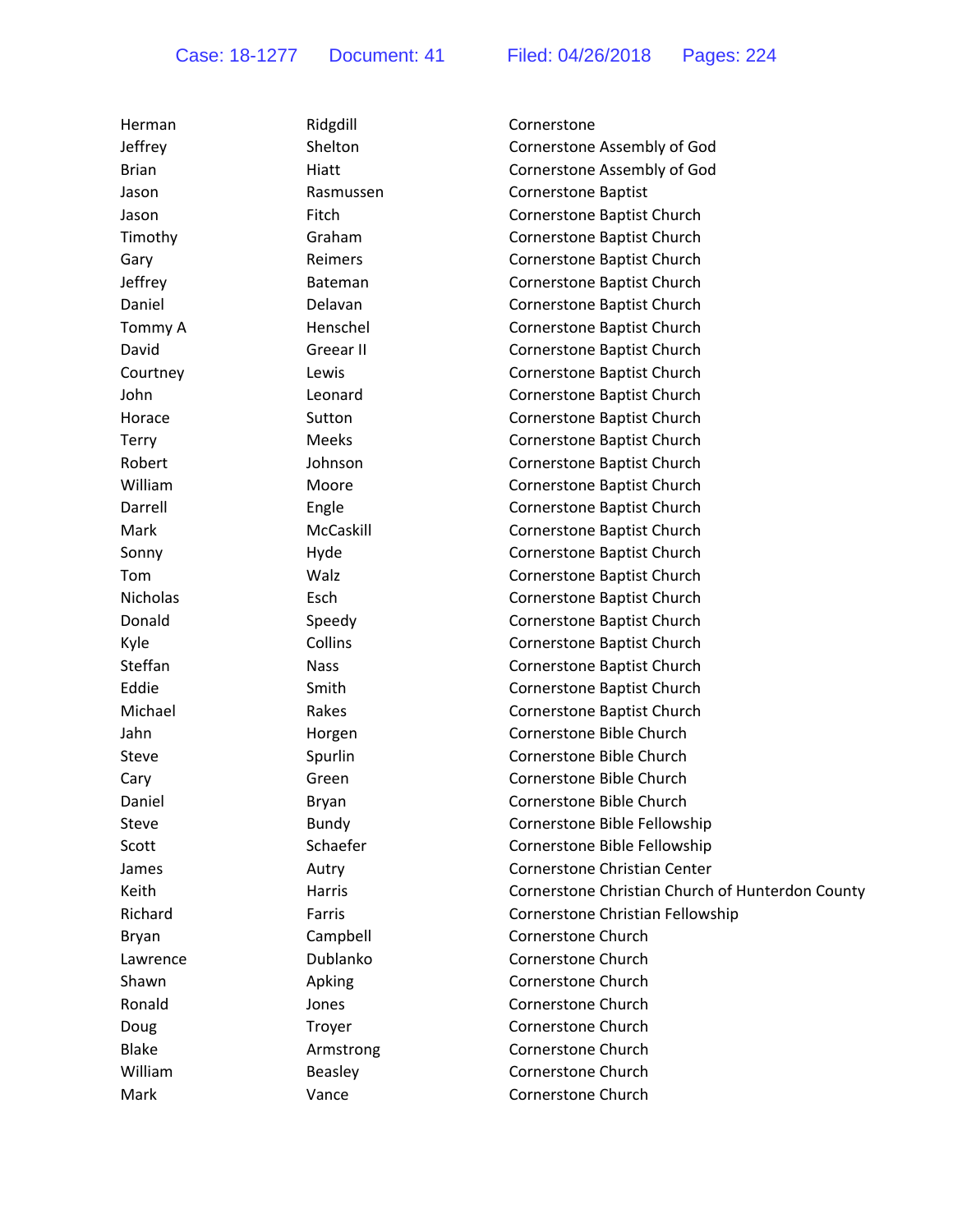| Doug     | Gilford         | Cornerstone Church                                        |
|----------|-----------------|-----------------------------------------------------------|
| Dustin   | Phillips        | Cornerstone Church                                        |
| Jeremy   | Harris          | Cornerstone Church Fox Valley                             |
| David    | Sandy           | Cornerstone Church of Augusta                             |
| Mark     | DeVaney         | Cornerstone Church of Bluffton                            |
| Sam      | Marcum          | Cornerstone Church of San Francisco                       |
| Mark     | Strecker        | Cornerstone Church of San Francisco                       |
| Derek    | Miller          | Cornerstone Church of Spring Green, WI                    |
| Ronald   | Halvorson       | Cornerstone Church of the Nazarene                        |
| Kenneth  | Childress       | Cornerstone Church Santa Maria                            |
| Frank    | Russo           | Cornerstone Community Baptist Church                      |
| Jeremy   | Jones           | Cornerstone Community Bible Church                        |
| Roger    | Handyside       | Cornerstone Community Church                              |
| Don      | Orange          | Cornerstone Community Church                              |
| William  | Curry           | <b>Cornerstone Community Church</b>                       |
| Nathan   | Herrlin         | Cornerstone Community Church                              |
| Andrew   | Schultz         | Cornerstone Community Church                              |
| Corey    | Leak            | <b>Cornerstone Community Church</b>                       |
| Keith    | <b>Beckwith</b> | Cornerstone Community Church                              |
| Mike     | Ainsworth       | Cornerstone Conference IPHC                               |
| Jonathan | Weise           | Cornerstone Evangelical Free Church                       |
| Tim      | Ackley          | Cornerstone Evangelical Free Church                       |
| Josh     | Benner          | Cornerstone Evangelical Free Church                       |
| Paul     | <b>Black</b>    | Cornerstone Fellowship                                    |
| Steve    | Stahl           | Cornerstone Free Church                                   |
| Ron      | Brubakken       | Cornerstone Lutheran of Argyle                            |
| Jay      | Laughman        | Cornerstone Mennonite Fellowship                          |
| J.D.     | Lowry           | <b>Cornerstone Ministries</b>                             |
| Joel     | Guinen          | <b>Cornerstone Ministries</b>                             |
| Dustin   | Bingham         | <b>Cornerstone Ministries</b>                             |
| Jerry    | Parker          | <b>Cornerstone Ministries</b>                             |
| Doug     | Karst           | Cornerstone Presbyterian Church                           |
| Mark     | Bell            | Cornerstone Presbyterian Church                           |
| Steve    | Smith           | Cornerstone South Family Life Church                      |
| Philip   | Vos             | Cornerstone United Reformed Church                        |
| Stephen  | Racite          | <b>Cornwall Baptist Church</b>                            |
| Johnny   | Ross            | Coronado Baptist Church/Arkansas Baptist State Convention |
| David    | Harris          | <b>Corralitos Community</b>                               |
| Dan      | De Graff        | Corsica Christian Reformed Church                         |
| Matt     | Leopold         | <b>Corvallis Community Church</b>                         |
| Robert   | Singer          | Cottage Grove Bible Church                                |
| David    | Sanderson       | Cottagevile-Evans Baptist                                 |
| Otis     | Lee             | Cottonwood Assembly of God                                |
| Jerry    | Trewern         | <b>Cottonwood Christian Assembly</b>                      |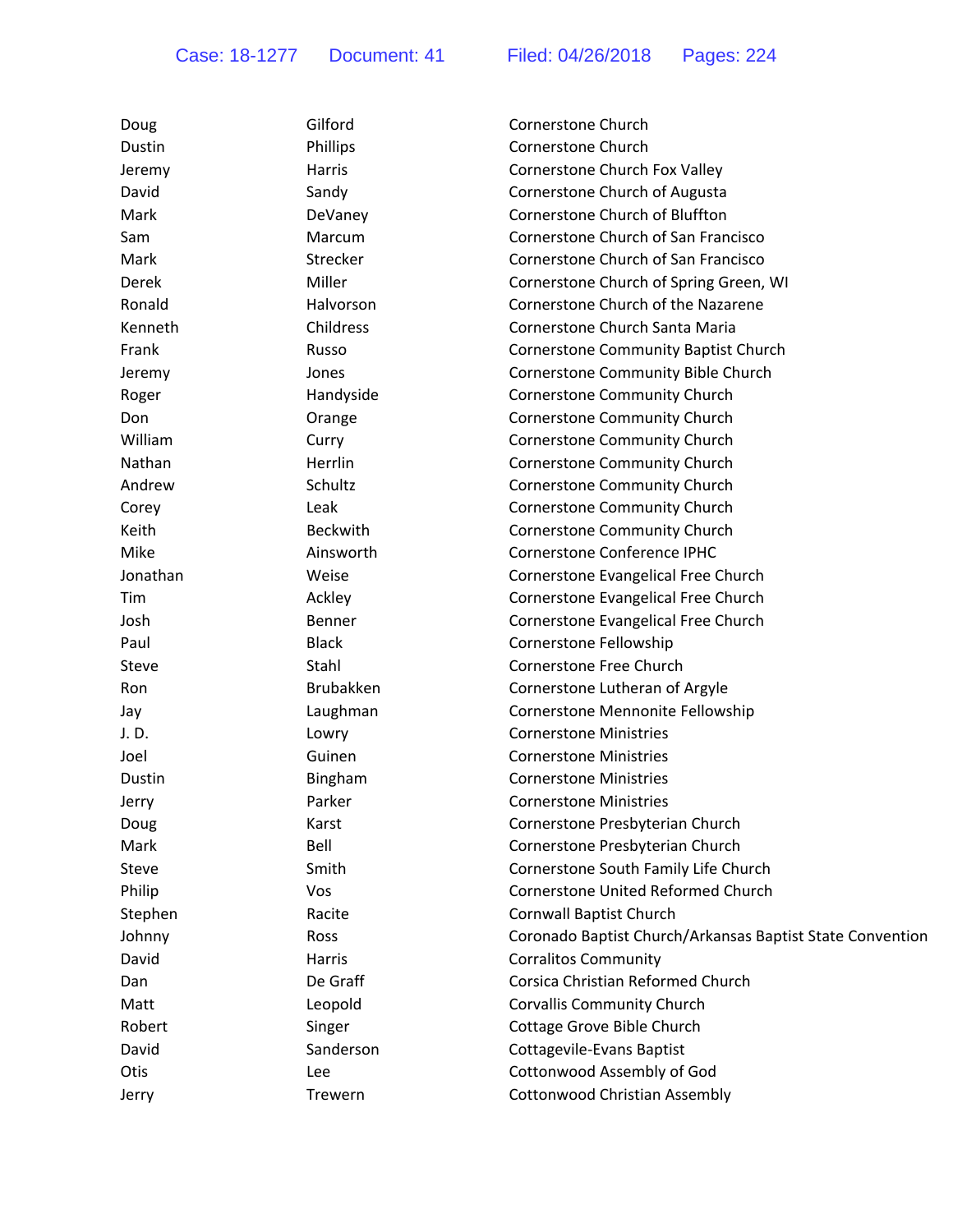| Scott          | Sanford         | Cottonwood Creek Church                 |
|----------------|-----------------|-----------------------------------------|
| Clint          | <b>Bunting</b>  | Country Oaks Baptist Church             |
| Mitchell       | Green           | Country Roads Baptist Church            |
| Bill           | Keith           | Countryside Baptist Church              |
| Richard        | Flowers         | Countryside Baptist Church              |
| Patrick        | O'Tuel          | Countryside Baptist Church              |
| Andrew         | Bowen           | Countryside Christian Fellowship        |
| James          | Upton           | <b>Covenant Baptist</b>                 |
| <b>Branton</b> | Burleson        | Covenant Baptist Church                 |
| David          | Cummings        | Covenant Baptist Church                 |
| Steven         | Silvey          | Covenant Baptist Church                 |
| <b>Brock</b>   | Smith           | Covenant Baptist Church                 |
| Christopher    | Deas            | Covenant Baptist Church                 |
| Todd           | Coble           | Covenant Baptist Church                 |
| Paul           | White           | Covenant Bible Church                   |
| Joseph         | Schultz         | <b>Covenant Bible Seminary</b>          |
| Curtis         | Walters         | Covenant Christian Reformed Church      |
| Clint          | Hatton          | Covenant Church                         |
| Sherry         | Ifft            | Covenant Church                         |
| Michael        | Masek           | <b>Covenant Church</b>                  |
| Jospeh         | Merrill         | Covenant Church Lake Havasu City, AZ    |
| lan            | McConnell       | Covenant Community Church               |
| Roger          | Newell          | <b>Covenant Community Church</b>        |
| John           | Lofton          | Covenant Community Church, Indian Trail |
| Shanaveon      | Christmas       | Covenant Faith Church of God            |
| Doug           | Kreighbaum      | Covenant Harvest Church                 |
| Peter          | Zipf            | Covenant Life Church                    |
|                |                 | Covenant Life International Assembly    |
| <b>Bob</b>     | Cheli           | Covenant Life Worship Center            |
| Kathleen V.    | Camarena        | <b>Covenant Love Church</b>             |
| Herbert        | Ruby            | Covenant of Grace Presbyterian          |
| Terry          | Purvis-Smithn   | Covenant Prebyterian Church             |
| Harry          | Chuck           | Covenant Presbyterian                   |
| Kevin          | McDonald        | Covenant Presbyterian Church            |
| John           | Evans           | Covenant Presbyterian Church            |
| Stephen        | Atkinson        | Covenant Presbyterian Church            |
| Benjamin       | Boeshaar        | Covenant Reformed Baptist Church        |
| Frank          | <b>Jennings</b> | Covenant UMC                            |
| David          | Moore           | Covenant United Methodist Church        |
| Paul           | Fredericks      | Covenat Presbyterian Church             |
| Jerry          | Kelley          | Cowboy Church of the Hill Country       |
| James D.       | Key             | Cowboys For Jesus Christian Fellowship  |
| John           | Knox            | Crab Creek Baptist Chruch               |
| Ryan           | Schindler       | Craig Avenue Baptist Church             |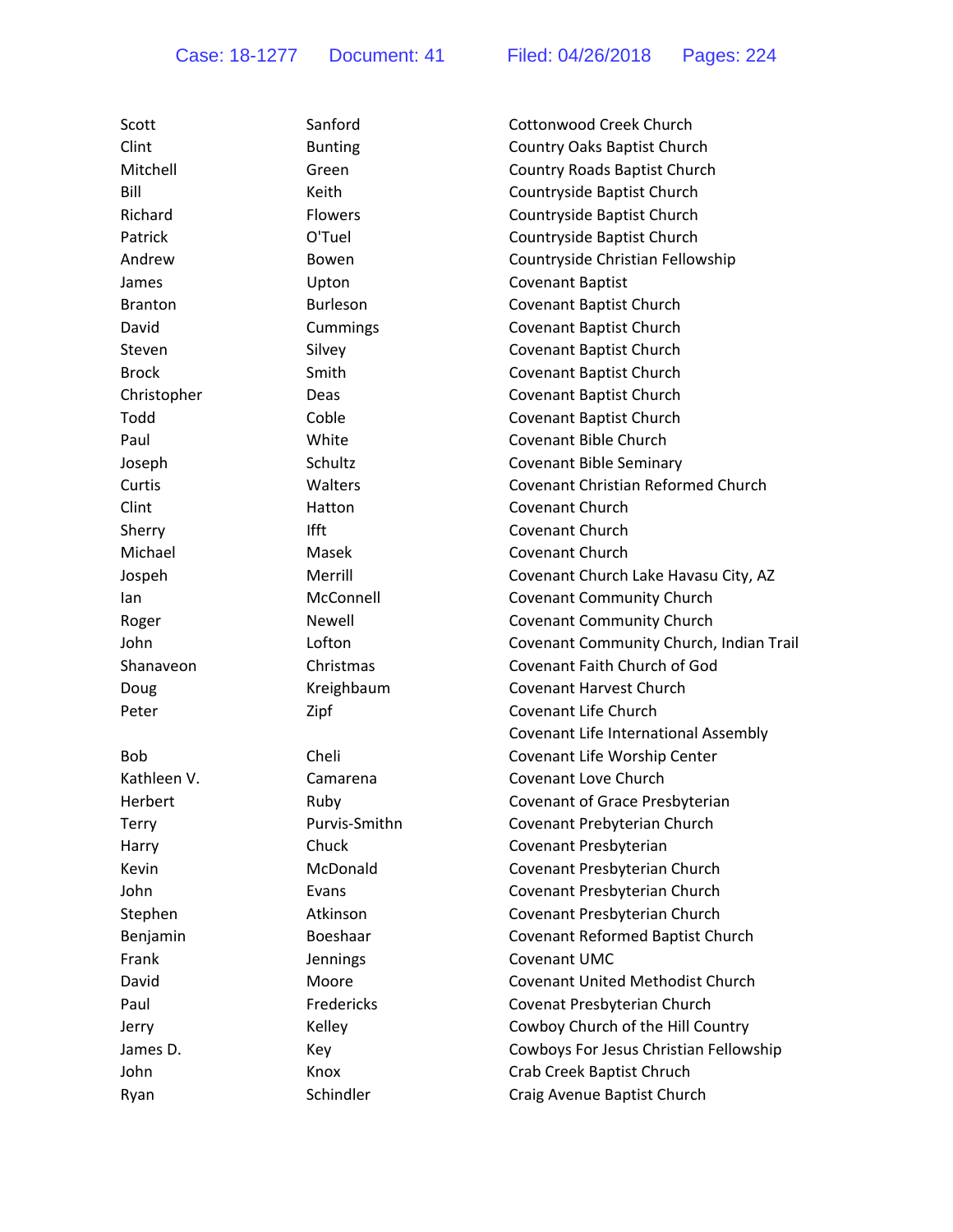| Joshua        | Baer           | Cramerton Free Will Baptist Church      |
|---------------|----------------|-----------------------------------------|
| <b>Brad</b>   | <b>Nesbitt</b> | <b>Cranberry Baptist</b>                |
| David         | <b>Barton</b>  | Creekside Church                        |
| Steve         | Gregg          | Creekside Community Church              |
| Jeremy        | <b>Nobles</b>  | Creekwood Baptist Church                |
| Patrick       | Estep          | Crescent Hill Baptist Church            |
| Neal          | McRae          | <b>Crest Baptist Church</b>             |
| Daniel        | Page           | <b>Crestview Baptist Church</b>         |
| John          | Pace           | Crimson House Church of God of Prophecy |
| Doug          | Miller         | Crittenden Baptist Church               |
| Jeb           | Dotson         | Crockett First Assembly of God          |
| Richard       | Kroepel        | Cross and Crown Lutheran                |
| Randall       | Thompson       | Cross and Crown Lutheran Church         |
| Timothy       | Couch          | Cross Branch Cowboy Church              |
| Tim           | <b>Rhodus</b>  | Cross Church                            |
| <b>Travis</b> | Young          | Cross Church                            |
|               |                | <b>Cross Community Church</b>           |
| Ray           | Gurney         | <b>Cross Creek Baptist</b>              |
| Barry         | Hildebrandt    | Cross of Christ Lutheran Church         |
| Dorman        | Powell         | <b>Cross Point Church</b>               |
| Joseph        | Rainwater      | Cross Pointe Baptist Church             |
| Randall       | Westerberg     | <b>Cross Pointe Church</b>              |
| Doug          | Shaw           | Cross Pointe Church of God              |
| Michael       | Sheehan        | Cross Roads Baptist Church              |
| Philip        | Wilds          | Cross Roads Baptist Church              |
| Carlotta      | Waldmann       | Cross Walk Life                         |
| David         | Vanaman        | Cross Way Baptist Church                |
| Matthew       | Wiese          | CrossBridge Church                      |
| Rick          | <b>Noote</b>   | <b>Crossfire Church</b>                 |
| Gary          | Espeseth       | Crosslake Christian Assembly of God     |
| Matt          | Nestberg       | CrossLife Church                        |
| Kevin         | Meade          | Crossover Church                        |
| Pastpr        | <b>Bruce</b>   | Crosspoint                              |
| John          | Sorrells       | <b>Crosspoint Baptist</b>               |
| Gary          | Krehbiel       | Crosspoint Bible Church                 |
| Michael       | Gray           | <b>CrossPoint Church</b>                |
| Ryan          | Booth          | CrossPoint Church                       |
| Tommy         | Heffernan      | Crosspoint Church                       |
| Matt          | Whiteford      | CrossPoint Community Church             |
| Dix           | Winston        | <b>Crosspoint Community Church</b>      |
| <b>Bruce</b>  | Speer          | <b>Crosspoint Community Church</b>      |
| James         | Runcorn        | <b>CrossPoint Community Church</b>      |
| Matthw        | Carder         | CrossPoint Concordia                    |
| Micah         | Sanderson      | <b>CrossPoint Hays</b>                  |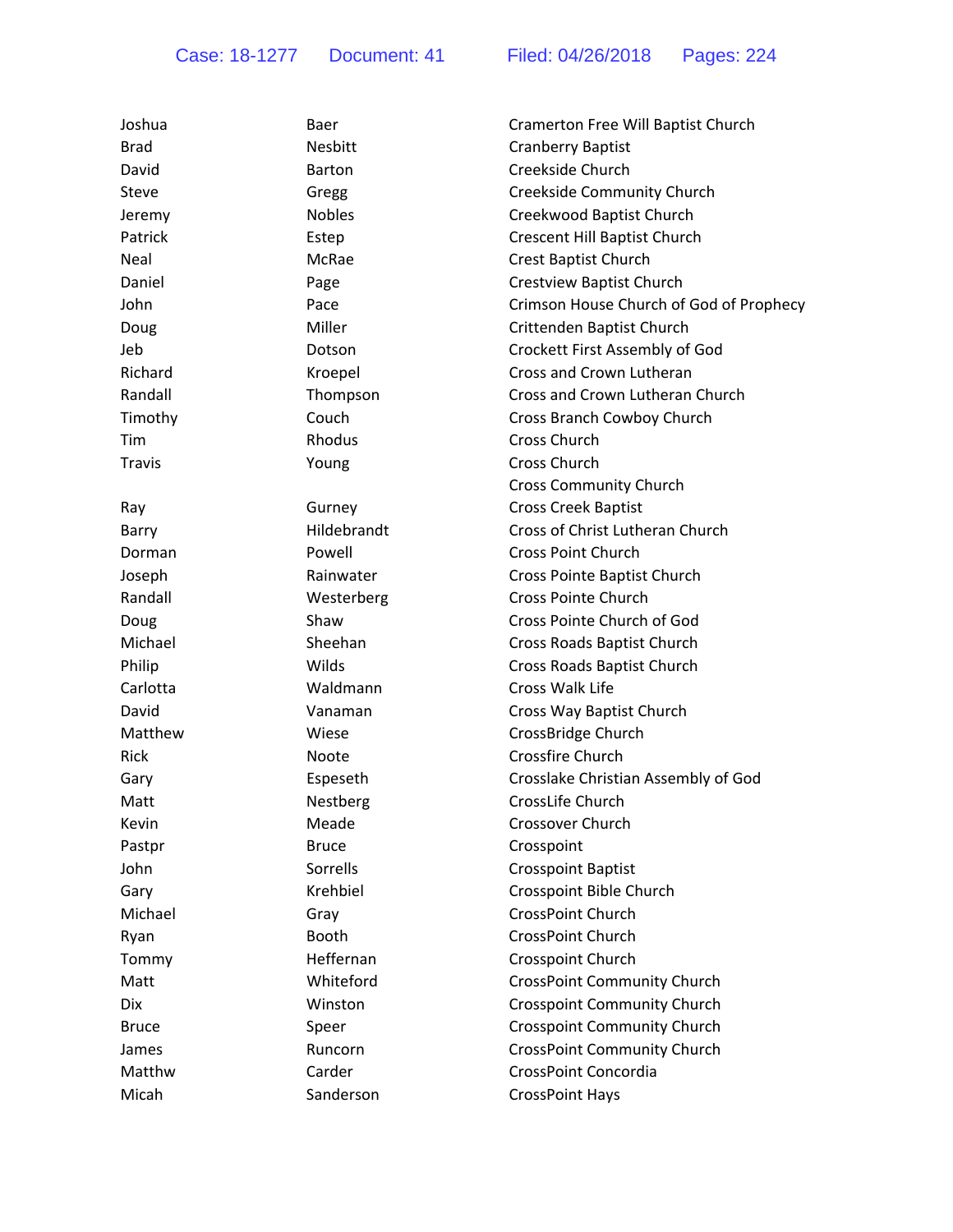| Jim            | Moon Jr.        | Crosspoint Presbyterian Church             |
|----------------|-----------------|--------------------------------------------|
| Tony           | Rangel          | Crosspoint Southern Baptist Church         |
| David          | Varnell         | Crosspointe Baptist Church                 |
| Michael        | Young           | Crosspointe Christian Centre               |
| Andrew         | Post            | Crosspointe Church                         |
| Pat            | Patten          | CrossPointe Church                         |
| Jay            | Anderson        | <b>CrossPointe Church</b>                  |
| William        | Paxton          | Crosspointe Church                         |
| Shane          | Allen           | Crossroad Assembly of God                  |
| Andrew         | Hammack         | <b>Crossroad Baptist Church</b>            |
| Lynn           | <b>Brooks</b>   | Crossroads                                 |
| Gordon         | Hauptman        | Crossroads                                 |
| <b>Brian</b>   | Robinson        | Crossroads Assembly of God                 |
| <b>Brian</b>   | Williams        | Crossroads Assembly of God                 |
| Patrick        | Hasty           | <b>Crossroads Baptist</b>                  |
| Jud            | Hook            | <b>Crossroads Baptist</b>                  |
| Ken            | <b>Biggs</b>    | Crossroads Baptist Church                  |
| Chris          | <b>Huffman</b>  | <b>Crossroads Baptist Church</b>           |
| Matt           | Gay             | Crossroads Baptist Church                  |
| John           | McMillian       | Crossroads Baptist Church                  |
| <b>Brandon</b> | Stanley         | Crossroads Baptist Church                  |
| Samuel         | Nandakumar      | Crossroads Bible Church                    |
| Juan M.        | Garza Jr.       | Crossroads Bible Church                    |
| John           | Reid            | Crossroads Bible Church                    |
| Trent          | Hammond         | Crossroads Bible Church                    |
| <b>Trygve</b>  | Wistad          | Crossroads Christian Church                |
| Stephen        | Jarman          | Crossroads Christian Fellowship            |
| Robert         | Hallman         | Crossroads Christian Fellowship            |
| Mike           | Perkinson       | Crossroads Christian Fellowship            |
| Wade           | Durde           | <b>Crossroads Church</b>                   |
| Dwayne         | Petty           | <b>Crossroads Church</b>                   |
| Matthew        | Emadi           | <b>Crossroads Church</b>                   |
| Matthew        | Coleman         | <b>Crossroads Church</b>                   |
| Scott          | Mcinnis         | <b>Crossroads Church</b>                   |
| Glen           | Blumer          | <b>Crossroads Church</b>                   |
| Curtiss        | White           | <b>Crossroads Church</b>                   |
| Levi           | Stuckey         | Crossroads Church Napoleon                 |
| Mike           | Beecham         | Crossroads Church of La Junta, CO          |
| Norman         | Huffman         | Crossroads church of the Nazarne           |
| Duncan         | <b>Brannan</b>  | Crossroads Church, Belton                  |
| Curtis         | <b>McGinnis</b> | <b>Crossroads College</b>                  |
| Mark           | Roberts         | <b>Crossroads Commuity</b>                 |
| Douglas        | Keasal          | <b>Crossroads Community Baptist Church</b> |
| David          | York            | <b>Crossroads Community Church</b>         |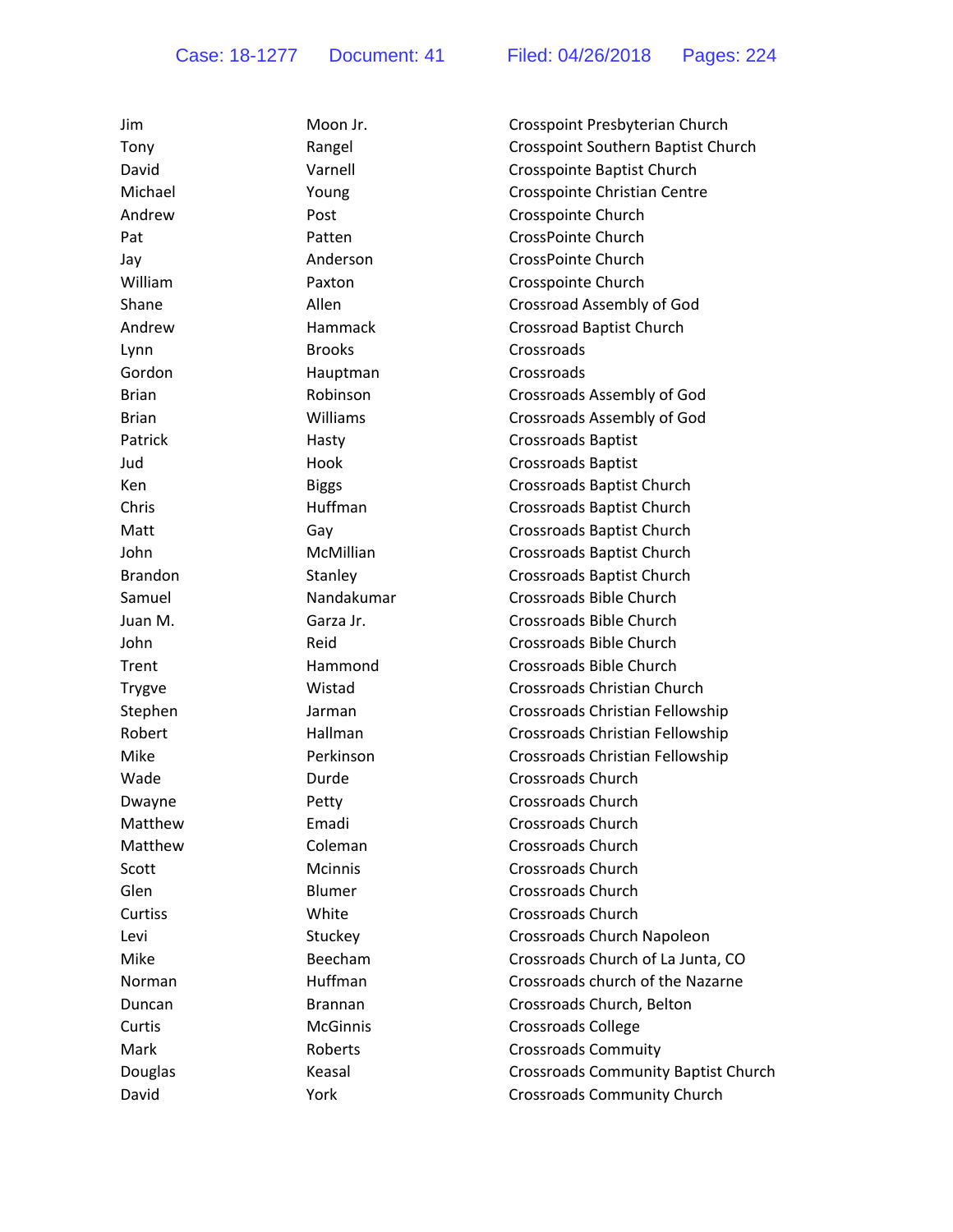Case: 18-1277 Document: 41 Filed: 04/26/2018 Pages: 224

| Joseph      | Romeo           | <b>Crossroads Community Church</b>    |
|-------------|-----------------|---------------------------------------|
| Vinnie      | Cappetta        | Crossroads community church           |
| Jason       | Friesen         | <b>Crossroads Community Church</b>    |
| Jeff        | Benda           | <b>Crossroads Community Church</b>    |
| Tom         | Halstead        | Crossroads Communiy Church            |
| Warren      | Slay            | <b>Crossroads Free Pentecostal</b>    |
| Kaden       | Slay            | Crossroads Free Pentecostal Church    |
| Bryan       | <b>Balasa</b>   | <b>Crossroads Missionary Church</b>   |
| <b>Trey</b> | Hammond         | Crossroads of Life Church             |
|             |                 | <b>Crossroads Worship Centre</b>      |
| James       | Parmer          | Crossview Baptist Church              |
| Daniel      | DeRoche         | <b>Crossview Church</b>               |
| Ronald      | Fellows         | Crossville Missionary Baptist Church  |
| Don         | Leigh           | Crosswalk Community Church            |
| Michael     | Rasmussen       | <b>Crosswalk Community Church</b>     |
| William     | Stephens        | Crossway Baptist Church               |
| Tom         | Harcus          | Crossway Chapel Fox Valley            |
| Kurt        | Erhard          | Crossway Christian Church             |
| Mark        | Gregoni         | Crossway Church                       |
| Kurt        | Trucksess       | CrossWinds Church                     |
| John        | Stillman        | <b>Crosswinds Church</b>              |
| Raymond     | <b>Bishop</b>   | Crosswoods Baptist Church             |
| Andrew      | Johnson         | <b>Croton Church of Christ</b>        |
| Tom         | Griffin         | Crow Applegate Church of the Nazarene |
| David       | Coleman         | Crowfield Baptist Church              |
| Gary        | Fabian          | Crowfield Baptist Church              |
| Alfred      | Crane           | Crowley Assembly of God               |
| Melvin      | Surface         | Crowley Assembly of God               |
| Vernon      | Ermeling        | Crown of Life                         |
| Willard     | Krueger         | Crown of Life Lutheran Church         |
| Carl        | Guadagno        | Crown of Love Evangelical Free Church |
| James       | Furr            | Cru                                   |
| Keren       | Daniel          | Cru                                   |
| Kevin       | <b>Brechner</b> | Cru                                   |
| Troy        | Coons           | Cru                                   |
| Christopher | Harris          | Cru                                   |
| Jesse       | Winckler        | Cru                                   |
| Pat         | Runyon          | Cru                                   |
| Hannah      | Okamoto         | Cru                                   |
| Matt        | Williams        | Cru                                   |
| Hannah      | Madera          | Cru                                   |
| James       | Wunder          | Cru                                   |
| Robert      | Chapman         | Cru                                   |
| Gary        | Bookout         | <b>Crusade Baptist Temple</b>         |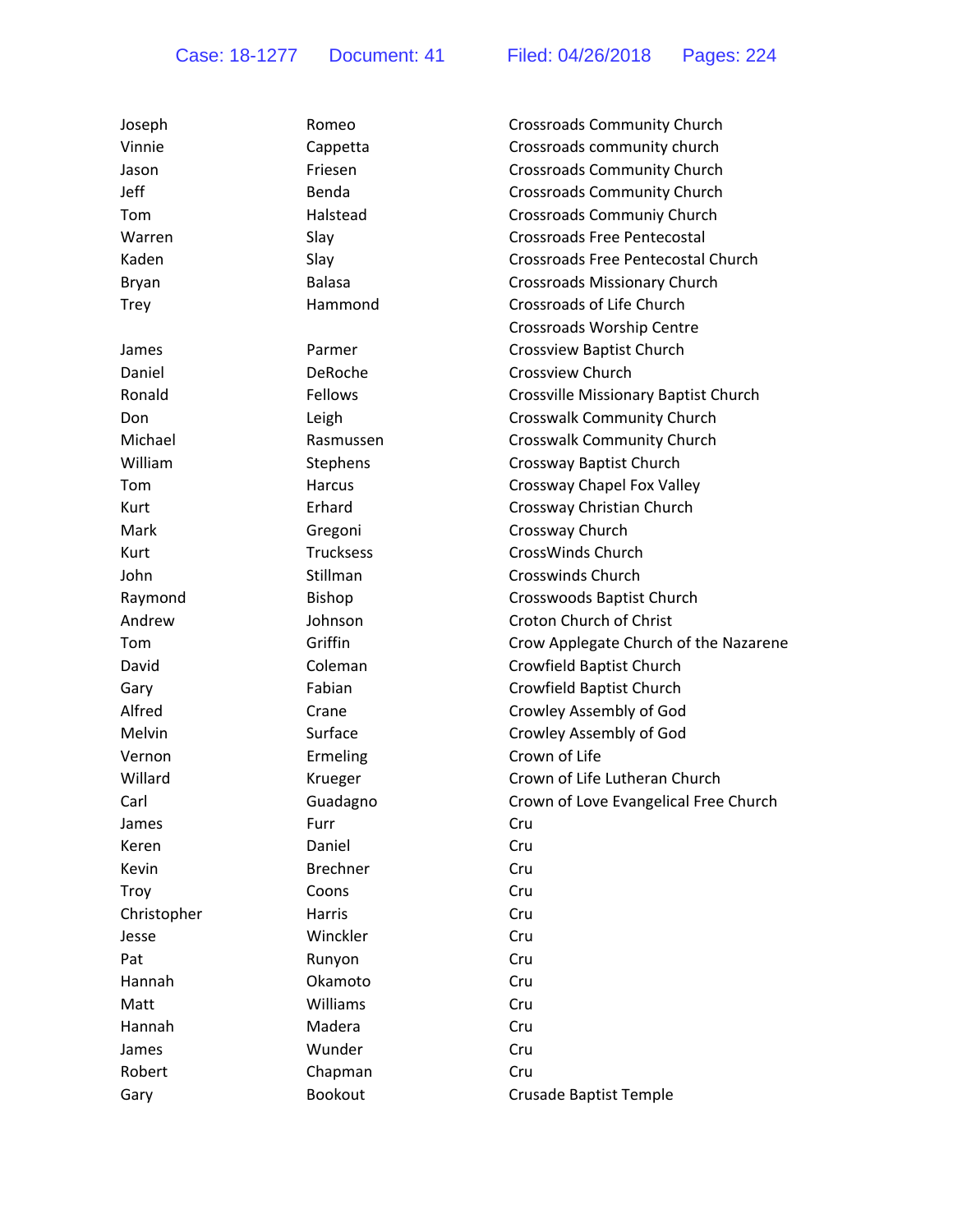| Calvin      | Mauk          | <b>Crusaders for Jesus Christ</b>             |
|-------------|---------------|-----------------------------------------------|
| Alan        | Lutz          | Crystal Cove Community Church                 |
| David       | Rawls         | Crystal River United Methodist Church         |
| Dusty       | Martin        | <b>Cudd Memorial Baptist Church</b>           |
| Wade        | Totty         | Cullendale First Baptist Church               |
| Sal         | Roggio        | <b>Cumberland County Community Church</b>     |
| Samuel      | Rempel        | <b>Cumberland County Community Church</b>     |
| Kirk        | Casey         | <b>Cumberland Plateau Baptist Association</b> |
| <b>Ben</b>  | Palacz        | <b>Curtis Baptist Church</b>                  |
| Carl        | Wall          | <b>Cypress Lake United Methodist Church</b>   |
| <b>Brad</b> | Sloan         | Dahlgren Baptist Church                       |
| David       | <b>Barton</b> | Dakota Baptist Churcj                         |
| Jim         | Hill          | Dale Baptist                                  |
| Steven      | Powers        | Dalkena Community Church                      |
| Mitchell    | White         | Dallas First Assembly of God                  |
| Mark        | Otstot        | Dallas Heights Baptist Church                 |
| Rudy        | Martinez      | Dallas Indian Revival Center                  |
| Clifford    | Watt          | <b>Dallas Retirement Village</b>              |
| Robert      | Berry         | Dallas Street Baptist Church                  |
| Victor      | Anderson      | Dallas Theological Seminary                   |
| Robert      | DeWitt        | Dalton Baptist Church                         |
| Larry       | Hibberts      | Damascus Baptist                              |
| David       | Stockton      | Damascus Baptist Church                       |
| Shane       | Miller        | Damascus Road Christian Assembly              |
| Jay         | Lucas         | <b>Damascus United Methodist</b>              |
| Marcia      | Reiff         | Dansville Presbyterian Church                 |
| Garnett     | Slone         | Danville Centenary UMC                        |
| Adam        | Campbell      | Darlington United Methodist Church            |
| Dan         | Thompson      | Dassel Covenant Church                        |
|             |               | Day's United Methodist Church                 |
| William     | Parks         | Davis Boulevard Baptist Church                |
| Sam         | Caldwell      | Day Star Ministries                           |
| Randy       | Miller        | DayBreak Fellowship                           |
| Daniel      | Reehoff       | DaySpring Baptist Church                      |
| Robert      | Heiney        | Dayspring Christian Fellowship                |
| Skip        | Heiney        | Dayspring Christian Fellowship                |
| Christopher | Voigt         | Dayspring Fellowship                          |
| Michael     | Horrigan      | DaySpring Presbyterian Church                 |
| David       | Martin        | Dayspring Presbyterian Church                 |
| Jonathan    | Young         | Dayton Avenue Baptist Church                  |
| Matthew     | Jensen        | Dayton First Baptist Church                   |
| Dewitt      | <b>Brown</b>  | De Interprise Ministries                      |
| Jerry       | Woods         | Deanburg Baptist Church                       |
| Michael     | Timmerman     | Dearing Baptist Church                        |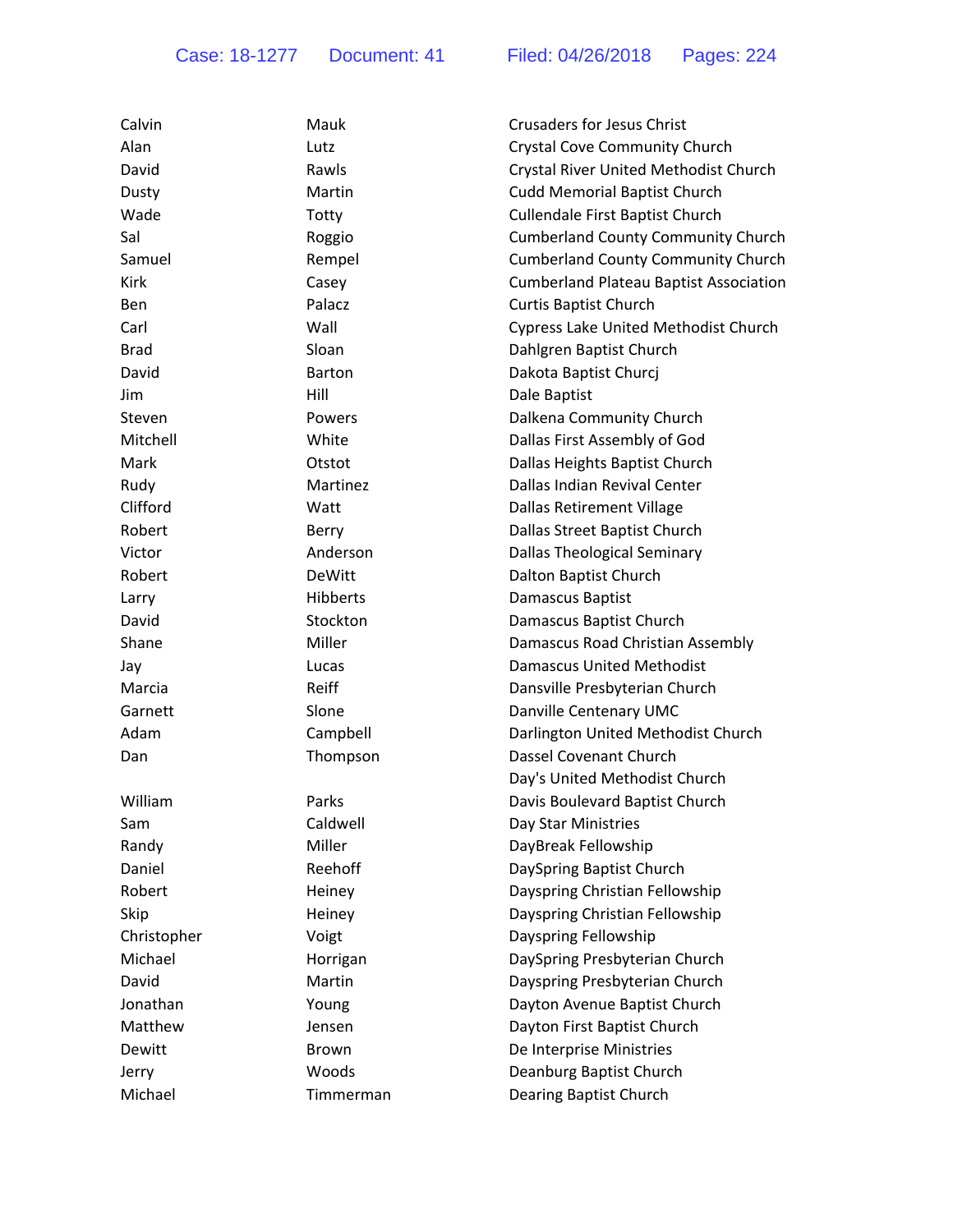| Jarrod           | Everson           | Deenwood Baptist Church                                      |
|------------------|-------------------|--------------------------------------------------------------|
| Jerry            | Wilson            | Deep Creek Baptist Church                                    |
| Christopher Paul | Coleman           | Deep Water Church                                            |
| Richard          | Nelson            | Deeper Church                                                |
| Samuel           | Courts            | Deer Trail First Baptist                                     |
| Donald           | <b>Drake</b>      | Deering Center Community Church                              |
| Tom              | Hughes            | DeKalb Christian Church                                      |
| H. Royce         | Mitchell          | Deliverance Temple The Revelation of Jesus Christ            |
| Jeff             | Kibler            | Delphi Church of Christ                                      |
| Charles          | Campbell          | Delta Church                                                 |
| Chuck            | Clark             | Denton Assembly of God                                       |
| Charles          | Stolfus           | Denton Bible Church                                          |
| Jeff             | Meyer             | Denver Baptist Church                                        |
| Jeffery          | Cornette          | Denver Baptist Church                                        |
| Louie            | Cruzado           | Denver Calvary Chapel                                        |
| Ronald           | Moxon             | Desert Springs Bible Baptist Church of Tucson, AZ            |
| Dan              | <b>Budgick</b>    | Desert Foothills Baptist Church                              |
| Ron              | Leversee          | Desert Gateway Baptist Church                                |
| Adam             | Zamora            | Desert Hills Baptist Church                                  |
| Kevin            | Carr              | Desert Hills Community Church                                |
| Pastor           | Todd              | Desert Hills Community Church of the Nazarene                |
| Kevin            | <b>Barrett</b>    | Desert Hills Evangelical Free Church                         |
| Dominick         | Grimaldi          | Desert Sky Baptist Church                                    |
| Roy              | Ludlow            | Desert Southwest Annual Conference of the United Methodist O |
| Stephen          | Engram            | Desert Springs Community Church                              |
| Robby            | Lashua            | Desert Springs Community Church                              |
| <b>Tricia</b>    | Edwards           | Destiny Center Church                                        |
| Chuck            | Swarthout         | <b>Destiny Christian Ministries</b>                          |
| Ruth             | Harvey            | Destiny Church                                               |
| Timothy          | Rust              | Destiny Church                                               |
| Nadine           | Sandoz            | Destiny Church                                               |
| Pastor Mike      | Albaugh           | Destiny Family of Faith                                      |
| Bryan            | Crute             | Destiny Metropolitan Worship Church                          |
| Phillip          | <b>Brassfield</b> | <b>Destiny Ministries</b>                                    |
| Rodney           | Hall              | Destiny Outreach                                             |
| John             | Ray               | DestinyLife Church                                           |
| Glenn            | Shaffer           | DestinyLife Church                                           |
| Tom              | Williams          | DestinyLife Church                                           |
| Raymond          | <b>Mullis</b>     | Devereux Baptist Church                                      |
| Kennith          | Martin            | Dewy Rose Baptist Church                                     |
| Calvin           | Halcomb           | Dexter Baptist Church                                        |
| Randolf          | Reiswig           | Dinuba Mennonite Brethren Church                             |
| Rich             | Latta             | Dinuba Presbyterian Church                                   |
| Ellie            | Thober            | Diocese of Nebraska                                          |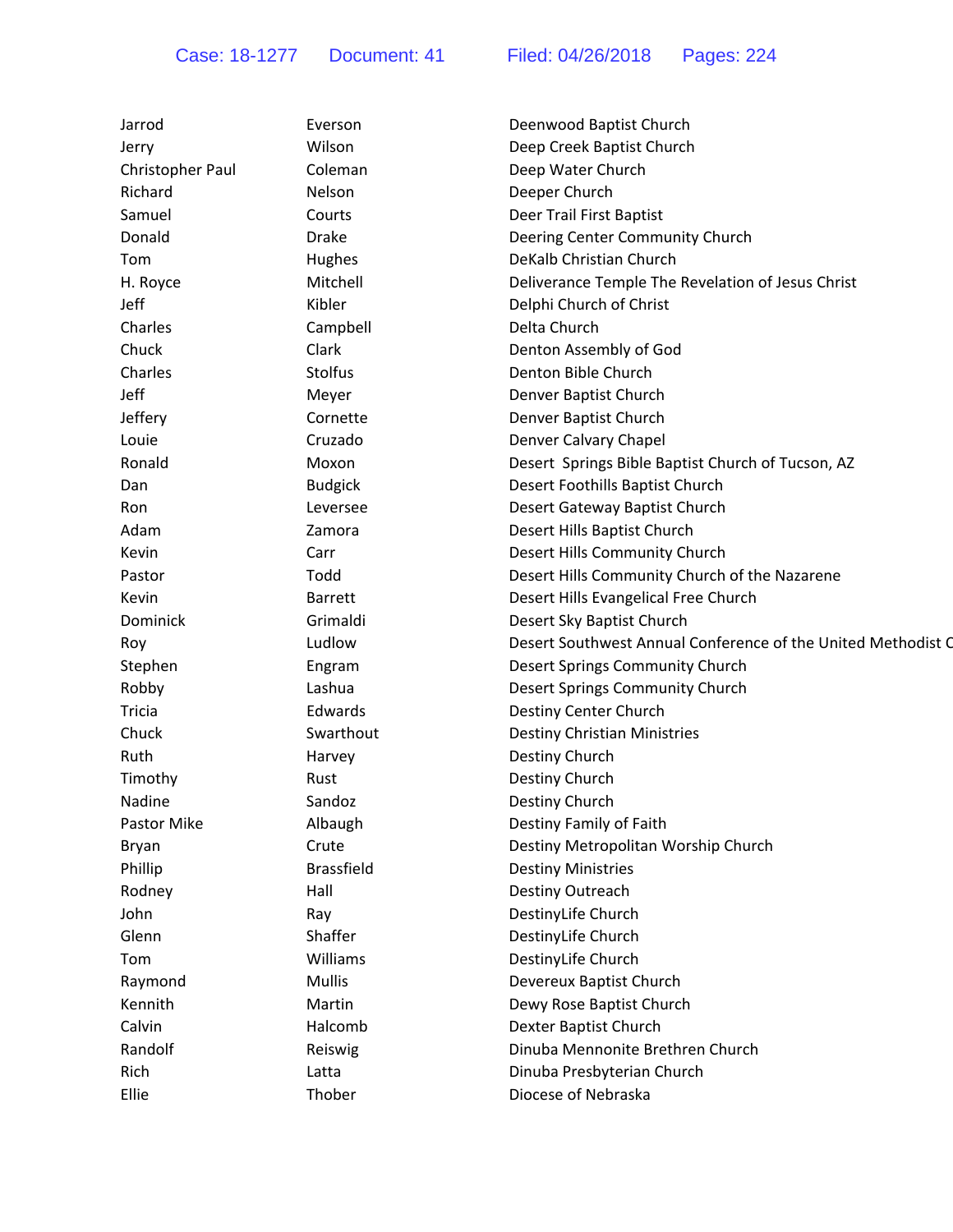| Mitchell     | Adkins          | Discover Church                            |
|--------------|-----------------|--------------------------------------------|
| John         | Schafer         | Discover Church                            |
| Jernigan     | Schwent         | Discover Church                            |
| John         | <b>Doss</b>     | Discovery Christian Community              |
| Harry        | Kindelberger    | Discovery Church                           |
| Matthew      | Hyde            | Discovery Church                           |
| Ben          | Taylor          | Discovery Community Church                 |
| Paul         | Housworth       | Disston Memorial Presbyterian Church       |
| Chris        | Hatlevig        | District Church                            |
| Victor E.    | Zamora          | Divine Designs for the Nations             |
| Philip       | Alsup           | Dixie Baptist Church                       |
| Daniel       | Vraa            | Dixon Community Church                     |
| Kevin        | Carter          | Doctor's Creek Baptist Church              |
| Terry        | Maughon         | Doe River Gorge Ministries                 |
| Williams     | Usuanlele       | <b>Dominion International Center</b>       |
| <b>Bruce</b> | Crossley        | Donegal Alliance Church                    |
| Marc         | Maillefer       | Door Creek Church                          |
| Bobby        | Mason           | Dora Assembly of God                       |
| Mark         | Wisniewski      | Dora Christian Church                      |
| David        | <b>Higgs</b>    | Dorrisville Baptist Church                 |
| Robert       | <b>Ellis</b>    | Double Branch Baptist                      |
| Keith        | Etheridge       | Double Branches Baptist Church             |
| Joel         | Vancil          | Double Heads Baptist Church                |
| William      | Mincey          | Double Springs Church                      |
| Ruth         | Daily           | Douglas Foursquare Church                  |
| Paul         | Earnhart        | Douglasville Church of Christ              |
| Mario        | <b>Sims</b>     | Doulos Chapel                              |
| Gil          | De La Rosa      | Dove Christian Ministries                  |
| lucell       | Trammer         | Dove Church                                |
| Deryl        | Hurst           | Dove Westgate Church                       |
| David        | <b>Brown</b>    | Dow Southern Baptist                       |
| Kent         | Rufo            | Downers Grove Seventh-day Adventist Church |
| David        | Humphreys       | Drain Church of Christ                     |
| Don          | <b>Burkhart</b> | Drake Road Christian Church                |
| Keith        | Harrill         | Draytonville Baptist                       |
| Richard      | Kane            | Drexel Church of the Nazarene              |
| James        | Carlson         | Dry Creek Bible Church                     |
| Ronald       | Miller          | Dryden Baptist Church                      |
| Anthony      | Solomon         | Duanesburg Florida Baptist                 |
| Kenneth      | McHeard         | Duanesburg Reformed Presbyterian Church    |
| Thomas       | Knight          | Dublin First Baptist Church                |
| William      | Daws            | <b>Dudley Baptist Church</b>               |
| Wayne        | Yamamoto        | <b>Dungeness Community</b>                 |
| Tim          | Richards        | Dungeness Community Church                 |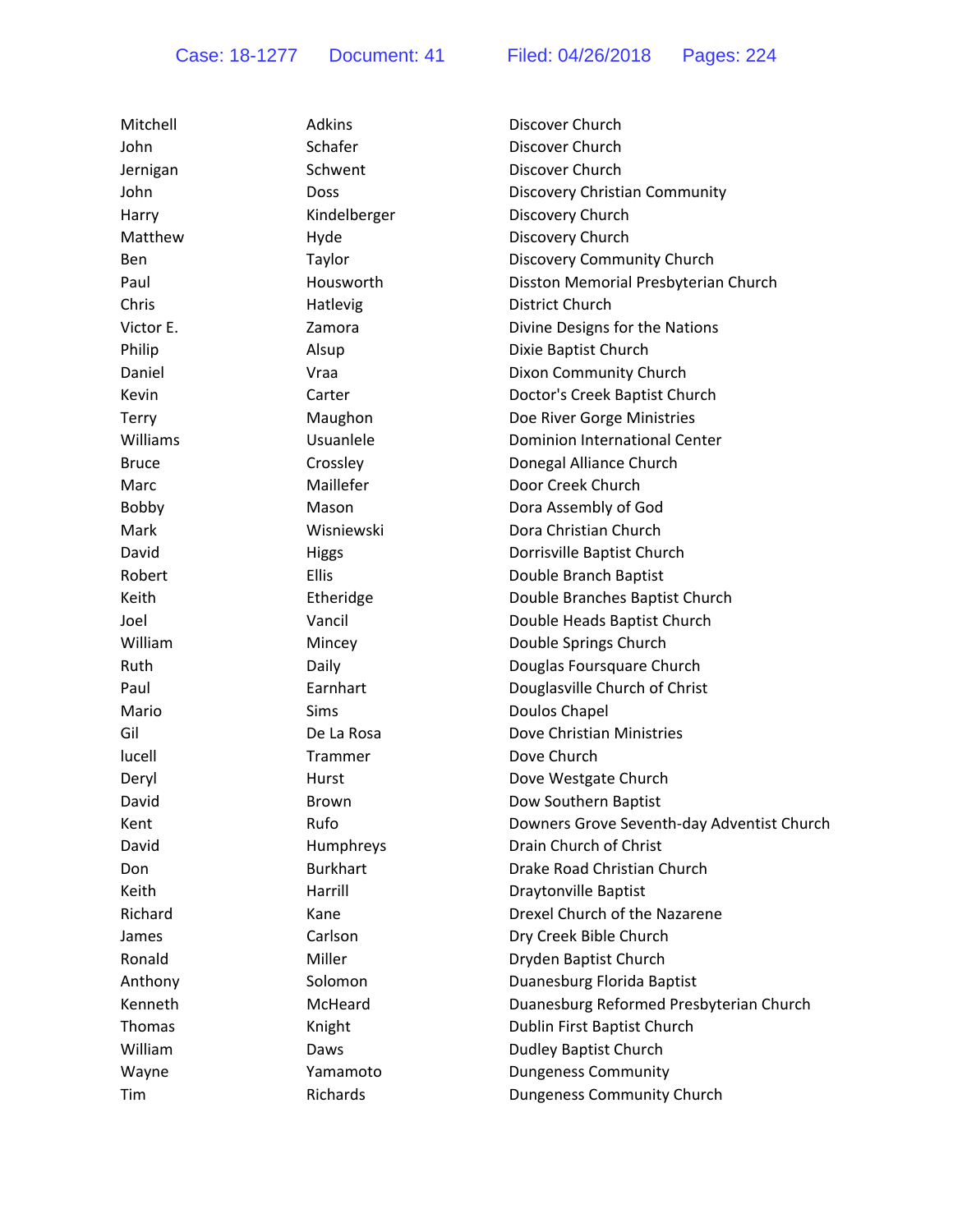| Gary        | Stack       | Dungeness Community Church                        |
|-------------|-------------|---------------------------------------------------|
| Christopher | Garrett     | Dunkirk Baptist Church                            |
| Vernon      | Bowen       | Dunwoody Baptist Church                           |
| Mark        | Paul        | Dunwoody Baptist Church                           |
| Allen       | Jackson     | Dunwoody Baptist Church                           |
| Robert      | Comeaux     | Dunwoody Baptist Church                           |
| Russell     | Zik         | Durbin Memorial Baptist Church                    |
| Frances     | Foger       | Durkee United Methodist Church                    |
| Mark        | Akers       | Dwelling Place Christian Fellowship               |
| Victor      | Clay        | Dynamic Life Baptist Ministries                   |
| Eric        | Simpson     | Eagle Church                                      |
| Nathan      | Teegarden   | Eagle Creek Church                                |
| Steve       | Young       | Eagle Creek Church                                |
| Ray         | Harmon      | Eagle Creek Community Church                      |
| Aaron       | Woodruff    | Eagle Creek Grace Bible Church                    |
| Darin       | Elder       | Eagle Mountain Assembly of God                    |
| Jan         | Tucker      | Eagle Mountain International                      |
| Grady       | Pennell     | Eagle River Grace                                 |
| Joel        | Sequeira    | Eagles                                            |
| Jonathan    | Lemaster    | Eagles Nest Church                                |
| Roger       | Schmitz     | Eagles View Church and Outreach Center            |
| Walter      | Fletcher    | EagleWing Fellowship                              |
| Paul        | Cicio       | East Branch Community Church                      |
| bruce       | moyer       | East Central Conference of The Evangelical Church |
| Chris       | Clark       | East Clairemont S Baptist Church                  |
| Eugene      | Gilliam     | East Clemson Baptist Church                       |
| Ron         | Bridgewater | East Columbus Christian Church                    |
| Steven      | <b>Tuck</b> | East Cooper Baptist Church                        |
| Kenneth     | Harris      | East Cooper Baptist Church                        |
| Stan        | Ellingson   | East Dayton Christian School                      |
| <b>Brad</b> | Tuggle      | East Evangelical Free Church                      |
| Hector      | Vega        | East Harlem fellowship                            |
| Glenn       | Dallmann    | East Hill Church of Christ                        |
| Judi        | Wright      | <b>East Hills Alliance</b>                        |
| Mike        | Thrash      | <b>East Houston Baptist</b>                       |
| Thomas      | Ray         | East Madison Baptist Church                       |
| Jim         | Trowbridge  | East Olympia Community Church                     |
| Jamie       | Duncan      | East Pickens Baptist Church                       |
| Allen       | Sherwood    | East Pickens Baptist Church                       |
| Larry       | Pless       | <b>East Point Baptist Church</b>                  |
| Alan        | Weishampel  | East Ridge Baptist Church                         |
| Juan        | Flores      | East River Fellowship                             |
| Tamara      | Firman      | East River Fellowship                             |
| Keely       | McCartney   | East River Fellowship                             |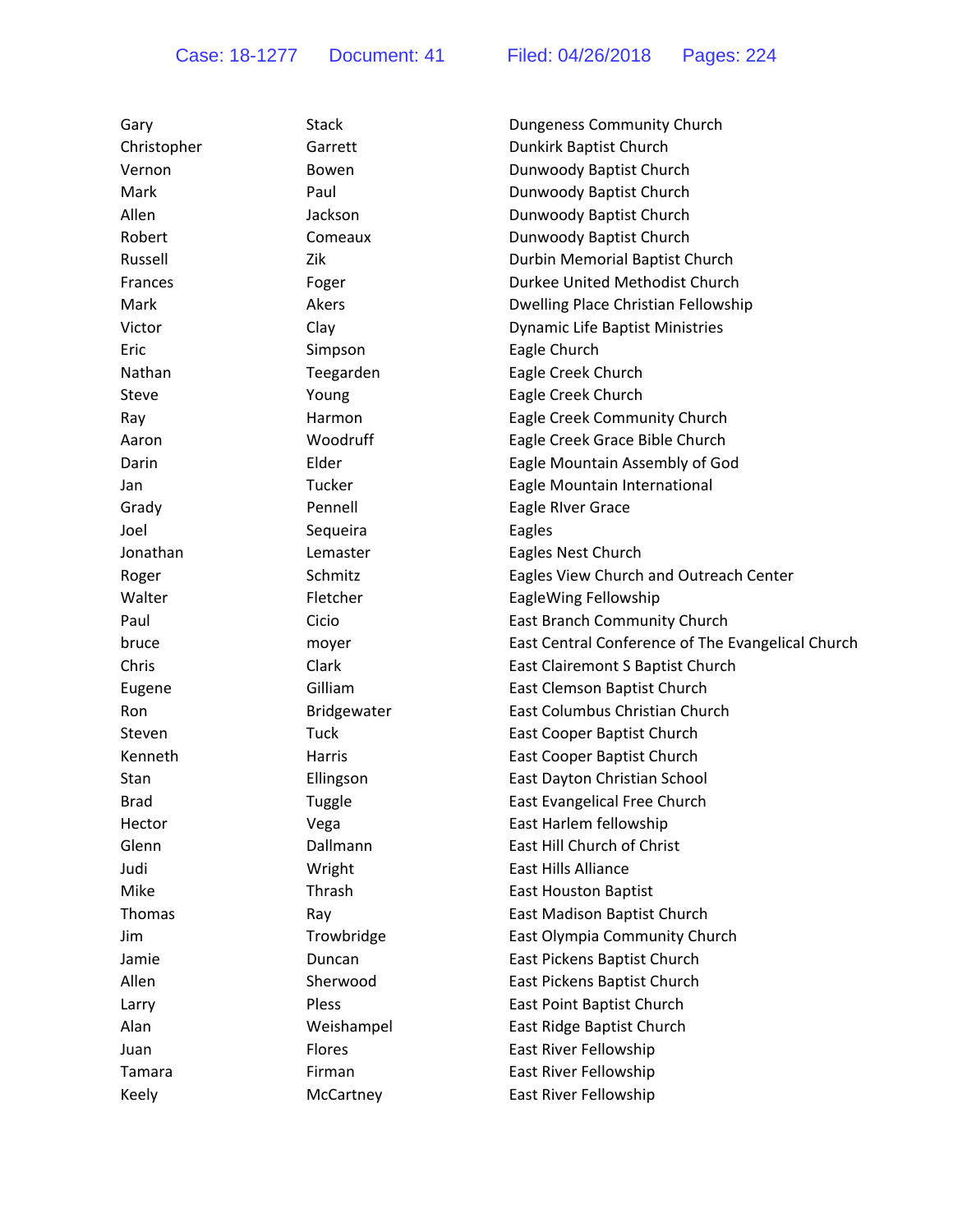| Chase        | McCartney      | East River Fellowship                     |
|--------------|----------------|-------------------------------------------|
| Steven       | Schulte        | East Side Baptist                         |
| Finley       | Cutshaw        | East Side Baptist Church                  |
| Frank        | DiRenzo        | East Swamp Church                         |
| Jim          | Scott          | East Tazewell United Methodist Church     |
| Daryl        | <b>Bennett</b> | East Valley Baptist Church                |
| John         | Forness        | East Valley Christian Fellowship          |
| Rolly        | Delgado        | East Valley International Church          |
| Matthew      | Erickson       | Eastbrook Church                          |
| Justin       | Denton         | Eastern Carolina Presbytery - RUF at UNCW |
| Monty        | Tuttle         | Eastern European Mission                  |
| Patrick      | Jones          | Eastern Hills Wesleyan Church             |
| Terry        | Gosa           | Eastern Star Baptist Church               |
| Kent         | <b>Sparks</b>  | <b>Eastern University</b>                 |
| Steven       | Conrad         | Eastgate Assembly of God                  |
| Jerome       | Taylor         | Eastgate Baptist                          |
| Dean         | Landis         | Easthaven Baptist Chruch                  |
| Andy         | <b>McPeak</b>  | Easthaven Baptist Church                  |
| Daniel       | Lambert        | Easthaven Baptist Church                  |
| Joey         | Gardner        | Easthaven Baptist Church                  |
| Stanley      | Van Den Berg   | Eastminster                               |
| Michael      | Goolsby        | Eastminster Presbyterian Church           |
| Donald       | Azevedo        | <b>Eastmont Baptist Church</b>            |
| Jack         | Ables          | Eastridge Baptist Church                  |
| Michael      | Royal          | Eastside Baptist                          |
| David        | O'Donnell      | Eastside Baptist Church                   |
| Bob          | Halstead       | Eastside Baptist Church                   |
| Mike         | Royal          | Eastside Baptist Church                   |
| Grady        | <b>Huggins</b> | Eastside church of Christ                 |
| Craig        | <b>Ballard</b> | <b>Eastview Baptist Church</b>            |
| Noah         | Farmer         | Eastview Wesleyan Church                  |
| Jerry        | McGowin        | Eastwood Baptist Church                   |
| J Paul       | Morgan         | Eatonville Baptist Church                 |
| Mark         | Nordtvedt      | Eau Claire Wesleyan Church                |
| Charles      | Rasberry       | Ebenezer                                  |
| Gary         | Leutzinger     | Ebenezer Baptist Church                   |
| Ronnie       | Boone          | Ebenezer Baptist Church                   |
| Walter       | <b>Bowers</b>  | Ebenezer Baptist Church                   |
| Leonzo       | Lynch          | Ebenezer Baptist Church                   |
| Nash         | Wills          | Ebenezer Baptist Church                   |
| <b>Brian</b> | Self           | Ebenezer Baptist Church                   |
| Daniel       | Goba           | Ebenezer Community Church of Bloomington  |
| <b>Brian</b> | Williams       | Ecclesia Christian Fellowship             |
| Chris        | Hernandez      | <b>Ecclesia Church of Dallas</b>          |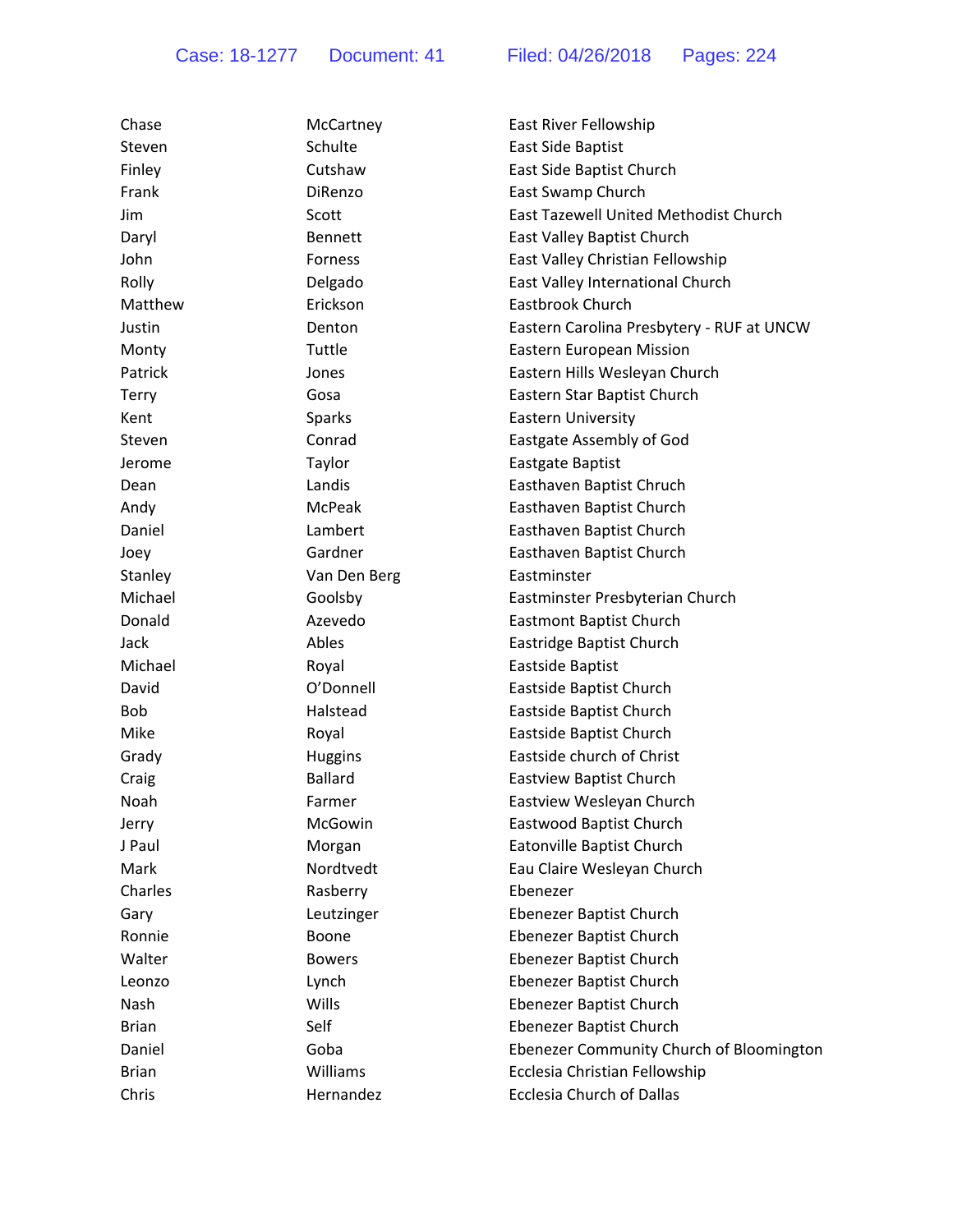| Chris        | Seay              | Ecclesia Houston                                      |
|--------------|-------------------|-------------------------------------------------------|
| Bobby        | Kelly             | <b>Eckerty Christian Church</b>                       |
| Nathan       | <b>Bice</b>       | <b>Eddyville Community Church</b>                     |
| Paul         | Perdue            | <b>Eden Baptist Church</b>                            |
| John         | Roberts           | Eden Church                                           |
| Aaron        | <b>Bartmess</b>   | Edgemont Presbyterian Church                          |
| Samuel       | Schmidt           | <b>Edgewater Baptist Church</b>                       |
| Keith        | Risner            | <b>Edgewood Baptist church</b>                        |
| William      | Pinalto           | <b>Edgewood Baptist Church</b>                        |
| Andy         | Johnston          | <b>Edgewood Baptist Church</b>                        |
| James        | Rinehart          | Edgewood Bible Church                                 |
| Keith        | Gaines            | <b>Edison Baptist Church</b>                          |
| Edna         | Wright            | Edna Wright                                           |
| <b>Brian</b> | Swedburg          | <b>EFCA of Redwood Falls</b>                          |
| Robert       | <b>Brennan</b>    | <b>Egypt Community Church</b>                         |
| Carlos       | Penaloza          | Ekklesia USA                                          |
| David        | Shawyer           | El Bethel Community Church of God                     |
| Danny        | Espinosa          | El Buen Pastor (The Good Shepherd) Bilingual Assembly |
| Anton        | Hoffmann          | El Montecito Presbyterian Church                      |
| Joey         | Watt              | El Vista Baptist Church                               |
| Richard      | Lister            | <b>Electric City Fellowship</b>                       |
| John         | Ramey             | <b>Electric City Fellowship</b>                       |
| Jack         | Schull            | <b>Elements City Church</b>                           |
| Steven       | Parrish           | Elevate Church                                        |
| Kalyn        | <b>Brassfield</b> | <b>Elevate Church</b>                                 |
| <b>Brian</b> | Henderson         | <b>Elevation Church</b>                               |
| Cristian     | lonescu           | Elim Romanian Pentecostal Church                      |
| Keith        | Yawn              | Elizabeth Baptist                                     |
| Darrell      | Hall              | Elizabeth Baptist Church                              |
| Ken          | Witmer            | Elizabethtown United Zion Church                      |
| Paul         | Chavarrilla       | <b>Elkhart Church of Christ</b>                       |
| John         | Hogsett           | <b>Elkhart Faith UMC</b>                              |
| Johnny       | <b>Blevins</b>    | Elkin Valley Baptist Church                           |
| Jerry        | Aken              | Elkville Christian Church                             |
| Scott        | Slone             | Elkville First Baptist Hurch                          |
| Don          | Hooton            | EII                                                   |
| William      | Pritchett         | Ellis Baptist Church                                  |
| Ryan         | Boyer             | <b>Ellisville Church of Christ</b>                    |
| <b>Brad</b>  | <b>Burns</b>      | Elm Grove Baptist Church                              |
| Wayne        | Walker            | Elm Grove Church of Christ                            |
| Scott        | McMurray          | Elm Grove Community United Methodist Church           |
| Robin        | Dale              | <b>Elm Spring Baptist</b>                             |
| Willy K.     | Ng                | Elmhurst Christian Gospel Church                      |
| George       | Kohl              | Elmwood Chapel                                        |
|              |                   |                                                       |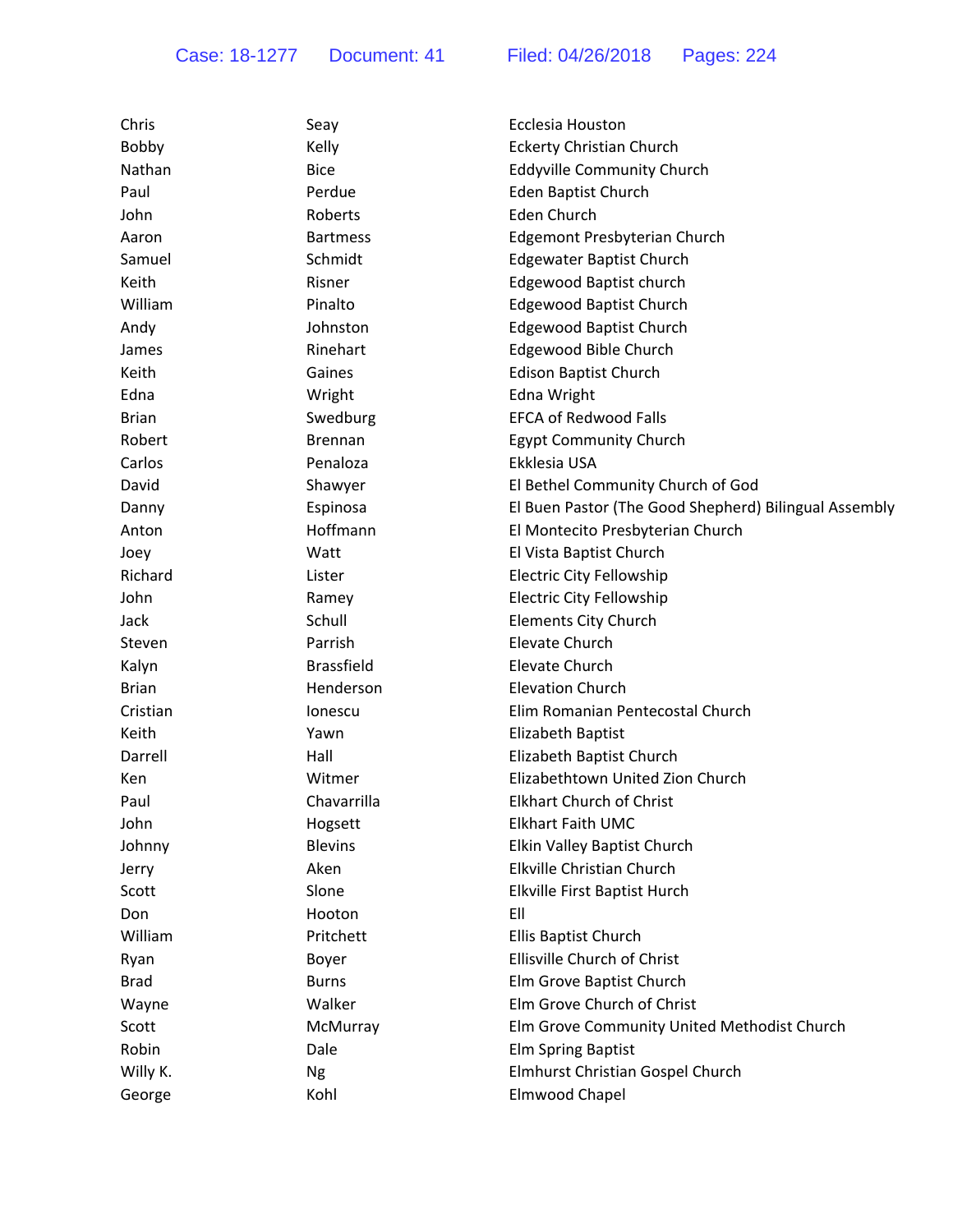| Ethan       | Allen        | Elmwood Wesleyan Church                 |
|-------------|--------------|-----------------------------------------|
| Jim         | Hilbrant     | Elsinore Christian Center               |
| Benjamin    | Schoettle    | Elwood Bible Baptist Church             |
| Andrew      | Knisely      | <b>Elyburg Alliance Church</b>          |
| David       | McGettigan   | Emanuel Evangelical Lutheran Church     |
| Chris       | Townsend     | <b>Emanuel Lutheran Church</b>          |
| Alin        | <b>Bob</b>   | Emanuel R. P. Church                    |
| Dawn        | Houser       | <b>Emily United Methodist Church</b>    |
| Steve       | Lortz        | Emmanuel                                |
| Leo         | Endel        | <b>Emmanuel Baptist</b>                 |
| Daniel      | Coburn       | <b>Emmanuel Baptist</b>                 |
| Alan        | Griffith     | <b>Emmanuel Baptist Church</b>          |
| Jayson      | Byrd         | <b>Emmanuel Baptist Church</b>          |
| Dan         | Cline        | <b>Emmanuel Baptist Church</b>          |
| Peter       | <b>Ellis</b> | <b>Emmanuel Baptist Church</b>          |
| Ronald J.   | Woudenberg   | <b>Emmanuel Baptist Church</b>          |
| Paul        | Vawter       | <b>Emmanuel Baptist Church</b>          |
| Phil        | Ace          | <b>Emmanuel Baptist Church</b>          |
| Ron         | Woudenberg   | <b>Emmanuel Baptist Church</b>          |
| Victor      | Peetoom      | <b>Emmanuel Baptist Church</b>          |
| Andy        | Taunton      | <b>Emmanuel Baptist Church</b>          |
| Christopher | <b>Best</b>  | <b>Emmanuel Baptist Church</b>          |
| Stephen     | Meister      | <b>Emmanuel Baptist Church</b>          |
| Don         | Jones        | <b>Emmanuel Baptist Church</b>          |
| Ryan        | Cooper       | <b>Emmanuel Baptist Church</b>          |
| John        | Scally       | <b>Emmanuel Baptist Church</b>          |
| Justin      | Glover       | <b>Emmanuel Baptist Church</b>          |
| Michael     | Laird II     | <b>Emmanuel Baptist Church</b>          |
| Miguel      | Crespo       | <b>Emmanuel Bible Church</b>            |
| Tim         | Moyer        | <b>Emmanuel Bible Church</b>            |
| David       | Daniel       | <b>Emmanuel Chapel</b>                  |
| George      | Hsu          | <b>Emmanuel Chinese Baptist Church</b>  |
| Jerry       | Owen         | <b>Emmanuel Church</b>                  |
| Frank       | Nevarez      | <b>Emmanuel Fellowship</b>              |
| Chris       | Frith        | <b>Emmanuel Fellowship</b>              |
| Don         | Peterson     | <b>Emmanuel Lutheran Church</b>         |
| Paul        | Rydecki      | <b>Emmanuel Lutheran Church</b>         |
| Stephen     | Garrick      | <b>Emmanuel Reformed Baptist Church</b> |
| Austin      | Montague     | <b>Emmanuel Worship Center</b>          |
| Kenneth     | Arrington    | <b>Emmanuel Worship Center Emporia</b>  |
| Gene        | King         | Emma's Grove Baptist Church             |
| Jim         | Wring        | <b>Emmaus Baptist Church</b>            |
| Luke        | Gorsett      | <b>Emmaus Bible Church</b>              |
| Mike        | Rice         | <b>Emmaus Ministries of Oregon</b>      |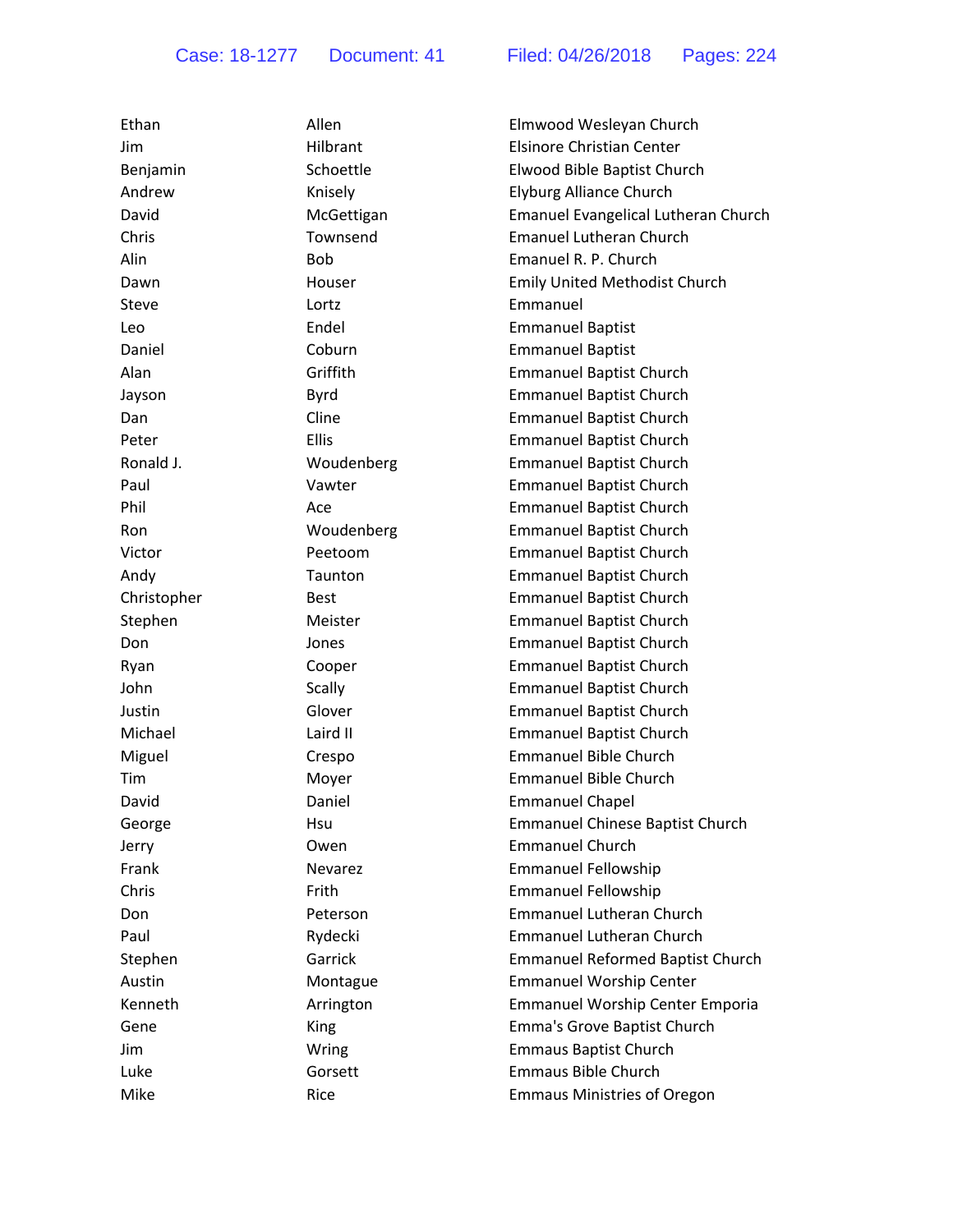| <b>Brad</b> | Eakins           | <b>Emmaus Road Community Church</b>                 |
|-------------|------------------|-----------------------------------------------------|
| Richard     | Piles            | <b>Emory Baptist Church</b>                         |
| Steve       | Smith            | <b>Emory UMC</b>                                    |
| Joel        | Pazmino          | <b>Encounter Christian Church</b>                   |
|             |                  | <b>Encounter Church</b>                             |
| Rob         | Lawrence         | <b>Encounter Community Church</b>                   |
| Louis       | Green            | Encouragers                                         |
| Godfrey     | Stubbs           | <b>End Time Ministries International</b>            |
| Cinda       | Tribble          | <b>Endicott Bible Church</b>                        |
| Mark        | Kimpland         | <b>Endwell United Methodist Church</b>              |
| Evan        | Nutter           | <b>Engage Community Church</b>                      |
| Jerry       | Austin           | Englewood Church of God                             |
| Tim         | <b>Ellis</b>     | <b>Enon Baptist Association</b>                     |
| Kenneth     | Hinkley          | Enon Baptist Church                                 |
| Joe         | Stephens         | Enon Grove Baptist Church                           |
| Timothy     | Decker           | <b>Ensley Baptist Church</b>                        |
| Timothy     | Cadenhead        | <b>Enterprise Baptist Church</b>                    |
| Steve       | Strombom         | <b>Enumclaw Church of the Nazarene</b>              |
| John        | <b>Harris</b>    | Ephesus                                             |
| Marsha      | Williams         | Ephesus SDA Church                                  |
| John        | Lo               | Epicentre Church                                    |
| Fiona       | Tong             | Epicentre Church                                    |
| Woodleigh   | Volland          | Epiphany Anglican Church                            |
| Christopher | Matthis          | Epiphany Evangelical Lutheran Church of Castle Rock |
| Richard     | Hartman          | Epiphany Lutheran Church                            |
| Donald      | Duford           | Episcopal Church of the Epiphany                    |
| Benjamin R. | Wright           | Episcopal Church Pension Fund                       |
| Daniel      | <b>Martins</b>   | <b>Episcopal Diocese of Springfield</b>             |
| Gordon      | Scruton          | Episcopal Diocese of Western Massachusetts          |
| Charles     | Sutton           | Episcopal Diocese of Western Massachusetts          |
| Robert      | Parnell          | <b>Equipping Empowering Ministry</b>                |
| Curtis      | Starner          | Erven Avenue Baptist Church                         |
| Marion      | Van Vliet        | <b>Escalon Covenant Church</b>                      |
| Kathie      | Phillips         | <b>Escondido Christian Center</b>                   |
| R. Scott    | Clark            | <b>Escondido United Reformed Church</b>             |
| Nathan      | Riley, Jr.       | Eternal Word Worship Center                         |
| Beau        | Berman           | Ethos Presbyterian Church                           |
| Jordan      | Ickes            | Etna Green Church of Christ                         |
| Craig       | Carliske         | <b>Etowah Baptist Association</b>                   |
| Erica       | <b>Berkshire</b> | Eugene First Church of the Nazarene                 |
| Doug        | Jacobson         | Eureka Baptist Church                               |
| Peter       | <b>Berg</b>      | Eureka United Methodist Church                      |
| Joshua      | Fraley           | Euto Baptist Church                                 |
| Andrew      | Goad             | <b>Evangel Baptist Church</b>                       |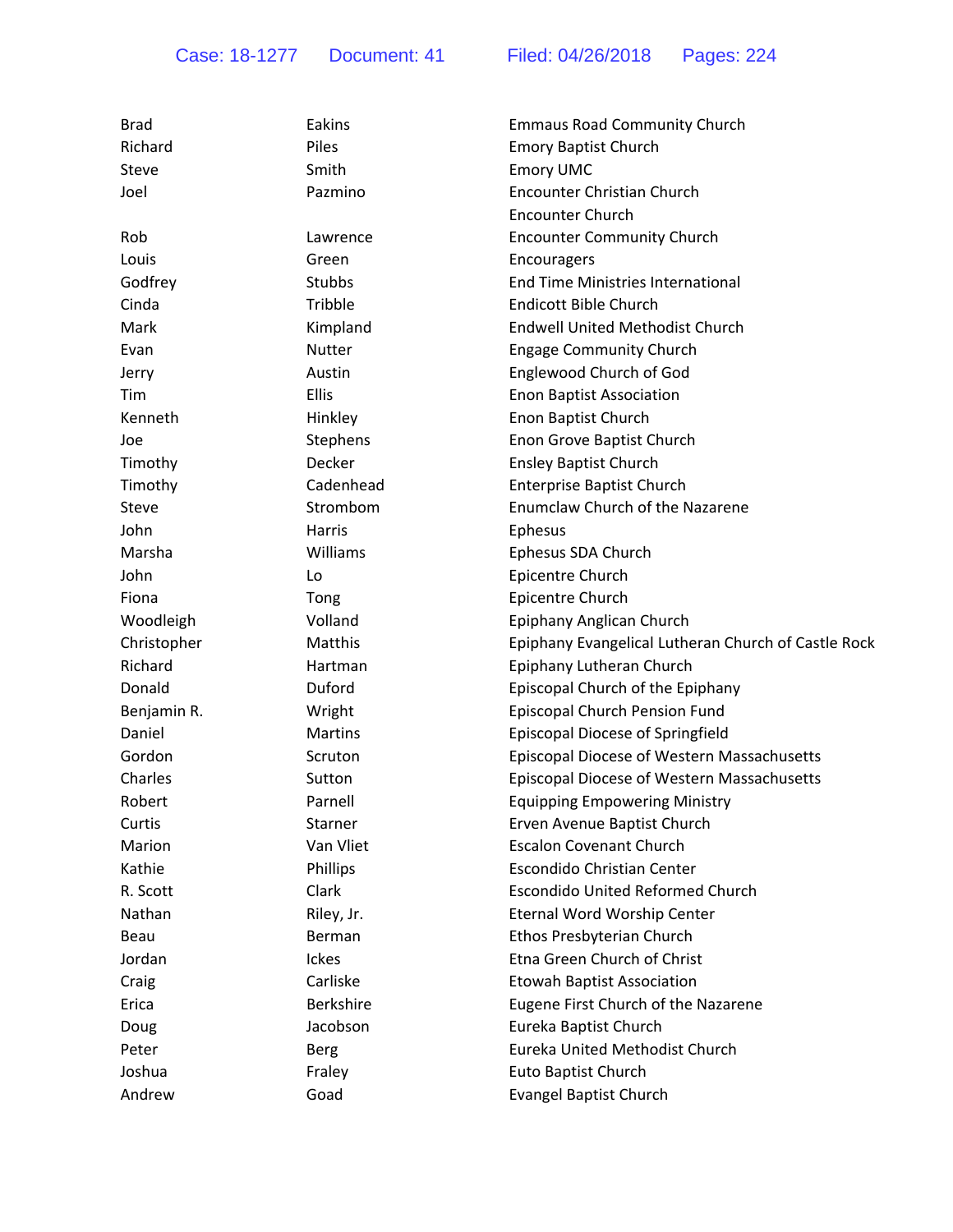| Tim          | Privratsky      | <b>Evangelical Bible Church</b>                       |
|--------------|-----------------|-------------------------------------------------------|
| Ka Liong     | Lau             | <b>Evangelical Chinese Church of Seattle</b>          |
| James        | Wolheter        | <b>Evangelical Church</b>                             |
| <b>Bruce</b> | Hill            | <b>Evangelical Congregational Church</b>              |
| Denis        | Frediani        | Evangelical Congregational Church of Tyngsboro        |
| Ronald       | Lee             | <b>Evangelical Free Church</b>                        |
| Mark         | Hendrickson     | <b>Evangelical Free Church</b>                        |
| Stuart       | Erdenberg       | <b>Evangelical Free Church of America</b>             |
| Todd         | Nathan          | Evangelical Free Church of Blairstown                 |
| Glenn        | Andes           | <b>Evangelical Free Church of Gratiot</b>             |
| Joshua       | Timlick         | <b>Evangelical Free Church of McHenry</b>             |
| David        | Cox             | Evangelical Lutheran Church in America                |
| Ernie        | Smith           | <b>Evangelical Methodist Church</b>                   |
| Rupert       | Harrell         | Evangelist                                            |
| Arlie        | Jones           | Evangelist Deliverance Center                         |
| Jesse        | Alvarez         | <b>Evangelistic Center Church</b>                     |
| Dan          | Chambers        | Evangelists' Lutheran                                 |
| Tyrone       | Coleman         | <b>Evans Community Church</b>                         |
| William R.   | Boyd Sr.        | <b>Evensville United Methodist Church</b>             |
| John         | Wiley           | Everett Assembly of God                               |
| Lewis        | Pettit          | Evergreen Baptist Church                              |
| Michael      | Gabbert         | Evergreen Baptist Church                              |
| Mark         | Bowen           | Evergreen Church                                      |
| Vera         | Guebert-Steward | Evergreen Lutheran Church                             |
| Tim          | Wood            | Evergreen Valley Church                               |
| Jeffrey      | Donelson        | <b>Everlasting Word Church</b>                        |
| Gordon       | <b>Nisly</b>    | <b>Evermore Community Church</b>                      |
| Ron          | Lewis           | <b>Every Nation NYC</b>                               |
| Eric         | Jones           | <b>Evident Life Church</b>                            |
| Robert       | Frisby          | <b>Exaltation of the Holy Cross</b>                   |
| Mary         | Seabert         | <b>Excel Church</b>                                   |
| David        | Gray Sr.        | <b>Exciting Sterling Baptist Church</b>               |
| Tyler        | Shirley         | Exit 59 Church of the Christian & Missionary Alliance |
|              |                 | <b>Expedition Church</b>                              |
| David        | Grueser         | <b>Expression Church of Huntington</b>                |
| Mike         | Smith           | Fair Haven Baptist Church                             |
| Larry        | Gilaspy         | Fairbanks Missionary Baptist Church                   |
| Larissa      | Zook            | <b>Fairbanks Native Bible Church</b>                  |
| Gene         | Hazell          | <b>Fairview Baptist Church</b>                        |
| James        | Albrecht        | Fairview Baptist Church                               |
| Edward       | Leopard         | Fairview Baptist Church                               |
| David S.     | Brown           | Fairview Baptist Church                               |
| <b>Trey</b>  | Stephens        | <b>Fairview Baptist Church</b>                        |
| Curtis       | <b>Bryant</b>   | <b>Fairview Bible Church</b>                          |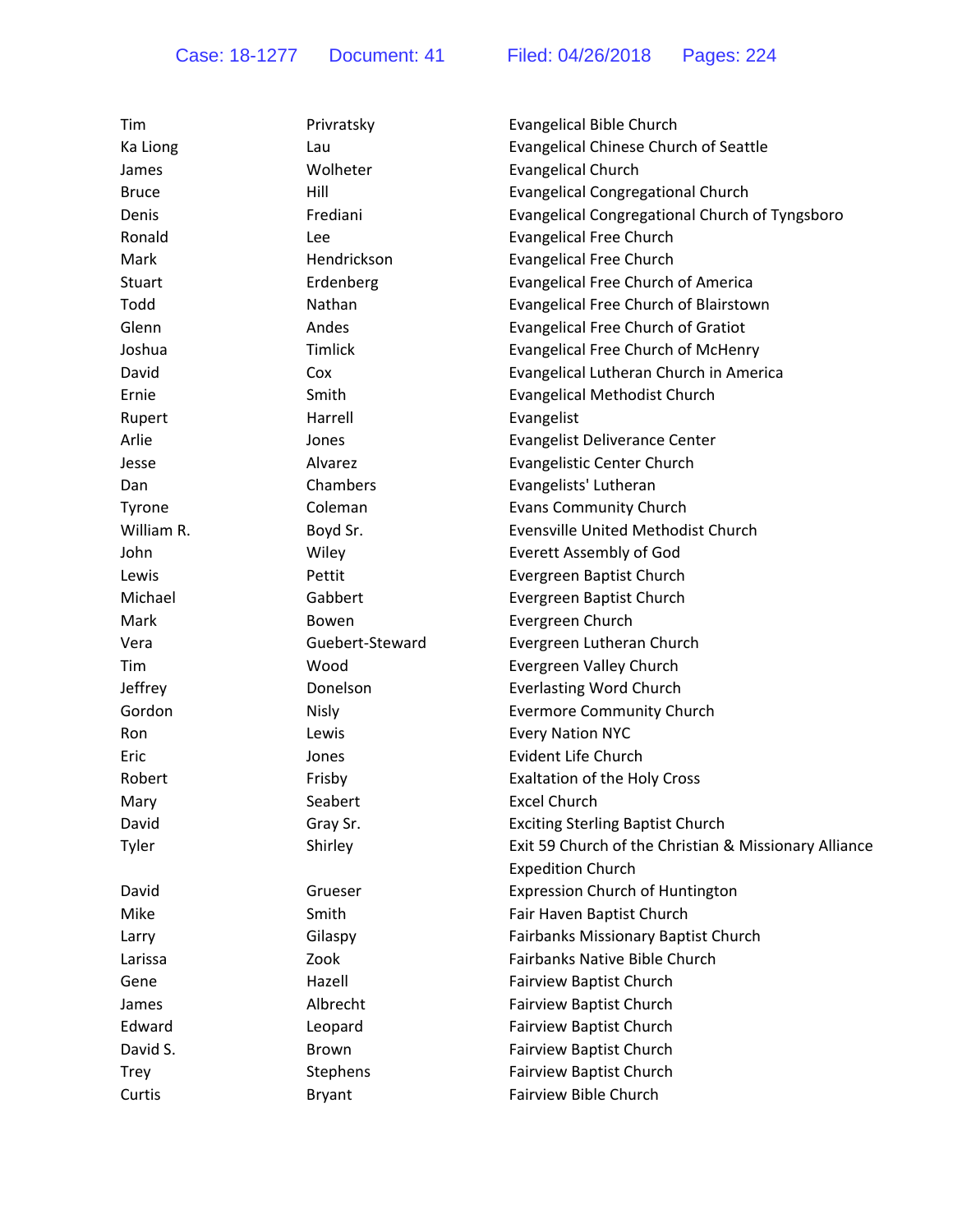| Calvin         | Daniel          | <b>Fairview Community Church</b>        |
|----------------|-----------------|-----------------------------------------|
| Paul           | Wager           | <b>Fairview Community Church</b>        |
| Roger          | Crum            | <b>Fairview United Methodist Church</b> |
| Charles        | Eldred          | Fairway Park Baptist Church             |
| Neil           | Sandford        | Fairwood Bible Chapel                   |
| Kenneth        | Young           | Faith & Vision Pentecostal Church       |
| Albert         | Estrada         | Faith, Hope, and Love ministries.       |
| Robert         | Timlin          | Faith Alive United Methodist Church     |
| John           | Eger            | <b>Faith Alliance Church</b>            |
| Charles        | Dickson         | Faith Assembly of God                   |
| Jon            | Marx            | Faith Assembly of Grand Detour          |
| Dave           | Robbins         | Faith Baptist Church                    |
| Allan          | Rudie           | Faith Baptist Church                    |
| Ernie          | Medlin          | Faith Baptist Church                    |
| Greg           | Ince            | Faith Baptist Church                    |
| Murray         | Benefield       | <b>Faith Baptist Church</b>             |
| Tim            | <b>Burt</b>     | Faith Baptist Church                    |
| KIM            | <b>FOX</b>      | Faith Baptist Church                    |
| Rick           | Gray            | Faith Baptist Church                    |
| Jerry          | Maurer          | Faith Baptist Church                    |
| Ben            | McFather        | Faith Baptist Church                    |
| Paul           | Norton          | Faith Baptist Church                    |
| Thomas         | Overmiller      | Faith Baptist Church                    |
| Doug           | Payne           | Faith Baptist Church                    |
| Charles        | Rawsthorne      | Faith Baptist Church                    |
| David          | Robart          | Faith Baptist Church                    |
| lan            | Shearer         | Faith Baptist Church                    |
| Jerry          | Smith           | Faith Baptist Church                    |
| <b>Brian</b>   | Robbins         | Faith Baptist Church                    |
| Bryan          | <b>Bice</b>     | Faith Baptist Church                    |
| John           | Abent           | Faith Baptist Church                    |
| Michael        | <b>Myers</b>    | Faith Baptist Church                    |
| Jeremy         | Nason           | Faith Baptist Church                    |
| David          | McCarthy        | Faith Baptist Church                    |
| Derek          | Claypool        | Faith Baptist Church                    |
| Barry          | Simmonds        | Faith Baptist Church                    |
| <b>Bradley</b> | Calhoun         | Faith Baptist Church                    |
| Greg           | Smalley         | Faith Baptist Church                    |
| Jonathan       | Anderson        | Faith Baptist Church                    |
| Roy            | Henry           | Faith Baptist Church                    |
| Glenn          | White           | Faith Baptist Church                    |
| Robert         | Humphries       | Faith Baptist Church                    |
| Tim            | <b>Barnette</b> | <b>Faith Baptist Church</b>             |
| Dan            | Davis           | Faith Baptist Church                    |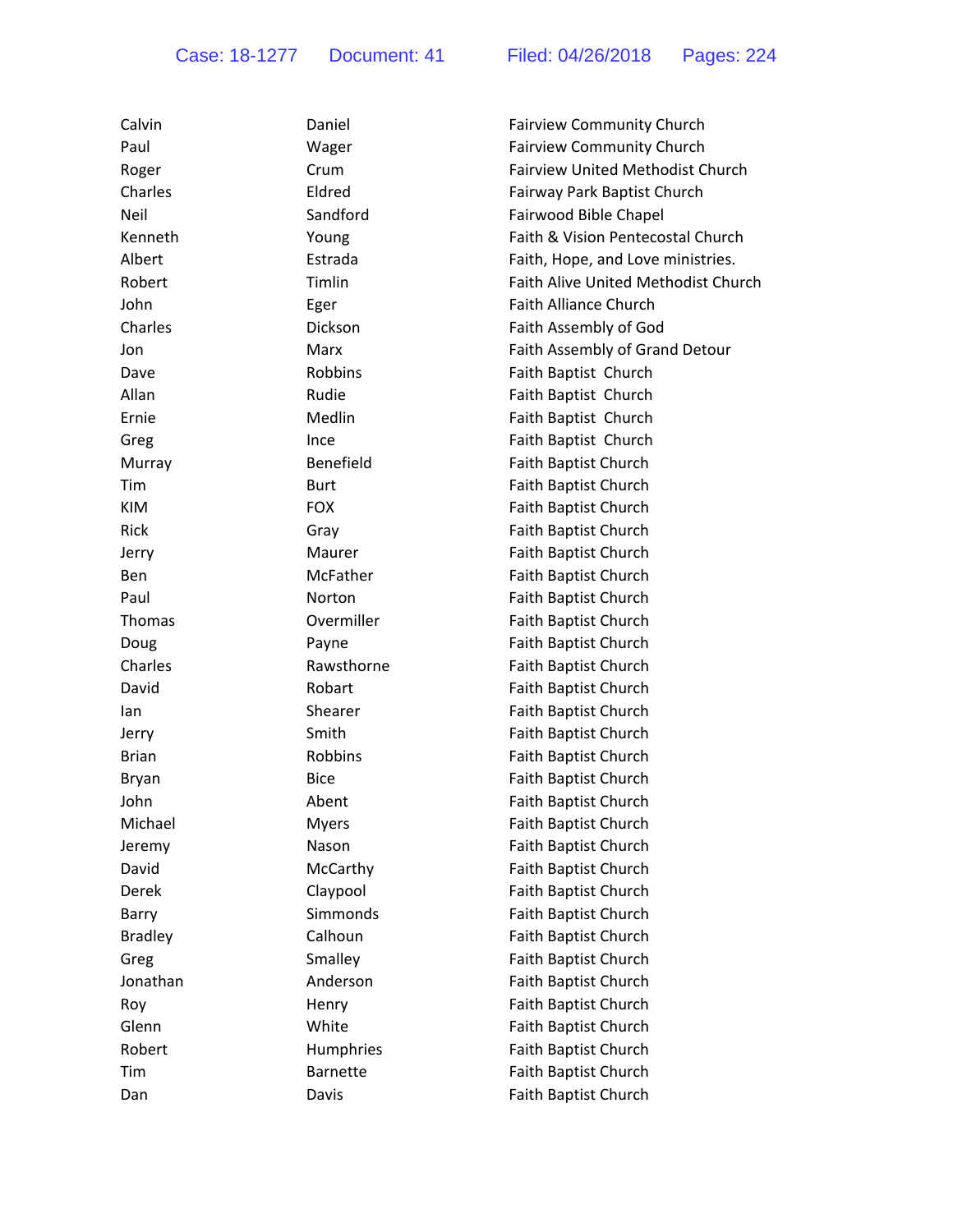| Joseph       | DiVietro        | Faith Baptist Church                                |
|--------------|-----------------|-----------------------------------------------------|
| William      | <b>Bailey</b>   | Faith Baptist Church                                |
| Alan         | King            | <b>Faith Baptist Church</b>                         |
| Keith        | Pendilton       | Faith Baptist Church of Berkeley                    |
| David        | <b>Brock</b>    | Faith Baptist Church of Cherokee Road               |
| Ken          | Herbert         | Faith Baptist Church of Higginsville                |
| Michael      | Rodgers         | <b>Faith Baptist Tabernacle</b>                     |
| Terrell      | Jackson         | <b>Faith Based Institute</b>                        |
| Edwin        | Anderson        | Faith Bible Baptist Church                          |
| Fred         | Cutlip          | Faith Bible Baptist Church                          |
| William      | Mayhew          | Faith Bible Chapel of Shekomeko                     |
| Ray          | Berry           | Faith Bible Church                                  |
| Trevor       | Nunn            | Faith Bible Church                                  |
| Tim          | Terhune         | Faith Bible Church                                  |
| Charles      | Green           | <b>Faith Bible Church</b>                           |
| <b>Brian</b> | Sayers          | Faith Bible Church                                  |
| Thomas       | Rempel          | Faith Bible Church                                  |
| Frederick L. | Huth Jr.        | Faith Bible Church                                  |
| David        | lce             | Faith Bible Church - Twin Cities                    |
| David        | <b>Broersma</b> | Faith Bible Church of Albuquerque                   |
| Michael      | Gormican        | Faith Bible Church of Rio                           |
| Rodney       | Miller          | Faith Bible Fellowship                              |
| Jim          | Cannon          | Faith Bible Fellowship                              |
| Michell      | Shields         | Faith Bible Fellowship                              |
| Gil          | Zaragoza        | Faith Bible Fellowship of El Paso, TX               |
| Cecil        | Stanton         | <b>Faith Center</b>                                 |
| Pastpr       | <b>Morris</b>   | <b>Faith Center Ministries</b>                      |
| Matthew      | Atkinson        | Faith Chapel of Churchville                         |
| Dylan        | Valliere        | Faith Chapel of the Christian & Missionary Alliance |
| Gwyn         | Vaughn          | <b>Faith Christian Assembly</b>                     |
| Lance        | Skifter         | Faith Christian Assemby                             |
| Marlene      | Yeo             | Faith Christian Fellowship of Haverhill, Inc        |
| Michael      | Lyon            | <b>Faith Church</b>                                 |
| Jayson       | Dominey         | Faith Church                                        |
| Omar         | Morris          | <b>Faith Church</b>                                 |
| Micheal      | <b>Burden</b>   | <b>Faith Church</b>                                 |
| Miguel       | Ojeda           | Faith City Church                                   |
| Patrick      | Weber           | <b>Faith Community</b>                              |
| Mark         | Slomka          | <b>Faith Community</b>                              |
| Kevin        | <b>Suess</b>    | <b>Faith Community</b>                              |
| Dale         | <b>Norris</b>   | <b>Faith Community Baptist</b>                      |
| Tom          | Chesko          | Faith Community Bible Church                        |
| Jason        | Wolin           | Faith Community Bible Church                        |
| Roger        | Groenboom       | Faith Community Christian Reformed Church           |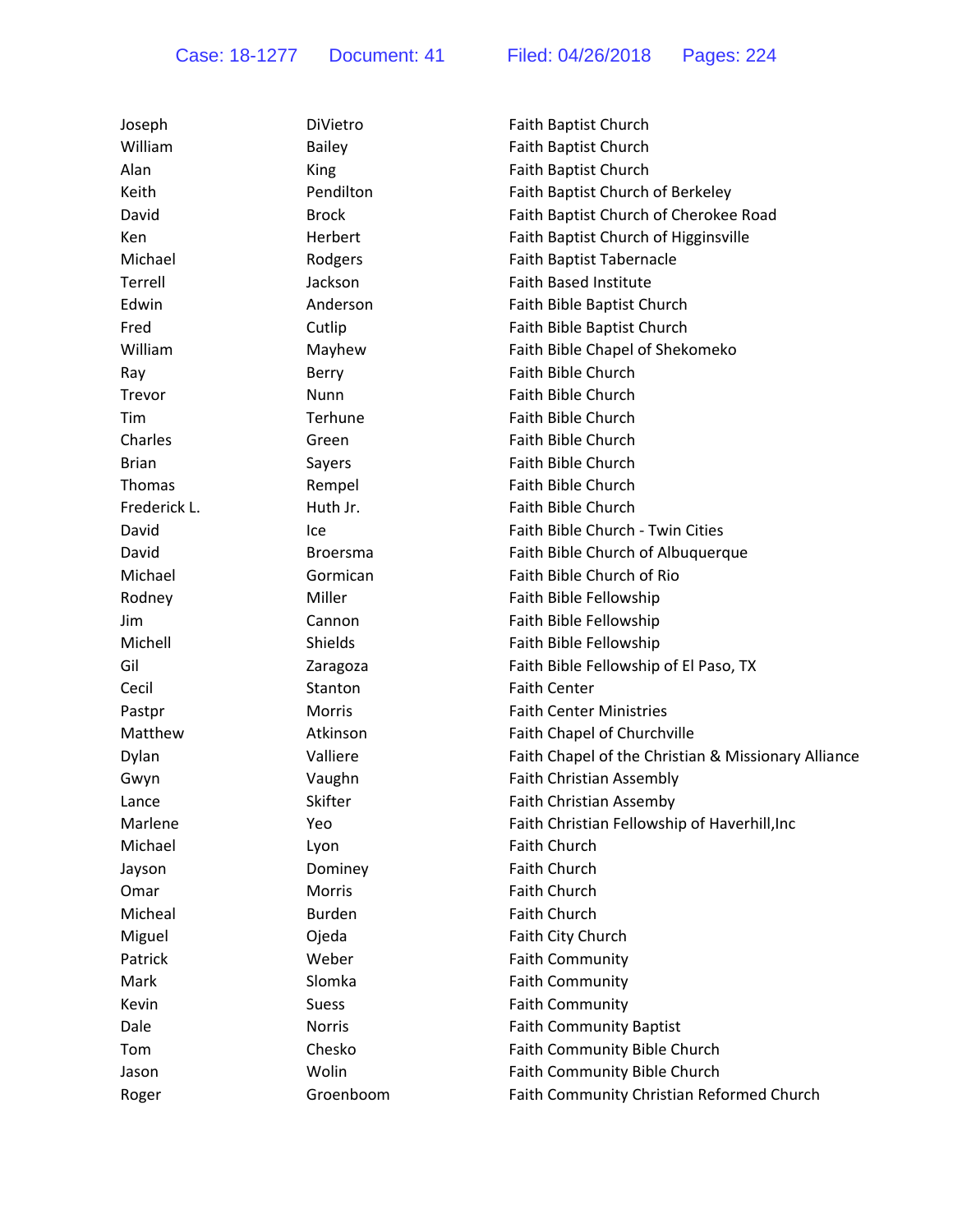| Michael       | Chambers       | Faith Community Church Lakeside              |
|---------------|----------------|----------------------------------------------|
| Debra         | Moncauskas     | <b>Faith Community Foursquare</b>            |
| Randy         | Sheridan       | <b>Faith Creek Church</b>                    |
| <b>Brian</b>  | Young          | Faith Evangelical Free Church                |
| <b>Marcus</b> | Allen          | Faith Family Baptist Church                  |
| Dow           | Tippett        | Faith Family Church                          |
| <b>Bob</b>    | Hampton        | Faith Family Fellowship                      |
| Tony          | Romans         | Faith Fellowship                             |
| Trevor        | Shultz         | Faith fellowship                             |
| Larry         | Sheahan        | Faith Fellowship                             |
| John          | Wagner         | Faith Fellowship Ministries                  |
| Lawrence      | Hinkle         | Faith Fellowship North Broward               |
| Stephen       | Miller         | Faith Free Will Baptist Church               |
| Raymond       | Williams       | Faith Harvest Worship Center                 |
| Yau           | Chai           | Faith Hope Love AOG                          |
| Kevin         | <b>Brewer</b>  | Faith In The Word Christian Center           |
| David         | Mills          | Faith Intercommunity Church                  |
| Kirk          | Abatelli       | <b>Faith Lutheran</b>                        |
| Christopher   | Leingang       | Faith Lutheran Brethren Church               |
| Timothy       | <b>Buelow</b>  | Faith Lutheran Church                        |
| Neil          | Rand           | Faith Lutheran Church                        |
| James         | Rhiver         | Faith Lutheran Church                        |
| Antonio       | <b>Boos</b>    | Faith Lutheran Church                        |
| J.D.          | <b>Ballard</b> | <b>Faith Ministry</b>                        |
| Tom           | Van Engen      | Faith Presbyterian Christian Reformed Church |
| Tim           | Wohlers        | Faith Presbyterian Church                    |
| C. Gregory    | Darden         | Faith Presbyterian Church                    |
| Steve         | Lammers        | Faith Presbyterian Church                    |
| Matthew       | Foreman        | Faith Reformed Baptist Church                |
| Vance         | Elzinga        | <b>Faith Reformed Church</b>                 |
| John          | Armstrong      | Faith Reformed Presbyterian Church           |
| Limberry      | Chatas         | <b>Faith Rising Community Church</b>         |
| Richard       | Vance          | <b>Faith Tabernacle</b>                      |
| Wendell       | Smith          | Faith Temple Church Of God                   |
| Charles       | Horton         | Faith United Community Church                |
| Rodney        | Whitfield      | <b>Faith United Methodist Church</b>         |
| Paul          | Barden         | <b>Faith Victory Center</b>                  |
| Mike          | Flanagan       | Faith Victory Fellowship                     |
| Mark          | Gidley         | Faith Worship Center                         |
| David         | Cripe          | Faithbridge Church                           |
| Austin        | Schuler        | FaithChurch.com                              |
| James         | Bledsoe        | Faithway Baptist Church                      |
|               |                |                                              |
| Randy         | Ragsdale       | <b>Falcon Baptist Church</b>                 |
| Victor        | Haynes         | Fall Creek Baptist Church                    |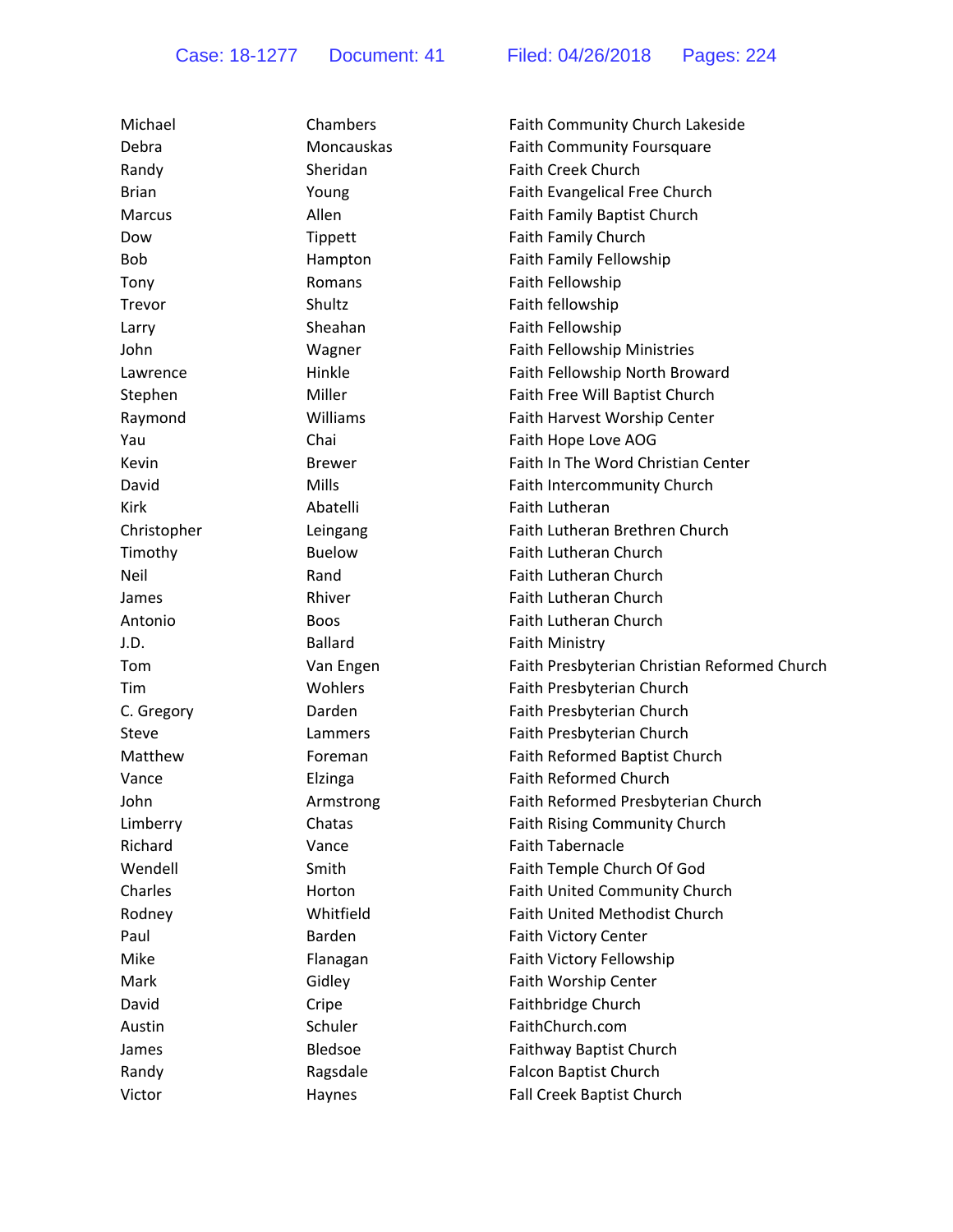| Joel           | Gomez Bossio    | Fall Creek Church en Español              |
|----------------|-----------------|-------------------------------------------|
| Thomas         | Taylor          | Falling Water Baptist Church              |
| Thomas         | <b>Black</b>    | Fame Evangelical Church                   |
| Lee            | Ormiston        | <b>Family Baptist Church</b>              |
| Peter          | Ernst           | Family Bible Church                       |
| Dennis         | <b>Burke</b>    | Family Bible Church                       |
| Harry          | Sewell          | <b>Family Cathedral of Praise</b>         |
| James          | Sabin           | <b>Family Christian Assembly</b>          |
| Ray            | Mott            | <b>Family Christian Center</b>            |
| Stephen        | Harrison        | Family Church                             |
| <b>Brandon</b> | Jendrejas       | Family Church                             |
| Richard        | Hegwood         | Family Church                             |
| Andrew         | Schod           | Family Church                             |
| John           | Mincy           | Family Church                             |
| Cadell         | Welch           | Family Church                             |
| Aimee          | <b>Flanders</b> | Family Church                             |
| Timotheé       | Coutts          | Family Community Church                   |
| Michelle       | Sagor           | <b>Family Community Church</b>            |
| Win            | Anderson        | <b>Family Harvest</b>                     |
| <b>Ross</b>    | Lanphere        | <b>Family Life Center</b>                 |
| <b>Brandon</b> | Miller          | Family Life Church                        |
| Todd           | Menard          | Family Life church                        |
| <b>Brady</b>   | Pierron         | Family Life Church at Lafayette           |
| Phil           | Scott           | Family of Faith                           |
| Thomas         | Kok             | Family of Faith Christian Reformed Church |
| John           | Cowles          | Family Worship Assembly                   |
| Michael        | Rohrbach        | Family Worship Assembly                   |
| David          | Smith           | Family Worship Center                     |
| Robert         | Cornell         | Family Worship Center Church              |
| Timothy        | Steele          | FamilyLife                                |
| <b>Bob</b>     | Hager           | Farm Hill United Methodist Church         |
| Will           | McCartney       | <b>Farmdale Baptist</b>                   |
| Frank          | Howell          | Farmingdale Christian Church              |
| Keith          | Huffman         | <b>Farmland Friends Church</b>            |
| Chuck          | Tilton          | <b>Fathers House</b>                      |
| Michael        | Witte           | <b>Fathers Touch Minisrty</b>             |
| Mike           | Blount          | Fatih Baptist Church                      |
| Thomas         | Cooperrider     | Fayetteville Christian Church             |
| Gerald         | <b>Niles</b>    | <b>FBC of Lucerne Park</b>                |
| Charles        | Woods           | Feather River Baptist Church              |
| Art            | Dykstra         | Feather Sound Church                      |
| Shaun          | Splechter       | Feed the Crave                            |
| Anthony        | Hand            | Feliciana Baptist                         |
| Scott          | Roberson        | Felida Bible Church                       |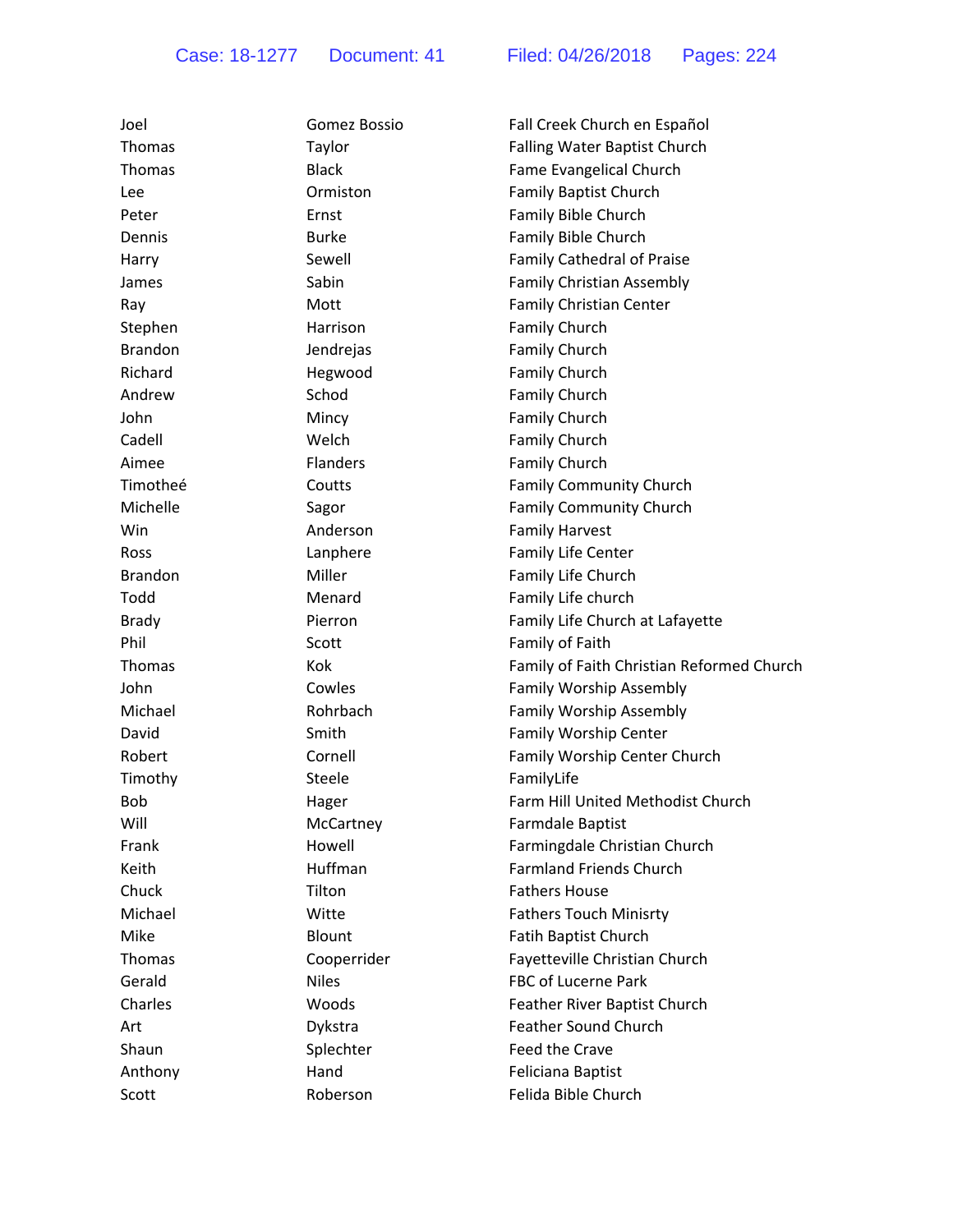| Darien       | Sawyer          | Fellowship Alliance Chapel            |
|--------------|-----------------|---------------------------------------|
| <b>Bruce</b> | Quackenbush     | Fellowship Alliance Church            |
| Shane        | Dotson          | Fellowship Baptist                    |
| Jim          | <b>Stevanus</b> | Fellowship Baptist Church             |
| Jonathan     | Lands           | Fellowship Baptist Church             |
| John         | Stamatelatos    | Fellowship Baptist Church             |
| Randy        | Raynes          | Fellowship Baptist Church             |
| John         | Jordan          | Fellowship Baptist Church             |
| William      | Kerr            | Fellowship Baptist Church             |
| Earl         | Reff            | Fellowship Baptist Church             |
| Lynn         | Anderson        | Fellowship Baptist Church             |
| Daniel       | White           | Fellowship Baptist Church             |
| Chad         | Prigge          | Fellowship Baptist Church             |
| Maurice      | Taylor          | Fellowship Baptist Church             |
| Raymond      | Willis          | Fellowship Baptist Church             |
| Lenard       | Tavernelli      | Fellowship Baptist Church             |
| Kelvin       | Miller          | Fellowship Bible Church               |
| Matthew      | Postiff         | Fellowship Bible Church               |
| Howard       | Wideman         | Fellowship Bible Church               |
| Michael      | <b>Butler</b>   | Fellowship Bible Church               |
| Jason        | Hundley         | Fellowship Bible Church               |
| Dennis       | Biddison        | Fellowship Bible Church               |
| Kenneth      | Wilson          | Fellowship Bible Church               |
| Andrew       | Tuttlebee       | Fellowship bible church               |
| Richard      | Hornok          | Fellowship Bible Church of Texarkana  |
| John         | Powell          | Fellowship Bible Church South Jackson |
| Douglas      | Diamond         | Fellowship Church of the Brethen      |
| Frank        | <b>Bushey</b>   | Fellowship community church           |
| Chris        | Williams        | Fellowship Greenwood                  |
| Andrew       | Robinson        | Fellowship Greenwood                  |
| Adam         | Foster          | Fellowship Greenwood                  |
| Shaun        | Jones           | Fellowship Greenwood                  |
| Jonathan     | Shook           | Fellowship independent baptist        |
| John         | Sprecher        | Fellowship of Christian Assemblies    |
| Kevin        | Harvey          | Fellowship of Christian Athletes      |
| Jason        | Weber           | Fellowship of Faith                   |
| Doug         | Walker          | Fellowship of the Parks               |
| Charles      | Macheca         | Fellowship of the Parks               |
| Joseph       | West            | Fellowship of the Parks               |
| John         | Thornton        | Fellowship of the Parks               |
| William J.   | Kerr            | Fellowsihp Baptist Church             |
| Robert       | Perry           | Fertile (First) Church of Christ      |
| Eugene       | Horst           | <b>Fieldbrook Community Church</b>    |
| James        | Allen           | <b>Findlay Baptist Church</b>         |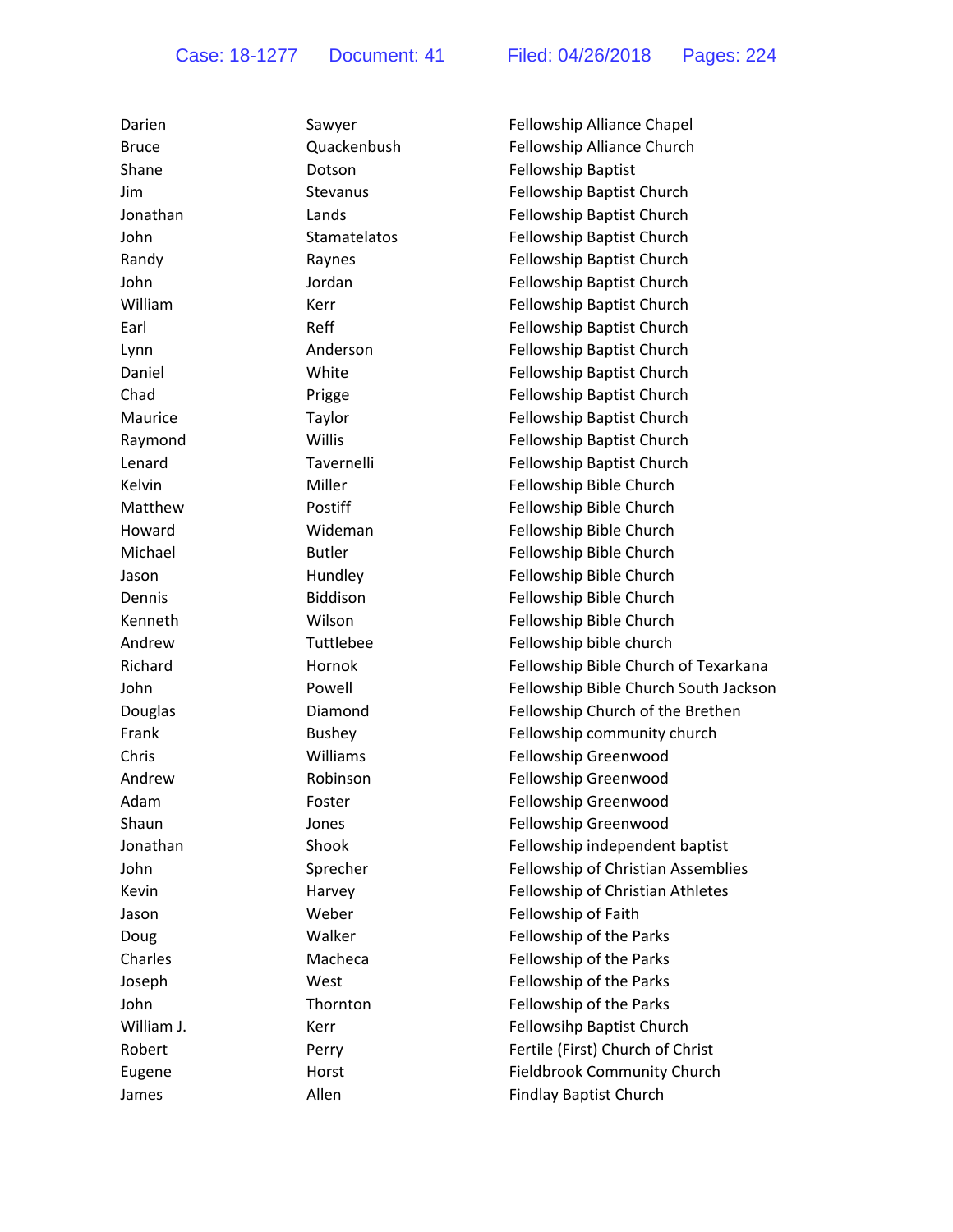| Barry        | Somerville       | Finger Lakes Baptist Church                                  |
|--------------|------------------|--------------------------------------------------------------|
| Mark         | Flaten           | Finley Assembly of God                                       |
| Jerry        | Ernst            | Finley United Methodist Church                               |
| Cindy        | Panepinto        | Fire Church                                                  |
| Gary         | Panepinto        | <b>FIRE Church</b>                                           |
| Jared        | Patterson        | Firelife Church                                              |
| Chris        | Holland          | FireLight Fellowship                                         |
| Scott        | Tooley           | Fireside Christian Church                                    |
| Keith        | Jurgens          | Firm Foundation Christian Fellowship                         |
| <b>Buddy</b> | Hunt             | Firsr Baptist Tahlequah                                      |
| Dr. Paul     | Large            | First Baptist                                                |
| Robert       | Harris           | <b>First Alliance Church</b>                                 |
| Kirk         | Schneemann       | <b>First Alliance Church</b>                                 |
| John         | Stoeckle         | First Alliance Church of the Christian & Missionary Alliance |
| Scott        | <b>Borderud</b>  | First Alliance Church, Toccoa                                |
| Edward       | Valkanet         | First Assembly of God Ft. Myers, FL                          |
| Tami         | <b>McKissick</b> | First Assembly of God                                        |
| Bill         | <b>McKissick</b> | First Assembly of God                                        |
| Terry        | Cline            | First Assembly of God                                        |
| Rich         | Oliver           | First Assembly of God                                        |
| Keith        | <b>Stevens</b>   | First Assembly of God                                        |
| Michael      | Townsend         | First Assembly of God                                        |
| Phil         | Edwards          | First Assembly of God                                        |
| David        | Thomas           | First Assembly of God                                        |
| David        | Yannatone        | First Assembly of God                                        |
| David        | Mayer            | First Assembly of God                                        |
| Mitchel      | Fitzgerald       | First Assembly of God                                        |
| Fred         | Ripper           | First Assembly of God                                        |
| Jonathan     | Lilley           | First Assembly of God                                        |
| Mark         | Kelsay           | First Assembly of God                                        |
| <b>Tracy</b> | Wright           | First Assembly of God                                        |
| Rasan        | Farhoud          | First Assembly of God                                        |
| David        | Sanders          | First Assembly of God                                        |
| <b>Terry</b> | Nesmith          | First Assembly of God                                        |
| James        | McHam            | First Assembly of God                                        |
| Jerry        | Groom            | First Assembly of God                                        |
| Phillip      | McGechie         | First Assembly of God                                        |
| Wayne        | Kirk             | First Assembly of God                                        |
| Don          | White            | First Assembly of God                                        |
| Lonny        | Adams            | First Assembly of God                                        |
| Jacob        | Rose             | First Assembly of God                                        |
| Phillip      | Woods            | First Assembly of God                                        |
| James        | Owens            | First Assembly of God                                        |
| Linda        | Aaron            | First Assembly of God                                        |
|              |                  |                                                              |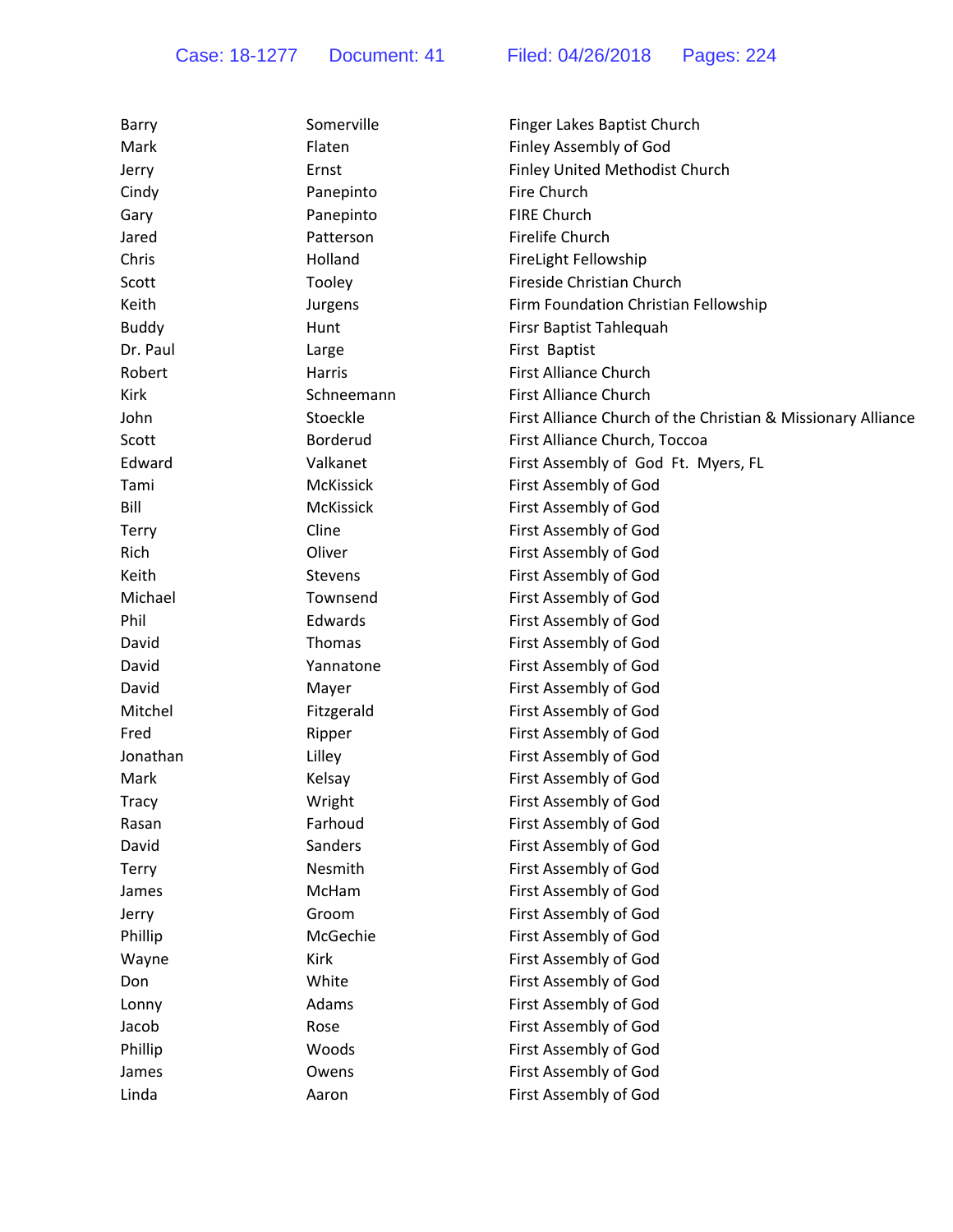| Bill              | Humiston         | First Assembly of God Church of Crookston |
|-------------------|------------------|-------------------------------------------|
| Douglas           | Overly           | First Assembly of God Cooper              |
| David             | Schultz          | First Assembly of God of Blanco           |
| Montie            | Parker           | First Assembly of God of Emory, TX        |
| E. Wayne          | Hanks            | First Assembly of God of Garland, TX      |
| David             | Knight           | First Assembly of God, INC.               |
| Joseph            | Chiles           | First Asssembly of God                    |
| Michael           | Zhu              | First Atlanta Chinese Christian Church    |
| Emmet             | Foxworth         | <b>First Baptism</b>                      |
| Monty             | Flanigan         | <b>First Baptist</b>                      |
| Larry             | Schwarck         | <b>First Baptist</b>                      |
| Keith             | South            | <b>First Baptist</b>                      |
| Aaragon           | Markwell         | <b>First Baptist</b>                      |
| Sean              | Nemecek          | <b>First Baptist</b>                      |
| Peter             | Contos           | <b>First Baptist</b>                      |
| Chad              | Heim             | <b>First Baptist</b>                      |
| Wesley            | Yates            | <b>First Baptist</b>                      |
| James             | Stephens         | <b>First Baptist</b>                      |
| James             | Morrison         | <b>First Baptist</b>                      |
| A. L.             | Draper           | <b>First Baptist</b>                      |
| Robert            | Richardson       | <b>First Baptist</b>                      |
| Jeff              | Russom           | First Baptist Arnold                      |
| James             | Toberts          | First Baptist Baileyton                   |
| Robert            | House            | First Baptist Bluford                     |
| <b>Jay Marcus</b> | Merritt          | First Baptist Cedartown, GA               |
| Garth             | Forster          | First Baptist Church                      |
| Jay               | Lowder           | First Baptist Church of Pinckneyville     |
| Tim               | <b>Baldridge</b> | First Baptist Church                      |
| Glen              | <b>Barnes</b>    | First Baptist Church                      |
| Rod               | Beardsley        | First Baptist Church                      |
| Timothy           | <b>Becker</b>    | <b>First Baptist Church</b>               |
| Marshall          | <b>Blalock</b>   | First Baptist Church                      |
| Scott             | Blasingame       | First Baptist Church                      |
| Jeff              | <b>Bradley</b>   | First Baptist Church                      |
| Greory            | <b>Breedlove</b> | First Baptist Church                      |
| <b>Brent</b>      | <b>Brewer</b>    | First Baptist Church                      |
| Steve             | <b>Brower</b>    | First Baptist Church                      |
| Walt              | Brown            | First Baptist Church                      |
| Byron             | <b>Brown</b>     | First Baptist Church                      |
| Rob               | <b>Buhl</b>      | First Baptist Church                      |
| Phil              | <b>Burnaman</b>  | First Baptist Church                      |
| Donnie            | <b>Burrow</b>    | First Baptist Church                      |
| Matthew           | <b>Burton</b>    | First Baptist Church                      |
| <b>Brad</b>       | <b>Butler</b>    | First Baptist Church                      |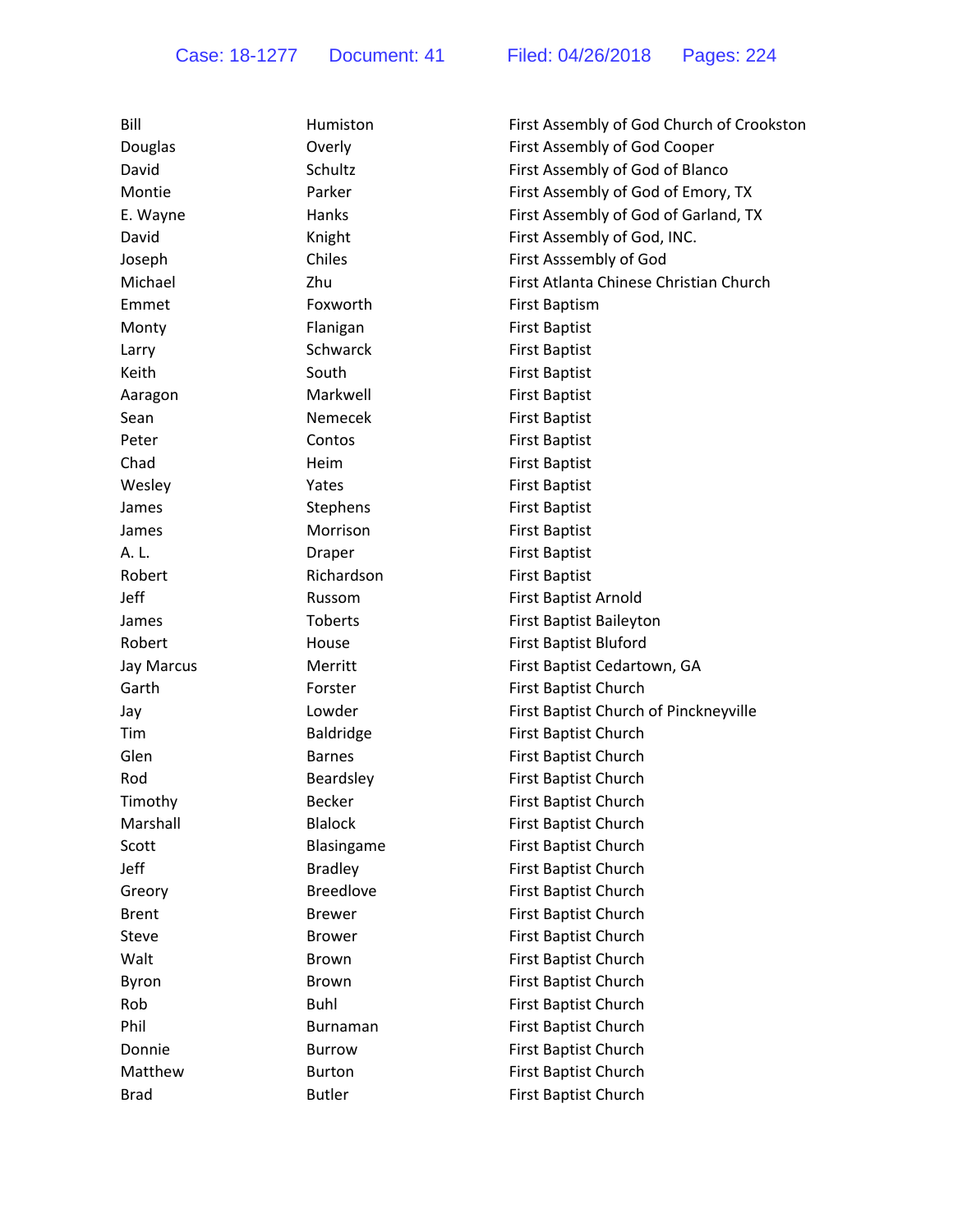| Mark         | <b>Byars</b>         | First Baptist Church        |
|--------------|----------------------|-----------------------------|
| steve        | byrd                 | First Baptist Church        |
| Rusty        | Canoy                | First Baptist Church        |
| <b>Brady</b> | Canright             | First Baptist Church        |
| Gregory      | Carr                 | First Baptist Church        |
| Bill         | Carter               | First Baptist Church        |
| Robert       | Carter               | <b>First Baptist Church</b> |
| Michael      | Cash                 | <b>First Baptist Church</b> |
| Andrew       | Chandker             | First Baptist Church        |
| Larry        | Cheek                | First Baptist Church        |
| <b>Bruce</b> | Chesser              | First Baptist Church        |
| Kevin        | Clarkson             | <b>First Baptist Church</b> |
| Gary         | Clements             | First Baptist Church        |
| Dennis       | Clements             | First Baptist Church        |
| Jerry        | Cloninger            | First Baptist Church        |
| Jeffrey      | Cooper               | First Baptist Church        |
| Richard      | Coursen              | <b>First Baptist Church</b> |
| <b>Bruce</b> | Crawford             | <b>First Baptist Church</b> |
| Frank        | Crawford             | <b>First Baptist Church</b> |
| Jeff         | Cummings             | First Baptist Church        |
| Obadiah      | Dalrymple            | First Baptist Church        |
| William      | Daniel               | First Baptist Church        |
| Terry        | Dehn                 | First Baptist Church        |
| Richard      | Deimund              | <b>First Baptist Church</b> |
| Derek        | Draper               | First Baptist Church        |
| John         | Duncan               | <b>First Baptist Church</b> |
| Wyatt        | Duncan               | <b>First Baptist Church</b> |
| Dawes        | Dunham               | First Baptist Church        |
| Jim          | Ekrut                | First Baptist Church        |
| Tim          | Emmons               | First Baptist Church        |
| Olen         | <b>Fvans</b>         | First Baptist Church        |
| Carl         | Fair                 | First Baptist Church        |
| Harvey       | Farnsworth           | First Baptist Church        |
| Gail         | Faulkner             | First Baptist Church        |
| Daniel       | First Baptist Church | First Baptist Church        |
| Mike         | Flanagan             | First Baptist Church        |
| Garth        | Forster              | First Baptist Church        |
| Donald A.    | Francis              | First Baptist Church        |
| David        | Frasure              | First Baptist Church        |
| Marlo        | Fritzke              | First Baptist Church        |
| Mark         | Frizzell             | First Baptist Church        |
| Howard       | Frontz               | First Baptist Church        |
| Paul         | Fulton               | First Baptist Church        |
| Robert       | Gallion              | First Baptist Church        |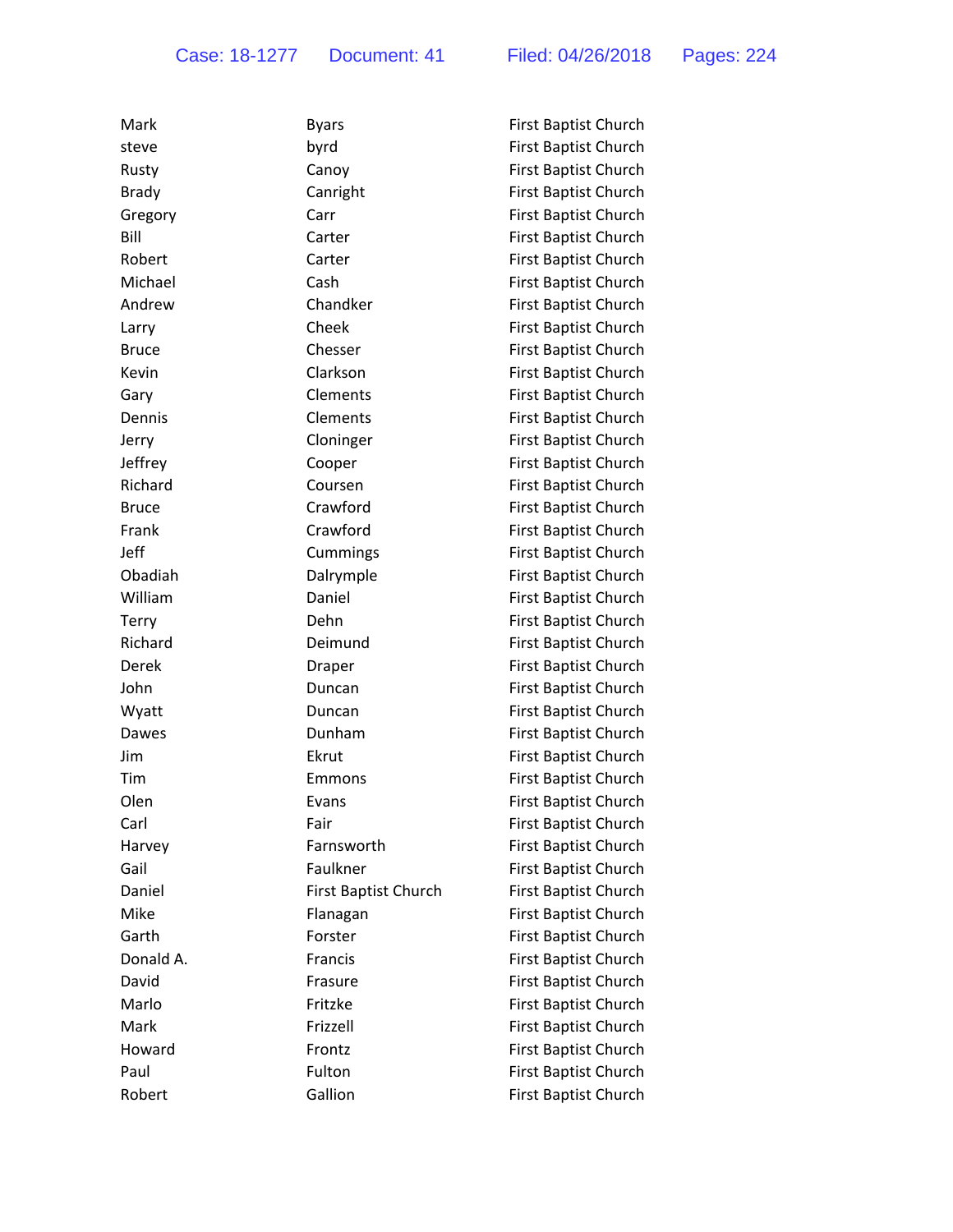| James          | Galloway      | First Baptist Church        |
|----------------|---------------|-----------------------------|
| Gary           | Gerhardt      | First Baptist Church        |
| Danny          | Gilliam       | First Baptist Church        |
| Zackary        | Greer         | First Baptist Church        |
| Rex            | Griffin       | First Baptist Church        |
| Eric           | Grisham       | First Baptist Church        |
| Tim            | Grosshans     | First Baptist Church        |
| Joe            | Gunter        | First Baptist Church        |
| Jared          | Gustafson     | First Baptist Church        |
| <b>Brandon</b> | Hagins        | First Baptist Church        |
| Keith          | Hamilton      | First Baptist Church        |
| Gary           | Hanover       | First Baptist Church        |
| Gary           | Hardin        | First Baptist Church        |
| Will           | <b>Harris</b> | First Baptist Church        |
| Karl           | Hay           | <b>First Baptist Church</b> |
| Michael        | Henderson     | First Baptist Church        |
| James          | Hester        | First Baptist Church        |
| Jonathan       | Hewett        | <b>First Baptist Church</b> |
| Lee            | Hill          | First Baptist Church        |
| David          | Hinz          | First Baptist Church        |
| Rendell        | <b>Hipps</b>  | First Baptist Church        |
| Aaron          | Hodges        | First Baptist Church        |
| Steve          | Hogg          | First Baptist Church        |
| Ken            | Holland       | First Baptist Church        |
| James M.       | Holt          | First Baptist Church        |
| Jeff           | Hood          | First Baptist Church        |
| Greg           | Hooper        | First Baptist Church        |
| Jonathan       | Hoover        | First Baptist Church        |
| Mark           | Howdeshell    | First Baptist Church        |
| John           | Hughes        | First Baptist Church        |
| Keith          | Hunt          | First Baptist Church        |
| Paul           | Hutchison     | First Baptist Church        |
| Ryan           | Johnson       | First Baptist Church        |
| Garry          | Jones         | First Baptist Church        |
| Robert         | Jose          | First Baptist Church        |
| David          | Joyner        | First Baptist Church        |
| Lawrence       | Keesler       | First Baptist Church        |
| Keith          | Kelley        | First Baptist Church        |
| Jim            | Kerr          | First Baptist Church        |
| John           | King          | First Baptist Church        |
| Chad           | King          | First Baptist Church        |
| John           | <b>Kress</b>  | First Baptist Church        |
| Paul           | Laborde       | First Baptist Church        |
| David          | Lambert       | First Baptist Church        |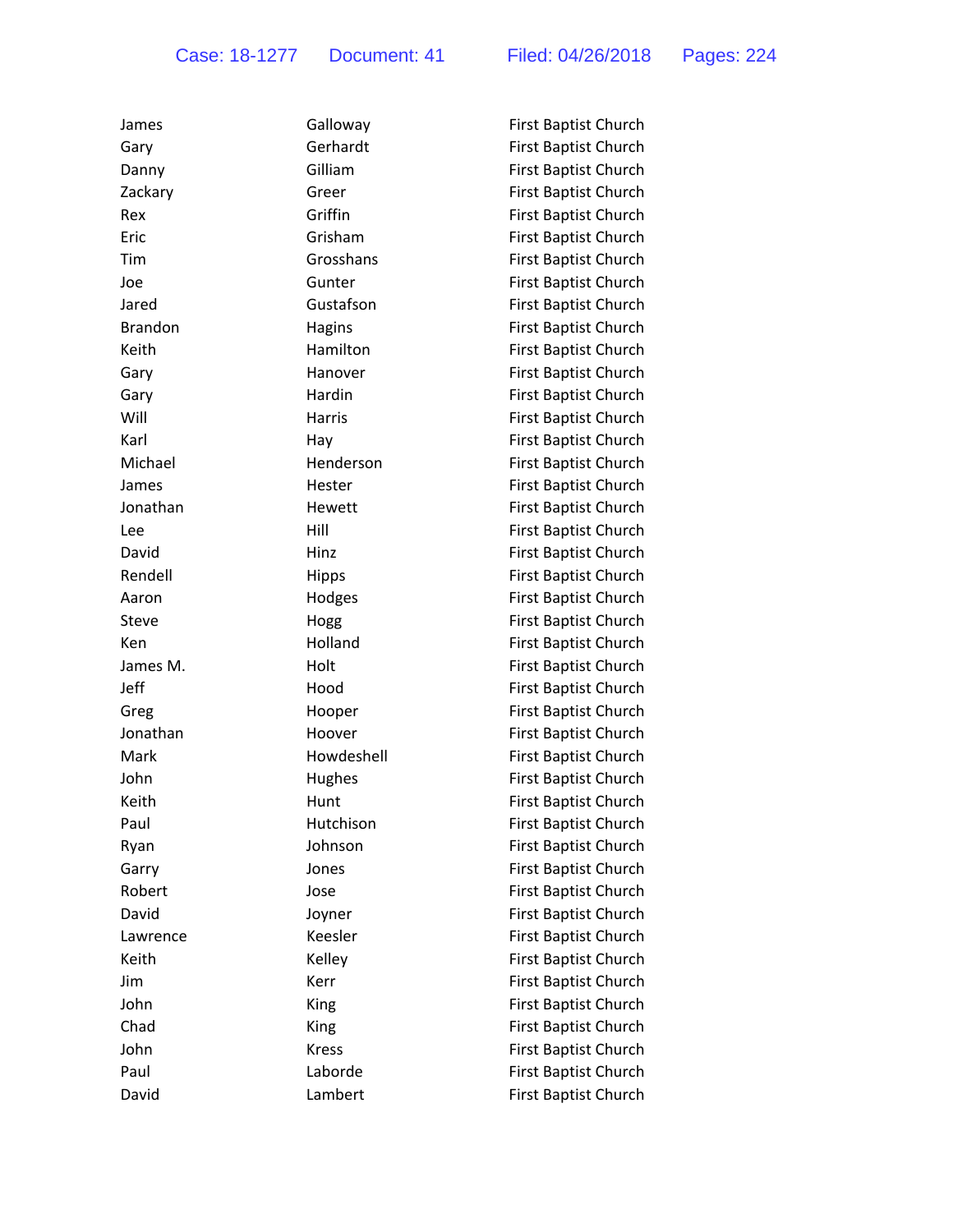| william     | Lee           | First Baptist Church        |
|-------------|---------------|-----------------------------|
| Robert      | Lilly         | First Baptist Church        |
| Mike        | Lingenfelter  | First Baptist Church        |
| Charles     | Little        | First Baptist Church        |
| Sammy       | Little        | First Baptist Church        |
| Steve       | Love          | <b>First Baptist Church</b> |
| Philip      | Lowther       | First Baptist Church        |
| David       | Lynn          | First Baptist Church        |
| James       | Mailloux      | First Baptist Church        |
| Carlos      | Martinez      | First Baptist Church        |
| Seth        | Mason         | First Baptist Church        |
| <b>Nate</b> | Mason         | First Baptist Church        |
| Russell     | Mauldin       | First Baptist Church        |
| Robert      | Mayes         | First Baptist Church        |
| Jeff        | McCleary      | <b>First Baptist Church</b> |
| Paul        | McDowell      | First Baptist Church        |
| John        | McKinney      | First Baptist Church        |
| Chad        | <b>McMath</b> | First Baptist Church        |
| Rod         | McMillan      | First Baptist Church        |
| Robert      | Miller        | <b>First Baptist Church</b> |
| Carrie      | Miller        | First Baptist Church        |
| Mark        | Montgomery    | First Baptist Church        |
| Monte       | Moran         | <b>First Baptist Church</b> |
| Victor      | Morrison      | First Baptist Church        |
| Fred        | Morse         | First Baptist Church        |
| Marc        | Mortensen     | First Baptist Church        |
| Kevin       | Moses         | <b>First Baptist Church</b> |
| David       | Murphy        | First Baptist Church        |
| David       | Myers         | First Baptist Church        |
| Billy       | Nale          | First Baptist Church        |
| David       | Neal          | <b>First Baptist Church</b> |
| Richard     | Ochsner       | First Baptist Church        |
| Douglas     | Packard       | First Baptist Church        |
| Gil         | Palmer        | First Baptist Church        |
| Bobby       | Palmer        | First Baptist Church        |
| Michael     | Parks         | First Baptist Church        |
| Bill        | Patterson     | First Baptist Church        |
| Glen        | Pearce        | <b>First Baptist Church</b> |
| Scott       | Pearson       | First Baptist Church        |
| Tyler       | Pepper        | First Baptist Church        |
| Benjamin    | Perkins       | First Baptist Church        |
| Mark        | Phillips      | First Baptist Church        |
| Nathan      | Pickens       | First Baptist Church        |
| Daniel      | Pugh          | First Baptist Church        |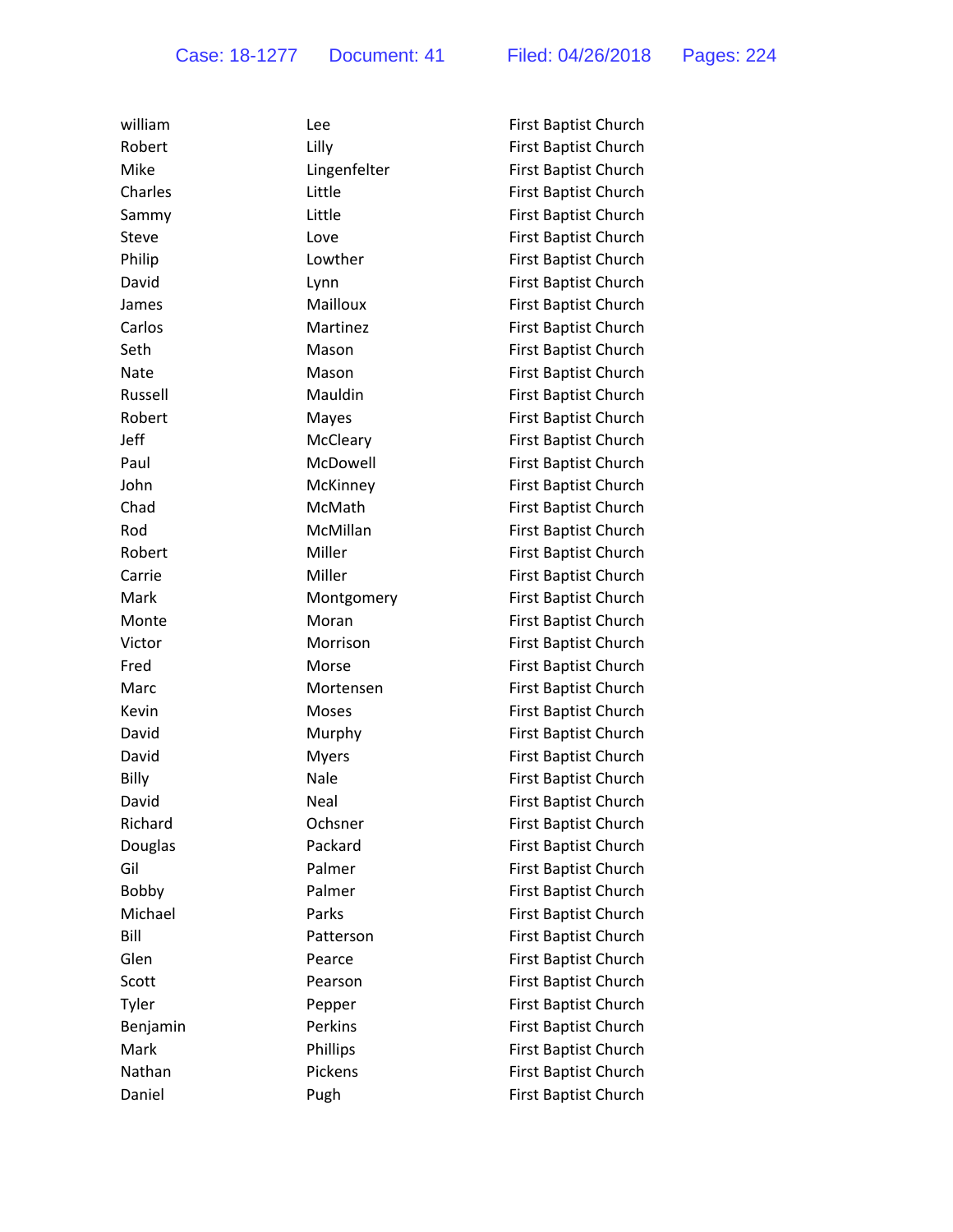Allen **Raynor** Raynor **First Baptist Church** Paul **Reed** Reed First Baptist Church Ryan Reed Reed First Baptist Church Buster **Riley** Riley **First Baptist Church** John 
Riley 
Rise Eirst Baptist Church William **Robinson** Robinson First Baptist Church Joseph Rodgers **Rodgers** First Baptist Church W. Wayne **Roe** Roe **First Baptist Church** Jerry Royal First Baptist Church Randall **Samuels** Samuels **First Baptist Church** Cecil Sanders Sanders First Baptist Church Tim Sawyer **Sample Sawyer** First Baptist Church Ben Scott Scott First Baptist Church William Secrest First Baptist Church Harvey Seidel Seidel First Baptist Church Curt **Sharbaugh First Baptist Church** Ivy **Shelton** Shelton **First Baptist Church** Brian Sherwood First Baptist Church Greg Shipe Shipe **First Baptist Church** David Siere Siere First Baptist Church Drew Simcox Simcox First Baptist Church Hayden Smith First Baptist Church **Jerry Smith Smith Eirst Baptist Church** Bryan South First Baptist Church David **Stapp** Stapp **First Baptist Church** Keith Stephan Stephan First Baptist Church Dean Stiles First Baptist Church Brent Stille Stille First Baptist Church Bradley **Stille** Stille **First Baptist Church** Jeff Street Street First Baptist Church John Strubhar First Baptist Church Svea **Dal** Dal **First Baptist Church** Ronald Sweatt First Baptist Church Tommy Tapscott **First Baptist Church** Benjamin Tarver Tarver First Baptist Church Dwight Turbett First Baptist Church Glen Turner **First Baptist Church** Marshall **Vance Vance First Baptist Church** Harold **Vance Vance First Baptist Church** Jason Velotta First Baptist Church Wesley **Waddle Waddle First Baptist Church** John Walden First Baptist Church James **Malden Walden First Baptist Church** 

Jason **Ramsey Ramsey** First Baptist Church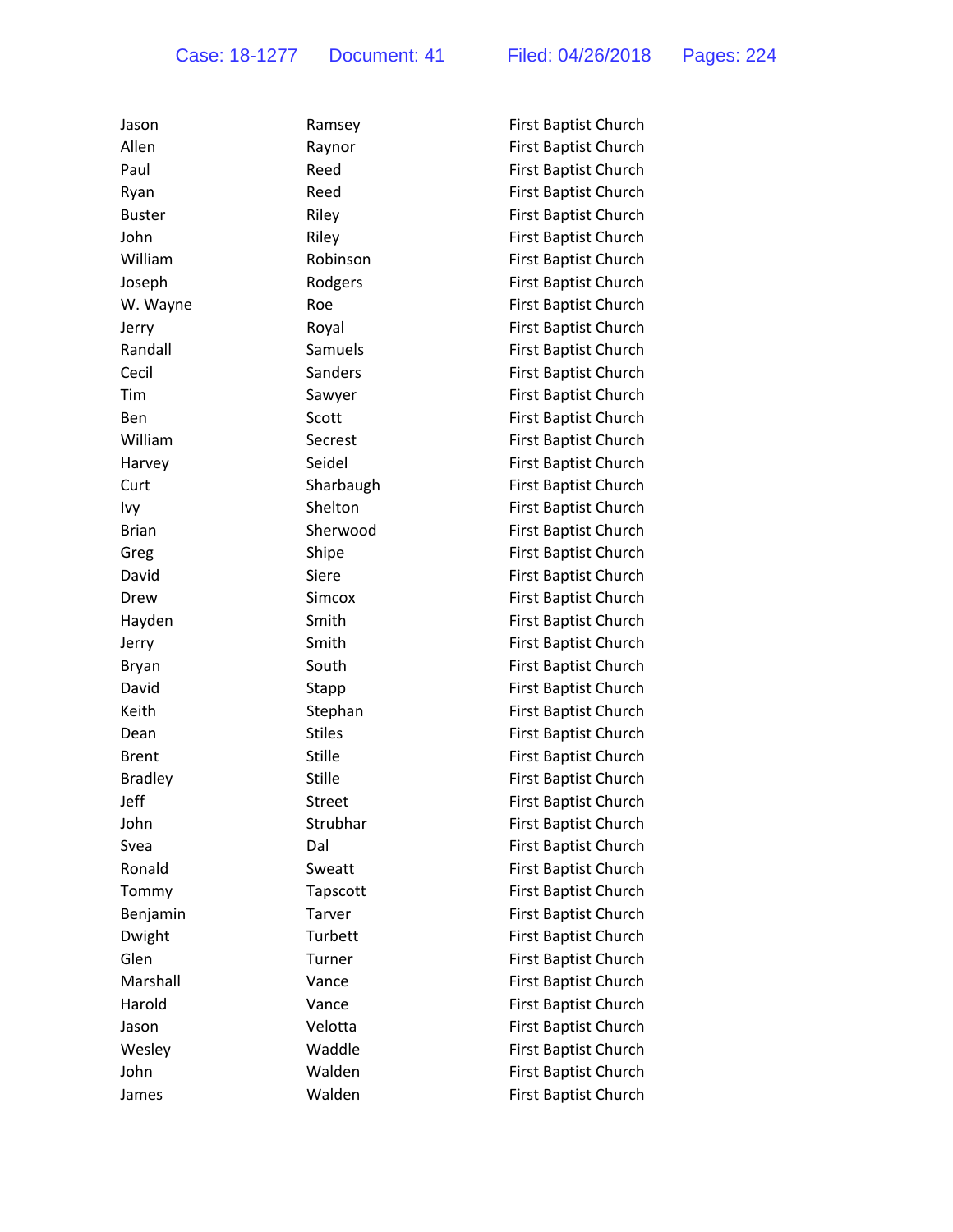| James        | Walterhouse     | First Baptist Church                    |
|--------------|-----------------|-----------------------------------------|
| <b>Brian</b> | Walton          | First Baptist Church                    |
| Christopher  | Watson          | First Baptist Church                    |
| MacArthur    | Weaver          | First Baptist Church                    |
| Dean         | West            | First Baptist Church                    |
| Stephen      | White           | First Baptist Church                    |
| John         | Whittaker       | First Baptist Church                    |
| Ronald       | Wigand          | First Baptist Church                    |
| Byron        | Williamson      | First Baptist Church                    |
| <b>Brian</b> | Wonn            | First Baptist Church                    |
| Wayne        | Woods           | First Baptist Church                    |
| Dale         | Woods           | First Baptist Church                    |
| Jason        | Yarbrough       | First Baptist Church                    |
| Gregory      | Yount           | First Baptist Church                    |
| Bill         | Marlette        | First Baptist Church Adel, GA           |
| Mathew       | St. John        | First Baptist Church Anson Tx           |
| William      | <b>Flanders</b> | First Baptist Church at La Crescenta    |
| Ted          | Seibert         | First Baptist Church at Philipsburg     |
| Glynn        | Tyson           | First Baptist Church Bailey             |
| Clarence     | Edwards         | First Baptist Church Boyle              |
| Michael      | Osborne         | First Baptist Church Bryan              |
| John         | Gregory         | First Baptist Church Canton, GA         |
| Ryan         | <b>Beck</b>     | First Baptist Church Carrier Mills      |
| Stephen      | <b>Batts</b>    | First Baptist Church Cliftondale        |
| David        | Morgan          | First Baptist Church Coahoma            |
| Curt         | Mize            | First Baptist Church Dadeville          |
| Phil         | St. Laurent     | First Baptist Church Diamond City       |
| Michael      | Wingertsahn     | First Baptist Church Donalsonville      |
| Roger        | Marshall        | First Baptist Church Effingham, Il      |
| Edward       | Kho             | First Baptist Church Euless             |
| Abbot        | McCollum        | First Baptist Church Gallup             |
| Larry        | Speir           | First Baptist Church Garden City        |
| Ted          | Sherrill        | First Baptist Church Georgetown         |
| Porter       | <b>Brewer</b>   | First Baptist Church Hallsville         |
| Scott        | Sullivan        | First Baptist Church Haughton           |
| John         | <b>Brandt</b>   | First Baptist Church Hempstead          |
| Mark         | Goldman         | First Baptist Church Herrin             |
| Greg         | Varndell        | First Baptist Church Jacksonville Beach |
|              |                 | First Baptist Church Jacsonville        |
| Chris        | Kuenzle         | First Baptist Church Lakeland           |
| Mark         | Bishop          | First Baptist Church Landrum            |
| Todd         | <b>Sullens</b>  | First Baptist Church Leesburg           |
| Eric         | Scholten        | First Baptist Church Longwood           |
| Randall      | Johnson         | First Baptist Church Lula               |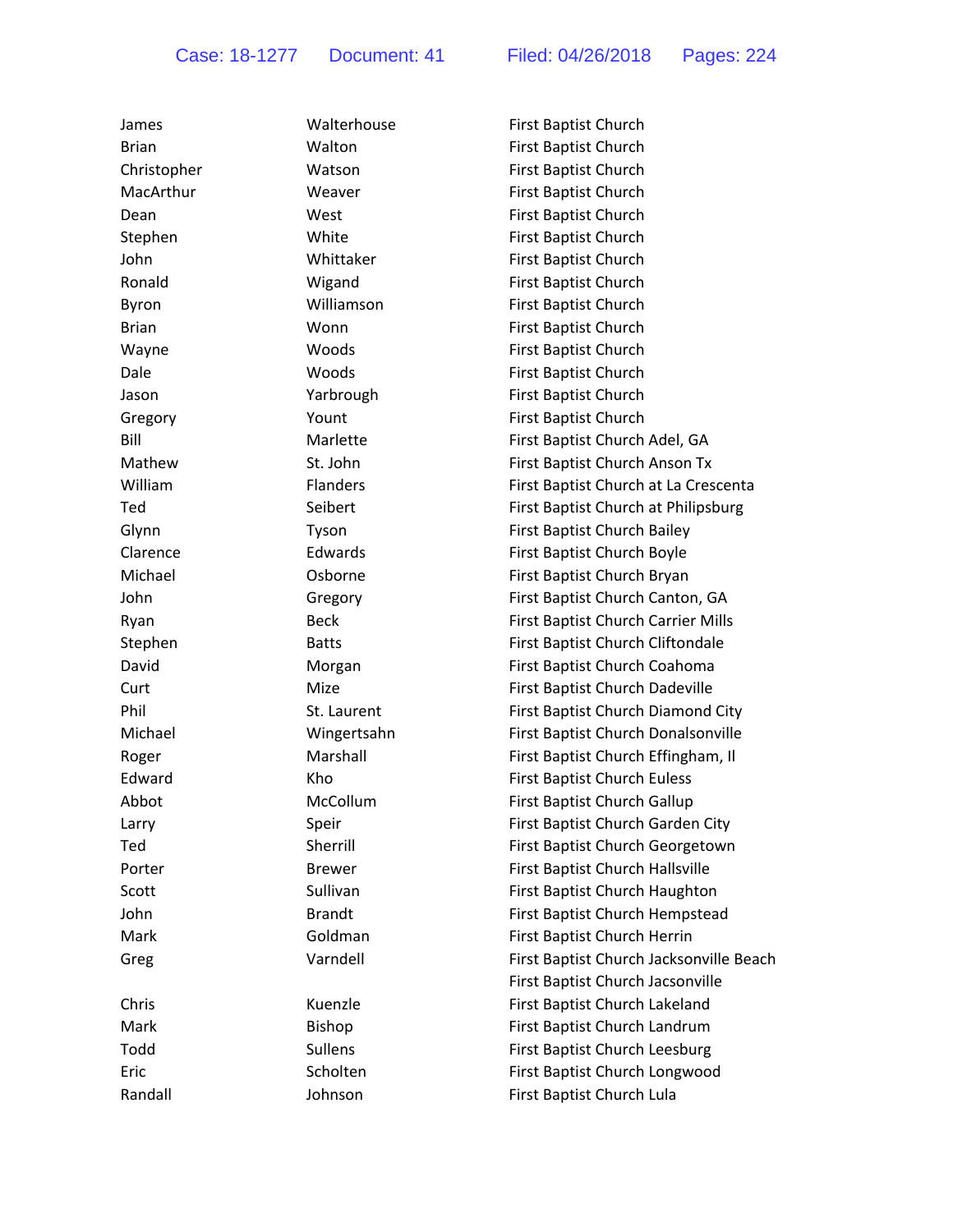| Joshua         | Crutchfield   | <b>First Baptist</b> |
|----------------|---------------|----------------------|
| Jody           | Jones         | <b>First Baptist</b> |
| Spencer        | Plumlee       | <b>First Baptist</b> |
| Jay            | Freudenberg   | <b>First Baptist</b> |
| Steve          | Cheek         | <b>First Baptist</b> |
| Brad           | Moseley       | <b>First Baptist</b> |
| Jody           | Jordan        | <b>First Baptist</b> |
| Greg           | Kilgore       | <b>First Baptist</b> |
| <b>Brent</b>   | Boatwright    | <b>First Baptist</b> |
| Kyle           | Bueermann     | <b>First Baptist</b> |
| John           | Cook          | <b>First Baptist</b> |
| Robert         | Roper         | <b>First Baptist</b> |
| Les            | <b>Sinks</b>  | <b>First Baptist</b> |
| Dwayne         | Robinson      | <b>First Baptist</b> |
| Gary           | <b>Branam</b> | <b>First Baptist</b> |
| Kurtis         | Wachtel       | <b>First Baptist</b> |
| Dalton         | Cottrell      | <b>First Baptist</b> |
| Gary           | <b>Branam</b> | <b>First Baptist</b> |
| Gregory        | Fodrea        | <b>First Baptist</b> |
| Mark           | Dupont        | <b>First Baptist</b> |
| John           | Meyer         | <b>First Baptist</b> |
| Gerald         | Faulkner      | <b>First Baptist</b> |
| Justin         | Falloon       | <b>First Baptist</b> |
| Howard         | Wells         | <b>First Baptist</b> |
| <b>Bradley</b> | Crews         | <b>First Baptist</b> |
| Ken            | Lasater       | <b>First Baptist</b> |
| Charles        | Gililland     | <b>First Baptist</b> |
| Chris          | Allen         | <b>First Baptist</b> |
| Jacob          | <b>Toews</b>  | <b>First Baptist</b> |
| William        | Whitford      | <b>First Baptist</b> |
| Jim            | Sherwin       | <b>First Baptist</b> |
| Jean-Pierre    | Poisson       | <b>First Baptist</b> |
| Paul           | Carlson       | <b>First Baptist</b> |
| Kenneth        | Stone         | <b>First Baptist</b> |
| David          | Lamm          | <b>First Baptist</b> |
| Christopher    | Cooper        | <b>First Baptist</b> |
| Jonathasn      | Cole          | <b>First Baptist</b> |
| Christopher    | Tillman       | <b>First Baptist</b> |
| Jim            | <b>Barker</b> | <b>First Baptist</b> |
| Bill           | Westafer      | <b>First Baptist</b> |
| Michael        | Scott         | <b>First Baptist</b> |
| Jeffrey        | Holloway      | <b>First Baptist</b> |
| Shawn          | <b>Bitner</b> | <b>First Baptist</b> |
| Robert         | Richardson    | <b>First Baptist</b> |

Church Madisonville Church Malakoff Church Mansfield Church McKees Rocks, Pa. Church Montmorenci Church Moody Church Norman Park Church Oakhurst Church of Academy, TX Church of Alamogordo Church of Albany Church of Alva Church of Anna Church of Ashland Church of Atoka Church of Augusta, GA Church of Aurantia Church of Baileyville Church of Bandon Church of Beaver Church of Belvedere Church of Bethalto Church of Bethalto Church of Blairsville Church of Blakely Church of Bowie, TX Church of Buffalo Gap, TX Church of Cairo, GA Church of Calera Church of Calumet City Church of Celeste Church of Charleston Church of Cincinnatus Church of Clayton Church of Collins Church Of Colquitt Church of Columbia Church of Copperas Cove Church of Copperas Cove Church of Cowpens, SC Church of Creve Coeur Church of Crosby Church of Daen Church of Del Paso Heights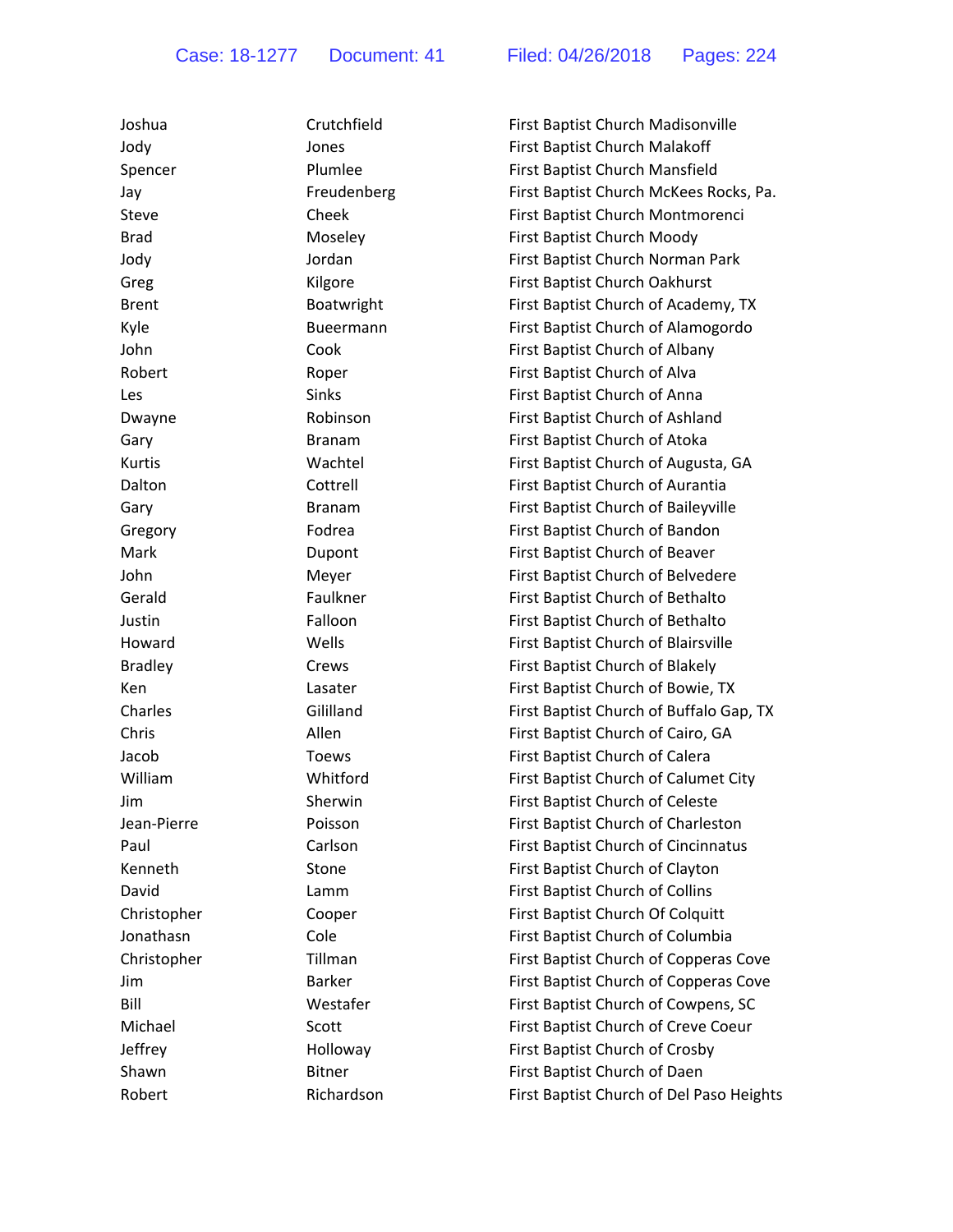| Jesse    | Spro          |
|----------|---------------|
| Jon      | Hera          |
| J. Voyt  | Lynn          |
| James    | Wyn           |
| James    | Ends          |
| Ryan     | Graft         |
| John     | Trott         |
| Cliff    | Matt          |
| Tyree    | Ande          |
| Dale     | Richa         |
| Douglas  | <b>Brow</b>   |
| Evan     | Hill          |
| Leon     | Thor          |
| Duane    | Sleet         |
| James    | Chee          |
| Benjamin | <b>Tellir</b> |
| Cody     | Wec           |
| Adam     | Malc          |
| Jeff     | McD           |
| Darrol   | Hood          |
| August   | Mars          |
| Randall  | Fran          |
| William  | Gallo         |
| Len      | <b>Billin</b> |
| William  | Hend          |
| Shuford  | Jone          |
| Dennis   | Walt          |
| Mike     | Swin          |
| Larry    | Kind          |
| Scott    | Lykir         |
| Jonathan | Sand          |
| Julie    | Philli        |
| Aaron    | Boev          |
| Rick     | Blou          |
| Larry    | Goad          |
| Larry    | Hunt          |
| Theodore | Slael         |
| Evans    | <b>New</b>    |
| Daniel   | Hone          |
| Charles  | <b>Burc</b>   |
| Aaron    | Ump           |
| Nola     | Grier         |
| Cliff    | Hard          |
| Ronald   | Hend          |

at **Internal Sproat Church of Desloge First Baptist Church of Desloge** Id **First Baptist Church of Dighton** First Baptist Church of Douglass n **First Baptist Church of Douglasville** Iey First Baptist Church of DuQuoin ton **First Baptist Church of Edinboro** In Troth Baptist Church of Edwardsport COX **EXECUTE:** First Baptist Church of Ellenton erson **First Baptist Church of Ensley** ards **Example 20 First Baptist Church of Escalante** ouglas **Proxide State Euless** First Baptist Church of Euless First Baptist Church of Fairburn nas **Example 2** First Baptist Church of Fairfield Texas First Baptist Church of Far Rockaway esman First Baptist Church Of Farmersville nghuisen First Baptist Church of Farmington kerly **Example 20 First Baptist Church of Farmington** aney **First Baptist Church of Flushing** onad First Baptist Church of Freeport d **Example 1** First Baptist Church of Frostproof shall **Eugene Communist Einest Baptist Church of Gallatin** tz **First Baptist Church of Garden City** William Galloska First Baptist church of Glenns Ferry gs **Eirst Baptist Church of Golden** dricks **First Baptist Church of Grafton** s **Shuford Jones Jones Jones Jones Jones Jones Jones Jones Jones Jones Jones Jones Jones Jones Jones Jones Jones Jones Jones Jones Jones Jones Jones Jones Jones Jones Jones Jones Jones Jones** on **Example 2** First Baptist Church of Groton, VT gle **Swingle State State Septist Church of Harbor Oaks** rick **Eirst Baptist Church of Hardy** ns **Example 28 First Baptist Church of Hartwell** lers **First Baptist Church of Holcomb** ps **First Baptist Church of Horizon City** ring **Example 20 First Baptist Church of Ironton, MO** nt **Eirst Baptist Church of Jacinto City** d **Goad Extract** First Baptist Church of Jedburg First Baptist Church of Joy ker **Theodore Example Slaeker Slaet is Slaget Slapetist Church of Junction City** ell **Evant Church of Kennesaw** eycutt **Example 1** First Baptist Church of Kenova Charles **Burchett** Burchett **First Baptist Church of Kirbyville, Texas** Aleby **First Baptist Church of La Grande** rson **First Baptist Church of Lacey** en **First Baptist Church of LaCoste** dricks **First Baptist Church of Lake Jackson**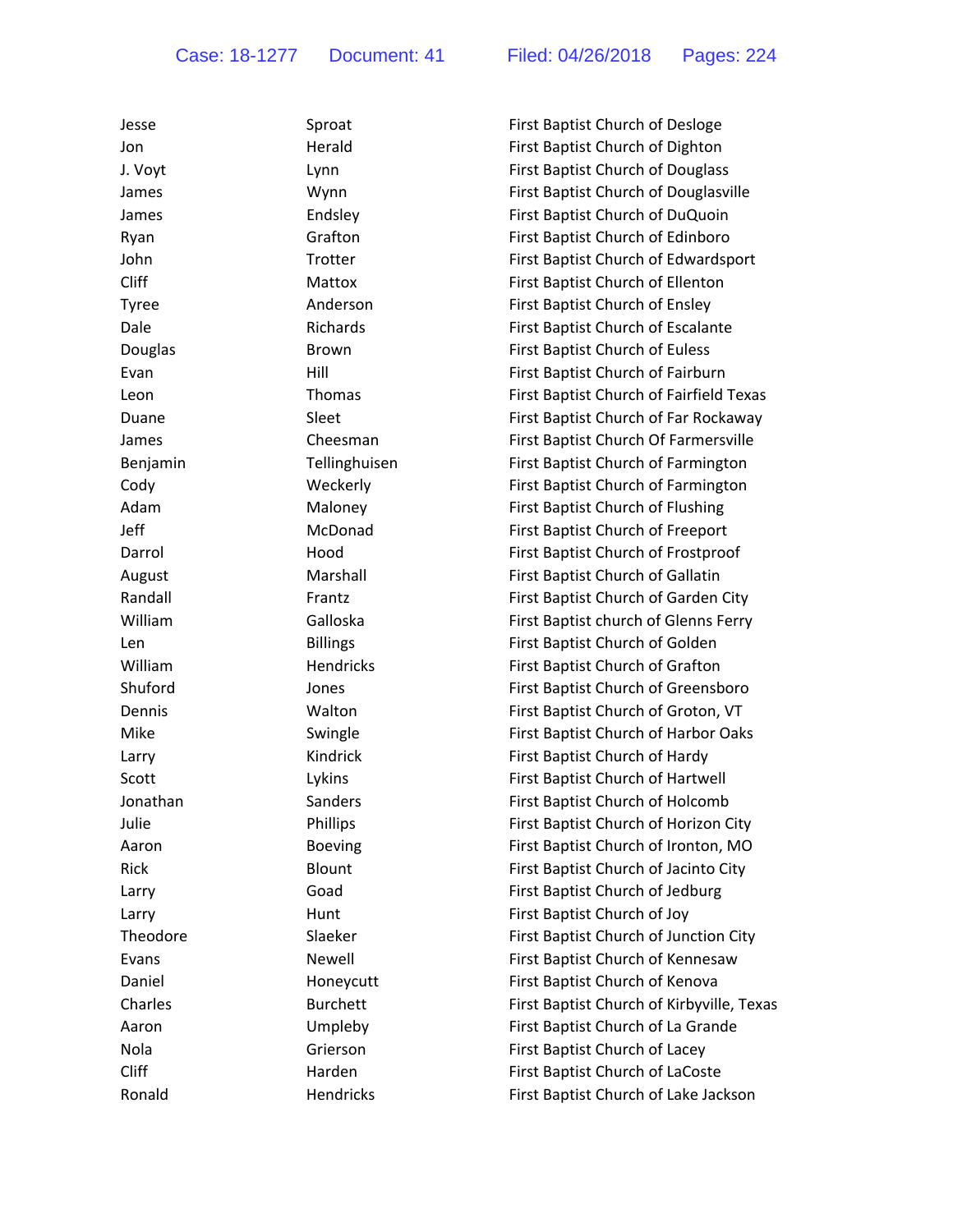| Juan          | Moreno          | <b>First Baptist</b> |
|---------------|-----------------|----------------------|
| John          | Thompson        | <b>First Baptist</b> |
| Michael       | <b>Brownell</b> | <b>First Baptist</b> |
| David         | Munro           | <b>First Baptist</b> |
| Jason         | Plumer          | <b>First Baptist</b> |
| Dwight        | Zuercher        | <b>First Baptist</b> |
| Casey         | Nowlin          | <b>First Baptist</b> |
| Duane         | Smith           | <b>First Baptist</b> |
| Ruben         | Raquel          | <b>First Baptist</b> |
| James         | Miller          | <b>First Baptist</b> |
| Elizabeth     | Palmer          | <b>First Baptist</b> |
| <b>Travis</b> | Modesitt        | <b>First Baptist</b> |
| Scott         | Warren          | <b>First Baptist</b> |
| Stephen       | Freels          | <b>First Baptist</b> |
| Tracy         | Smith           | <b>First Baptist</b> |
| Roger         | Hauck           | <b>First Baptist</b> |
| Mark          | Jones           | <b>First Baptist</b> |
| Kevin         | Kerr            | <b>First Baptist</b> |
| Robert        | Farmer          | <b>First Baptist</b> |
| Randall       | Clark           | <b>First Baptist</b> |
| Ryan          | Clark           | <b>First Baptist</b> |
| Sam           | McAllister      | <b>First Baptist</b> |
| David         | Adams           | <b>First Baptist</b> |
| <b>Brian</b>  | Dempsey         | <b>First Baptist</b> |
| Don           | Hannel          | <b>First Baptist</b> |
| Tamiko        | Chacon          | <b>First Baptist</b> |
| Chad          | Wells           | <b>First Baptist</b> |
| Troy          | Cates           | <b>First Baptist</b> |
| Mark          | Cizauskas       | <b>First Baptist</b> |
| Steven        | Simpson         | <b>First Baptist</b> |
| Stephen       | Swofford        | <b>First Baptist</b> |
| Jim           | Panagoplos      | <b>First Baptist</b> |
| Michael       | Goeke           | <b>First Baptist</b> |
| J. Michael    | Heath           | <b>First Baptist</b> |
| Clark         | Dunlap          | <b>First Baptist</b> |
| Charles       | Rhodes          | <b>First Baptist</b> |
| Jeff          | Rhodes          | <b>First Baptist</b> |
| Jim           | Nelson          | <b>First Baptist</b> |
| Lamont        | Hemminger       | <b>First Baptist</b> |
| Thom          | <b>Butcher</b>  | <b>First Baptist</b> |
| John          | Robinson        | <b>First Baptist</b> |
| Andrew        | Garcia          | <b>First Baptist</b> |
| Clark         | James           | <b>First Baptist</b> |
| Ben           | Curtis          | <b>First Baptist</b> |

Church of Lake Orion Church of Lake Park Church of Leavenworth Church of Lewes Church of Litchfield Church of Machesney Park, IL Church of Marco Island Church of Mascoutah Church of McHenry Church of Metuchen Church of Metuchen Church of Mound Valley Church of Mount Holly Church of Mt. Carmel Church of Mt. Zion Church of Newtown Church O'Fallon Illinois Church of Olive Branch Church of Owensboro, KY Church of Palos Hills Church of Pampa Church of Pavilion Church of Pearlans Church of Perryville Church of Pleasant Hill Church of Pomona Church of Portage Church of Porter, Tx Church of Rochester Church of Rocklin Church of Rockwall Church of Roy Church of San Francisco Church of Show Low Church of Smithfield Church of South Brevard Church of South Brevard Church of Swartz Creek Church of Tarboro Church of Thompson Falls Church Of Thompsonville Church of Thousand Oaks Church of Tomball Church of Tracy City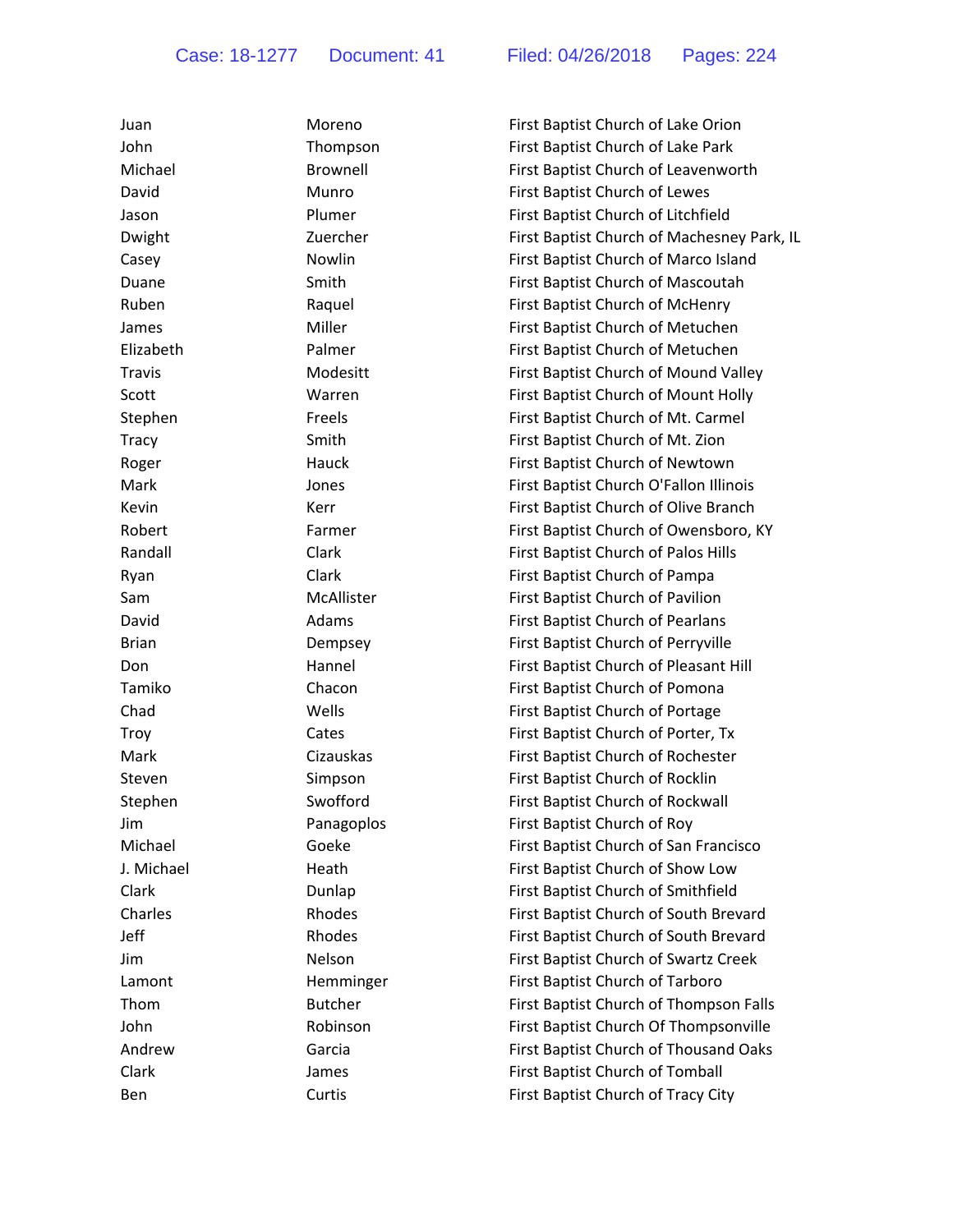| Harlan     | Haines         | First Baptist Church of Troy               |
|------------|----------------|--------------------------------------------|
| Jason      | Johnston       | First Baptist Church of Vernal             |
| David      | Bentley        | First Baptist Church of Wallingford        |
| Kevin      | Madden         | First Baptist Church of Washington, GA     |
| Eric       | Kendall        | First Baptist Church of Weston             |
| Steven     | Smithson       | First Baptist Church of Winnfield La.      |
| C.W.       | Faulkner       | First Baptist Church of Wolfforth          |
| John       | Howard         | First Baptist Church O'Fallon Illinois     |
| Dennis     | <b>Burns</b>   | First Baptist Church Peekskill             |
| Joshua     | Dickson        | First Baptist Church Ponchatoula           |
| Rob        | Ray            | First Baptist Church Porter, TX            |
| Robert     | Peay           | First Baptist Church Ray City              |
| Jared      | Douglas        | First Baptist Church Red Oak               |
| Gary       | Lewis          | First Baptist Church Rincon                |
| Steven     | Polk           | First Baptist Church Rock Hill             |
| <b>Lee</b> | Lacey          | First Baptist Church Sandersville          |
| John       | Davis          | First Baptist Church Screven               |
| Lamora     | <b>Hicks</b>   | First Baptist Church Surgoinsville         |
| Duncan     | Locke          | First Baptist Church Tyrone                |
| Jon        | Epting         | First Baptist Church Tyronza               |
| Marc       | Lhowe          | First Baptist Church Union Point           |
| Kyle       | Pieri          | First Baptist Church White Castle          |
| Gregory    | Binkley        | First Baptist Church Woodlawn              |
| Stephen    | Forrest        | First Baptist Church Zavalla               |
| Thomas     | Hammond        | First Baptist Church, Alpharetta           |
| Keith      | Murdock        | First Baptist Church, Duluth, GA           |
| John       | Caruso         | First Baptist Church, Fort Mill, SC        |
| Harry      | Scarborough    | First Baptist Church, Goose Creek          |
| Randy      | Darnell        | First Baptist Church, Gray, Georgia        |
| Jeff       | Purvis         | First Baptist Church, Herculaneum / Pevely |
| Keith      | <b>Stewart</b> | First Baptist Church, Nashville, GA        |
| Steve      | Spurlock       | First Baptist Church, Newton Falls         |
| Michael    | Westbury       | First Baptist Church, North Houston        |
| Jeffrey    | Shouse         | First Baptist Church, Ramsey               |
| James      | <b>Beaty</b>   | First Baptist Church, Rock Hill, SC        |
| Thomas     | Kelly          | First Baptist Church, Varnville            |
| Robert     | Yaikow         | First Baptist Church, Washington, GA       |
| Austin     | <b>Riggs</b>   | First Baptist Church, West Plains          |
| Jeff       | Duffy          | First Baptist Church, Yarmouth             |
| Ronald     | Bloom          | <b>First Baptist Clermont</b>              |
| Mike       | McCoy          | First Baptist Duchesne                     |
| Eduardo    | Lopez          | <b>First Baptist Forney</b>                |
| Gregory    | Cooper         | <b>First Baptist Groveport</b>             |
| Phillip    | Young          | <b>First Baptist Holly Springs</b>         |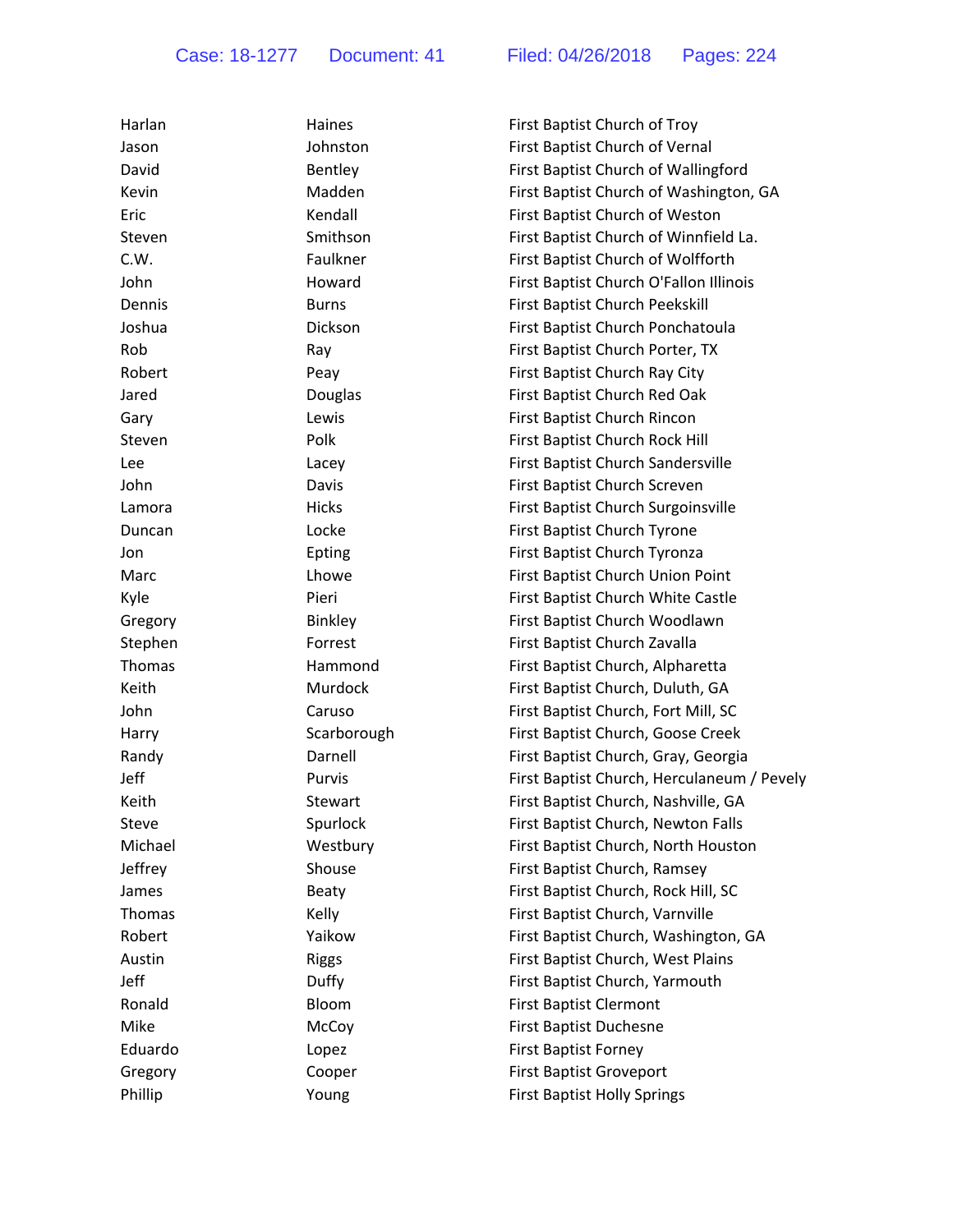| Calvin   | Miller        | First Baptist Horn Lake                   |
|----------|---------------|-------------------------------------------|
| Horry    | Dungan        | First Baptist Jackson, TN                 |
| Melvin   | Blackaby      | First Baptist Jonesboro                   |
| Robert   | Lindsay       | First Baptist Lithonia                    |
| Judy     | Penrod        | First Baptist Locust Grove                |
| Dean     | Oliver        | <b>First Baptist Matthews</b>             |
| William  | Weaver        | First Baptist of Altamont                 |
| Jack     | <b>Boling</b> | <b>First Baptist of Cairo</b>             |
| Nelson   | Grist         | First Baptist Orchard Hill                |
| Jessica  | Asbell        | <b>First Baptist Roswell</b>              |
| Michael  | York          | First Baptist Salem, MO                   |
| Scott    | McDade        | First Baptist Sandersville                |
| Cody     | Ansley        | First Baptist Sandersville                |
| Terrell  | <b>Suggs</b>  | <b>First Baptist Slidell</b>              |
| Casey    | <b>Stark</b>  | <b>First Baptist Slidell</b>              |
| Daryl    | Marco         | First Baptist Temple of Oshkosh           |
| Zackary  | Hudson        | First Baptist Watauga                     |
| Steven   | Hendricks     | First Calvary Baptist Church              |
| Fredrick | Davis         | First Calvary Baptist Church              |
| Michael  | Verway        | First Calvary Baptist Church              |
| William  | <b>Buie</b>   | First Calvary Baptist Church of Rock Hill |
| Janice   | Six           | First Central Presbyterian Church         |
| Tony     | Lin           | First Chinese Baptist Church              |
| Godfrey  | Hom           | First Chinese Baptist Church              |
| Dan      | Trautman      | <b>First Christian</b>                    |
| Chuck    | Foreman       | First Christian Church                    |
| William  | Haley         | First Christian Church                    |
| Roy      | Wahlgren      | First Christian Church                    |
| Jerome   | Parker        | First Christian Church                    |
| Mike     | Southards     | First Christian Church                    |
| David    | Keeton        | <b>First Christian Church</b>             |
| James    | Loft          | <b>First Christian Church</b>             |
| LeRoy    | Herder        | <b>First Christian Church</b>             |
| Paul     | Ratzlaff      | First Christian Church                    |
| David    | Keeton        | First Christian Church                    |
| Keith    | Warren        | First Christian Church                    |
| Gary     | Henline       | <b>First Christian Church</b>             |
| David    | Bondurant     | First Christian Church                    |
| Doug     | McCoy         | First Christian Church - Pleasant Hill    |
| Derek    | Levins        | First Christian Church Herrin             |
| Casey    | Lehman        | <b>First Christian Church Jones</b>       |
| Keith    | Gordon        | First Christian Church of Crescent        |
| Barry    | Smith         | First Christian Church of Mableton        |
| Don      | Gergely       | First Christian Church of Malvern         |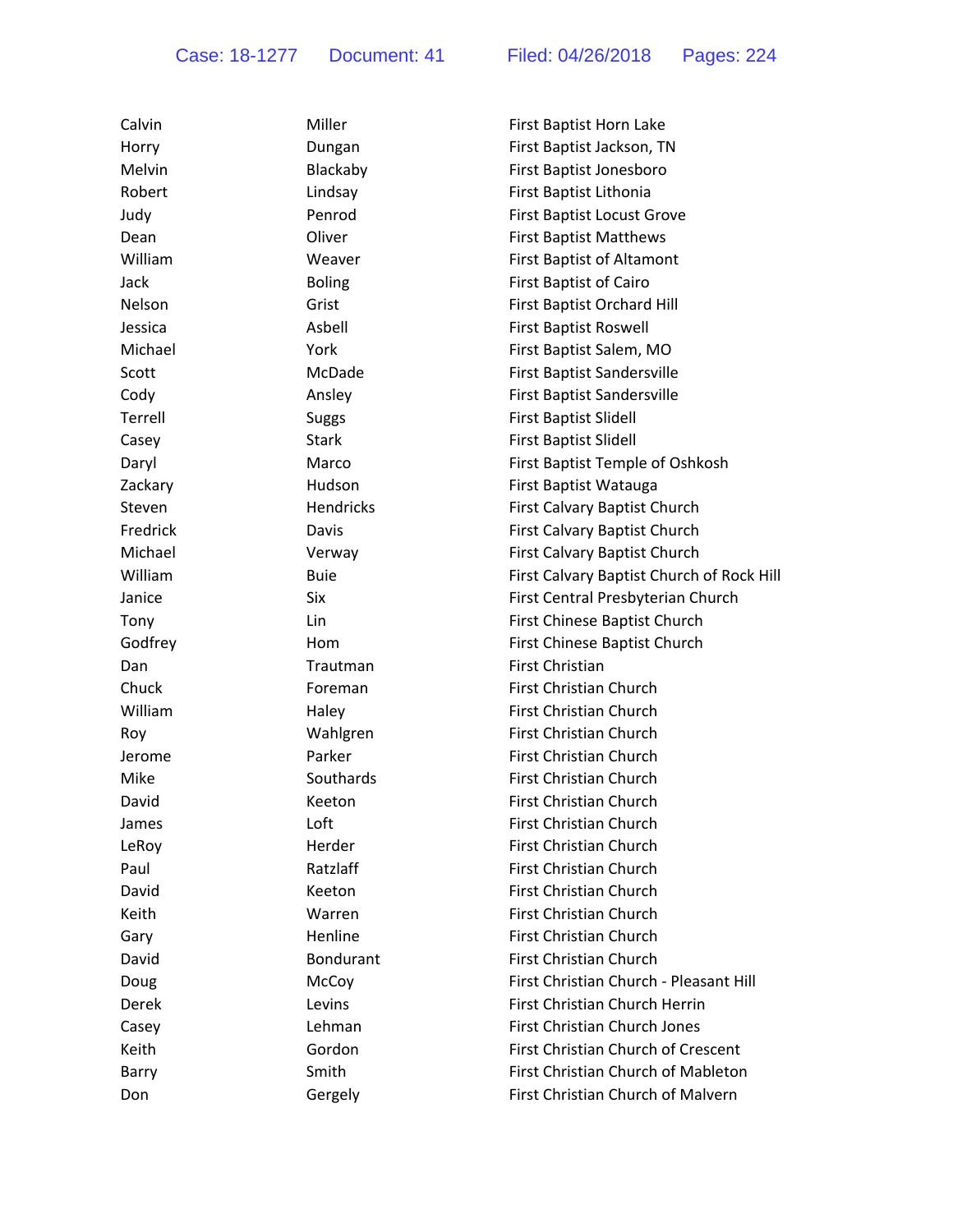| Mel            | Workman        | First Christian Church of Neoga                           |
|----------------|----------------|-----------------------------------------------------------|
| Sharron K.     | Womack         | First Christian Church of North Bend                      |
| Phil           | Martin         | First Christian Church of Salem                           |
| Mike           | Stewart        | First Christian Church of Urbana                          |
| John           | Wagner         | First Christian Church of Versailles                      |
| Cathy          | Stander        | First Christian Church, Disciples of Christ               |
| Michael        | Elmore         | First Christian Church, Disciples of Christ               |
| Greg           | Turner         | First Christian Church, Disciples of Christ               |
| Calvin         | Hoogendoorn    | First Christian Reformed Church                           |
| Dale           | Steele         | First Chruch of God of Grand Rapids, MN                   |
| Matt           | Thomason       | First Church                                              |
| Thomas         | McNerney       | First Church of Christ                                    |
| Steve          | Salmon         | First Church of Christ                                    |
| Dennis R.      | Wood           | First Church of Christ                                    |
| Dennis         | Dorsheimer     | First Church of Christ                                    |
| Diann          | <b>Bailey</b>  | First Church of Christ, Congregae                         |
| Daniel         | Marler         | First Church of God                                       |
| Andrew         | Rehbein        | First Church of God                                       |
| Steven         | <b>Higgins</b> | First Church of God                                       |
| <b>Tracy</b>   | Conner         | First Church of God Mechanicsburg                         |
| Carl           | Wagner         | First Church of God of Joliet                             |
| Harold         | <b>Berrian</b> | First Church of the Nazarene                              |
| Jeremy         | Selvidge       | First Church of the Nazarene                              |
| Kevin          | Weikel         | First Church, Simsbury, CT                                |
| Leroy          | Richards       | First Community Church of the Nazarene                    |
| Jerry          | Platz          | First Congregational Church                               |
| Joseph         | Shea           | First Congregational Church North Brookfield              |
|                |                | First Congregational Church of Mattawan DBA Mattawan Comm |
| Kevin          | Roach          | First Congregational Church of Porterville                |
| Jonathan       | Morgan         | First Congregational United Church of Christ              |
| Weston         | Gibson         | First Covenant Church                                     |
| <b>Brandon</b> | McManus        | <b>First Creek Baptist</b>                                |
| John           | Hill           | First Emmanuel Baptist Church                             |
| Calvin         | Luttinen       | First English Lutheran Church                             |
| <b>DAvid</b>   | Lambertson     | First Evangelical Free Church                             |
| Thomas         | Aubrey         | First Evangelical Free Church                             |
| Michael        | Andrus         | First Evangelical Free Church                             |
| James          | Lindgren       | First Evangelical Lutheran                                |
| Mark           | Sachlamann     | First Evangelical Lutheran Church                         |
| David          | Fischler       | First Evangelical Presbyterian Church                     |
| Jonathan       | Sharpe         | First Evangelical Presbyterian Church                     |
| Robert         | Smith          | First Evangelical Presbyterian Church                     |
| Daniel         | Phelps         | First Evangelical Presbyterian Church                     |
| Charles        | Estes          | First Evangelical Presbyterian Church                     |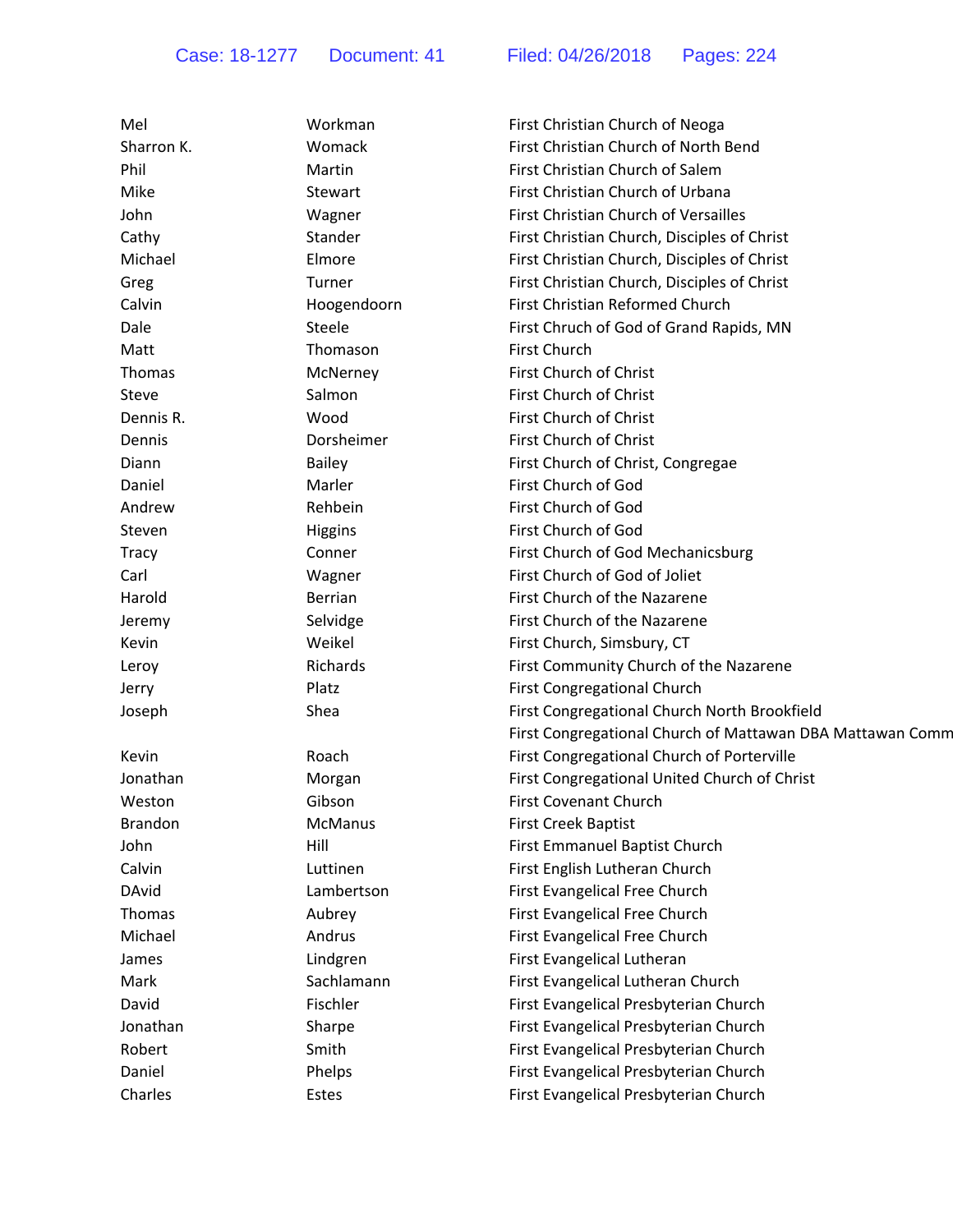| Steve        | Otey            | <b>First Free Church</b>                 |
|--------------|-----------------|------------------------------------------|
| Donald       | Poole           | First Free Methodist Church              |
| Billy D.     | Hanna           | First Free Will Baptist                  |
| Rick         | Loggins         | First Free Will Baptist Church           |
| Kenneth      | Hinshaw         | <b>First Friends Church</b>              |
| Alex         | Montoya         | First Fundamental Bible Church           |
| Mike         | Parrott         | First General Baptist Church             |
| Adony        | Seizeme         | <b>First Haitian Baptist</b>             |
| Marc         | Adolphe         | First Haitian Free Church of Nazarene    |
| Todd         | Johnson         | First Immanuel Baptist Church            |
| Philip       | Kwon            | First Korean Baptist Church of Katy      |
| Kenneth      | Craig           | first landmark missionary baptist church |
| Bill         | Sinkevich       | <b>First Love Ministries Church</b>      |
| Lawrence     | Novak           | <b>First Lutheran Church</b>             |
| <b>Clif</b>  | Loman           | <b>First Lutheran Church</b>             |
| Daniel       | Longden         | First Lutheran Church                    |
| John         | Holt            | First Lutheran Church                    |
| Robert       | <b>Ballard</b>  | First Methodist Church                   |
| Roger        | Stafford        | First Methodist Church                   |
| Daniel       | Johnson         | First Missionary Baptist Church          |
| Tony         | Darr            | <b>First Missionary Church</b>           |
| John         | Routh           | First New Hope Missionary Baptist Church |
| Elbert       | Chester         | First NY Bible Missionary Church         |
| Robert       | Leroe           | First Parish Congregational Church       |
| Leon         | <b>Jeffords</b> | First presbyterian                       |
| Logan        | Almy            | First Presbyterian                       |
| Mark         | Dunn            | First Presbyterian Church                |
| Jeff         | Winter          | First Presbyterian Church                |
| John         | Sheldon         | First Presbyterian Church                |
| Robert       | Spahr           | First Presbyterian Church                |
| Jonathan     | Schwartz        | First Presbyterian Church                |
| Carl         | Hofmann         | First Presbyterian Church                |
| William      | Teng            | First Presbyterian Church                |
| David        | McCann          | First Presbyterian Church                |
| David        | Harvey          | First Presbyterian Church                |
| Robert       | Howard          | First Presbyterian Church                |
| Sara         | Singleton       | First Presbyterian Church                |
| Geoffrey     | Kohler          | First Presbyterian Church                |
| <b>Bruce</b> | Kreutzer        | First Presbyterian Church                |
| Jane         | <b>Filkin</b>   | First Presbyterian Church                |
| John         | <b>Boles</b>    | First Presbyterian Church                |
| William      | Avery           | First Presbyterian Church                |
| Peter        | Thomsen         | First Presbyterian Church Bishop         |
| Leigh        | Bonner          | First Presbyterian Church of Atlanta     |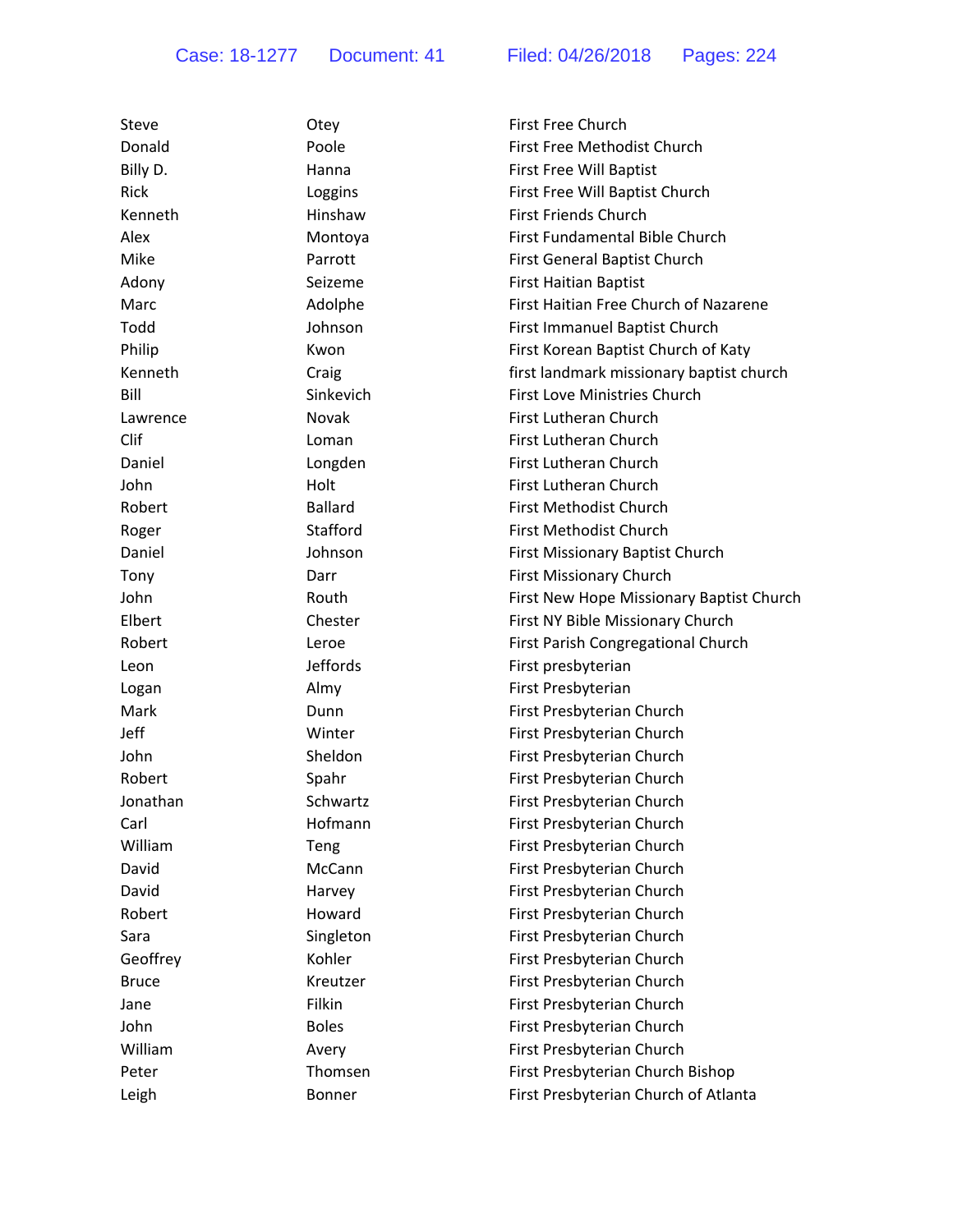| Erik          | Hanson         | First Presbyterian Church of Boulder          |
|---------------|----------------|-----------------------------------------------|
| John          | Keller         | First Presbyterian Church of DeLand           |
| Richard       | Herman         | First Presbyterian Church of Moorestown       |
| Robert        | Allen          | First Presbyterian Church of Northville       |
| Michael       | Imperiale      | First Presbyterian Church of Salt Lake City   |
| Marcia        | Forman         | First Presbyterian Church of Virginia         |
| Raymond       | Hylton         | First Presbyterian Church, Evanston           |
| Daryl         | <b>Higgins</b> | <b>First Protestant Church</b>                |
| Wai           | Tan            | <b>First Reformed Church</b>                  |
| Jon           | Maginn         | First Reformed Presbyterian Church of Phoenix |
| Frank         | Ehrhorn        | First Rock Fellowship                         |
| Benson        | Mauga          | First Samoan Baptist Community Church         |
| Jonathan      | <b>Staples</b> | First Shiloh Baptist Church                   |
| Timothy       | Singleton      | First Southern Baptist                        |
| Ronald        | Mulvaney       | <b>First Southern Baptist</b>                 |
| <b>Dallas</b> | Martin         | <b>First Southern Baptist</b>                 |
| Jason         | Mabry          | First Southern Baptist Church                 |
| Raymond       | Davidson       | First Southern Baptist Church                 |
| Dennis        | Reed           | First Southern Baptist Church                 |
| Mark          | Mucklow        | First Southern Baptist Church                 |
| Tyler         | Ball           | First Southern Baptist Church                 |
| Greg          | Savage         | First Southern Baptist Church                 |
| Henry         | Rains          | First Southern Baptist Church                 |
| <b>Brian</b>  | Kenney         | First Southern Baptist Church                 |
| Joseph        | Himes          | First Southern Baptist Church                 |
| Jeremy        | Harris         | First Southern Baptist Church                 |
| John          | Calio          | First Southern Baptist Church                 |
| KC            | Colvin         | First Southern Baptist Church                 |
| Richard       | Rooks          | First Southern Baptist Church                 |
| Michael       | Ellis          | First Southern Baptist Church                 |
| Mark          | Reeder         | First Southern Baptist Church of Chino Valley |
| Anthony       | Chwalek        | First Southern Baptist Church of Mt. pleasant |
| Connor        | DeFehr         | First Southern Baptist Church of Northglenn   |
| Philip        | Ensley         | First Southern Baptist Church of Reedley      |
| Bill          | Achilles       | First Southern Baptist Church of Wickenburg   |
| Charles       | Beaucond       | First Southern Baptist Church Pearl Harbor    |
| Myron         | Chorbajian     | First Southern Methodist of Greenville        |
| Kirk          | <b>Bodem</b>   | <b>First United Church</b>                    |
| Daniel        | Eischen        | First United Methodist Church                 |
| Robert        | English        | First United Methodist Church                 |
| William       | Phillips       | First United Methodist Church                 |
| Richard       | Mason          | First United Methodist Church                 |
| David         | Lay            | First United Methodist Church                 |
| Donald        | Lee            | First United Methodist Church                 |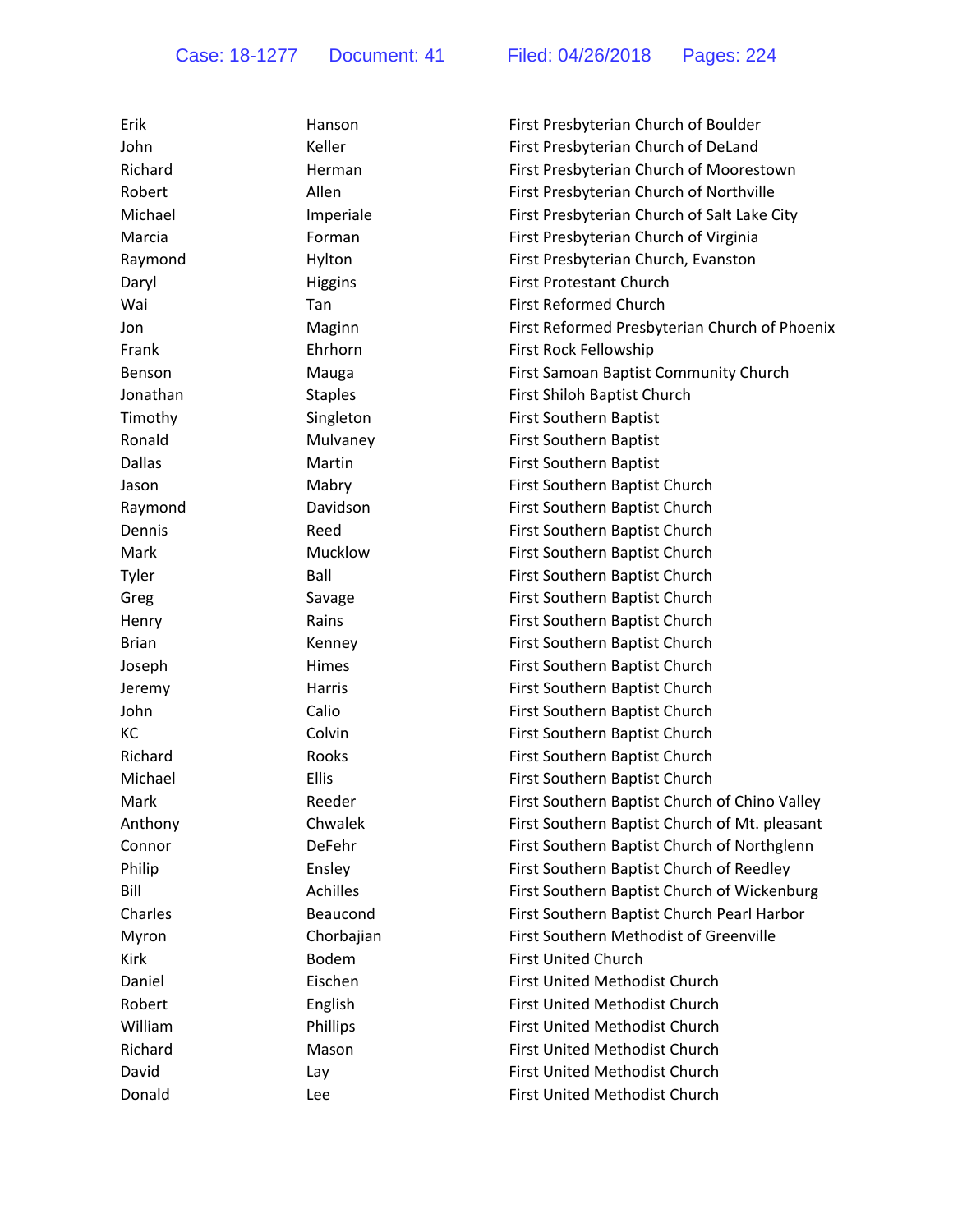| Charles      | Graff           | <b>First United Methodist Church</b>          |
|--------------|-----------------|-----------------------------------------------|
| Phyllis      | <b>Barren</b>   | First United Methodist Church of Fort Worth   |
| Rosanne      | Roberts         | First United Methodist Church of Hudson       |
| Mark         | Suter           | First United Methodist Church of Martinsville |
| Douglas      | Fox             | First United Methodist Church of McKinney     |
| Jonathan     | Fehl            | First United Methodist Church, Corry, PA      |
| Cary         | Wilkins         | First United Methodist Church, Fulshear       |
| Dan          | King            | First UU Church of Houston                    |
| Linh         | Luong           | First Vietnamese Baptist mission in Augusta   |
| Timothy      | Brondyke        | Fish Lake Bible Church                        |
| James        | Sherwood        | Five Points Community Church                  |
| Gregory      | King            | <b>Five Stones</b>                            |
| John         | Moore           | <b>Five Stones Church</b>                     |
| Ralph        | Owen            | <b>Five Stones Church</b>                     |
| Steven       | Cole            | <b>Flagstaff Christian Fellowship</b>         |
| Michael      | Armistead       | Flat Branch Covenant Presbyterian Church      |
| Michael E.   | Taylor          | Flat Creek Baptist Church                     |
| Chuck        | <b>Bridwell</b> | Flat Creek Baptist Church                     |
| <b>Bryan</b> | Clark           | Flat Creek Baptist Church                     |
| Bill         | White           | Flat River Christian Church                   |
| Nathanael    | Naugle          | Fleetwood Bible                               |
| William      | Gentry          | <b>Fletcher First Baptist</b>                 |
| Roy          | Waldroup        | Fletcher First Baptist Church                 |
| Doug         | Halsey          | <b>Fletcher Memorial</b>                      |
| Cory         | Halsey          | <b>Fletcher Memorial Baptist</b>              |
| Christopher  | Fowler          | Fletcher Memorial Baptist Church              |
| David        | Hintz           | Flint Hills Bible Church                      |
| Charles      | Clark           | Flint River Baptist Association               |
| <b>Trey</b>  | Gambill         | <b>Florence Baptist</b>                       |
| Dale         | Storm           | Florence Baptist Church                       |
| Jerry        | Williamson      | Florissant Church of Christ                   |
| Ronn         | <b>Brooks</b>   | Florissant Valley Baptist Church              |
| Tammy        | Stevenson       | Florissant Valley Baptist Church              |
| Neal         | Wall            | Flovilla Baptist Church                       |
| <b>Bruce</b> | Pratt           | Flower Mound Community Church                 |
| John         | Young           | Flushing Chinese United Methodist Church      |
| Roy          | Price           | Foothill Bible Church                         |
| Joshua       | Smith           | Foothill Vineyard Church                      |
| David        | Gantenbein      | <b>Foothills Baptist</b>                      |
| <b>Brad</b>  | Smith           | Foothills Bible Church                        |
| Kevin        | Miller          | <b>Foothills Christian Church</b>             |
| Mark         | Hoffman         | <b>Foothills Christian Church</b>             |
| Michell      | Cook            | <b>Foothills Christian Church</b>             |
| James        | Deyling         | <b>Foothills Christian Church</b>             |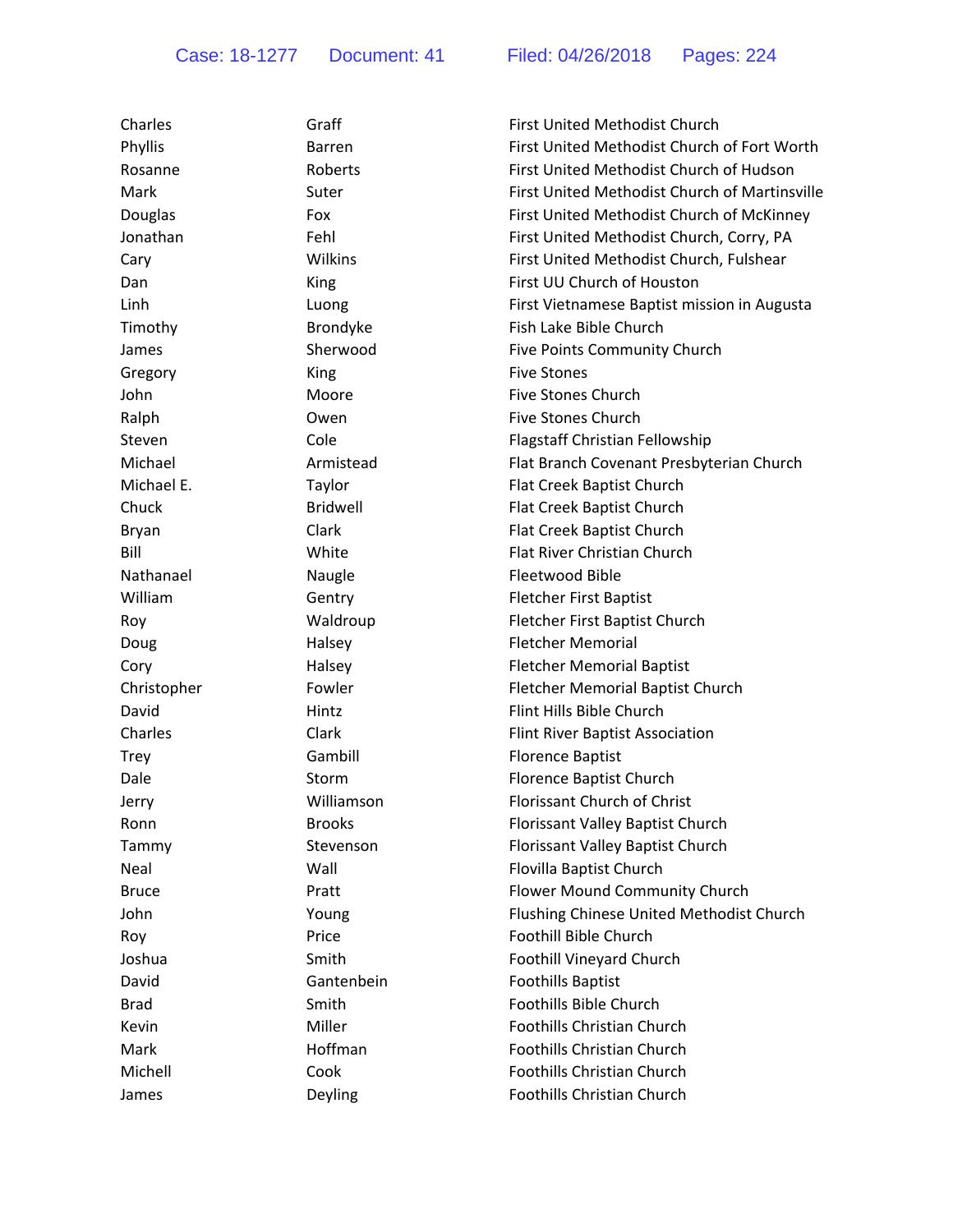| Denny         | Roberts      | Foothills Christian Fellowship           |
|---------------|--------------|------------------------------------------|
| Devon         | Smith        | <b>Foothills Community Church</b>        |
| Philip        | Dowdy        | Forerunner Church                        |
| Barry         | Shaffer      | <b>Forest Community Church</b>           |
| Jason         | Ash          | Forest Glade Baptist Church              |
| <b>Brent</b>  | Lenhart      | Forest Hill Evangelical Methodist Church |
| Donald        | Boyd         | <b>Forest Hills Baptist</b>              |
| Jeffrey       | Bowden       | Forest Hills Baptist Church              |
| John          | Ahlen        | Forest Meadow Baptist Church             |
| Jeffery       | <b>Berg</b>  | Forest Ridge Baptist Church              |
| Thomas        | Dowdy        | Forest St UMC                            |
| Timothy       | <b>Neely</b> | Forestburg Baptist Church                |
| Matt          | Giesman      | Forestgate Presbyterian Church           |
| Jay           | Gumm         | Forgiven Felons                          |
| <b>Bruce</b>  | Plummer      | Fort Belknap Baptist Mission             |
| Eriberto      | Soto         | Fort Caroline United Methodist Church    |
| Michael       | Demastus     | Fort Des Moines Church of Christ         |
| Jeff          | Hines        | Fort Gaines Baptist Church               |
| Beverly       | King         | Fort Gaines United Methodist Charge      |
| Mark          | Leonhardt    | Fort Mill Church of God                  |
| Steven        | Henry        | Fostoria Baptist Church                  |
| Casey         | Lewis        | <b>Foundation Baptist Church</b>         |
| Kenneth       | <b>Brown</b> | Fountain Hills Presbyterian Church       |
| Ryan          | Holtzclaw    | Fountain Inn First Baptist Church        |
| Jerry         | Smart        | Foursquare Gospel Center                 |
| Gregory       | Ciesluk      | Fourth Avenue United Methodist Church    |
| Matthew       | Morrell      | Fourth Baptist Church                    |
| Keith         | Krell        | <b>Fourth Memorial Church</b>            |
| Gary          | Griffin      | Fowlerville Church of the Nazarene       |
| Kevin         | Jones        | Fox Hill Road Baptist Church             |
| Mark          | Inman        | Fox Valley Baptist Association           |
| Steven        | Willingham   | Frankfort Wesleyan Church                |
| David         | Welsh        | Franklin Christian Church                |
| Anthony       | Buchanan     | Franklin Road Baptist Church             |
| Robert        | <b>Brown</b> | Frazer United Methodist Church           |
| Neil          | Epler        | Frazer United Methodist Church           |
| Charles       | Wise         | Frazer United Methodist Church           |
| Jeremy        | Thomas       | Fredericksburg Bible Church              |
| Cody          | Carnett      | Fredericksburg Christian Fellowship      |
| Charles       | Colegrove    | Free Church                              |
| Dan           | Grether      | Free Indeed Ministries Int'l             |
| Donld         | Mohr         | Free Methodist Church                    |
| Darrel        | Riley        | Free Methodist Church                    |
| <b>Dallas</b> | Timm         | Free Methodist Church USA                |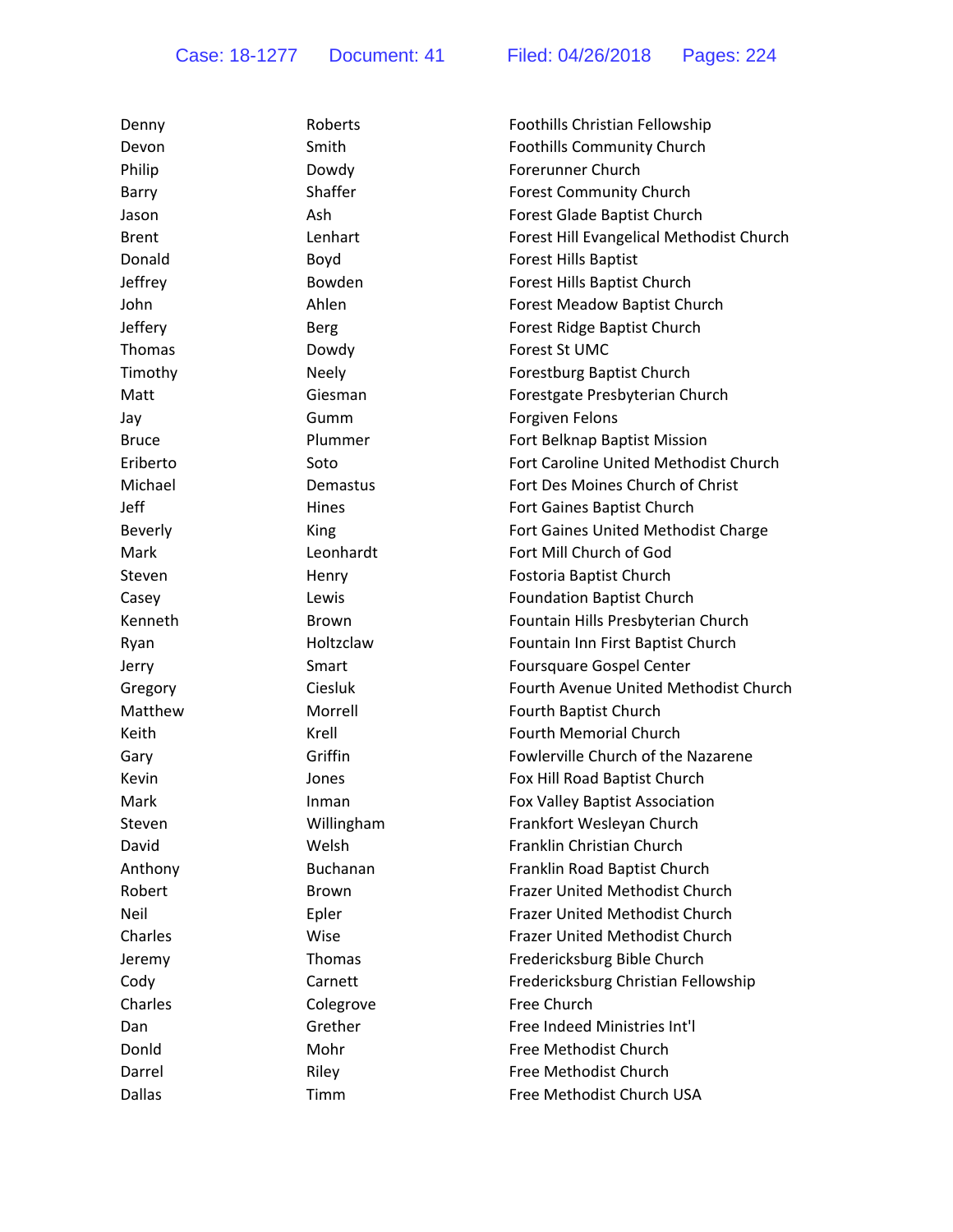| Vincent   | Kobosh         | Freedom Baptist Church                    |
|-----------|----------------|-------------------------------------------|
| Mark      | Wurzelbacher   | Freedom Baptist Church                    |
| Wallace   | Gilmer         | Freedom Baptist Church of Locust          |
| Calvin    | Szalach        | Freedom Christian                         |
| Matt      | <b>Stevens</b> | Freedom Church                            |
| Julian    | Bacon          | Freedom Church                            |
| John      | <b>Bstes</b>   | Freedom Fellowship                        |
| Judy K.   | Togstad        | Freedom House Dayton Church               |
| Troy      | Hein           | Freedom in Christ Assembly                |
| Kathleen  | Bohne          | Freedom Life Center                       |
| Greg      | Squires        | Freedom Life Church                       |
| Aaron     | Johnson        | Freedom Life Church                       |
| Heather   | Finck          | Freedom Plains United Presbyterian Church |
| Jason     | Griffin        | Freedom Valley Church                     |
| Jeffrey   | <b>Booth</b>   | Freedom Worship Center Omaha              |
| Jerry     | Cook           | Freedom's Way Baptist Church              |
| Dawn Lynn | Check          | Freeport United Methodist Church          |
| David     | Dang           | <b>Fremont Community Church</b>           |
| David     | <b>Burke</b>   | Fremont Presbyterian Church               |
| Jacob     | Leichliter     | French Gulch Community Church             |
| Scott     | Davis          | Frenchtown Community Church               |
| Tammy     | Pettry         | Fresh Oil Ministries                      |
| Wynell    | Freeman        | Fresh Word Kingdom Assemblies             |
| Richard   | Bauer          | Friant Foothill Bible Church              |
| Mark      | Ellingson      | <b>Fridley Covenant Church</b>            |
| Larry     | Campbell       | Friend 2 Friend Chapel                    |
| Eric      | Gettinger      | Friends Church                            |
| Dwight    | Green          | Friendship                                |
| Rayford   | Harris         | Friendship Baptist                        |
| Joey      | Pritchett      | Friendship Baptist                        |
| Russell   | Hart           | Friendship Baptist                        |
| Charles   | Stoops         | Friendship Baptist Association            |
| Heyward   | Horton         | Friendship Baptist Church                 |
| Thomas    | Skinner        | Friendship Baptist Church                 |
| Paul      | Cowles         | Friendship Baptist Church                 |
| John      | Everett        | Friendship Baptist Church                 |
| Chris     | Collins        | Friendship Baptist Church                 |
| Archie    | Sharpe Jr.     | Friendship Baptist Church                 |
| Odis      | Weaver         | Friendship Baptist Church                 |
| Dan       | Graddy         | Friendship Baptist Church                 |
| Jim       | Larger         | Friendship Baptist Church                 |
| Job       | Ayantola       | Friendship Baptist, DCEA                  |
| Matthew   | Henry          | Friendship Celebration Lutheran Church    |
| Daniel    | Norman         | Friendship Church                         |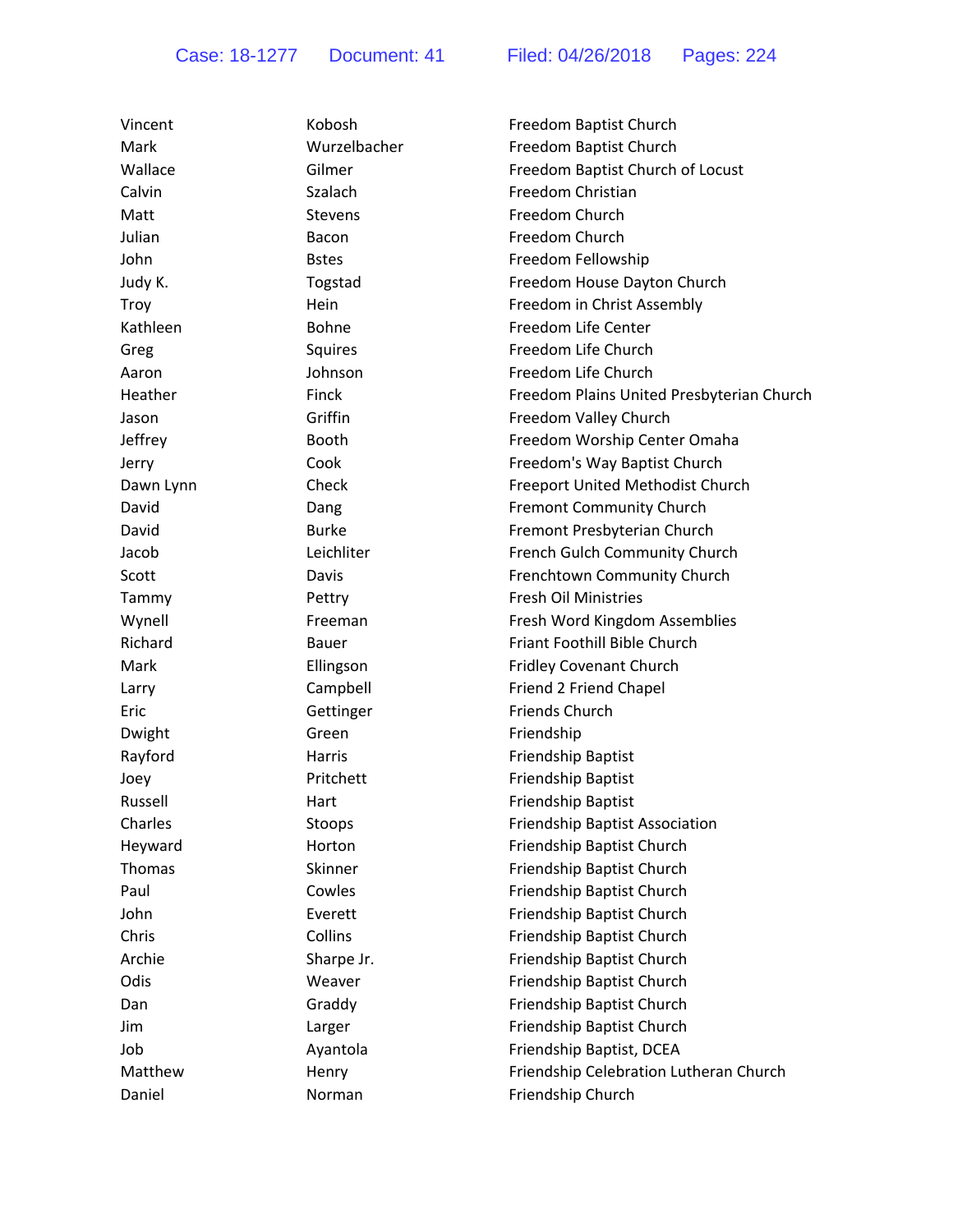| Rob            | Rees           | Friendship Church                         |
|----------------|----------------|-------------------------------------------|
| Sara           | Hutchinson     | From the Heart                            |
| Jeffrey        | Redlin         | Front Range Baptist Church                |
| John           | Huyser         | Fruitport Christian Reformed Church       |
| Robert         | Pulliam        | Fry Road Church of Christ                 |
| Maurice        | Willis         | Full Armor of God Church                  |
| <b>Britain</b> | Ward           | Full Gospel All Nation Pentecostal Church |
| Daniel         | <b>Bossidy</b> | Full Gospel Lighthouse Church, Inc.       |
| Kenbetg        | Vincent        | <b>Full Gospel Tabernacle</b>             |
| Troy           | Dotson         | <b>Full Life Church</b>                   |
| Mike           | Washburn       | Full Life Church                          |
| Charles        | McConnell      | <b>Fuller Theological Seminary</b>        |
| James          | Salimes        | <b>Fulton Congregational Church</b>       |
| Steven         | Lawhorne       | <b>Funston Baptist Church</b>             |
| Ronald         | Shiver         | <b>Funston Baptist Church</b>             |
| Thomas         | Wood           | <b>Fusion Church</b>                      |
| Matt           | Alexander      | <b>Fusion Church Madison</b>              |
| Ron            | Garner         | G3 Church United Methodist Church         |
| Pablo          | Ramirez        | <b>GA Bakersfield</b>                     |
| Shawn          | House          | Gadara Baptist church                     |
| Kelly          | Spitler        | Gaithersburg Church of the Nazarene       |
| Robert         | McRae          | Galatia Evangelical Presbyterian Church   |
| Bill           | Long           | Galilean Baptist Church                   |
| Stephen        | <b>Hicks</b>   | Galilee Baptist Church                    |
| William        | Williams       | Galilee Baptist Church                    |
| Joey           | Krol           | Galilee Baptist Church                    |
| Sean           | Cooper         | Galveston First Baptist Church            |
| William        | Long           | Gapway Baptist Church                     |
| Neal           | Riley          | Garden Acres Baptist Church               |
| Christopher    | Castile        | <b>Garden Of Peace Ministries</b>         |
| Harrolee       | Gibbons        | Garden of Prayer UHC                      |
| Ron            | Matsuda        | Gardena Valley Baptist Church             |
| Doug           | Brown          | Gardena Valley Baptist Church             |
| Gary           | Sissel         | <b>Gardiner Reformed Church</b>           |
| Josh           | Satterfield    | Garland, First Assembly of God            |
| Gary           | Panepinto      | Affiliation not listed                    |
| David          | <b>Barker</b>  | Gaskin First Baptist Church               |
| Robert         | Palculict      | <b>Gate City Baptist Church</b>           |
| Fred           | Hennes         | GateWay Bible Church                      |
| David          | Enns           | GateWay Bible Church                      |
| Ron            | Marsh          | GateWay Bible Church                      |
| <b>Bruce</b>   | Tessen         | Gateway Church                            |
| Daniel         | Mercaldo       | Gateway Church                            |
| Joel           | Nelson         | Gateway Church                            |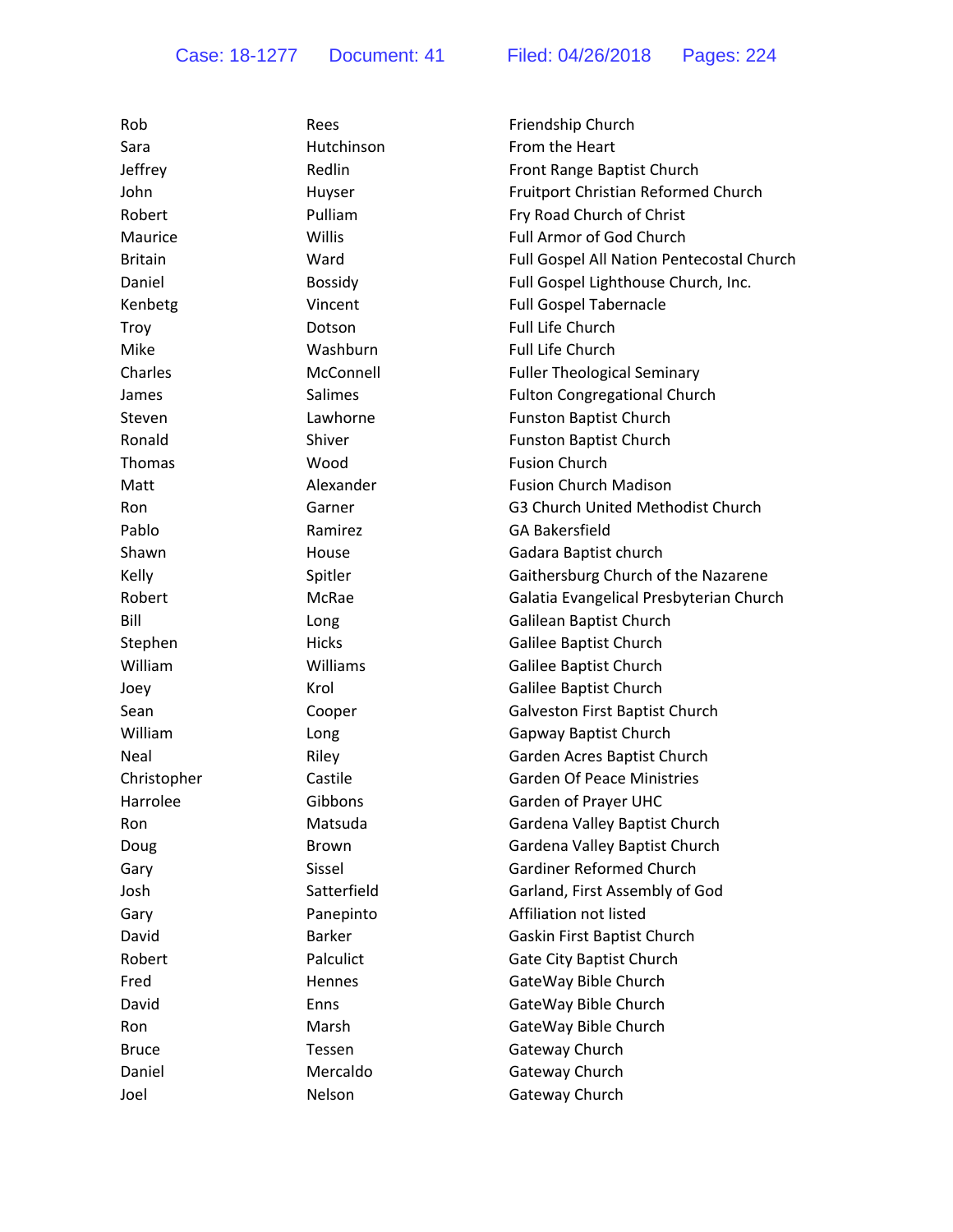Case: 18-1277 Document: 41 Filed: 04/26/2018 Pages: 224

| <b>Bruce</b>    | Crockett      | Gateway Church                                       |
|-----------------|---------------|------------------------------------------------------|
| Ron             | Shull         | Gateway Church of the Assemblies of God              |
| David           | Cannistraci   | GateWay City Church                                  |
| John            | Headley       | GateWay City Church                                  |
| Bryan           | Sutherland    | GateWay City Church                                  |
| Carol           | Coen          | GateWay City Church                                  |
| Chris           | Cobb          | GateWay Clty Church                                  |
| Greta           | King          | GateWay City Church                                  |
| Jordan          | Cannistraci   | GateWay City Church                                  |
| Nicole          | Avila         | GateWay City Church                                  |
| Sheryl          | Miller        | GateWay City Church                                  |
| <b>Bradford</b> | Easter        | GateWay City Church                                  |
| Vincent J.      | Coffaro       | GateWay City Church                                  |
| Albert          | Castaneda     | GateWay City Church                                  |
| Genevie         | Castaneda     | GateWay City Church                                  |
| Aldon           | Schaap        | Gateway Community Christian Reformed Church          |
| <b>Blake</b>    | Switzer       | <b>Gateway Community Church</b>                      |
| Mel             | Steinmeyer    | Gateway Foursquare Church                            |
| Stephen         | Wong          | <b>Gateway Friends Church</b>                        |
| Joseph          | Lo            | <b>Gateway Friends Church</b>                        |
| Jonathan        | Damon         | <b>Gateway Grace Community Church</b>                |
| Steve           | Caperton      | Gateway Hill Country Church                          |
| Harold          | Fuller        | Gatewood Baptist Church                              |
| James           | Jackson       | General Council of the Assemblies of God             |
| Joseph          | Todd          | <b>Generation Ministries</b>                         |
| Stephen         | Palm          | Geneseo Evangelical Free Church                      |
| <b>Ben</b>      | Crouse        | Genesis Church                                       |
| Kevin           | Russell       | Genesis Church                                       |
| Charles         | Tuttle        | Genesis Church                                       |
| Stephen         | Fretz         | Genesis Fellowship                                   |
| Steven          | Marsh         | Geneva Presbyterian Church                           |
| Robert          | McConkey      | Gennao Anothen Ekkesia (Born Again Chirch) Or The aC |
| David           | Hardwick      | Gentian baptist church                               |
| George          | <b>Brandt</b> | George Brandt                                        |
| Kermit P.       | Soileau       | Georgetown Baptist Church                            |
| Keith           | Chandler      | Georgia Baptist Mission Board                        |
| Joseph          | Graham        | Georgia Baptist Mission Board                        |
| L Thomas        | Crites        | Georgia Baptist Mission Board                        |
| Ryan            | McWhorter     | Georgia Baptist Mission Board                        |
| Keith           | Wade          | Georgia Baptist Mission Board                        |
| <b>Buck</b>     | <b>Burch</b>  | Georgia Baptist Mission Board                        |
| Anthony         | Neal          | Georgia Baptist Mission Board                        |
| Arthur Glen     | McCall        | Georgia Baptist Mission Board                        |
| Eddy            | Oliver        | Georgia Baptist Mission Board                        |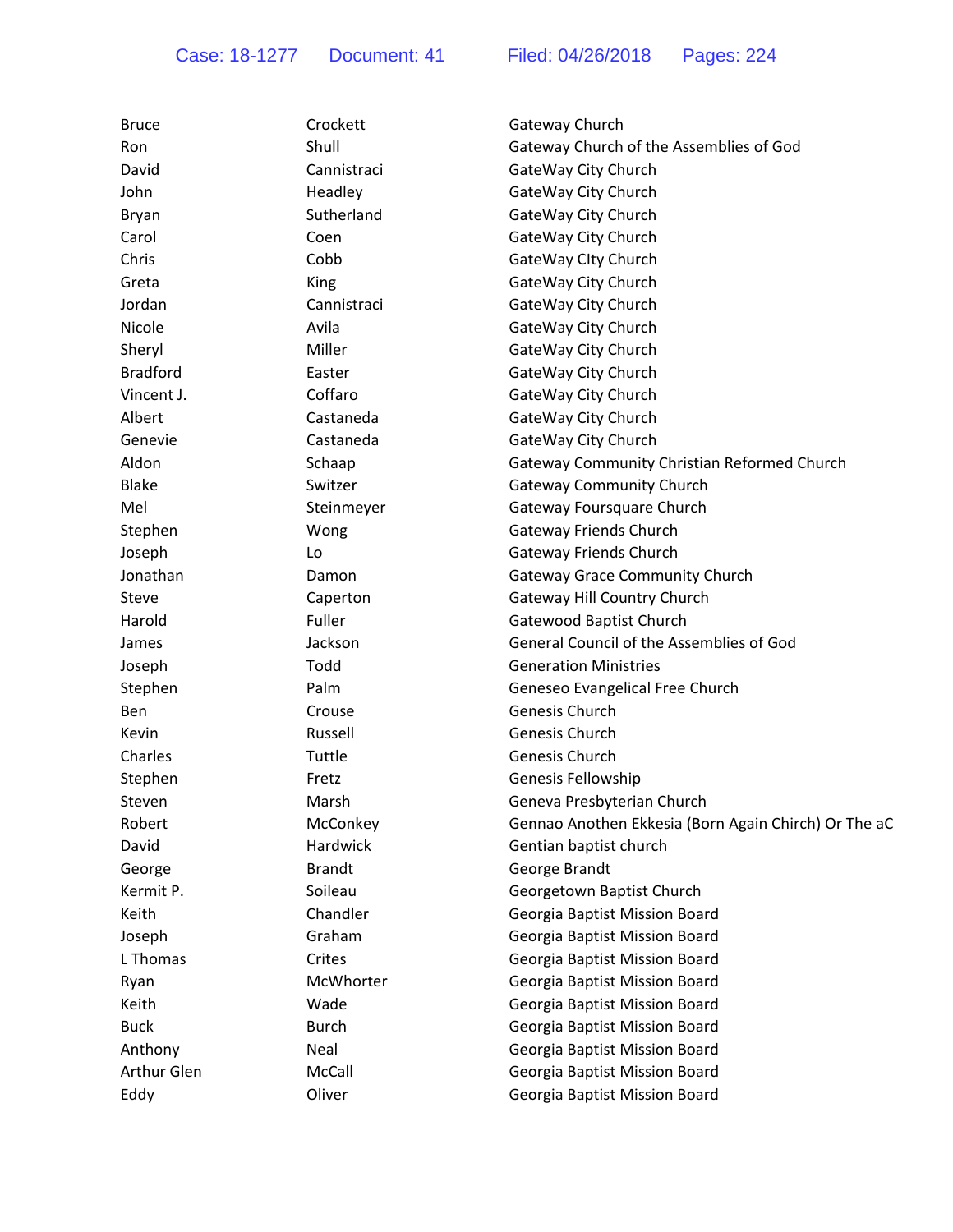| Mike           | Carlson        | Germantown Hills Baptist Church                                    |
|----------------|----------------|--------------------------------------------------------------------|
| Michael        | <b>Flowers</b> | Gerogia Baptist Mission Board                                      |
| David          | Hughey         | Geyer Springs First Baptist Church                                 |
| <b>Dolores</b> | Patterson      | Gilbert Foursquare                                                 |
| Robert         | <b>Brewer</b>  | Gilbert Independent Baptist                                        |
| Noah           | Hartmetz       | <b>Girard Bible Church</b>                                         |
| Charles        | Hyde           | <b>Glad Tidings</b>                                                |
| Dan            | McDonald       | Glad Tidings A/G                                                   |
| Jason          | Scalzi         | Glad Tidings A/G                                                   |
| David          | Meek           |                                                                    |
|                |                | Glad Tidings Assembly of God Church<br><b>Gladeland Parish UCC</b> |
| Joseph         | Ward           |                                                                    |
| Mathew         | Samuelson      | <b>Glastonbury Community Church</b>                                |
| Teddy          | Herron         | Glen Baptist Church                                                |
| Kelly          | <b>Brady</b>   | Glen Ellyn Bible Church                                            |
| Mark           | Wilkerson      | Glen Ellyn Bible Church                                            |
| Matthew        | Marron         | Glen Ellyn Bible Church                                            |
| John           | Vandervelde    | Glen Ellyn Bible Church                                            |
| John           | Foster         | Glen Ellyn Bible Church                                            |
| Terry          | Peer           | Glen Este Church of Christ                                         |
| <b>Brian</b>   | Reed           | <b>Glendale Christian Church</b>                                   |
| Lemuel         | Niere          | Glendale Filipino Seventh-day Adventist Church                     |
| Carl           | Wohlwend       | Gleneden Beach Christian Church                                    |
| <b>Bart</b>    | Plaxco         | <b>Glenrock Baptist</b>                                            |
| Gene           | Flack          | <b>Glenrock Baptist Church</b>                                     |
| Jonathan       | <b>Baek</b>    | <b>Glenview Korean Covenant Church</b>                             |
| Roger          | Rhoads         | Glenwood Wesleyan Church                                           |
| Cito           | Cruz           | <b>Global Friends</b>                                              |
| R. Marshall    | Stoy           | <b>Global Gates Church</b>                                         |
| Dr. Fred       | Hartman        | <b>Global Outreach Mission</b>                                     |
| Doris          | Wagner         | Global Spheres Inc.                                                |
| John           | Nill           | <b>Global University</b>                                           |
| Raymond        | Talavera       | Glory of Christ Church                                             |
| Marimil        | Malto          | <b>Glory Tabernacle</b>                                            |
| <b>Bob</b>     | Curry          | Glva Congregational Church                                         |
| Benjamin       | Campbell       | <b>Glyndale Baptist Church</b>                                     |
| Garry          | Love           | <b>Goals Ministries</b>                                            |
| Randy          | Srader         | God of Wonders Fellowship                                          |
| Alan           | Walters        | God's Missionary Church                                            |
| Scott          | <b>Brummer</b> | <b>Gods Place Ministries</b>                                       |
| Ron            | Hammonds       | Golden Triangle Church On The Rock                                 |
| Charles        | Yost           | Goldsboro Church of God                                            |
| Gary           | Houdek         | <b>Golf Road Baptist Church</b>                                    |
| John           | Sullivan       | Good Hope Baptist Church                                           |
| Robert         | Skinner        | Good Hope Baptist Church                                           |
|                |                |                                                                    |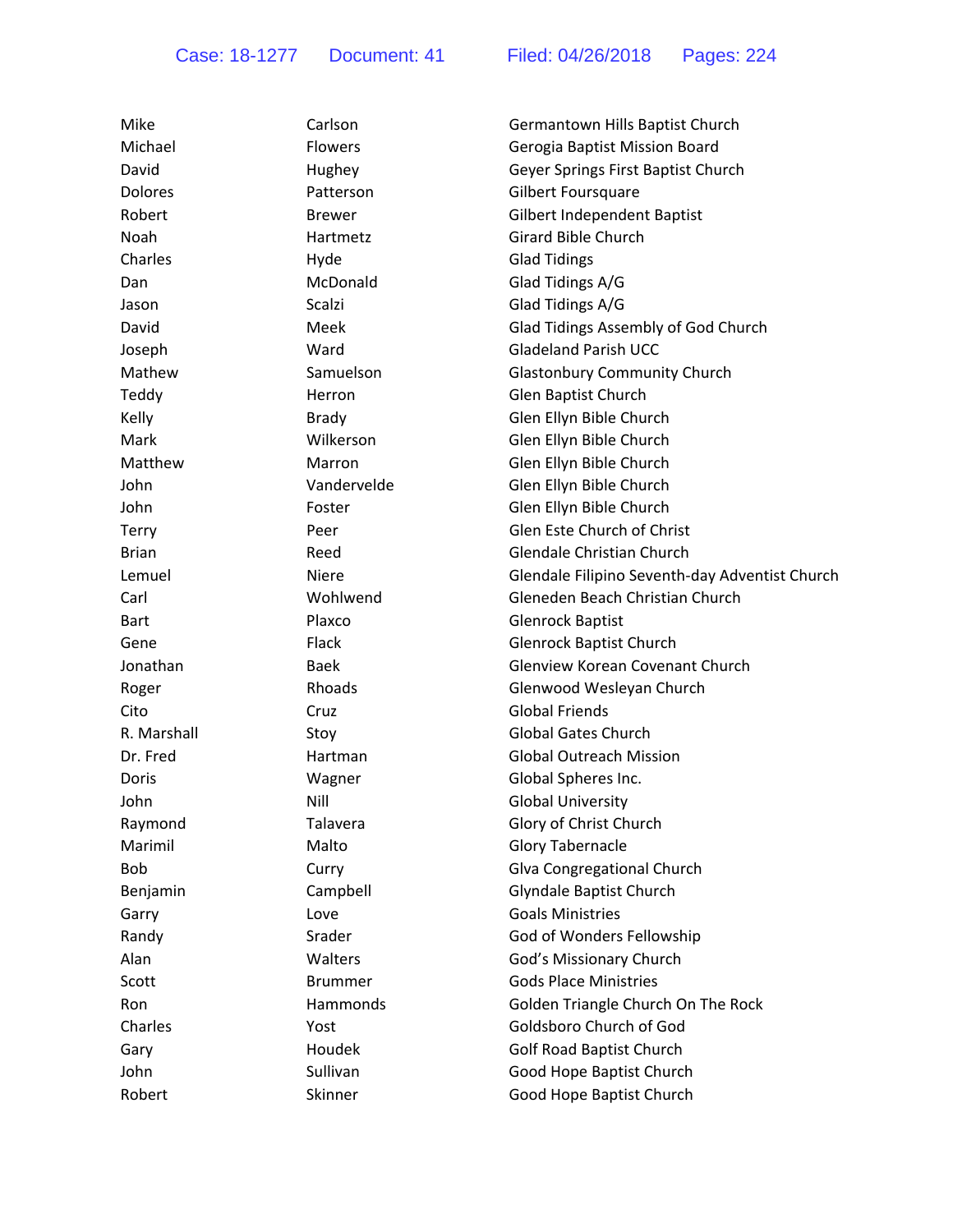| Lance       | Montalbano     | Good Hope Baptist Church                              |
|-------------|----------------|-------------------------------------------------------|
| Michael     | <b>Bruce</b>   | Good Hope Missionary Baptist Church                   |
| Richard     | Wootonn        | Good News Bible church                                |
| Mark        | Dobrin         | Good News Chapel                                      |
| Ryan        | Whitson        | Good News Community Church                            |
| Vickie      | Matos          | Good News Fellowship Church                           |
| Linda       | Rex            | Good News Fellowship of Grace Communion International |
| Peter       | Kemeny         | Good News Presbyterian Church                         |
| Christopher | Klukas         | Good Samaritan Anglican Church                        |
| Wayne       | Deibel         | <b>Good Samaritan Senior Community</b>                |
| Jessie      | Arce           | Good Shepherd Baptist Church                          |
| Sung chul   | Kim            | Good Shepherd Baptist Church                          |
| Charles     | Perkins        | Good Shepherd Church of the Nazarene                  |
| Ivan        | Kirk           | Good Shepherd Community Church                        |
| Alan        | Hlavka         | Good Shepherd Community Church                        |
| Jeff        | Gregory        | Good Shepherd Community Church                        |
| steve       | keels          | Good Shepherd Community Church                        |
| Justin      | Watson         | Good Shepherd Community Church                        |
| Bryan       | Spang          | Good Shepherd Evangelical Lutheran                    |
| Michael     | Pless          | Good Shepherd Fellowship                              |
| Selvandieu  | Joseph         | Good Shepherd Haitian Baptist Church                  |
| Mark        | Werner         | Good Shepherd Lutheran                                |
| Christopher | <b>Byars</b>   | Good Shepherd Lutheran Church                         |
| Keith       | Jones          | Good Shepherd Lutheran Church                         |
| Dale        | Scott          | Good Shepherd Presbyterian Church                     |
| Eddie       | Jenkins        | Good Street Baptist Church                            |
| Kenneth     | Joines         | Goodman Oaks Church of Christ                         |
| John        | Torres         | Goodwill Church                                       |
| William     | Monroe         | Goodwins Mills Advent Christian Church                |
| Danny V.    | Ray            | Gordon Avenue Baptist Church                          |
| Donald      | Cronrath       | Goshen Baptist Church                                 |
| Douglas     | Walden         | Goshen Church                                         |
| Mark        | Turcio         | Goshen Hill Church                                    |
| Charlie     | Heater         | Goshen Valley First Church of God                     |
| Jef         | Skinner        | <b>Gospel Baptist Church</b>                          |
| Jeffery     | Smith          | <b>Gospel Baptist Church</b>                          |
| Alem        | Yirga          | Gospel Believer The Unique 7000 Church                |
| John        | Smith          | <b>Gospel Chapel</b>                                  |
| Rodney      | Wilkinson Sr.  | Gospel Fellowship                                     |
| Aaron       | <b>Britton</b> | Gospel Life Church                                    |
| Jay         | Fleener        | Gospel Lighthouse Church                              |
| Melody      | Cruz           | Gospel Lighthouse Church                              |
| David       | Matsumoto      | Gospel Outreach for Japan                             |
| John        | Baker          | Government Street Baptist Church                      |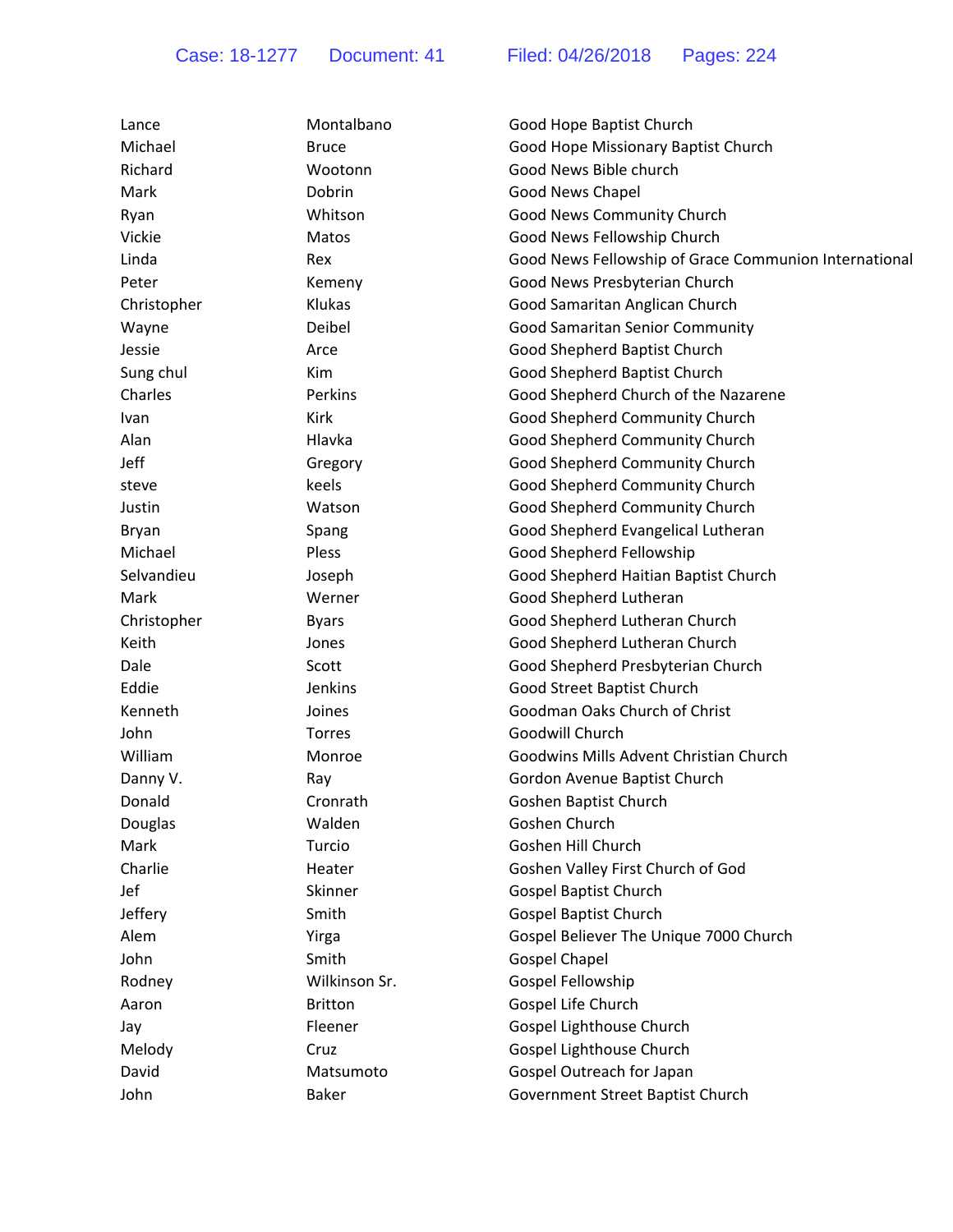| Charles      | Wall          | Grace Alliance Fellowship             |
|--------------|---------------|---------------------------------------|
| Sidney       | Cathey        | Grace an Peace Presbyterian           |
| Robert       | Dalberth      | Grace and Peace Community Church      |
| Preston      | Athey         | Grace and Truth Family Baptist Church |
| Jais H.      | Tinglund      | Grace and Zion Lutheran Churches      |
| Cynthia      | Larsen        | Grace Anglican Parish                 |
| Junior       | Davis         | <b>Grace Baptist</b>                  |
| Donald       | Lentz         | <b>Grace Baptist</b>                  |
| Todd         | Hill          | <b>Grace Baptist</b>                  |
| Peter        | <b>Beers</b>  | Grace Baptist Church                  |
| Jason        | <b>Bowman</b> | Grace Baptist Church                  |
| John         | Collins       | Grace Baptist Church                  |
| Matthew      | Combs         | Grace Baptist Church                  |
| Wayne        | Dale          | <b>Grace Baptist Church</b>           |
| Tommy        | Fountain Sr.  | Grace Baptist Church                  |
| <b>Russ</b>  | Hilsinger     | Grace Baptist Church                  |
| Dale         | Hughes        | Grace Baptist Church                  |
| Dan          | Mauldin       | Grace Baptist Church                  |
| David        | Ryan          | <b>Grace Baptist Church</b>           |
| Ward         | Smith         | <b>Grace Baptist Church</b>           |
| Carol        | Tufts         | Grace Baptist Church                  |
| Jeffrey      | Vaughan       | Grace Baptist Church                  |
| Shadrack     | Vork          | Grace Baptist Church                  |
| Stephen      | Williams      | Grace Baptist Church                  |
| Anthony      | Willias       | Grace Baptist Church                  |
| Richard      | Powers        | <b>Grace Baptist Church</b>           |
| Anthony      | Hayden        | Grace Baptist Church                  |
| Richard      | Hartman       | Grace Baptist Church                  |
| Timothy      | Davis         | <b>Grace Baptist Church</b>           |
| Joshua       | <b>Beutow</b> | Grace Baptist Church                  |
| Andrew       | Adank         | Grace Baptist Church                  |
| Mark         | Hoeffner      | <b>Grace Baptist Church</b>           |
| <b>Bruce</b> | Schmidt       | <b>Grace Baptist Church</b>           |
| Jeff         | Hawkey        | Grace Baptist Church                  |
| Gary         | Holloway      | Grace Baptist Church                  |
| Chris        | Huff          | Grace Baptist Church                  |
| Roger        | Teal          | Grace Baptist Fellowship              |
| Donald       | Sculley       | Grace Bible Baptist Church            |
| Steve        | Adams         | Grace Bible Baptist Church            |
| Matthew      | Boyd          | Grace Bible Chapel                    |
| Curt         | Arend         | <b>Grace Bible Church</b>             |
| Dwight       | Ball          | Grace Bible Church                    |
| Philip       | Bena          | <b>Grace Bible Church</b>             |
| Theodore     | <b>Butler</b> | Grace Bible Church                    |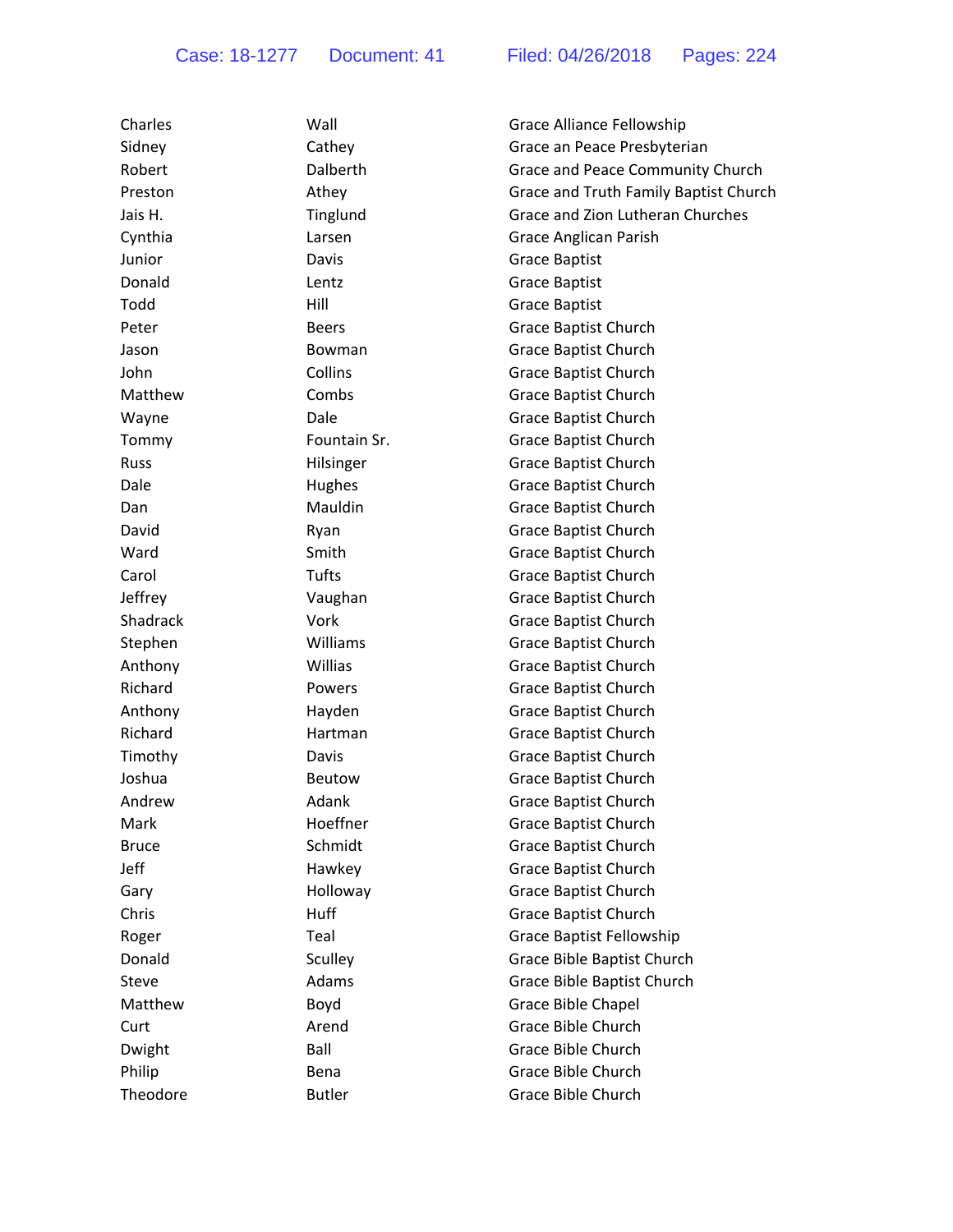| Perry     | Garrett       | <b>Grace Bible Church</b>                      |
|-----------|---------------|------------------------------------------------|
| Terry     | Glidden       | <b>Grace Bible Church</b>                      |
| Richard   | Hake          | Grace Bible Church                             |
| Stan      | Hughes        | Grace Bible Church                             |
| Jarrod    | Manning       | <b>Grace Bible Church</b>                      |
| Steve     | McClaren      | Grace Bible Church                             |
| John      | Williams      | <b>Grace Bible Church</b>                      |
| Daniel    | Franklin      | Grace Bible Church                             |
| David     | Snow          | Grace Bible Church                             |
| Robert    | Gibson        | Grace Bible Church                             |
| Daniel    | Wiersema      | Grace Bible Church                             |
| Adam      | <b>Burtt</b>  | Grace Bible Church                             |
| Claude    | Peeler        | <b>Grace Bible Church</b>                      |
| John      | Luginbuhl     | Grace Bible Church                             |
| Daniel    | Crichton      | <b>Grace Bible Church</b>                      |
| Sam       | Webb          | Grace Bible Church Central                     |
| Stephen   | Fleming       | <b>Grace Bible Church Naples</b>               |
| Philip    | Kooistra      | Grace Bible Church of Bend                     |
| Tim       | Lovegrove     | Grace Bible Church of Menifee                  |
| Gregory   | <b>Breen</b>  | <b>Grace Bible Church of North Carroll</b>     |
| Josh      | White         | Grace Bible Church of Phoenix                  |
| Ron       | McMurray      | Grace Bible Church of Pullman                  |
| Conrad    | Smith         | Grace Bible Church of Seabrook                 |
| Blain     | Gibbs         | Grace Bible Church of the Santa Ynez Valley    |
| Eddie     | Asato         | Grace Bible Church, Maui                       |
| Joseph    | <b>Basile</b> | Grace Bible Fellowship                         |
| Chad      | Haneman       | Grace Bible Fellowship                         |
| Keith     | Merriman      | Grace Brethren Chapel                          |
| Scott     | Libby         | Grace Brethren Church of Irasburg              |
| Glen      | Sykes         | Grace Brethren Church of San Diego             |
| Thomas    | Johnson       | Grace Brethren Church of Somerset              |
| Kirt      | Henman        | <b>Grace Chapel</b>                            |
| Trae      | Norrell       | <b>Grace Chapel</b>                            |
| Randy     | Jenkins       | <b>Grace Chapel</b>                            |
| Adam      | Grill         | <b>Grace Chapel</b>                            |
| Michael   | Davis         | <b>Grace Chapel</b>                            |
| Hin Chung | Kwok          | Grace Chinese Baptist Church                   |
| Steve     | Harper        | Grace Christian and Missionary Alliance Church |
| Tudor     | Gradinaru     | Grace Christian Church                         |
| Quincy    | Barnwell      | <b>Grace Christian Church</b>                  |
| Michael   | DeGiovanni    | Grace Christian Family Church                  |
| David     | Sera Josef    | Grace Christian Fellowship                     |
| Kevin     | Hausman       | <b>Grace Christian Fellowship</b>              |
| David     | Gilbert       | Grace Christian Fellowship                     |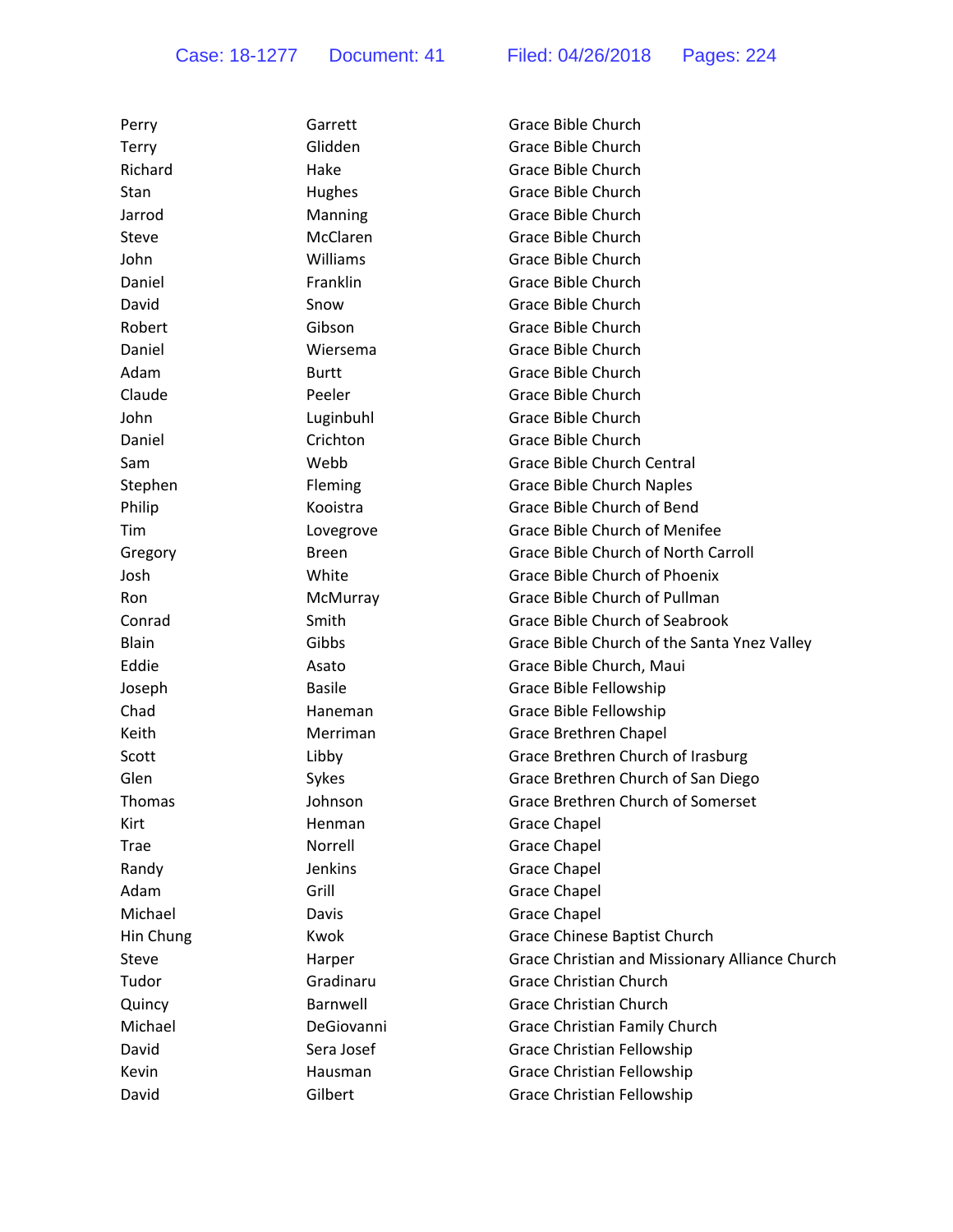| Donald         | Mason            | Grace Christian Fellowship                   |
|----------------|------------------|----------------------------------------------|
| Anthony        | Caputo           | Grace Christian Fellowship                   |
| Philip         | Ellsworth        | Grace Christian Fellowship Church            |
| Donna          | <b>Brayertom</b> | Grace Christian Fellowship of South Jersey   |
| Jordy          | Vickrey          | Grace Christian Missionary Alliance Church   |
| Bethany        | Bell             | Grace Christian Missionary Alliance Church   |
| Paul           | Van Dyken        | Grace Christian Reformed Church              |
| Ryan           | Faust            | Grace Church                                 |
| Scott          | Kay              | Grace Church                                 |
| Rick           | Thomis           | <b>Grace Church</b>                          |
| Dennis         | <b>Bradley</b>   | Grace church                                 |
| Kim            | Robertson        | <b>Grace Church</b>                          |
| Jonathan       | Farrell          | <b>Grace Church</b>                          |
| Rodney         | Odom             | Grace Church                                 |
| Peter          | <b>DiSanto</b>   | <b>Grace Church</b>                          |
| <b>Brett</b>   | Crimmel          | <b>Grace Church</b>                          |
| Craig          | McLain           | <b>Grace Church</b>                          |
| Travis         | Turner           | <b>Grace Church</b>                          |
| Scott          | Jones            | Grace Church                                 |
| <b>Brett</b>   | Jones            | <b>Grace Church</b>                          |
| Benjamin       | <b>Burdick</b>   | <b>Grace Church</b>                          |
| Tim            | Howey            | Grace Church                                 |
| Daryle         | Worley           | Grace Church of DuPage                       |
| Roderick       | <b>Miles</b>     | Grace Church of Marin                        |
| Timothy        | Potter           | <b>Grace Church of Mentor</b>                |
| Hershel        | Haught           | Grace Church of Mesa                         |
| Wayne          | <b>Brooks</b>    | Grace church of Orlando                      |
| Fred           | Eaton            | Grace Church of Sahuarita                    |
| Jesse          | Sims             | Grace Church of the Nazarene                 |
| <b>Terry</b>   | Hedges           | Grace Church of the Nazarene                 |
| Roger          | Webb             | Grace Church of The Valley                   |
| Stephen        | Smith            | Grace Communion Fairfield California         |
| Angelita       | Tabin            | <b>Grace Communion Fellowship</b>            |
| Josh           | McDonald         | <b>Grace Communion Indianapolis</b>          |
| Russell        | <b>Duke</b>      | <b>Grace Communion International</b>         |
| Mathew         | Morgan           | <b>Grace Communion International</b>         |
| Joseph         | Tkach            | <b>Grace Communion International</b>         |
| <b>Bradley</b> | Haist            | <b>Grace Communion International</b>         |
| Douglas        | Johannsen        | <b>Grace Communion International</b>         |
| Michael        | Guibord          | <b>Grace Communion International Meriden</b> |
| Terrance       | McDonald         | Grace Communion International, Joplin        |
| Martin         | Davey            | <b>Grace Communion Internationall</b>        |
| Rick           | Shallenberger    | <b>Grace Communion Tipp City</b>             |
| Phillip        | Demartimprey     | <b>Grace Community</b>                       |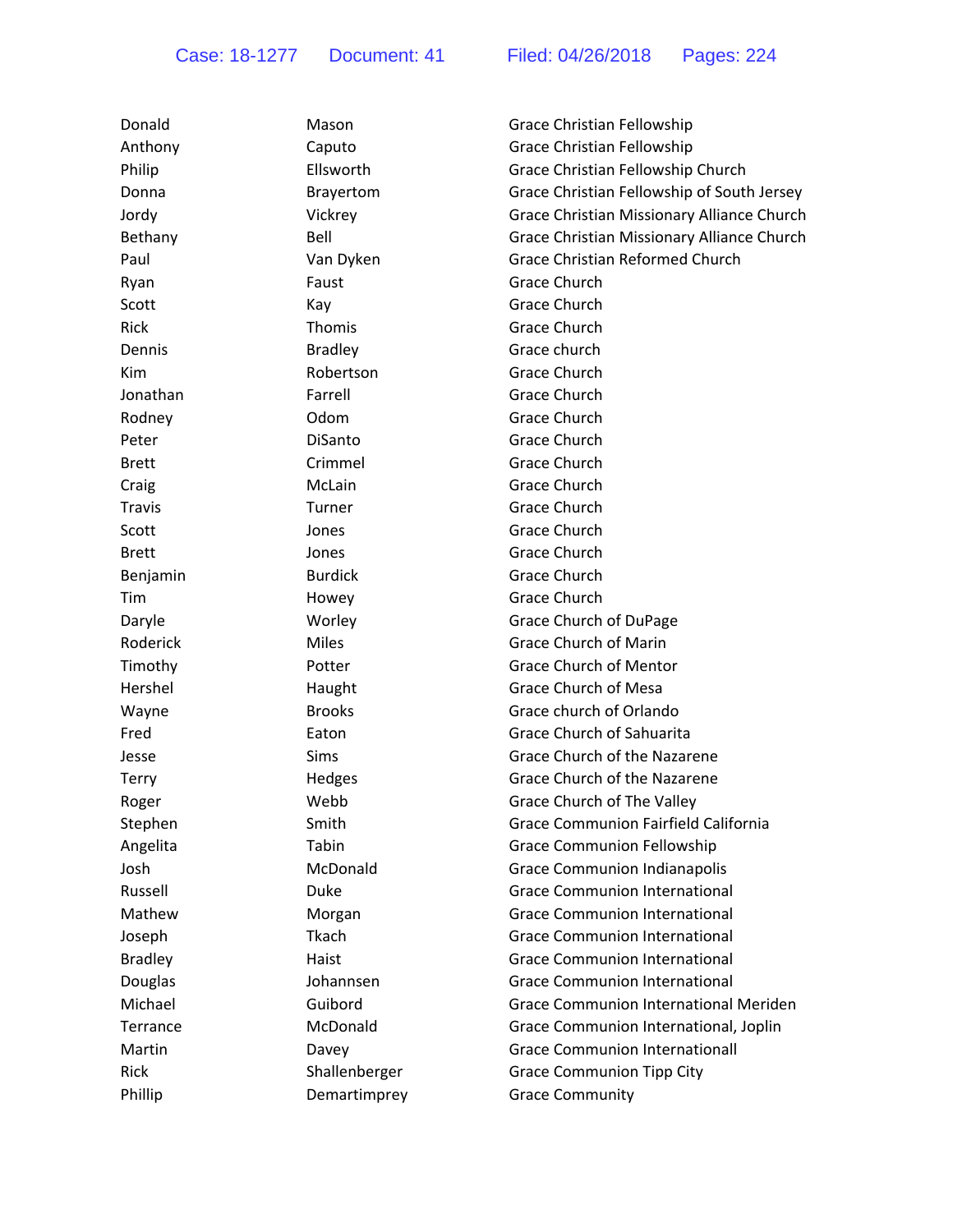| Jamie         | Howard          | Grace Community A/G Chi          |
|---------------|-----------------|----------------------------------|
| Steven        | <b>Thomas</b>   | <b>Grace Community Bible Cl</b>  |
| Michael       | <b>Bryant</b>   | <b>Grace Community Bible Cl</b>  |
| Rob           | <b>Booth</b>    | <b>Grace Community Bible Cl</b>  |
| Aaron         | <b>Buehrer</b>  | <b>Grace Community Bible Cl</b>  |
| James         | Huckaba         | <b>Grace Community Christia</b>  |
| Gregory       | Carthan         | <b>Grace Community Church</b>    |
| Anthony       | Walsh           | <b>Grace Community Church</b>    |
| Joel          | Peabody         | <b>Grace Community Church</b>    |
| Fletcher      | Abbott          | <b>Grace Community Church</b>    |
| <b>Travis</b> | Van Meter       | <b>Grace Community Church</b>    |
| Michael       | Cooper          | <b>Grace Community Church</b>    |
| Paul          | Nelson          | <b>Grace Community Church</b>    |
| Nathan        | Ingvoldstad     | <b>Grace Community Church</b>    |
| Shan          | Cleck           | <b>Grace Community Church</b>    |
| Jim           | Seratt          | <b>Grace Community Church</b>    |
| Tim           | Trudeau         | <b>Grace Community Church</b>    |
| <b>Terry</b>  | Zebulske        | <b>Grace Community Church</b>    |
| Paul          | Hansen          | <b>Grace Community Church</b>    |
| Lance         | Roberts         | <b>Grace Community Church</b>    |
| Jason         | Ricafranca      | <b>Grace Community Church</b>    |
| Barry         | Anderson        | <b>Grace Community Church</b>    |
| <b>Rick</b>   | Hale            | <b>Grace Community Church</b>    |
| James         | Pittman         | <b>Grace Community Church</b>    |
| Tim           | <b>Siemens</b>  | <b>Grace Community Church</b>    |
| Matthew       | Smith           | <b>Grace Community Church</b>    |
| Marshall      | Benbow          | <b>Grace Community Church</b>    |
| William       | MacIlvaine III  | <b>Grace Community Church</b>    |
| Nathaniel     | Wilson, Th.D.   | <b>Grace Community Church</b>    |
| Donald        | Shoemaker       | <b>Grace Community Church</b>    |
| Rick          | Steele          | Grace Community Church,          |
| <b>Brent</b>  | Bergman         | Grace Community Church           |
| Robert        | Mathews         | <b>Grace Community Fellows</b>   |
| David         | Hall            | <b>Grace Community Fellows</b>   |
| <b>Bart</b>   | Baril           | <b>Grace Community Fellows</b>   |
| David         | <b>Botha</b>    | <b>Grace Community Fellows</b>   |
| Roger         | Olsen           | <b>Grace Community Fellows</b>   |
| David         | Dykstra         | <b>Grace Covenant Baptist Ch</b> |
| Jody          | Anderson        | <b>Grace Covenant Baptist Ch</b> |
| John          | Giarrizzo       | <b>Grace Covenant Church</b>     |
| David         | <b>Brame</b>    | <b>Grace Covenant Church</b>     |
| Jeff          | <b>Buchanan</b> | <b>Grace Covenant Church</b>     |
| Daren         | McGrew          | <b>Grace Covenant Church</b>     |
| Jesse         | Madera          | <b>Grace Covenant EPC</b>        |

nie **Howard** Howard Grace Community A/G Church Grace Community Bible Church Grace Community Bible Church **Grace Community Bible Church** Grace Community Bible Church Grace Community Christian Grace Community Church Grace Community Church Grace Community Church Grace Community Church **Grace Community Church Grace Community Church** Grace Community Church Grace Community Church Grace Community Church **Grace Community Church Grace Community Church** Grace Community Church **Grace Community Church Grace Community Church** Grace Community Church Grace Community Church Grace Community Church **Grace Community Church** William MacIlvaine III Grace Community Church Bartlesville, OK Grace Community Church of Lake Charles Grace Community Church of Seal Beach Grace Community Church, dba ChangePoint Grace Community Church, PCA Grace Community Fellowship Grace Community Fellowship Grace Community Fellowship Grace Community Fellowship Grace Community Fellowship Church Grace Covenant Baptist Church Grace Covenant Baptist Church Grace Covenant Church Grace Covenant Church Grace Covenant Church Grace Covenant Church Grace Covenant EPC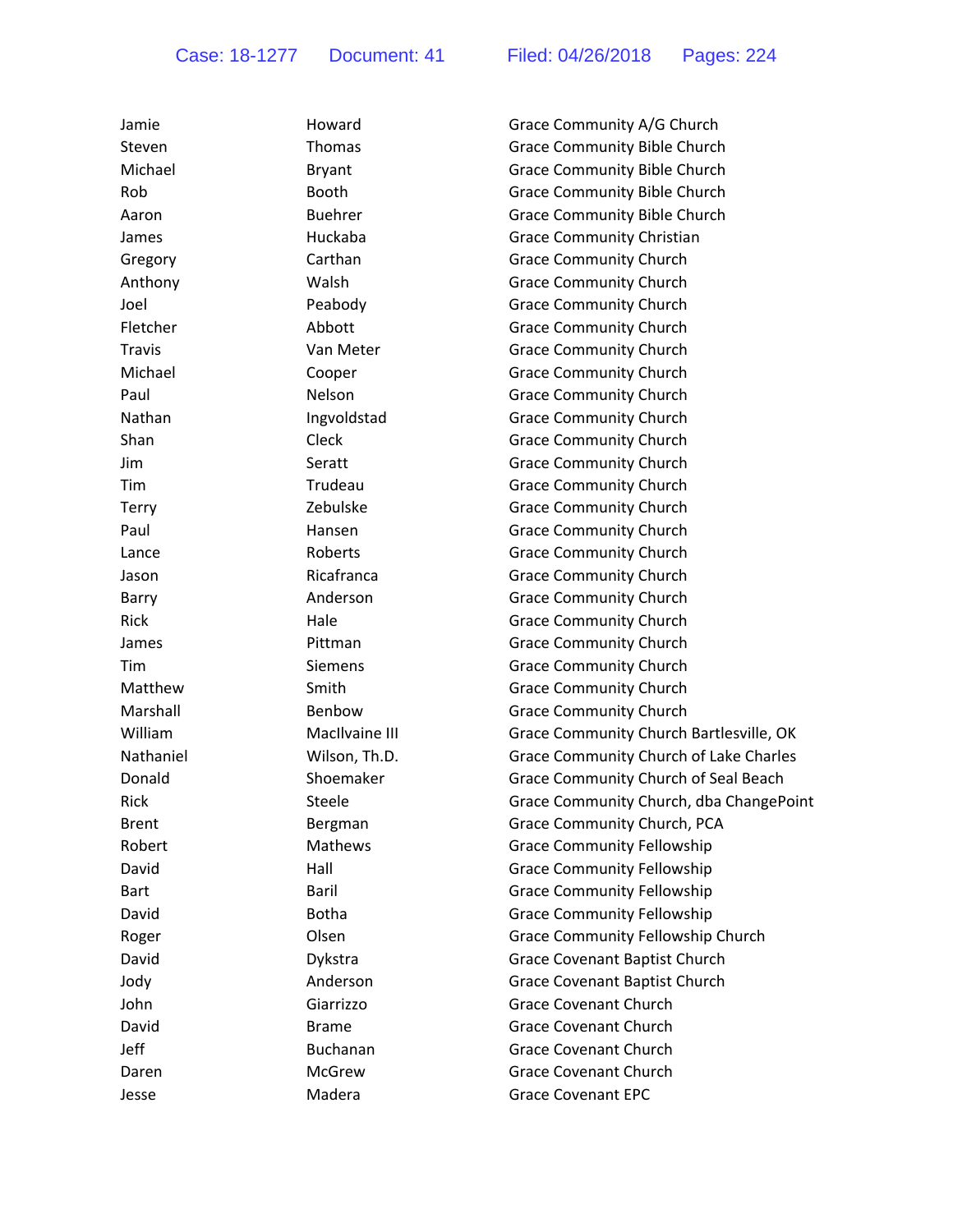| Robert       | Miller          | <b>Grace Covenant Fellowship</b>         |
|--------------|-----------------|------------------------------------------|
| lan          | Crawshaw        | <b>Grace Emmanual Church</b>             |
| John         | Grams           | Grace Evangelcial Free Church            |
| Wesley       | Steenburg       | <b>Grace Evangelical Church</b>          |
| Garry        | Zeek            | Grace Evangelical Free Church            |
| Scott        | Taylor          | Grace Evangelical Free Church            |
| Jeffrey      | <b>Brunsink</b> | Grace Evangelical Presbyterian Church    |
| Dave         | Rajoon          | <b>Grace Evangelistic Ministries</b>     |
| David        | Shiflet         | Grace Family Baptist Church of Conroe    |
| <b>Brian</b> | Jensen          | <b>Grace Family Church</b>               |
| Luciano      | Cozzi           | Grace Family Church of Rhode Island      |
| Vola         | <b>Brown</b>    | Grace Fellowship                         |
| Gary         | Parrill         | Grace Fellowship                         |
| Raymond      | <b>Byrne</b>    | Grace Fellowship                         |
| James        | Long            | Grace Fellowship                         |
| Warren       | Wilson          | Grace Fellowship                         |
| Dan          | Miller          | Grace Fellowship                         |
| Larry        | Saxton          | Grace Fellowship Baptist Church          |
| Warren       | <b>Burns</b>    | Grace Fellowship Church                  |
| Jeremy       | Wright          | Grace Fellowship Church                  |
| Monti        | Ahrens          | Grace Fellowship Church                  |
| Chad         | <b>Bennett</b>  | Grace Fellowship Church                  |
| Richard      | Lighthill       | Grace Fellowship Church of the Nazarene  |
| naelesoni    | wainiqolo       | Grace fellowship Foursquare church       |
| Pat          | Gross           | <b>Grace Fellowship Ministries</b>       |
| Paul         | Sheldon         | Grace Fellowship of Dixon                |
| Pat          | Dirrim          | Grace Fellowship of South Forsyth        |
| Steve        | Schroeder       | Grace for Life Bible Church              |
| Aaron        | Harshaw         | Grace Gospel Church of Ottawa            |
| Kevin        | McKay           | <b>Grace Harbor Church</b>               |
| Jamie        | Ezzell          | Grace Harvest Baptist Church             |
| Robert       | <b>Barnett</b>  | <b>Grace Harvest Church</b>              |
| Neftali      | Zazueta         | Grace Harvest Fellowship Church          |
| Donald       | Adams           | Grace Independent Baptist Church         |
| Valentine    | Nwachukwu       | Grace International Church A/G, Tyler TX |
| Joel         | Mosier          | Grace Life Baptist Church                |
| Joseph       | Levesque        | Grace Life Church                        |
| Beth         | <b>Balmer</b>   | Grace Long Beach                         |
| Benjamin     | Bahr            | Grace Lutheran Church                    |
| Steven       | Flo             | <b>Grace Lutheran Church</b>             |
| Carl         | Wenck           | Grace Lutheran Church                    |
| James        | Redmann         | Grace Lutheran church                    |
| Michael      | Mueller         | Grace Lutheran Church and School         |
| Marty        | Tyler           | Grace Lutheran Church, LC-MS             |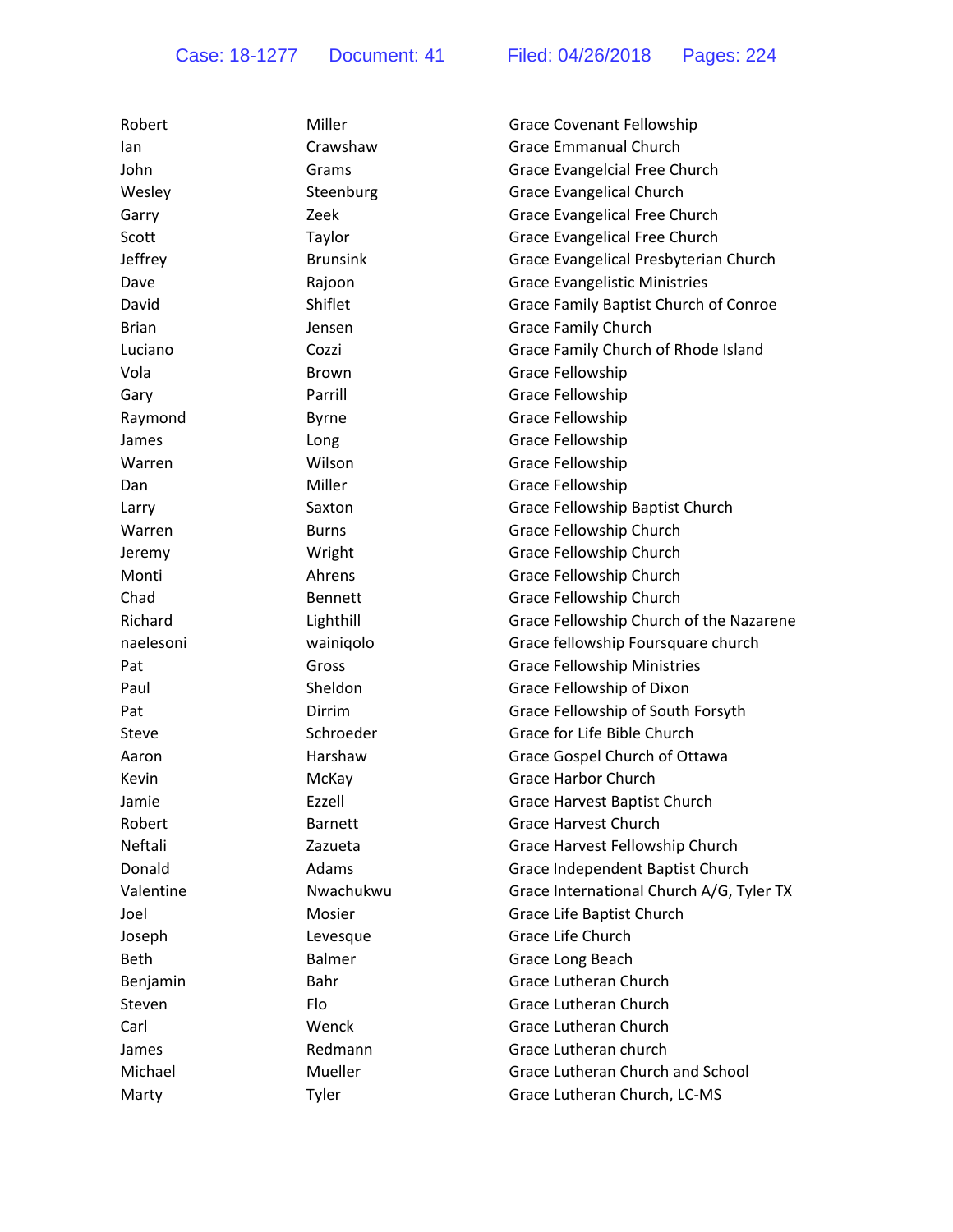| Milton            | Hall           | <b>Grace Memorial Institutional Church</b>       |
|-------------------|----------------|--------------------------------------------------|
| John              | Stroud         | <b>Grace Ministries</b>                          |
| Gary              | Layne          | <b>Grace Ministries</b>                          |
| <b>Bruce</b>      | Carlson        | <b>Grace Ministries Internationa</b>             |
| Sherril           | <b>Busby</b>   | <b>Grace Ministries International</b>            |
| Kim               | Kelley         | <b>Grace Ministries International</b>            |
| <b>Bruce</b>      | Carlson        | <b>Grace Ministries International</b>            |
| Chuck             | LaMattina      | <b>Grace Ministry</b>                            |
| <b>Bruce</b>      | Head           | <b>Grace Missionary Church</b>                   |
| Randy             | Feola          | <b>Grace Mountain Church</b>                     |
| Randy             | Woolstrum      | Grace OC Church                                  |
| Juan Carlos       | <b>Torres</b>  | <b>Grace Outreach Ministries</b>                 |
| Alan              | Kirkpatrick    | <b>Grace Place Church</b>                        |
| David             | Pool           | <b>Grace Point</b>                               |
| A. J.             | Silva          | Grace Point - A Church of the Nazarene           |
| Timothy           | Dodd           | <b>Grace Point Church</b>                        |
| Kyle              | Kaurin         | <b>Grace Point Church</b>                        |
| Kara              | Triboulet      | <b>Grace Point Church</b>                        |
| Frank             | Piraino        | <b>Grace Point Church</b>                        |
| Gunar             | Hanson         | <b>Grace Point Church</b>                        |
| Steven            | Totten         | <b>Grace Point Church</b>                        |
| Tanner            | Triboulet      | Grace Point Church of the Nazarene               |
| Daniel            | Rodriguez      | Grace Point Fellowship                           |
| Randy             | <b>Balling</b> | Grace Point Fellowship                           |
| Gail              | Scheffers      | <b>Grace Point Fellowship</b>                    |
| Heath             | Rainwater      | <b>Grace Point NW</b>                            |
| Keonna            | Rainwater      | <b>Grace Point NW</b>                            |
| Allie             | Rains          | Grace Pointe Church                              |
| James             | Kofahl Sr.     | <b>Grace Pointe Community Church</b>             |
| Michael           | Yoder          | <b>Grace Polaris Church</b>                      |
| Daniel            | Green          | <b>Grace Polaris Church</b>                      |
| Jonathan          | Wiley          | <b>Grace Polaris Church</b>                      |
| Bernie            | Van Eyk        | Grace Presbyterian Chruch                        |
| Charles           | Walton         | Grace Presbyterian Church                        |
| Chris             | French         | Grace Presbyterian Church                        |
| Rhett             | Dodson         | Grace Presbyterian Church                        |
| Ben               | Muresan        | Grace Presbyterian Church                        |
| James             | Eades          | Grace Presbyterian Church                        |
| Lee               | Hutchings      | Grace Presbyterian Church of the Western Reserve |
| Robert            | Musser         | Grace Redeemer Bible Church                      |
| Gary              | Hendrix        | Grace Reformed Baptist Church                    |
| Foppe             | VanderZwaag    | Grace Reformed Christian Church                  |
| Daniel            | Dillard        | Grace Reformed Presbyterian Church               |
| Aurelian cristian | Petrisor       | Grace Romanian Baptist Church of Naples          |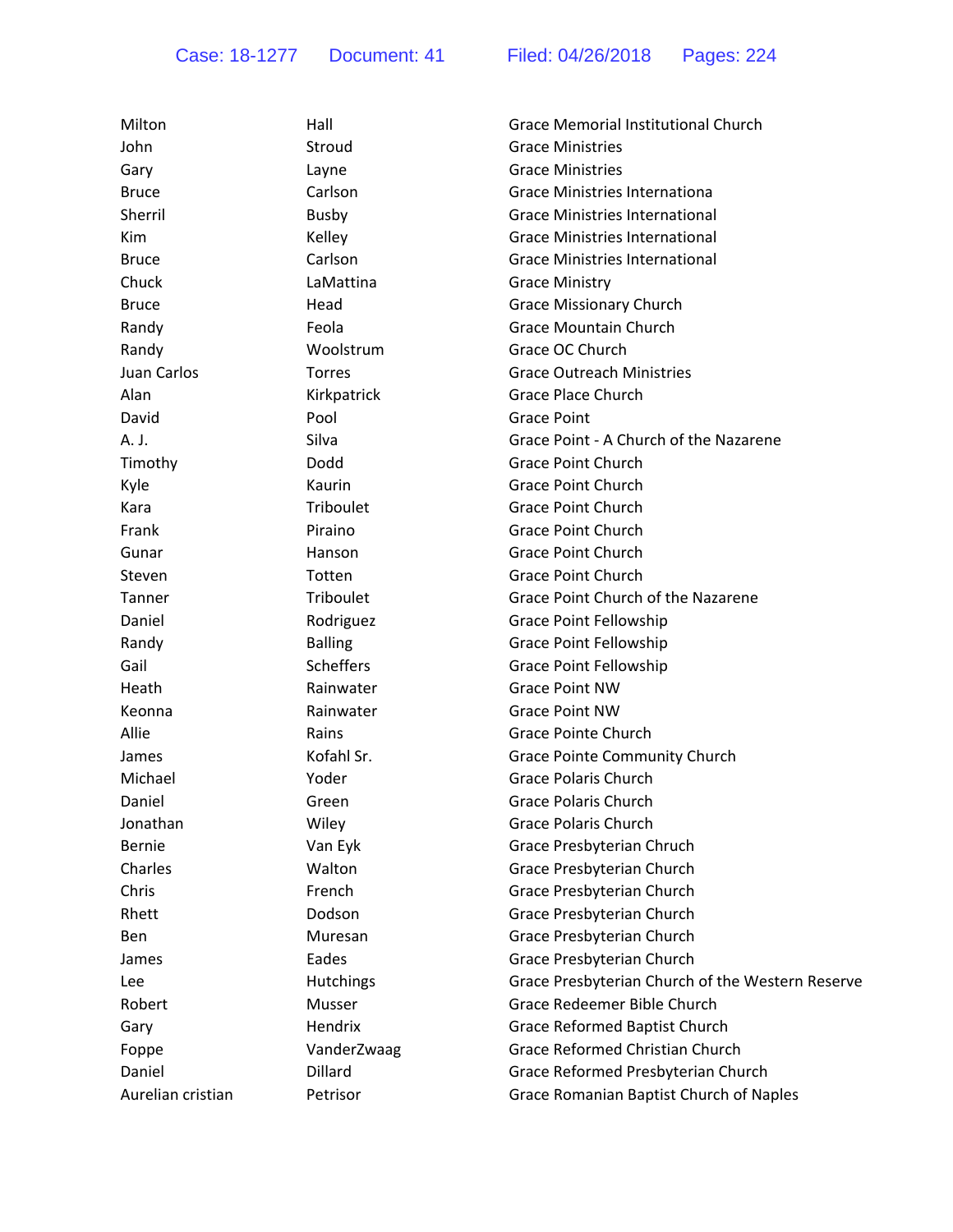| Carolyn      | Langstrom    | Grace Southern Baptist Church                                  |
|--------------|--------------|----------------------------------------------------------------|
| Larry        | Goodwin      | <b>Grace Summit Church</b>                                     |
| Christopher  | Sweet        | Grace Temple Baptist Church                                    |
| <b>Kris</b>  | Udd          | <b>Grace University</b>                                        |
| Michael      | Roberts      | Grace Fellowship                                               |
| John         | Lin          | <b>Gracepoint Austin Church</b>                                |
| Gary         | <b>Nock</b>  | <b>GracePoint Church</b>                                       |
| Willie       | Thompson     | GracePoint Community Church, Lumberton                         |
| Robert       | Sproul       | GracePoint Evangelical Free Church                             |
| Gary         | Ladd         | GracePoint First Baptist Church                                |
| Sung         | Rhee         | <b>Gracepoint Minneapolis</b>                                  |
| Robert       | Wiggins      | <b>GracePointe Church</b>                                      |
| Austin       | Tucker       | Gracepointe Church                                             |
| Floyd        | Nicholson    | Gracepointgospel.org                                           |
| Rich         | Anderson     | Gracespring Bible Church                                       |
| Dave         | Hill         | <b>Graceview Baptist Church</b>                                |
| Tim          | <b>Block</b> | <b>Graceway Baptist</b>                                        |
| Jason        | Haynes       | <b>Gracious Savior Lutheran Church</b>                         |
| David        | McElrath     | Graham Memorial Presbyterian Church                            |
| John         | Joseph       | Graham Memorial Presbyterian Church                            |
| David        | O'Brien      | Granada Baptist Church                                         |
| Raymond      | Paget        | <b>Grand Haven Community Baptist Church</b>                    |
| Shelby       | Gemmen       | <b>Grand Reformed Church</b>                                   |
| Matthew      | Wilson       | <b>Grand View Ministries</b>                                   |
| Joel         | Jorgenson    | <b>Grandview Baptist Church</b>                                |
| <b>Brian</b> | Spitzer      | <b>Grandview Baptist Church</b>                                |
| Michael      | Gulotta      | Grangeville Christian Reformed Church                          |
| Walter       | Griggs       | <b>Grape Creek Family Fellowship</b>                           |
| Scott        | Olson        | <b>Grassroots Church</b>                                       |
| Mike         | Peavy        | <b>Gratis Church</b>                                           |
| Jerry        | Burnaman     | Grays Prairie Missionary Baptist Church                        |
| Joseph       | Stroup       | Graystone Presbyterian Church                                  |
| Ryan         | Mowen        | Graystone Presbyterian Church                                  |
| David        | Smith        | Grayville First Baptist Church                                 |
| Clarence     | Dingman      | <b>Great Bridge Community Church</b>                           |
| Jacob        | Oladipupo    | <b>Great Commission Christian Church</b>                       |
| Caleb        | Lin          | <b>Great Commission Church International</b>                   |
| Fortunato    | Zamora       | <b>Great Commission Community Church</b>                       |
| Paul         | Vanaman      | <b>Great Lakes Bible Church</b>                                |
| Seongwhan    | Kim          | <b>Great Love Church</b>                                       |
| Kermit       | Oppriecht    | Great Plains Presbytery of the Evangelical Presbyterian Church |
| Michael      | Roberts      | <b>Great Rivers Southern Baptist Association</b>               |
| Stephen      | Stiglich     | <b>Greater Dayton Association of Baptists</b>                  |
| Valarie      | Cunningham   | <b>Greater Faith Empowerment Center</b>                        |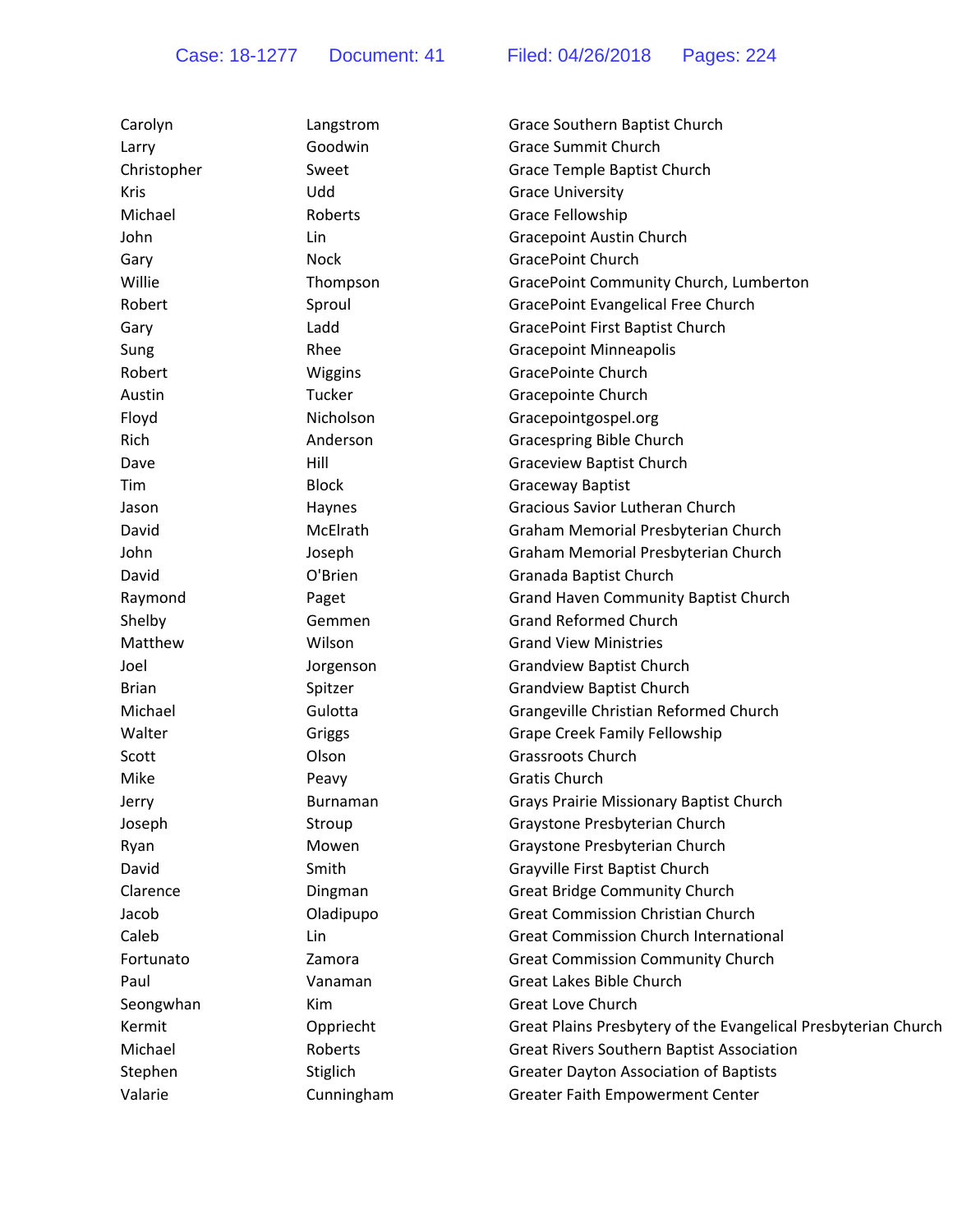| Benton       | Gates          | <b>Greater Fort Wayne Campus Ministry</b>     |
|--------------|----------------|-----------------------------------------------|
| Paul         | Paradis        | <b>Greater Grace Church of Connecticut</b>    |
| MaxineLynn   | Vierra         | Greater Mt. Zion Holiness Church              |
| Stephen      | Mason          | <b>Greater Pearlie Grove</b>                  |
| Chris        | Gray           | Greater Valley Assembly of God                |
| <b>Brent</b> | Cloyd          | <b>Greater Wabash Baptist Association</b>     |
| David        | <b>Dykes</b>   | Green Acres Baptist Church                    |
| Neal         | Perry          | <b>Green Mountain Bible Church</b>            |
| Jim          | Ramos          | Green Valley Lake Church                      |
| Thomas       | Stroud         | <b>Greenacres Community Church</b>            |
| Paul         | Larson         | Greene Valley Presbyterian Church             |
| Fred         | Reaman         | Greenfield Park Lutheran Church               |
| Alan         | Weinacht       | <b>Greenleaf Friends Church</b>               |
| <b>Brian</b> | Will           | <b>GreenPark Church</b>                       |
| Stephen      | Derrick        | Greenville Baptist Church                     |
| Kenneth      | Morse          | Greenville Baptist Church                     |
| Ken          | <b>Burkett</b> | Greenville Bible Church                       |
| Joan         | Osgood         | <b>Greenwich Chaplaincy Service</b>           |
| William      | David          | Greenwood Christian Church                    |
| David        | Strange        | <b>Greenwood Christian Church</b>             |
| Perry        | Anderson       | Greenwood Christian Church                    |
| Kent         | Patterson      | Greenwood Christian Church                    |
| Matt         | Giebler        | Greenwood Christian Church                    |
| John         | Veech          | Greenwood Christian Church                    |
| Matthew      | Bachali        | <b>Greenwood Community Church</b>             |
| <b>Bob</b>   | Krulish        | <b>Greenwood Community Church</b>             |
| Aaron        | Cross          | <b>Greenwood Community Church</b>             |
| Jaymi        | Blankenship    | <b>Gregg Baptist Association</b>              |
| Gregory      | Reynolds       | <b>Gregory Reynolds</b>                       |
| Matthew      | Nash           | Grove Christian Fellowship                    |
|              |                | <b>Grove Community Church</b>                 |
| Charlie      | <b>Bridges</b> | Grove Level Baptist Church                    |
|              |                | Groveport Zion Lutheran Church                |
| Shea         | Prisk          | Grumlaw Church                                |
| Robert       | Toohey         | <b>GTAustin</b>                               |
| Kathy        | Stewart        | <b>GTAustin</b>                               |
| David        | Ray            | Guidestone of the Southern Baptist Convention |
| Daniel       | Moore          | Guinston Evangelical Presbyterian Church      |
|              |                | <b>Gurnee Community Church</b>                |
| Phelan       | Jones          | <b>Habiet Messianic Congregation</b>          |
| <b>DAvid</b> | Gordon         | Hahira First Baptist Church                   |
| Wadler       | Jules          | Haitian Emmanuel Baptist Church               |
| Joel         | Lamour         | Haitian Fellowship Church                     |
| Melvin       | Leach          | Hale United Methodist Church                  |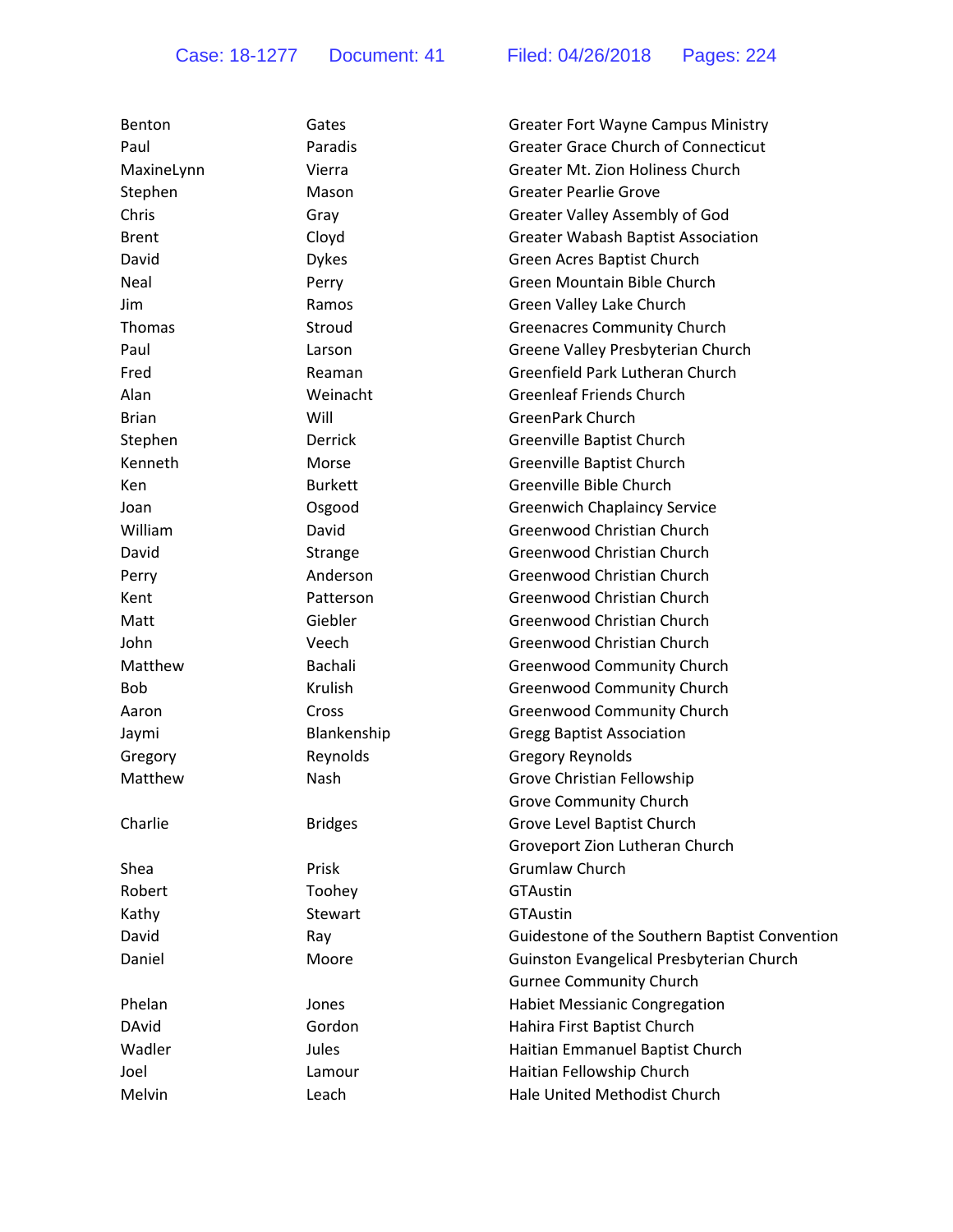| Isaac        | Crockett     | Hamburg Bible Church               |
|--------------|--------------|------------------------------------|
| Stanley B.   | Hamilton     | Hamilton Acres Baptist Church      |
| David        | Innes        | Hamilton Square Baptist Church     |
| Kenneth      | Claflin      | Hamlin Assembly of God             |
| Russell      | Silverglate  | Hammock Street Church              |
| Jorge        | Gonzalez     | Hampton First Baptist Church       |
| Peter        | Ngai         | Hand of Mercy Christian Fellowship |
| John         | Rogan Jr.    | <b>Hands of Love Ministries</b>    |
| John         | Fenlason     | Hannaford Street Bible Church      |
| Scott        | <b>Brown</b> | Hanover Community Church           |
| P. Edward    | Vinson       | <b>Hanover Friends</b>             |
| Arvid        | Sather       | Happy Church                       |
| William      | Cornick Jr.  | <b>Harbert Chapel AME</b>          |
| Samuel       | Jewell       | Harbor Baptist Church              |
| George       | Yarger       | Harbor Baptist Church              |
| Sean         | Hollen       | Harbor Calvary Chapel              |
| Doug         | Cotton       | Harbor City Church                 |
| Lois         | Cotton       | Harbor City Church                 |
| Don          | Arbuckle     | HarborSite Baptist Church          |
| Jimmy        | Fuller       | Harbour Lake Baptist Church        |
| Dale         | Schwarz      | Harbour Light Baptist Church       |
| John         | Turner       | Hardingville Bible Church          |
| James        | Spires       | Harley Baptist Church              |
| Brian        | Grey         | Harmony Baptist                    |
| Wayne        | Martin       | Harmony Baptist Church             |
| Peter        | Ostrander    | Harmony Baptist Church             |
| Jeff         | MacKay       | Harmony Baptist Church             |
| <b>Brant</b> | Callaway     | Harmony Baptist Church             |
| Doyle        | Sullivan     | Harmony Baptist Church             |
| Lynn         | Crosslin     | Harmony Baptist Church             |
| Daniel       | Griffin      | Harmony Baptist Church             |
| Jim          | Crosley      | Harmony Grove Community Church     |
| John         | Kinsey       | Harmony Hall                       |
| James        | Watson       | Harp's Crossing Baptist Church     |
| Davod        | Clegg        | Harris Baptist Church              |
| Bill         | Lowry        | Harrisburg Union Church            |
| Nathan       | Adams        | Harrison Baptist Church            |
|              |              | Harvest                            |
| Cody         | Johnson      | Harvest Assembly of God            |
| Dale         | Shorter      | Harvest Assembly Of God            |
| Jonathan     | Overstreet   | Harvest Baptist                    |
| Marshall     | Fant IV      | Harvest Baptist Church             |
| Richie       | Reeder       | Harvest Bible Chapel               |
| Jim          | Shannon      | Harvest Bible Chapel               |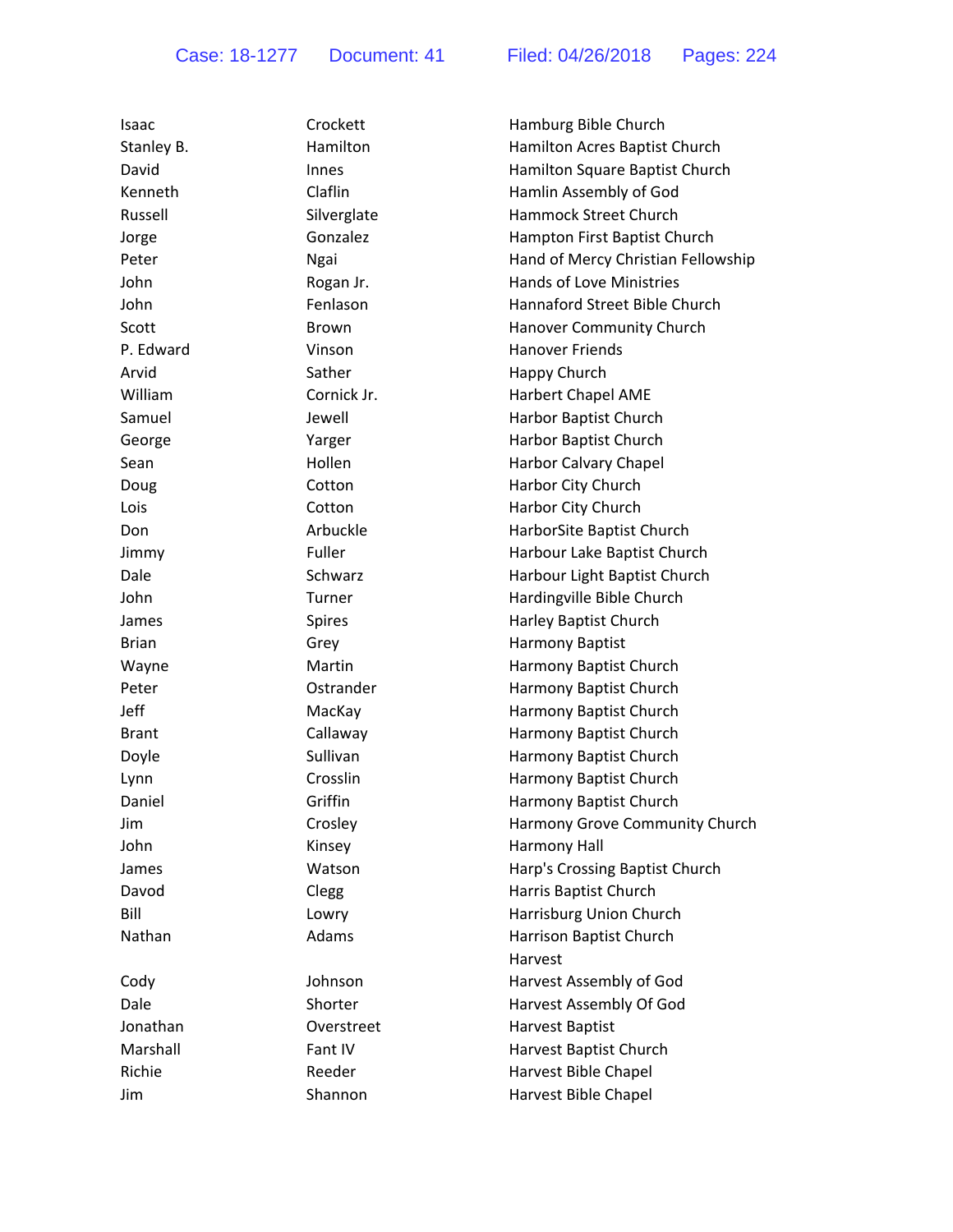| John A.  | Cochran           | Harvest Bible Chapel - Davenport               |
|----------|-------------------|------------------------------------------------|
| Mark     | Zuiderveen        | Harvest Bible Chapel - Davenport               |
| Rob      | Willey            | Harvest Bible Chapel - Davenport               |
| Dean     | Sternik           | Harvest Bible Chapel - Davenport               |
| Dan      | Hammer            | Harvest Bible Chapel Annapolis                 |
| Jesse    | Slinkman          | Harvest Bible Chapel Davenport                 |
| Jeremiah | Canfield          | Harvest Bible Chapel Pittsburgh East           |
| Micah    | Mathis            | Harvest Bible Chapel St. Louis South           |
| Eric     | Aho               | Harvest Bible Chapel, Davenport                |
| Josh     | Scherrer          | Harvest Bible Church                           |
| Bill     | <b>Borinstein</b> | Harvest Bible Church                           |
| Robert   | Hastings          | Harvest Bible Church Phoenix                   |
| Ed       | Padley            | Harvest Christian Church                       |
| Mark     | Bryan             | Harvest Church                                 |
| Justin   | Whitcomb          | Harvest Church                                 |
| Richard  | Terherst          | Harvest Church                                 |
| Scott    | Goddard           | Harvest Church of the Lakes Region             |
| Michael  | Jones             | Harvest Community Church                       |
| Floyd    | Midura            | Harvest Community Church                       |
| Tammy    | Miller            | Harvest Family Worship Centre                  |
| Terry    | Fletcher          | Harvest Fellowship                             |
| C.W.     | Parker            | Harvest Fellowship Church                      |
| Carl     | Miller            | Harvest Free Will Baptist Childcare Ministries |
| Otis     | Ayers             | Harvest Park Baptist Church                    |
| Grant    | Beachy            | Harvest Presbyterian Church                    |
| Nathan   | Cain              | Harvest Time Assembly of God                   |
| Frank    | Dennington        | Harvestfire Church International               |
| Michael  | Schumaker         | Harvestime Church                              |
| Randy    | Simonson          | Harvestime Outreach Church                     |
| John     | Svajda            | Harvey Baptist Church                          |
| Grant    | Goodman           | Harvey Baptist Church                          |
| Thom     | Albin             | Harvey Park Christian Church                   |
| Russell  | Dudrey            | Hastings Church of Christ                      |
| Donald   | Full              | Havana Southern Baptist Church                 |
| John     | Walton            | Havasu Christian Church                        |
| Donald   | Andrews           | Haven Baptist Church                           |
| Steve    | Newman            | Havenwood Baptist Church                       |
| Mark     | Klompien          | Hawarden Christian Reformed Church             |
| Frank    | Husted            | Hayti First United Methodist                   |
| Chad     | McCallum          | Hayward Wesleyan Church                        |
| Hans     | Finzel            | <b>HDLeaders</b>                               |
| Richard  | Sells             | Head of Hurricane Baptist Church               |
| Rudy     | Cerullo           | <b>Healing Streams Christian Ministries</b>    |
| Jay      | Goforth           | Healing Waters Family Life Center              |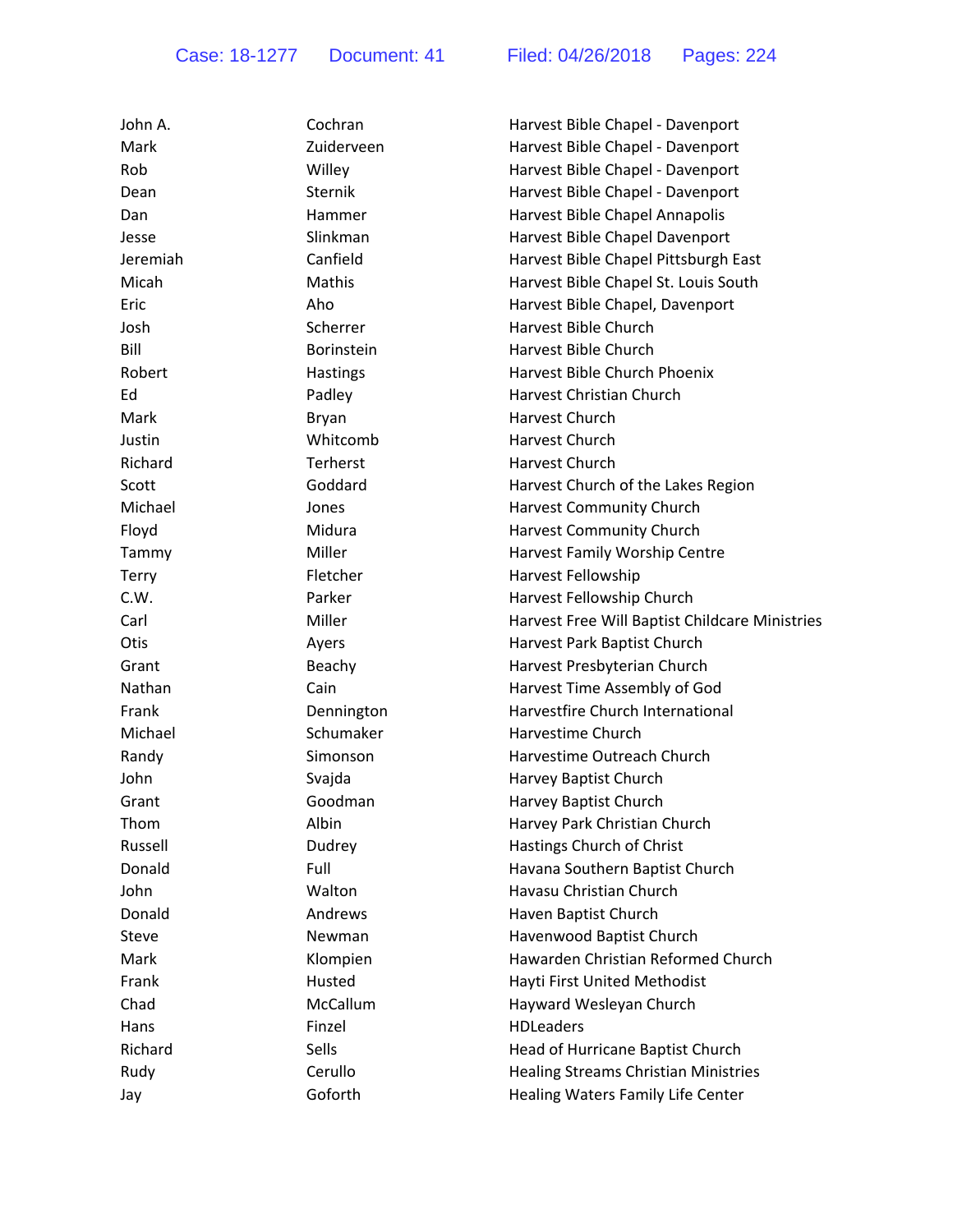| Albert         | Kleinsasser     | HealthEast Care System Chaplain                 |
|----------------|-----------------|-------------------------------------------------|
| Cornelius      | Roberson        | Heart and Soul Community Church                 |
| William        | Andrews         | Heart of Mercy Community Church of the Nazarene |
| Craig          | Brown           | Heart of the City Church                        |
| <b>Dickie</b>  | Valdez          | <b>Heart of Trinidad Fellowship</b>             |
| Ralph          | <b>Bradshaw</b> | Heartland                                       |
| James          | Grant           | <b>Heartland Baptist</b>                        |
| Dennis         | Gruber          | <b>Heartland Baptist Church</b>                 |
| James          | Newby           | <b>Heartland Community Church</b>               |
| Ronald         | Allen           | <b>Heartland Parish</b>                         |
| Jerry          | O'Dell          | <b>Heartland Worship Center</b>                 |
| <b>Brian</b>   | McCrorie        | Heather Hills Baptist Church                    |
| William        | Johnson Sr.     | Heatherwood Baptist Church                      |
| Ron            | Mansdoerfer     | Heavenward Christian Fellowship                 |
| David          | <b>Baker</b>    | Hebron Baptist Church                           |
| Vanessa        | Smith           | Hedgesville Presbyterian Church                 |
| Steve          | Darby           | Heights Assembly of God                         |
| Mark           | Canipe          | Heights Church                                  |
| Corey          | Johnston        | Heights Church                                  |
| Bill           | Knotts          | Heights Church                                  |
| Donald         | Wilson          | Heights Cumberland Presbyterian                 |
| Marty          | Goehring        | Heights Cumberland Presbyterian Church          |
| Charles        | Marker          | Heights United Methodist Church                 |
| Jim            | Holmes          | Helen First Baptist Church                      |
| Mark           | Woolbright      | Helix Community Church                          |
| Edward         | <b>Brand</b>    | Helton Drive Church of Christ                   |
| Sherman        | Soileau         | Henderson Bible Church                          |
| Ralph          | Walker          | Henderson Blvd. Church of Christ                |
| Jeremy         | <b>Bunnell</b>  | Hephzibah Baptist Church                        |
| Kevin          | <b>Bragg</b>    | Hephzibah Baptist Church                        |
| Ron            | Barnard         | Heritage Assembly of God Church                 |
| Aaron          | Collier         | Heritage Baptist Church                         |
| Dwight         | Forney          | Heritage Baptist Church                         |
| <b>Bradley</b> | Cranston        | Heritage Baptist Church                         |
| Taigen         | Joos            | Heritage Baptist Church                         |
| Jason          | Young           | Heritage Baptist Church                         |
| Larry          | <b>Bunton</b>   | Heritage Baptist Church                         |
| Teman          | Knight          | Heritage Baptist Church                         |
| Matthew        | Fagan           | Heritage Baptist Church                         |
| Jason          | Young           | Heritage Baptist Church                         |
| Jeremy         | Wilson          | Heritage Baptist Church                         |
| David          | Watkins         | Heritage Baptist Church                         |
| Jeff           | Hager           | Heritage Baptist Church                         |
| Joseph         | Denten          | Heritage Baptist Church                         |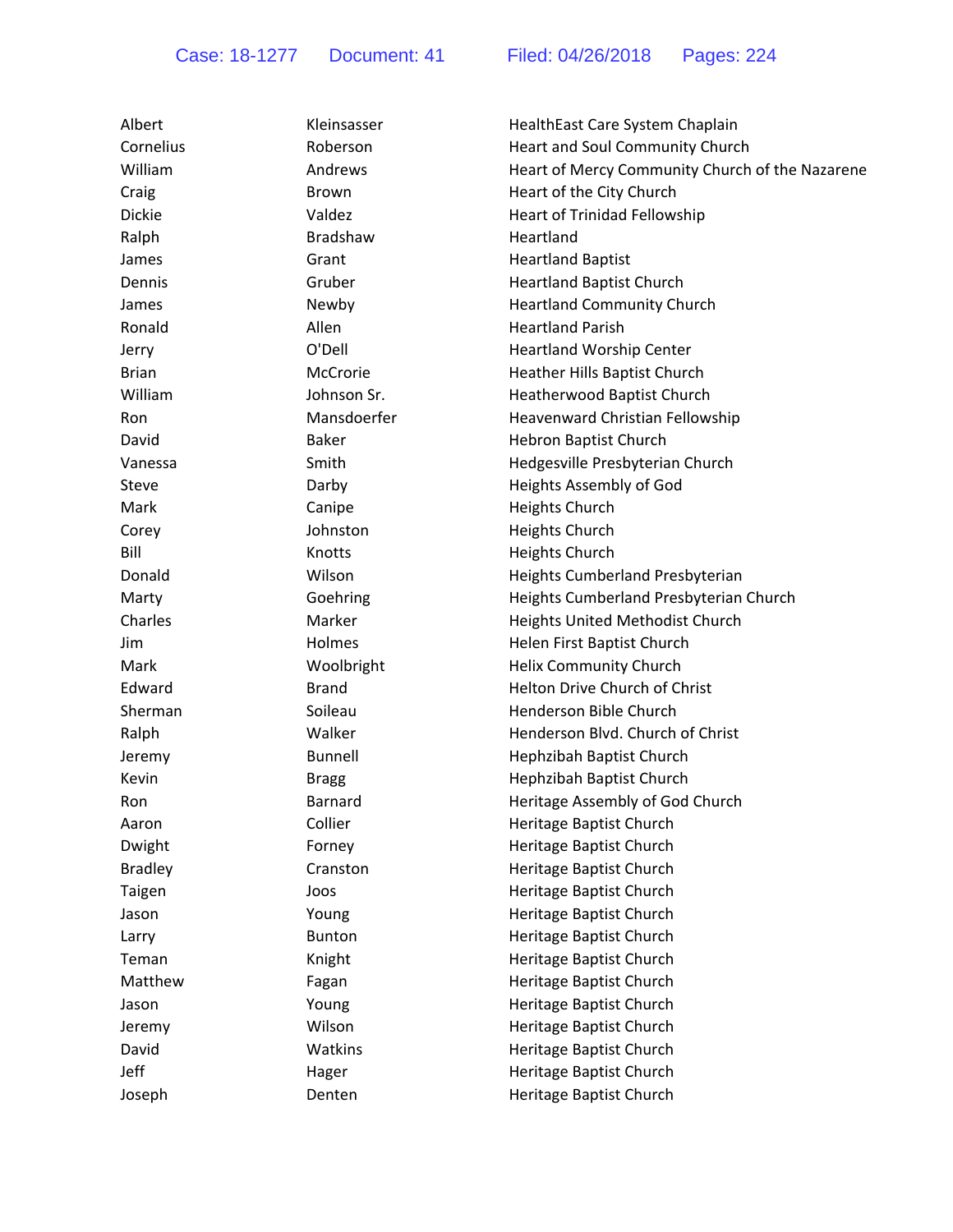| Glenn     | Amos             | Heritage Baptist Church                      |
|-----------|------------------|----------------------------------------------|
| Paul      | Osborn           | Heritage Baptist Church                      |
| Jonathon  | Smith            | Heritage Baptist Church                      |
| Thomas    | Struble          | Heritage Baptist Church                      |
| Sheldon   | Schearer         | Heritage Baptist Church of Great Falls, MT   |
| Richard   | Sevilla          | Heritage Baptist Church of Memphis, TN       |
| James     | Aiken            | Heritage Bible Church                        |
| David     | Martin           | Heritage Bible Church of Puget Island        |
| Stephen   | Hill             | Heritage Bible Community                     |
| Tom       | Long             | Heritage Christian Fellowship                |
| Timothy   | Maxwell          | Heritage Christian Fellowship                |
| Roger     | Gales            | Heritage Christian Fellowship                |
| Kenneth   | Gray             | Heritage Christian Union Church              |
| Chad      | <b>McCormick</b> | Heritage Church                              |
| Justin    | Laib             | Heritage Church                              |
| Joel      | Nason            | Heritage Free Will Baptist Church            |
| Ronald    | Ferguson         | Heritage Hills Baptist Church                |
| Neal      | Brown            | Heritage Pointe Baptist Church               |
| Garth     | Heckman          | <b>Heritage United Methodist</b>             |
| Donald    | Derby            | Heritage United Methodist Church             |
| Guy       | <b>Burkett</b>   | Hermitage Church of Christ                   |
|           |                  | Hermitage Hills Baptist Church               |
| John      | Frizzell         | Herrin Second Baptist Church                 |
|           |                  |                                              |
| Sylvester | Ginn             | <b>Hesed Agape Ministries</b>                |
| Gerald    | VanPelt          | Hesler Assembly of God                       |
| Daniel    | Guzman           | Hesperia "New Life Chapel" Foursquare Church |
| Tommy     | Jones            | <b>Hickory Grove Baptist Church</b>          |
| Bobby     | Williams         | <b>Hickory Grove Baptist Church</b>          |
| Mike      | Fell             | High Desert Baptist Church                   |
| Robert    | Gentry           | High Hill Christian Church                   |
| Robert    | <b>Barnes</b>    | High Point Assembly of God                   |
| Dan       | Sample           | High Point Baptist Church                    |
| Nancy     | McDonald         | High Point Baptist Church                    |
| Michael   | Beresford        | High Point Church                            |
| Giancarlo | Montemayor       | High Pointe Baptist Church                   |
| Frederick | T.               | High Pointe Church                           |
| Richard   | Lammay           | High Sierra Fellowship                       |
| Terry     | Hull             | High Springs Church of God                   |
| Charles   | Seip             | Higher Ground Worship Center                 |
| Tom       | Vineyard         | Higher Plain Baptist Church                  |
| Dwight    | McDaniel         | Highland Avenue Baptist Church               |
| Greg      | Mann             | <b>Highland Avenue Community Church</b>      |
| David     | Evans            | <b>Highland Baptist Church</b>               |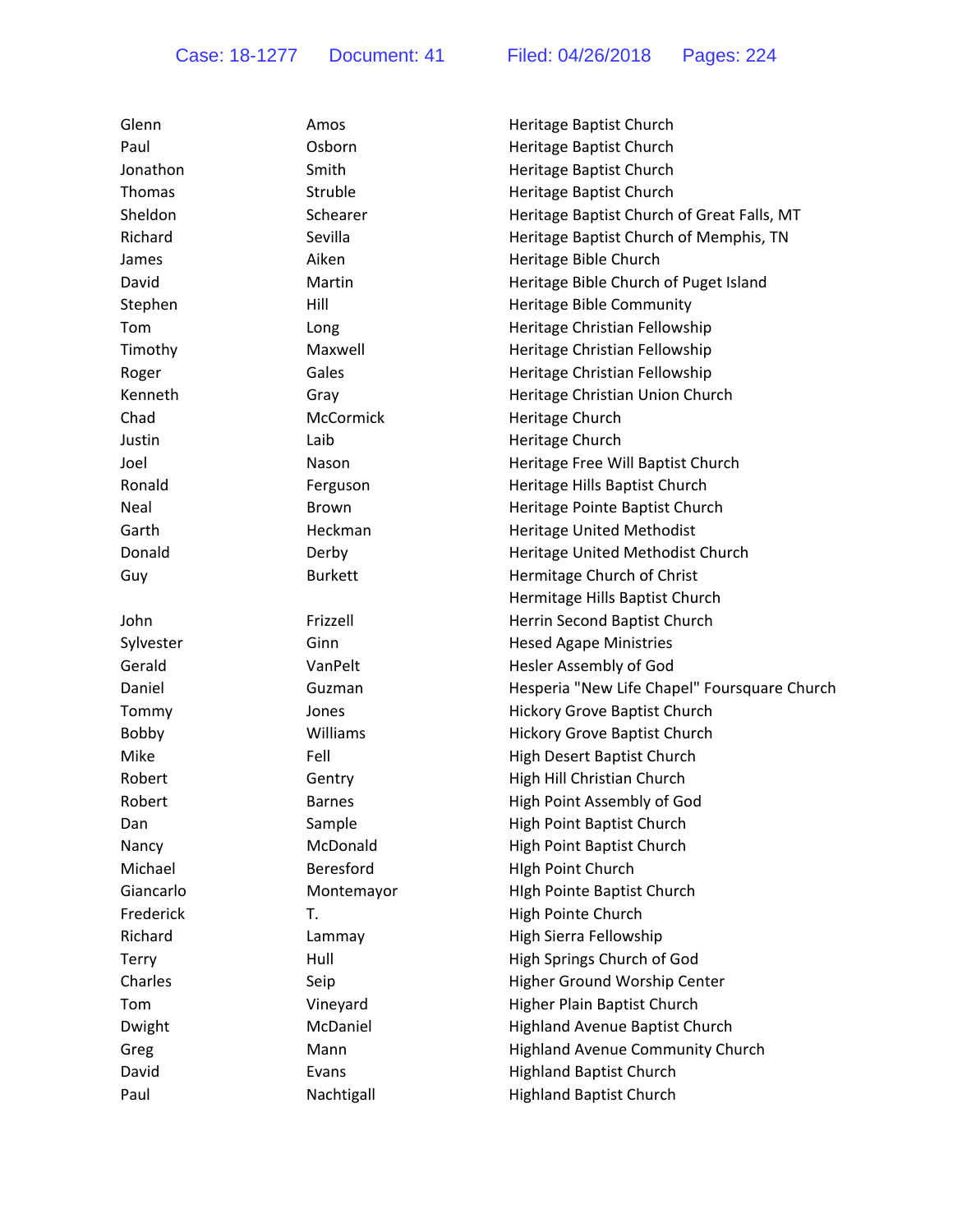| <b>Terry</b> | Rainwater     | <b>Highland Baptist Church</b>              |
|--------------|---------------|---------------------------------------------|
| Jeff         | Gwinn         | <b>Highland Bible Church</b>                |
| <b>Brian</b> | Whitaker      | <b>Highland Community Church</b>            |
| Jeff         | Hinds         | <b>Highland Community Church</b>            |
| Jeff         | Weiss         | <b>Highland Community Church</b>            |
| Isaiah       | <b>DeMoss</b> | <b>Highland Community Church</b>            |
| Mark         | McGranahan    | <b>Highland Community Church</b>            |
| Sam          | DeLoye        | <b>Highland Community Church</b>            |
| Daniel       | MacDonald     | <b>Highland Community Church</b>            |
| Kirstin      | McEvoy        | <b>Highland Community Church</b>            |
| David        | Mahler        | <b>Highland Communtiy Church</b>            |
| David        | Johnston      | <b>Highland Meadows Church</b>              |
| Gregory      | Howell        | Highland Park Baptist Church                |
| Gary         | Richardson    | Highland Park Baptist Church Mount Pleasant |
| Edward       | Vasicek       | <b>Highland Park Church</b>                 |
| Arville      | McLain        | Highland Park United Methodist Church       |
| Billy        | Blackmon      | Highland Southern Baptist Church            |
| Chet         | Haney         | <b>Highland Terrace Baptist Church</b>      |
| Cheryl       | Prince        | <b>Highlands Church</b>                     |
| Joseph       | May           | <b>Highlands Community Church</b>           |
| Dan          | Feigenspan    | HighPoint City Church                       |
| Paul         | Spuler        | HighStreet Worship Center                   |
| Jesse        | Haywood       | <b>Highview Baptist Church</b>              |
| John         | Liotti        | <b>Highway Community</b>                    |
| DeWayne      | McNally       | Hill Country Bible Church Austin            |
| Bryan        | Threlkeld     | Hill Country Bible Church Georgetown        |
| Andrew       | Seidel        | Hill Country Church                         |
| Eric         | Hightower     | Hill Country Church                         |
| Glenn        | Denton        | <b>Hillcrest Baptist</b>                    |
| Kenneth      | Jackson       | <b>Hillcrest Baptist</b>                    |
| Mark         | Taylor        | <b>Hillcrest Baptist Church</b>             |
| John         | Dickey        | <b>Hillcrest Baptist Church</b>             |
| Elwin        | Collom        | <b>Hillcrest Baptist Church</b>             |
| Christopher  | Watson        | <b>Hillcrest Baptist Church</b>             |
| Adron        | Robinson      | <b>Hillcrest Baptist Church</b>             |
| Michael      | Slaughter     | <b>Hillcrest Church</b>                     |
| Roger        | Lee           | Hillside Baptist Church                     |
| <b>Bruce</b> | Gesek         | Hillside Christian Fellowship               |
| Norman       | Taylor        | Hilltop 4 Ser                               |
| Gary         | Nickerson     | Hilltop Baptist Church                      |
| Bethany      | Temple        | Hilltop Church                              |
| Eldred       | Sawyer        | Hilltop Church                              |
| Daniel       | Davidson      | <b>Hillview Baptist Church</b>              |
| Landon       | Williams      | <b>Hillview Baptist Church</b>              |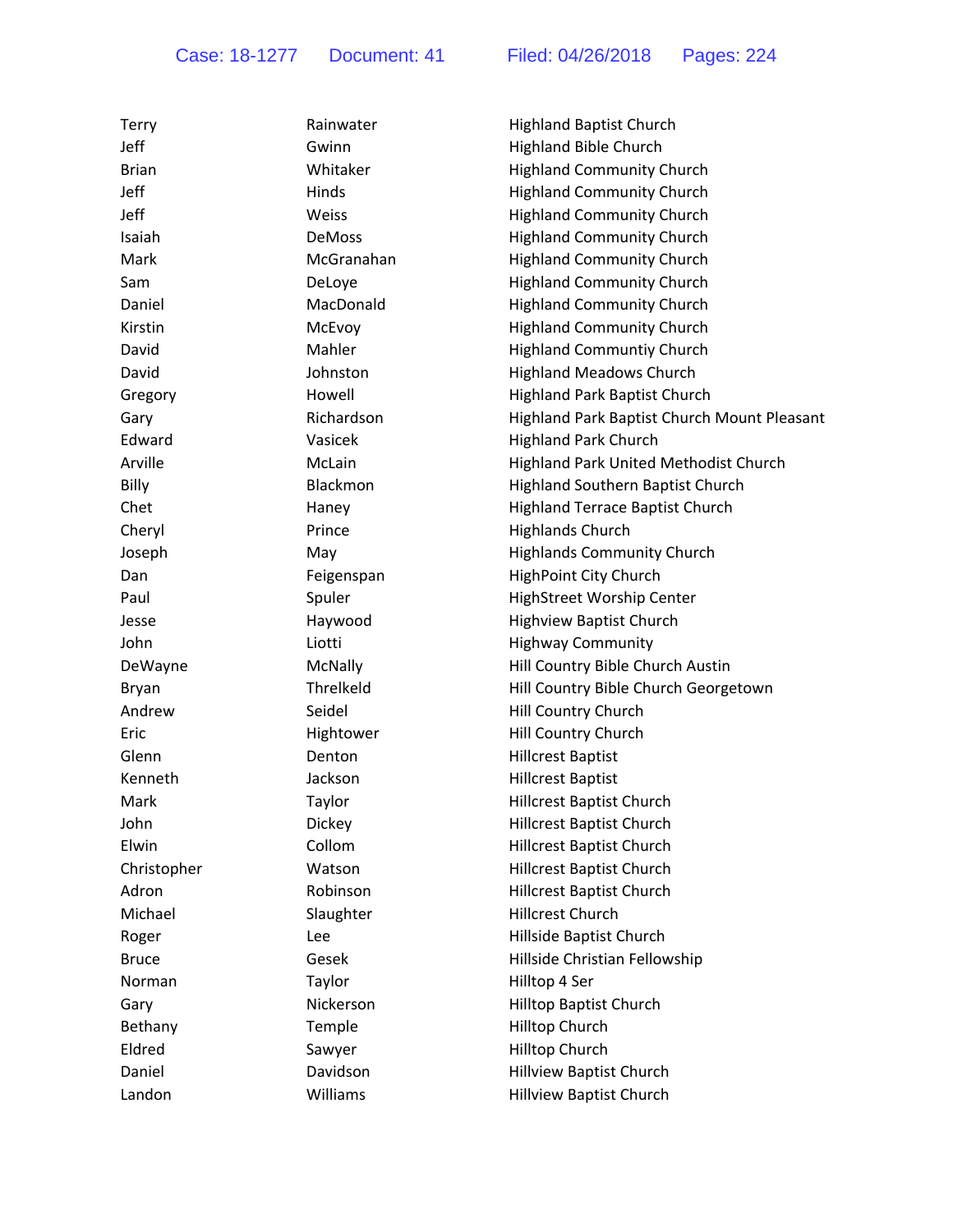| Joshua       | Edwards          | <b>Hillview Baptist Church</b>               |
|--------------|------------------|----------------------------------------------|
| John         | Prichard         | Hillview Church of Christ                    |
| Jason        | Holliman         | Hillview Southern Baptist Church             |
| Melanie      | Holliman         | Hillview Southern Baptist Church             |
| Lars         | Stromberg        | Hinsdale Covenant Church                     |
| Glenn        | Stanley          | <b>Hinsons Crossroads Baptist</b>            |
| John         | Price            | His Hands Fellowship                         |
| Mike         | Fortenberry      | His Place Fellowship                         |
| Gilberto     | Soto             | <b>His Word To All Nations Ministries</b>    |
| Fabian       | Sanchez          | Hispanic Initiative                          |
| Hector       | <b>Torres</b>    | <b>Hispanic International Ministries</b>     |
| Mark         | McDaniel         | Historic Franklin Presbyterian Church        |
| Randy        | Asburry          | Historic Trinity Lutheran Church             |
| George       | <b>Barnes</b>    | HiWay Baptist Church                         |
| Koua         | Vang             | <b>Hmong Baptist Ministry</b>                |
| Bobby        | Sayaovang        | Hmong First Baptist Church                   |
| Greg         | <b>Batchelor</b> | Hoffmeyer Road Baptist Church                |
| Susan        | St. Peter        | Holgate United Methodist Church              |
| Robert       | Lemon            | Holiday Shores Baptist Church                |
| George       | Slack            | Holloways Baptist                            |
| Keith        | Habegger         | Holmen Baptist Church                        |
| Robert       | Stellini         | Holy Angels Catholic Church                  |
| George       | Moore            | Holy Apostles Orthodox Church                |
| William      | Malloy           | Holy Catholic Church International           |
| Tom          | Ahlersmeyer      | Holy Church Lutheran Church                  |
| <b>Brian</b> | Powell           | Holy City Church                             |
| Andrew       | McFarland        | Holy City Church                             |
| Joseph       | Blasko           | <b>Holy Cross</b>                            |
| Henry        | <b>Baldwin</b>   | Holy Cross Anglican Church                   |
| Tysen        | <b>Bibb</b>      | Holy Cross Lutheran Church                   |
| Robert       | Bernhardt        | Holy Cross Lutheran Church                   |
| Soara        | Tupua Jr.        | Holy Hill of Zion Thy Dwelling Place         |
| John         | Moses            | Holy Myrrhbearers Orthodox Church            |
| Andrew       | Okai             | Holy Nativity Lutheran church                |
| Jacob        | Dell             | Holy Trinity Church Inwood                   |
| Luke         | Ankeny           | Homedale Friends Community Church            |
| Harold       | Poteet           | <b>Homeland Baptist Church</b>               |
| Jeffrey      | Harlan           | Homeland Church of Christ in Christian Union |
| Richard      | Lee              | Homestead Mennonite Church                   |
| David        | Shively          | Homeville Christian                          |
| Thomas       | Cowart           | Honea Baptist Church                         |
| Kim          | Linder           | Hood River Church of the Nazarene            |
| Paul         | Maldonado        | Hope 220 Church                              |
| Allen        | Harris           | Hope Baptist Church                          |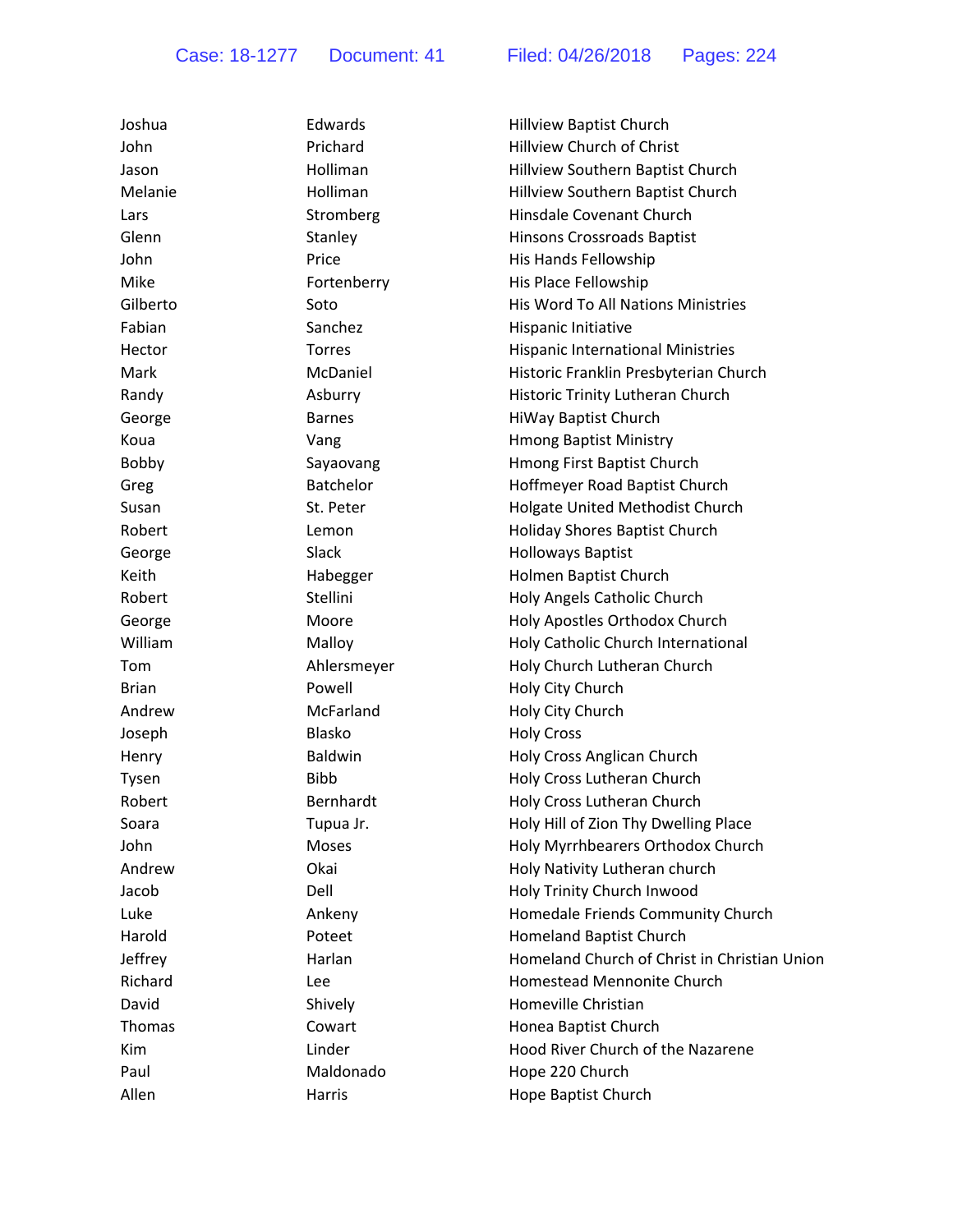| Pastor       | Ludwig         | Hope Baptist Church                  |
|--------------|----------------|--------------------------------------|
| Glenn        | Peterson       | Hope Baptist Church                  |
| Andrew       | Hall           | Hope Baptist Church                  |
| Neil         | Wiggins        | Hope Baptist Church                  |
| Donald       | Eshelman       | Hope Bible Church                    |
| Bernard      | Larkins        | Hope Cathedral                       |
| Steve        | West           | <b>Hope Center</b>                   |
| Neal         | Davidson       | Hope Chapel                          |
| Laurie       | Walz           | Hope Chapel                          |
| Kurt         | Aichele        | Hope Chapel Colorado Springs         |
| Dan          | Swaningson     | Hope Chapel Foursquare Church        |
| Jim          | Walz           | Hope Chapel Huntington Beach         |
| Timothy      | Greseth        | Hope Chapel Mililani                 |
| Terence      | Chow           | Hope Chapel Mililani                 |
| Alan         | Maeno          | Hope Chapel Pearl West               |
| Thomas       | <b>Burgess</b> | Hope Christian Fellowship            |
| Owar         | Ojulu          | Hope Christian Ministry              |
| Scooter      | Noland         | Hope Church                          |
| Stephen      | Wilson         | Hope Church                          |
| <b>Brian</b> | Smith          | Hope Church                          |
| Lance        | Dannic         | Hope Church                          |
| Paul         | Sorensen       | Hope Church                          |
| Tmothy       | <b>Bubna</b>   | Hope Church CMA                      |
| Chris        | Stull          | Hope Church of Ft. Wayne             |
| Kenin        | Smith          | Hope Community                       |
| Michael      | VandenBerg     | Hope Community Christian Reformed    |
| Karl         | Alsin          | Hope Community Church                |
| Kirk         | Belmont        | Hope Community Church                |
| John         | Draper         | Hope Community Church                |
| Matthew      | Carsner        | Hope Community Church                |
| Wayne        | Okamoto        | Hope Community Church                |
| A. W.        | Beahm          | Hope Community Church                |
| Matt         | Ham            | Hope Community Church PCA            |
| Patrick      | Giraldin       | Hope Crossing Community Church       |
| Randy        | Asburry        | Hope Ev. Lutheran Church             |
| Steven       | Muzio          | <b>Hope Evangelical</b>              |
| Rodney       | Morrison       | Hope Evangelical Lutheran Church     |
| David        | Hertel         | Hope Fellowship Church               |
| Peter        | Smith          | Hope In Christ Bible Church          |
| Daniel       | Woo            | hope lutheran church                 |
| Jason        | Wagner         | Hope Lutheran Church                 |
| Gregory      | Strand         | Hope Lutheran Church                 |
| Kirk         | Dueker         | Hope Lutheran Church                 |
| Dave         | Kistler        | <b>HOPE Ministries International</b> |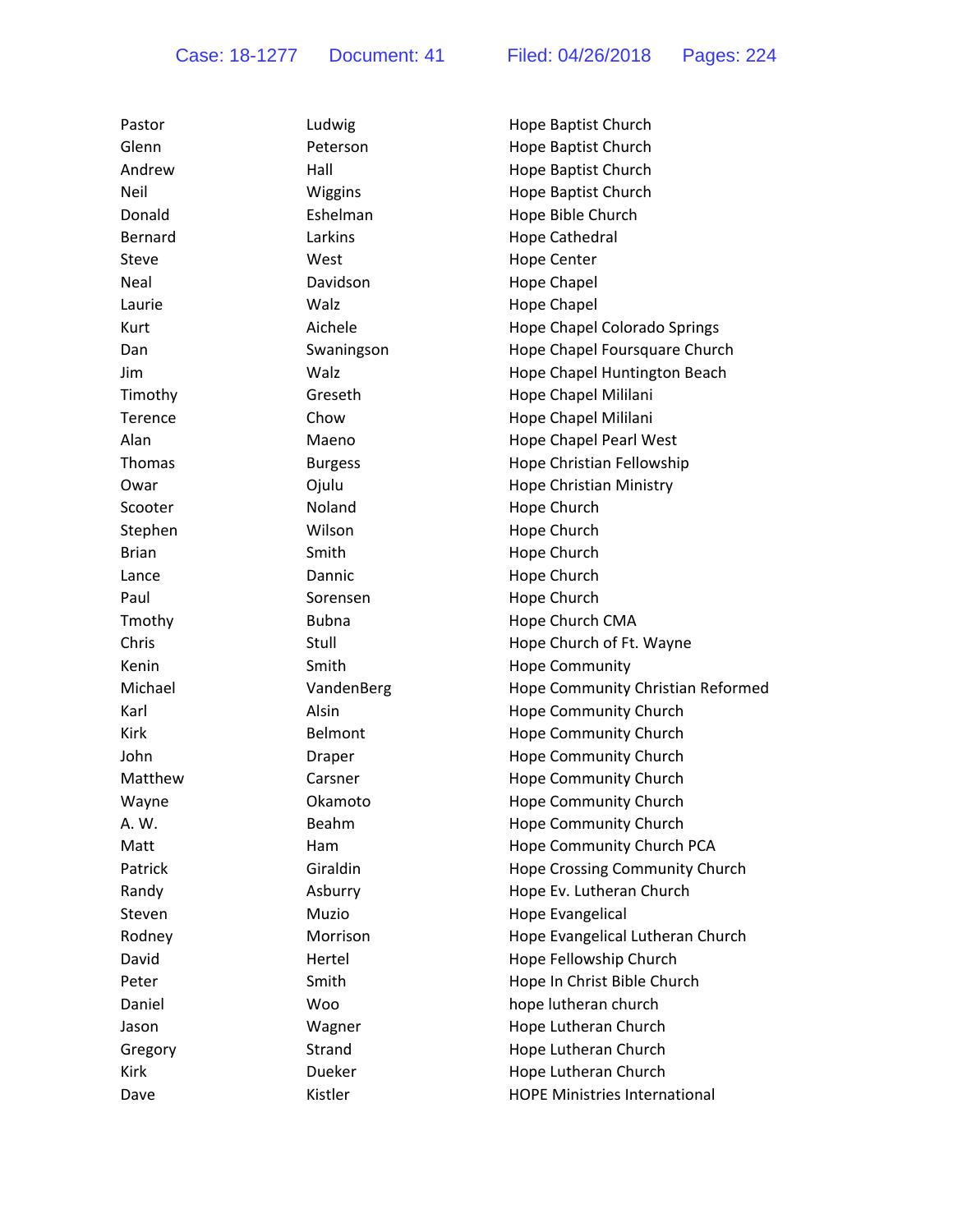| Philip       | Nache         | Hope of Nations Gospel Church        |
|--------------|---------------|--------------------------------------|
| Steve        | <b>Stells</b> | Hope Point Church                    |
| Dan          | McManigal     | Hope Presbyterian Church             |
| Michael      | Shingler      | Hope Presbyterian Church             |
| <b>Brady</b> | Owens         | Hope Reformed Baptist Church         |
| Ryan         | Davis         | Hopedale Baptist Church              |
| Tony         | Qualkinbush   | <b>Hopewell Baptist</b>              |
| Philip       | Wyatt         | Hopewell Baptist Church              |
| Naveen       | Balakrishnan  | Hopewell Baptist Church              |
| Floyd        | Smith         | <b>Hopewell Baptist Church</b>       |
| John         | Tudor         | Hopewell Baptist Cohutta, GA         |
| Curt         | Malizzi       | Hopewell Christian Fellowship        |
| Rick         | Cook          | Horace Baptist Church                |
| Chad         | Hovind        | Horizon                              |
| Darin        | Felty         | Horizon Baptist Church               |
| Jordan       | McGaughey     | Horizon Christian Fellowship         |
| Charles      | Silva         | Horizon Church Branson               |
| Jason        | <b>Boothe</b> | Horizons Baptist Church              |
| Georges      | Houssney      | <b>Horizons International</b>        |
| Lauren       | McIlroy       | Horse Creek Community Church         |
| Joseph       | Faldet        | Hosanna Free Lutheran Church         |
| Taang        | Sianpu        | Hosanna Mission Church               |
| Hosanna      | Church        | Hosanna New Testament Church         |
| Matthew      | McKethan      | Hospice                              |
| Gloria       | Westerfield   | Hospice of Chattanooga               |
| Kevin        | Hatch         | <b>Houlton Full Gospel</b>           |
| Guillermo    | Velazquez     | House of Faith Church                |
| Viktor       | Antipov       | House of Mercy Church                |
| Gilberto     | Silva         | House of Praise International Church |
| Mark         | Hebebrand     | House of Praise International Church |
| Edwin        | Marrero       | House of Praise International Church |
|              |               | House of Prayer Family Church        |
| Pamela       | Thorson       | House of Prayer Lutheran Church      |
| David        | Eads          | House of Prayer UPCI Buffalo         |
| Jeff         | Ecklund       | House of the Lord                    |
| Joel         | Ecklund       | House of the Lord                    |
| Thaddeus     | James Jr.     | Household of Faith                   |
| <b>Netz</b>  | Gomez         | Houses of Light                      |
| Martin       | Gonzalez      | <b>Houston First Baptist</b>         |
| Paul         | Bankson       | Houston Lake Presbyterian Church     |
| Robert       | Sparr         | Hudson Presbyterian Church           |
| Constance    | Saizon        | Hughes United Methodist Church       |
| Randy        | Crowe         | Hull Baptist Church                  |
| <b>Brad</b>  | Parker        | Hunter Road Baptist Church           |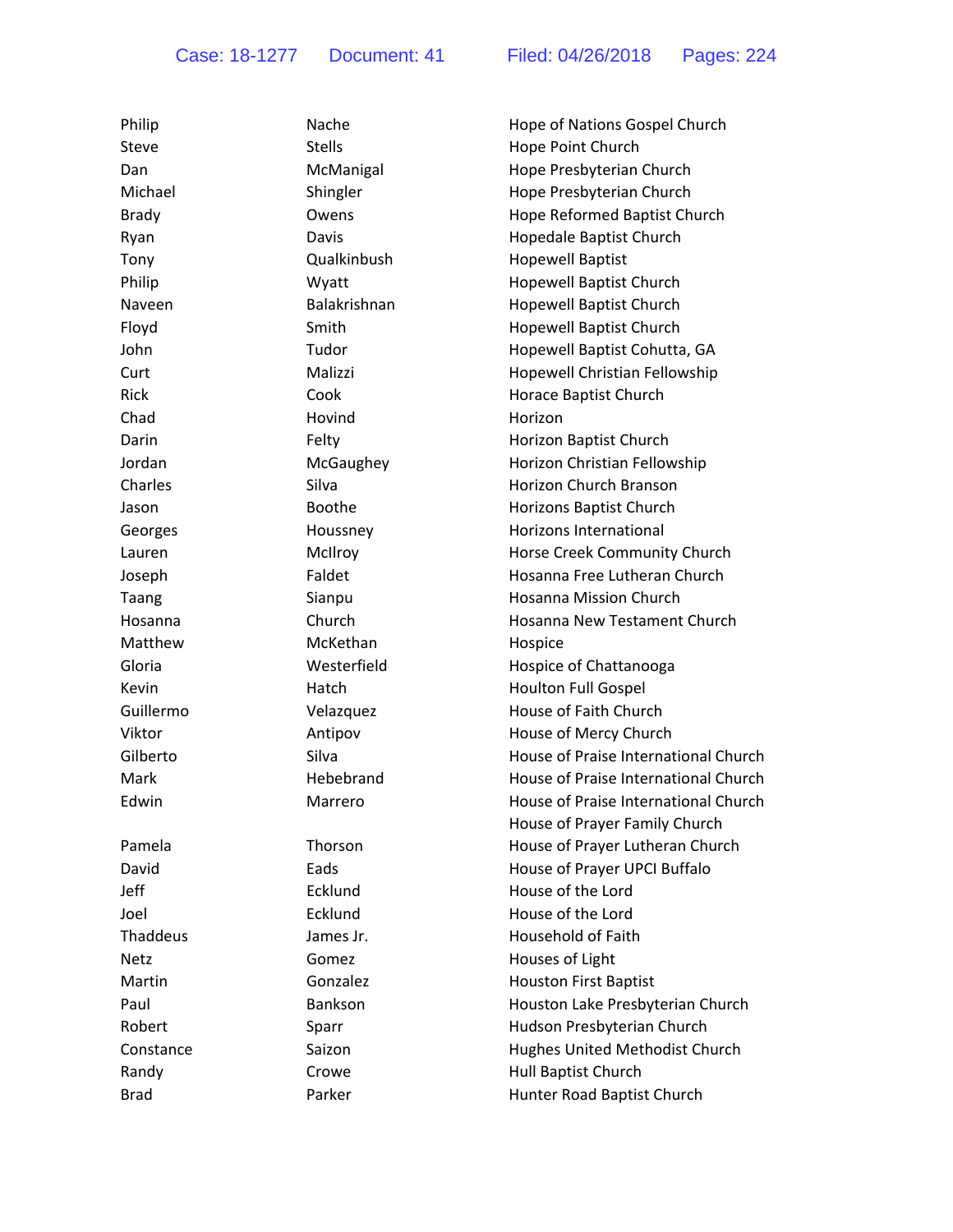| Stephen          | Johnson          | Huntington Valley Baptist Church                      |
|------------------|------------------|-------------------------------------------------------|
| Paul             | Radobenko        | Huntsburg Baptist Church                              |
| Daryl            | Clenney          | Huntsville Pentecostal Church                         |
| Tim              | Farris           | Hurricane Chapel                                      |
| Vicki            | Walker           | Hyde Park United Methodist Church                     |
| Christopher Rand | Tucker           | Hyde Park Vineyard Contemporary Church                |
| James            | Hogan            | Hydeville Baptist Church                              |
| Joe              | Sanders          | Hydro First Baptist Church                            |
| Robert           | Keele            | Hysham Baptist Church                                 |
| Edward B.        | Pullen Jr.       | <b>IBSA Church Planting Director</b>                  |
| Ronald           | Albertson        | Icommunity of Hope Church                             |
| Pedro            | Lopez            | Iglesia Alianza Cristiana y Misionera of White Plains |
| Carlos           | Lopez            | Iglesia Apostolica Ciudad de la Verdad                |
| Julio            | Crespo           | Iglesia Bautista Central                              |
| Livan            | Quintana         | Iglesia Bautista Cristo Rey                           |
| George           | Chakarji         | Iglesia Bautista de Bell                              |
| Dr. Gustavo      | Suarez           | Iglesia Bautista de Laurel                            |
| Santos           | Duran            | Iglesia Bautista Dios es Amor                         |
| Pedro            | Gutierrez        | Iglesia Bautista El Buen Pastor                       |
| Carlos           | Liese            | Iglesia Bautista El Buen Pastor                       |
| Enrique          | <b>Banos</b>     | Iglesia Bautista el Calvario                          |
| Gregory          | <b>Torres</b>    | Iglesia Bautista Emanuel                              |
| Jose             | Talavera         | Iglesia Bautista Fundamental "Buenas Nuevas"          |
| Andres           | <b>Benavides</b> | Iglesia Bautista Hispana Bet-el                       |
| <b>Nicolas</b>   | Vergara          | Iglesia Bautista la Esperanza                         |
| Ismael           | Cortez           | Iglesia Bautista La Nueva Jerusalén                   |
| Victor           | Marte            | Iglesia Bautista la Tierra Prometida                  |
| Jesus            | de Luna          | Iglesia Bautista Nueva Canzion                        |
| <b>Thomas</b>    | Eason            | Iglesia Bautista Nueva Esperanza                      |
| Publio           | Sance            | Iglesia Bautista Nueva Jerusalen                      |
| Dax.             | Urbina           | Iglesia Bautista Reformada de Lehigh Acres            |
| Fredy            | Ontibon          | Iglesia Bautista Roswell Street                       |
| Cesar            | Gabriel          | Iglesia Bautista Trinidad                             |
| Manuel           | Sanchez          | Iglesia Camino al Cielo                               |
| Felix            | Adorno           | Iglesia Cristiana Casa De Cristo, Inc.                |
| Larry            | Sanchez          | Iglesia Cristiana Casa de Pan                         |
| Hector           | Ramirez          | Iglesia Cristiana el Buen Pastor                      |
| Daniel           | De Leon          | Iglesia Cristiana El Camino                           |
| Oscar            | Alvarado         | Iglesia Cristo La Roca                                |
| Salatiel         | Pimentel         | Iglesia Del Nazareno Restauracion                     |
| Dennis           | Garcia           | Iglesia Del Valle                                     |
| Rafael           | Ramirez          | Iglesia El Buen Pastor                                |
| Enrique          | Cadena           | Iglesia Episcopal San Pablo                           |
| Napoleon         | Meynard          | Iglesia Hispana Betel                                 |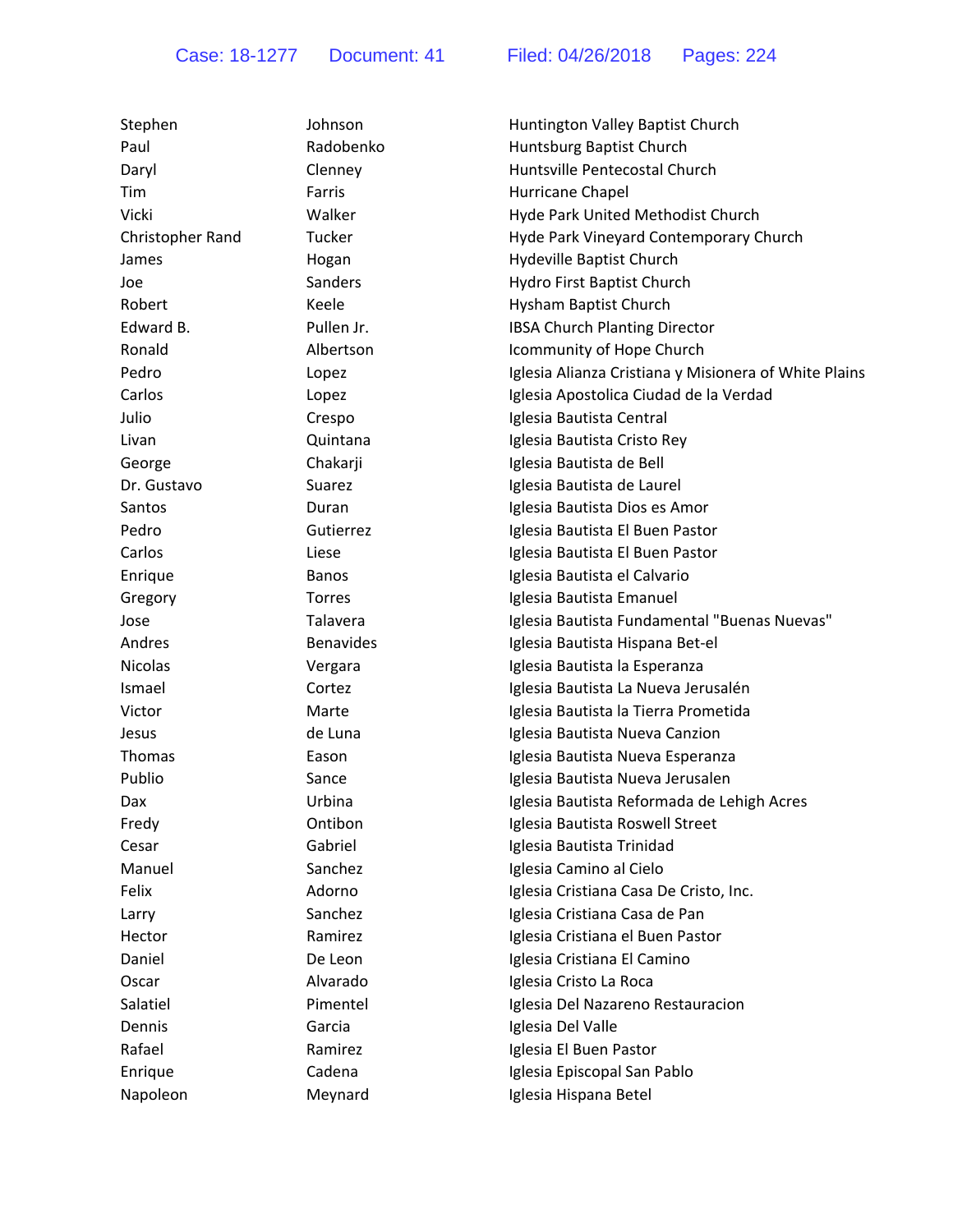| Daniel and Elizabeth | Figueroa        | Iglesia Jesus Es Rey                       |
|----------------------|-----------------|--------------------------------------------|
| Josue                | Hernandez       | Iglesia Lluvias De Gracia                  |
| Jose                 | Espinosa        | Iglesia Manantial de Vida                  |
| Frank                | Pratt           | Iglesia Nuevos Horizontes                  |
| David                | Garcia          | Iglesia Puerta de Salvación                |
| <b>Rich</b>          | Cochra          | <b>Illinois Baptist State</b>              |
| Dwayne               | Doyle           | Illinois Baptist State Assocaition         |
| <b>Nate</b>          | Adams           | Illinois Baptist State Association         |
| Jason                | Fritz           | <b>Illuminate Community Church</b>         |
| Christopher          | Herrington      | <b>Illuminate Community Church</b>         |
| Jonathan             | Lutz            | <b>Illuminate Community Church</b>         |
| James P.             | Crabb           | Imago Dei Christian Fellowship             |
| Henry                | Koopman         | Immanual Lutheran                          |
| Kelly                | McClendon       | Immanuel                                   |
| Christopher          | Richards        | <b>Immanuel Baptist</b>                    |
| Michael              | Cannon          | Immanuel Baptist Church                    |
| <b>Steve</b>         | Jacobson        | Immanuel Baptist Church                    |
| Eric                 | <b>Drake</b>    | Immanuel Baptist Church                    |
| Frederick            | <b>Bryden</b>   | Immanuel Baptist Church                    |
| Sammy                | <b>Simmons</b>  | Immanuel Baptist Church                    |
| Nathan               | Carter          | Immanuel Baptist Church                    |
| Eric                 | Buhrow          | Immanuel Baptist Church                    |
| Wayne                | Gilbert         | Immanuel Baptist Church                    |
| Jeffery              | <b>Flowers</b>  | Immanuel Baptist Church                    |
| Charles              | Pittman         | Immanuel Baptist Church                    |
| Ted                  | Bergman         | Immanuel Baptist Church                    |
| Andrew               | Coker           | Immanuel Baptist Church                    |
| Robert               | Hickman         | Immanuel Baptists Church of Macon          |
| Curtis               | Lamansky        | Immanuel Bible Church                      |
| Richard              | Mueller         | Immanuel Evangelical Lutheran Church       |
| Mason                | Okubo           | Immanuel First Lutheran church             |
| Larry                | Tieman          | Immanuel Lutheran                          |
| J. Philipp           | Augustine       | Immanuel Lutheran Church                   |
| Bernard              | Ross            | <b>Immanuel Lutheran Church</b>            |
| David                | <b>Barber</b>   | Immanuel Lutheran Church                   |
| Julie                | Robbins         | Immanuel Lutheran Church                   |
| Robert               | Szoke           | Impact Christian Church                    |
| Jason                | <b>Brinkley</b> | Impact Church                              |
| stanley              | King            | <b>Impact Cowboy Church of Nacogdoches</b> |
| Gary                 | Lukens          | Impact580.church                           |
| John                 | DeMello         | In His House of Restoration                |
| Mike                 | <b>Nemmers</b>  | Indee Community Bible Church               |
| William              | Hutson          | Independence First UPC                     |
| Andrew               | Tuttle          | Independent Bible Church                   |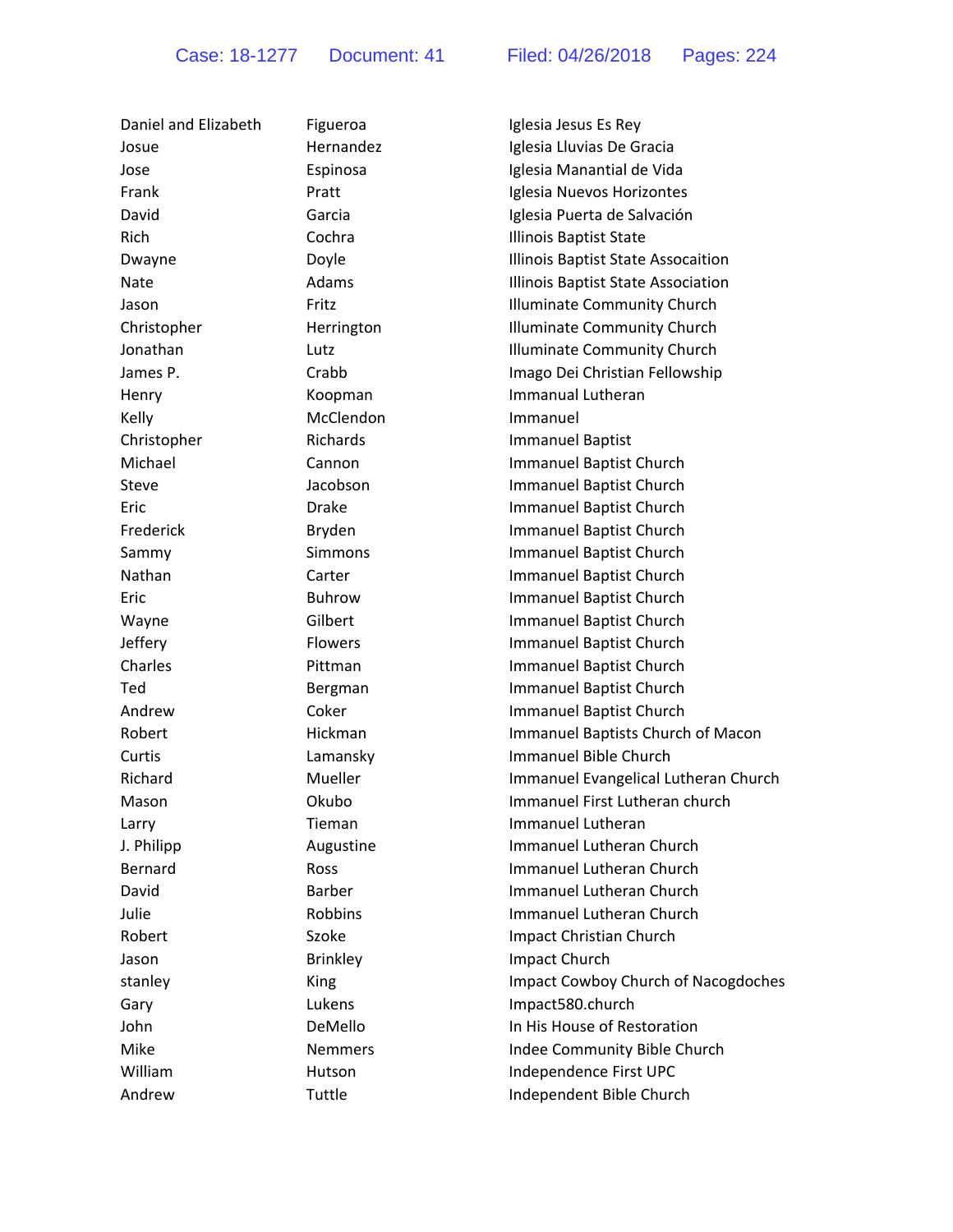| Robert       | Carr            | Indian Creek Baptist Church                               |
|--------------|-----------------|-----------------------------------------------------------|
| Eric         | Kretschmer      | Indian Valley Bible Chalet                                |
| Lawrence     | Hencye          | <b>Indiana District LCMS</b>                              |
| Doug         | Shoemaker       | Indiana Yearly Meeting of Friends                         |
| Ross         | Swope           | Indianola Regular Baptist Church                          |
| Joe          | Fletcher        | Infinity Bible Church                                     |
| Gorden       | Fleming Jr.     | <b>Influencers Discipleship Mnistries</b>                 |
| Andy         | Johnson         | Ingleside Baptist                                         |
| Kevin        | Schrum          | Inglewood Baptist Church                                  |
| John         | Parker          | InJoy Christian Fellowship                                |
| Daniel       | Mattson         | Inland Hills Church                                       |
| Annette      | Perry           | Inspirational House of Prayer                             |
| Joseph       | Bowman          | Integrity Life Church                                     |
| Matthew      | Law             | Intercession City Church of God                           |
| John         | Scott           | <b>Interim Pastoriates</b>                                |
| Raymond      | Cazis           | International Baptist Church                              |
| Jesse        | Pamplona        | International Bible Christian Fellowship                  |
| Dennis       | Land            | International Church Of Nacogdoches                       |
| leo          | clemente        | <b>International Church of Praise</b>                     |
| Mark         | <b>Tipple</b>   | <b>International Community Church</b>                     |
| Noel         | Wilcox          | <b>International Foursuare Church</b>                     |
| Ronald       | <b>Brovold</b>  | International Ministerial Fellowship                      |
| Herbert      | <b>Barrett</b>  | International Mission Board - Southern Baptist Convention |
| Jonathan     | Walton          | InterVarsity USA sent by New Life Fellowship              |
| <b>Bruce</b> | <b>Bennett</b>  | Intimacy with Jesus Church                                |
| Cathy        | Smades          | Intimacy with Jesus Church                                |
| David        | Williams        | Iron City Baptist Church                                  |
| Joseph       | Pugh            | Iron City Church                                          |
| Ken          | Peterson        | Iron Mountain Country Church                              |
| Dan          | Waters          | Iron River Bible Church                                   |
| <b>Kraig</b> | Tass            | Iron River Bible Church                                   |
| Donnie       | Simpson         | Ironhorse Community Fellowship                            |
| Andy         | <b>McQuitty</b> | Irving Bible Church                                       |
| David        | Vought          | Irving Park Baptist Church                                |
| Jason        | Jones           | Isabella Baptist Church, Inc                              |
| Dan          | Keller          | Island View Worship Center                                |
| William      | Miller          | Isle of Hope Baptist                                      |
| Aaron        | Bauer           | Issaquah Christian Church                                 |
| Martin       | Purks           | IVCF@W&M                                                  |
| Freddy       | Hogg            | Ivey Baptist Church                                       |
| Will         | Whittaker       | Ivy Creek Baptist Church                                  |
| Ted          | Williams        | Ivy Creek Baptist Church                                  |
| Jeffrey      | Taylor          | J-6 Church of Christ                                      |
| Gary         | Haskell         | Jackson Baptist Church                                    |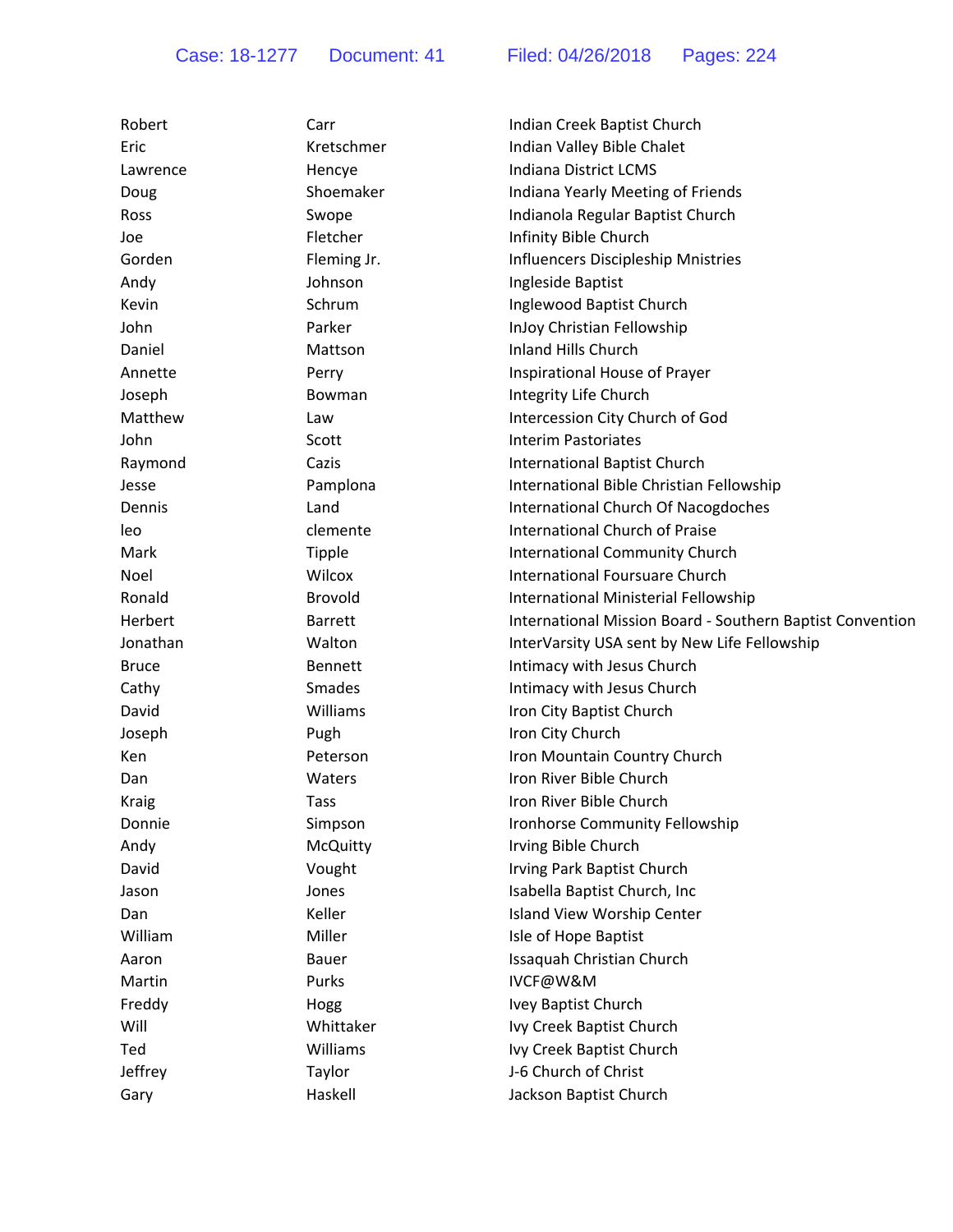| John          | <b>Baker</b>  | Jackson SDA Church                  |
|---------------|---------------|-------------------------------------|
| Chris         | Shurtz        | Jackson United Methodist            |
| Fouad         | Faris         | Jaffrey Bible Church                |
| Tom           | <b>Brown</b>  | James Island Baptist Church         |
| Billy         | Atkins        | Jamestown Baptist Church            |
| Shawn         | DeJong        | Jamestown Baptist Church            |
| <b>Byoung</b> | Lee           | Japanese Church of Austin           |
| Tom           | Hunt          | Jarvisburg Church of Christ         |
| Jason         | Stidham       | <b>Jason Stidham Ministries</b>     |
| Cynthia       | <b>Bloise</b> | Jefferson United Methodist Church   |
| Robin         | Tedder        | Jeffersonville Baptist Church       |
| Nathan        | Hannum        | Jenison Christian Church            |
| Eugene        | Cowan II      | Jeremiah Baptist Church             |
| Larry         | Mofield       | Jernigan's Chapel                   |
| Richard       | Elam          | Jerome Lane Southern Baptist Church |
| Randy         | Clour         | Jersey Life Church                  |
| Daniel        | Park          | Jesus Center                        |
| Rick          | Meyers        | Jesus Church                        |
| Aaron         | Phetteplace   | Jesus Church                        |
| Mark          | Mullaney      | <b>Jesus First</b>                  |
| Jim           | Riley         | Jimmy Riley Ministries              |
| David Scott   | Hill          | John Calvin Presbyterian            |
| Robert        | Smith         | Johnson Ferry Baptist               |
| <b>Bryant</b> | Wright        | Johnson Ferry Baptist Church        |
| Richard       | Wheeler       | Johnson Ferry Baptist Church        |
| Arthur        | Wilder        | Johnson Ferry Baptist Church        |
| Ron           | Hughes        | Johnson Ferry Baptist Church        |
| Steven        | Bonham        | Johnson Ferry Baptist Church        |
| Mark          | Cottingham    | Johnson Ferry Baptist Church        |
| Austin        | <b>Baker</b>  | Johnson Ferry Baptist Church        |
| Scott         | Odom          | Johnson Ferry Baptist Church        |
| Thomas        | Nelson        | Johnson Ferry Baptist Church        |
| Shane         | Millard       | Johnson Ferry Baptist Church        |
| John          | Ridley        | Johnson Ferry Christian Academy     |
| Kelton        | Hinton        | Johnston Baptist Association        |
| Thomas        | Griffin       | Jordan Baptist Church               |
| Calvin        | Haynes        | Journey Baptist Church              |
| Dustin        | Elmore        | Journey Christian Church            |
| Stephani      | Pretti        | Journey Church                      |
| Raul          | Borrayo       | Journey Church                      |
| Wayne         | Browning Jr.  | Journey Church                      |
| Christopher   | Kinney        | Journey Church                      |
| Randy         | Nation        | Journey Church                      |
| Joseph        | Dollyhigh     | Journey Church                      |
|               |               |                                     |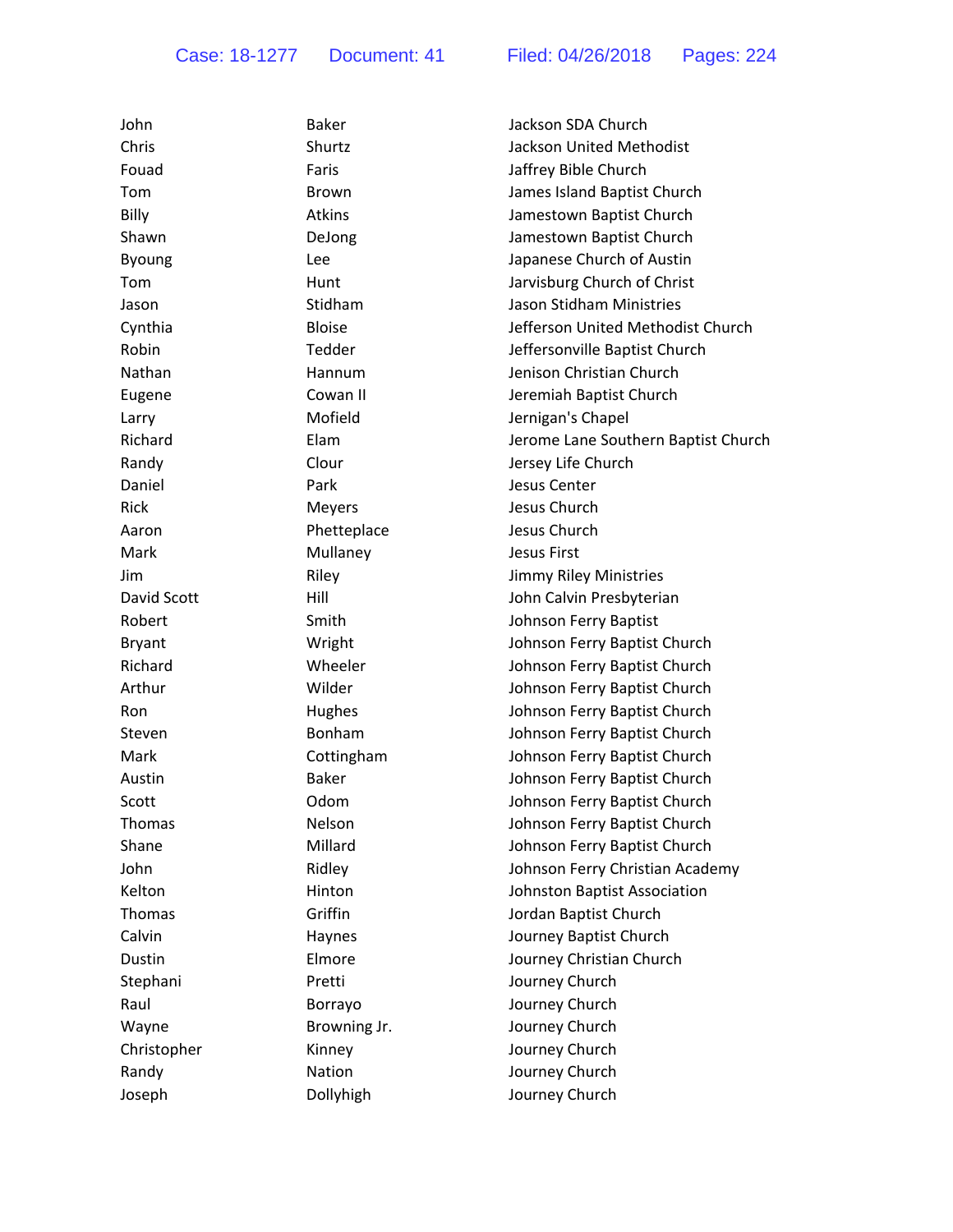| Justin        | Donnahoo        | Journey Church                                  |
|---------------|-----------------|-------------------------------------------------|
| James         | Jernigan        | Journey Church                                  |
| Cory          | Singleton       | Journey Church                                  |
| Jeffrey       | MacLurg         | Journey Church, Federal Way                     |
| Scott         | Meador          | Journey Fellowship                              |
| Jason         | Cusick          | Journey of Faith                                |
| Jay           | Cubbison        | Joy Baptist Church                              |
| William       | Canipe          | JOY Christian Fellowship                        |
| William       | Martin          | Joy Community Fellowship                        |
| Robert        | Ferguson        | Joy Community Fellowship                        |
| Harold        | Walters         | Joy Fellowship                                  |
| Wade          | Lance           | Joy of Life Church                              |
| Andrea        | Lance           | Joy of LIfe Church                              |
| Hector        | Ortiz           | Joy of Life Church                              |
| Emelio        | Sebastian       | Jubilee Christian Church                        |
| Jodi          | Rogers          | <b>Judson Church</b>                            |
| Larry         | Haylett         | Juliaetta Community Church                      |
| Alan          | <b>Hicks</b>    | Just Jesus Community Church                     |
| Thomas        | Sefik           | Kailua Community Church                         |
| <b>Thomas</b> | Sefik           | Kailua Community Church                         |
| Ron           | Arnold          | Kaimuki Christian Church                        |
| Gerald        | Hubbard         | Kaimuki Christian Church                        |
| Kainoa        | Valente         | Kaimuki Christian Church                        |
| David         | Johnson         | Kalamazoo Community Church                      |
| Jonathan      | Steeper         | Kalihi Union Church                             |
| Cindi         | Schimmelpfennig | Kankakee First Church of the Nazarene           |
| Thang         | Kima            | Kansas Christina Church                         |
| Evan          | Kim             | Kansas Mission Church                           |
| Jon           | Sapp            | Kansas Nebraska Convention of Southern Baptists |
| Hyun Hee      | Chang           | Kansas Woori Church                             |
| Stephen       | Gibney          | Kantner Assembly of God                         |
| Michael       | Hall            | Kaskaskia Baptist Association                   |
| Anwar         | Ali             | Kauai Baptist Church                            |
| Rick          | Bundschuh       | Kauai Christian Fellowship                      |
| Rebecca       | Kekuna          | Kawaiahao Church                                |
| Philip        | Jeffcott        | Kaysville Bible Church                          |
| Charles       | Johnson         | Kearney Bible Church                            |
| Rod           | Elliott         | Kelleytown Baptist                              |
| Wesley        | Howard          | Kelleytown Baptist Church                       |
| Lin           | Kirkman         | Kelleytown Baptist Church                       |
| Donald        | Williams        | Kelly's Ferry Church of God                     |
| Maurice       | Jenkins         | Kendrick Bible Church                           |
| William       | Foster          | Kennerly Temple Extension COGIC                 |
| Jim P.        | Fowler          | Kennesaw First Baptist Church                   |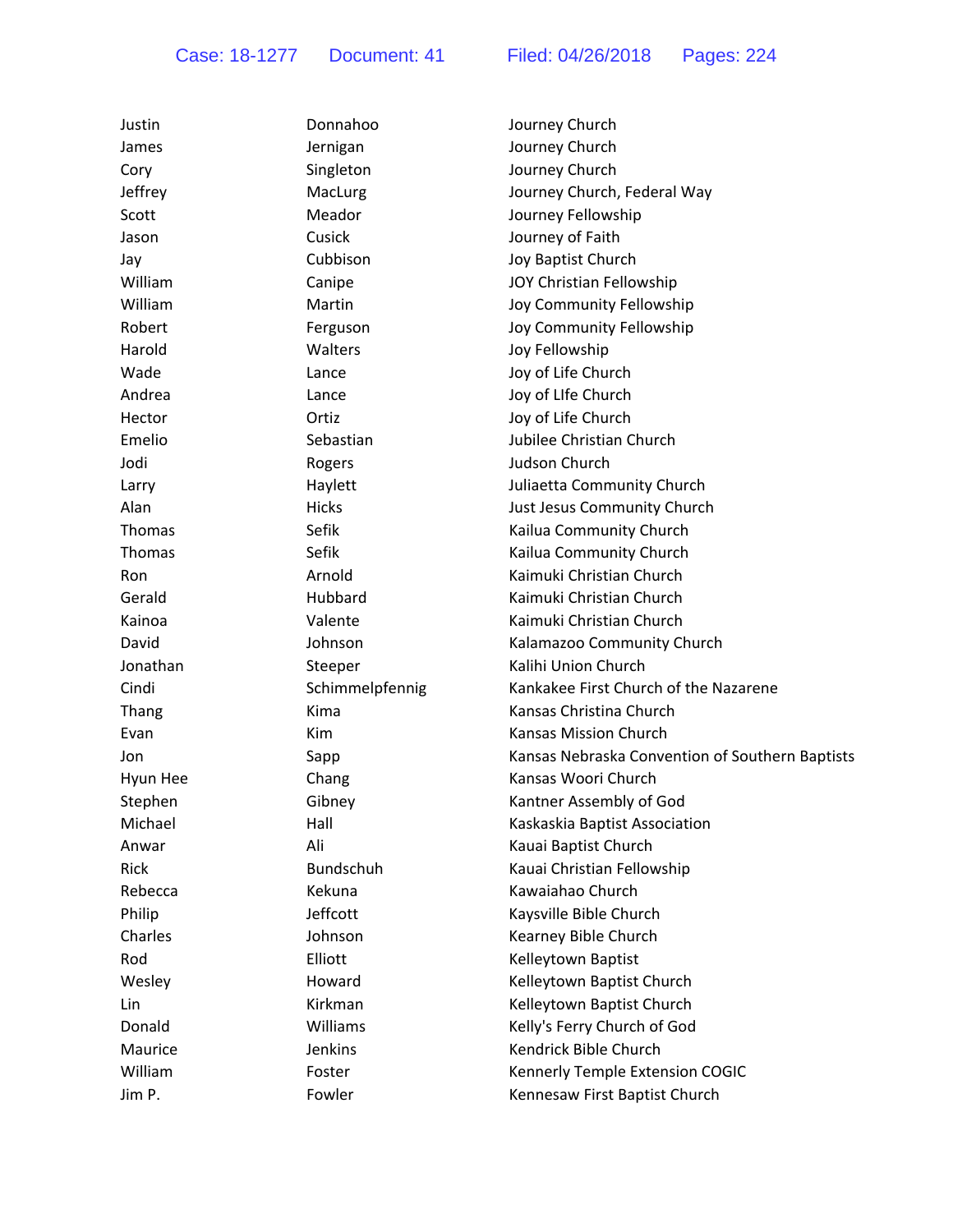| Jody<br>Livingston<br>Kennesaw First Baptist Church<br>D'Auria<br>Kenneth D'Auria<br>Kenneth<br>Schuttler<br>Kent Covenant Church<br>Dan<br>Smith<br>Kentwood Baptist Church<br>Max<br>Eric<br>Hines<br>Kentwood Baptist Church<br>Kenwood Bible Methodist<br>Johnson<br>Travis<br>Huffman<br>Glen<br>Kersey Cowboy Church<br><b>Newell</b><br><b>Brian</b><br>Kettering Church<br>Pinkham<br>Kettle Falls Community Church<br>Anthony<br>Theodore<br>Clater<br>Keystone Christian Education Association<br>Roush<br>Keystone Fellowship<br>Ryan<br>Snyder<br>Keystone Fellowship Skippack<br>Joe<br>Sheffer<br>Kids Alive International<br>Gordon<br><b>Butler</b><br>Gordon<br>Kiestwood Assembly of God<br>Kilauea Foursquare Church<br>Jesse<br>Layaoen<br>Abels<br>Killian Hill Baptist Church<br>Doug<br><b>Trine</b><br>David<br>Killian Hill Baptist Church<br>Jeff<br>Kilough, Church by the Lake<br><b>Burrell</b><br>Carol K<br>Gilmore<br>Kilpatrick Baptist Association<br>Luttrell<br>Kimball Baptist Church<br>Troy<br>Dennis W.<br>Kimball Baptist Fellowship<br>Payton<br>Mark<br><b>Britton</b><br>Kindred Calvary/Zion United Methodist Parish<br>King of Glory Evangelical Lutheran Church<br>Mark<br>Maas<br>King of Glory Lutheran Church<br><b>Brett</b><br><b>Boe</b><br>Silvey<br>King of Glory Ministries<br>Rusty<br>William<br>King Street Church<br><b>Bowser</b><br>Renaldo<br>Kingdom Builders Church<br>Kyles<br>Smith<br><b>Kingdom Dominion Mins</b><br>Sonya<br>Kingdom Fellowship Covenant Ministries<br>Ralph<br>Dennis<br>Nickell<br>Kingdom Gate Worship Center<br>Kendall<br>Wilson<br>D. L.<br>Kingdom Harvest International<br>Michael<br>Anderson<br>Kingdom Life Assembly of God<br>Kingdom Life Church<br>Anthony<br>Johnson | Chris | Giddens       | Kennesaw First Baptist Church |
|---------------------------------------------------------------------------------------------------------------------------------------------------------------------------------------------------------------------------------------------------------------------------------------------------------------------------------------------------------------------------------------------------------------------------------------------------------------------------------------------------------------------------------------------------------------------------------------------------------------------------------------------------------------------------------------------------------------------------------------------------------------------------------------------------------------------------------------------------------------------------------------------------------------------------------------------------------------------------------------------------------------------------------------------------------------------------------------------------------------------------------------------------------------------------------------------------------------------------------------------------------------------------------------------------------------------------------------------------------------------------------------------------------------------------------------------------------------------------------------------------------------------------------------------------------------------------------------------------------------------------------------------------------------------------------------------------------------------------------------------------------------------------|-------|---------------|-------------------------------|
|                                                                                                                                                                                                                                                                                                                                                                                                                                                                                                                                                                                                                                                                                                                                                                                                                                                                                                                                                                                                                                                                                                                                                                                                                                                                                                                                                                                                                                                                                                                                                                                                                                                                                                                                                                           |       |               |                               |
|                                                                                                                                                                                                                                                                                                                                                                                                                                                                                                                                                                                                                                                                                                                                                                                                                                                                                                                                                                                                                                                                                                                                                                                                                                                                                                                                                                                                                                                                                                                                                                                                                                                                                                                                                                           |       |               |                               |
|                                                                                                                                                                                                                                                                                                                                                                                                                                                                                                                                                                                                                                                                                                                                                                                                                                                                                                                                                                                                                                                                                                                                                                                                                                                                                                                                                                                                                                                                                                                                                                                                                                                                                                                                                                           |       |               |                               |
|                                                                                                                                                                                                                                                                                                                                                                                                                                                                                                                                                                                                                                                                                                                                                                                                                                                                                                                                                                                                                                                                                                                                                                                                                                                                                                                                                                                                                                                                                                                                                                                                                                                                                                                                                                           |       |               |                               |
|                                                                                                                                                                                                                                                                                                                                                                                                                                                                                                                                                                                                                                                                                                                                                                                                                                                                                                                                                                                                                                                                                                                                                                                                                                                                                                                                                                                                                                                                                                                                                                                                                                                                                                                                                                           |       |               |                               |
|                                                                                                                                                                                                                                                                                                                                                                                                                                                                                                                                                                                                                                                                                                                                                                                                                                                                                                                                                                                                                                                                                                                                                                                                                                                                                                                                                                                                                                                                                                                                                                                                                                                                                                                                                                           |       |               |                               |
|                                                                                                                                                                                                                                                                                                                                                                                                                                                                                                                                                                                                                                                                                                                                                                                                                                                                                                                                                                                                                                                                                                                                                                                                                                                                                                                                                                                                                                                                                                                                                                                                                                                                                                                                                                           |       |               |                               |
|                                                                                                                                                                                                                                                                                                                                                                                                                                                                                                                                                                                                                                                                                                                                                                                                                                                                                                                                                                                                                                                                                                                                                                                                                                                                                                                                                                                                                                                                                                                                                                                                                                                                                                                                                                           |       |               |                               |
|                                                                                                                                                                                                                                                                                                                                                                                                                                                                                                                                                                                                                                                                                                                                                                                                                                                                                                                                                                                                                                                                                                                                                                                                                                                                                                                                                                                                                                                                                                                                                                                                                                                                                                                                                                           |       |               |                               |
|                                                                                                                                                                                                                                                                                                                                                                                                                                                                                                                                                                                                                                                                                                                                                                                                                                                                                                                                                                                                                                                                                                                                                                                                                                                                                                                                                                                                                                                                                                                                                                                                                                                                                                                                                                           |       |               |                               |
|                                                                                                                                                                                                                                                                                                                                                                                                                                                                                                                                                                                                                                                                                                                                                                                                                                                                                                                                                                                                                                                                                                                                                                                                                                                                                                                                                                                                                                                                                                                                                                                                                                                                                                                                                                           |       |               |                               |
|                                                                                                                                                                                                                                                                                                                                                                                                                                                                                                                                                                                                                                                                                                                                                                                                                                                                                                                                                                                                                                                                                                                                                                                                                                                                                                                                                                                                                                                                                                                                                                                                                                                                                                                                                                           |       |               |                               |
|                                                                                                                                                                                                                                                                                                                                                                                                                                                                                                                                                                                                                                                                                                                                                                                                                                                                                                                                                                                                                                                                                                                                                                                                                                                                                                                                                                                                                                                                                                                                                                                                                                                                                                                                                                           |       |               |                               |
|                                                                                                                                                                                                                                                                                                                                                                                                                                                                                                                                                                                                                                                                                                                                                                                                                                                                                                                                                                                                                                                                                                                                                                                                                                                                                                                                                                                                                                                                                                                                                                                                                                                                                                                                                                           |       |               |                               |
|                                                                                                                                                                                                                                                                                                                                                                                                                                                                                                                                                                                                                                                                                                                                                                                                                                                                                                                                                                                                                                                                                                                                                                                                                                                                                                                                                                                                                                                                                                                                                                                                                                                                                                                                                                           |       |               |                               |
|                                                                                                                                                                                                                                                                                                                                                                                                                                                                                                                                                                                                                                                                                                                                                                                                                                                                                                                                                                                                                                                                                                                                                                                                                                                                                                                                                                                                                                                                                                                                                                                                                                                                                                                                                                           |       |               |                               |
|                                                                                                                                                                                                                                                                                                                                                                                                                                                                                                                                                                                                                                                                                                                                                                                                                                                                                                                                                                                                                                                                                                                                                                                                                                                                                                                                                                                                                                                                                                                                                                                                                                                                                                                                                                           |       |               |                               |
|                                                                                                                                                                                                                                                                                                                                                                                                                                                                                                                                                                                                                                                                                                                                                                                                                                                                                                                                                                                                                                                                                                                                                                                                                                                                                                                                                                                                                                                                                                                                                                                                                                                                                                                                                                           |       |               |                               |
|                                                                                                                                                                                                                                                                                                                                                                                                                                                                                                                                                                                                                                                                                                                                                                                                                                                                                                                                                                                                                                                                                                                                                                                                                                                                                                                                                                                                                                                                                                                                                                                                                                                                                                                                                                           |       |               |                               |
|                                                                                                                                                                                                                                                                                                                                                                                                                                                                                                                                                                                                                                                                                                                                                                                                                                                                                                                                                                                                                                                                                                                                                                                                                                                                                                                                                                                                                                                                                                                                                                                                                                                                                                                                                                           |       |               |                               |
|                                                                                                                                                                                                                                                                                                                                                                                                                                                                                                                                                                                                                                                                                                                                                                                                                                                                                                                                                                                                                                                                                                                                                                                                                                                                                                                                                                                                                                                                                                                                                                                                                                                                                                                                                                           |       |               |                               |
|                                                                                                                                                                                                                                                                                                                                                                                                                                                                                                                                                                                                                                                                                                                                                                                                                                                                                                                                                                                                                                                                                                                                                                                                                                                                                                                                                                                                                                                                                                                                                                                                                                                                                                                                                                           |       |               |                               |
|                                                                                                                                                                                                                                                                                                                                                                                                                                                                                                                                                                                                                                                                                                                                                                                                                                                                                                                                                                                                                                                                                                                                                                                                                                                                                                                                                                                                                                                                                                                                                                                                                                                                                                                                                                           |       |               |                               |
|                                                                                                                                                                                                                                                                                                                                                                                                                                                                                                                                                                                                                                                                                                                                                                                                                                                                                                                                                                                                                                                                                                                                                                                                                                                                                                                                                                                                                                                                                                                                                                                                                                                                                                                                                                           |       |               |                               |
|                                                                                                                                                                                                                                                                                                                                                                                                                                                                                                                                                                                                                                                                                                                                                                                                                                                                                                                                                                                                                                                                                                                                                                                                                                                                                                                                                                                                                                                                                                                                                                                                                                                                                                                                                                           |       |               |                               |
|                                                                                                                                                                                                                                                                                                                                                                                                                                                                                                                                                                                                                                                                                                                                                                                                                                                                                                                                                                                                                                                                                                                                                                                                                                                                                                                                                                                                                                                                                                                                                                                                                                                                                                                                                                           |       |               |                               |
|                                                                                                                                                                                                                                                                                                                                                                                                                                                                                                                                                                                                                                                                                                                                                                                                                                                                                                                                                                                                                                                                                                                                                                                                                                                                                                                                                                                                                                                                                                                                                                                                                                                                                                                                                                           |       |               |                               |
|                                                                                                                                                                                                                                                                                                                                                                                                                                                                                                                                                                                                                                                                                                                                                                                                                                                                                                                                                                                                                                                                                                                                                                                                                                                                                                                                                                                                                                                                                                                                                                                                                                                                                                                                                                           |       |               |                               |
|                                                                                                                                                                                                                                                                                                                                                                                                                                                                                                                                                                                                                                                                                                                                                                                                                                                                                                                                                                                                                                                                                                                                                                                                                                                                                                                                                                                                                                                                                                                                                                                                                                                                                                                                                                           |       |               |                               |
|                                                                                                                                                                                                                                                                                                                                                                                                                                                                                                                                                                                                                                                                                                                                                                                                                                                                                                                                                                                                                                                                                                                                                                                                                                                                                                                                                                                                                                                                                                                                                                                                                                                                                                                                                                           |       |               |                               |
|                                                                                                                                                                                                                                                                                                                                                                                                                                                                                                                                                                                                                                                                                                                                                                                                                                                                                                                                                                                                                                                                                                                                                                                                                                                                                                                                                                                                                                                                                                                                                                                                                                                                                                                                                                           |       |               |                               |
|                                                                                                                                                                                                                                                                                                                                                                                                                                                                                                                                                                                                                                                                                                                                                                                                                                                                                                                                                                                                                                                                                                                                                                                                                                                                                                                                                                                                                                                                                                                                                                                                                                                                                                                                                                           |       |               |                               |
|                                                                                                                                                                                                                                                                                                                                                                                                                                                                                                                                                                                                                                                                                                                                                                                                                                                                                                                                                                                                                                                                                                                                                                                                                                                                                                                                                                                                                                                                                                                                                                                                                                                                                                                                                                           |       |               |                               |
|                                                                                                                                                                                                                                                                                                                                                                                                                                                                                                                                                                                                                                                                                                                                                                                                                                                                                                                                                                                                                                                                                                                                                                                                                                                                                                                                                                                                                                                                                                                                                                                                                                                                                                                                                                           | Henry | <b>Brandt</b> | Kingdom Life Fellowship       |
| Kelly<br>Kingdom Life Ohio<br>Letner                                                                                                                                                                                                                                                                                                                                                                                                                                                                                                                                                                                                                                                                                                                                                                                                                                                                                                                                                                                                                                                                                                                                                                                                                                                                                                                                                                                                                                                                                                                                                                                                                                                                                                                                      |       |               |                               |
| Kingdom of Heaven Christian Ministries                                                                                                                                                                                                                                                                                                                                                                                                                                                                                                                                                                                                                                                                                                                                                                                                                                                                                                                                                                                                                                                                                                                                                                                                                                                                                                                                                                                                                                                                                                                                                                                                                                                                                                                                    |       |               |                               |
| Kingdom Story Ministries<br>John<br>Lewis                                                                                                                                                                                                                                                                                                                                                                                                                                                                                                                                                                                                                                                                                                                                                                                                                                                                                                                                                                                                                                                                                                                                                                                                                                                                                                                                                                                                                                                                                                                                                                                                                                                                                                                                 |       |               |                               |
| Kingman Presbyterian<br>George<br>Carey                                                                                                                                                                                                                                                                                                                                                                                                                                                                                                                                                                                                                                                                                                                                                                                                                                                                                                                                                                                                                                                                                                                                                                                                                                                                                                                                                                                                                                                                                                                                                                                                                                                                                                                                   |       |               |                               |
| Andres<br>King's Cross Church<br>Samuel                                                                                                                                                                                                                                                                                                                                                                                                                                                                                                                                                                                                                                                                                                                                                                                                                                                                                                                                                                                                                                                                                                                                                                                                                                                                                                                                                                                                                                                                                                                                                                                                                                                                                                                                   |       |               |                               |
| King's Highway Tabernacle<br>Lesley<br>Weaver                                                                                                                                                                                                                                                                                                                                                                                                                                                                                                                                                                                                                                                                                                                                                                                                                                                                                                                                                                                                                                                                                                                                                                                                                                                                                                                                                                                                                                                                                                                                                                                                                                                                                                                             |       |               |                               |
| Mitchell<br>Randal<br>Kings Park Raleigh Church                                                                                                                                                                                                                                                                                                                                                                                                                                                                                                                                                                                                                                                                                                                                                                                                                                                                                                                                                                                                                                                                                                                                                                                                                                                                                                                                                                                                                                                                                                                                                                                                                                                                                                                           |       |               |                               |
| Kings Ridge Church of Christ<br>Bowman<br>Lance                                                                                                                                                                                                                                                                                                                                                                                                                                                                                                                                                                                                                                                                                                                                                                                                                                                                                                                                                                                                                                                                                                                                                                                                                                                                                                                                                                                                                                                                                                                                                                                                                                                                                                                           |       |               |                               |
| Kingston Christian Church<br>Scott<br>Pennington                                                                                                                                                                                                                                                                                                                                                                                                                                                                                                                                                                                                                                                                                                                                                                                                                                                                                                                                                                                                                                                                                                                                                                                                                                                                                                                                                                                                                                                                                                                                                                                                                                                                                                                          |       |               |                               |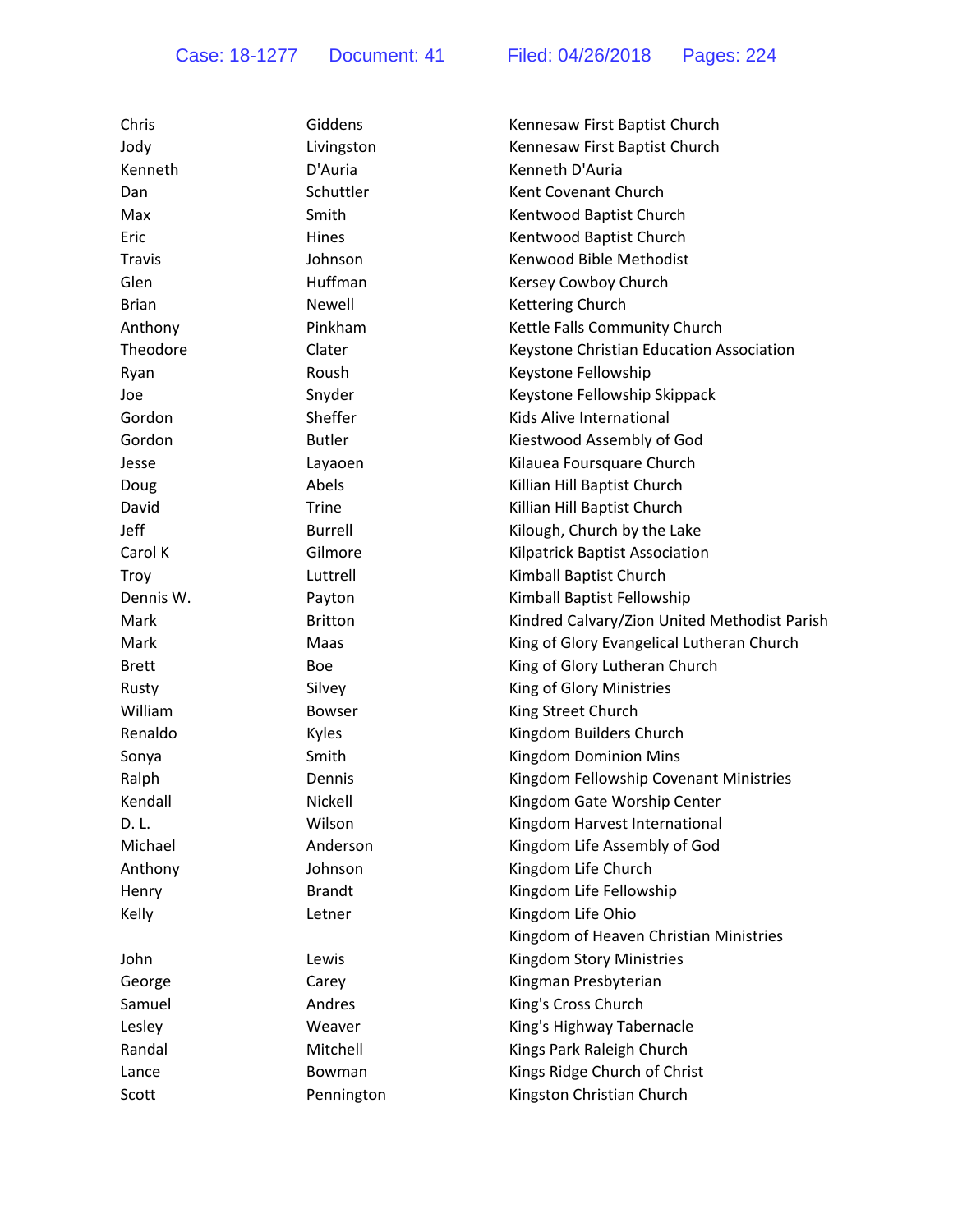| Shaun           | Martin             | Kingsville Baptist Church                       |
|-----------------|--------------------|-------------------------------------------------|
| Christopher     | Massey             | Kinport Assembly of God                         |
| Joel            | Potter             | Kirtland Bethel Bible Church                    |
| <b>Nicholas</b> | Everett            | Kirtland Christian Fellowship                   |
| Matthew         | <b>Bissonnette</b> | Klamath Falls Church of the Nazarene            |
| <b>Brent</b>    | Moody              | Kleinwood Church of Christ                      |
| Short           | Club               | Knapps Station Community Church                 |
| Randy           | Miller             | Knobs Baptist Church                            |
| <b>Bonnie</b>   | enriquez           | Know No Greater Love Street Outreach Ministries |
| David           | Woodman            | Knoxville Foursquare Church                     |
| Andrew          | Cromwell           | Koinonia Church                                 |
| William         | Dierking           | Kona Coast Baptist Church                       |
| Charles         | Antone             | Kona Coast Chaplaincy                           |
| Joseph          | Twigg              | Korean Baptist Chirch                           |
| Kanghoon        | Lee                | Korean Central church of Pittsburgh             |
| Paul            | Kim                | Korean Presbyterian Church of Seattle           |
| James           | Franklin           | K-ville Assembly of God                         |
| Michael         | Kirklman           | La Center Evangelical Free Church               |
| Jose            | Pacheco            | La Roca Church                                  |
| Scott           | Moffat             | Lacey Chapel                                    |
| Jared K.        | Henry              | Lafayette Church of the Nazarene                |
| Glenn           | Cohrs              | Lafayette Federated Church                      |
| John            | Steigenga          | LaGrave Ave. Christian Reformed Church          |
| Jeffrey         | Hamilton           | Laguna Niguel Foursquare Church - Hills Church  |
| Jay             | Wright             | Lahaina Baptist Church                          |
| Larry           | Elies              | Lahaina Christian Fellowshiip                   |
|                 | Lahaina Christian  |                                                 |
| Lawrence D.     | Fellowship         | Lahaina Christian Fellowshiip                   |
| A. Lee          | Unger              | LaHarpe United Methodist Church                 |
| Jerry           | Carroll            | Laird Hill Baptist Church                       |
| Paul            | Bernard            | Lake Almanor Community Church                   |
| Matthew         | Jensen             | Lake Almanor Community Church                   |
| Thomas          | Lewis              | Lake Arlington Baptist                          |
| Michael         | Curry              | Lake Athens Baptist                             |
| Gary            | Coonradt           | Lake Avenue Community Church                    |
| <b>Brad</b>     | <b>Atkins</b>      | Lake Bowen Baptist Church                       |
| Shane           | Patrick            | Lake City First Baptist Church                  |
| Caleb           | Kolstad            | Lake Country Bible Church                       |
| Derrall         | Altom              | Lake Creek Baptist Church                       |
| Frank           | Baresel            | Lake Forest Park Presbyterian Church            |
| Perry           | Crisp              | Lake Fork Baptist Church                        |
| Jady            | Copeland           | Lake Gibson Church of Christ                    |
| Robert          | Ash                | Lake Martin Baptist Church                      |
| Lawrence        | Wik                | Lake Orion United Methodist Church              |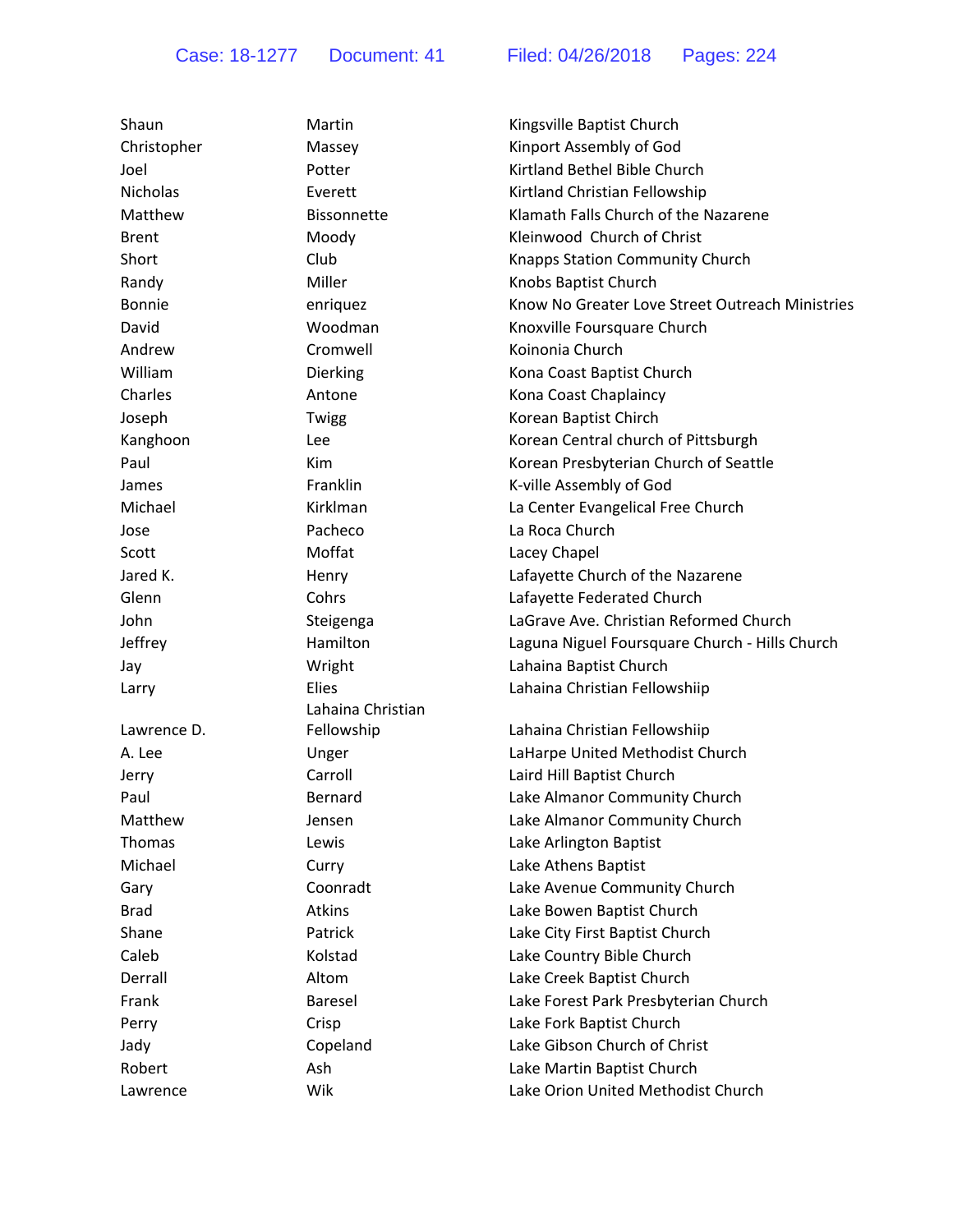| Karcie              | Crum          | Lake Pierce Baptist Church             |
|---------------------|---------------|----------------------------------------|
| Joshua              | Haynes        | Lake Pointe Bible Church               |
| Danny               | Davis         | Lake Pointe Church                     |
| Roger               | Green         | Lake Saint Helen Baptist Church        |
| William             | Weems         | Lake Shores Church                     |
| Mark                | Andrews       | Lake Union Evangelical Covenant Church |
| Nathan              | Lobb          | Lakeland Baptist Church                |
| Scott               | Blanchard     | Lakepointe Church                      |
| Don                 | Magee         | Lakes Bible Church                     |
| Kenneth             | Marquardt     | Lakes Free Church                      |
| William             | Smith         | Lakeshore Baptist Church               |
| William             | Smith         | Lakeshore Bible Church of God          |
| Bryan               | <b>Bilac</b>  | Lakeshore Christian Center             |
| Larry               | Hendershot    | Lakeside Baptist Church                |
| Michael             | Craig         | Lakeside Baptist Church                |
| <b>William Mark</b> | Moore         | Lakeside Baptist Church                |
| Carol               | Guthrie       | Lakeside Church                        |
| Jay                 | Reber         | Lakeside Church at Lake Oconee         |
| Kevin               | Alexander     | Lakeside Church at Lake Oconee         |
| Jay                 | Thompson      | Lakeside Church of Lake Oconee         |
| Jerold              | Wyrick        | Lakeside Community Church              |
| Robert              | Mentze        | Lakeside Community Presbyterian Church |
| Joe                 | Maldonado     | Lakeside Fellowship Church             |
| Robert              | Crowder       | Lakeview Baptist Church                |
| David               | Wooten        | Lakeview Baptist Church                |
| Jaroy               | Carpenter     | Lakeview Camp and Retreat Center       |
| Jess                | Jessup        | Lakeview Community Church              |
| Joyce               | Greiser       | Lakeview Free Methodist Church         |
| David               | Waid          | Lakeview Free Methodist Church         |
| Scott               | Smith         | Lakewood Baptist Church                |
| Zakery              | McQueen       | Lakewood Baptist Church                |
| Andrew              | Lee           | Lakewood Baptist Church                |
| Joseph              | Cole          | Lakewood Baptist Church                |
| Mark                | Thomas        | Lakewood Baptist Church                |
| Thomas              | Joseph        | Lakewood Christian Church              |
| Dennis              | Stevenson     | Lakewood Conservative Baptist Church   |
| Refugio             | Cancino       | Lakewood New Life                      |
| Robert              | Kistemaker    | Lakewood New Life Church               |
| Scott               | <b>Bryant</b> | Lamar Baptist Church                   |
| David               | Reagan        | Lamb & Lion Ministries                 |
| Lemuel              | Eaton         | Lamb and Lion Worship Center           |
| Lonnie              | Curl Jr.      | Lambs Chapel Christian Center          |
| Joel                | Lingenfelter  | Lancaster Evangelical Free Church      |
| Mark                | Hardacre      | Landing Place Church                   |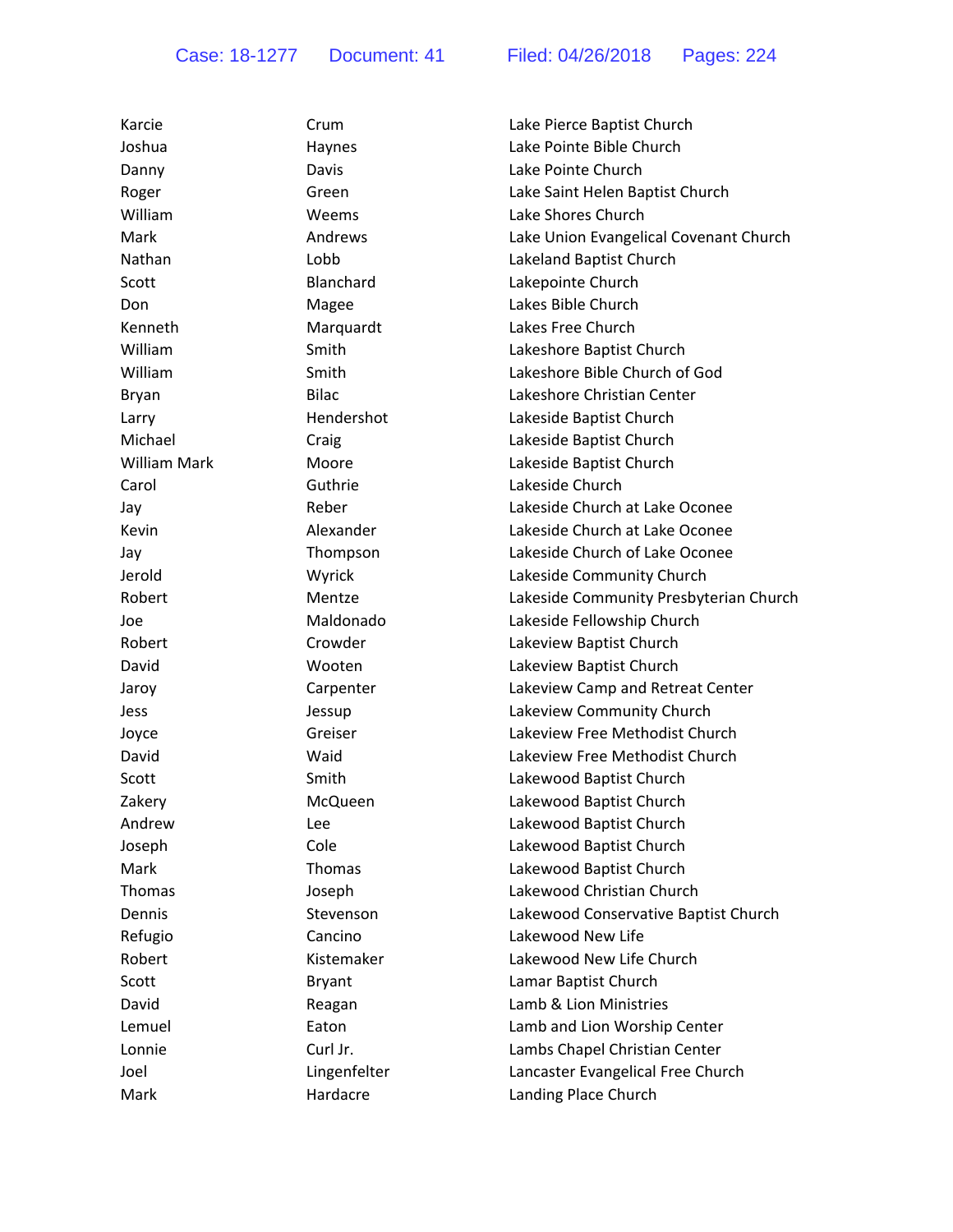| William L.        | Bohannon     | Landmark Apostolic Church               |
|-------------------|--------------|-----------------------------------------|
| Michael           | Cohoon       | Landmark Christian Church               |
| <b>Bradley</b>    | Crocker      | Landmark Christian Church               |
| Kevin             | Goodwin      | Landmark Church                         |
| Nathanael         | Ange         | Landmark Church Cary                    |
| Scott             | Craig        | Landmark Community Church               |
| Marlin            | Sharp        | Landstown Community Church              |
| Jerry             | Clements     | Lane Prairie Baptist Church             |
| James             | House        | Langlois Community Church               |
| Ed                | Top          | Lantern Community Church                |
| Dee               | Highland     | Laporte Outreach church                 |
| Jess              | Simpson      | Laramie Church of Christ                |
| William           | Williams     | Laramie Street Baptist Church           |
| Keith             | Winkler      | Laramie Street Baptist Church           |
| Larry             | Hinson       | Larry Hinson Ministries                 |
| <b>Ron</b>        | Wilson       | Las Vegas 2                             |
| Tim               | Clark        | Lassen Missionary Baptist Church        |
| Rumaldo           | Jimenez      | Latin American United Methodists Church |
| Donald            | Graff        | Latrobe United Presbyterian             |
| Rob               | Pierce       | Latta Baptist Church                    |
| Charles           | Anderson     | Laurel Avenue Church of Christ          |
| Jimmy             | Robinson     | Laurel Baptist                          |
| Kevin             | <b>Kruse</b> | Laurelwood Baptist Church               |
| William           | Ipema        | Lawndale Christian Reformed Church      |
| Inman             | Houston      | Lawrenceville First Baptist             |
| Aaron             | Shafer       | Lawson Bible Church                     |
| Lee and Miltinnie | Yih          | Layman's Foundation                     |
| Claude            | Mathis       | Lebanon                                 |
| Scott             | Ashmore      | Lebanon Baptist Church                  |
| Craig             | Howie        | Lebanon Christian Church                |
| Howard            | Shipley      | Lebanon Cumberland Presbyterian Church  |
| Jake              | Zufelt       | Lebanon First Baptist Church            |
| John B.           | Hunt         | Lebanon Valley Bible Church             |
| Chandler          | Cutting      | Lebanon Valley Bible Church             |
| James             | Gysel        | Lee Center United Methodist Church      |
| Caleb             | Calton       | Lee's Summit Bible Church               |
| Kevin             | Hartman      | Lee's Summit Community Church           |
| James             | <b>King</b>  | Lee's Summit Bible Church               |
| Steven            | Leach        | Lee's Summit Community Church           |
| Patrick           | Hukriede     | Lee's Summit Community Church           |
| Cory              | Stout        | Lee's Summit Community Church           |
| Kevin             | Stuckey      | Leesbrurg Church of Christ              |
| Gary              | Poorman      | Leffingwell Baptist Church              |
| Daniel            | Park         | Legacy                                  |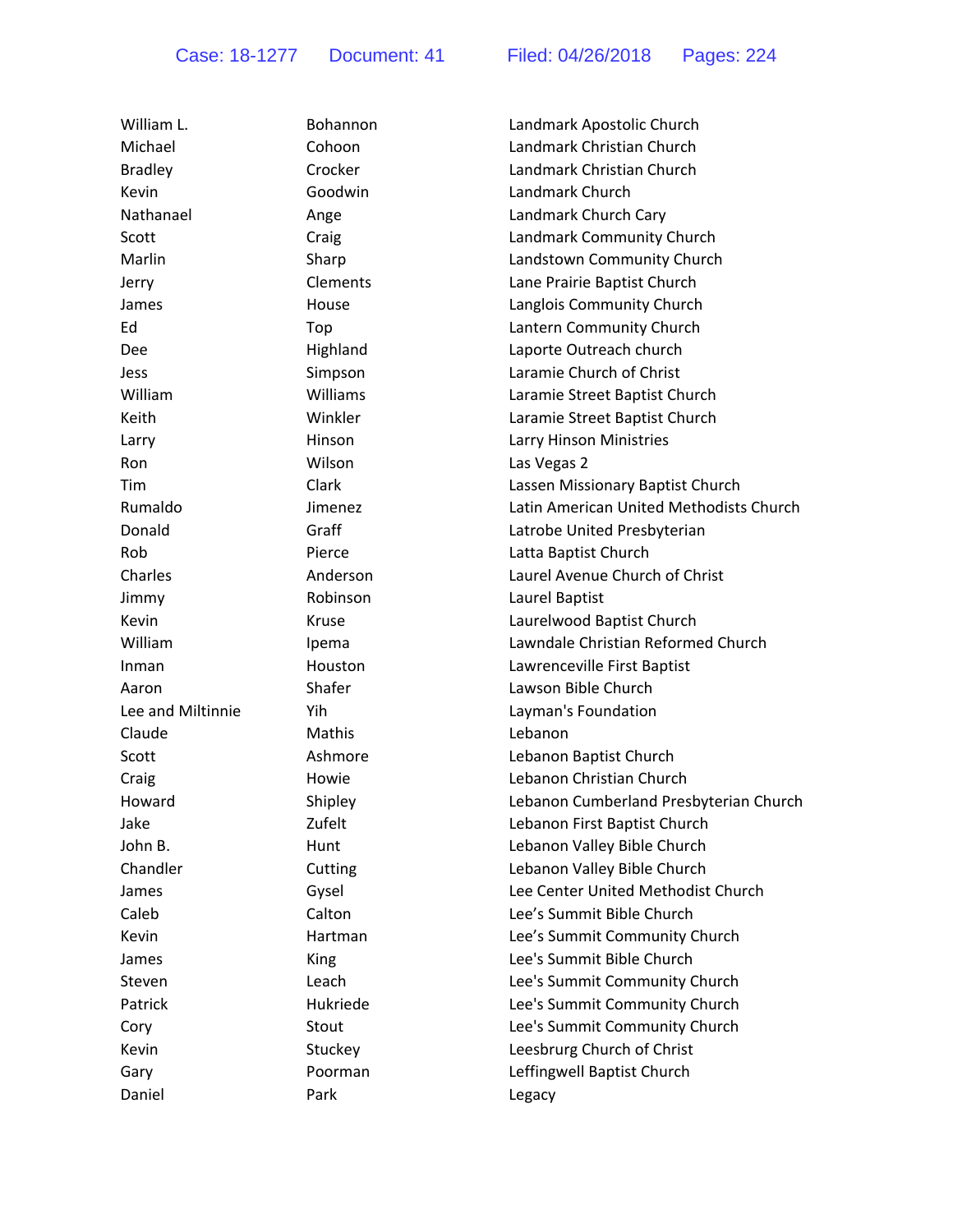| <b>Steve</b>  | Newland        | Legacy Christian Church                     |
|---------------|----------------|---------------------------------------------|
| James         | Schools        | Legacy Christian Church                     |
| Pio           | Sua-Godinet    | Legacy Christian Church                     |
| Deborah       | Whitlock       | Legacy Church International                 |
| Jon           | Hix            | Legacy Church of Novi                       |
| Jeffery       | Phillips       | Legacy Owensboro                            |
| Danny         | Davis          | Legacy Wesleyan Church                      |
| Michael       | Adalian        | Legendary Baptist Church                    |
| Don           | Roberts        | Leisure Lakes Baptist Church                |
| <b>Lee</b>    | Schroerlucke   | Leitchfield Christian Church                |
| Kent          | Hackathorn     | Lenexa Baptist Church                       |
| <b>Jim</b>    | Stauffer       | Lenexa Church of Christ                     |
| D. W.         | Carr           | Lenwood Community Church                    |
| Kelly         | <b>Benton</b>  | Leon Christian Church                       |
| Daniel        | Allen          | Leon Springs Baptist                        |
| Forrest       | Jones          | Leon Valley Baptist Church                  |
| Mark          | Dooley         | Leonardtown Baptist Church                  |
| Hugh          | Hays           | Levelland First Church of the Nazarene      |
| Jeffery       | Holt           | Levesque Assembly of God                    |
| Matthew       | Johnson        | Levittown Christian Church                  |
| Bethany       | Comer          | Lewisburg Baptist church                    |
| Chris         | <b>McCombs</b> | Lexington Park Baptist Church               |
| Zane          | Officer        | Libby Baptist Church                        |
| Barry         | Noll           | Liberti Church Bucks County                 |
| Tom           | Hudzina        | Liberti Church Newtown Square               |
| Glenn         | McDowell       | Liberti Fairmount Church                    |
| John          | Looloian       | Liberti Harrisburg                          |
| Lynn          | Traylor        | Liberty Association of Baptists             |
| <b>Brad</b>   | Anderson       | Liberty Baptist Church                      |
| John          | Cofer          | Liberty Baptist Church                      |
| Raymond       | Offerdahl      | Liberty Baptist Church                      |
| Shane         | Sibley         | Liberty Baptist Church                      |
| Doug          | Henry          | Liberty Baptist Church                      |
| David         | Lix            | Liberty Baptist Church                      |
| Randy         | Wood           | Liberty Baptist Church                      |
| Jeremy        | Bradshaw       | Liberty Baptist Church                      |
| Steven        | Owen           | Liberty Baptist Church of Monroe, WI        |
| Waller        | Daniel         | Liberty Bible Church                        |
| Samuel        | Wickard        | Liberty Bible Church of Pittsford, Michigan |
| Tommy         | Molina         | Liberty Christian Center                    |
| Thomas        | Roberts        | Liberty Christian Church                    |
| Tim           | Adams          | Liberty Christian Fellowship                |
| Kurt          | Huber          | Liberty Christian Fellowship                |
| <b>Buford</b> | Lipscomb       | Liberty Church                              |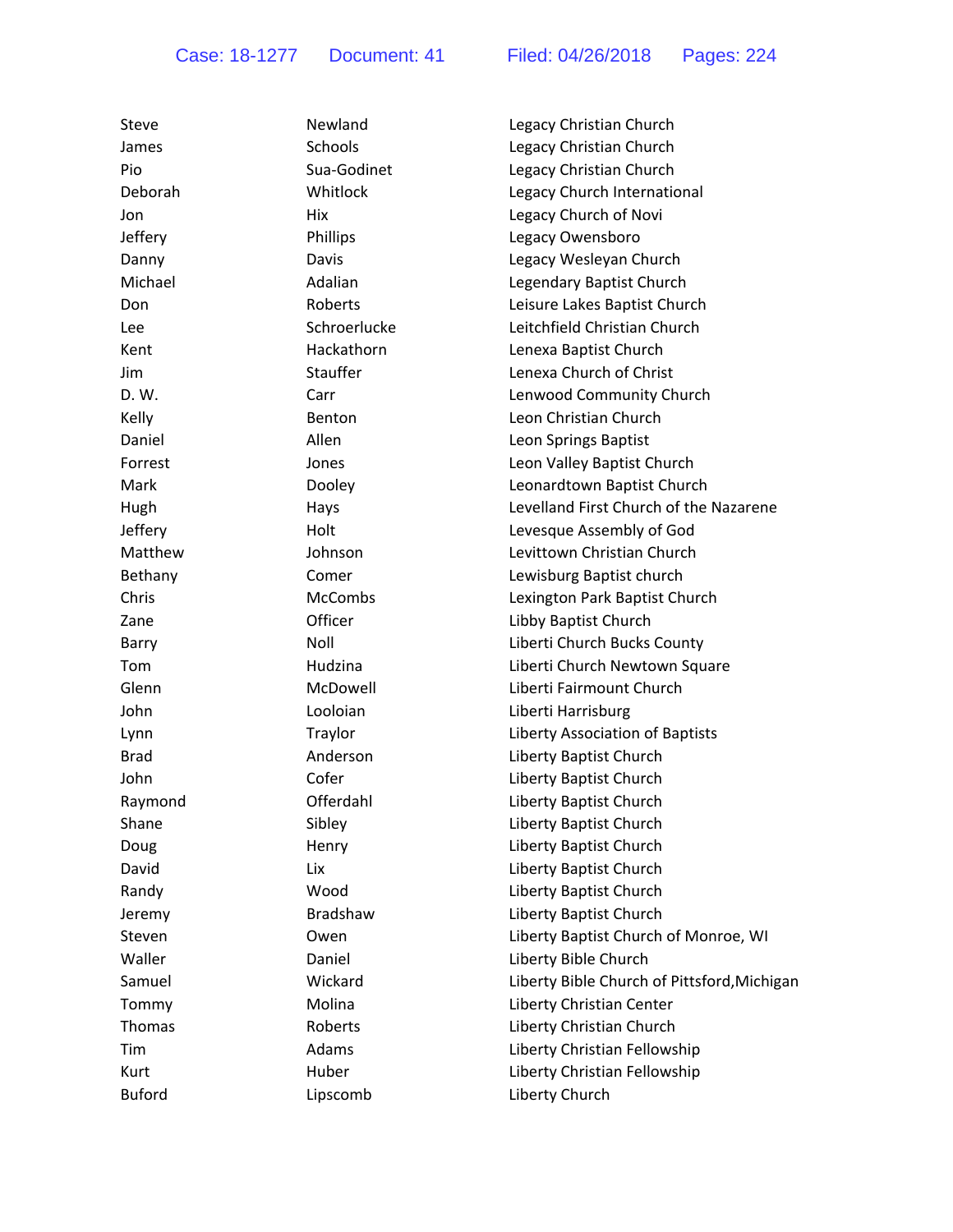| John                 | Lambert        | Liberty Church                                 |
|----------------------|----------------|------------------------------------------------|
| J. P.                | Wilson         | Liberty Church                                 |
| Jarred               | Frantz         | Liberty Church                                 |
| Keith                | Hodges         | Liberty Church                                 |
| Mark                 | <b>Beigle</b>  | Liberty Church                                 |
| Robert               | White          | Liberty Community                              |
| F. Wesley            | Shortridge     | Liberty Community Assembly of God Church       |
| Peter                | Pendell        | Liberty Corner Presbyterian Church             |
| Ken                  | King           | Liberty Fellowship                             |
| Randy                | Small          | Liberty Fundamental Baptist Church             |
| <b>Buddy</b>         | Frantz         | Liberty General Baptist Church of Auburn Hills |
| Chris                | Harris         | Liberty Hill Baptist Church                    |
| Cody                 | Kelley         | Liberty Hill Baptist Church                    |
| Mac                  | Cockrell       | <b>Life Action Ministries</b>                  |
| <b>Bradley</b>       | Neuschwander   | Life Bible Church                              |
| W. Paul "Buddy"      | Crum           | Life Center Ministries                         |
| Charles              | Stock          | Life Center Ministries                         |
| Robert               | Isabell        | Life Change Church                             |
| John                 | Daniels        | Life Church                                    |
| Michael              | Hurley         | Life Church                                    |
| Robert               | Grimm          | Life Church                                    |
| Don                  | Finley         | Life Church                                    |
| Lon                  | <b>Stokes</b>  | Life Church                                    |
| Jonathan             | Sawyer         | Life Church                                    |
| Robert               | Hovermale      | Life Church 180                                |
| David                | Harrison       | Life Church 7 Assemblies of God                |
| Rick                 | Welborne       | Life Church Assembly of God                    |
| Jonathan             | Tillman        | Life Church at Ardsley Park                    |
| Jason                | McIntosh       | Life Church Carlyle                            |
| Richar               | <b>Barnes</b>  | Life Church Northwest                          |
| Gabriel              | Saldivar       | Life Church of Orange, CA                      |
| <b>Marvin Ronald</b> | Grubb          | Life Church Ohio                               |
| Robert               | Stewart        | Life Church Omaha                              |
| Dan                  | Walker         | Life Church St. Louis                          |
| Stephen              | Cresse         | Life Community Church                          |
| Jeff                 | Augustine      | Life Community Church                          |
| David                | Waters         | Life Community Church Alexandria               |
| Kevin                | Dunaway        | Life Connection Baptist Church                 |
| Martin               | <b>Bennett</b> | Life Connection Church                         |
| Derrick              | Jackson        | Life Covenant Church                           |
| David                | Jarboe         | Life Fellowship Church                         |
| Chris                | Lindberg       | Life Fellowship Church                         |
| A. William           | Heersink       | Life in Christ Christian Reformed Church       |
| Flavio               | Carvalho       | Life in Christ Ministry                        |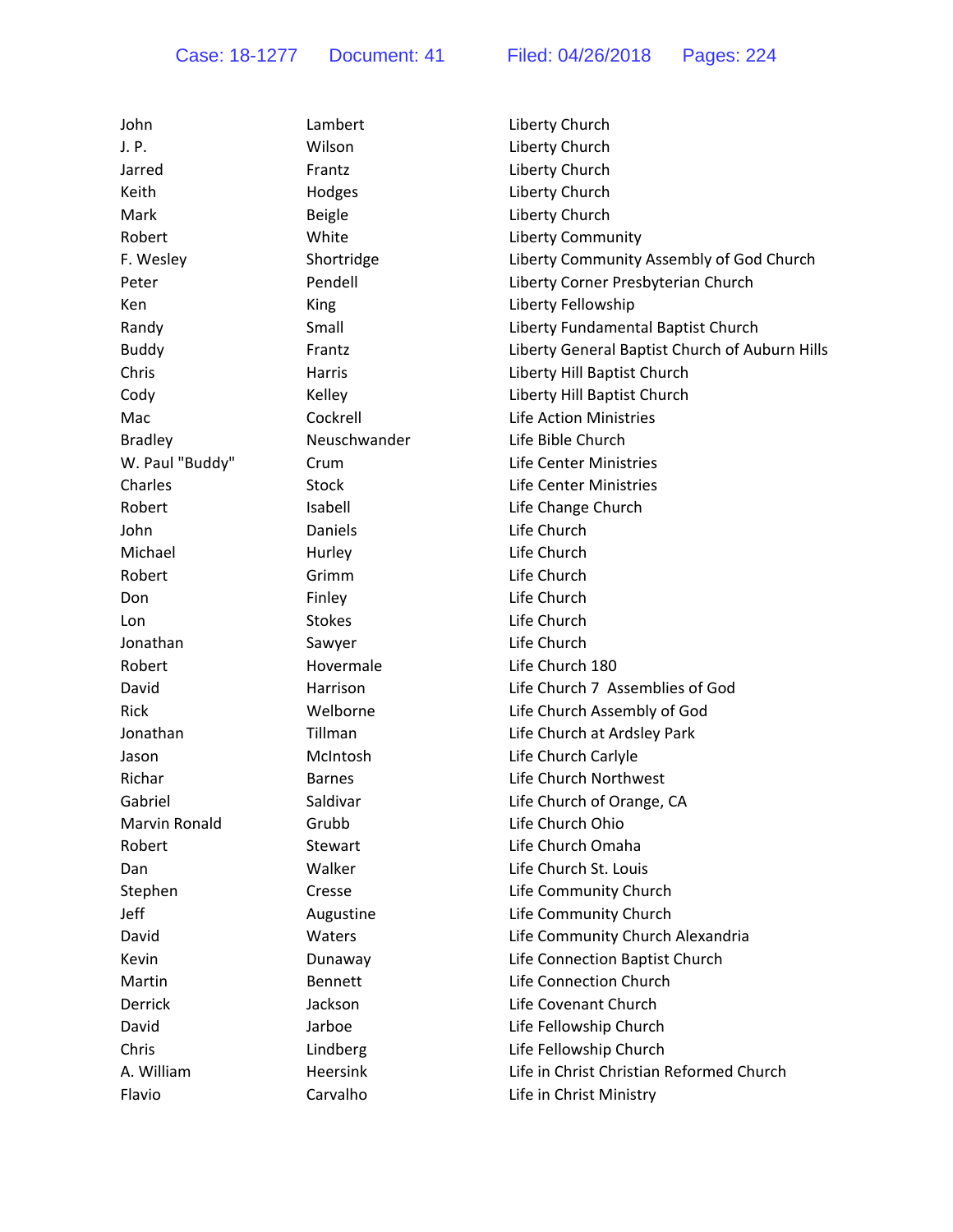| Mitch        | Hiebenthal    | Life Journey Community Church         |
|--------------|---------------|---------------------------------------|
| Jim J.       | Adams         | Life Pacific College                  |
| Kristopher   | Schaal        | Life Point Baptist Church             |
| James        | Hays          | Life Pointe Church of Olympia         |
| Denny        | Klaja         | Life River Fellowship                 |
| R.           | Cleghorn      | Life Springs International Ministries |
| Philip       | Smith         | LifeChange Christian Fellowship       |
| <b>Terry</b> | Baughman      | LifeChurch                            |
| Roger        | Lewis         | LIFEchurch                            |
| Chad         | <b>Benson</b> | Lifegate Church                       |
| Delton       | Lehman        | LifeGate Ministries                   |
| James        | Cardwell      | LifeHouse Church WV                   |
| Lonnie       | Sanders       | LifeHouse Fellowship                  |
| Steve        | Clark         | LifeHouse Humboldt                    |
| Gary         | Kinnaman      | LifePoint Christian Fellowshp         |
| Carl         | Walton        | LifePoint Church                      |
| <b>Brian</b> | Shobert       | Lifepoint Church                      |
| Ken          | Toczyski      | LifePointe Church                     |
| Dave         | Martin        | LifePointe Church                     |
| Dale         | Williams      | LifePointe Church                     |
| Richard      | Koole         | LifePointe Church                     |
| Dillon       | Schupp        | LifeSpring Church                     |
| Gregory      | Cranston      | LifeSpring Community Church           |
| Cristopher   | Garrido       | Lifeway                               |
| Stephen      | Zimmerman     | Lifeway Baptist Church                |
| Reese        | Neyland       | Lifeway Church                        |
| Steve        | Wilson        | Light & Life Fellowship               |
| Giovanni     | Moran         | Light & Truth Baptist Church          |
| Neil         | Lindwall      | Light House Church                    |
| John         | Romine        | Light in the Valley Community Church  |
| Moe          | Redding       | Light of Christ Church                |
| Shantasha    | Love          | Light of Christ Church                |
| Bill         | Johnson       | Light of the world                    |
| Wilfred      | Reid          | Light of the World Empowerment Center |
| Paul         | Caldwell      | Lighthouse Baptist Church             |
| Tobe         | Witmer        | Lighthouse Baptist Church             |
| Tim          | Sizemore      | Lighthouse Baptist Church             |
| Roger        | Willis        | Lighthouse Bible Church               |
| Jeff         | Bean          | Lighthouse Bible Church               |
| Ken          | Chivers       | Lighthouse Church                     |
| Dan          | Grittner      | Lighthouse Church                     |
| William      | Taylor        | Lighthouse Church, Inc                |
| Ray G.       | Jones Jr.     | Lighthouse Community Baptist Church   |
| William      | Mendoza       | Lighthouse Covenant Church            |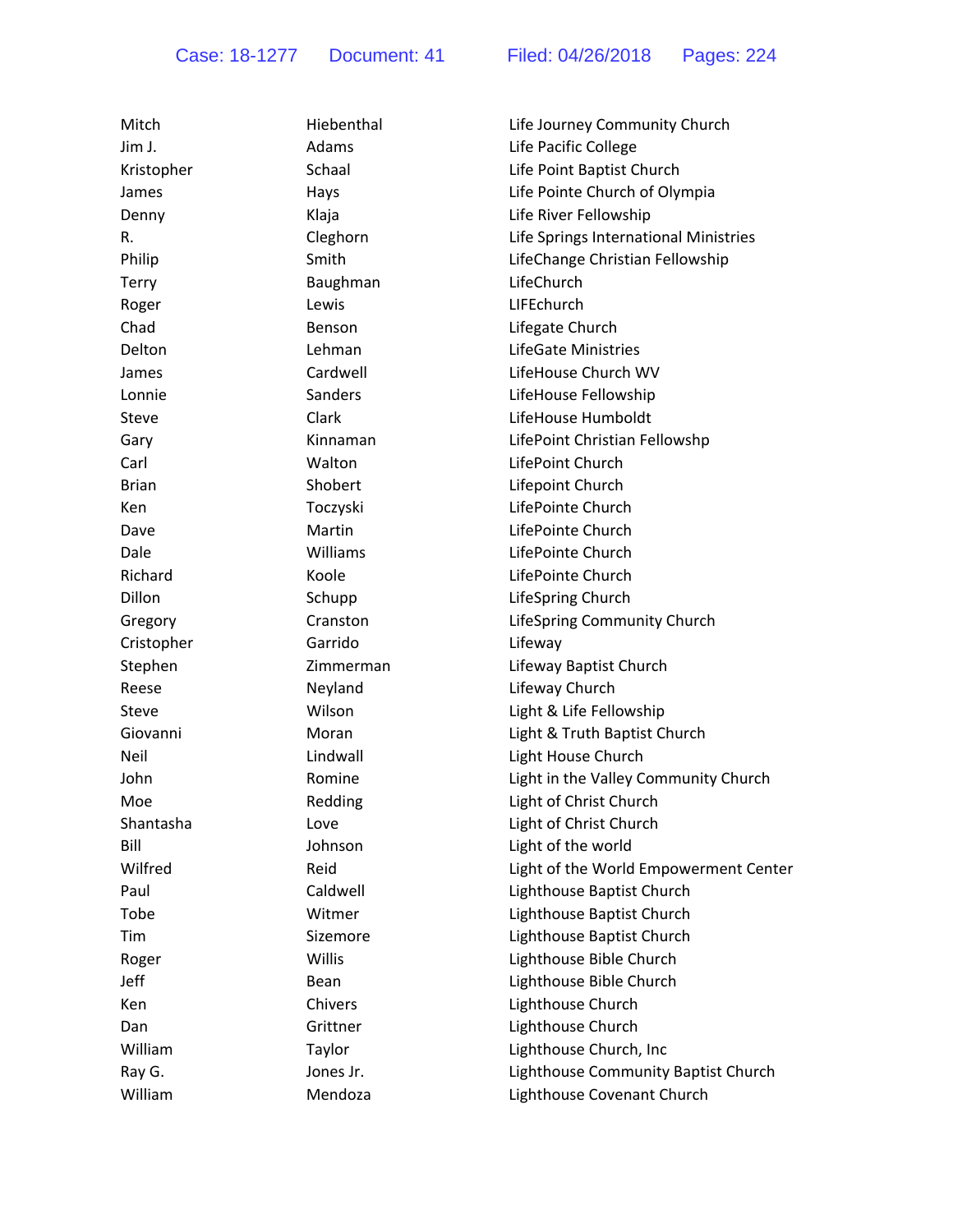| <b>Nestor</b> | Reyes           | Lighthouse Family Center                 |
|---------------|-----------------|------------------------------------------|
| Joe           | Oliver          | Lighthouse Fellowship Church             |
| Raymond       | Hardy           | Lighthouse World Outreach Center         |
| Peter         | Gu              | Lighthouses                              |
| William       | Kline           | Limestone Presbyterian Church            |
| Jeremy        | Byrd            | Lincoln Avenue Baptist Church            |
| John          | Hume            | Lincoln Avenue Baptist Church            |
| Richard       | DeBruyne        | Lincoln Avenue Community Reformed Church |
| Dave          | <b>Harris</b>   | Lincoln Berean Church                    |
| Bryan         | Clark           | Lincoln Berean Church                    |
| Ryan          | Harmon          | Lincoln Berean Church                    |
| Rodney        | Zach            | Lincoln Berean Church                    |
| Scott         | Harris          | Lincoln Berean Church                    |
| J. Marlys     | <b>Burgett</b>  | Lincoln Berean Church                    |
| Kurt          | Sandquist       | Lincoln Berean Church                    |
| Matthew       | Meyer           | Lincoln Berean Church                    |
| Daniel        | Lehman          | Lincoln Berean Church                    |
| Mark          | Kremer          | Lincoln Berean Church                    |
| Bryan         | Olesen          | Lincoln Berean Church                    |
| Clarence      | <b>Blessard</b> | Lincoln Center Baptist Church            |
| Ronald        | Otto            | Lincoln Christian Church                 |
| <b>Brian</b>  | Ernsberger      | Lincoln Park Baptist Church              |
| James         | Williford       | Lincoln Southern Baptist Church          |
| Paul          | Ransberger      | Lindale Assembly of God                  |
| Douglas       | Stephenson      | Lindale Church of God of Propecy         |
| Sonny         | Moon            | lindsey Chapel UMC                       |
| Felonee       | Joo             | Linwood Community Church                 |
| Mike          | Halpin          | Lion & Lamb Church                       |
| Larry         | Stuart          | Lion and Lamb Christian Fellowship       |
| Dennis        | Dickson         | Lions Gate Church                        |
| <b>Brian</b>  | Bond            | Lisbon Reformed Presbyterian Church      |
| Mike          | Rogers          | Litchfield Southern Baptist Church       |
| David         | Turner          | Little Cypress Baptist                   |
| Dianne        | Ciesluk         | Little Prairie United Methodist Church   |
| Kim           | Allen           | Little West Fork Baptist Church          |
| Bill          | Pollock         | Live Oak Grove Christian Church          |
| Stephen       | Wilson          | Liveheart                                |
| Max           | Villarin        | <b>Living Bread Ministries</b>           |
| Alex          | Perednia        | Living Faith Bible Church                |
| Mark          | Berner          | Living Faith Church                      |
| Dale          | Toltzman        | Living Faith Church                      |
| Chris         | Perkins         | Living Faith Fellowship                  |
| Craig         | Angel           | Living Faith Fellowship                  |
| David         | Johnson         | Living Faith Lutheran Church             |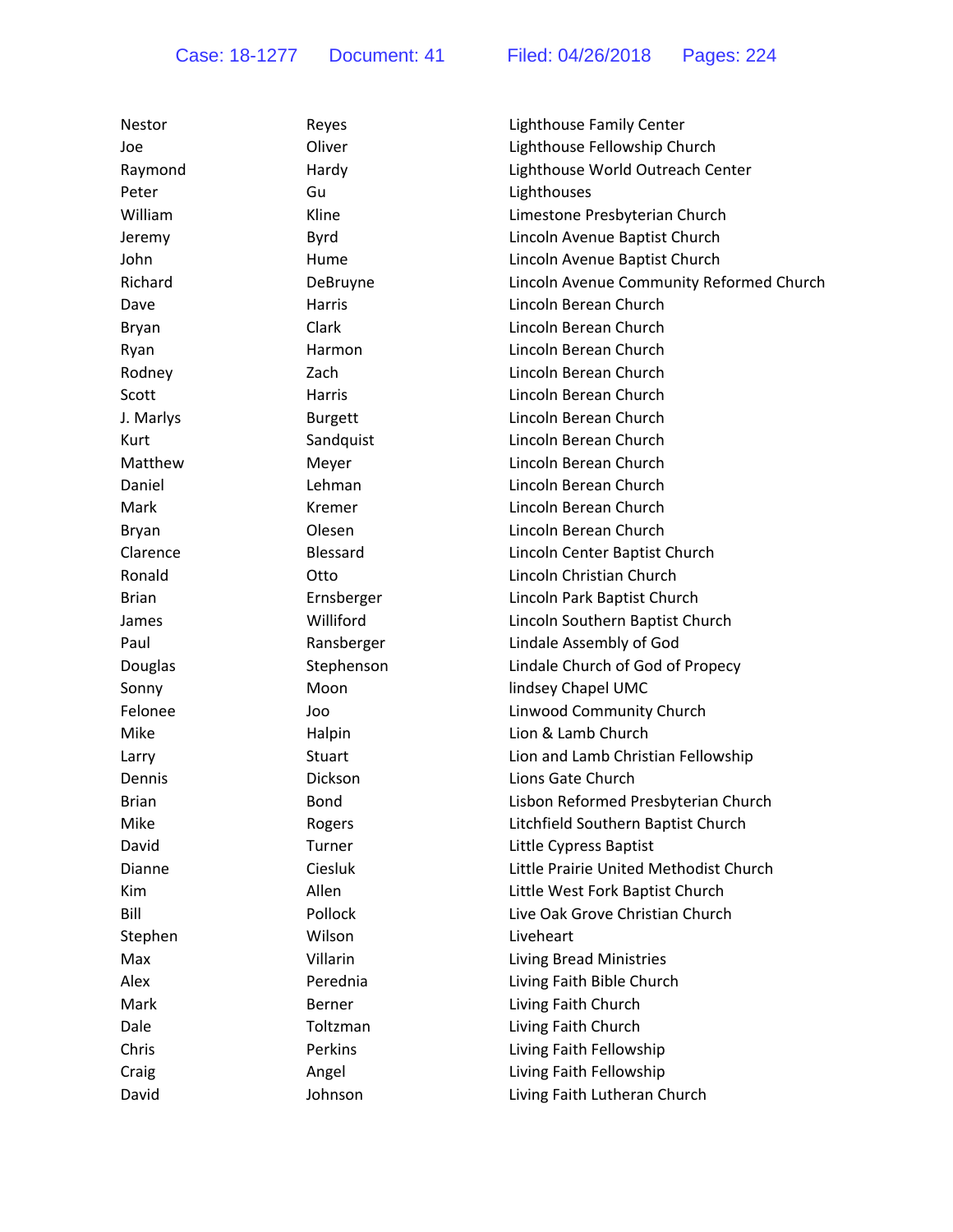| Jeff    | Layton         | Living Faith Worship Center A/G               |
|---------|----------------|-----------------------------------------------|
| Mark    | McCulley       | Living Grace Christian Fellowship             |
| Donald  | Erickson       | Living Grace Community Church                 |
| Cory    | Shreve         | Living Grace Community Church                 |
| Dwight  | Sanders        | Living Grace Fellowship                       |
| Clay    | Parrish        | Living Hope Baptist Church                    |
| Nathan  | Mattingly      | Living Hope Baptist Church                    |
| Matthew | <b>Black</b>   | Living Hope Bible Church of Roselle, Illinois |
| Keith   | Allen          | Living Hope Church                            |
| Doug    | Allen          | Living Hope Church                            |
| Jeff    | <b>Myers</b>   | Living Hope Church                            |
| James   | Bamberg        | Living Hope Church                            |
| Phil    | Lockwood       | Living Hope Church                            |
| Matthew | Gruel          | Living Hope Church                            |
| Greg    | Jackson        | Living Hope Church                            |
| Rick    | Henderson      | Living Hope Church of Westport                |
| Doug    | McConnell      | Living Hope Churh                             |
| Living  | <b>Bella</b>   | Living Hope Community Church                  |
| Kevin   | Payne          | Living Hope Community Fellowship              |
| Todd    | Goldschmidt    | Living Hope Evangelical Lutheran Church       |
| Erik    | Eskelund       | Living Hope Family Church                     |
| David   | Husmann        | Living Hope Fellowship                        |
| Steve   | Moen           | Living Hope Ministries                        |
| Jerry   | Jewell         | Living Hope: The Church in The Field          |
| Doug    | Posey          | Living Oaks Community Church                  |
| Harry   | Olsen          | Living Oaks Fellowship                        |
| Scott   | Smith          | Living Proof Church                           |
| Roger   | Eng            | Living Rock Church                            |
| David   | Izenbart       | Living Springs Community Church               |
| Todd    | <b>Higgs</b>   | Living Stone Baptist Church                   |
| David   | Idigpio        | Living Stone Baptist Church                   |
| Ron     | Johnson        | Living Stones Church                          |
| Drew    | Smyser         | Living Stones Church                          |
| Greg    | Ruble          | Living Streams Community Church               |
| Jason   | Mays           | Living Truth Fellowship                       |
| Matthew | Zodrow         | Living Vine Community Church                  |
| Frank   | Dupree         | Living Water Church                           |
| Johnny  | Deforest       | Living Water Church of the Assemblies of God  |
| Steven  | Cook           | Living Water Church of the Nazarene           |
| Gaylon  | Cothern        | Living Water Community Church                 |
| Jeanne  | <b>Bratten</b> | Living Water Ministries                       |
| Harold  | Hodgens        | Living Water Ministries                       |
| David   | Coram          | Living Waters                                 |
| Roy     | Young          | Living Waters                                 |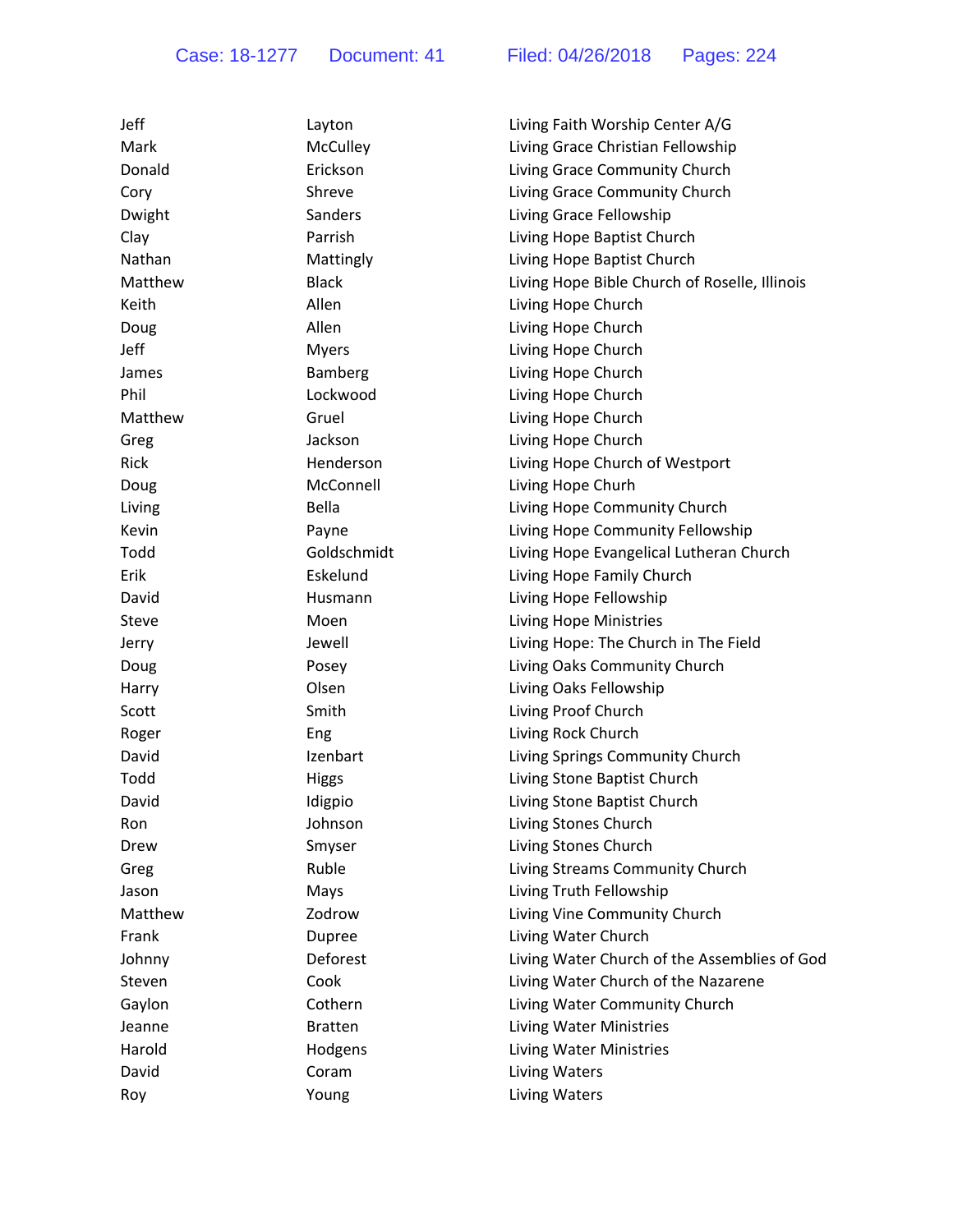| Mike         | Muench        | <b>Living Waters</b>                             |
|--------------|---------------|--------------------------------------------------|
| David        | Levandusky    | Living Waters A/G                                |
| Dean         | Cover         | Living Waters Chapel A/G                         |
| Darlene      | Simone        | Living Waters Church                             |
| Arnold       | Ritchey       | Living Waters Church of God                      |
| Tasha        | Nelson        | <b>Living Waters Ministries</b>                  |
| Beverly      | DelaCruz      | Living Way Church Maui                           |
| Marsha       | Ashbaugh      | Living Wiord Ministries                          |
| Kelly        | Adams         | Living Word Assembly of God                      |
| Phillip      | Weitner       | Living Word Assembly of God                      |
| Jodi         | Thill         | Living Word Christian Center                     |
| James        | Hammond       | Living Word Christian Center                     |
| David        | <b>Burke</b>  | Living Word Christian Church                     |
| Frank        | <b>Spears</b> | Living Word Church of God                        |
| Parker       | Hull          | Living Word Church of the Nazarene               |
| James        | Wickham       | Living Word Community Church                     |
| Stan         | McGehee       | Living Word Community Church                     |
| Pearline     | Perkey        | Living Word Cowboy Church                        |
| Christine    | Funk          | Living Word Fellowship                           |
| Jennifer     | Thorson       | Living Word Free Lutheran Church                 |
| Bernhard     | Huesmann      | Living Word Lutheran Church                      |
| Nathan       | Olson         | Living Word Lutheran Church                      |
| William      | Turner        | Living Word Temple of Restoration                |
| Edwin        | Daniels       | Living Word World Outreach Church of New England |
| Thomas       | Fletcher      | Livingston First Baptist                         |
| Nathan       |               | Livingwater Church                               |
| Chad         | Tainter       | Lizella Baptist Church                           |
| <b>Brian</b> | Fox           | Loami Baptist Church                             |
| John         | <b>Brady</b>  | Lobe Rock Chapel                                 |
| Lane         | Stockton      | Lock Haven Baptist Church                        |
| Kevin        | Robbins       | Lockport Alliance Church                         |
| Matt         | Winslow       | Lodi Avenue Church                               |
| Chad         | Donley        | Lodi Church of Christ                            |
| Kenneth      | Stewart       | Lodi Community Church                            |
| Ward         | Garrison      | Logan Assembly of God                            |
| Gary         | Chiu          | Logan Chinese Baptist Church                     |
| Michael      | Wilson        | Logan Chinese Baptist Church                     |
| David        | Cavanaugh     | Logan Elm Baptist Church                         |
| Chris        | Gregg         | Logan Street Baptist Church                      |
| John         | Hanson        | Logan Street Baptist Church                      |
| Timothy      | Huffman       | Loleta Community Church                          |
| John         | Richardson    | Lone Mountain Baptist Church                     |
| Ray          | Anderson      | Lone Rock Baptist Church                         |
| Anthony      | Moss          | Long Branch Covenant Church                      |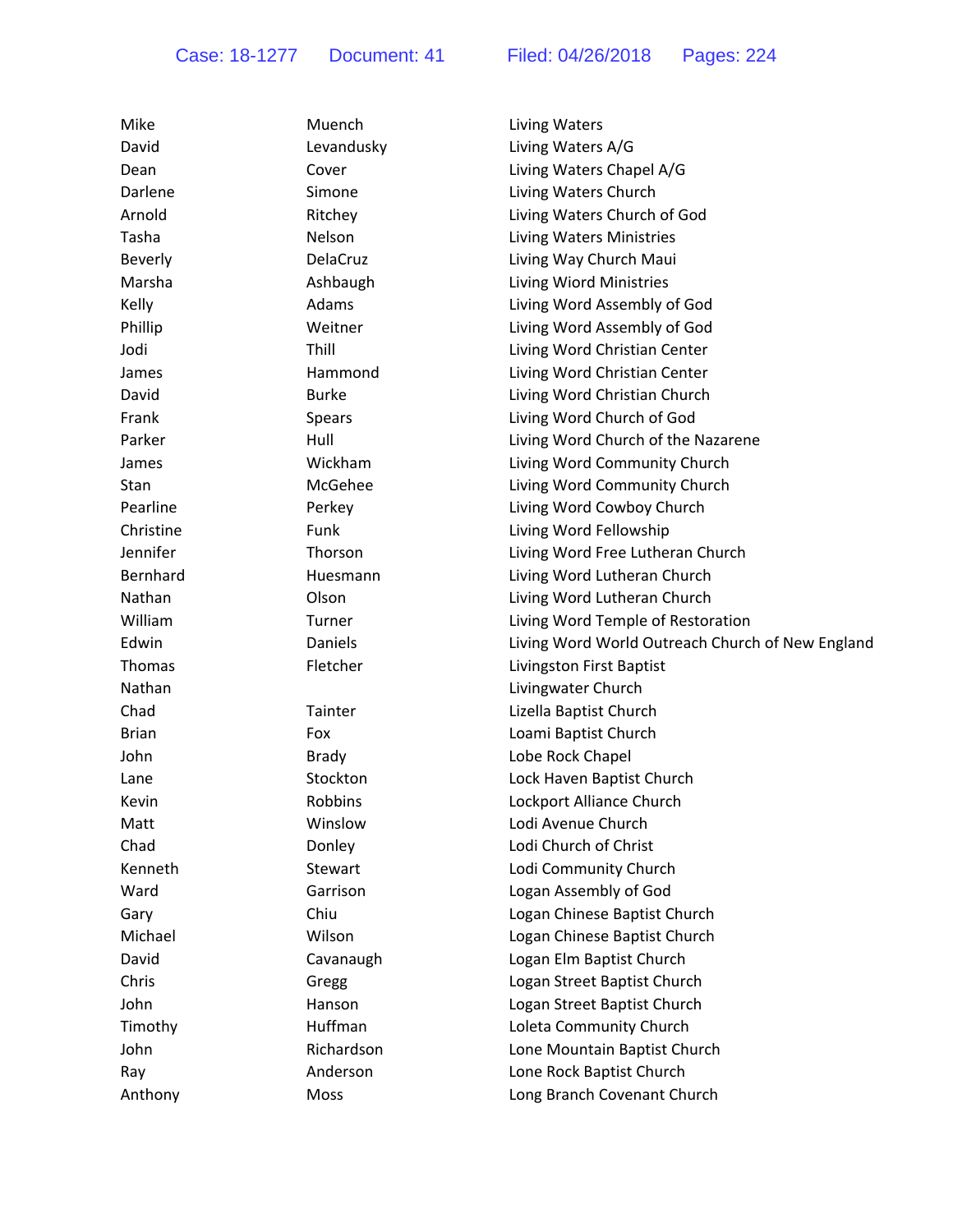| Chanho       | Kwak              | Long Island Abundant Life Church       |
|--------------|-------------------|----------------------------------------|
| John         | McConnell         | Long's Chapel United Methodist Church  |
| Douglas      | Carnes            | Longstreet                             |
| Robert       | Erickson          | Lookout Community Church               |
| Curtis       | <b>Brophy</b>     | Lookout Mountain Community Church      |
| Joshua       | Casey             | Lookout Valley Baptist Church          |
| Troy         | Walliser          | Lookout Valley Baptist Church          |
| Rich         | Zawadzki          | Loomis Park Baptist Church             |
| Rene         | Fernandez         | Lost And Found Christian Center        |
| Cliff        | Beveridge         | Lost Pines Bible Church                |
| Sean         | Keith             | Louisiana Baptist Convention           |
| Tommy        | Frederick         | Love Covenant Church                   |
| Elizabeth    | Cruz              | Love United Church                     |
| Philip       | Roman             | Love Walk Christian Center             |
| Charles      | Williams          | Loveland Bible Church                  |
| <b>Brian</b> | Smith             | Loveland Church of the Nazarene        |
| Kenneth      | Ferrell           | Lover Leap                             |
| <b>Brent</b> | Thompson          | Low Country Community Church           |
| Joseph       | Raffetty          | Lowell Ave Baptist Church              |
| Charles      | Hochmuth          | Lowell Church of Christ                |
| Joe          | <b>Stallings</b>  | Lucama United Methodist Church         |
| Michael      | Post              | Lucas Avenue Baptist Church            |
| Luke         | Stockeland        | Luke Stockeland                        |
| Chad         | Rieselman         | Lumber City Church                     |
| John         | McLaughlin        | Lumber City Church                     |
| Jon          | De Rusha          | Lupton Drive Baptist Church            |
| Dustin       | Taylor            | Lupton Drive Baptist Church            |
| Zachary      | Dube              | Lutheran                               |
| James        | Sheldon           | Lutheran                               |
| Gregory      | Seltz             | Lutheran Center for Religious Liberty  |
| Henry        | Rowold            | Lutheran Church                        |
| Mary         | Albing            | Lutheran Church of Christ the Redeemer |
| Eric         | Voelker           | Lutheran Church of Hope                |
| James        | Garnett           | Lutheran Church of the Good Shepherd   |
| Susan        | Thisell           | Lutheran Church of the Good Shepherd   |
| David        | <b>Byerly</b>     | Lutheran Church of the Redeemer        |
| Dennis       | Johnson           | Lutheran Church of the Resurrection    |
| Cindy        | Schlotman         | Lutheran West                          |
| Dale         | Wolfgram          | Lutheran West High School              |
| Danny        | Karr              | Luthersville Baptist Church            |
| <b>Nate</b>  | Johnstone         | Lydia House                            |
| Steven       | Hudson            | Lynnwood Church of the Nazarene        |
| Dannie       | Williams          | Lyons First Baptist Church             |
| Robert       | <b>Bellflower</b> | Lyons First Baptist Church             |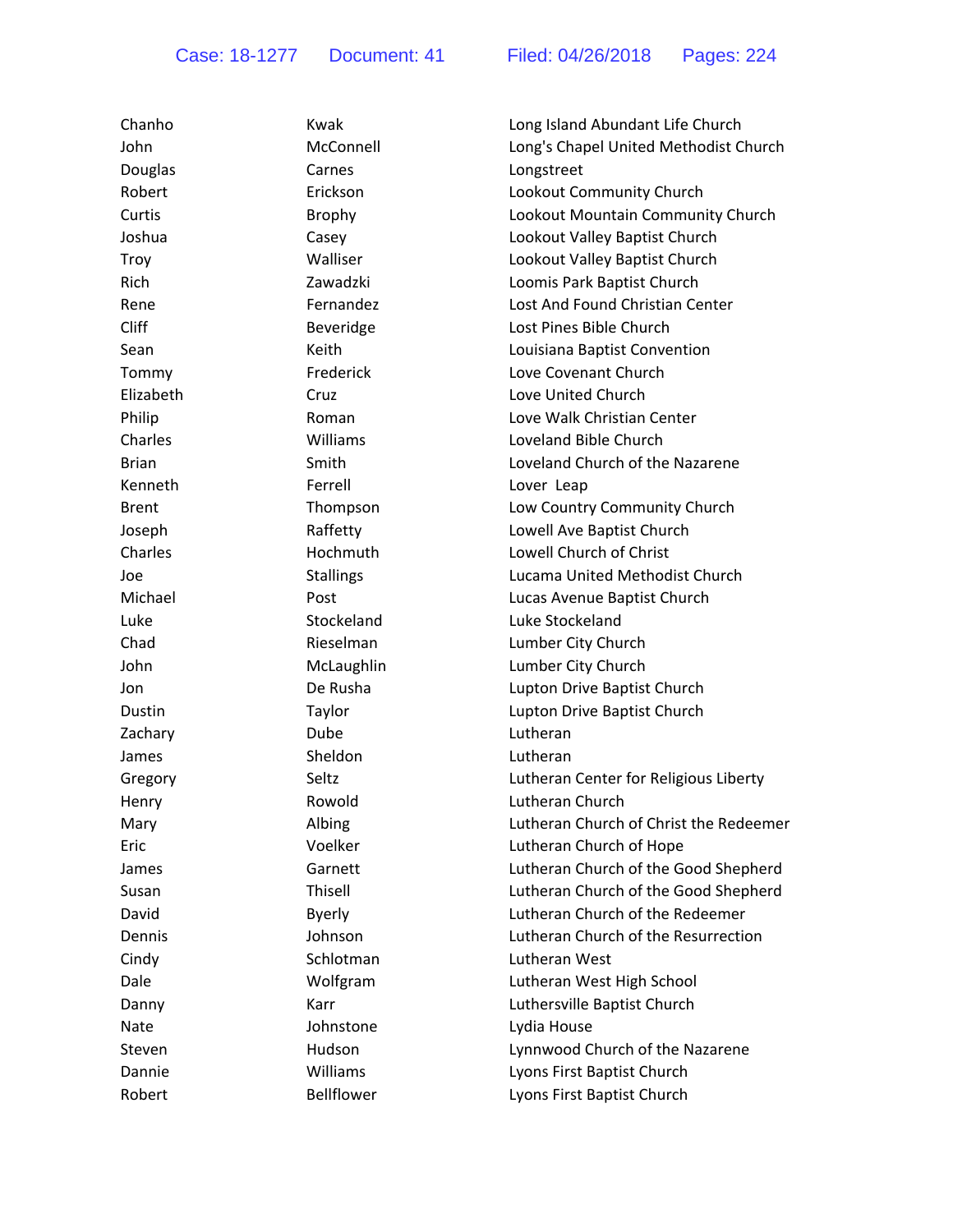| Jim          | Schambach      | M28 Ministry                                     |
|--------------|----------------|--------------------------------------------------|
| Darrin       | Mechling       | MacArthur Blvd Baptist Church                    |
| Rickey       | Primrose       | MacArthur Blvd Baptist Church                    |
| John         | Parker         | Macedonia Baptist                                |
| Jeremy       | Aliff          | Macedonia Baptist Church                         |
| Richard      | Jenkins        | Macedonia Baptist Church                         |
| Theodis      | <b>Brown</b>   | Macedonia Baptist Church                         |
| Jason        | Reagan         | Macedonia Baptist Church                         |
| <b>Brian</b> | Pippen         | Macedonia Baptist Church                         |
| John         | Riley          | Macedonia Baptist Church                         |
| Van          | Williams       | Macedonia Baptist Church of Alexander            |
| Eric         | Woolard        | Macedonia Christian Church                       |
| Shuford      | Jones Jr.      | Macedonia Community Baptist Church               |
| Renae        | Hester         | Madison Baptist Church                           |
| Cindy        | Taylor         | <b>Madison County Vineyard</b>                   |
| Paul         | Karsten        | Madras Christian Church                          |
| Ed           | Seay           | Magnolia's First Baptist Church                  |
| Jeffrey      | White          | Maili Bible Church                               |
| David        | Rogers         | Main Street Baptist                              |
| John         | Mason          | Main Street Baptist                              |
| Lars         | Stensland      | Main Street Baptist Church                       |
| Justin       | Kinder         | Main Street Baptist Church                       |
| <b>Bruce</b> | Smilie         | Main Street Baptist Church                       |
| James        | Catlin         | Main Street Church of Brigham City               |
| <b>Blake</b> | Wagner         | Main Street United Methodist Church              |
| De Wayne     | Smith          | Main Street United Methodist Church              |
| John         | Short          | Maine Life Gate Christian Church                 |
| Scott        | <b>Bailey</b>  | Majestic Baptist Church                          |
| Rick         | Mills          | Majestic Valley Baptist Church                   |
| Craig        | Thompson       | Malvern Hill Baptist Church                      |
| Paul         | Duncan         | Mambrino Baptist Church                          |
| Ryan         | McKee          | Mamre Baptist Church                             |
| Douglas      | Merck          | <b>Man Area Missions</b>                         |
| Norman       | Dixon          | Manbeck's Zion Evangelical Congregational Church |
| Jeff         | <b>StClair</b> | Mandarin United Methodist Church                 |
| Ken          | Guthrie        | Mandeville Baptist Church                        |
| Lewis        | Smith          | Manhattan First Free Methodist Church            |
| David        | Gaines         | Manna Bible Baptist Church                       |
| Elliot       | Diaz           | Manna Church                                     |
| Norman       | Warren         | Manna Church                                     |
| Jeff         | Christensen    | Manna Church                                     |
| Nicholas     | Ertel          | Manna Church                                     |
| Christopher  | Fletcher       | Manna Church                                     |
| David        | Michalski      | Manna Church                                     |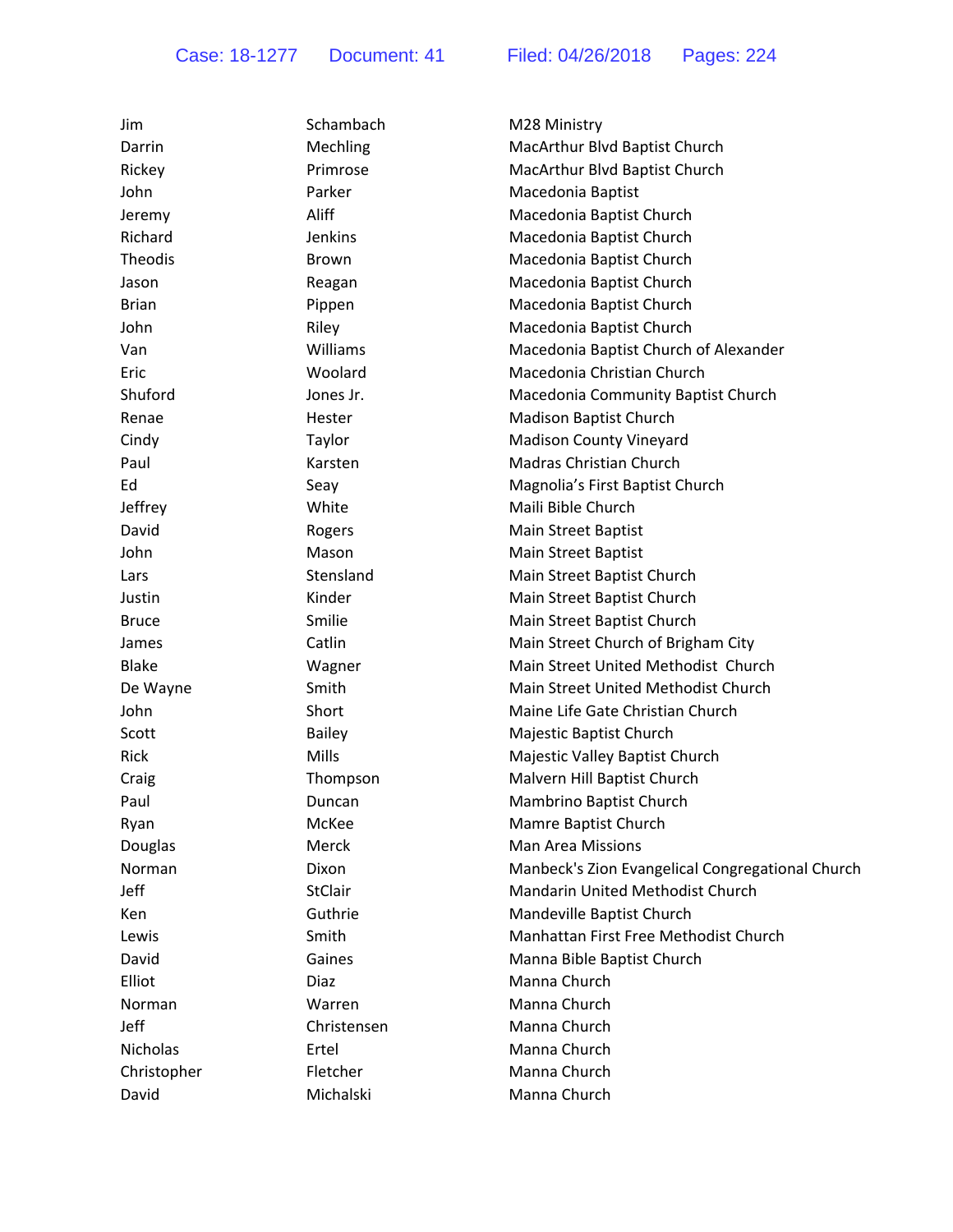| <b>Thomas</b> | Cartwright      | Manna Church                                   |
|---------------|-----------------|------------------------------------------------|
| Farid         | Awad            | Manna Church Capital Area                      |
| Erich         | Schultz         | Manna Church Capital Area                      |
| Chris         | Hallaren        | Manna Church Newport News                      |
| Daniel        | Perrin          | Manor Presbyterian Church                      |
| Denny         | Finnegan        | Mansfield 1st Evangelical Presbyterian Church  |
| Gregory       | Clark           | Manteo Baptist Church                          |
| Michael       | Stiener         | <b>Manton Community Church</b>                 |
| Louis         | Prontnicki      | Maple Glen Bible Fellowship Church             |
| Jason         | DeVrou          | Maple Grove Baptist Church                     |
| Gregg         | Donnelly        | Maple Plain Community Church                   |
| Jonathan      | <b>Bones</b>    | Mapleview Baptist Church                       |
| Jimmy         | Lancaster       | Maplewood Baptist Church                       |
| Kevin         | Ulmer           | Maplewood Baptist Fellowship                   |
| James         | Johnson         | Maranatha Baptist Bible Church                 |
| Gene          | Haymaker        | Maranatha Baptist Church                       |
| Charles       | England         | Maranatha Baptist Church                       |
| Jamey         | Grooms          | Maranatha Baptist Church                       |
| Cary          | Grant           | Maranatha Bible Church                         |
| Chris         | Plough          | Maranatha Bible Church                         |
| Stephen       | Hair            | Maranatha Bible Church                         |
| Todd          | Dykstra         | Maranatha Bible Church                         |
| Joseph        | Hamlin          | Maranatha Bible Church                         |
| George        | Chial           | Maranatha Chapel                               |
| James         | Snyder          | Maranatha Family ChristianFellowship           |
| Luke          | <b>Berntson</b> | Maranatha Free Lutheran Church of Ulen         |
| Richard       | Callahan        | Maranatha Ministerial Fellowship International |
| Herman        | Colon Jr.       | Maranatha Minneapolis Church                   |
| Marc          | Jackson         | Marc Jackson                                   |
| Gene          | Moore           | March of faith community church                |
| Bobby         | Hutto           | Marie Baptist Church                           |
| <b>Terry</b>  | Schmelzenbach   | Marietta First Church of the Nazarene          |
| Art           | Greco           | Marin Covenant Church                          |
| Erica         | Wellner         | Marion Center First United Methodist Church    |
| Aaron         | Scheffler       | Mark 2 Ministries                              |
| Leci          | Snyder          | Markesan Bible Church                          |
| <b>Brent</b>  | Spears          | Marketplace Chaplains USA                      |
| Charles       | Robinson        | Marquez Baptist Church                         |
| Kirk          | Pratt           | Mars Hill Community Church                     |
| Chris         | <b>Benzing</b>  | Marsh Creek Community Church                   |
| Shan          | Smith           | Marshall Baptist Church                        |
| Paul          | Cooper          | Marshall Baptist Church                        |
| Storman       | Glass           | Marshes of Glynn Baptist Church                |
| Roddy         | Turner          | <b>Martin Baptist</b>                          |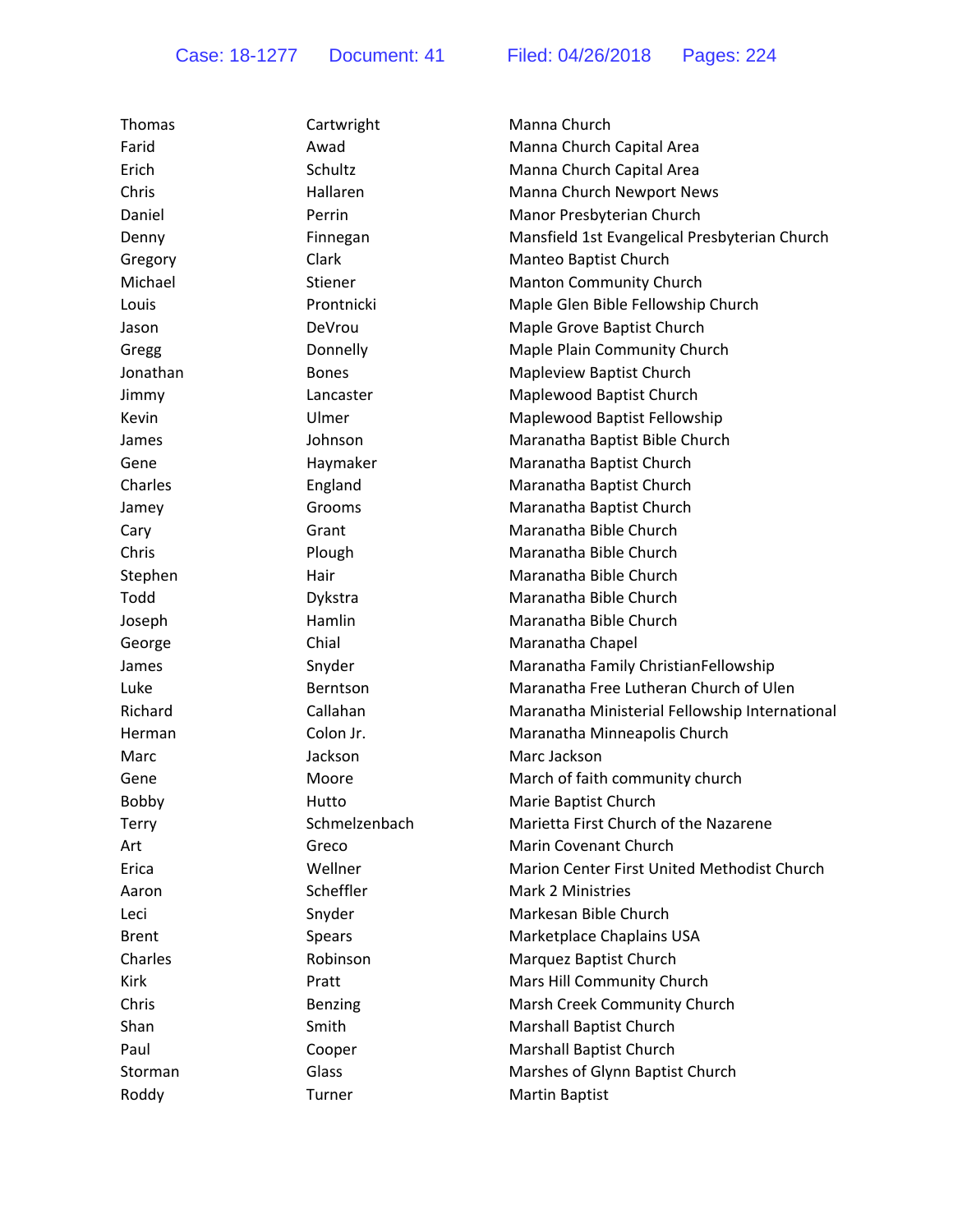| Gary          | Mitchell       | Martin Church of Christ                            |
|---------------|----------------|----------------------------------------------------|
| Richard       | Leathers       | Martin Springs Baptist Church                      |
| Pastor Nino   | Johnson        | Mary Magdalene                                     |
| Gordon        | Wright         | Masonboro Baptist Church                           |
| Wes           | Hunter         | Masonboro Baptist Church                           |
| Raymond       | Allen          | Massachusetts Baptist Association                  |
| Joshua        | Scheid         | Massapequa Reformed Church                         |
| Matt          | Rittgers       | <b>Matt Rittgers</b>                               |
| Dan           | Wuthrich       | <b>Mayer Community Church</b>                      |
| Michael       | <b>Breznau</b> | Mayfair Bible Church                               |
| Don           | Cummings       | Mayfield United Methodist Church                   |
| Herbert       | Hatfield       | Mayhew Primitive Baptist Church                    |
| Pastor        | David          | Maywood Evangelical Free Church                    |
| Aaron         | Wong           | Maywood Evangelical Free Church                    |
| David         | Weaver         | McCabe                                             |
| Joseph        | <b>Beard</b>   | <b>McCleary Community Church</b>                   |
| Jeremy        | Pearson        | McConnell Baptist Church                           |
| Micah         | Sutton         | McCord Road Christian Church                       |
| Charles       | Smith          | McDonough Road Baptist Church                      |
| Charles       | Griffin        | McGregor United Pentecostal Church                 |
| Matt          | Schnetz        | McKenna Community Church                           |
| Daniel        | Panter         | McKenzie Road Baptist Church                       |
| Andy          | <b>Mullins</b> | McLaurin Heights Baptist Church                    |
| Warren        | Pennington     | McLeod Church of Christ                            |
| <b>Bruce</b>  | Allen          | Meadow Ridge Baptist Church                        |
| Michael       | Hisaw          | Meadow View Church of Christ                       |
| David         | Van Bebber     | Meadowbrook Baptist Church                         |
| Kevin         | Weathers       | Meadowbrook Baptist Church of Irving               |
| Mark          | Hohbach        | Meadowbrook Community Church                       |
| Robert        | McLaughlin     | Mechanic Falls Church of the Nazarene              |
| Susan         | Vigliano       | Mechanicsburg Brethren in Christ Church            |
| Ted           | Williams       | Mechanicsville Baptist Church                      |
| Dale          | Schaeffer      | Medford First Church of the Nazarene               |
| Wesley        | Wornell        | Medford Life Path Church of the Nazarene           |
| Paul          | Milliken       | Medina United Methodist Church                     |
| David         | Tennant        | Medina United Methodist Church                     |
| Mark          | Epperson       | Medulla Baptist Church                             |
| Lois          | Blackwell      | Mega Church                                        |
| John Franklin | Russ           | Meigs Baptist Church                               |
| Tom           | Hocutt         | <b>Mell Baptist Association</b>                    |
| Jeff          | Porter         | Affiliation not listed                             |
| Don           | Robb           | Member of the Presbytery of Western North Carolina |
| Clay          | Shook          | <b>Memorial Baptist</b>                            |
| Charles       | Williams       | <b>Memorial Baptist Church</b>                     |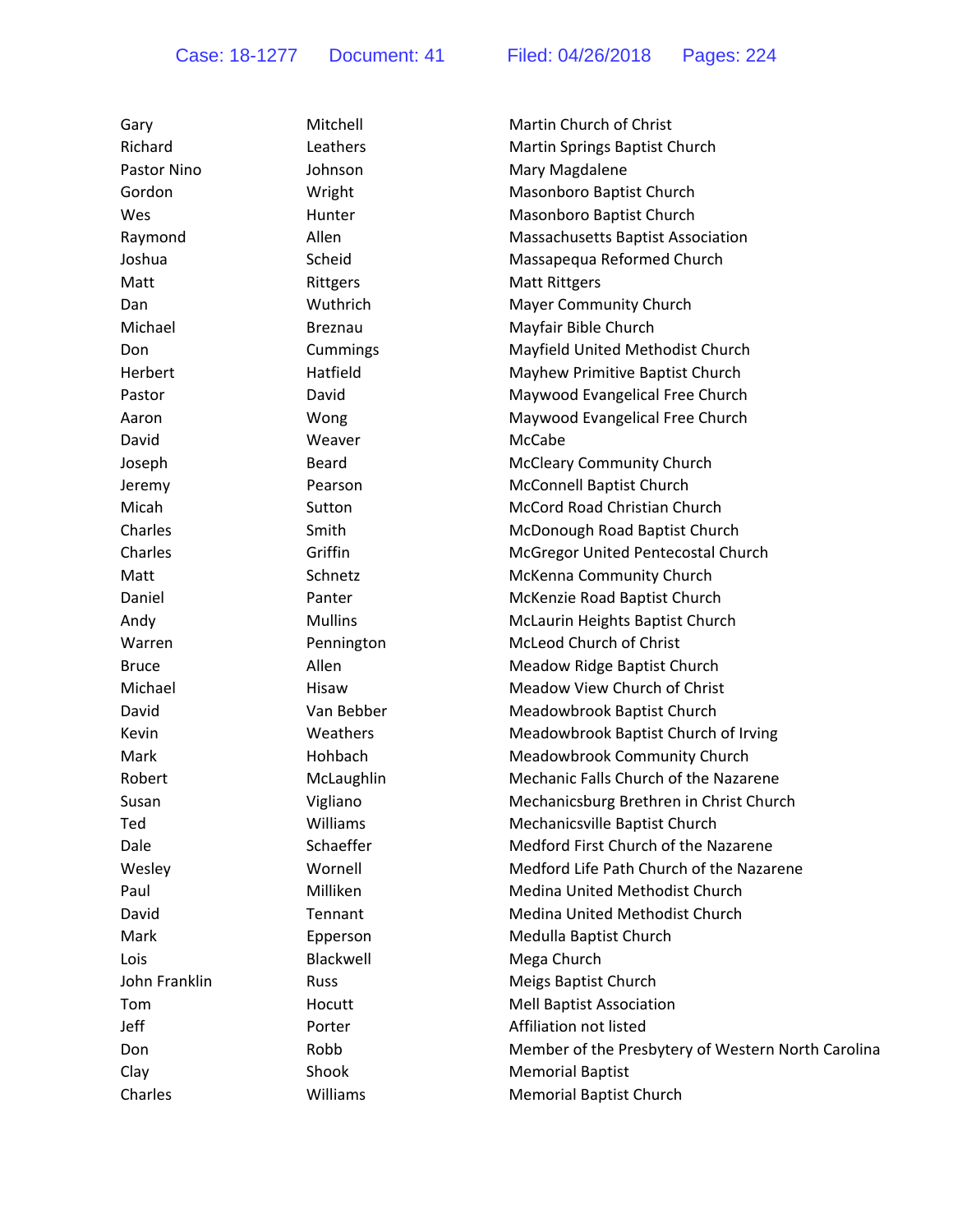Case: 18-1277 Document: 41 Filed: 04/26/2018 Pages: 224

| Cliff    | Mayton         | <b>Memorial Baptist Church</b>                   |
|----------|----------------|--------------------------------------------------|
| Terry    | Pergl          | <b>Memorial Baptist Church</b>                   |
| Paul     | Housman        | <b>Memorial Park Church</b>                      |
| Karen    | Anderson       | <b>Memorial Park Church</b>                      |
| Kevin    | Gourley        | Memorial Park Presbyterian Church                |
| Mark     | Lance          | Memphis Church of Christ                         |
| Gerry    | <b>Burney</b>  | Mendocino County Jail--Crossroads Christian      |
|          |                | Mercy Memorial Baptist Church                    |
| Scott    | Kliewer        | Meridian Baptist Church                          |
| Jacob    | Newton         | Meridian Friends Church                          |
| Rolland  | Slade          | Meridian Southern Baptist Church                 |
| wayne    | parker         | Merriman Road Baptist Church                     |
| Rusty    | Manning        | Merrywood Baptist Church                         |
| Ken      | Schubert       | Mesa Hills Bible Church                          |
| Nathan   | Rice           | Mesquite Cumberland Presbyterian Church          |
| Leon     | Moore          | Mesquite Friendship Baptist Church               |
| Naomi    | ZL             | Messiah                                          |
| Derick   | Magee          | Messiah Baptist Church Yonkers                   |
| Wayne    | Fox            | <b>Messiah Community Church Ministries</b>       |
| Sean     | Esterline      | Messiah Lutheran Church                          |
| Benjamin | Venteicher     | Messiah Lutheran Church                          |
| Alfonso  | Espinosa       | Messiah Lutheran Church                          |
| Timothy  | Landskroener   | Messiah Lutheran Church                          |
| Roy      | Schwarcz       | Messianic Congregation of Chicago                |
| Elwin    | Ahu            | Metro Christian Church                           |
| Billy    | Cain           | Metro Church                                     |
| Jeremy   | Schossau       | Metro City Church                                |
| Kevin    | Canterbury     | Metro City Church                                |
| Peter    | <b>Dresser</b> | Metro Detroit Christian Church                   |
| Joe      | Gardner        | Metro Peoria Baptist                             |
| Steve    | <b>Burrell</b> | Metropolitan Baptist Church                      |
| Josh     | Metts          | Metropolitan Baptist Church                      |
| Larry    | Dunn           | Metropolitan Southen Baptist church              |
| Jason    | Ellis          | <b>Mexia First Assembly</b>                      |
| Ken      | Floyd          | Michigan Association of Regular Baptist Churches |
| Joel     | Hurley         | Michigan Conference United Methodist Church      |
| Garry    | Goodin         | Mid State Baptist Association                    |
| Ronald   | Roddy          | Mid-America Christian University                 |
| Thomas   | Sawyer         | Middle Sandy Evangelical Presbyterian Church     |
| Tim      | Hazelbaker     | Middleton Baptist Church                         |
| Thomas   | Heffernan      | Midland Baptist Church                           |
| Marcus   | Stevenson      | Midland First Church of God                      |
| Hongnak  | Koo            | Midland Korean Church                            |
| Robert   | Inge           | <b>Midlands Baptist</b>                          |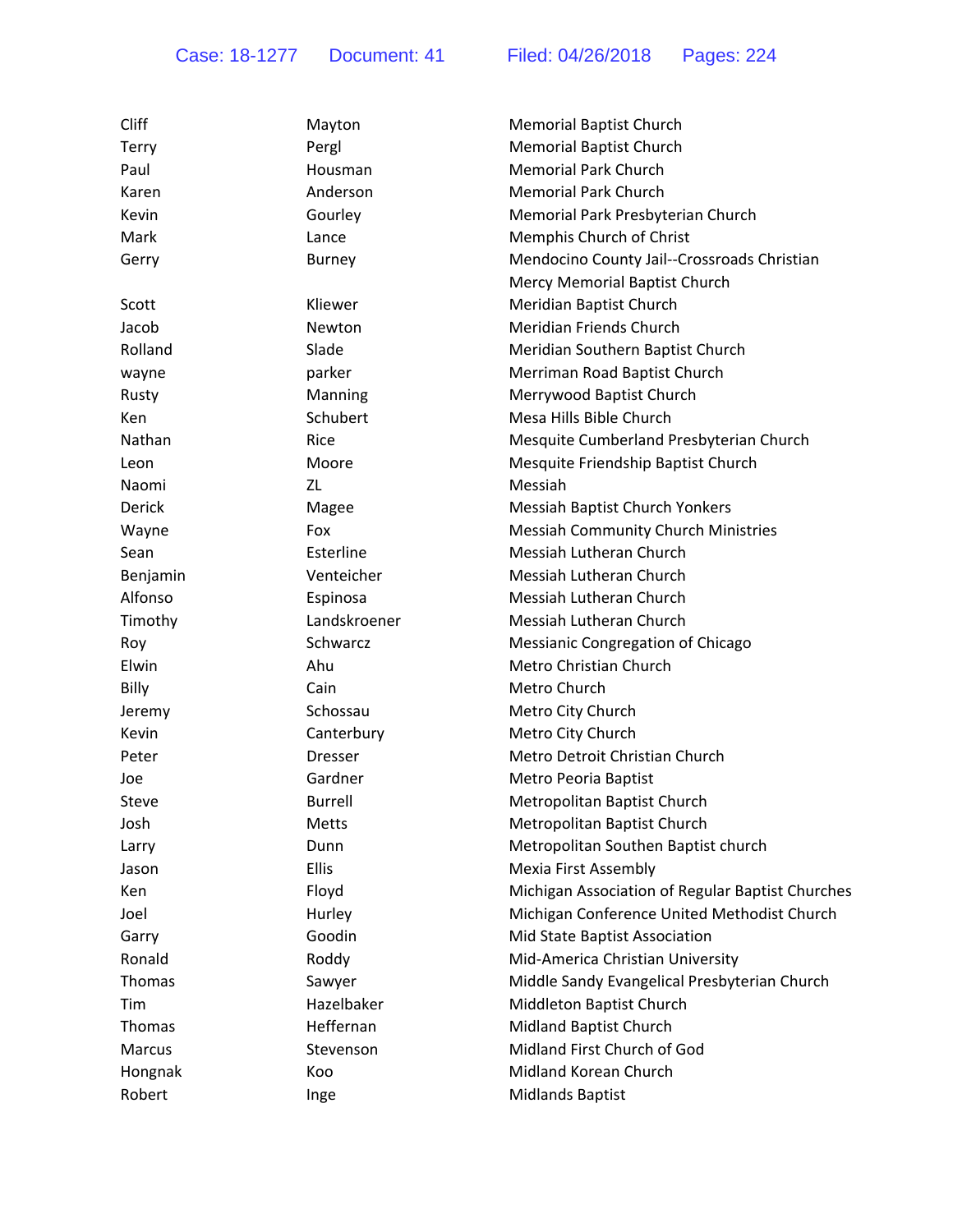| Ken      | Cornett       | <b>Midlothian Baptist</b>                         |
|----------|---------------|---------------------------------------------------|
| Gorden   | Fleming       | Midtown Community Church                          |
| Barry    | Byrd          | Midway Baptist Church                             |
| Walter   | Emery         | Midway Baptist Church                             |
| Larry    | Elliott       | Midway Baptist Church                             |
| Gary     | Hayden        | Midway Baptist Church                             |
| Phillip  | Gerard        | Midway Bible Church                               |
| Luke     | Hughes        | Midway Macedonia Baptist Church                   |
| Rusty    | Smith         | Mikado Baptist Church                             |
| John     | White         | Milan Free Methodist Church                       |
| Joe      | Gomez         | Mile High Bible Institute dba So Loved Fellowship |
| Hub      | Blankenship   | Milestones Church                                 |
| Michael  | Finley        | <b>Milestones Church</b>                          |
| Michael  | Keel          | Milestones Church                                 |
| Randall  | <b>Burns</b>  | Military Street Baptist Church on the Hill        |
| George   | Hunnicutt     | Mill Creek                                        |
| Paul     | Kerr          | Mill Valley Fellowship                            |
| Franklin | <b>Tiller</b> | Miller Church of the Nazarene                     |
| David    | Woodruff      | Millshoals Missionary Baptist Church              |
| Hershell | Spears        | Millwood Baptist                                  |
| David    | Sanchez       | Mini-Cassia Community Christian Church            |
| Hector   | Caceres       | Ministerio Nueva Vida                             |
| Saulo    | Villatoro     | Ministerios Fuente de Vida A/G                    |
| John     | Rowell        | Ministry Resource Network                         |
| Michael  | Johnson       | <b>Ministry Ventures</b>                          |
| David    | Jankowski     | Minooka Bible Church                              |
| Carlos   | Garcia        | Minooka Bible Church                              |
| David    | Miller        | Minot Baptist Church                              |
| Allen    | Dotson        | Miracle Center Church Tyler                       |
| RandyPas | Jacks         | Miracle Missionary Baptist Church                 |
| Wade     | <b>M</b> vers | Missio Dei Peoria                                 |
| Toby     | Farnsworth    | Mission                                           |
| Vic      | Alvarado      | Mission Church of the Nazarene                    |
| Odell    | Traffanstedt  | Mission Dorado Baptist Church                     |
| Robert   | Hawk          | Mission Evangelical Congregational Church         |
| Kevin    | Beard         | Mission Lutheran Church                           |
| Chad     | Clement       | <b>Mission OKC</b>                                |
| David    | Bodanza       | Mission Street Congregational Church              |
| Marc     | Mailloux      | Mission to the World                              |
| Carl     | Chaplin       | Mission to the World                              |
| Stephen  | Lane          | Missionary Church                                 |
| James    | Littrell      | <b>Missionary Church USA</b>                      |
| Richard  | Odess         | <b>Missions Door</b>                              |
| Rick     | Schubert      | Mizpah Baptist Church                             |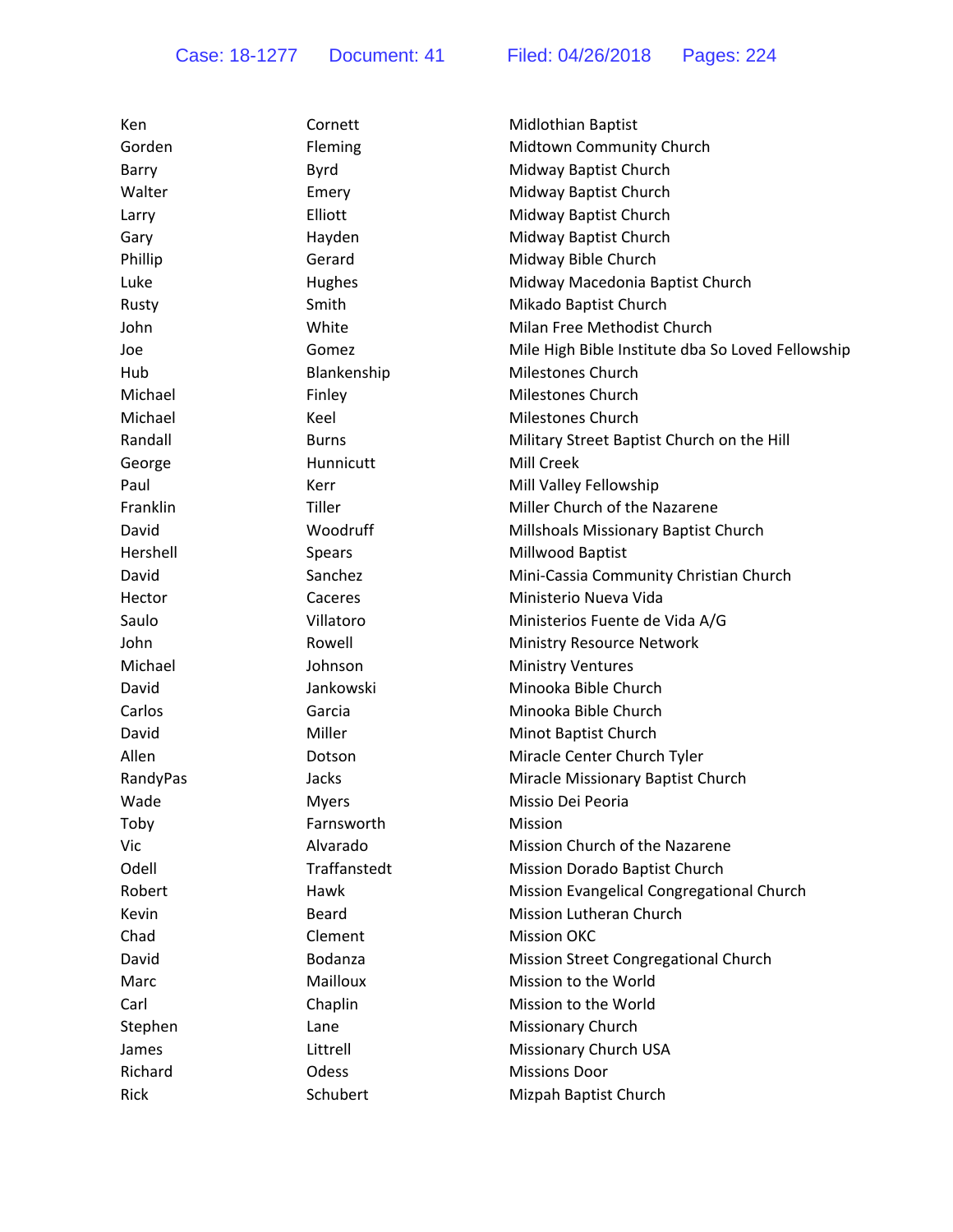| Luke           | Luesing        | Mizpah Baptist Church                  |
|----------------|----------------|----------------------------------------|
| Jerry          | Jenkins        | Moffett Road Assembly of God           |
| Timothy        | Douglass       | Monitor Bible Church                   |
| Mark           | <b>Blake</b>   | Monroe Alliance Church of the C&MA     |
| John           | Stima          | Monroe Baptist Church                  |
| Roy            | Southerland    | <b>Monroe Missionary Baptist</b>       |
| <b>Barrett</b> | Duke           | Montana Southern Baptist Convention    |
| Mark           | Langley        | Montana Southern Baptist Convention    |
| Angel          | Campos         | Monte Vista Cross Cultural Church      |
| Paul           | Gleason        | Montelores Baptist Church              |
| Jason          | Yarbrough      | Monterey Bay Christian Center          |
| D. Clyde       | Grammon Jr.    | Monterey Church of Christ              |
| Mark           | Hahn           | Montgomery Evangelical Free Church     |
| Randy          | Mimbs          | Montrose Baptist Church                |
| Shane          | Miller         | Montrose Baptist Church                |
| Mike           | McMahon        | Monument Baptist Church                |
| Corey          | Cooke          | Monumental Baptist church              |
| Robert         | Smith          | Moravian                               |
| Tim            | Sewell         | Morgan Baptist Church                  |
| Eric           | Kincaid        | Morganton Baptist Church               |
| Michael        | Divine         | Morning Star Baptist Church            |
| Scott          | Nelson         | Morning Star Community Church          |
| Wayne          | Robertson      | Morningside Baptist                    |
| Aulbrey        | Calvert        | Morningside Baptist                    |
| Steven         | Huffman        | Morningside Baptist Church             |
| Louis          | Pearce         | Morningside Baptist Church             |
| Daniel         | Fernandez      | Morningside Baptist Church             |
| Todd           | Jones          | Morningside Baptist Church             |
| Steven         | Owensby        | Morningside Baptist Church             |
| Jack           | <b>Dodds</b>   | Morningside Baptist Church             |
| Tony           | <b>Byrd</b>    | MorningStar Church                     |
| Mike           | Hartley        | Morris Baptist Church                  |
| Jim            | Pitt           | Morven Baptist Church                  |
| Aaron          | Grosch         | Mosaic at Park Avenue Baptist          |
| Marvin         | Daniels        | Mosaic Bible Fellowship                |
| Amanda         | Weikel         | Mosaic Christian Church                |
| Nate           | Erickson       | Mosaic Church                          |
| Erik           | Lindeen        | Mosaic Church                          |
| Ali            | Chambers       | Mosaic Church                          |
| Kasey          | Newbold        | Mosaic Church                          |
| Jon            | Beard          | Motor Cities Metro Baptist Association |
| Ted            | Smith          | Mound Chapel Church of God             |
| Jason          | <b>Duckett</b> | Moundville Baptist Church              |
| Richard        | Callahan       | Mount Calvary Baptist Church           |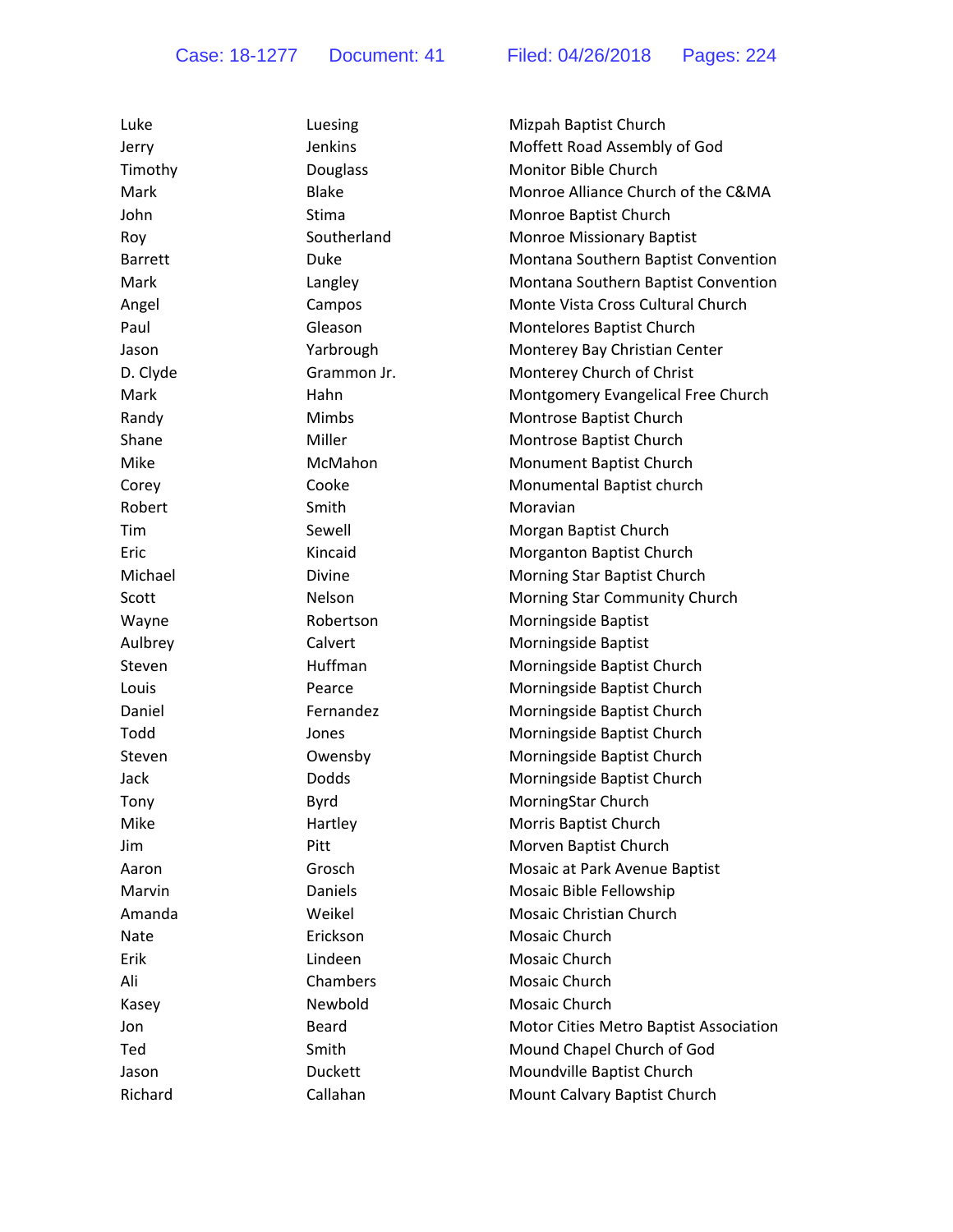| Jeffrey     | Curtis           | Mount Calvary Baptist Church                   |
|-------------|------------------|------------------------------------------------|
| Matthew     | Warren           | Mount Carmel Baptist Church                    |
| <b>Rick</b> | Fox              | Mount Carmel Community Church                  |
| Dennis      | Emrick           | Mount Carmel United Methodist Church           |
| Gary        | King             | Mount Hebron Baptist                           |
|             |                  | Mount Hope Bible Fellowship                    |
| Norm        | Oberlin          | Mount Hope Church                              |
| Greg        | <b>Ivey</b>      | Mount Horeb Baptist Church                     |
| James       | <b>Bollinger</b> | Mount Horeb United Methodist                   |
| Nelson      | Goddard          | Mount Lebanon Baptist                          |
| John        | Steward          | Mount of Olives Lutheran                       |
| Gary        | Aubuchon         | Mount Olive Baptist Church                     |
| George      | Garnot           | Mount Olive Baptist Church                     |
| Joel        | Schroeder        | Mount Olive Evangelical Lutheran Church        |
| James L.    | Johnson          | Mount Olive Missionary Baptist Church          |
| Chris       | Ray              | Mount Pisgah Baptist Church                    |
| David       | Cannon           | Mount Pleasant Baptist Church of Homeworth, OH |
| John        | Keefer           | <b>Mount Pleasant BIC</b>                      |
| Chris       | Philbeck         | Mount Pleasant Christian Church                |
| Richard     | <b>Neely</b>     | Mount Pleasant Community Church                |
| Randy       | Vaughn           | Mount Sinai Missionary Baptist Church          |
| Jeff        | Warrick          | Mount Tabor United Methodist Church            |
| W.          | Taylor           | Mount Tirzah Baptist Church                    |
| William     | Metzger          | mount union alliance church                    |
| Siegfried   | Krueger          | Mount View Christian Assembly                  |
| John        | <b>Neville</b>   | Mount Zion Baptist Church                      |
| Paul        | <b>Flowers</b>   | Mount Zion Baptist Church                      |
| Ron         | Maixner          | Mountain Alliance church                       |
| Nathan      | Pittman          | Mountain Bible Church                          |
| Billy       | Whitfield        | Mountain Creek Baptist Church                  |
| James       | Culpepper        | Mountain Hill Baptist Church                   |
| Lee         | <b>Norris</b>    | Mountain Hill Community Church                 |
| Russell     | Veenker          | <b>Mountain Learning Center</b>                |
| Allan       | Fuller           | Mountain Park Church                           |
| Al          | Hass             | Mountain Ranch Community Church                |
| Victor      | Cline            | Mountain Shadows Baptist Church                |
| Tony        | <b>Bulawa</b>    | Mountain Side Baptist Church                   |
| Gary        | <b>Buckner</b>   | Mountain Valley Baptist Association            |
| James       | Carnley          | <b>Mountain View Baptist</b>                   |
| Timothy     | Christopher      | Mountain View Baptist Church                   |
| Bobby       | <b>Brown</b>     | Mountain View Baptist Church                   |
| Tyler       | Kirby            | Mountain View Baptist Church                   |
| William     | Barnard          | Mountain View Baptist Church                   |
| Kyle        | Wilcox           | Mountain View Bible Church                     |
|             |                  |                                                |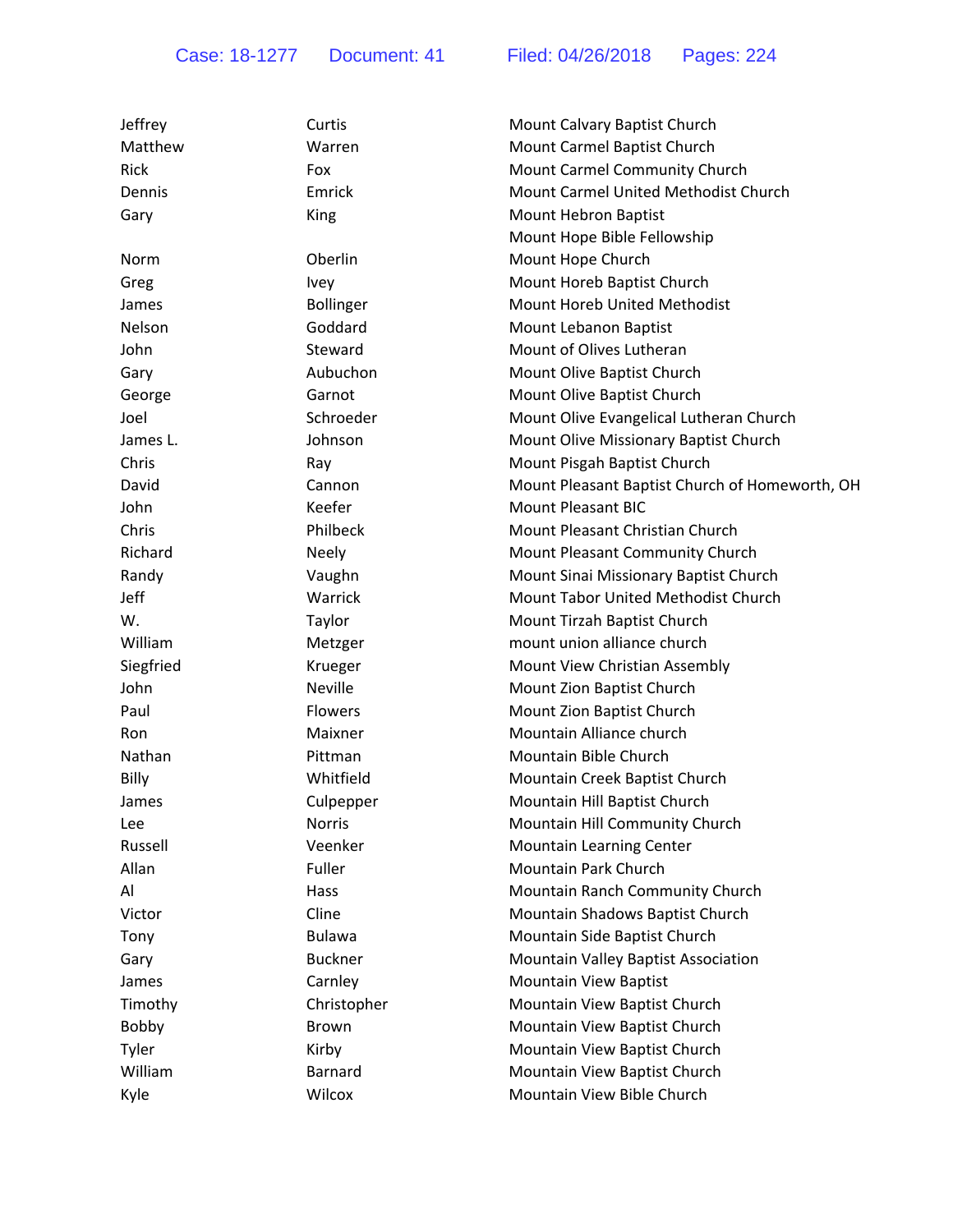| Siegfried     | Krueger         | Mountain View Christian Assembly          |
|---------------|-----------------|-------------------------------------------|
| Bobby         | <b>Boles</b>    | <b>Mountain View Church</b>               |
| Rudell        | Bloomfield      | Mountain View Church of God               |
| Margaret      | Frey            | <b>Mountaintop Faith Ministries</b>       |
| Darwin        | Scofield        | Mountainview Community Church             |
| Joseph        | McNider         | Mountville Baptist Church                 |
| James         | Coonis          | Moutainview Fellowship Baptist Church     |
| Kevin         | Miller          | Mozark Fellowship                         |
| Timothy       | <b>Bouffard</b> | Mt. Aetna Bible Church                    |
| Billy         | Carver          | Mt. Alto Baptist Church                   |
| John          | Wortinger       | Mt. Auburn United Methodist Church        |
| Kimberly      | <b>McGarr</b>   | Mt. Bethel United Methodist Church        |
| Ronnie        | Cheatwood       | Mt. Calvary Baptist Church                |
| Delrich       | King            | Mt. Calvery Lutheran Church               |
| Paul          | Turner          | Mt. Carmel Baptist Church                 |
| Jerry         | Page            | Mt. Carmel Baptist Church                 |
| Walter        | <b>Butts</b>    | Mt. Carmel Children of God Baptist Church |
| James         | Whitten         | Mt. Harmony Baptist Church                |
| Phillip       | Ferrell         | Mt. Hermon Baptist                        |
| Wesley        | Mason           | Mt. Hermon Baptist Church                 |
| Daniel        | Ritter          | Mt. Hope Lutheran Church                  |
| Dale          | Miller Jr.      | Mt. Laurel Church of God                  |
| Mark          | Smith           | Mt. Lebanon Baptist Church                |
| John          | Brackney        | Mt. Lebanon United Methodist Church       |
| David         | <b>Biggers</b>  | Mt. Olive                                 |
| Timothy       | Reger           | Mt. Olive Baptist Church                  |
| Mark          | <b>Douras</b>   | Mt. Olive Missionary Church               |
| Robb          | <b>Barlow</b>   | Mt. Pisgah Baptist Church                 |
| Michael       | Crawford        | Mt. Pisgah Baptist Church                 |
| Rob           | Cleeton         | Mt. Pleasant Baptist Church               |
| D. Kevin      | Brown           | Mt. Pleasant Baptist Church               |
| Donnie        | Muse            | Mt. Pleasant Baptist Church               |
| Richard       | Herbster        | Mt. Pleasant Presbyterian Church          |
| Richard       | Swan            | Mt. Pleasant United Methodist Church      |
| Marty         | Greene          | Mt. Rachel Baptist                        |
| Sherman       | Tribble         | Mt. Sinai Missionary Baptist Church       |
| Ron           | Potts           | Mt. Tabor Baptist Church                  |
| Kendle        | Quinn           | Mt. Vernon Baptist Church                 |
| Mark          | Engler          | Mt. Vernon Christian Church               |
| Scott         | Estes           | Mt. View Baptist                          |
| <b>Brenda</b> | Gaston          | Mt. View Baptist Church                   |
| Andee         | Courson         | Mt. Yonah Baptist Church                  |
| Stephen       | Mims            | Mt. Zion Baptist                          |
| George        | Palmer          | Mt. Zion Baptist Church                   |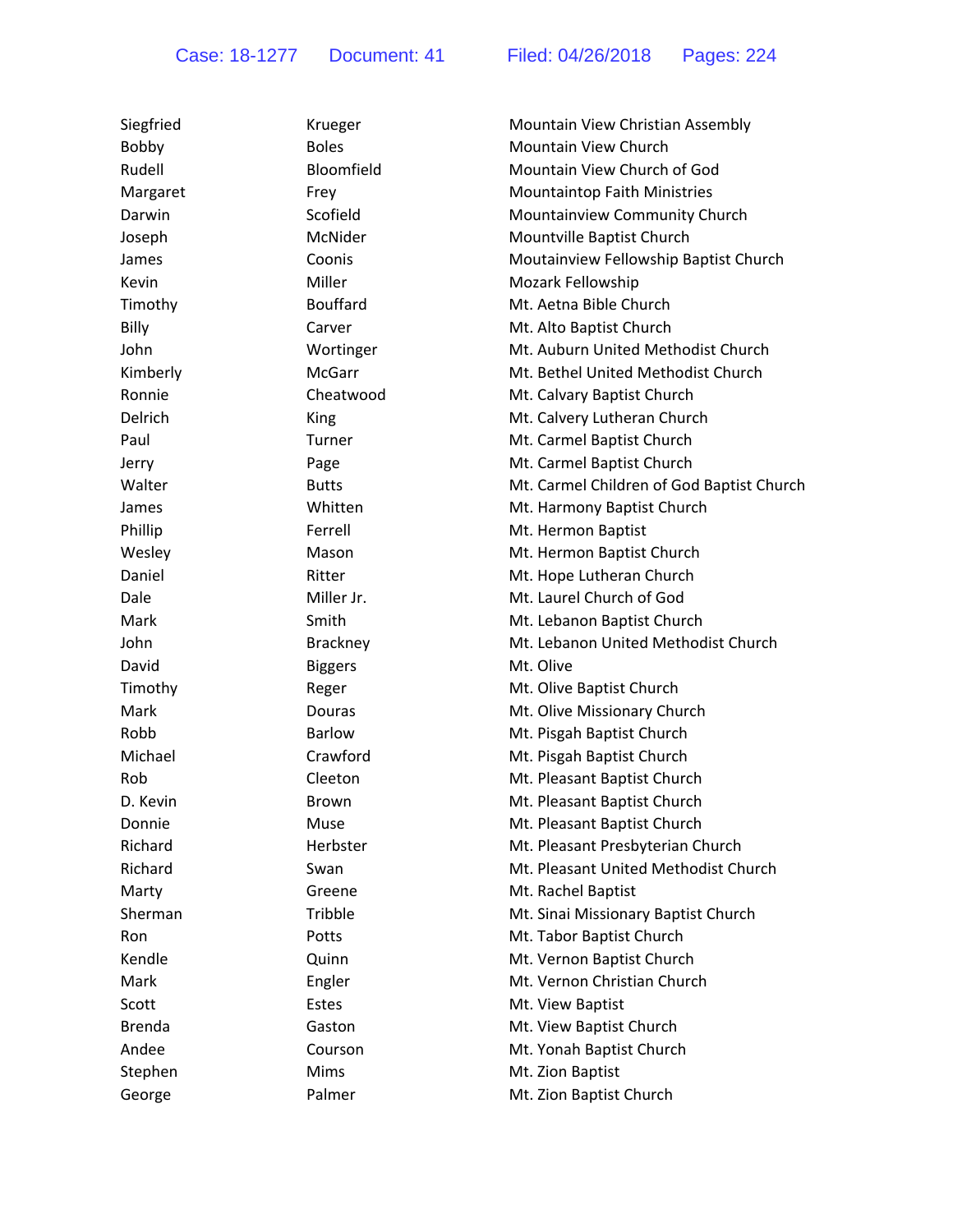| Steve       | Powell          | Mt. Zion Baptist Church                  |
|-------------|-----------------|------------------------------------------|
| Paul        | Young           | Mt. Zion Baptist Church                  |
| Wayne       | Key             | Mt. Zion Baptist Church                  |
| Veldon      | <b>Tims</b>     | Mt. Zion Baptist Church                  |
| Larry       | Layfield        | Mt. Zion Baptist Church                  |
| Jason       | Roberts         | Mt. Zion Baptist Church                  |
| Kevin       | Wenker          | Mt. Zion Lutheran Church                 |
| Michael     | Harding         | Mt. Zion Lutheran Church                 |
| Paul        | Schilling       | Mt. Zion Ministeries                     |
| John        | Yeo             | Mt. Zion Missionary Baptist Church       |
| Herman      | Watson          | Mt. Sinai Baptist Church                 |
| Jerry       | Gresham         | Mt. Zion Baptist Church                  |
| Chadwick    | <b>Ivester</b>  | Mullins First Baptist Church             |
| Shane       | Pauley          | <b>Mullins Ford Baptist</b>              |
| Jonathan    | <b>Beck</b>     | Munholland UMC                           |
| Jason       | LaFlamme        | <b>Munising Baptist</b>                  |
| Daniel      | Graves          | Munising Baptist Church                  |
| Tommy       | Taylor          | Murdale Baptist Church                   |
| Ron.        | Tipton          | Murdock Baptist Church                   |
| Mike        | Mc Farlen       | Murphy Hill Baptist Church               |
| Christopher | Seely           | Murphy Road Baptist Church               |
| John        | Fletcher        | MurphyRoad Baptist Church                |
| Scott       | Hilp            | Murrieta Valley Church                   |
| Joe         | McDaniel        | Musella Baptist Church                   |
| Philip      | Blinson         | Musella Baptist Church                   |
| Stephen     | Laudise         | <b>Music Missions International</b>      |
| Myrtle      | Ward            | My Father's House                        |
|             |                 | My Friend's House, Assembly of God       |
| Michael     | <b>Ballard</b>  | My Life Today Ministries                 |
| Paul        | Crites          | My Wisdom Center Church                  |
| Dustin      | Farmer          | MyChurch                                 |
| Mylon       | Le Fevre        | Mylon Le Fevre Ministries                |
| Juan        | Lopez           | N faith Ministries                       |
| Jesse       | Wood            | Naco Christian Church                    |
| Joseph      | Funderburk      | Nall Avenue Baptist Church               |
| Mark        | Miller          | Nall Avenue Baptist Church               |
| Mark        | Miller          | Narratives Church                        |
| Kevin       | <b>Bruinsma</b> | Narrow Path Church                       |
| Kevin       | Ulmet           | Nashville First Church of the Nazarene   |
| David       | Fannin          | Nassau Bay Baptist Church                |
| Nathan      | Hoeft           | Nathan Hoeft                             |
| Nathanael   | Devlin          | Nathanael Devlin                         |
| Dade        | Ronan           | National Alliance of Evangelical Pastors |
| samuel      | Rozolem         | Nations United Baptist Church            |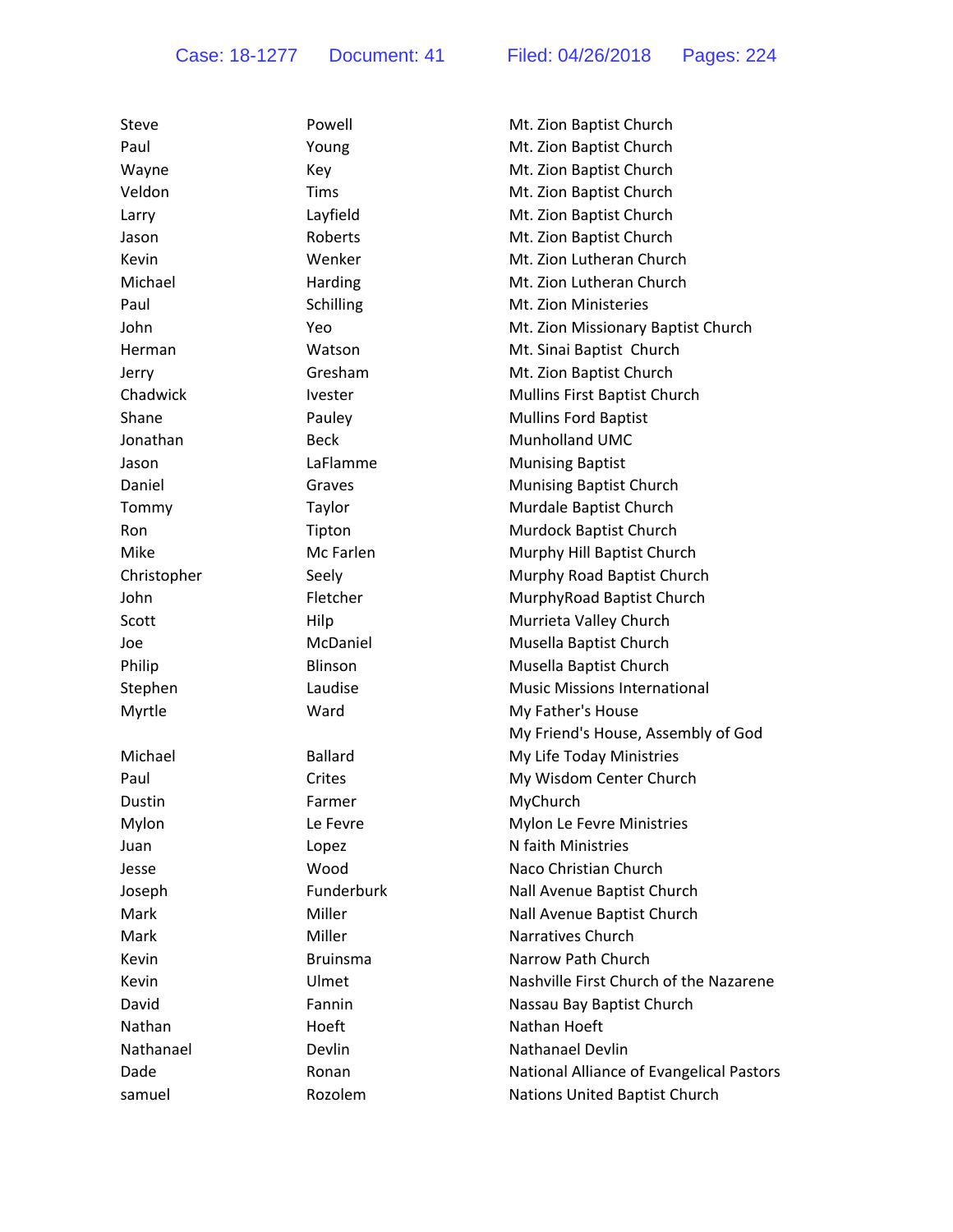| David         | Amsden       | <b>Navigation Church</b>                                       |
|---------------|--------------|----------------------------------------------------------------|
| <b>Terry</b>  | Vance        | Nazarene church                                                |
| Kent          | Good         | NE Atlanta Grace Brethren Church                               |
| Eugene        | McBrayer     | Nebo Baptist Church                                            |
| Dennis        | Harry        | Needhams Grove Church                                          |
| Omar          | Galloway     | Nehemiah Tabernacle, Inc.                                      |
| Thomas        | Manley       | Neighborhood Church of Anderson and Cottonwood                 |
| Timothy       | Doering      | Netzer Regional Church                                         |
| Gene          | Miller       | Neuse Baptist Church                                           |
| Dwain         | Eason        | <b>Nevils Trinity Baptist Church</b>                           |
| Hughes        | Jenkins      | New Abundant Life                                              |
| Eric          | Hardman      | New Antioch Baptist Church                                     |
| Timothy       | Johnson      | <b>New Beginning Baptist</b>                                   |
| Hector        | Vera         | New Beginning Christian Church (Iglesia Cristiana Un Nuevo Con |
| Craig         | Exendine     | <b>New Beginnings</b>                                          |
| Juan          | Martinez     | New Beginnings Assembly of God                                 |
| Mike          | <b>Tracy</b> | New Beginnings Assembly of God                                 |
| Allan         | Lunyou       | New Beginnings Baptist Church                                  |
| Darin         | Peterson     | New Beginnings Christian Fellowship                            |
| Jeff          | Needleman    | New Beginnings Christian Fellowship                            |
| Jerome        | Ellard       | New Beginnings Christian Fellowship                            |
| Maurice       | Powers       | New Beginnings Church                                          |
| <b>Britt</b>  | Strohecker   | New Beginnings Church of Middletown, PA                        |
| <b>Bruce</b>  | Kittle       | New Beginnings Community Church                                |
| Anthony       | Majors       | New Beginnings Community Church of Oakland                     |
| Stephaney     | Moody        | New Beginnings Discipleship Ministries                         |
| Keith         | Shearer      | New Beginnings Grace Brethren Church                           |
| Daryn         | Pederson     | New Beginnings Worship Center                                  |
| Joseph        | Stewart      | New Bethel Baptist Church                                      |
| <b>Travis</b> | Norris       | New Bethel MB Church                                           |
| kevern        | wilson       | New Bethel Missionary Baptist Church                           |
| Barry         | Dollar       | New Canaan Baptist Church                                      |
| Kevin         | Sauder       | New Castle Bible Church                                        |
| Ronald        | Ellis        | New Christian Life House of Prayer and Fait                    |
| Gilbert       | Kelly        | New City Church                                                |
| Ryan          | Pelton       | New City Church                                                |
| Virgil        | Ragland      | New Colony Baptist Church                                      |
| James         | Keiser       | New Community Church                                           |
| Jeremiah      | Kirberg      | New Community Church                                           |
| Ray           | Mehringer    | New Community Church                                           |
| <b>Hollis</b> | Haff         | New Community Church                                           |
| Randy         | Fields       | <b>New Covenant Baptist</b>                                    |
| Daniel        | Warren       | New Covenant Church                                            |
| David         | Smith        | New Covenant Church of the Lord Jesus Christ                   |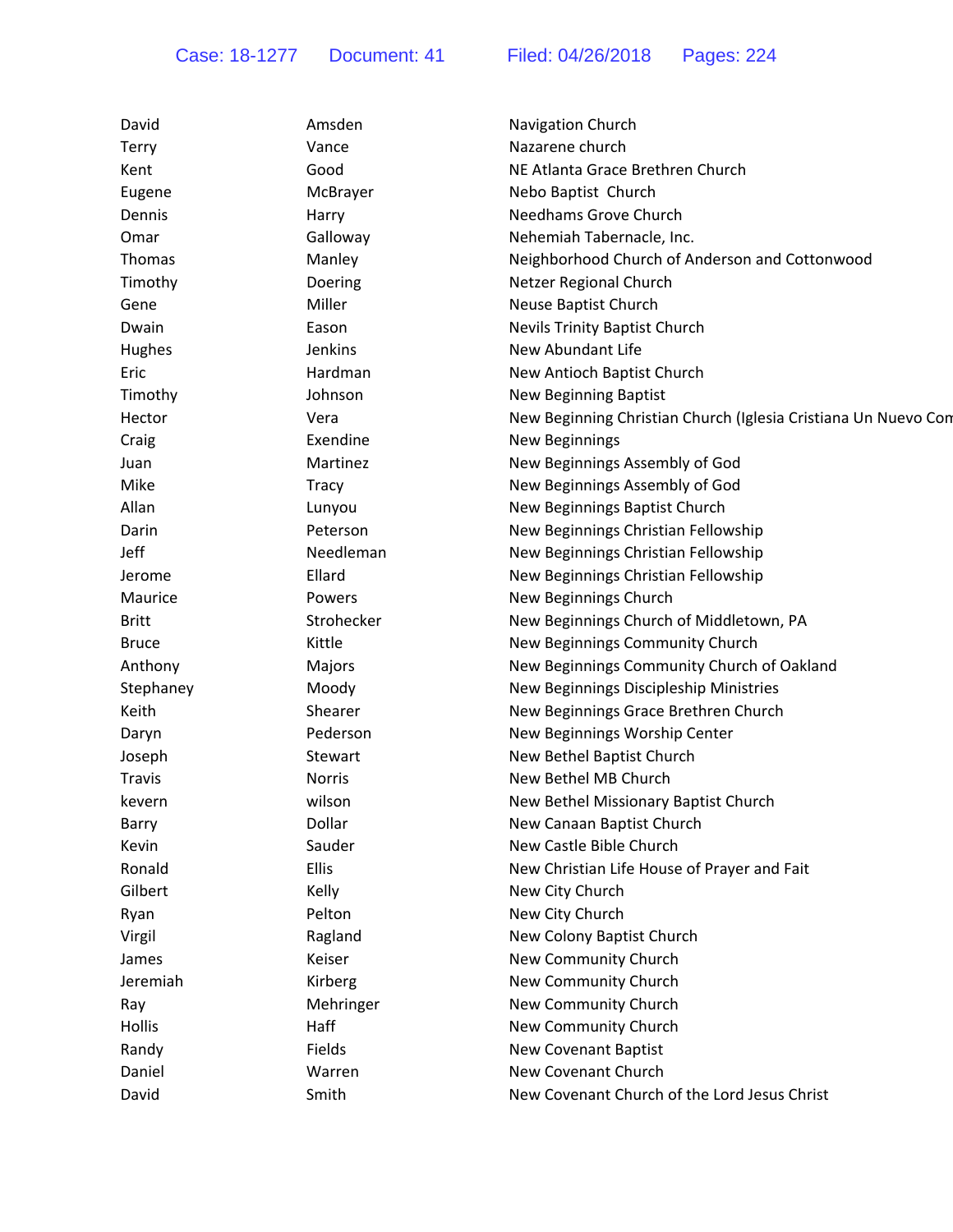| Richard  | Flora          | New Covenant Community Church                |
|----------|----------------|----------------------------------------------|
| Tim      | Johnson        | New Covenant Community Church                |
| Ryan     | Gold           | New Covenant Community Church                |
| Zach     | Zirbel         | New Covenant Community Church                |
| Don      | Hurray         | <b>New Covenant EPC</b>                      |
| George   | Yates          | New Covenant Evangelical Presbyterian Church |
| Paul     | Montanye       | New Covenant Fellowship                      |
| Kim      | Cunkle         | New Covenant Fellowship of OK Inc.           |
| Ron      | Humphrey       | New Covenant Life Fellowship                 |
| Jeff     | Elliott        | New Covenant Presbyterian Church             |
| Kit      | Kennedy        | New Covenant Presbyterian Church             |
| Terrell  | Wright         | New Creation Apostolic Center                |
| William  | <b>Blair</b>   | <b>New Creation Assembly</b>                 |
| David    | Laughlin       | <b>New Creation Church</b>                   |
| Calvin   | Simon          | New Creation Community Church                |
| Shaun    | Cooper         | New Creation Family Church                   |
| Benjamin | Koshatka       | New Creation Fellowship                      |
| Marc     | Curnutt        | New Creation Fellowship                      |
| Matthew  | Halverson      | New Creation Fellowship                      |
| Susan    | Lawton         | <b>New Creation Mercer Campus</b>            |
| Loren    | Bell           | New Creation Presbyterian Church             |
| Paul     | Harris         | New Day Fellowship                           |
| Thomas   | Michael        | New England Baptist Church of Boston         |
| Mike     | <b>Deblois</b> | New Era Bible Church                         |
| Dawn     | Womble         | New Family Church                            |
| sharon   | hamley         | <b>New Florence United Methodist</b>         |
| Shawn    | Lange          | New Foundation United in Christ              |
| Matthew  | Taylor         | New Friendship Baptist Church                |
| Dwight   | Williams       | New Genesis Outreach Ministries              |
| Don      | Watkins        | New Geneva Community Church                  |
| Dan      | Michaud        | New Gloucester Bible Church                  |
| Douglas  | DeAndrea       | New Ground Church                            |
| James    | <b>McBride</b> | <b>New Harvest Baptist</b>                   |
| Charles  | Cannizzaro     | New Heart Foursquare Church                  |
| Melene   | Wilsey         | New Heart United Methodist Church            |
| David    | Garrett        | New Heights Baptist Church                   |
| Daniel   | Folden         | New Heights Christian Church                 |
| Fred     | Lessans        | New Heritage Church                          |
| Johnny   | Wooten         | New Home Baptist Church                      |
| Danielle | Klimplpablo    | New Hope                                     |
| Anthony  | Kimbrough      | New Hope #1 Baptist Church                   |
| George   | Russell        | New Hope Assembly of God                     |
| Roland   | Hebert         | New Hope Baptist                             |
| Mike     | Miller         | New hope Baptist                             |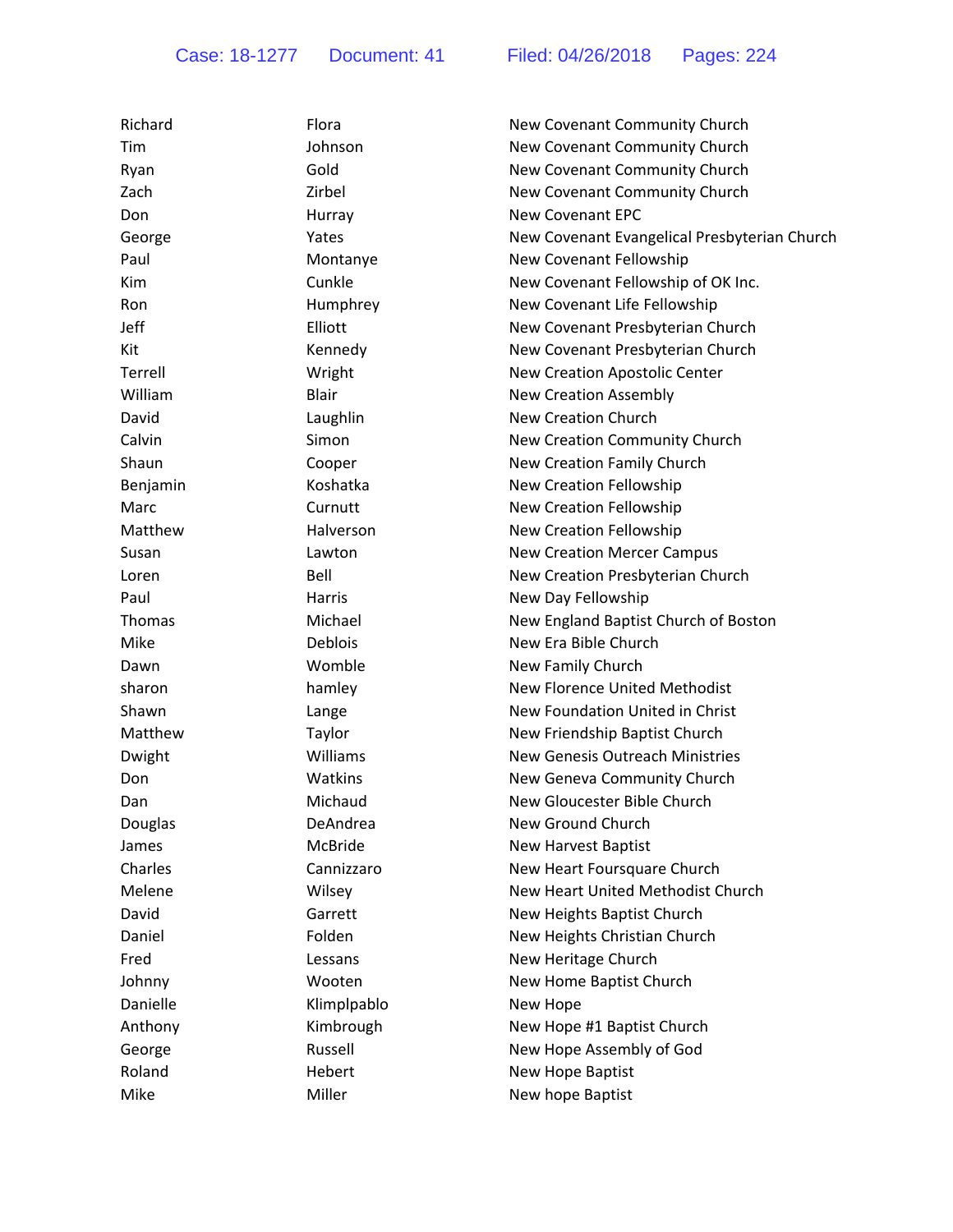| Roland    | Hebert        | New Hope Baptist                        |
|-----------|---------------|-----------------------------------------|
| Michael   | Hornsby       | New Hope Baptist                        |
| Mark      | Atkins        | New Hope Baptist                        |
| Richard   | Sydnor        | New Hope Baptist                        |
| Timothy   | Nelson        | New Hope Baptist Church                 |
| John      | Johnston      | New Hope Baptist Church                 |
| Dillon    | Evans         | New Hope Baptist Church                 |
| Edmond    | Kilgore       | New Hope Baptist Church                 |
| Frank     | Forthman Jr.  | New Hope Baptist Church                 |
| Steven    | Matheson      | New Hope Baptist Church                 |
| David     | English       | New hope Baptist church                 |
| Jon       | Sedgwick      | New Hope Baptist Church                 |
| Frank     | Winfrey       | New Hope Baptist Church                 |
| Timothy   | Hayes         | New Hope Baptist Church                 |
| To Niya M | Scott-Smith   | New Hope Baptist Church                 |
| Steven    | Young         | New Hope Baptist Church of Pelion       |
| Aaron     | Nygren        | New Hope Bible Fellowship               |
| Maynard   | Sweigard      | New Hope Christian Academy              |
| Carlton   | Walsh         | New Hope Christian Chapel               |
| Ryan      | King          | New Hope Christian Church               |
| Craig     | Kuhlman       | New Hope Christian Fellowship           |
| Tyler     | Sterchi       | New Hope Church                         |
| Daniel    | Roels         | New Hope Church                         |
| Steven    | Windle        | New Hope Church at Birch Run            |
| Ervin     | Volkmann      | New Hope Community Church               |
| Ren       | Sabio         | New Hope Community Church               |
| Kevin     | Schwamb       | New Hope Community Church               |
| Richard   | Jaques        | New Hope Community Church               |
| Mark      | Edington      | New Hope Community Church               |
| Jason     | Hirsch        | New Hope Community Church               |
| Frank     | <b>Nolton</b> | New Hope Community Church of Lodi, CA   |
| Max       | <b>Brand</b>  | New Hope Community Church of Navasota   |
| Daniel    | Wong          | New Hope Community Church of Sacramento |
| Joel      | Mascorro      | New Hope Cotati                         |
| Timothy   | Hunt          | New Hope Evangelical Free Church        |
| Jeffrey   | Reaver        | New Hope Faith Community Church         |
| ignacio   | Valdez        | New Hope Family Worship Center          |
| Donovan   | Williams      | New Hope Fellowship                     |
| Dino      | Rosato        | New Hope Fellowship                     |
| R. J.     | Savely Jr.    | New Hope Fellowship                     |
| Neal      | Owen          | New Hope Fellowship                     |
| Daniel    | Sergeant      | New Hope Fellowship Church of God       |
| Steven    | Berntspm      | New Hope Free Lutheran Church           |
| Glen      | Copple        | New Hope Gospel Ministries              |
|           |               |                                         |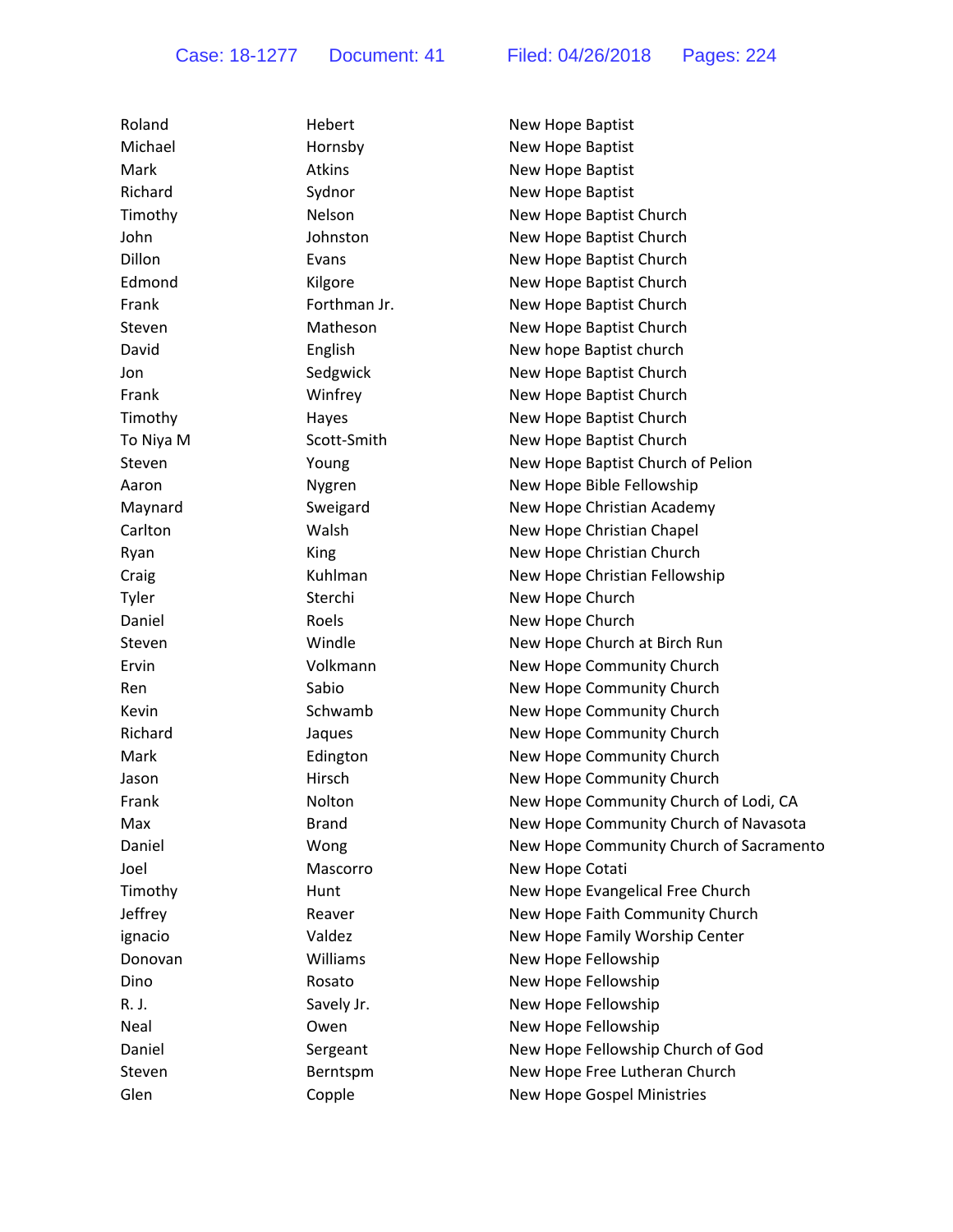| Mark                | Stinton          | New Hope Kailua                                   |
|---------------------|------------------|---------------------------------------------------|
| Matthew             | Higa             | New Hope Kauai                                    |
| Kent                | Miyoshi          | New Hope Las Vegas Christian Fellowship           |
| Michael             | Ward             | New Hope Leeward                                  |
| Josiah              | Nordgren         | New Hope Leeward                                  |
| Dwayne              | <b>Betsill</b>   | New Hope Maui                                     |
| Charles             | Jones            | New Hope MBC                                      |
| Michael             | Reed             | New Hope Missionary Baptist Church                |
| Jose                | Danganan         | New Hope Oahu                                     |
| Joey                | Pittman          | New Hope Pentecostal Church of God                |
| James               | <b>Byers</b>     | New Hope Presbyterian                             |
| <b>Charles Glen</b> | Gobel            | New Hope SBC Waverly                              |
| Frank               | Algarme          | New Hope Southern Baptist Church                  |
| J. Alexander        | Michel           | New Hope Town                                     |
| <b>Israel</b>       | Steinmetz        | New Hope United Church of God                     |
| Vann                | <b>Bush</b>      | New Hope United Methodist Church                  |
| Christian           | Ramsey           | New Hope Worship Center                           |
| William             | Sillings         | New Hope Worship Center                           |
| Howard              | Gold             | New Horizon Christian Fellowship                  |
| Timothy             | Wolf             | New Horizon Christian Fellowship                  |
| Josue               | Delgado          | New Horizon Fellowship, Medford                   |
| Chuck               | Downey           | New Horizons Fellowship                           |
| Peter               | Young            | New Horizons Fellowship                           |
| Vincent             | Fusco            | New Jerusalem City Church                         |
| Josiah              | Hoagland         | New Journey Church                                |
| Eddie               | <b>Brown</b>     | New Lake Church of Christ USA                     |
| Jay                 | <b>Baker</b>     | New Liberty Baptist Church                        |
| Jeffrey             | Lonsinger        | New Life Alliance Church                          |
| Daniel              | Mochamps         | New Life Anglican Mission                         |
| David               | Land             | New Life Assembly of God                          |
| Kevin               | Olson            | New Life Assembly of God                          |
| Wayne               | Schaffer         | New Life Assembly of God                          |
| Ricky               | Gillespie-Mobley | New Life At Calvary                               |
| Paul                | Pendell          | New Life Baptist                                  |
| Don                 | <b>Hawkins</b>   | New Life Baptist Church                           |
| Kenneth             | Kraft            | New Life Baptist Church                           |
| Roger               | Vester           | New Life Baptist Church                           |
| Gerald              | Darden           | New Life Baptist Church                           |
| William             | Vansant          | New Life Baptist Church                           |
| <b>Tracy</b>        | McConnell        | New Life Bible Church                             |
| John                | Beeson           | New Life Bible Fellowship                         |
| Stacy               | <b>Britt</b>     | New Life Chapel                                   |
| Andrew              | Noch             | New Life Christian and Missionary Alliance Church |
| Steven              | Swagger          | New LIfe Christian Center                         |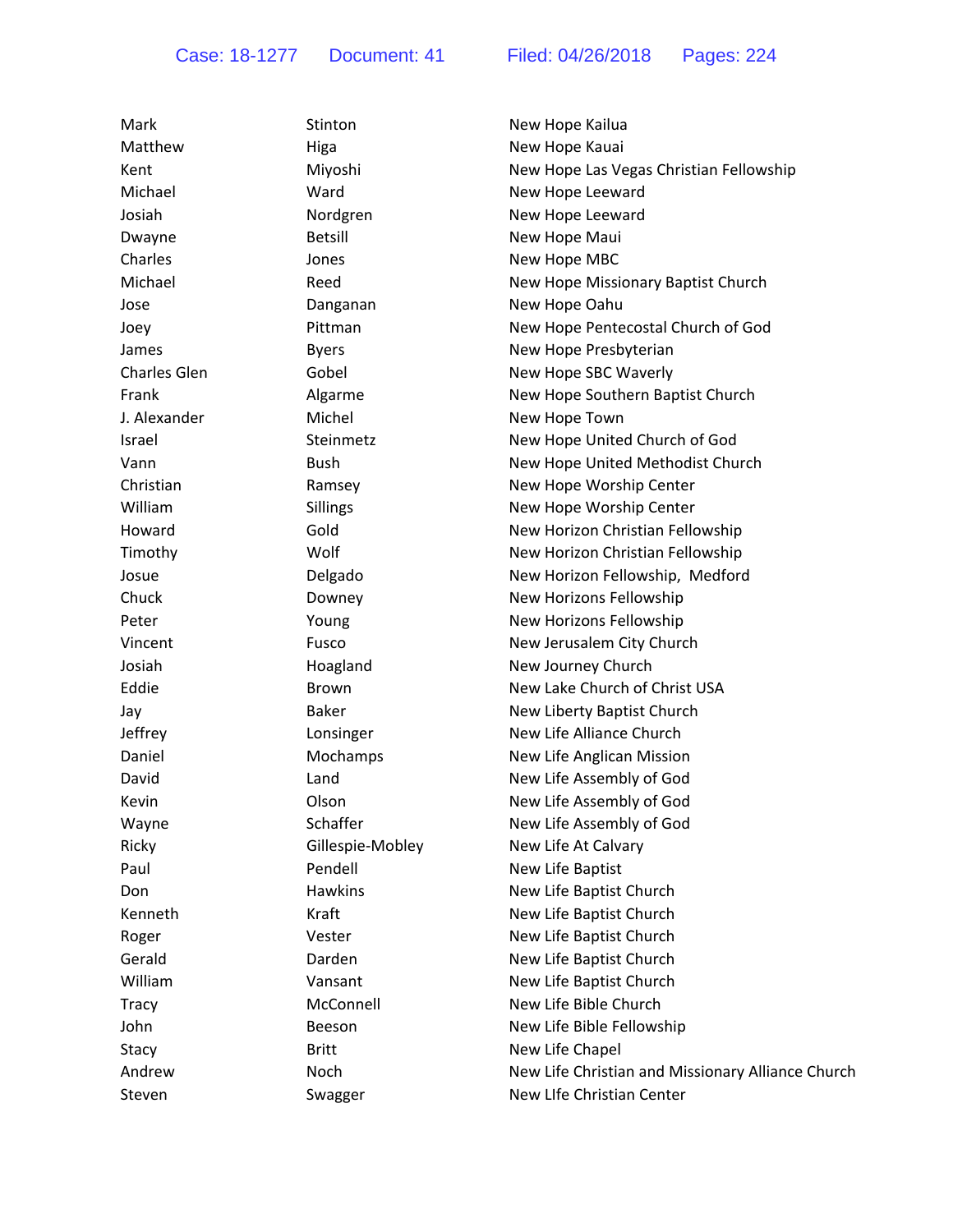| Robert    | Williams       | New Life Christian Center                 |
|-----------|----------------|-------------------------------------------|
| Stephen   | Russell        | New Life Christian Center Inc             |
| Paul      | Vale           | New Life Christian Church                 |
| Patrick   | Furgerson      | New Life Christian Church                 |
| Dennis    | Lippmann       | New Life Christian Church International   |
| Mark      | Runyon         | New Life Christian Fellowship             |
| James     | Samples        | New Life Christian Fellowship             |
| Dexter    | Easley         | New life Christian Fellowship             |
| Andrew    | Sytsma         | New Life Christian Reformed Church        |
| Mark      | Hall           | New Life Church                           |
| Bill      | <b>Bennett</b> | New Life Church                           |
| Andrew    | <b>Brown</b>   | New Life Church                           |
| James     | <b>Brown</b>   | New Life Church                           |
| Nathan    | Cole           | New Life Church                           |
| Lester    | Hall           | New Life Church                           |
| Timothy   | Jones II       | New Life Church                           |
| Michael   | May            | New Life Church                           |
| Timothy   | Robertson      | New Life Church                           |
| Chriss    | Sopke          | New Life Church                           |
| Joel      | Willson        | New Life Church                           |
| Steve     | Noble          | New Life Church dba First Assembly of God |
| David     | Sauger         | New Life Church International             |
| Patricia  | Yates          | New Life Church of God                    |
| Jason     | Knoll          | New Life Church of God                    |
| Phillip   | Tutor          | New Life City Church                      |
| Pete      | Grose          | New Life Community Church                 |
| James     | McLaughlin     | New Life Community Church                 |
| Thomas    | Schrock        | New Life Community Church                 |
| Paul      | Roberts        | New Life Community Church                 |
| William   | Sherwood       | New Life Community Church, SBC            |
| Louis     | Vazquez        | New Life Dayton Foursquare Church         |
| Steven    | Medeiros       | New Life Family Worship Center            |
| Scott     | Kollmann       | New Life Fellowship                       |
| Mike      | Nichols        | New Life Fellowship                       |
| Peter     | Scazzero       | New Life Fellowship Church                |
| Eric      | Shin           | New Life Fellowship Church of Houston     |
| Michael   | Elmore         | New Life Foursquare Church                |
| Sam       | <b>Butler</b>  | New Life in Christ                        |
| Jack      | LaPietra       | New Life in Christ Church                 |
| Jack      | LaPietra       | New Life Missionary Baptist               |
| Ronald B. | Chappell       | New Life MnistrieS-Church of the Nazarene |
| Freddy    | Wachter        | New Life Patterson                        |
| Ricky     | Rector         | New Life Worship Center                   |
| Garland   | Thomas         | New Life Worship Center                   |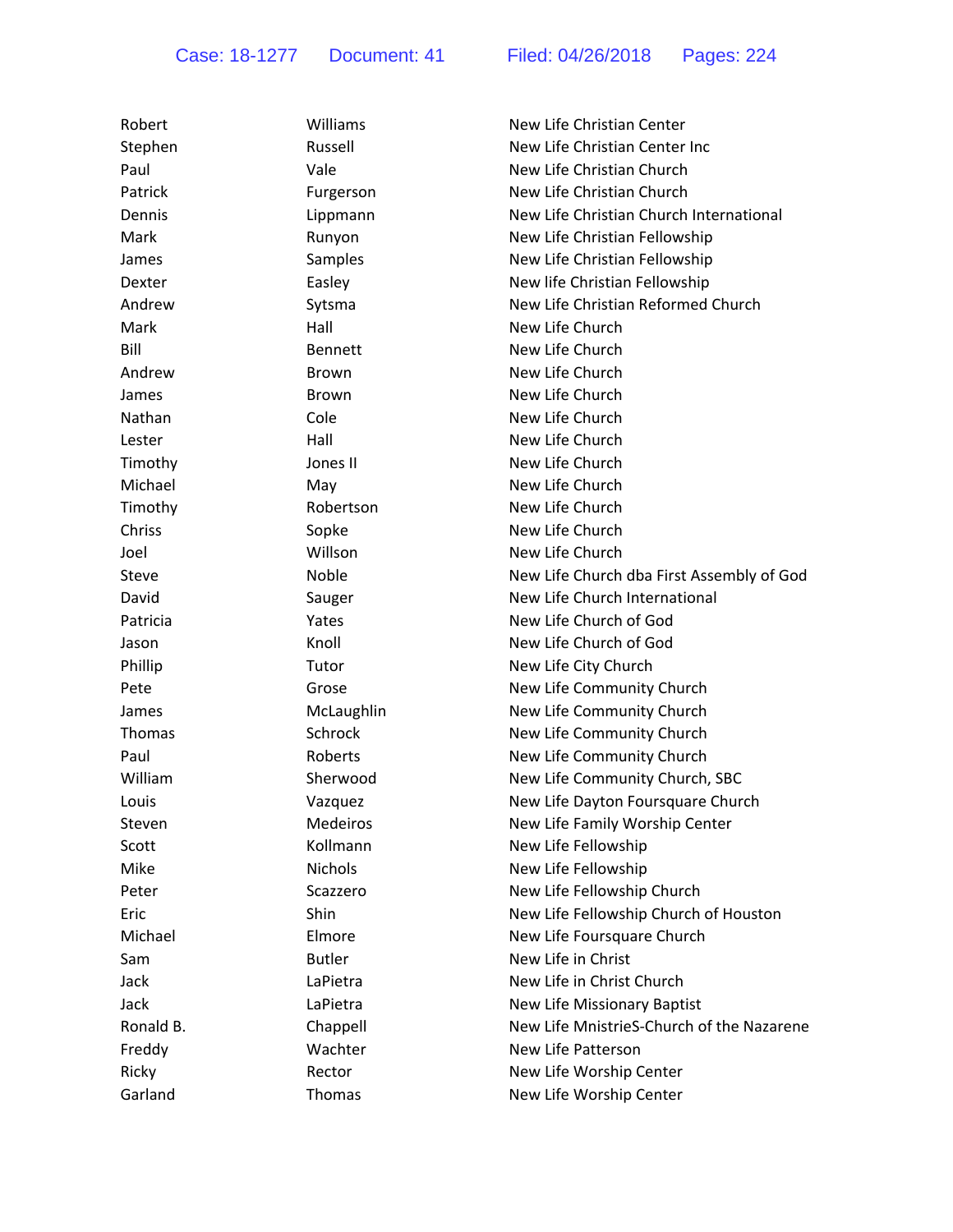| Robert       | Thomas         | New London Alliance Church               |
|--------------|----------------|------------------------------------------|
| Doug         | Lang           | New London Alliance Church               |
| Roosevelt    | Walker         | <b>New Memorial</b>                      |
| Robert       | Hodo           | New Morning Light Baptist Church         |
| Eddie        | <b>Douzart</b> | New Morning Star Baptist Church          |
| Delmar       | White          | New Mount Zion Missionary Baptist Church |
| Jerry        | Sizemore       | New Paradigm Christian Church            |
| Nathan       | Jackson        | New Providence Baptis Church             |
| Cliff        | Leonard        | <b>New Providence Baptist</b>            |
| Daniel       | McLoy          | New Providence Baptist Church            |
| <b>Brian</b> | Moore          | New Providence Baptist Church            |
| Thomas       | Graham         | New Providence Baptist Church            |
| Rudolph      | Stennis Jr.    | New Providence Missionary Baptist Church |
| Michael      | Willingham     | New River Worship Center                 |
| Randal       | Reese          | New Rocky Creek                          |
| Jonathan     | Gann           | New Salem Baptist Church                 |
| Gregory      | Castile        | New Salem Baptist Church                 |
| Charles      | Rogers         | New Salem Baptist Church                 |
| Robert       | Stuckey        | New Sanibel Baptist Church               |
| George       | Hughes         | New Sardis Southern Baptist Church       |
| Shane        | Curtis         | New Season Church                        |
| Michael      | Gray           | <b>New Seasons Church</b>                |
| Terry        | Pollard        | New Sharon United Methodist Church       |
| <b>B.J.</b>  | McCurdy        | <b>New Shores Church</b>                 |
| John         | <b>Burke</b>   | New Song Christian Fellowship            |
| Mark         | Williams       | New Song Church                          |
| Chuck        | Donalson       | New Song Community Church                |
| Richard      | Probasco       | New Song Community Church                |
| David        | Adams          | New Song Ministries Church               |
| Steven       | Fleck          | New Southwest Baptist Church             |
| Stephen      | Bane           | <b>New Stanton Church</b>                |
| Todd         | Werner         | New Testament Baptist Church             |
| Justin       | Cardinal       | <b>New Testament Church</b>              |
| Dave         | Wright         | <b>New Testament Church</b>              |
|              |                | New Testament Church                     |
| Clayton      | Wisdom         | New Testament Church of God              |
| Donnie       | Jenkins        | <b>New Union</b>                         |
| Kirk         | McTaggart      | New Venture Christian Church             |
| Thomas       | <b>Bailey</b>  | New Vine Fellowship                      |
| Derron       | <b>Brown</b>   | <b>New Vision Baptist</b>                |
| Jose         | Miranda        | New Wine Community Church                |
| Shiz         | Chen           | New York 24/7 Prayer Center              |
| Ryan         | Helms          | New Zion                                 |
| Steve        | Hamilton       | Newberg Church of the Nazarene           |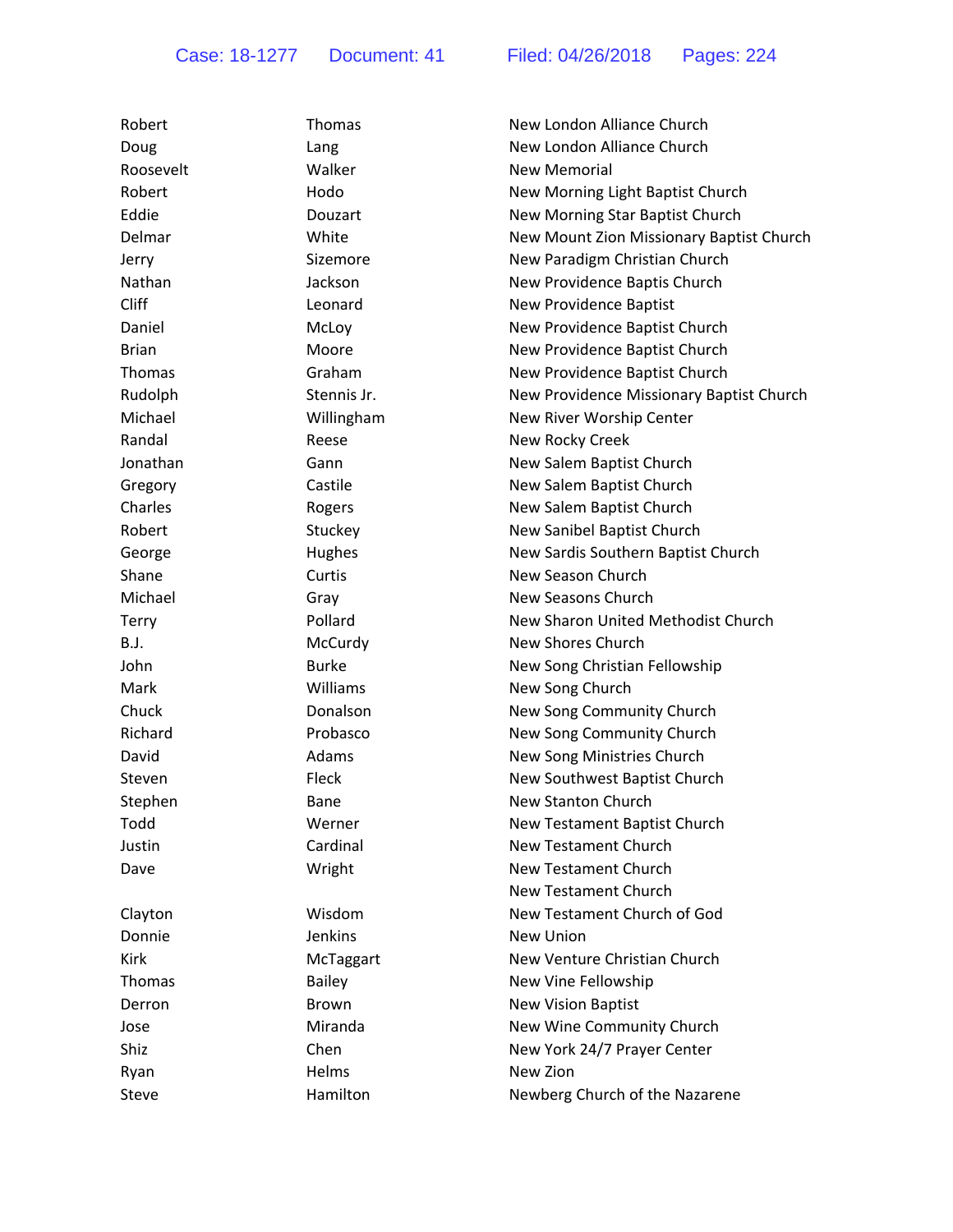| John              | Shaull             | NewBridge Church                                |
|-------------------|--------------------|-------------------------------------------------|
| David             | Kennedy            | Newday Christian SDA Church                     |
| Bhadraiah         | Kommu              | New Dove Church                                 |
| Aaron             | Webb               | Newington Baptist Church                        |
| Samuel            | Stevens            | NewKirk Baptist Church                          |
|                   |                    | NewLife 316 Church                              |
| Michael           | Whitford           | Newport Mesa Church                             |
| Armand            | Jalbert            | Newsoms Baptist Church                          |
| J. Mark           | Platt              | <b>Next Chapter Transitions</b>                 |
| Dave              | Blackburn          | <b>NEXT Church</b>                              |
| Daniel            | Inabinet           | Nichols Baptist Church                          |
| Clark             | Carr               | Nichols-Bethel United Methodist Church          |
| Merrill and Carol | Inglis             | Niland Full Gospel Lighthouse                   |
| Lois              | Cannon             | Nine Mile United Methodist Church               |
| Doug              | Clark              | Nisland Independent Community Church            |
| Jared             | Vieyra             | Norco Foursquare Church                         |
| David             | <b>Brinker</b>     | Normandie Ridge                                 |
| Gregory           | Fleming            | North "A" Church of Christ                      |
| Jack              | Teeter             | North America Indigenous Ministrties            |
| Gerardo           | Rodriguez Antivero | North American Mission Board                    |
| Christon          | Dyer               | North American Mission Board                    |
| <b>Blake</b>      | Deibel             | North American Mission Board                    |
| Bill              | Rigsby             | North Anderson Baptist Church                   |
| Robert            | Shallenberger      | North Apollo Church of God                      |
| Paul              | Xu                 | North Atlanta Chinese Baptist Church            |
| James             | Christon           | North Baptist Church                            |
| Glenn             | Johnson            | North Bay Community Church                      |
| Gary              | West               | North Benton Baptist Church                     |
| Larry             | Gwaltney           | North Benton Baptist Church                     |
| Stan              | Weese              | North Center Baptist Church                     |
| Larry             | Emerson            | North Central Church                            |
| Jim               | McGaffey           | North Central Conference, Free Methodist Church |
| Joseph            | Naquin             | North Christen church                           |
| Cy                | <b>Harris</b>      | North Cleveland Church of God                   |
| Larry             | Wilson             | North Cleveland Church of God                   |
| James             | <b>Brabson</b>     | North Country Baptist                           |
| John              | Dale               | North Country Bible Fellowship                  |
| Ed                | Sachs              | North Country Community Church                  |
| Mark              | Bolhofner          | North Creek Presbyterian Church                 |
| James             | Marlow             | North Delaware                                  |
| Andrew            | Dear               | North Freedom Baptist Church                    |
| Thomas            | Harrison           | North Glencoe Baptist Church                    |
| Jeremy            | VanDelinder        | North Hills Baptist Church                      |
| Joe               | Johnston           | North Hills Christian Fellowship                |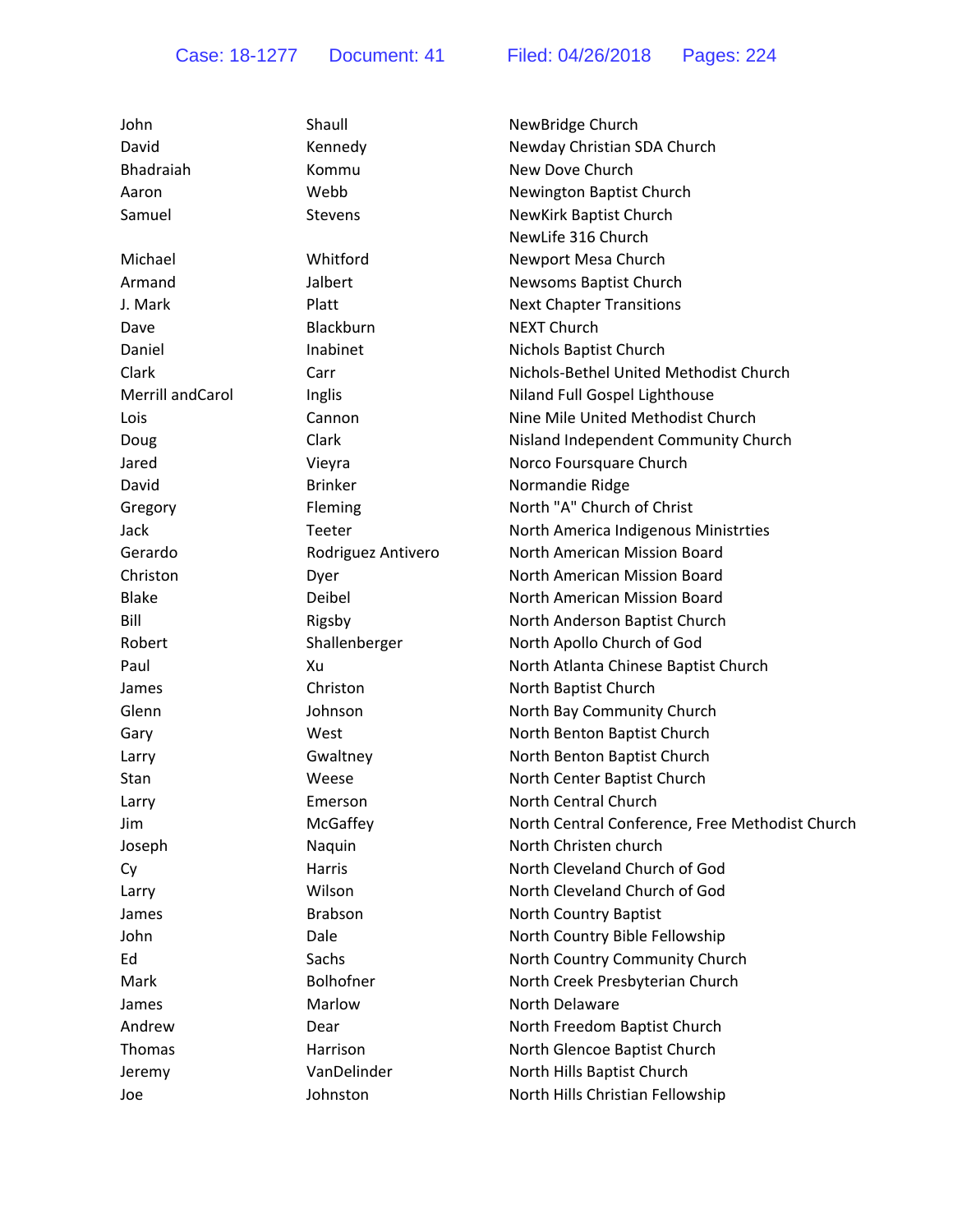| James    | Davey           | North Hills Church                                           |
|----------|-----------------|--------------------------------------------------------------|
| Gary     | Evensen         | North Jersey United Pentecostal Church                       |
| Dale     | Fonville        | North Lake Chapel                                            |
| John     | Lay             | North Lanier Baptist Church                                  |
| Michael  | Pettitt         | North Mesquite Assembly of God                               |
| Theodore | Mangru          | North Miami Beach Church of the Nazarene                     |
| Simon    | Mangru          | North Miami Beach Church of the Nazarene                     |
| Dan      | Eymann          | North Mountain Baptist Church                                |
| David    | <b>Buller</b>   | North Oak Community Church                                   |
| Cameron  | Shaffer         | North Oaks Community Church                                  |
| Geoff    | Schultz         | North Olmsted Evangelical Friends Church                     |
| Philip   | Severn          | North Park Baptist Church                                    |
| Shawn    | Edwards         | North Park Baptist Church                                    |
| Mark     | Smith           | North Park Baptist Church, Inc.                              |
| Benjamin | Burkholder      | North Park Church                                            |
| Max      | Lee             | North Park Theological Seminary                              |
| Perry    | Gagliano        | North Phoenix Baptist Church                                 |
| Johnny   | <b>Byrd</b>     | North Point Baptist Church                                   |
| Floyd    | <b>Buckley</b>  | North Pointe Baptist Church                                  |
| Andrew   | MacFarlane      | North Pointe Community Church                                |
| Daniel   | Park            | North Pointe Community Church                                |
| Cody     | Goerke          | North Pointe Community Church                                |
| Truman   | Chatman         | North Richland Hills Baptist Church                          |
| M.       | <b>Burnidge</b> | North Ridge Community Church                                 |
| Michael  | Kennedy         | North River Church                                           |
| Paul     | Atwater         | North River Community Church                                 |
| Chad     | Merrell         | North Rock Hill Church                                       |
| Duncan   | <b>Riss</b>     | North Shore Church                                           |
| Michael  | Hallas          | North Side Baptist Church                                    |
| Barry    | Crane           | North Sound Church                                           |
| Ken      | Kirkley         | North Spartan Baptist Association                            |
| George   | Miller          | North Syracuse Baptist Church                                |
| Gregg    | Headley         | North Texas Assemblies of God                                |
| Gaylan   | Claunch         | North Texas District Assemblies of God                       |
| Robert   | Miller          | North Texas District Assemblies of God                       |
| Ken      | Jones           | North Texas District Assemblies of God                       |
| Corrie   | Harlan          | North Texas District Council of the A/G                      |
| James    | Bell            | North Texas District Council of the A/G                      |
| Michelle | Garland         | North Texas District of the Assemblies of God                |
| Casey    | Williams        | North Trenholm                                               |
| Cornel   | Avram           | North Valley Romanian Pentecostal Church (DBA Happy Valley R |
| Mark     | Albrecht        | NorthBridge Church                                           |
| Ron      | Philpot         | Northcrest Calvary Baptist                                   |
| William  | Higgins         | Northeast Baptist Church                                     |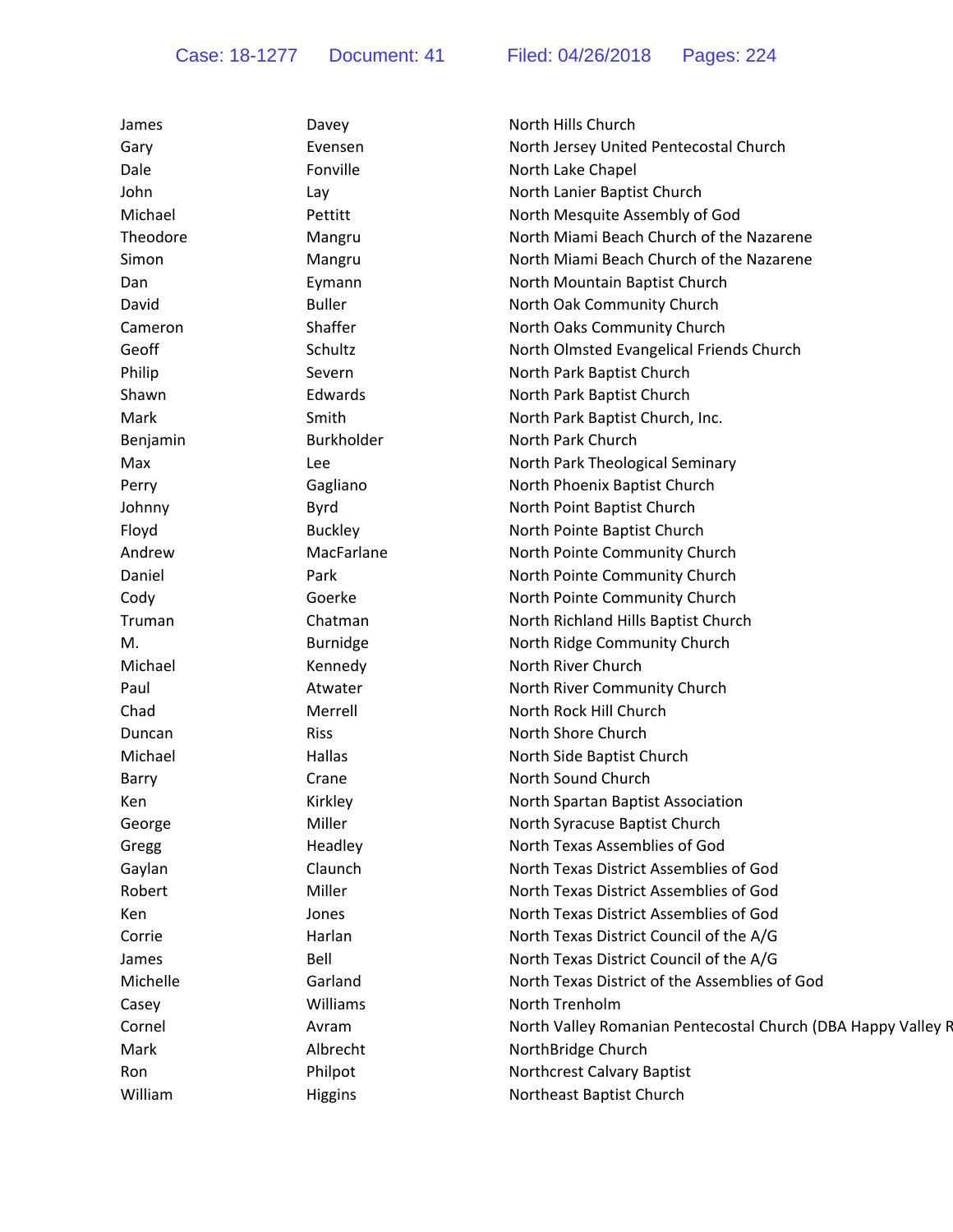| Seth          | <b>Thomas</b> | Northeast Christian Church                           |
|---------------|---------------|------------------------------------------------------|
| Vincent       | Tauriello     | Northeast Community Church                           |
| Greg          | <b>Bishop</b> | Northeastern Baptist                                 |
| Nathan        | Pierpont      | Northeastern Baptist Church                          |
| Mark          | Holema        | Northeastern Baptist Church                          |
| Carson        | Lauffer       | Northern Illinois Conference United Methodist Church |
| Jeremy        | Rice          | Northfield Baptist Church                            |
| Daniel        | Runke         | Northfield Evangelical Free Church                   |
| Matthew       | Williams      | Northlake Baptist                                    |
| John          | Carl          | Northlake Baptist Church                             |
| Bill          | Swinney       | Northlake Baptist Church                             |
| John          | Baumann       | NorthLake Presbyterian                               |
| Thomas        | Cucuzza       | Northland Bible Baptist Church                       |
| Joel          | DeFord        | Northland Bible Church                               |
| David         | Smith         | Northland Community Church                           |
| John          | Cruz          | Northplace Church                                    |
| Jay           | Quick         | NorthPoint Church                                    |
| Ralph         | Gilbert       | NorthPointe Baptist Church                           |
| Kenny         | Mulligan      | NorthPointe Church                                   |
| <b>Travis</b> | Patzkowsky    | NorthPointe Community Church                         |
| Carl          | Kremer        | NorthPointe Community Church                         |
| Steve         | Williams      | NorthPointe Community Church                         |
| Kevin         | Manning       | NorthPointe Community Church                         |
| Jeff          | Smith         | Northrange Baptist Church                            |
| Kevin         | Subra         | Northridge Baptist Church                            |
| Timothy       | Counts        | Northshire Baptist Church                            |
| Donald        | Purvis        | Northside                                            |
| Carey         | Long          | Northside Baptist                                    |
| Robby         | Foster        | Northside Baptist                                    |
| Scott         | Davis         | Northside Baptist                                    |
| Dan           | Seibert       | Northside Baptist Church                             |
| Jerry         | Speer         | Northside Baptist Church                             |
| Kevin         | Kilgore       | Northside Baptist Church                             |
| Eric          | Gargus        | Northside Baptist Church                             |
| Craig         | Hartzog       | Northside Baptist Church                             |
| Scott         | Crede         | Northside Baptist Church                             |
| David         | Schrodt       | Northside Baptist Church                             |
| John          | Mailey        | Northside Baptist Church                             |
| <b>Travis</b> | Wood          | Northside Baptist Church                             |
| Carl          | Ford          | Northside Baptist Church                             |
| James         | Chapman       | Northside Baptist Church                             |
| Jerry         | Pickard       | Northside Baptist Church                             |
| Krystal       | Williams-Oby  | Northside Christian Assembly                         |
| Scott         | Tomatz        | Northside Church                                     |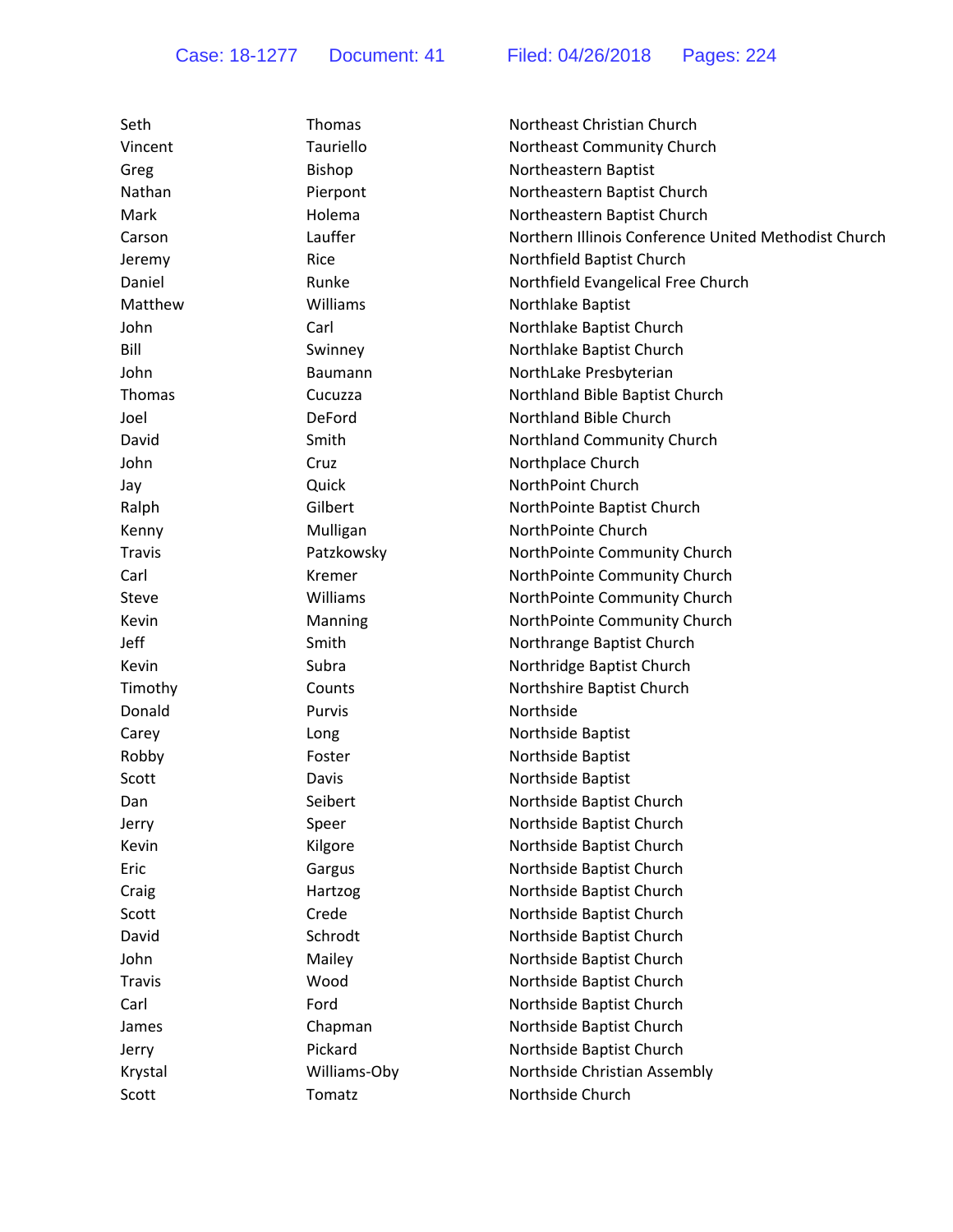| Jerry        | Miller    | Northside Church                       |
|--------------|-----------|----------------------------------------|
| Bill         | Reif      | Northside Methodist                    |
| William      | Houck     | NorthStar Baptist Church               |
| Chris        | Fuller    | Northway Baptist Church                |
| Kevin        | Mills     | Northway Church                        |
| Michael      | Knight    | Northwest Baptist Church               |
| Daniel       | Parish    | <b>Northwest Baptist Missions</b>      |
| Ronald       | Ehmann    | <b>Northwest Baptist Missions</b>      |
| Rollin       | Lovegrove | <b>Northwest Baptist Missions</b>      |
| Ronald       | Van Hee   | <b>Northwest Baptist Missions</b>      |
| Dennis       | Rodgers   | <b>Northwest Baptist Missions</b>      |
| Shannon      | Hollinger | Northwest Chapel Grace Brethren Church |
| Cheng-Chi    | Yu        | Northwest Chinese Church               |
| Michael      | Ambrose   | Northwest Hills Community Church       |
| <b>Nate</b>  | Conrad    | Northwest Presbyterian Church          |
| Mark         | French    | Northwest Valley Baptist Church        |
| George       | Rhodes    | Northwood Baptist Church               |
| Tommy        | Meador    | Northwood Baptist Church               |
| <b>Brian</b> | Doten     | Northwood Church                       |
| Robert       | Stockland | Northwoods Baptist Association         |
| Matthew      | Higgins   | NorthWoods Church                      |
| Timothy      | Chomic    | Norton Baptist Church                  |
| Michael      | Perez     | Not Ashamed Evangelistic Ministries    |
| Walter       | Smith     | <b>Now Retired</b>                     |
| Joezel       | Alicea    | Nuevo Comienzo                         |
| John         | Schneider | <b>Nursing Home Ministries</b>         |
| <b>Bob</b>   | Walsh     | Nute Ridge Bible Chapel                |
| Robert       | Miller    | Oahu Baptist                           |
| Timothy      | Plymel    | Oak Avenue Baptist Church              |
| Blain        | Craig     | Oak Crest Baptist Church               |
| Mathis       | Rob       | Oak Grove Baptist Church               |
| Tommy        | Wilkes    | Oak Grove Baptist Church               |
| Johnny       | Thompson  | Oak Grove Baptist Church               |
| Kevin        | Harris    | Oak Grove Baptist Church               |
| Douglas      | Zehr      | Oak Grove Mennonite Church             |
| Gary         | Phelps    | Oak Hill Baptist Church                |
| David        | Smith     | Oak Park Church                        |
| Mike         | Morris    | Oak Pointe Church                      |
| Bobby        | McCoy     | Oak Ridge Baptist Church               |
| Andy         | Cherry    | Oak Shade Baptist Church               |
| John         | Weaver    | Oak Street Church of Christ            |
| Joey         | Deese     | Oakdale Baptist Church                 |
| Grant        | McElveen  | Oakdale Baptist Church                 |
| Rick         | Henson    | Oakdale Baptist Church                 |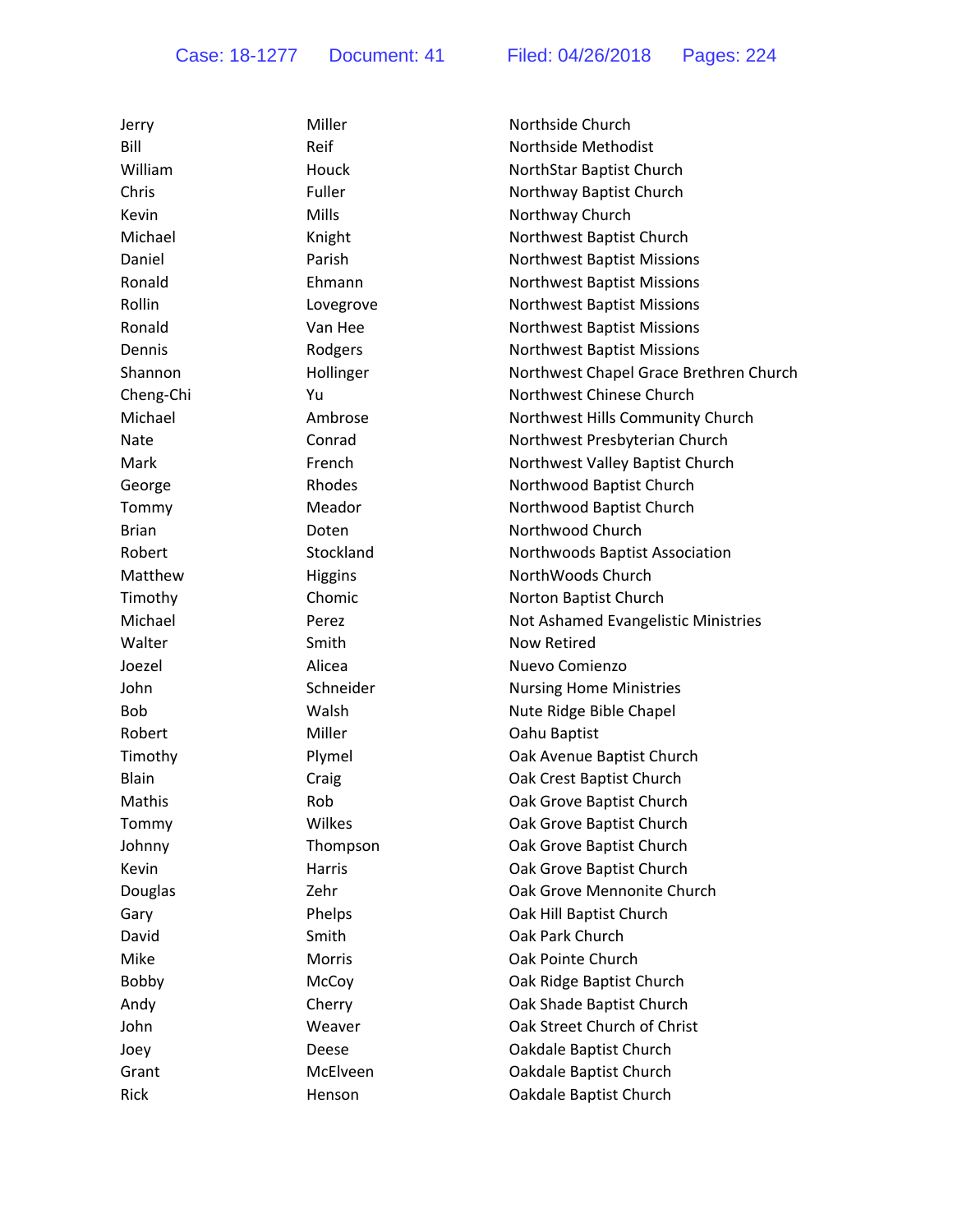| David          | <b>Blizzard</b> | Oakdale Baptist Church                   |
|----------------|-----------------|------------------------------------------|
| James          | Jones           | Oakdale Park Church                      |
| Frank          | Grant           | Oak-Griner Baptist Church                |
| <b>Nick</b>    | Scott           | Oakhill Baptist Church                   |
| Jeffrey        | Carlson         | Oakhill Presbyterian Church              |
| Mike           | Winfree         | Oakland Baptist Church                   |
| Kristofer      | Tripp           | Oakland Church of Christ                 |
| Jordan         | Kellicut        | Oakland Drive Christian Church           |
| John           | Emigh           | Oakland United Methodist Church          |
| David          | Arrington       | Oaklawn Baptist Church                   |
| Robert         | Sherwood        | Oakmont Presbyterian Church              |
| Jeff           | Francis         | Oaks Church                              |
| Darrell        | Trammel         | Oaks West Church of Christ               |
| <b>Brian</b>   | Evans           | Oakwood Baptist Church                   |
| Ron            | Farris          | Oakwood Church                           |
| Joel           | Pappas          | Oasis                                    |
| Michaela       | Ortiz           | <b>Oasis Christian Church</b>            |
| Danny          | Oasis Church    | Oasis Church                             |
| Aaron          | Davis           | Oasis Church                             |
| Marco          | Villalobos      | Oasis Church                             |
| Holly          | Wagner          | Oasis Church                             |
| Willilam       | Claudio         | <b>Oasis Community Church</b>            |
| Jim            | <b>Burt</b>     | Oates Drive Baptist Church               |
| Jay            | Schlenker       | Obetz Church of the Nazarene             |
| Marty          | Cole            | <b>Ocean Park Community</b>              |
| Cindy          | Cole            | Ocean Park Community Church              |
| Ashish         | Majmundar       | Ocean View Community Church              |
| Daniel         | Hyde            | Oceanside United Reformed Church         |
| Robert         | Evaul           | Oconee Baptist Church                    |
| Danny          | Courson         | Odena Baptist Church                     |
| Bob.           | Green           | Ogeechee River Baptist Association       |
| Adam           | Wolfgang        | Oglesby Union Church                     |
| Curtis         | Hill            | Ogletown Baptist Church                  |
| Chris          | Warren          | Okanogan Evangelical Presbyterian Church |
| Ron            | Simon           | OKC East Bible Church                    |
| Richard        | Lazor           | OlaNui!                                  |
| Michael        | <b>Bickley</b>  | <b>Olathe Bible Church</b>               |
| Charles        | Allen           | <b>Olathe Bible Church</b>               |
| Hayley         | Miller          | <b>Olathe Bible Church</b>               |
| John           | Blackburn       | Olathe Bible Church                      |
| <b>Brandon</b> | Champagne       | <b>Olathe Bible Church</b>               |
| David          | Ledbetter       | Old Bethel Baptist Church                |
| James          | Sexton          | Old Canon Baptist Church                 |
| Wes            | Hinote          | Old River BaptIst Church                 |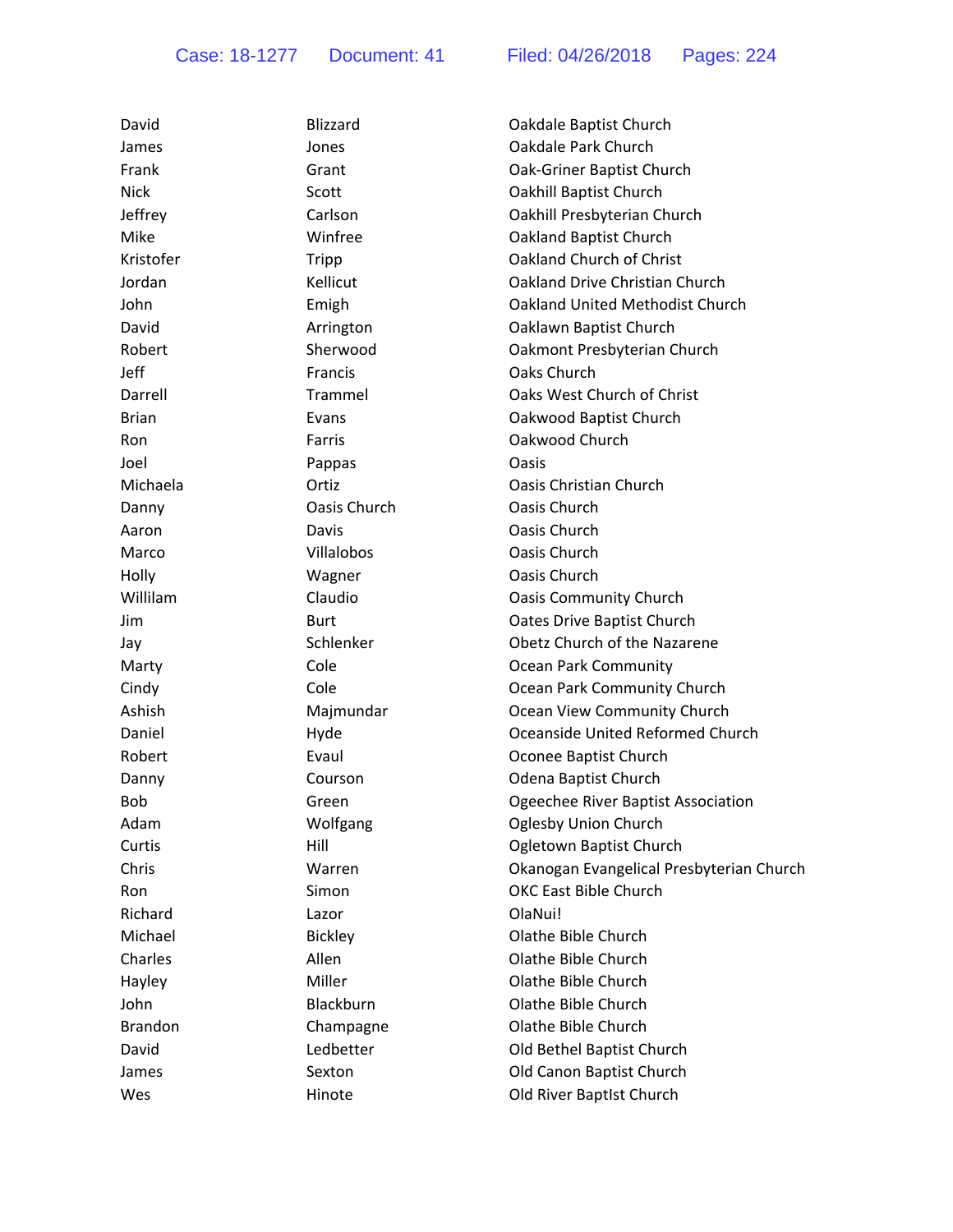| Randy          | Nave           | Olive Branch Baptist Church                     |
|----------------|----------------|-------------------------------------------------|
| Scott          | Cross          | <b>Olive Branch Community</b>                   |
| Gregory        | <b>Harris</b>  | Olive Branch Community Church                   |
| Mahlon         | Friesen        | Olive Grove Church                              |
| Ron            | Pracht         | <b>Olivet Baptist Church</b>                    |
| <b>Bruce</b>   | Anderson       | Olivet Baptist Church                           |
| Levencia       | Tate           | Olivet MB Church                                |
| Michael        | Munden         | Olney Southern Baptist Church                   |
| Robert         | <b>Sievers</b> | Olympia First Baptist Church                    |
| Allen          | <b>Mullis</b>  | Omega Baptist Church                            |
| John           | Zimmer         | Omekulel a Biblia                               |
| Robert         | Rasmussen      | One Challenge USA                               |
| Jason          | Olive          | One Church                                      |
| <b>Brandon</b> | Stephenson     | One Church Pittsburgh                           |
| Gary           | Liederbach     | One Direction Community United Methodist Church |
| Gearl          | Spicer         | One Heart Church                                |
| Marvin         | Sault          | One In Christ Church of Ohio                    |
| Waxer          | Tipton         | <b>One Love Ministries</b>                      |
| Gary           | Rosolowich     | <b>One Love Ministries</b>                      |
| Charles        | Wigley         | One Love Ministries                             |
| Orison         | Perez          | One Love Ministries                             |
| Karen          | Haddock        | <b>One Love Ministries</b>                      |
| Dustin         | Hokama         | <b>One Love Ministries</b>                      |
| Derek          | Napoleon       | <b>One Love Ministries</b>                      |
| Michael        | Thomforde      | <b>One Love Ministries</b>                      |
| Jason          | Bousseliare    | One Love Ministries                             |
| <b>Travis</b>  | Hamilton       | <b>One Mission Society</b>                      |
| Mike           | Nyholm         | Onecho Bible Church                             |
| Carlo          | Serrano        | oneChurch.tv                                    |
| Eric           | Stewart        | <b>ONElife Church</b>                           |
| Douglas        | Reid           | Ono-Igo Community Church                        |
| Jesse          | Tuthill        | Ontario Rock of Faith Foursquare                |
| Thomas         | <b>Jeffers</b> | Open Arm Ministry                               |
| James          | Porter         | Open Arms Fellowship                            |
| Steven         | Mcabee         | Open Door                                       |
| Jerome         | Gennaria       | Open Door Baptist Church                        |
| Paul           | Page           | Open Door Baptist Church                        |
| Joshua         | Franklin       | Open Door Baptist Church                        |
| Gary           | Starbuck       | Open Door Bible Church                          |
| Ed             | Sisti          | Open Door Chruch                                |
| Michael        | Guyer          | Open Door Church                                |
| Mark           | Pfeifer        | Open Door Church                                |
| Robert         | Buchanan       | Open Doors Christian Fellowship                 |
| James B.       | Vigen          | Orangeburg Lutheran Church                      |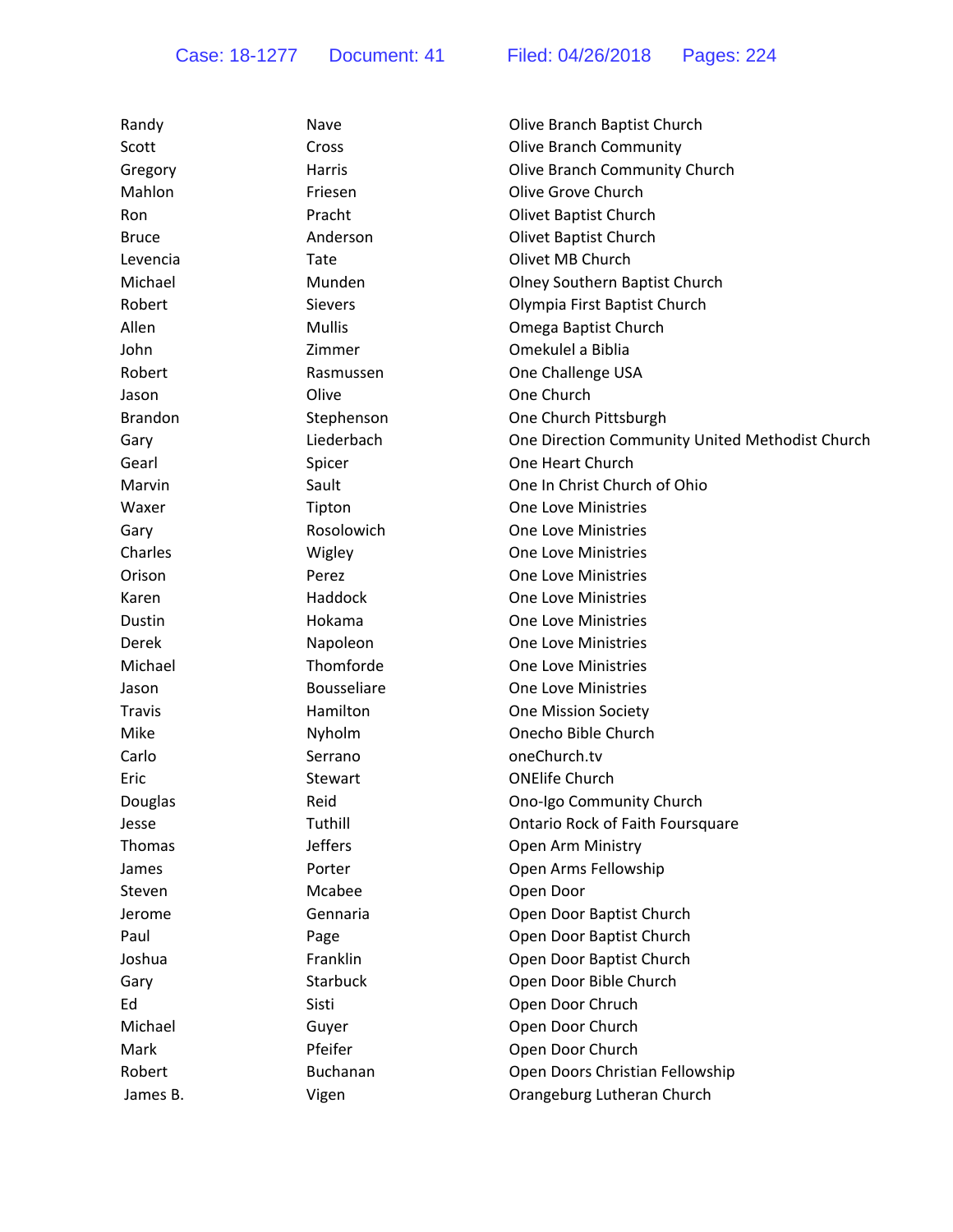| Andrew        | Manwarren        | Orangeville Baptist                            |
|---------------|------------------|------------------------------------------------|
| Daniel        | Bowman           | Orangeville Baptist Church                     |
| <b>Bob</b>    | Hake             | Orangewood Nazarene Church                     |
| Benjaman      | Crow             | <b>Orchard Community Church</b>                |
| Paul          | Thwaite          | Orchard Lake Community Church, Presbyterian    |
| Jason         | Miller           | Oregon Trail Baptist Church                    |
| Irwin         | Smutz            | Oregon Trail Christian Fellowship              |
| Carlos        | Sarmiento        | Orlando House of Prayer                        |
| Gary          | Snyder           | Orofino First Baptist Church                   |
| <b>Brad</b>   | Dews             | Orrville Baptist Church                        |
| Robert        | Simonsick        | Osage Church of the Brethren                   |
| Todd          | Mckeown          | Oso Community Chapel                           |
| Michael       | Holleman         | <b>Otley Reformed Church</b>                   |
| Hagan         | McClellan        | Our Christian Heritage Church, Inc.            |
| John          | MacKenzie        | Our Lady of Lourdes Parish                     |
| Scott         | Firminhac        | <b>Our Savior</b>                              |
| John          | Wohlrabe         | Our Savior Evangelical Lutheran Church         |
| Kenneth       | <b>Brokmeier</b> | Our Savior Evangelical Lutheran Church         |
| Christopher   | Thoma            | Our Savior Evangelical Lutheran Church         |
| Tom           | Heren            | <b>Our Savior Lutheran</b>                     |
| Larry         | Schaefer         | Our Savior Lutheran Church                     |
| Matthew       | Cario            | Our Savior Lutheran Church                     |
| Jefrey        | Zoellick         | Our Savior Lutheran Church                     |
| Christine     | Wolfframm        | Our Savior Lutheran Church                     |
| David         | Callies          | Our Savior Lutheran Church                     |
| John          | Cramer           | Our Savior Polish National Catholic Church     |
| Peter         | Bertram          | Our Savior's Evangelical Lutheran Church       |
| Kevin         | Rose             | Our Savior's Lutheran Church                   |
| Paul          | Koehn            | Our Savior's Lutheran Church                   |
| David         | Priskorn         | Our Shepherd Lutheran Church                   |
| Gordon        | MacPhail         | <b>Ouray Christian Fellowship</b>              |
| Kenneth       | Bell             | <b>Outdoor Life Ministries</b>                 |
| Peter         | Zipp             | Outdoorsman Church West Missoula               |
| Michael       | McCurdy          | <b>Outreach Baptist</b>                        |
| Lenda         | Tedder           | Outreach of Love Bridgeport/Twin Oaks Assembly |
| Ronnie        | Peterson         | <b>Overcome Ministries</b>                     |
| <b>Bonnie</b> | Carpenter        | <b>Overcomer Covenant Church</b>               |
| John          | Dunn             | <b>Overcomer Covenant Church</b>               |
| Doug          | Wodtka           | <b>Overcup Baptist Church</b>                  |
| Weston        | Holen            | Oxford Evangelical Free Church                 |
| Dan           | Skogen           | <b>Oxford Valley Chapel</b>                    |
| Matt          | Stafford         | <b>Ozark Christian College</b>                 |
| Nathan        | Held             | Pacific Pointe Church                          |
| Kelsey        | Lewis            | Pacific Revival Center                         |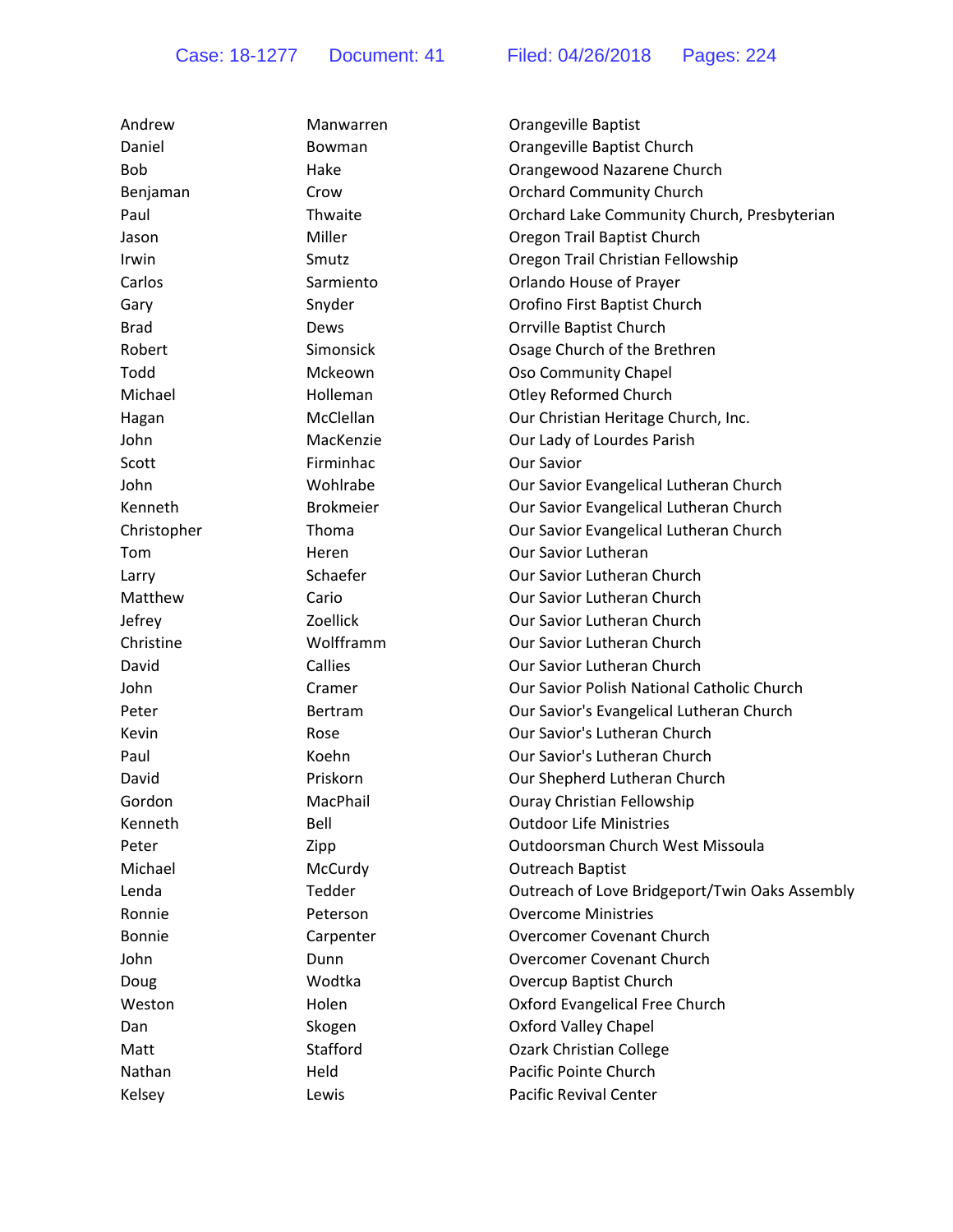| David          | Stene            | Pagosa Bible Church                               |
|----------------|------------------|---------------------------------------------------|
| D. Keith       | Walker           | Pahrump Community Church                          |
| Earl           | Cline            | Palmdale Baptist Church                           |
| Richie         | Hatcher          | Palmer Baptist Church                             |
| <b>Bob</b>     | Gunn             | Palomino Valley Bible Fellowship                  |
| Stephen        | Nyberg           | Pankeyville Baptist Church (untill April 11,2018) |
| Glen           | Elliott          | Pantano Christian Church                          |
| David          | Montoya          | Paradise Alliance Church                          |
| Jay            | <b>Sikes</b>     | Paradise Baptist Church                           |
| Nova           | Ford             | Paradise Park Baptist Church                      |
| Matthew        | <b>Sellers</b>   | Paragon Church                                    |
| Charles        | <b>Butler</b>    | Paramount Park Baptist Church                     |
| Matthew        | Ash              | Parchment Valley Baptist Church                   |
| Mickey         | <b>Ellis</b>     | Paris First Assembly                              |
| Joshua         | Kines            | Parish Church                                     |
| William        | Ezell            | Parisview Baptist Church                          |
| Phillip        | Housley          | Park Crest Baptist Church                         |
| Jeremy         | Field            | Park Forest Baptist Church                        |
| Steven         | <b>Brown</b>     | Park Heights Baptist Church                       |
| Chad           | Williams         | Park Lake Baptist Church                          |
| Shawn          | Rittmiller       | Park Lane Baptist Church                          |
| Terry          | Sherfield        | Park Place Church of God                          |
| Johnny         | Hailes           | Park Street Baptist Church                        |
| Derrill        | Martin           | Parker Ford Church                                |
| Jerry          | Parkside Baptist | Parkside Baptist Church                           |
| Gene           | Clyatt           | Parkside Baptist Church                           |
| Craig          | Canton           | Parkside Baptist Church                           |
| Jason          | Young            | Parkside Baptist Church                           |
| Eric           | Anderson         | Parkside Nazarene Church                          |
| John           | Collier          | Parkview Baptist Church                           |
| Roger          | Larkey           | Parkview Baptist Church                           |
| Dave           | Davis            | Parkview Community Church                         |
| James          | Dorsey           | Parkway Baptist Church                            |
| Gregory        | Morris           | Parkway Church of God                             |
| <b>Brandon</b> | Edwards          | Parkway Church of the Nazarene                    |
| Barry          | Lawson           | Parkway Wesleyan Church                           |
| Thorin         | Anderson         | Parkwood Baptist Church                           |
| James          | Sinclair         | Pasco Christian Church                            |
| Roger          | Tyler            | Pasfield Southern Baptist Church                  |
| Monte          | Murrell          | Paskenta Flournoy Bible Church                    |
| Dennis         | Fast             | Pastor Dennis Fast                                |
| Craig          | Nelson           | Path of Life Ministries                           |
| <b>Nick</b>    | Majors           | Pathway                                           |
| <b>Brent</b>   | Allen            | Pathway                                           |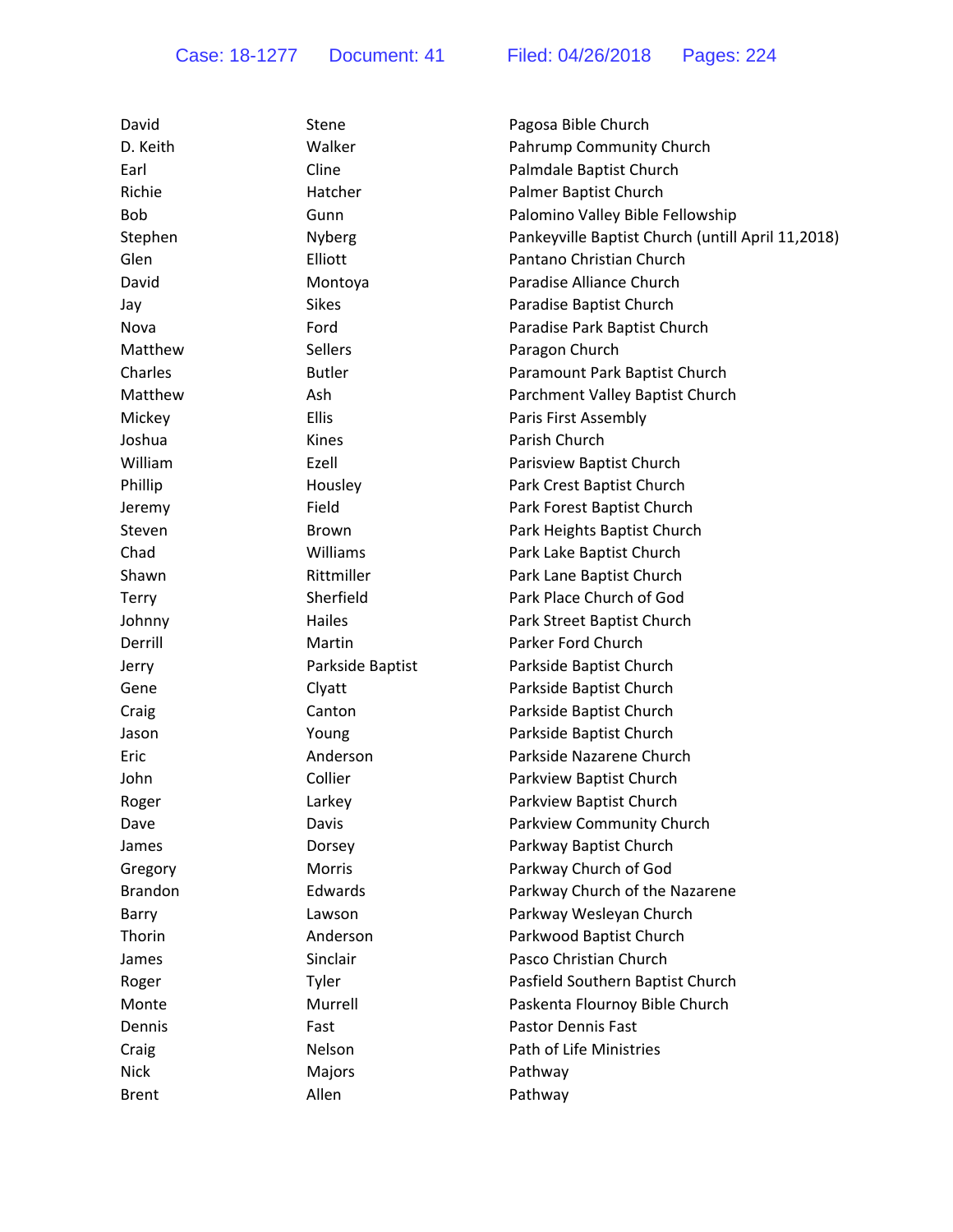| Mark         | McGuire         | Pathway Church                                |
|--------------|-----------------|-----------------------------------------------|
| Kirt         | Wiggins         | Pathway Community Church                      |
| Ronald       | Williams        | Pathway Community Church                      |
| <b>Brian</b> | Beall           | Pathway Community Church                      |
| Gabriel      | Ojih            | Pathway of Grace Church                       |
| Robert       | <b>Brickner</b> | Path-Way Worship Ministries                   |
| Carlos       | Lopez           | Paul and Silas Bible Church                   |
| Phil         | Todd            | PaulAnn Baptist Church                        |
| Cameron      | Strange         | Paulann Baptist Church                        |
| Willy        | Rojas           | Paulann Baptist Church                        |
| Kirt         | Dauphin         | PaulAnn Baptist Church                        |
| Robbin       | King            | Pauley Swamp Baptist Church                   |
| Richard      | Richey          | Payson First Church of the Nazarene           |
| <b>Dixie</b> | Neal            | Payson First Church of the Nazarene           |
| John         | Gross           | Payson Southern Baptist Church                |
| Warren       | Foxworthy       | Pea Ridge Church of the Nazarene              |
| Marc         | Axelrod         | Peace Evamgelical and Reformed Church         |
| Michael      | Nowling         | Peace Evangelical Lutheran Church             |
| Michael      | Bonham          | Peace Lutheran Church                         |
| Kurt         | Wandrey         | Peace Lutheran Church                         |
| Gregory      | Michel          | Peace Lutheran Church                         |
| David        | Karolus         | Peace Lutheran Church                         |
| Larry        | Courson         | Peace Lutheran Church                         |
| Kent         | Krumwiede       | Peace-Grue Lutheran Parish                    |
| Mark         | Cottrell        | Pearce Baptist Church                         |
| Michael      | Ten Haken       | Pease Christian Reformed Church               |
| Joel         | Patrick         | Peavine Baptist Church                        |
| Mark         | <b>Bordeaux</b> | Pebble Creek Baptist Church                   |
| Greg         | Hoffmann        | Penasquitos Lutheran Church                   |
| John         | Jarrell         | Pendleton Springs Missionary Baptist Church   |
| Jaeuk        | Jeong           | Peniel Multi-ethnic Church of Chicago         |
| Timothy      | Nelson          | Peniel Pentecostal Holiness Church            |
| Jonathan     | Fodge           | Peninsula Evangelical Friends Church at Agnew |
| Tim          | Penn            | Penn Forest Christian Church                  |
| Myron        | Atkinson        | Penn Forest Wesleyan Church                   |
| John         | Zechman         | Penn View Bible Institute                     |
| James        | Elliott         | Pension Boards, United Church of Christ       |
| Robert       | Winger          | Pension Fund of the Christian Church          |
| Chad         | <b>Buttrey</b>  | Pentecostal Church of God                     |
| Scott        | Ardary          | Pentecostal Community Church                  |
| John D,      | Putnam          | Pentecostals of Sheboygan County              |
| Tim          | <b>Butler</b>   | Peoples Baptist Church                        |
| Jonathan     | Rice            | People's Baptist Church                       |
| Jack         | Jackson         | Peoples Church                                |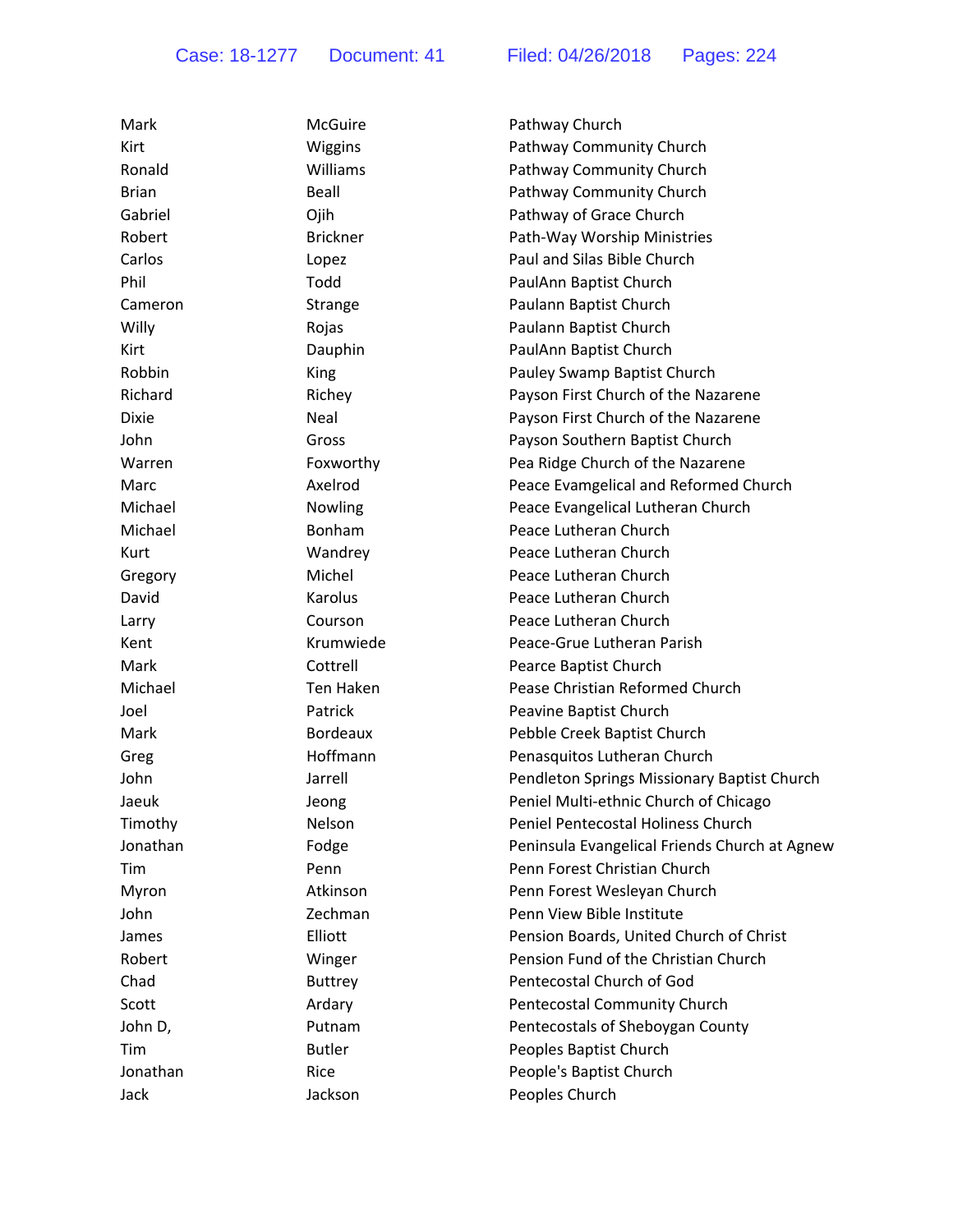| John         | Atkinson       | Peoples Church                            |
|--------------|----------------|-------------------------------------------|
| Bennie       | Ford           | Peoples Community Christian Church        |
| Clarence     | Cranford       | Peoples of Glory Church of God in Christ  |
| <b>Brian</b> | Daniels        | Peoria Church                             |
| Robert       | Ogden          | Peoria Church of the Nazarene             |
| Mike         | Marcum         | Pequot Lakes Baptist                      |
| Zach         | <b>Broom</b>   | Pequot Lakes Baptist Church               |
| Lanny        | Carpenter      | Per Dee Southern Methodist                |
| Knox         | Tabb           | <b>Perimeter Church</b>                   |
| Jay          | Martin         | <b>Perimeter Church</b>                   |
| <b>Terry</b> | <b>Burrell</b> | Perimeter Church                          |
| Jamey        | Short          | Perimeter Church                          |
| Jeffrey      | <b>Norris</b>  | Perimeter Church                          |
| Bobby        | Scott          | Perimeter Church                          |
| Herschel     | Hatcher        | Perimeter Church                          |
| Chip         | Sweney         | Perimeter Church                          |
| Michael      | Licona         | Perimeter Church                          |
| Joby         | Crane          | Perimeter Road Baptist Church             |
| Will         | Cook           | Perimeter Road Baptist Church             |
| Clint        | Wilson         | Perimeter Road Baptist Church             |
| <b>Brian</b> | Anderson       | Perimeter Road Baptist Church             |
| Seth         | <b>Norris</b>  | Perkinsville Baptist                      |
| Mark         | Aleshire       | Perkinsville Community Church             |
| Rod          | Geiger         | Perry Christian Church                    |
| Aaron        | <b>Brawner</b> | Perry Church of the Nazarene              |
| Dennis       | Ferguson       | Perry Highway Evangelical Lutheran Church |
| <b>Brian</b> | Elmer          | Perrysburg Alliance Church                |
| Gerald       | Frederick      | Philadelphia                              |
| Philip       | Robertson      | Philadelphia Baptist Church               |
| Vasile       | Cinpean        | Philadelphia Romanian Pentecostal Church  |
| Joseph h     | Seabolt (Sr)   | Philippi Baptist Church                   |
| Phyllis      | Lawecki        | Phyllis Lawecki                           |
| Johnny       | <b>Nix</b>     | Pickett's Mill Baptist Church             |
| Sally        | Johnson        | <b>Pickstown Community Church</b>         |
| John         | Chester        | Piedmont Bible Church                     |
| Jerry        | Dingmore       | Piedmont Church                           |
| Bill         | Young          | Pierce Park Baptist                       |
| Mal          | Kircher        | Piermont Congregational Church            |
| Jace         | Martin         | Pikes Peak Christian Church               |
| Robert       | Samsel         | Pilgrim Church                            |
| Erv          | Hutter         | Pilgrim Lutheran                          |
| Geoff        | Prows          | Pilgrim Rest Baptist Church               |
| Anthony      | Austin         | Pilgrim Rest Baptist church               |
| Stanley      | Tucker         | Pilgrims Baptist Church                   |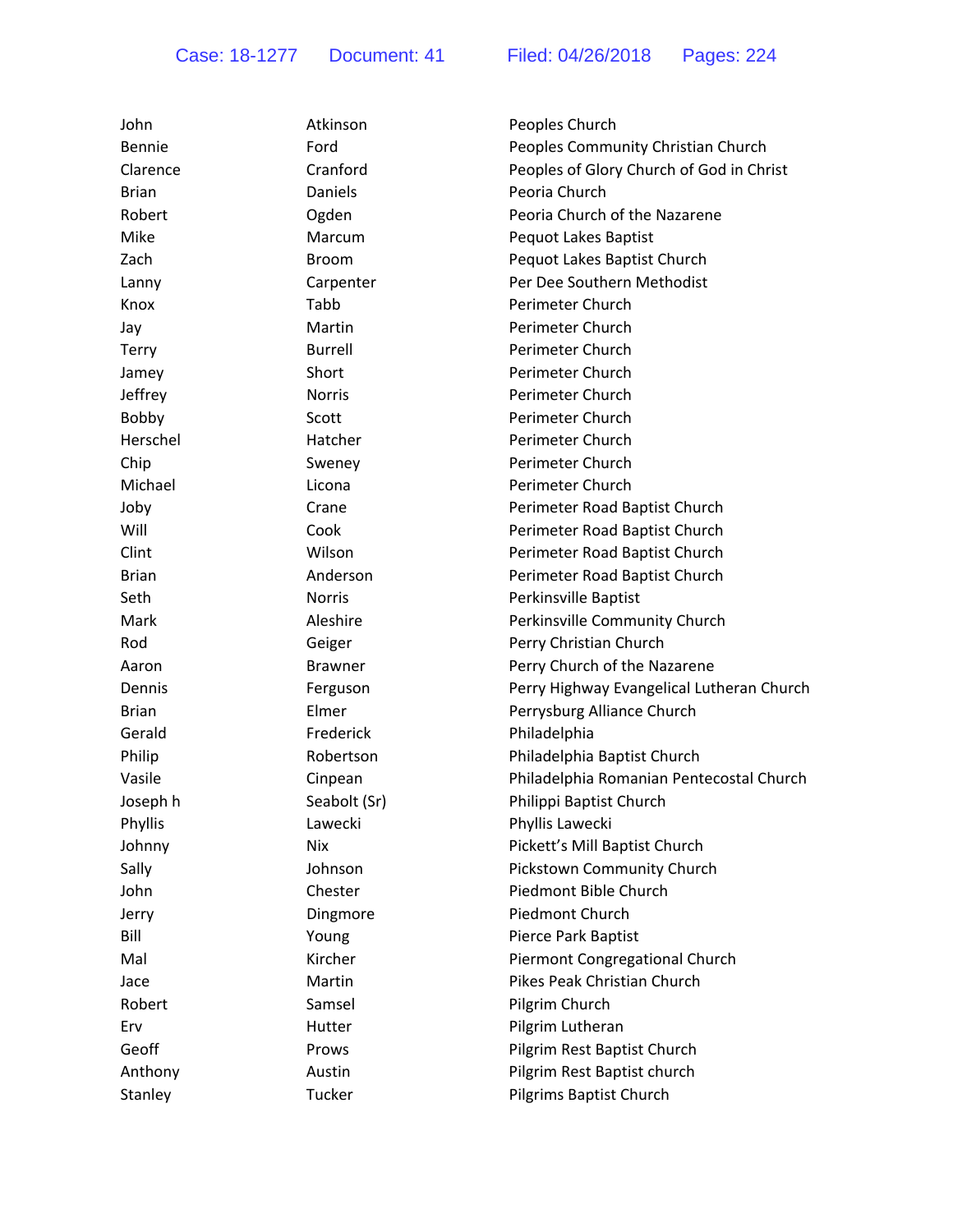| Robert          | Snitzer       | Pilot Knob Lutheran                                 |
|-----------------|---------------|-----------------------------------------------------|
| Aaron           | Lanston       | Pine Creek Baptist Church                           |
| <b>Bud</b>      | Moss          | Pine Grove Batpist Chruch                           |
| Roger           | Culpepper     | Pine Grove Community Baptist Church                 |
| Dennis          | <b>Kreiss</b> | Pine Grove community Church                         |
| Jim             | Weaver        | Pine Level Baptist                                  |
| David           | Kirby         | Pine LevelUnited Methodist Church                   |
| Richard         | Nohr          | Pine Ridge Bible Church                             |
| Clyde           | Mellinger III | Pine Run Presbyterian Church                        |
| Al              | Smith         | <b>Pinecrest Baptist Church</b>                     |
| Adam            | Shafer        | Pinecrest Baptist Church                            |
| Toby            | Armstrong     | <b>Pinecrest Community Church</b>                   |
| Steven          | Pettey        | Pinecroft Baptist Church                            |
| Kenneth         | Kepler        | PineLakes Baptist Church                            |
| Olin            | Fanning, Jr.  | Pineview Baptist Church                             |
| Randall         | Ray           | Pineview Missionary Baptist Church                  |
| Tony            | Lawson        | Piney Grove Baptist Church of Atlanta               |
| Robert          | Gaschler      | Pinnacle Church                                     |
| Andy            | Gibbons       | Pioneer Christian Church                            |
| Ryan            | Lewellen      | Pisgah                                              |
| Jerry           | Dudley        | Pisgah Baptist                                      |
| Douglas         | James         | Pitts Baptist Church                                |
| Deven           | Smith         | Plainfield Baptist Church                           |
| Nelson          | Gonzalez      | <b>Plainview First Assembly</b>                     |
| David           | Meunier       | Plainville Baptist Church                           |
| Chad            | Williams      | Plainville Unity Baptist Church                     |
| Gene            | Smith         | Platte Valley Assembly of God                       |
| Thomas          | Ward          | Pleasant Arbor Baptist Church                       |
| Jessie          | Adams         | Pleasant Dale Baptist Church                        |
| Jonathan        | <b>Hicks</b>  | <b>Pleasant Grove</b>                               |
| Henry           | Fullington    | Pleasant Grove Baptist Church                       |
| Jimmy           | <b>Bryant</b> | Pleasant Grove Baptist Church                       |
| William (Billy) | Allen         | Pleasant Grove Baptist Church                       |
| Larry           | Tennant       | Pleasant Grove Bible Church                         |
| Lance           | Tate          | Pleasant Grove Missionary Baptist Church            |
| Chris           | <b>Mullis</b> | Pleasant Grove United Methodist Church              |
| Mark            | Martin        | Pleasant Hill "The Brick" Missionary Baptist Church |
| Jonathan        | McGary        | Pleasant Hill Baptist Church                        |
| John            | Kane          | Pleasant Hill Baptist Church                        |
| Eric            | Kirgan        | Pleasant Hill Baptist Church                        |
| Jimmie          | Chapman       | Pleasant Hill Baptist Church                        |
| George          | Smith         | Pleasant Hill Baptist Church                        |
| Corey           | Meggs         | Pleasant Hill Baptist Church                        |
| Terri           | Legge         | Pleasant Hill united Church of Christ               |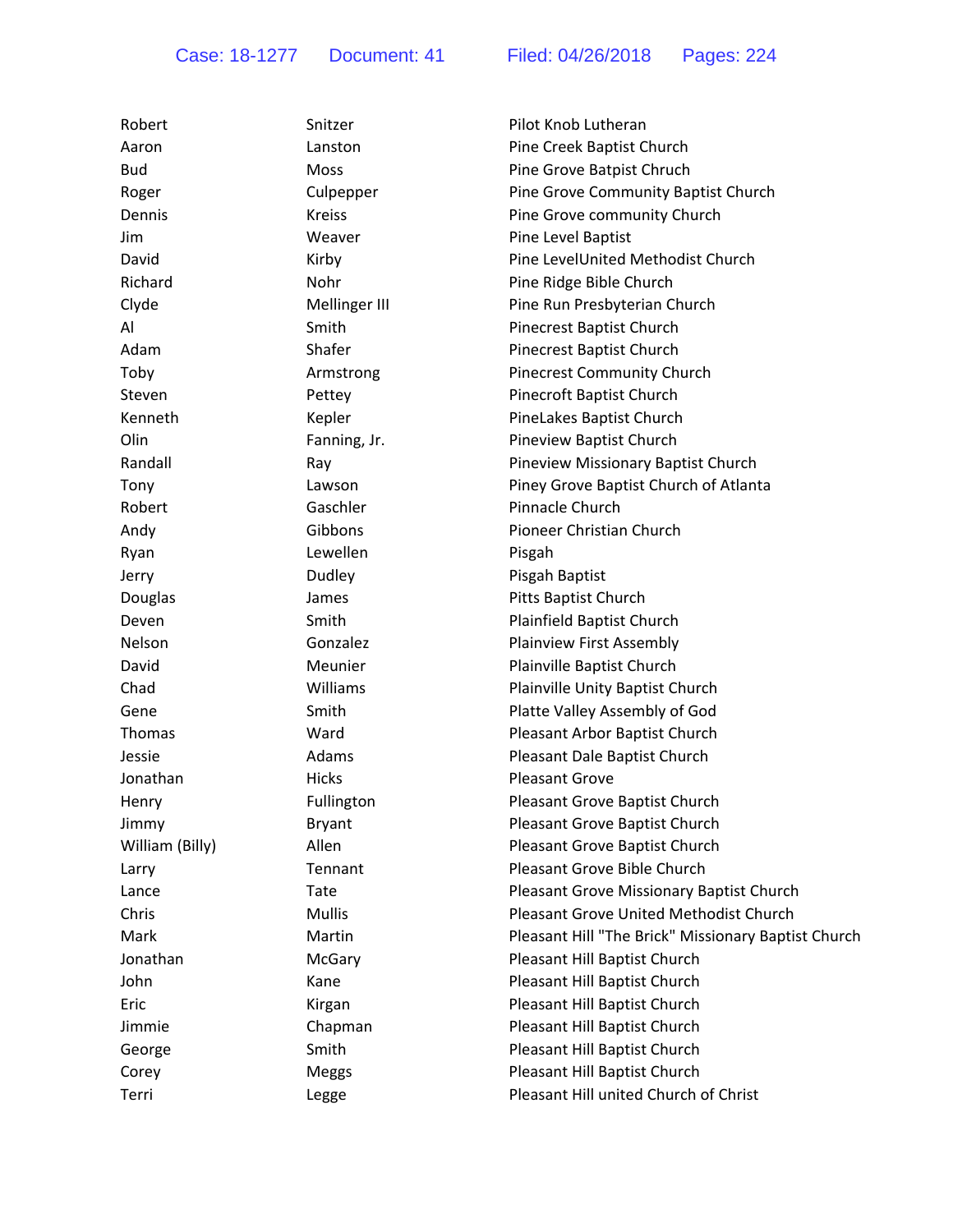| Nathan       | Howard            | Pleasant Home Baptist Church                     |
|--------------|-------------------|--------------------------------------------------|
| William      | George            | Pleasant Meadow Baptist Church                   |
| Joshua       | cook              | Pleasant Ridge Baptist Church                    |
| Sherman      | Smith             | Pleasant Ridge Baptist Church                    |
| Jeff         | <b>Thomas</b>     | Pleasant Ridge General Baptist Church            |
| Gregory      | Morgan            | Pleasant Street Baptist Church                   |
| Howard       | <b>DeVries</b>    | Pleasant Street Christian Reformed Church        |
| Johnnie      | Avis              | Pleasant Valley Baptist Church                   |
| Michael      | Webb              | Pleasant Valley Baptist Church                   |
| Tim          | Powell            | Pleasant Valley Baptist Church                   |
| Merle        | Mees              | Pleasant Valley Baptist Church                   |
| David        | Fraher            | Pleasant Valley Bible Church                     |
| Mark         | Cockrum           | Pleasant Valley Missionary Baptist Church        |
| Frank        | Murphy            | Pleasant Valley North Baptist Church             |
| Jeff         | Fartro            | Pleasant Valley Presbyterian Church              |
| Philip       | May               | Pleasant Valley South Baptist Church             |
| Mark         | Winstead          | Pleasant Valley South Baptist Church             |
| Timothy      | Jepsen            | Pleasant Valley United Methodist Church          |
| Ed           | Hedding           | Pleasant View Baptist Church                     |
| Kylvin       | Page              | Pleasant View Baptist Church                     |
| <b>Bryan</b> | Tripp             | <b>Pleasant View Community Church</b>            |
| Allen        | Eshleman          | Pleasant View Mennonite Church                   |
| Kyle         | Clutter           | Pleasent Valley Baptist Church                   |
| Robert       | Ward              | Pleroma Bible Church                             |
| Jon          | Schrag            | Plum Creek Chapel                                |
| Ryan         | <b>Bridgeo</b>    | Plumtree Presbyterian Church                     |
| David        | Scherler          | <b>Plymouth Park Baptist</b>                     |
| Robert       | Araki             | Poamoho Bible Chruch                             |
| Daniel       | Clark             | Pocola First Baptist                             |
| John         | McBride           | Polk-Haralson Baptist Association                |
| John         | Greene            | Polkton Baptist Church                           |
| Marcus       | Allen             | Pomona Christian Church                          |
| <b>Bryan</b> | Parrish           | Pooler First Baptist Church                      |
| Jace         | <b>Broadhurst</b> | Poolesville Baptist Church                       |
| Matthew      | Danuser           | Pope Drive Baptist Church                        |
| David        | Gall              | Poplar Creek Church                              |
| Darrel       | Malcom            | Poplar Creek Community Christian Church          |
| Wayne        | Meadows           | Poplar Springs Baptist Church                    |
| Joseph       | Mauldin           | Poplar Springs Baptist Church                    |
| Jeffrey      | Barry             | Poplar Springs Baptist Church                    |
| Jerry        | Myhr              | Port Orchard Nazarene Church                     |
| Ronald       | Smith             | Portage Bible Church                             |
| Mark         | Price             | Porter Free Will                                 |
| Louis        | Martin            | Portlock United Methodist Church, Chesapeake, VA |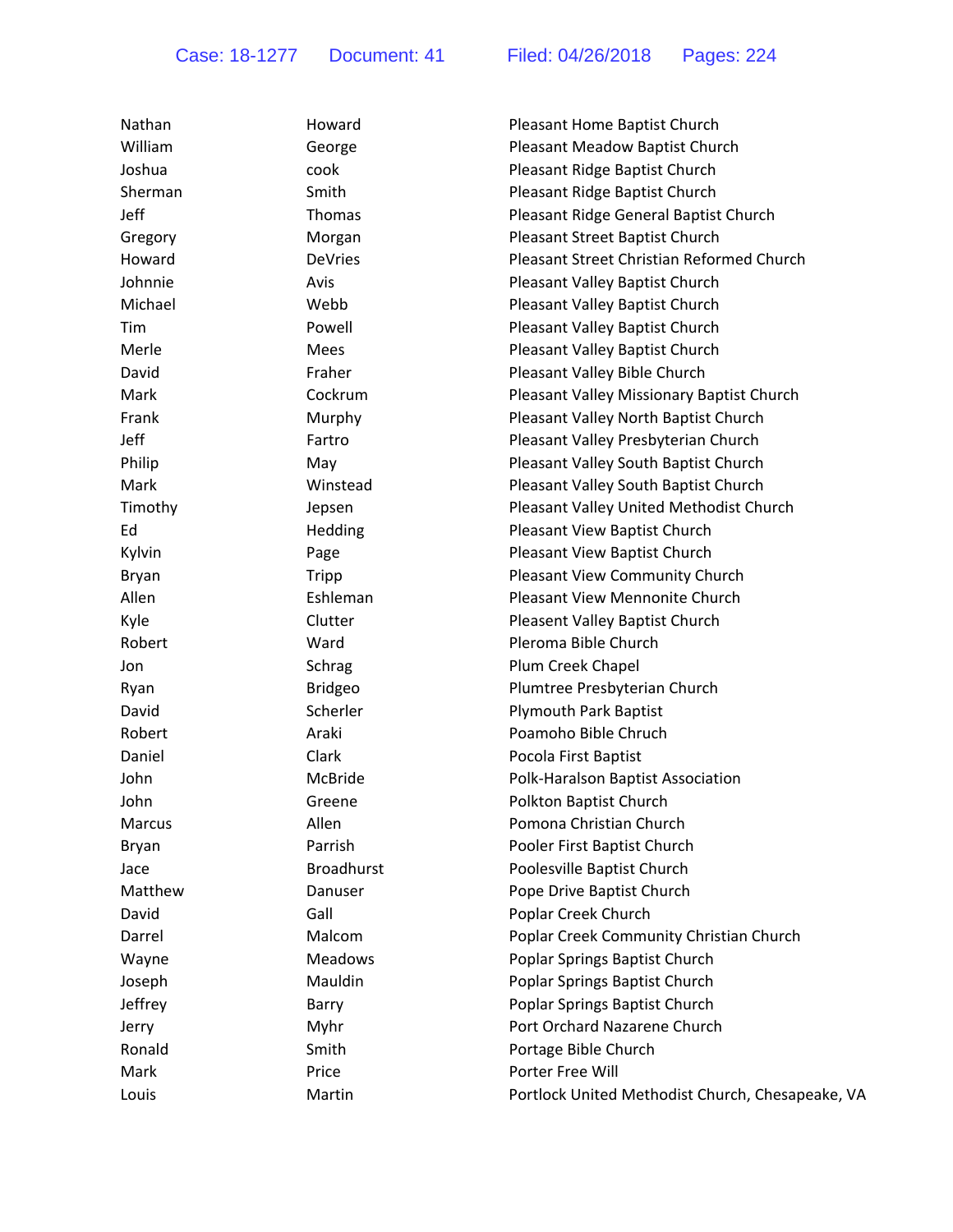| Steve         | Dunkley         | Potter's House international Ministries                |
|---------------|-----------------|--------------------------------------------------------|
| Curtis        | Pryor           | Powerhouse Christian Fellowship                        |
| Carl          | Stubbs          | Powerhouse Worship Center                              |
| William       | Coker, Jr       | Powhatan Church of the Nazarene                        |
|               |                 |                                                        |
| John          | Woullard        | Prairie Baptist Church                                 |
| Paul          | Peck            | Prairie Bible Church                                   |
| Cynthia       | Peck            | Prairie Bible Church                                   |
| Dan           | Anderson        | Prairie Hills Southern Baptist Church                  |
| John          | Martin          | Praise Assembly of God                                 |
| Philip        | Weatherford     | Praise Church                                          |
| Derek         | Roberts         | Praise Lutheran Church                                 |
| <b>Brent</b>  | Lawrence        | <b>Praise Tabernacle</b>                               |
| Helen S.      | Pradia          | Praise Temple Apostolic Church                         |
| Jeff          | Lott            | Praise Temple Assembly of God                          |
| Gordon James  | Klingenschmitt  | Pray In Jesus Name                                     |
| Chad          | Roberts         | Preaching Christ Church                                |
| David         | Klompien        | Preakness Valley Church                                |
| Kenneth       | Peterson        | Presbyterian Church (USA) semi-retired, supply pastor  |
| Earl          | <b>Brooks</b>   | Presbyterian Church USA                                |
| John          | Wilson          | Presbyterian Church                                    |
| Simon         | <b>Stokes</b>   | Presbyterian Church of America                         |
| <b>Thomas</b> | Unkenholz       | Presbyterian Church of Harrison                        |
| Ferdinand     | <b>Brits</b>    | Presbyterian Church of the Lakes                       |
| Sherry        | Blackman        | Presbyterian Church of the Mountain                    |
| John William  | Giles           | Presbyterian Church USA                                |
| Steven        | Frank           | Presbyterian Church; Timothy Two Project International |
| Peter         | <b>Drake</b>    | Presbyterian Homes and Services                        |
| Michael       | <b>Ives</b>     | Presbyterian Reformed Church of RI                     |
| Jonathan      | Hole            | Presbytery of Denver                                   |
| Lowell        | Meek            | Presbytery of the Alleghenies                          |
| Kenyon        | Kalvesmaki      | Presbytery of Utah                                     |
| Stephen       | Miller          | Prestonwood                                            |
| Larry         | <b>Brubaker</b> | Prestonwood Baptist Church                             |
| Stephen       | Swinburne       | Price Chapel C&MA                                      |
| Daryl         | Mount           | Pricetown Church of Christ                             |
| Rafael        | Berlanga        | Primera Baptist Church Fort Worth                      |
| Alvaro        | Corrales        | Primera Iglesia Bautista                               |
| Oscar         | Toledo          | Primera Iglesia Bautista                               |
| Carlos        | Pizarro         | Primera Iglesia Evangélica Libre                       |
|               |                 | Prince of Peace                                        |
| Paul          | Zimmermann      | Prince of Peace                                        |
| John          | Heidengren      |                                                        |
| Scott         | Honess          | Prince of Peace Church                                 |
| Gerald        | Heinecke        | Prince of Peace Lutheran Church                        |
| Matthew       | Koenig          | Prince of Peace Lutheran Church                        |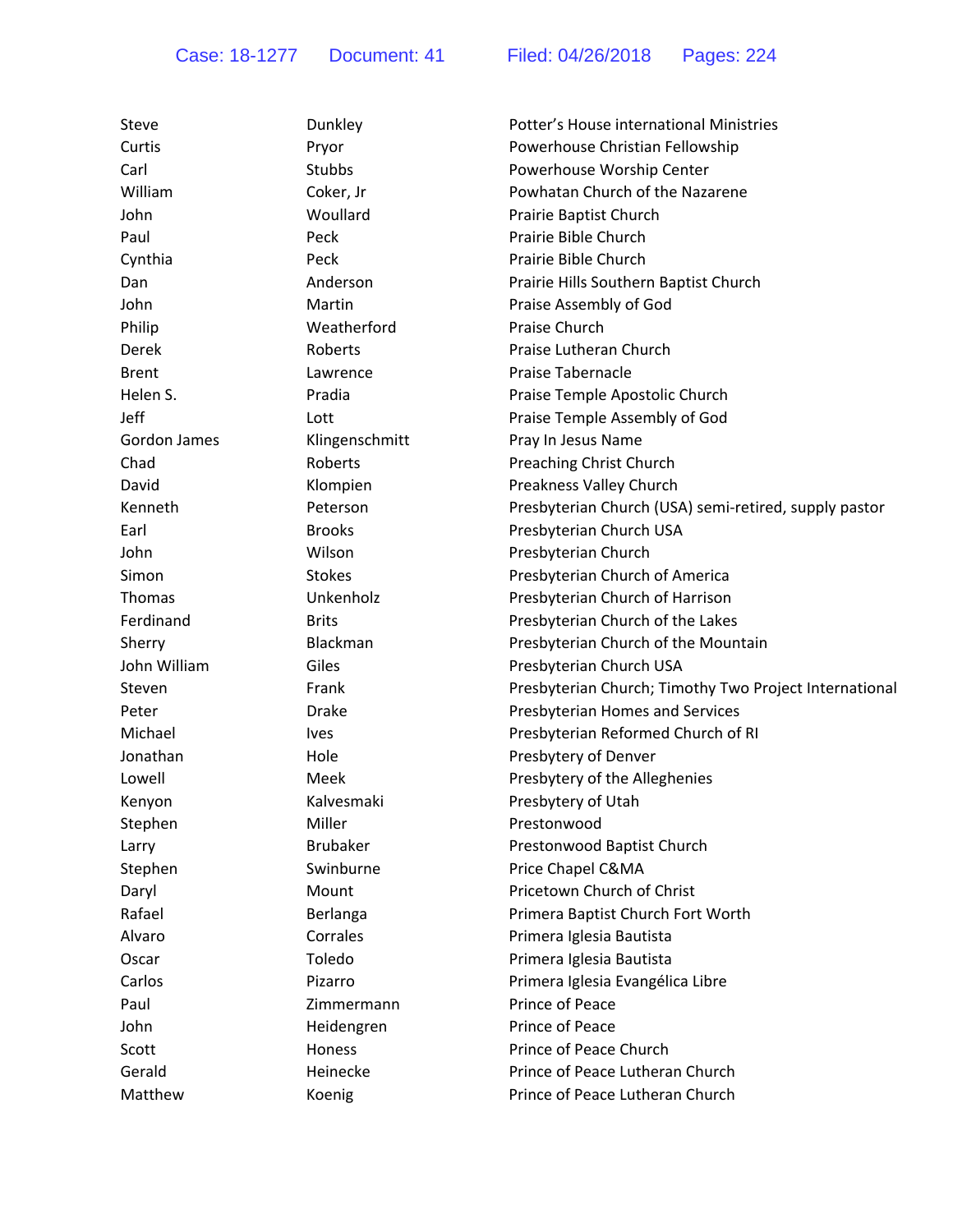| Tommy          | Hohstadt      | Prince St. Baptist                      |
|----------------|---------------|-----------------------------------------|
| <b>Bruce</b>   | Wadzeck       | Princeton Church of Christ              |
| <b>Bob</b>     | Lambert       | Princeton Church of the Nazarene        |
| Samuel         | Choi          | Prior Lake Baptist Church               |
| <b>Rick</b>    | Rose          | Pritchett Memorial Baptist Church       |
| Michael        | Gleghorn      | <b>Probe Ministries</b>                 |
| Bryan          | Rosenberg     | Promised Land Church of the Nazarene    |
| Rodney         | Stutzman      | Prosser Community Church                |
| Will           | Ojanen        | Prosser Community Church                |
| Rod            | Rieger        | <b>Protection Christian Church</b>      |
| Rodney         | Crowell       | <b>Protection Mennonite Church</b>      |
| Phillip        | Carnuccio     | Providence                              |
| Michael        | Huff          | Providence Baptist                      |
| James          | Neal          | Providence Baptist Church               |
| <b>Bradley</b> | Jury          | Providence Baptist Church               |
| Peter          | Van Kleeck    | Providence Baptist Church               |
| Scott          | Peterson      | Providence Baptist Church               |
| J Michael      | Kinard        | Providence Baptist Church, Anderson, SC |
| Mark           | Hamilton      | Providence Church                       |
| Virgil         | Hurt          | Providence Church                       |
| John           | Blackburn     | Providence Church                       |
| Mark           | Hough         | Providence Church                       |
| Josh           | Cran          | Providence Church                       |
| Kim            | Hough         | Providence Church                       |
| Curtis         | Dehmey        | Providence Church of the Brethren       |
| Casey          | Curtis        | Providence Missionary Baptist Church    |
| Dennis         | <b>Braun</b>  | Providence Presbyterian                 |
| Ray            | Heiple        | Providence Presbyterian Church          |
| David          | Rea           | Providence Presbyterian Church          |
| Arie           | Van Eyk       | Providence Presbyterian Churh           |
| Michael        | Denna         | Providence Reformed Evangelical Church  |
| Jesse          | Flowers       | Pruett and Lobit Church of Christ       |
| Daniel         | <b>Barton</b> | <b>PruittHealth Hospice</b>             |
| Mitchell       | Quintana      | Pueblo First Foursquare Church          |
| Rowland        | Smith         | Pulpit Rock Church                      |
| Donald         | <b>Bazal</b>  | Pumpkinvine Baptist Church              |
| Daniel         | Steffen       | Pure Heart Church                       |
| David          | Diskin        | Pure Word Bible Church                  |
| Lisa           | Toney         | Purpose Church                          |
| Jarret         | Lemaster      | Purpose Church                          |
| Jon            | Gross         | Puzzletown Road Bible Church            |
| Tim            | Ankcorn       | Quail Lakes Baptist Church              |
| Grant          | Hawes         | Quail Lakes Baptist Church              |
| <b>Brandon</b> | Smith         | Quail Lakes Baptist Church              |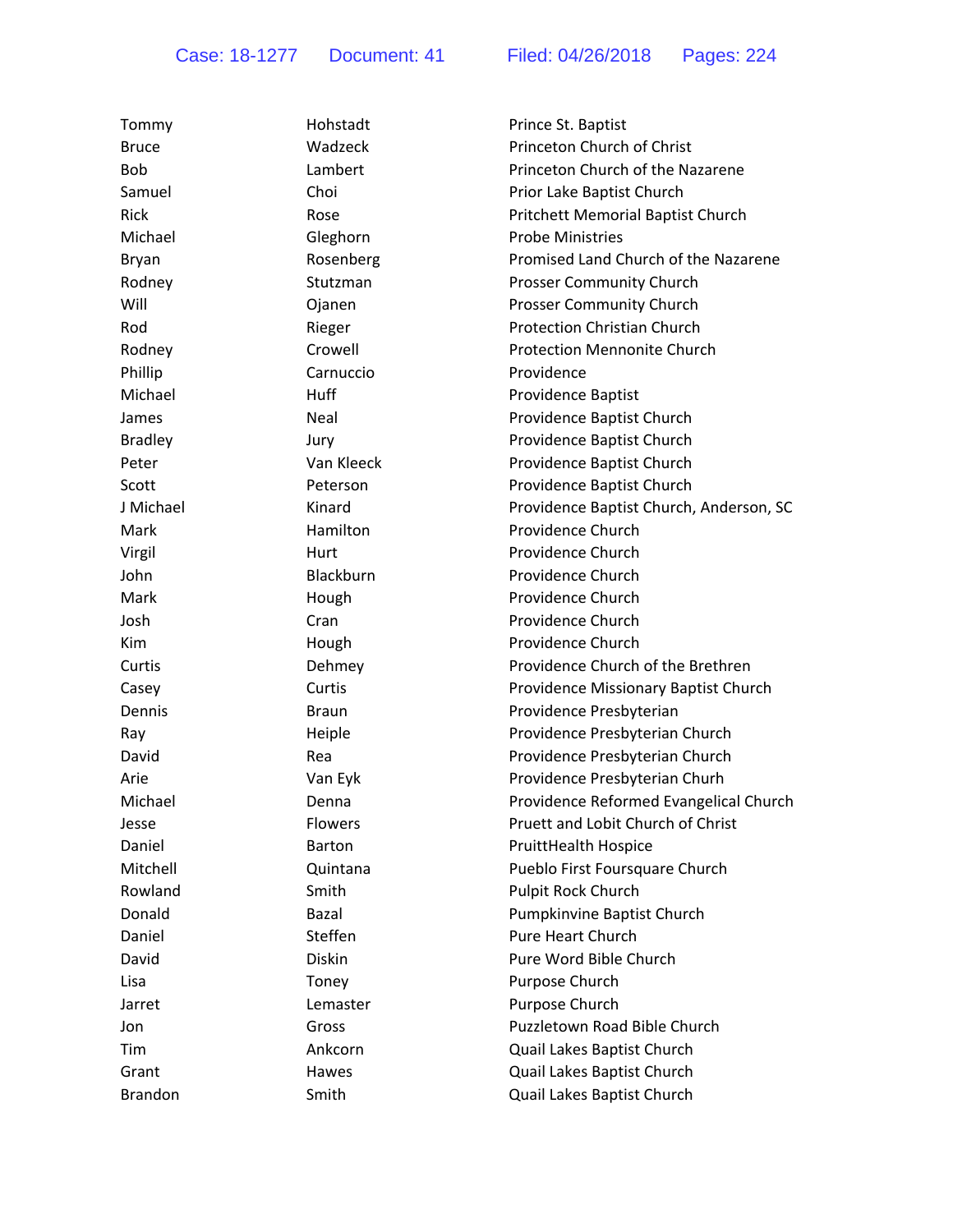| Robin          | Gordon        | Quail Lakes Baptist Church                  |
|----------------|---------------|---------------------------------------------|
| Randy          | Mitrovich     | Quail Lakes Baptist Church                  |
| Marc           | Proch         | Quaker Street Bible Church                  |
| Ivan           | Fiske         | Quamba Baptist Church                       |
| James          | Scudder       | Quentin Road Baptist Church                 |
| <b>Brett</b>   | Becker        | <b>Quest Church</b>                         |
| David          | Jernander     | <b>Quest Discipleship Ministries</b>        |
| James          | Ferguson      | Radiant Church                              |
| Sarah          | <b>Bothe</b>  | Radiant Church                              |
| Douglas        | Ley           | Radiant Church                              |
| John           | <b>Bothe</b>  | Radiant Church                              |
| Galen          | Pearcy        | Radiant Life Church                         |
| Robert         | Heinz         | Radiant Life Church                         |
| John           | Stafford      | <b>Radical Change Ministries</b>            |
| <b>Nick</b>    | <b>Buhler</b> | Rainier Assembly of God                     |
| Roy            | Orr           | Raleigh First Baptist Church                |
| Robert         | Ryan          | Ranch Drive Baptist Church                  |
| Erik           | Keeling       | Rancho Baptist Church                       |
| David          | Cunningham    | Rancho Christian Center                     |
| Deborah        | May           | Rancho Tehama Community Church              |
| Stephen        | May           | Rancho Tehama Community Church              |
| Pete           | Salvo         | Rantowles Baptist                           |
| Daniel         | <b>Siems</b>  | Raritan Baptist Church                      |
| Michael        | Wetzig        | Ravenna Baptist Church                      |
| Carl           | <b>Black</b>  | Ravenna United Methodist Church             |
| David          | Shirer        | Ravenswood Church of the Nazarene           |
| Ray            | <b>Brown</b>  | Ray Brown                                   |
| Mitchell       | Halsey        | Raymond Baptist Church                      |
| Aaron          | Greydanus     | Raymond Christian Reformed Church           |
| Stephen        | Moldenhauer   | Raymond Community Church                    |
| Chris          | Meyer         | <b>Reach Community Church</b>               |
| Lawanna        | St. Clair     | <b>Reach Out Ministries</b>                 |
| Rick           | Lay           | <b>Reaching Across Ministries</b>           |
| Nathan         | <b>Brown</b>  | Real                                        |
| Michael J      | <b>Burns</b>  | REAL Church @ Christian Joy Fellowship, Inc |
| Nicholas       | Loveberry     | Real Life Campus Ministry                   |
| Melody         | Tuivanu       | Real Life Church                            |
| James          | Srodulski     | Real Life Fellowship                        |
| Ryan           | Jennings      | <b>Real Life Ministries</b>                 |
| Victor         | Montalvo      | <b>Reality Community Church</b>             |
| Don            | Filcek        | ReCAST Church                               |
| Alan           | Stewart       | Rechoboth Baptist Church                    |
| <b>Brandon</b> | Boone         | Red Hills Southern Baptist Church           |
| James          | Harrison      | Red Mills Baptist Church                    |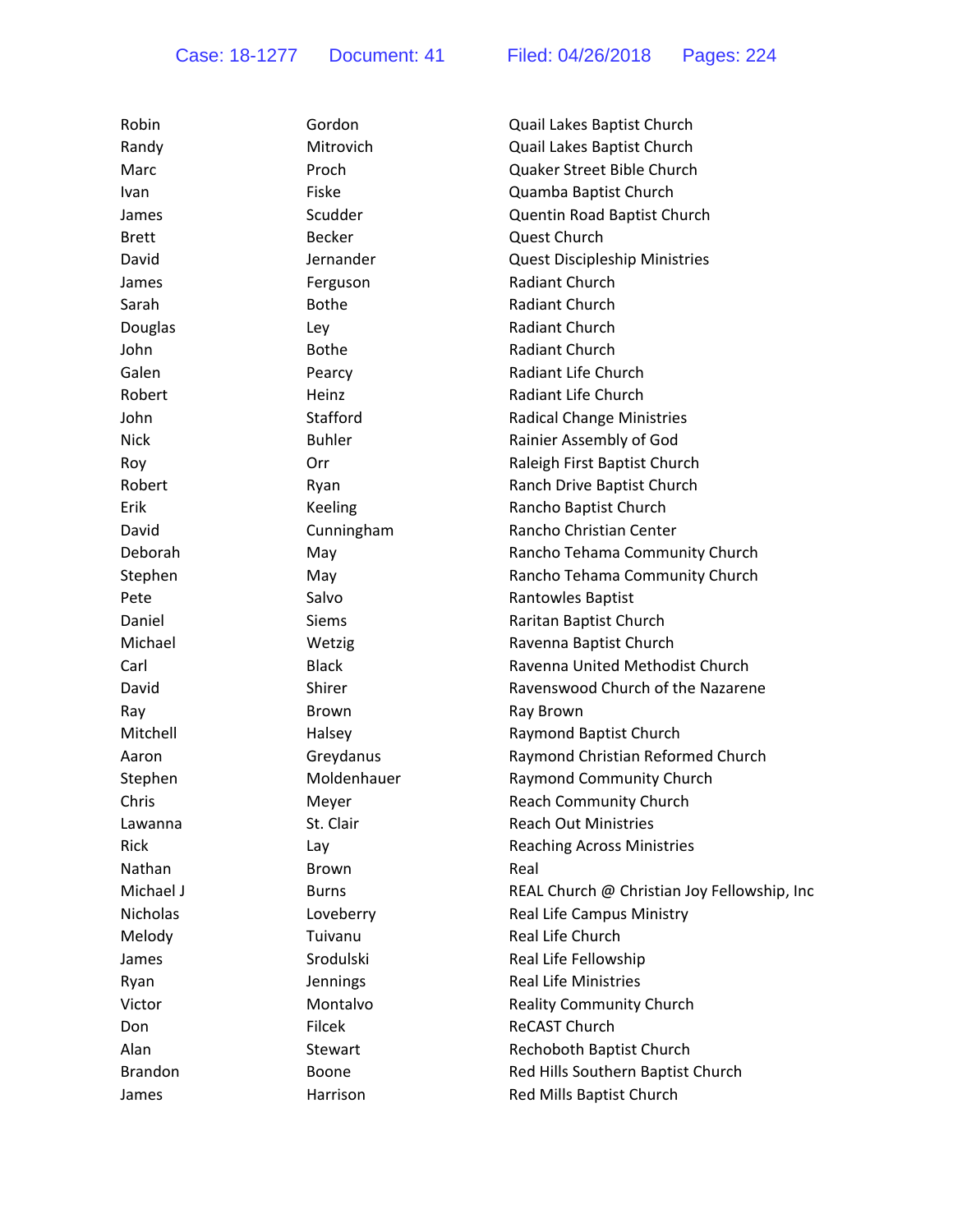| Jacob          | Augeri         | Red Mountain Community Church                |
|----------------|----------------|----------------------------------------------|
| Lester         | Heinze         | Red Rocks Baptist Church                     |
| Zach           | Sparkman       | Red Rocks Baptist Church                     |
| Enefaa         | Fenny          | Redeemed Christian Church of God Jesus House |
| <b>Bryan</b>   | Sullivan       | <b>Redeemed Community Church</b>             |
| Kenneth        | Piepenbrink    | Redeemer Lutheran                            |
| William        | Schakat        | Redeemer Baptist Church                      |
| Dale           | Thackrah       | Redeemer Bible Church                        |
| Santiago       | Curling        | Redeemer Bible Church of the Valley          |
| David          | Ritchie        | <b>Redeemer Christian Church</b>             |
| Michael        | Hughes         | Redeemer Church                              |
| Robert         | Martin         | <b>Redeemer Church</b>                       |
| Jacob          | Milea          | <b>Redeemer Church</b>                       |
| Michael        | Servello       | <b>Redeemer Church</b>                       |
| Larry          | Ontiveros      | <b>Redeemer Church</b>                       |
| Scott          | Wright         | <b>Redeemer Church</b>                       |
| David          | Ralston        | <b>Redeemer Church</b>                       |
| Richard        | White, Jr.     | <b>Redeemer Church</b>                       |
| Chet           | <b>Daniels</b> | Redeemer Church                              |
| Kevin          | <b>Bowles</b>  | <b>Redeemer Church</b>                       |
| Gary           | <b>Brumley</b> | <b>Redeemer Church</b>                       |
| Scott          | <b>Barber</b>  | Redeemer Church of the Shoals                |
| Matthew        | Castro         | Redeemer Fellowship Church                   |
| Jennifer       | Roettjer       | Redeemer Lutheran                            |
| <b>Bruce</b>   | Timm           | Redeemer Lutheran Church                     |
| Robert         | <b>Becker</b>  | Redeemer Lutheran Church                     |
| Doug           | Weinrich       | Redeemer Lutheran Church                     |
| Anthony        | Oliphant       | Redeemer Lutheran Church                     |
| Anthony        | Felich         | Redeemer Presbyterian Church                 |
| Andrew         | Gregg          | <b>Redeemer United Methodist Church</b>      |
| David          | <b>Atkins</b>  | Redeemer's Grace Church                      |
| Adam           | Polk           | Redeeming Grace Baptist Church               |
| Jeremy         | Rhoton         | Redeeming Grace Baptist Church               |
| John           | Filkey         | Redeeming Grace Church                       |
| Ryan           | Wood           | <b>Redemption Bible Church</b>               |
| Neil           | Pitchel        | <b>Redemption Church</b>                     |
| Robby          | Smith          | <b>Redemption Church</b>                     |
| <b>Brett</b>   | Sapp           | <b>Redemption Church</b>                     |
| <b>Brandon</b> | Hall           | <b>Redemption Church</b>                     |
| Don            | Sullivan       | Redemption Church                            |
| Sean           | <b>Bass</b>    | <b>Redemption Hill Church</b>                |
| Tim            | Swanson        | <b>Redemption Hill Church</b>                |
| Andy           | <b>Brock</b>   | Redland                                      |
| Sam            | Dulaney        | Reed Creek Baptist Church                    |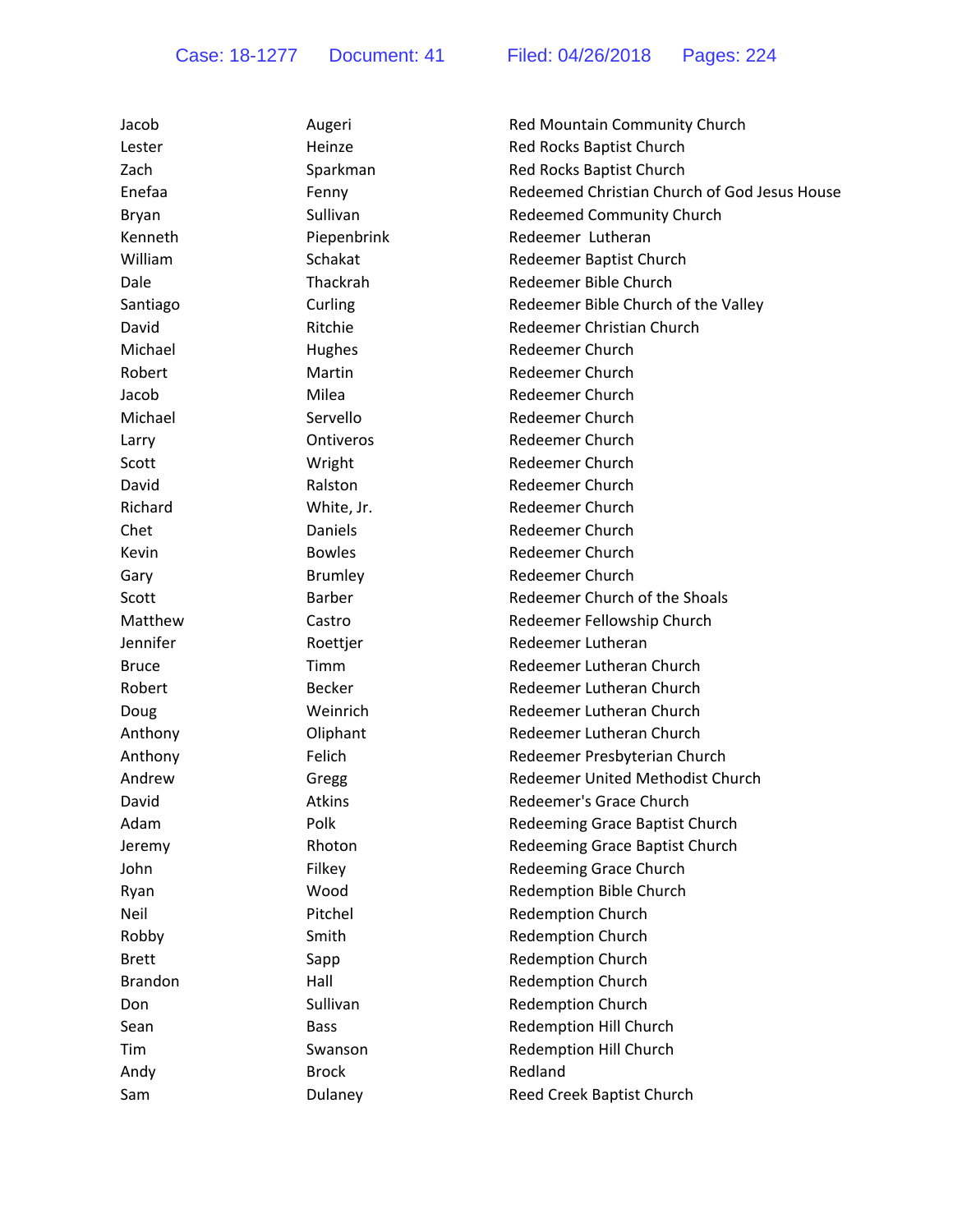| Charles       | Roberts        | Reedy River Presbyterian Church                              |
|---------------|----------------|--------------------------------------------------------------|
| Shane         | <b>Burge</b>   | <b>Reformation Bible Church</b>                              |
| Paul          | Rendall        | Reformed Baptist Church                                      |
| Stanley       | Vugteveen      | Reformed Church of American/Calvary Church                   |
| John          | Politan        | Reformed Living Bible Church                                 |
| Joshua        | Hall           | Reformed Presbyterian Church                                 |
| Andy          | McCracken      | Reformed Presbyterian Church of Columbus                     |
| George        | Scipione       | Reformed Presbyterian Theological Seminary                   |
| Richard       | Gamble         | Reformed Presbyterian Theological Seminary                   |
| Rod           | Culbertson     | Reformed Thological Seminary, Charlotte                      |
| Heath         | <b>Bowie</b>   | Refuge Baptist Church                                        |
| Evan          | Smith          | Refuge Baptist Church                                        |
| Travis        | Syvrud         | Refuge Christian Fellowship                                  |
| Christopher   | Zavala         | Refuge Church                                                |
| Bee           | Vang           | Refuge Church                                                |
| Richard       | Ho             | Refuge LA Church                                             |
| <b>Jim</b>    | Correll        | Register Baptist Church                                      |
| James         | <b>Beckett</b> | Rehobeth                                                     |
| Joel          | Lawson         | Rehoboth Baptist Accociation                                 |
| Raymond       | Stafford       | Rehoboth Baptist Association                                 |
| Ray           | Sullivan       | Reidsville Baptist Church                                    |
| Zachary       | Thompson       | Rejoice! Church                                              |
| Crystal       | Boyd           | Relentlessly Church                                          |
| Raymond       | Marshall       | Reliance Baptist Church                                      |
| Chris         | <b>Backert</b> | <b>Reliant Mission</b>                                       |
| Talibah       | Durham         | Renew worship center                                         |
| Jeremy        | Horn           | Renewal Church                                               |
| Stephen       | Watson         | Renewal Church of Anderson                                   |
| Denise        | Easter         | <b>Renewal Ministries Northwest</b>                          |
| Dianna        | Kunce          | Renewal Ministries Northwest and North Creek Presbyterian Ch |
| Greg          | Russell        | Renovate Church                                              |
| <b>Thomas</b> | Vann           | Rentz Baptist Church                                         |
| lance         | Thomas         | Republican Baptist Church                                    |
| Jeff          | Hastings       | <b>Reset Church</b>                                          |
| Paul          | Ruzisnky       | Resonate Church                                              |
| Marks         | Slagh          | Resonate Church                                              |
| Taylor        | VanWagner      | Resonate Church                                              |
| Erik          | Harvey         | Resonate Church of Newaygo                                   |
| Jose          | Santiago       | <b>Restart Training Center Ministry</b>                      |
| Peter         | Vidal          | Restoration Christian Center of the Assemblies of God        |
| Michael       | Payton         | <b>Restoration church</b>                                    |
| Christopher   | Wilson         | <b>Restoration Church</b>                                    |
| Eric          | Greer          | <b>Restoration Community Church</b>                          |
| Von           | Minor          | <b>Restoration Community Church Dallas</b>                   |
|               |                |                                                              |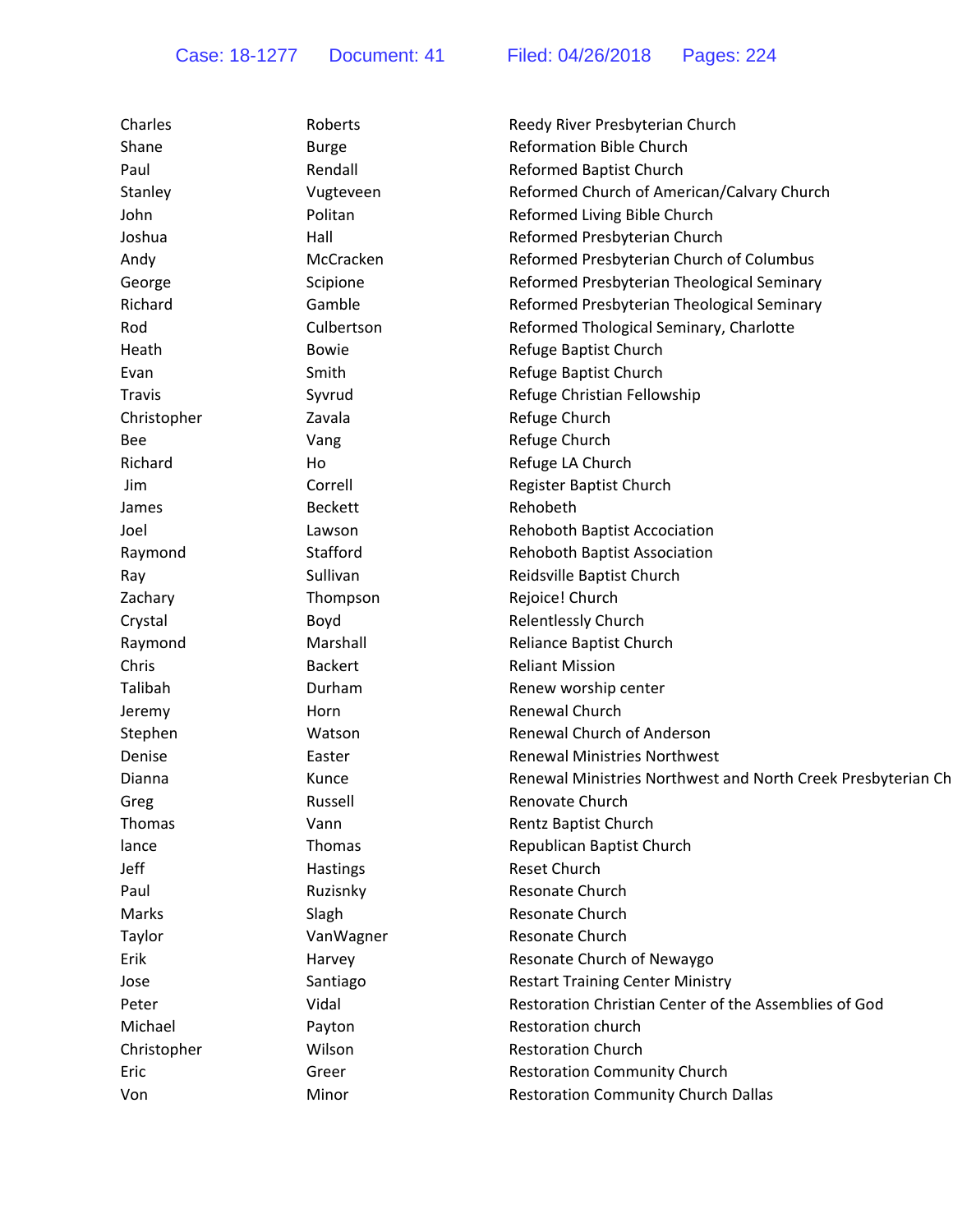| Lonnie         | Huett          | <b>Restoration Family Church</b>        |
|----------------|----------------|-----------------------------------------|
| Pablo          | Davalos        | <b>Restoration Family Fellowship</b>    |
| Robert         | Alanis         | <b>Restoration Family Fellowship</b>    |
| Jody           | Romero         | <b>Restoration Los Angeles</b>          |
| Darrell        | Bowen          | <b>Restoration Ministries</b>           |
| Rickey         | Martin         | <b>Restoration Ministries Church</b>    |
| Ken            | Gosnell        | Restoration Point Christian Chure       |
| Tony           | Foster         | <b>Restoration Worship Center</b>       |
| Daniel         | Tackett        | Restoring Hope Church                   |
| Debbie         | Anderson       | Restoring Hope Church                   |
| Karen          | Watson         | <b>Restoring Hope Ministry</b>          |
| Clifton        | Kesterson      | <b>Resurrection Baptist Church</b>      |
| David          | Doran Jr.      | <b>Resurrection Church</b>              |
| Steve          | Deitz          | Resurrection Church, Hickory            |
| Ross           | Scheer         | <b>Resurrection Life Church</b>         |
| Richard        | Vantrease      | <b>Resurrection Lutheran Church</b>     |
| <b>Barbara</b> | Yandell        | Rev.yandellbarbara                      |
| Izaias         | Nascimento     | <b>Revial Church for the Nations</b>    |
| Diego          | Castano        | Revive Church's Pueblo                  |
| Jason          | Gerdes         | <b>Revolution Church</b>                |
| Chris          | Dolon          | Reynolda                                |
| Gregory        | Savage         | Reynoldsburg Baptist Church             |
| Dennis         | King           | Reynoldsburg Church of the Naza         |
| Dorothy        | Ellingwood     | Rhode Island Genesis Church             |
| Peter          | Clift          | Rice Lake Bible Chapel                  |
| Stephen        | Georgeson      | Rice Memorial Baptist Church            |
| John           | Parris         | Richburg, First Baptist Church          |
| Rick           | Bilyeu         | <b>Richland Baptist Church</b>          |
| Mark           | Warren         | <b>Richland Baptist Church</b>          |
| Russell        | Howard         | <b>Richland Road Church of Christ</b>   |
| Richard        | McDaniel       | <b>Richmond Community Church</b>        |
| Charles        | <b>Bryant</b>  | <b>Richview Baptist Church</b>          |
| Robert         | Eubanks        | Ridge Baptist Church                    |
| Robert         | Vacendak       | Ridge Pointe Fellowship                 |
| Matthew        | <b>Beasley</b> | Ridgecrest Baptist Church               |
| Scott          | Thompson       | Ridgecrest Baptist Church               |
| Keith          | Ralston        | <b>Ridgecrest Baptist Church</b>        |
| Greg           | Byrd           | <b>Ridgecrest Baptist Church Dallas</b> |
| Jonathan       | Rogers         | <b>Ridgeview Baptist Church</b>         |
| Dustin         | Jessee         | <b>Ridgeview Baptist Church</b>         |
| Adam           | <b>Bloch</b>   | Ridgeview Christian Church              |
| Davy           | Chu            | Ridgeway Alliance Church                |
| Dustin         | Guidry         | Ridgewood Baptist Church                |
| Charlie        | Dyer           | Ridglea Baptistr Church                 |

Restoration Los Angeles **Restoration Ministries Church** Ken Gosnell Restoration Point Christian Church Restoration Worship Center Resurrection Church, Hickory Revolution Church Reynoldsburg Baptist Church Reynoldsburg Church of the Nazarene ood **Ellingwood** Rhode Island Genesis Church Rice Lake Bible Chapel son **Rice Memorial Baptist Church** Richburg, First Baptist Church Richland Baptist Church Richland Road Church of Christ iel **Manuel Community Church** Richmond Community Church Richview Baptist Church s **Ridge Baptist Church** Ridgecrest Baptist Church Son Ridgecrest Baptist Church Ridgeview Baptist Church Ridgeview Christian Church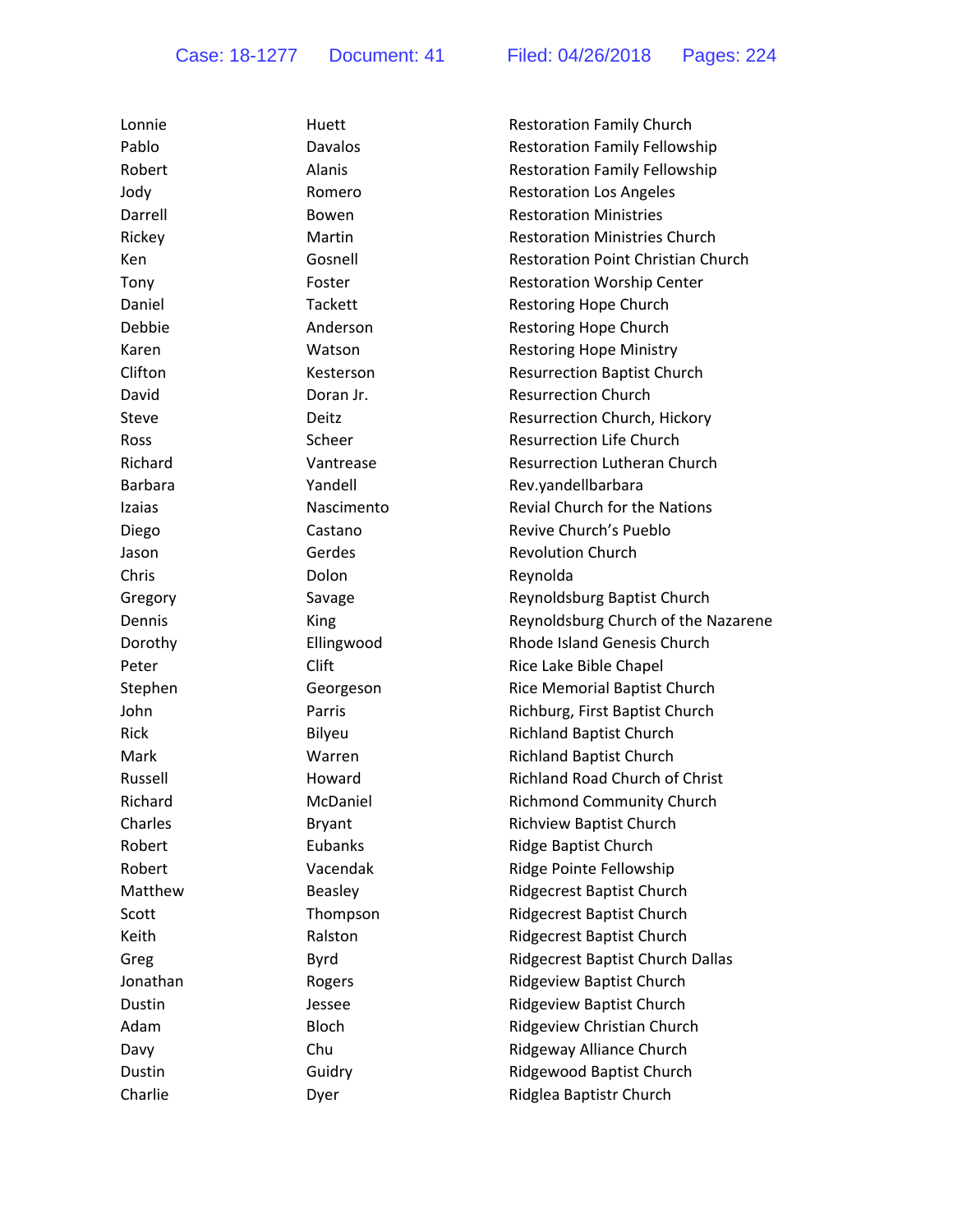| Daniel        | Ellis           | Rileyville Baptist Church               |
|---------------|-----------------|-----------------------------------------|
| Les           | Woodard         | Rincon Church of God                    |
| Luke          | Smith           | Rincon Mountain Presbyterian Church     |
| Eric          | Kennedy         | Ringgold First Baptist Church           |
| <b>Brant</b>  | Olivarri        | Ringgold First Baptist Church           |
| Rodney        | Sanderson       | Rio Dell Baptist Church                 |
| Steven        | Hutchinson      | Rio Grande Valley Church of Christ      |
| Hernan        | Castano         | Rios De Aceite                          |
| Michael       | Seaver          | Risen Hope Church                       |
| Sean          | Patrick         | Risen Life Church                       |
| Matt          | Newton          | River City Christian                    |
| John          | Hunt            | River City Christian                    |
| Fred          | Hammer III      | River City Christian                    |
| Ryan          | Sidhom          | River City Church                       |
| Robert        | <b>Bradford</b> | River City Church                       |
| <b>Brad</b>   | Kidder          | River City Church                       |
| Joel          | Adams           | <b>River Hills Church</b>               |
| Andrew        | Wild            | River Oaks Community Church             |
| Jerry         | Maston          | River of Life Church                    |
| Joel          | Ruiz            | River of Life Fellowship                |
| Lowell        | Morton          | River of Life International             |
| Cosmin        | Avram           | River Of Life Romanian Church           |
| Herlin        | Summers         | River Pointe Assembly of God            |
| Charles       | Turner          | River Rock Bible Church                 |
| Chris         | Teien           | <b>River Rock Church</b>                |
| Jordan        | Wind            | <b>River Shores Church</b>              |
| <b>Thomas</b> | Gold            | River South Bible Church                |
| Shane         | McGrath         | River Valley Church                     |
| Curt          | <b>Bradford</b> | <b>Riverbluff Church</b>                |
| <b>Terry</b>  | Feil            | <b>Riverbluff Church</b>                |
| John          | Ray             | <b>Riverchase United Methodist</b>      |
| Richard A.    | Hunter          | Riverchase United Methodist Church      |
| Chris         | Liotta          | Rivergate Church                        |
| Ryan          | Pack            | Riverland Hills Baptist Church          |
| Jonathan      | Hanberry        | Riverland Hills Baptist Church          |
| <b>Tim</b>    | Phillips        | Riverland Hills Baptist Church          |
| Joshua        | Dry             | Riverland Hills Baptist Church          |
| Mark          | Powers          | Riverland Hills Baptist Church          |
| Paul          | Taylor          | <b>Rivers Crossing Community Church</b> |
| Erik          | Hallworth       | Rivers Edge Church                      |
| <b>Bonita</b> | McGee           | Rivers of Life Family Church            |
| John          | Francisco       | Riverside Assembly                      |
| Howard        | Dean            | Riverside Baptist Church                |
| Ryan          | Steed           | Riverside Baptist Church                |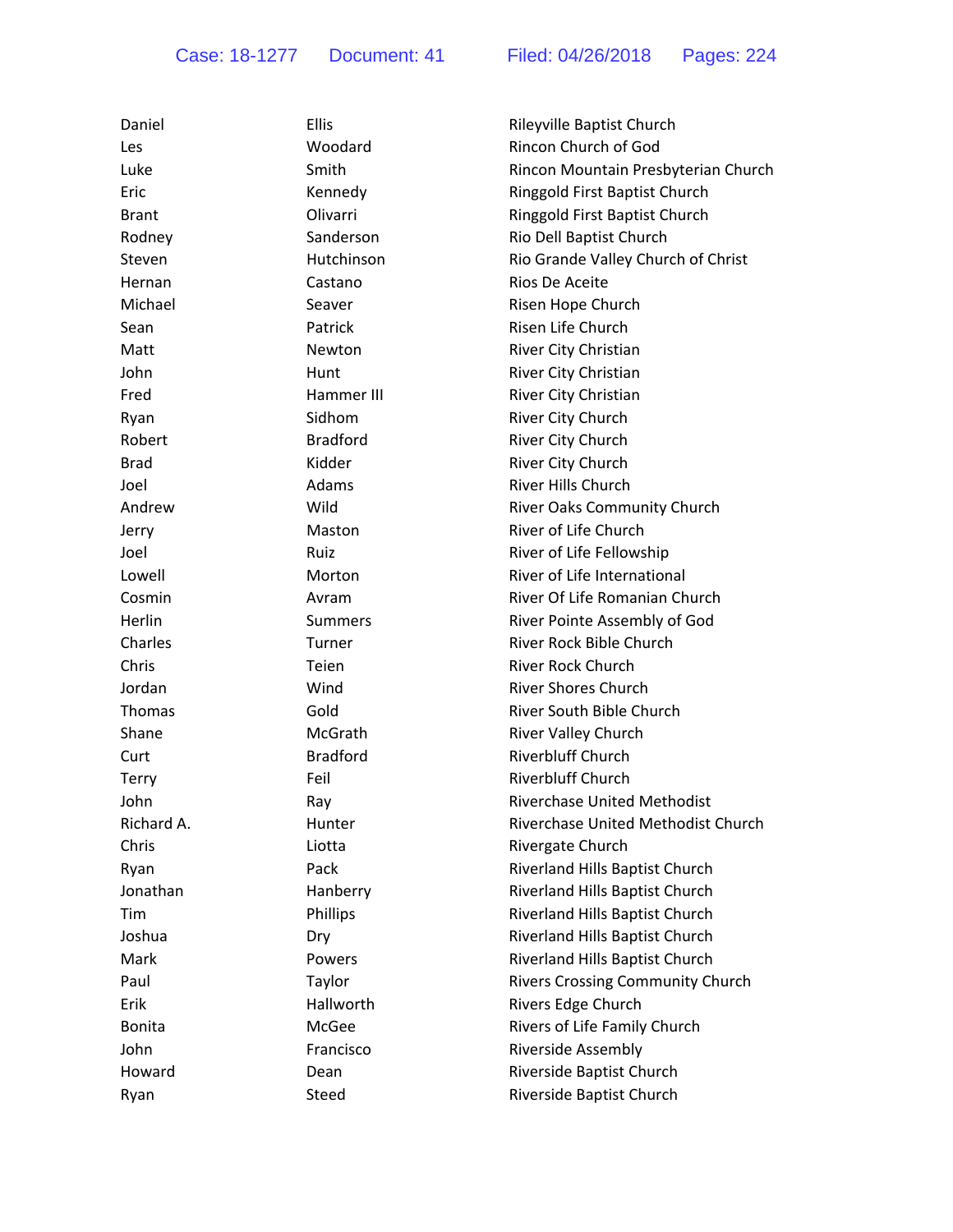| Gary         | York            | Riverside Baptist Church of Pishon Ferry       |
|--------------|-----------------|------------------------------------------------|
| <b>Brian</b> | Casey           | Riverside Bible Church                         |
| Ralph        | Ford            | Riverside Chapel SDA                           |
| Mark         | Rivera          | Riverside Church                               |
| Dennis       | Evans           | Riverside Presbyterian Church                  |
| Max          | Nichter         | Riverside United Methodist Church              |
| David        | Watkins         | Riverside: A Christian Community               |
| Kip          | Troeger         | Riverton First Baptist Church                  |
| Benjamin     | Whittinghill    | <b>Rivertown Church</b>                        |
| David        | <b>Buffaloe</b> | Riverview Baptist Church                       |
| David        | Fry             | <b>Riverview Church</b>                        |
| Ryan         | Elie            | Riverway Church                                |
| Billy        | Dennis          | Roberdel Baptist Church                        |
| James        | Hart            | Robert E. Webber Institute for Worship Studies |
| Norman       | Melton          | Robertson Ave. Baptist Church                  |
| Adam         | Hamill          | Rock Bible Chapel                              |
| Stephen      | Hare            | Rock Bridge Community Church                   |
| Evan         | Henry           | Rock Bridge Community Church                   |
| Robert       | <b>Terry</b>    | <b>Rock Brook Church</b>                       |
| Jeff         | Borden          | Rock Community Church                          |
| Jonathan     | Absher          | Rock Creek Church of God                       |
| Michael      | Chambliss       | Rock Crusher Road Church of God                |
| Е.           | Greene          | Rock Hill Baptist Church                       |
| Robert       | Welch           | Rock Hill Baptist Church                       |
| Р.           | Crosby          | <b>Rock Hill Dream Center</b>                  |
| Doug         | Rowland         | Rock Island Bible Church                       |
| Millard      | <b>Buchholz</b> | Rock Island Family Church                      |
| Robert       | Stroup          | Rock Lake Baptist Church                       |
| Aaron        | Ramquist        | Rock of Hope Church                            |
| Roberto      | Martinez        | Rock of Refuge                                 |
| Justin       | Park            | Rock Point Church                              |
| Jaron        | Halsted         | Rock Solid Church                              |
| Derek        | Howard          | Rock Springs Baptist Church                    |
| Kevin        | Tanner          | Rock Springs Baptist Dublin, GA                |
| Michael      | Grigsby         | Rock Springs Christian Church                  |
| Ken          | Wutzke          | Rockaway Community Church                      |
| Robin        | Wright          | Rockport Church of Christ                      |
| John         | Harrison        | Rockvale Baptist Church                        |
| Harold       | Sharp           | Rockville Fellowship                           |
| Philip       | Heap            | Rockville MD Church of the Nazarene            |
| Michael      | <b>Burkley</b>  | Rockwell Falls Presbyterian Church             |
| Reagan       | Marsh           | Rocky Face Baptist Church                      |
| Larry        | Sutphin         | Rocky Gap Pentcostal Holiness Church           |
| Leland       | Holland         | Rocky Hill Baptist Church                      |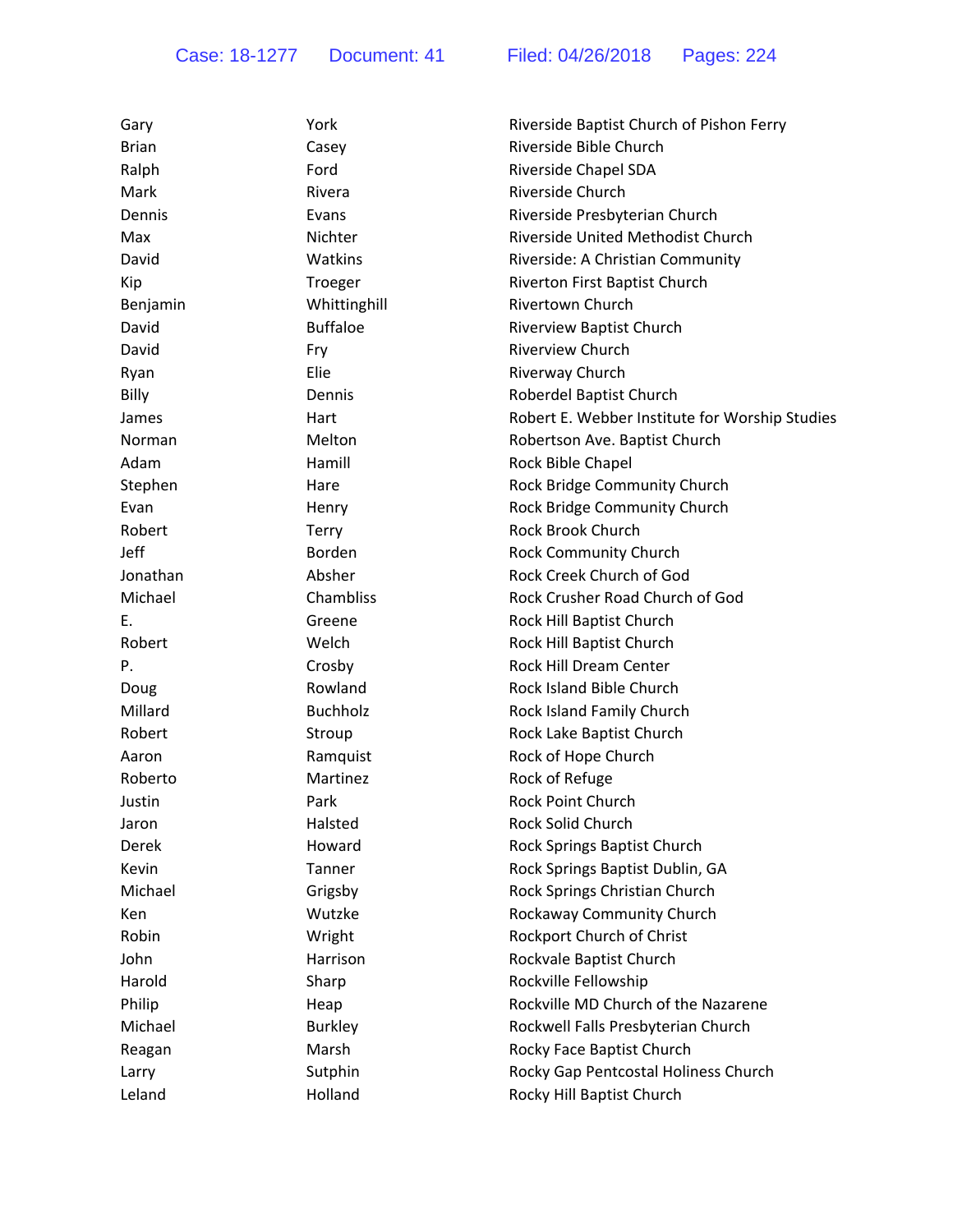| Alfred      | Poirier        | Rocky Mountain Community Church                |
|-------------|----------------|------------------------------------------------|
| Alfred      | Poirier        | Rocky Mountain Community Church, P.C.A.        |
| Bobby       | Jones          | Rocky River Baptist Church                     |
| Ronald C.   | Thomas         | Rodgers Baptist Church                         |
| Mark        | Hardin         | Ro-Land Manor Baptist Church                   |
| <b>Russ</b> | Spikes         | Rolling Hills Baptist Church                   |
| Roy         | Regaspi        | Roman Catholic                                 |
| Alan E      | Rosenau        | Roman Catholic Church                          |
| Ronald      | Allen          | <b>Ron Allen Ministries</b>                    |
| Chris       | Altman         | Roopville road baptist church                  |
| Stacy       | Hadlock        | Roosevelt Baptist Church                       |
| John        | Abraham        | Rosanky Baptist Church                         |
| Erikson     | Aldridge       | Roscimmon Baptist Church                       |
| Allen       | King           | Rose Rock Pentecostal Church                   |
| Timothy     | Parker         | Roseville United Methodist Church              |
| Charles     | Johnson        | Rosewood Baptist Church                        |
| James       | Goldschmeding  | Rosewood Reformed Church                       |
| R Geoffrey  | <b>Brown</b>   | Roslyn Presbyterian Church                     |
| Andy        | Moore          | Ross Baptist Church                            |
| Frances     | Norady         | Roswell Street Baptist Church                  |
| Joseph      | <b>Buckner</b> | Roswell Street Baptist Church                  |
| Perry Lee   | Sapp Jr.       | Roswell Street Baptist Church                  |
| David       | Feiser         | Round Hill Evangelical Presbyterian Church     |
| Adam        | <b>Burell</b>  | Rowland Springs Baptist Church                 |
| Alton       | McKinley       | Rowlett Friendship Baptist Church              |
| Steven      | <b>Bullard</b> | Royal Baptist Church                           |
| Mike        | Henry          | Royal View Baptist Church                      |
| Ronald      | Erb            | Royersford Bible Fellowship Church             |
| Fred        | Fahl           | Rozzell Chapel Cumberland Presbyterian         |
| Elizabeth   | Farr           | <b>Ruleville First United Methodist Church</b> |
| John        | Stout          | <b>Runners Refuge Ministries</b>               |
| Dan         | Dozier         | Rural Hill Church of Christ                    |
| Damon       | Fountain       | <b>Russellville Baptist</b>                    |
| Stanley     | Lightfoot      | Rustic Hills Baptist Church                    |
| Tommy       | Ghann          | <b>Rutledge Baptist</b>                        |
| Richard     | Graeff         | <b>RV Maps</b>                                 |
| Randy       | <b>Bryant</b>  | Ryanwood Fellowship Free Will Baptist Church   |
| Vernon      | Olson          | S. Ed United Methodist Church                  |
| Justin      | Dean           | Sacred City Church                             |
| Josh        | Pease          | Saddleback Church                              |
| Hoon        | Im             | Saenuri Baptist Church                         |
| Gary        | Gilbert        | Safe Harbor Baptist Church                     |
| Daryl       | Oliver         | <b>Safer Communities Ministry</b>              |
| Denilio J   | Gorena         | Sagamore Hill Baptist Church                   |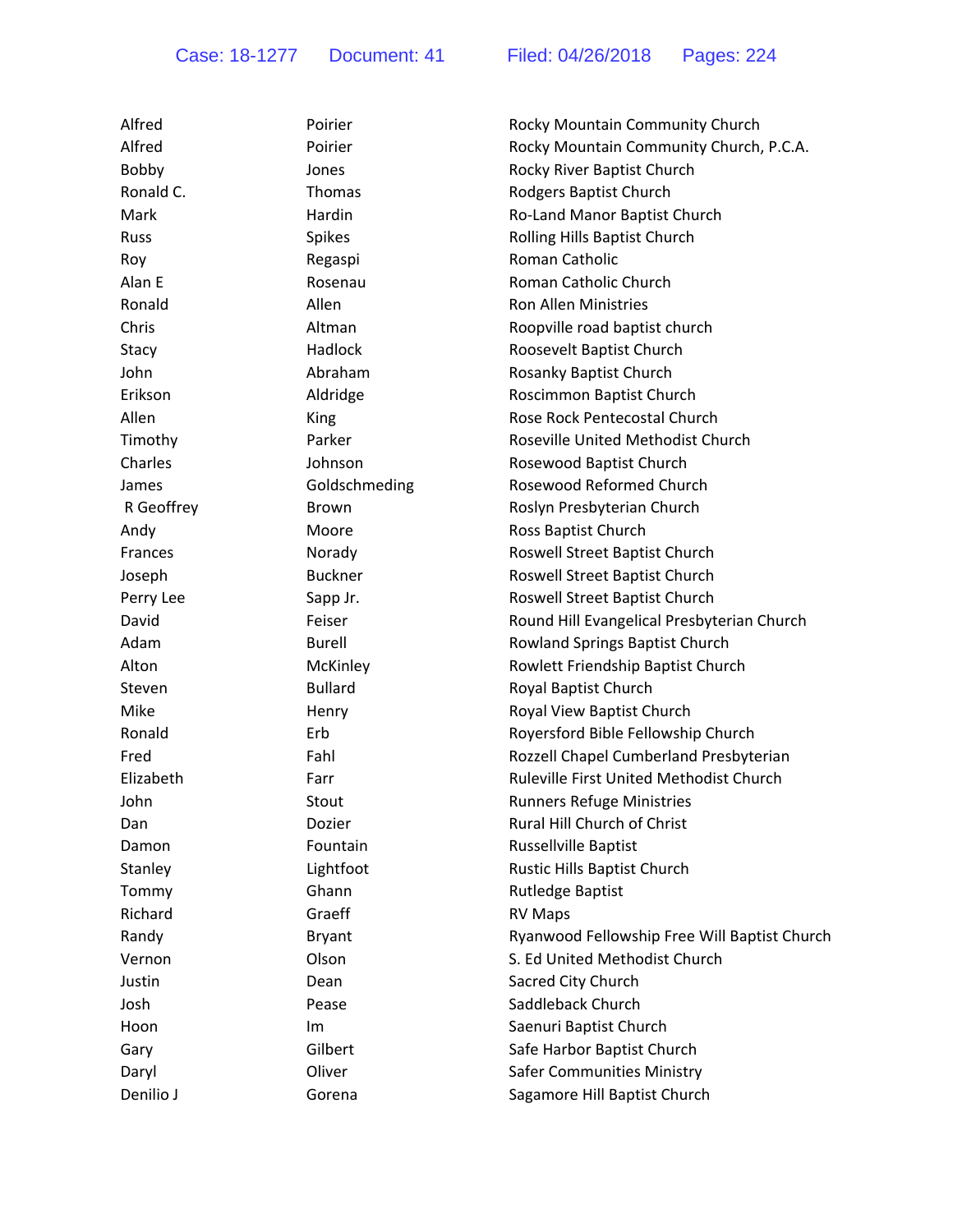| William    | Cole            | Sagemont Church                          |
|------------|-----------------|------------------------------------------|
| Jason      | Ryan            | Sagemont Church                          |
| Latchlon   | Aldridge        | Saginaw Baptist Church                   |
| Michael    | Hanifin         | Saint Basil the Great Parish             |
| Douglas    | Gestwick        | Saint Luke's United Methodist            |
| Harrison   | Gapter          | Saint Mark Evangelical Lutheran Church   |
| Howard     | Storm           | Saint Mark United Church of Christ       |
| Thomas     | Crowder         | Saint Matthew's Anglican Catholic Church |
| James      | Liggett         | Saint Matthew's Lutheran Church          |
| John       | Wooden          | Saint Paul Missionary Baptist Church     |
| Larry      | Troxel          | Saint Paul's Evangelical Lutheran Church |
| Gary       | Morris          | Saint Stephens Wesleyan Church           |
| <b>Tim</b> | <b>Bozeman</b>  | Sale City Baptist Church                 |
| William    | Walker          | Salem Baptist                            |
| James      | <b>Brinkley</b> | Salem Baptist                            |
| Tommy      | Yopp            | Salem Baptist Church                     |
| Kevin      | James           | Salem Baptist Church                     |
| Derek      | <b>Bradshaw</b> | Salem Baptist Church                     |
| Robert     | Dutton          | Salem Baptist Church                     |
| Chris      | Warr            | Salem Baptist Churxh                     |
| Justin     | Reese           | Salem Bible Church                       |
| Richard    | Goodman         | Salem Bible Church                       |
| George     | Hege            | Salem Bible Church                       |
| Kyle       | Sorensen        | Salem Ebenezer Reformed Church           |
| Leon       | Chriestenson    | Salem First Baptist                      |
| Gregg      | Davis           | Salem First Church of the Nazarene       |
| RunAA      | Miller          | Salem First Free Methodist Church        |
| Douglas    | Meyer           | Salem Lutheran Church                    |
| Kevin      | Carrothers      | Salem South Baptist Association          |
| Jason      | <b>Bakker</b>   | Salem United Brethren Church             |
| Edward     | Mathis          | Salina Higher Praise                     |
| Richard    | Pate            | Salinas Valley Community Church          |
| Ruston     | Morecraft       | Saline Baptist Association               |
| Peter      | Rufener         | Saline Community Church                  |
| Kenneth    | Moore           | Salt & Light Ministries                  |
| Ronald     | Clement         | Salt Lake Baptist Association            |
| William    | <b>Rigg</b>     | <b>Salt Ministries</b>                   |
| David      | Evans           | Salt River Baptist church                |
| John D.    | Dill            | Saluda Baptist Association               |
| Harrell    | Teague          | San Antonio Christian Leader Forum       |
| Joung      | Suh             | San Antonio Korean Baptist Church        |
| Andrew     | Moody           | San Antonio Reformed Church              |
| John       | Ashley          | San Bernardino Baptist Church            |
| Candie     | Blankman        | San Clemente Presbyterian Church         |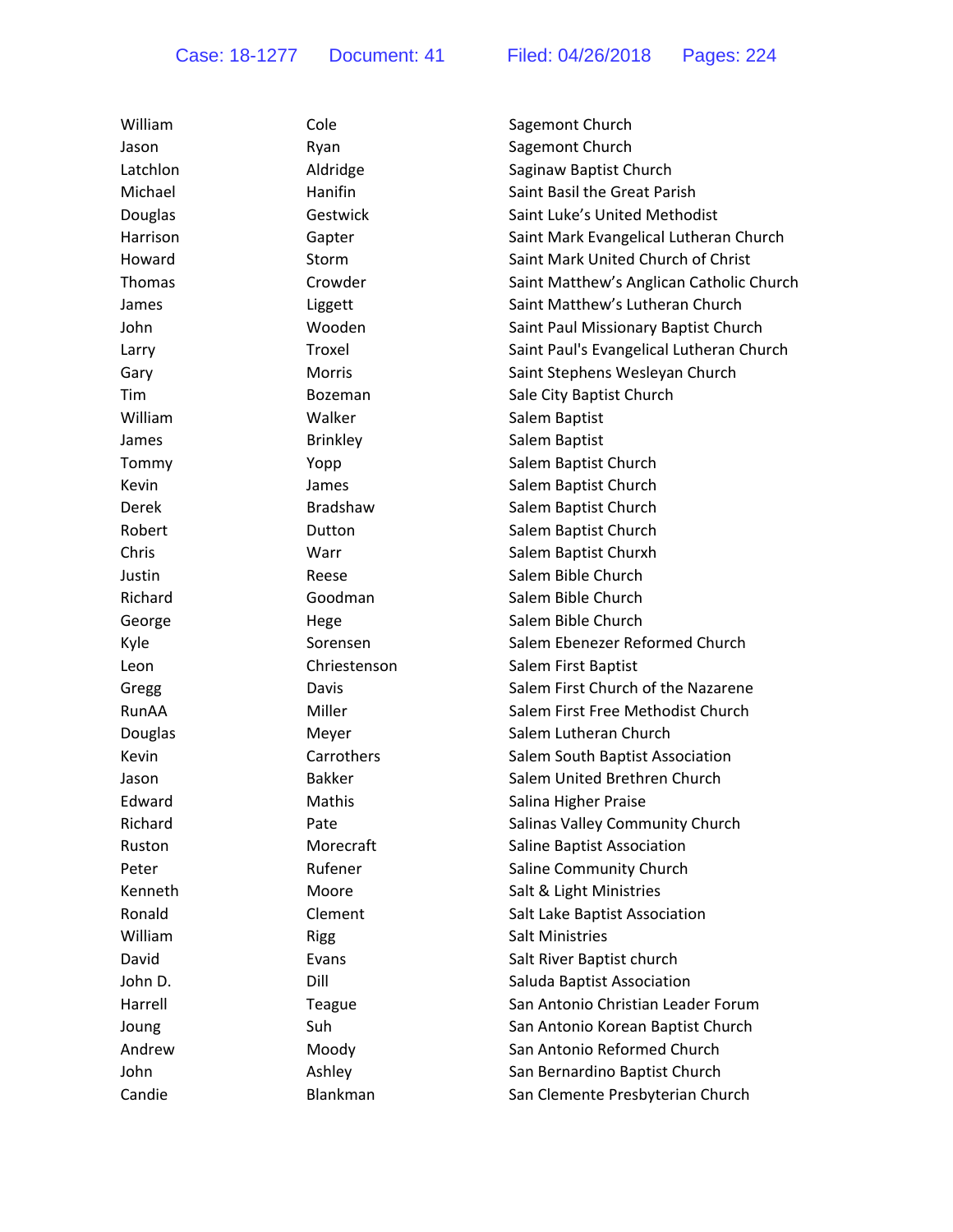Case: 18-1277 Document: 41 Filed: 04/26/2018 Pages: 224

| Clifford    | Horr          | San de Fuca Chapel                              |
|-------------|---------------|-------------------------------------------------|
| David       | Chun          | San Gabriel Valley Alliance Church              |
| Michael     | Wu            | San Gabriel Valley Alliance Church              |
| Jeffrey     | Johnson       | San Jacinto Assembly of God                     |
| George      | Slover        | San Marcos Church of Christ                     |
| Matt        | Morgan        | Sanctuary                                       |
| Craig       | <b>Bowler</b> | Sanctuary                                       |
| Hildred     | <b>Barnes</b> | Sanctuary 303 True Tabernacle Church            |
| Michael     | Owens         | Sand Hill Baptist                               |
| David       | Feldkamp      | Sand Hill Baptist Church                        |
| George      | Skinner       | Sand Hill Baptist Church                        |
| Richard     | Freeman       | Sandersville First Baptist Church               |
| Rick        | Pearce        | Sandoval Baptist Church                         |
| Robert      | Carruthers    | Sandy Creek Baptist Association                 |
| Davy        | Miller        | Sandy Creek Baptist Church                      |
| Philip      | Johnson       | Sandy Creek Baptist Church                      |
| Barry M.    | <b>Adkins</b> | Sandy Creek Congregation Church of the Brethren |
| Al          | Southerland   | Sandy Plains Baptist Church                     |
| Derek       | Filley        | Sandy Ridge Community Church                    |
| John        | Richard       | Santa Cruz Bible Church                         |
| John        | David         | Santa Paula Foursquare Church                   |
| Stan        | Willlis       | Santa Rosa Bible Church                         |
| William     | Wimmer        | Sapulpa First Church of God                     |
| Kevin       | Bowder        | Sarasota Community Church                       |
| Mike        | Goforth       | Sardis Baptist                                  |
| James       | Newsome       | Sardis Baptist                                  |
| Benjamin T. | Kennedy       | Sardis Baptist Church                           |
| John        | Silver        | Sardis Baptist Church                           |
| Michael     | Bell          | Sardis Baptist Church                           |
| Larry       | Moore         | Savage Bible Baptist Church                     |
| Michael     | Meyer         | Savanna Bible Church                            |
| Joseph      | Jackson       | Savanna Church                                  |
| Rothell     | Wasson, Jr    | Savannah Baptist Association                    |
| Steve       | <b>Black</b>  | <b>Scenic Heights Baptist</b>                   |
| Romans      | Gilbert       | Scenic Park Baptist Church                      |
| Chad        | Garinger      | Sciotoville Church Of The Nazarene              |
| Scott       | Hanks         | <b>Heritage Baptist</b>                         |
| Danny       | Pinter        | Scott Memorial Church of God                    |
| Arthur      | Watson        | Scott Street Baptist Church                     |
| <b>Nick</b> | Johnson       | Scottsdale Bible Church                         |
| Robert      | Haynes        | <b>Scranton Baptist Church</b>                  |
| Lee         | Huddleston    | SeaCoast Church Redondo Beach                   |
| Sean        | Wightman      | Sean Wightman                                   |
| Neil        | Stich         | <b>Second Baptist</b>                           |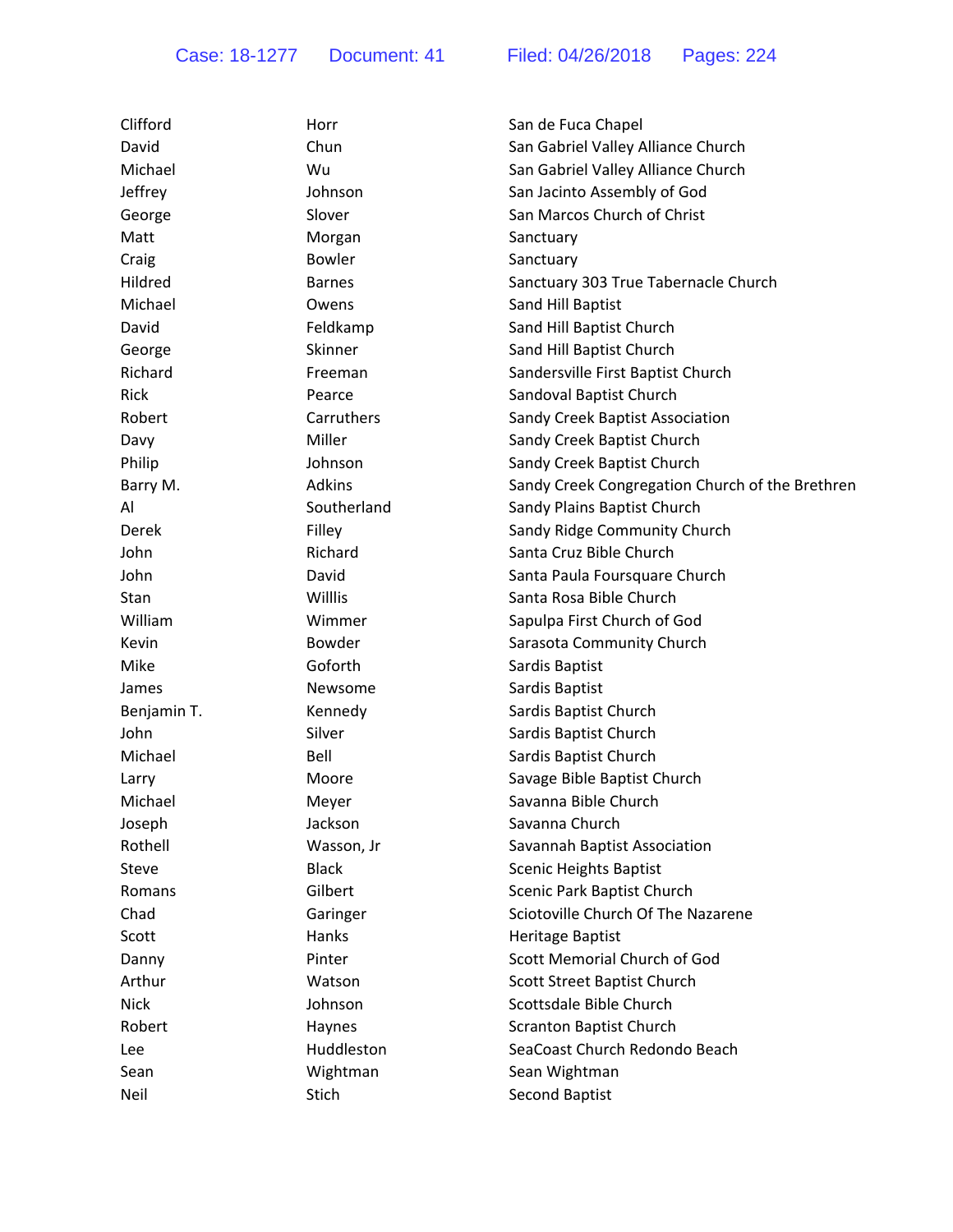| Ray            | Hearron            | Second Baptist Church                           |
|----------------|--------------------|-------------------------------------------------|
| Gregory        | Smith              | Second Baptist Church                           |
| Gary           | Morton             | Second Baptist Church                           |
| Jason          | Edwards            | Second Baptist Church                           |
| Matthew        | Gibbs              | Second Baptist Church                           |
| Timothy        | Shaw               | Second Baptist Church                           |
| <b>Brett</b>   | Hystad             | Second Baptist Church                           |
| William        | Fooshee            | Second Baptist Church                           |
| Johnny         | Simon              | Second Baptist Church                           |
| James          | Rosser             | Second Baptist Church of Highlands, TX          |
| John           | Hudson             | Second Baptist Church of Kingstree              |
| Mark           | <b>Bradley</b>     | Second Baptist Church Rock Hill                 |
| Jeffrey        | Eernisse           | Second Christian Church                         |
| <b>Terry</b>   | Goodwin            | Second Church of Christ                         |
| Dale           | DeNeal             | Second Church of Christ                         |
| Drew           | Mentzer            | Second Church of Christ                         |
| Corey          | Sanderson          | Second Congregational Church, UCC               |
| Searcy         | Emmanuel           | Second New Mount Zion Missionary Baptist Church |
| George         | Robertson          | Second Presbyterian Church                      |
| Jim            | Foreman            | Sedley Baptist Church                           |
| Lois           | Sharpe             | Seed of Abraham Pentecostal Church              |
| Esteban        | Jaquez             | Segunda Iglesia Bautista                        |
| <b>Brian</b>   | Duffer             | Sequoia Baptist Church                          |
| <b>Brendan</b> | <b>Banks</b>       | Serenity Village Community Church               |
| Jed            | Lindstrom          | Serenity Village Community Church               |
| Daniel         | Hernandez          | Serenity Village Community Church               |
| Bill           | Scott              | <b>Servant Ministries</b>                       |
| Maury (Murph)  | Powers             | Set Free Christian Fellowship                   |
| Kim            | Powers             | Set Free Helena                                 |
|                | Set Free Christian |                                                 |
| JT             | Fellowship         | <b>Set Free Ministries</b>                      |
| <b>Nick</b>    | Kersten            | Seventh Day Baptist General Conference          |
| Philip         | Jones              | Seventh-day Adventist                           |
| Nathan         | Merkel             | Seventh-day Adventist Church                    |
| Scott          | Hamley             | Seward United Methodist Church                  |
| David          | Watson             | Sewell Mill Baptist Church                      |
| Alan           | Arkema             | Seymour Christian Reformed Church               |
| Wendell        | <b>Burdette</b>    | Shadnor First Baptist Church                    |
| Jeanette       | Preston            | Shadow of His Wings Christian Fellowship        |
| Craig          | Cunningham         | <b>Shadow Rock Church</b>                       |
| Daryle         | Hawthorne          | Shady Grove Baptist Church                      |
| Jason          | Rodgers            | Shady Grove Baptist Church                      |
| Bob            | Vincent            | Shady Grove United Methodist Church             |
| Barry          | <b>Braman</b>      | Shady Oaks Baptist Church                       |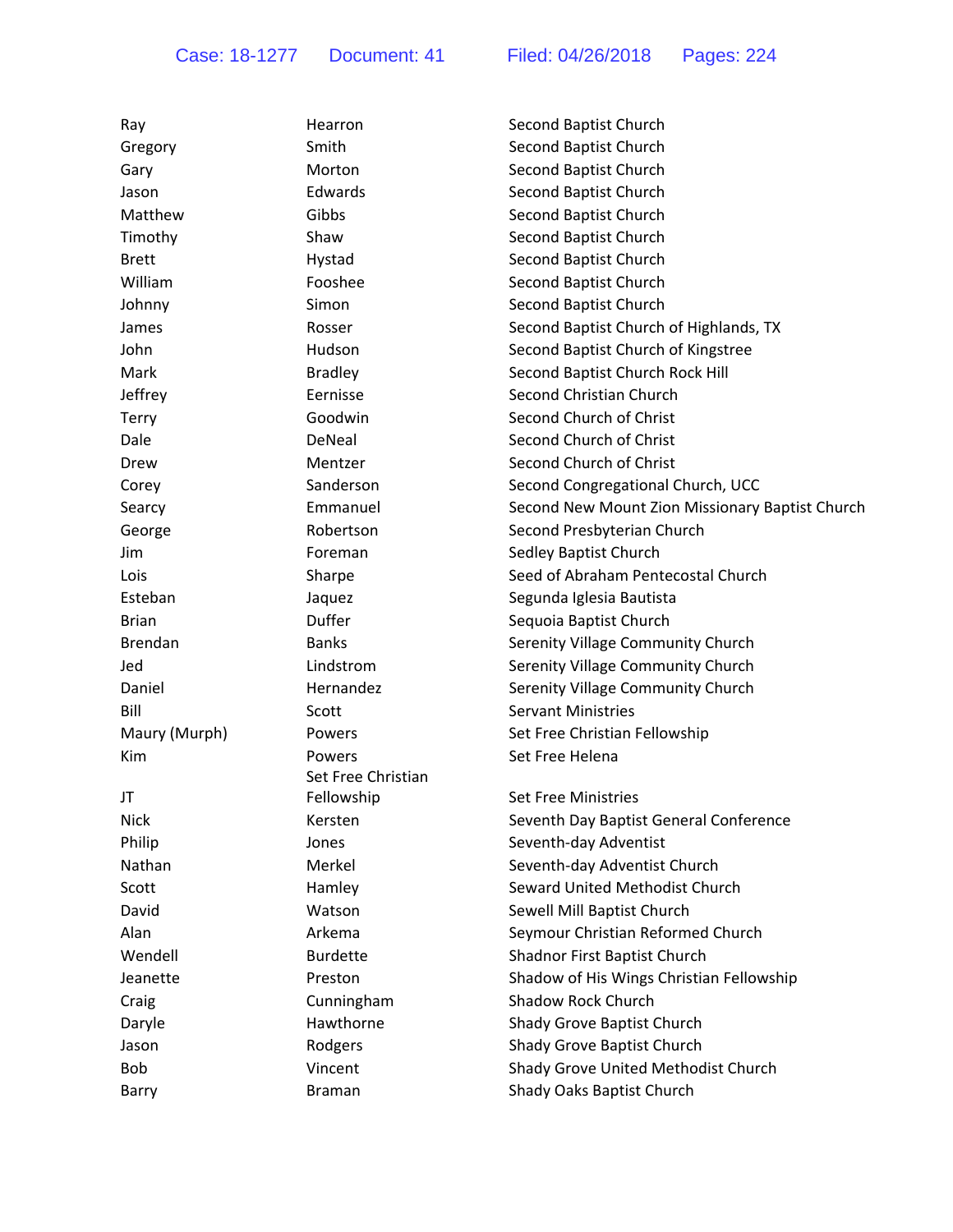| David           | Carr           | Shalom Baptist Church                        |
|-----------------|----------------|----------------------------------------------|
| George          | Samkutty       | Shalom Church of God                         |
| Morton          | Petrushansky   | Shalom Hebraic Christian Congregation        |
| Purna           | Ramdam         | Shalom Nepali Church                         |
| Timothy         | Lehman         | Shannon Baptist Church                       |
| Jeffrey         | Boer           | Sharon Orthodox Presbyterian Church          |
| Wallace         | McAbee         | Sharpsburg Baptist Church                    |
| Jonathon        | Thompson       | Shartel Church of God                        |
| Lyndell         | Kuns           | <b>Shasta Community Church</b>               |
| Patrick         | Stephens       | Shawnee Alliance Church                      |
| Mike            | Massey         | Shawnee Bible Church                         |
| Darrell         | Godfrey        | Shawnee Bible Church                         |
| Christina       | Rampersad      | Shekinah Outreach International Ministries   |
| Robert          | Green          | Shekinah Temple Family Church                |
| James           | <b>Bilbro</b>  | Shelbina Christian Church                    |
| Paul            | Austin         | <b>Shelby Road Baptist</b>                   |
| Robert          | McNeil         | Shelby Road Baptist Church                   |
| Andrew          | Cook           | Shelby Road Baptist Church                   |
| Micah           | Minton         | Sheldon Full Gospel                          |
| Darren          | Jones          | Shell Point Baptist Church                   |
| Jake            | Magee          | <b>Shelton First Baptist</b>                 |
| Paul            | Strassner      | Shenandoah Baptist Church                    |
| James           | Schlegel       | Shepherd of the Hills Lutheran Church        |
| Theodore        | McMinn         | Shepherd of the Hills Lutheran Church        |
| Kenneth         | <b>Barker</b>  | Shepherd's Community Church                  |
| Albert          | Hauck          | Shepherd's Heart Christian Fellowship        |
| Patrick         | Kenney         | <b>Shepherds Staff Mission Facilitators</b>  |
| Andrew          | Coleman        | Sheridan Hills Baptist Church                |
| Donald          | Griffioen      | Sherman St. Christian Reformed Church        |
| Daryl           | Dexter         | Sherwood Free Methodist Church               |
| Tim A           | Blankenship    | Shiloah Baptist Church                       |
| <b>HOPE</b>     | <b>BESA</b>    | Shiloh Assembly                              |
| David           | <b>Brannen</b> | Shiloh Baptist Church                        |
| <b>Bruce</b>    | McLanahan      | Shiloh Baptist Church                        |
| Mitch           | Lockamy        | Shiloh Baptist Church                        |
| John            | Davis          | Shiloh Baptist Church                        |
| Chuck           | Romain         | Shiloh Baptist LaFayette                     |
| Sheila          | Gillams        | Shiloh Church of Christ, Disciples of Christ |
| Greg            | Vaccaro        | <b>Shiloh Community Church</b>               |
| <b>Nicholas</b> | Furrie         | <b>Shiloh Ministries</b>                     |
| Lon             | Hudson         | Shiloh United Methodist Church               |
| C. Glenn        | Armstrong      | <b>Shirley Hills Baptist</b>                 |
| Jeff            | Glenn          | Shirley Hills Baptist Church                 |
| Roger M.        | Taylor         | Shoal Creek Baptist Church                   |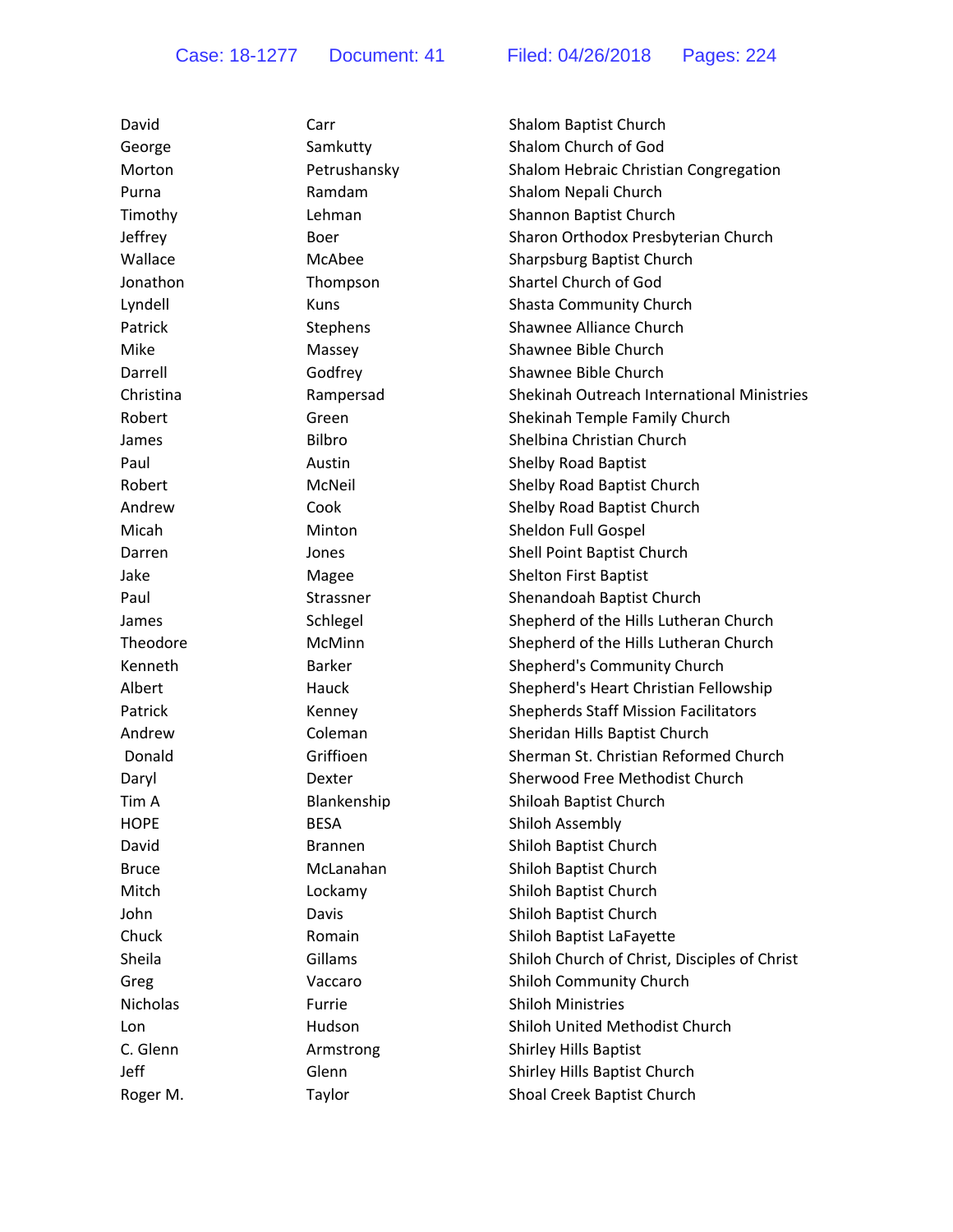| Barnard        | Shoreline Community Church            |
|----------------|---------------------------------------|
| Mooney         | <b>Short Baptist</b>                  |
| Lannoye        | Sidney Assembly of God                |
| Finch          | Sidney Chapel AME Zion Church         |
| Evans          | Sierra Springs Church                 |
| Carlson        | Sierra Vista Community Church         |
| Phillips       | Signal Mountain Bible Church          |
| Dixon          | Signs of Grace Deaf Church            |
| Spradlin       | Signs of Life Community Church        |
| Parhar         | Sikh Temple- or Sikh Church           |
| Mizelle        | Siloam Baptist Church                 |
| LaRue          | Silver Lake Church of Christ          |
| Webster        | Silver Sage Baptist Church            |
| Carlow         | Silverton Church of the Nazarene      |
| Naatz          | <b>SIM</b>                            |
| Krupke         | SIM USA                               |
| Hershey        | Sims Missionary Baptist Church        |
| Eide           | Sisco Heights Community Church        |
| Perry          | Sisters Church of the Nazarene        |
| <b>Burnett</b> | Sixth Avenue Baptist Church           |
| Johnson        | Sixth Avenue Bible Baptist Church     |
| Haines         | Sixth Street Baptist Church           |
| Crunkleton     | Skidaway Island Baptist Church        |
| Sellers        | Skidaway Island Baptist Church        |
| Missel         | Skokie Valley Baptist Church          |
| Oswell         | Skokomish Community Church            |
| Tunks          | Skowhegan Foursquare Church           |
| Ayres          | Skybreak Church                       |
| <b>Brown</b>   | Skyway Church                         |
| Coleman        | Skyway Church                         |
| Hill           | Sligo Church of the Nazarene          |
| <b>Baldwin</b> | <b>Smith Grove Baptist</b>            |
| Mendenhall     | Smith Grove Baptist Church            |
| Proctor        | Smith Street Baptist Church           |
| Miller         | Smithville Church of God              |
| <b>Butler</b>  | <b>Smoky HIII Baptist Association</b> |
| Vinston        | Smyrna Missionary Baptist Church      |
| Ashley         | Snohomish Faith Church                |
| Long           | Snow Bible Church                     |
| Wood           | Snowville Baptist Church              |
| Jackson        | So. Penobscot Baptist Church          |
| Fessler        | SoCal Network Assemblies of God       |
| Gelman         | Sojourn Church                        |
| Wheeler        | Sojourn Marietta                      |
|                |                                       |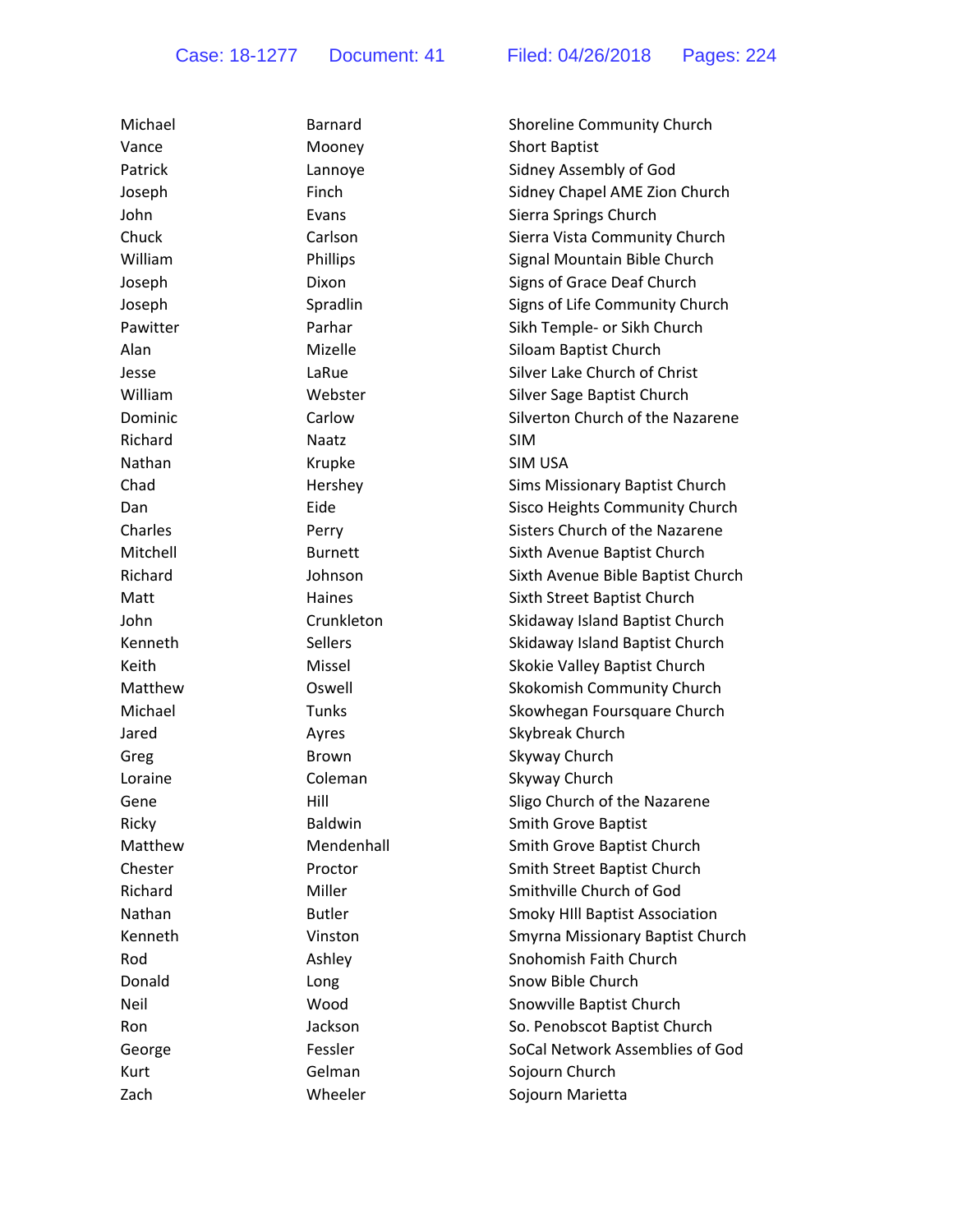| Paul          | Valenzuela       | Solano Canyon Church                                |
|---------------|------------------|-----------------------------------------------------|
| Jonathan      | Craven           | Soldotna Baptist Church                             |
| Ken           | Metler           | Solid Rock                                          |
| Jon           | Anderson         | Solid Rock Baptist                                  |
| Mike          | Clark            | Solid Rock Baptist Church                           |
| Matthew       | Kottman          | Solid Rock Christian Fellowship                     |
| Jay           | <b>Bailey</b>    | Solid Rock Church                                   |
| Leslie        | Clutter          | Solid Rock of Summersville                          |
| Cecil         | Cogburn          | Somerset Baptist Church                             |
| Gary          | Haist            | Somerset Christian Fellowship Church                |
| John          | Greig            | Somerset Hills Lutheran Church                      |
| Gilbert       | Garcia           | Son Life Chapel                                     |
| Steven        | Pickern          | Son Rise Community Church                           |
| Esdras        | Ferreras         | Sonido De Alabanza Church                           |
| Michael       | Wright           | Sonoita Bible Church                                |
| Ashton        | Smith            | Sonoraville Baptist                                 |
| Rick          | Oller            | Sonrise Assembly of God                             |
| James         | Gleason          | Sonrise Baptist Church                              |
| Tim           | Riordan          | SonRise Baptist Church                              |
| William       | <b>Rivers</b>    | Sonrise Baptist Church                              |
| Jim           | Williams         | SonRise Bible Church                                |
| Dennis        | Richardson       | SonRise Community Church                            |
| <b>Brian</b>  | Hurley           | Sonshine Christian Fellowship                       |
| <b>Brian</b>  | Martin           | <b>Sonship Ministries</b>                           |
| William       | <b>Ballinger</b> | Sooner Baptist Church                               |
| Matthew       | Gregory          | Soul Purpose Community Church                       |
| Jeremiah      | Whitt            | Soul's Harbor Assembly of God                       |
| Carol         | Himaka           | South Alameda County Buddhist Church                |
| Robert        | Cannon           | South Atlantic Conference Free Methdosit Church USA |
| Lawrence      | <b>Burk</b>      | South Baptist Church                                |
| <b>Hillis</b> | Kauffman         | South Bible Church                                  |
| Ricky         | Studdard         | South Broad Baptist Church                          |
| <b>Bert</b>   | Ross             | South Carolina Baptist Convention                   |
| Colby         | Olson            | South Chatham Community Church                      |
| Lyle          | Witcher          | South GA Fellowship of Christian Athletes           |
| Keith         | Hilton           | South Gardiner Baptist Church                       |
| Ottis         | Colley           | South Gate Baptist                                  |
| Todd W.       | White            | South Heights Baptist Church                        |
| Michael       | Laramie          | South Hill Christian Church                         |
| Bryan         | Church           | South Lewiston Baptist Church                       |
| Matt          | Gallant          | South Newington Baptist Church                      |
| Nathaniel     | McCoy            | South Newington Baptist Church                      |
| Eric          | Grissino         | South Newport Baptist Church                        |
| Kalpana       | Ofis             | South Park Church                                   |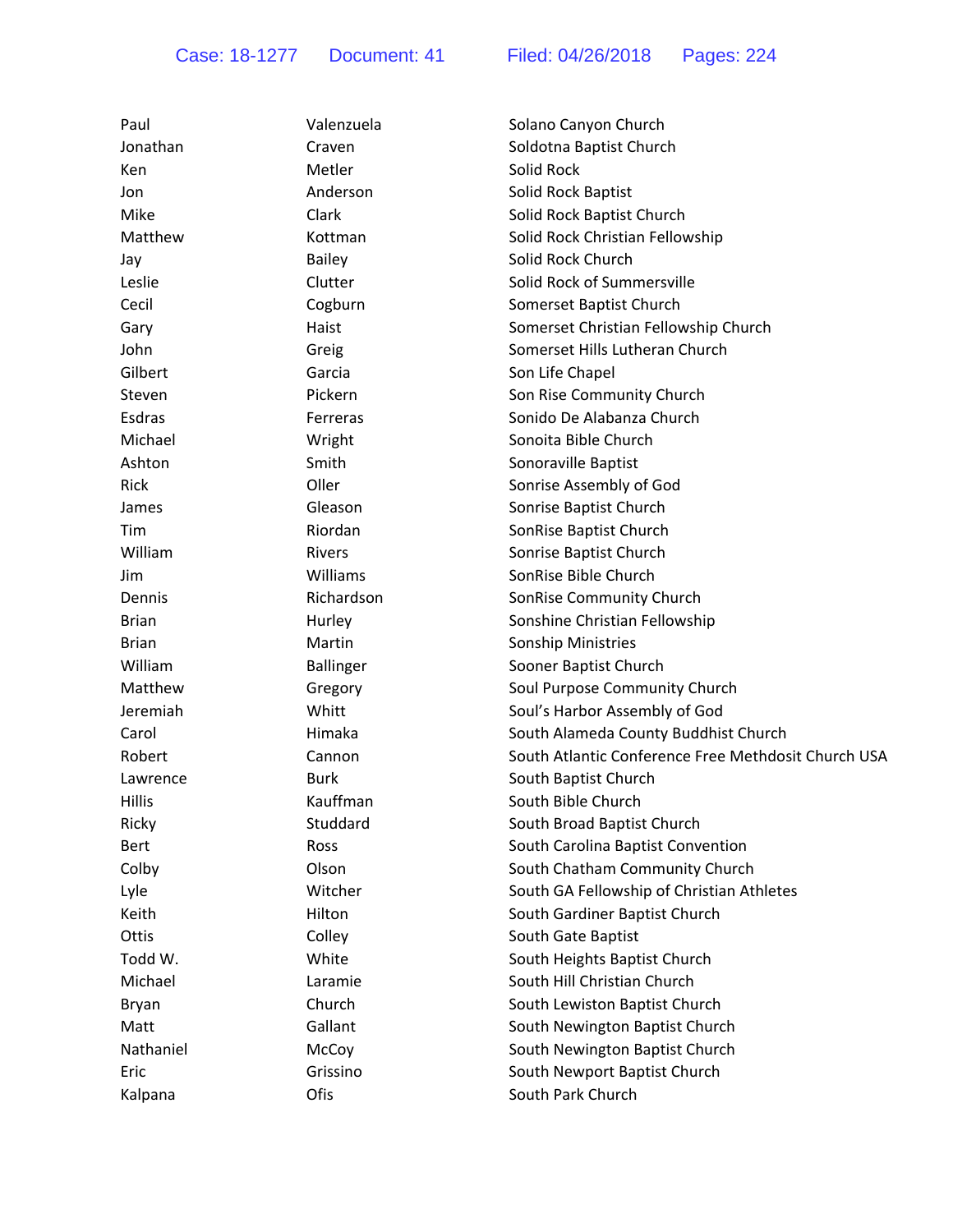| Rick           | <b>Bridges</b>   | South Plains Church of Bikers           |
|----------------|------------------|-----------------------------------------|
| Russell        | Reahard          | South Pleasant United Methodist         |
| Mark           | Aites            | South Point Church of Christ            |
| Dave           | Neal             | South Pointe Baptist Church             |
| Kevin          | Groben           | South Side Christian Church             |
| Don            | Neyland          | South Terrebonne Church of Christ       |
| Cade           | King             | South Tongass Alliance Church           |
| Pieter         | Theron           | South Umpqua Community Church           |
| Jacob          | Heppner          | Southbrook Baptist Church               |
| Charles A.     | Stewart          | Southcliff Baptist Church               |
| Michael        | Packer           | Southeast Christian Church              |
| Joel           | Tetreau          | Southeast Valley Bible Church           |
| Robert         | Houlihan         | Southeastern University                 |
| <b>Bradley</b> | Williams         | Southeastern Wisconsin Youth for Christ |
| Don            | Durbin           | Southern Baptist                        |
| Donald         | Cockes           | Southern Baptist Church of Virginia     |
| Mark           | Yoakum           | Southern Baptist of Texas Convention    |
| Mitchell       | Kolenovsky       | Southern Baptist of Texas Convention    |
| Kenneth        | Priest           | Southern Baptists of Texas Convention   |
| Ted            | Elmore           | Southern Baptists of Texas Convention   |
| Lance          | Crowell          | Southern Baptists of Texas Convention   |
| Steve          | Fehrman          | Southern CA Vert Baptist                |
| Don            | Pickerill        | Southern Crescent Baptist Church        |
| Matthew        | LaMaster         | Southern Heights Christian Church       |
| <b>Dillman</b> | Bob.             | Southern Hills Baptist Church           |
| Kenneth        | Wilson           | Southern Illinois Country Church        |
| Richard        | Rutter           | Southern New Hampshire Rescue Mission   |
| Ramiro         | Castillo         | Southern Oaks Baptist Church            |
| Mark           | Millman          | Southern Wisconsin Baptist Association  |
| Andrew         | Cunningham       | SouthGate Church                        |
| Trent          | Shivley          | Southpoint                              |
| Eugene         | Tomlinson        | Southport Baptist Church                |
| Todd           | <b>Brakebill</b> | Southside Baptist Church                |
| John           | Myrick           | Southside Baptist Church                |
| Travis         | Dyar             | SouthSide Baptist Church                |
| Randall        | Brown            | Southside Baptist Church                |
| Glenn          | Rusher           | Southside Baptist Church                |
| <b>Tracy</b>   | Spaur            | Southside Church                        |
| Chris          | Brogden          | Southside Church                        |
| Allen          | Drew             | Southside Church                        |
| Steve          | Curran           | Southside Comunity Church               |
| Chris          | Reinertson       | Southtown Baptist Church                |
| Carl           | Stubblefield     | Southwest Bible Church                  |
| Lorenzo        | Martinez         | Southwest District Council              |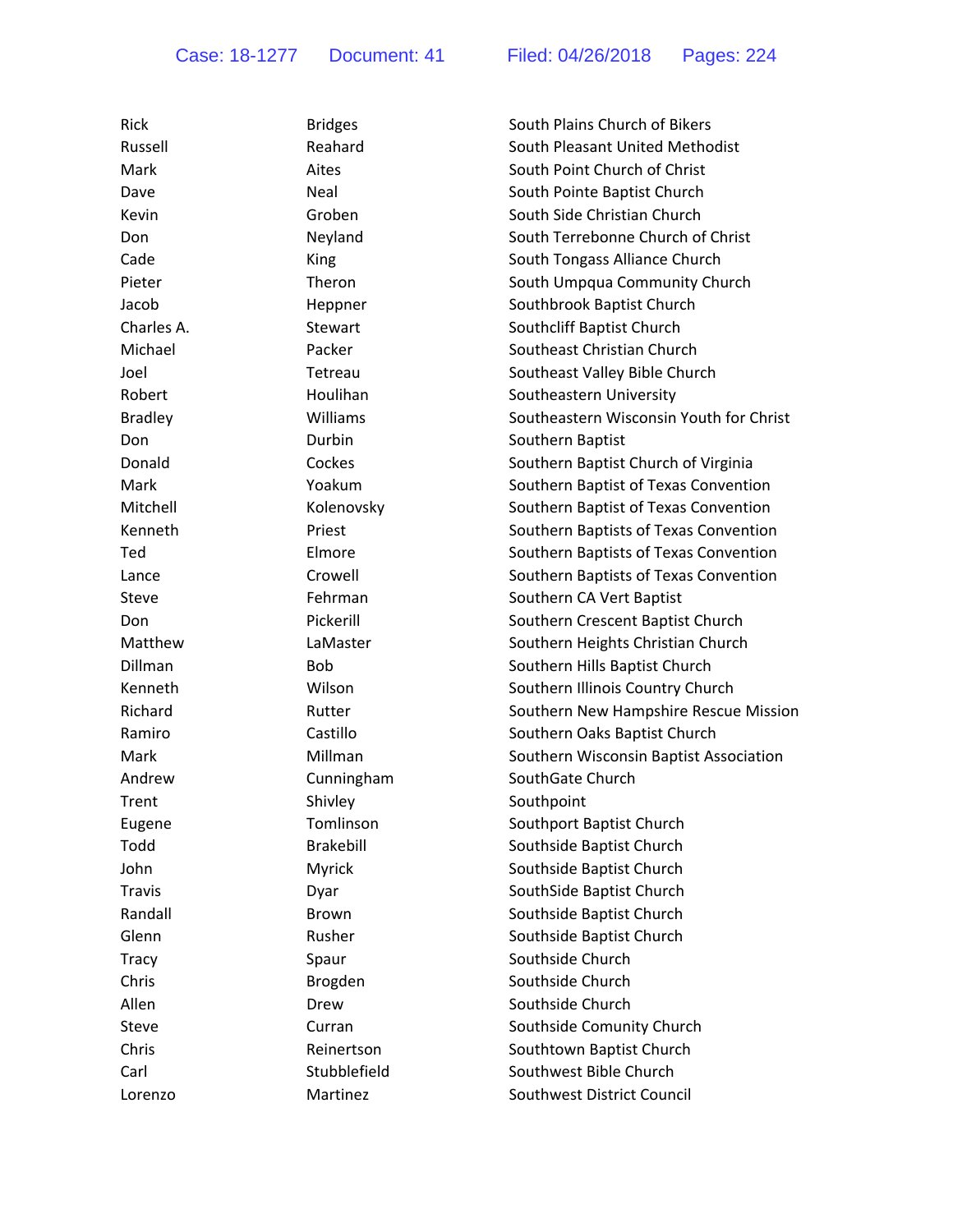| Del            | Guynes         | Southwestern Assemblies of God University |
|----------------|----------------|-------------------------------------------|
| James          | Kirby          | Sovereign Grace Baptist Church            |
| Jason          | Hansen         | Sovereign Grace Church                    |
| Tyler          | Jenner         | Sovereign Grace Church Gilbert            |
| Ron            | <b>Boomsma</b> | Sovereign Grace Church of Pasadena        |
| John           | Luhmann        | Sovereign Hope Church                     |
| Joseph         | Spurgeon       | Sovereign King Church                     |
| Luther         | McKay          | Sovereign Life Fellowship                 |
| Stephen        | Feinstein      | Sovereign Way Christian Church            |
| Hubert         | Smith          | Sowhatchee Baptist Church                 |
| Mark           | <b>Blair</b>   | Sozo Church                               |
| Stan           | Sullivan       | Sparrow Swamp Baptist Church              |
| Chris          | Likely         | Speak The Truth Ministries                |
| Scott          | Goodman        | Spinning Road Baptist Church              |
| Perry          | Ford           | Spirit & Truth Worship Center Church      |
| Kim            | Alexander      | Spirit Lake Baptist Church                |
| Clinton        | McClurkin      | Spirit Life                               |
| Thomas         | Wilke          | Spirit Life Church                        |
| Thomas         | Wilke          | Spirit Life Church                        |
| Christine      | Hau            | Spirit Life Church                        |
| <b>Barbara</b> | Odom           | Spirit Life Foursquare Church             |
| Donovan        | Larkins        | Spirit of Life Christian Center           |
| Tod            | Kennedy        | Spokane Bible Church                      |
| Tony           | <b>Banks</b>   | Spoken Word Ministry                      |
| Darrel         | Flaming        | Spooner Baptist Church                    |
| Eulis          | Brown          | Spring Beulah Church of Christ U.S.A.     |
| Nathaniel      | Watts          | Spring Branch Baptist Church              |
| Doug           | Littleton      | Spring Brook Congregational Church        |
| William        | <b>Beck</b>    | Spring City Fellowship Church             |
| Gary           | Kirpatrick     | Spring Hills Baptist Church               |
| Bill           | Perkins        | Spring Hills Community Church             |
| David          | <b>Norris</b>  | <b>Spring Valley Mennonite</b>            |
| Eric           | Carpenter      | <b>Springs Community Church</b>           |
| Lawrence       | Lasisi         | Springs of Hope Christian Ministries      |
| James          | Vandermark     | St Paul United Church of Christ           |
| Daniel         | Walter         | St Paul's Evangelical Church              |
| Eli            | Davis          | St Paul's Lutheran Church                 |
| Maurice        | Geldert        | St Paul's Episcopal Church                |
| Frederick      | Schraplau      | St Paul's Episcopal Church                |
| Debora         | Christiansen   | St Stephen United Methodist Church        |
| <b>Kris</b>    | Bjerke-Ulliman | St Timothy Evangelical Lutheran Church    |
| John G         | Morgan         | St. Albans                                |
| David          | Dangerfield    | St. Andrew Lutheran Church                |
| <b>Blaine</b>  | Vestal         | St. Andrew Presbyterian Church            |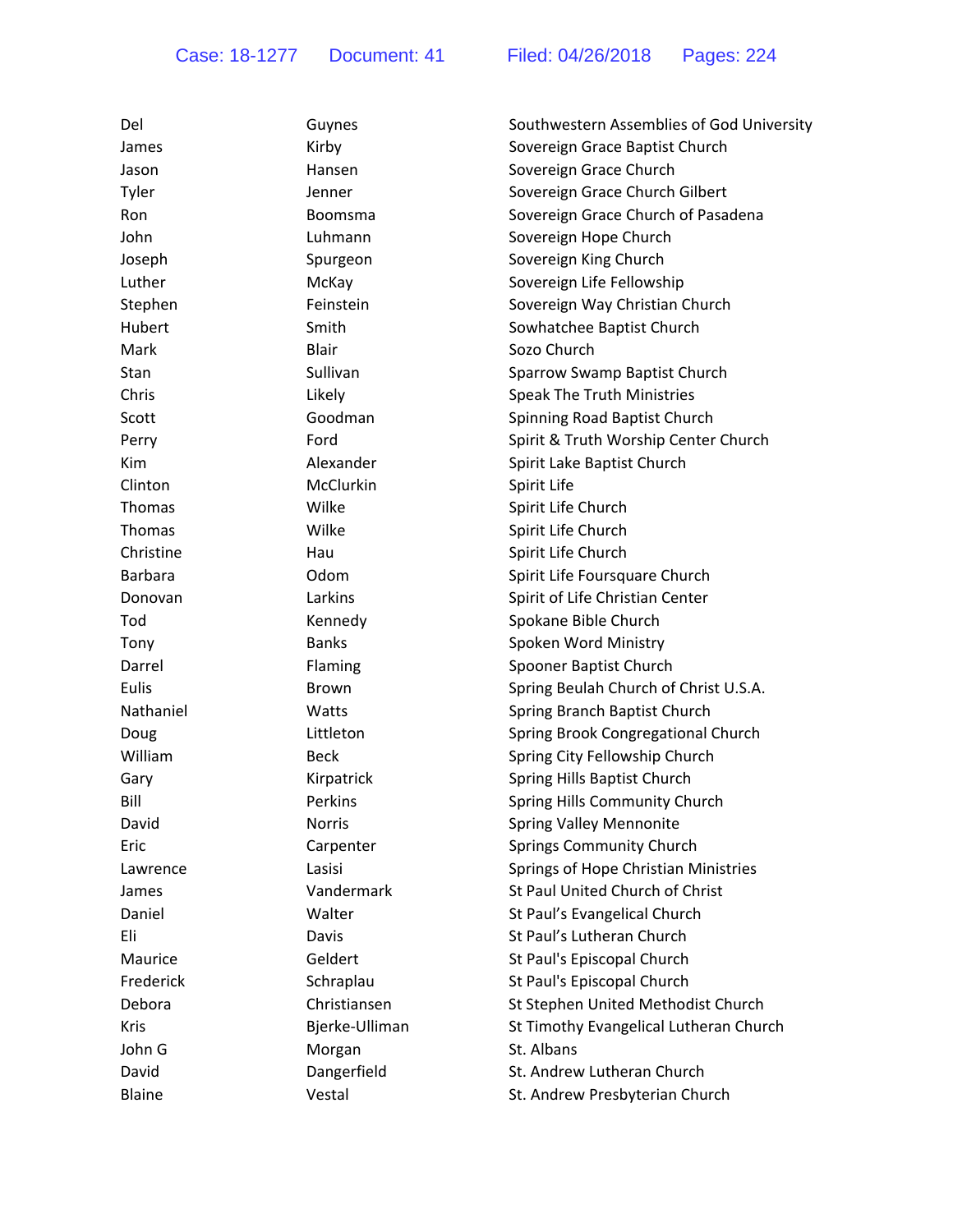| Edward       | Rees          | St. Andrew Presbyterian Church                  |
|--------------|---------------|-------------------------------------------------|
| Timothy      | <b>Davies</b> | St. Andrew's Anglican Church                    |
| George       | Coleman       | St. Andrew's Presbyterian Church                |
| Chapman      | Clark         | St. Andrew's Presbyterian Church                |
| Michael      | Skrocki       | St. Ann Melkite Catholic Church                 |
| Claire       | Lofgren       | St. Anne's Episcopal Church                     |
| Christopher  | Crain         | St. Clair Baptist Association                   |
| Patrick      | Crerar        | St. Clement's Episcopal                         |
| Billy        | Church        | St. Elmo Missionary Baptist Church              |
| Christopher  | <b>Stamas</b> | St. George Greek Orthodox Cathedral             |
| Richard      | Andrews       | St. George Greek Orthodox Church                |
| Timothy      | Tadros        | St. George Orthodox Church                      |
| Nathan       | Atwood        | St. Giles Presbyterian Church                   |
| Keith        | Dimpsey       | St. James Independent Church                    |
| Kevin        | Ogilvie, PhD  | St. James Lutheran Church                       |
| Steven       | Ritter        | St. James Orthodox Church                       |
| Gary         | Harber        | St. James United Methodist Church               |
| Dennis       | Fangmeyer     | St. John Lutheran Church                        |
| Mark         | Graham        | St. John Lutheran Church                        |
| <b>Myles</b> | Hixson        | St. John Lutheran Church                        |
| David        | <b>Buchs</b>  | St. John Lutheran Church                        |
| Scott        | <b>Bruzek</b> | St. John Lutheran Church                        |
| John         | Crowe         | St. John Lutheran Church                        |
| Valerie      | Gaede         | St. John Lutheran Church                        |
| Mervin       | Redmond       | St. John Missionary Baptist Church              |
| Leroy        | Hass          | St. John's Lutheran Church                      |
| Jeremy       | Klaustermeier | St. John's                                      |
| Charles      | Collins       | St. John's Baptist Church                       |
| David        | Baumann       | St. John's Episcopal Church                     |
| Ted          | Howard        | St. John's Episcopal Church                     |
| Gwyneth      | Murphy        | St. John's Episcopal Church                     |
| Daniel       | Green         | St. John's Episcopal Church                     |
| William      | McEllroy      | St. John's Evamgelical Congregational Church    |
| Michael      | Tanney        | St. Johns Lutheran Church                       |
| Scott        | Johnson       | St. John's Lutheran Church                      |
| Robert       | Weidmayer     | St. John's Lutheran Church                      |
| William      | Heide         | St. John's Lutheran Church                      |
| Nathan       | Hausch        | St. John's Lutheran Orange                      |
| Winthrop     | Groseclose    | St. John's United Evangelical Protestant Church |
| Donald       | McFadden      | St. Joseph Missionary Baptist Church            |
| Ronald       | Freeman       | St. Luke Ame Church                             |
| Mitchell     | Turner        | St. Luke Baptist church                         |
| John         | Mueller       | St. Luke Lutheran Church                        |
| Justin       | Clifton       | St. Luke the Healer                             |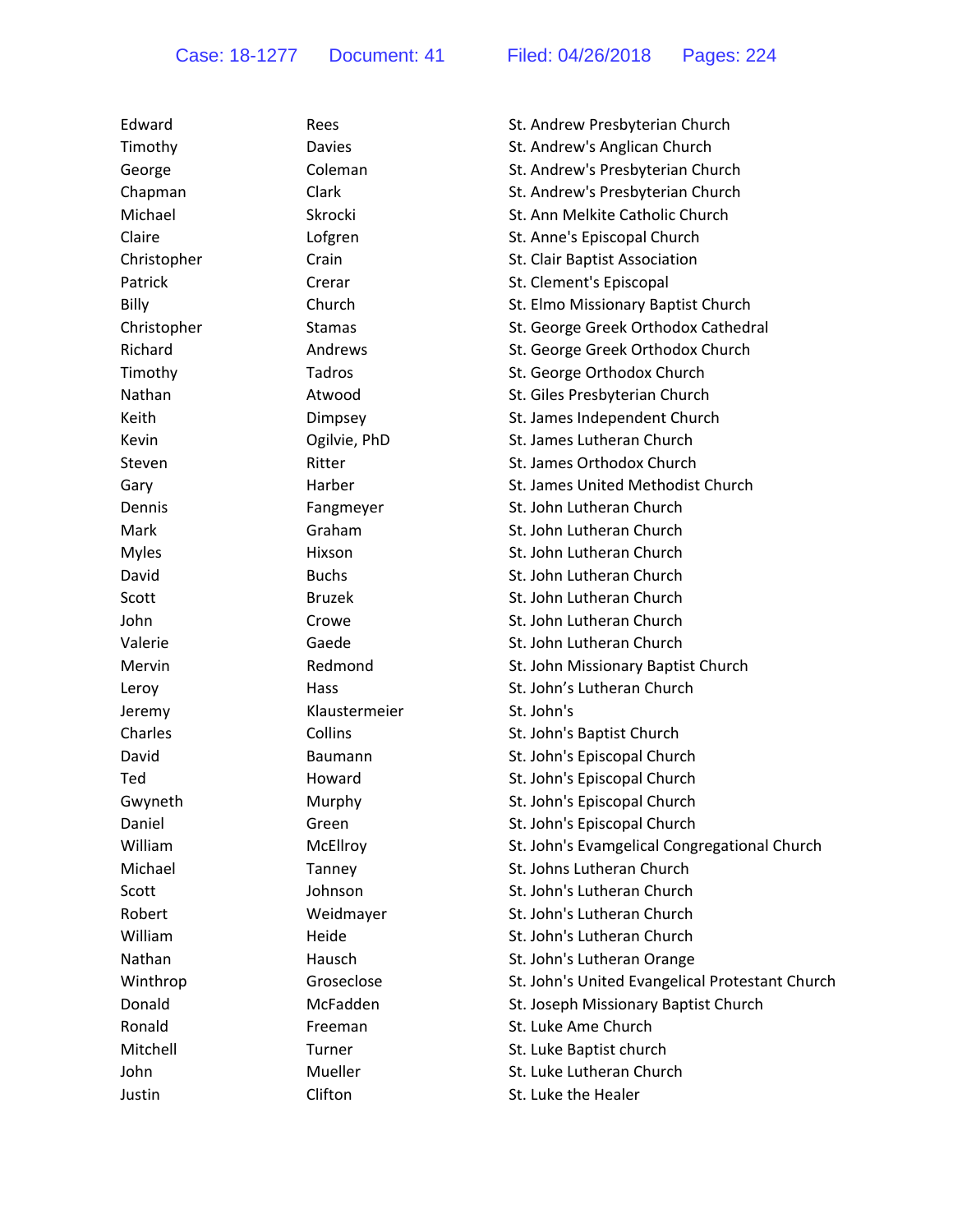| Joshua         | <b>Brown</b>     | St. Luke's Lutheran Church                                |
|----------------|------------------|-----------------------------------------------------------|
| David          | <b>Dittmar</b>   | St. Luke's Evangelical Lutheran Church                    |
| Karen          | <b>Blank</b>     | St. Luke's Lutheran Church                                |
| Steven         | Lehenbauer       | St. Luke's Lutheran Church and School                     |
| Sarah          | Nowicki          | St. Luke's Lutheran School                                |
| John           | Hogue            | St. Luke's UCC                                            |
| Guy            | Vogel            | St. Mark Lutheran                                         |
| Kyle           | Gut              | St. Mark Lutheran                                         |
| David          | Poedel           | St Luke                                                   |
| Eric           | Hansen           | St. Mark Lutheran Church                                  |
| Philip         | <b>Boileau</b>   | St. Mark Lutheran Church                                  |
| John           | Parlow           | St. Mark Lutheran Church                                  |
| <b>Brandon</b> | Steenbock        | St. Mark Lutheran Church                                  |
| Darin          | Stewart          | St. Mark Lutheran Church                                  |
| Terry          | <b>Breum</b>     | <b>Blakelock</b>                                          |
| Mark           | Sidney           | St. Mark Lutheran Church ELCA                             |
| Derrick        | Hills            | St. Mark United Methodist Church                          |
| Stephen        | McElroy          | St. Mark United Methodist Church                          |
| John           | Hardie           | St. Mark's Episcopal Church                               |
| Susan          | Anderson-Smith   | St. Mark's Church in-the-Bowery                           |
| Patricia       | <b>Drost</b>     | St. Mark's Episcopal Church                               |
| Carl           | Rosenberg        | St. Mark's Lutheran                                       |
| Jason          | Wolter           | St. Mark's Lutheran Church                                |
| Tammy          | Hallam           | St. Mark's United Methodist Church                        |
| Jack           | Hallam           | St. Mark's United Methodist Church                        |
| Archie         | Matlock          | St. Mary's Missionary Baptist Church                      |
| Vic A.         | Russell          | St. Matthew Baptist Church                                |
| Wendelyn       | Perceful         | St. Matthew United Methodist                              |
| Douglas        | <b>Blakelock</b> | St. Matthew's Anglican Church                             |
| Richard        | Tarsutano        | St. Michael and All Angels Anglican Church                |
| Phillip        | Johnson          | St. Michael's Church                                      |
| Clifford       | Hoper            | St. Olaf Lutheran                                         |
| Jim            | Holland          | St. Patrick Presbyterian Church                           |
| John           | Miels            | St. Paul Lutheran                                         |
| Cameron        | Steele           | St. Paul Lutheran Church                                  |
| Mike           | Hausch           | St. Paul Lutheran Church                                  |
| Joshua         | Beecham          | St. Paul the Apostle Evangelical Orthodox Church          |
| Daniel         | Walter           | St. Paul's Evangelical Church                             |
| Eric           | Rieker           | St. Paul's Evangelical Lutheran Church of the Incarnation |
| Sean           | Smith            | St. Paul's Lutheran Church                                |
| Tolivar        | Wills            | St. Paul's Presbyterian Church                            |
| William        | Hearter          | St. Paul's Anglican Church                                |
| Jerry          | Ellington        | St. Paul's Anglican Church                                |
| Peter          | Cage             | St. Paul's Evangelical Lutheran Church                    |
|                |                  |                                                           |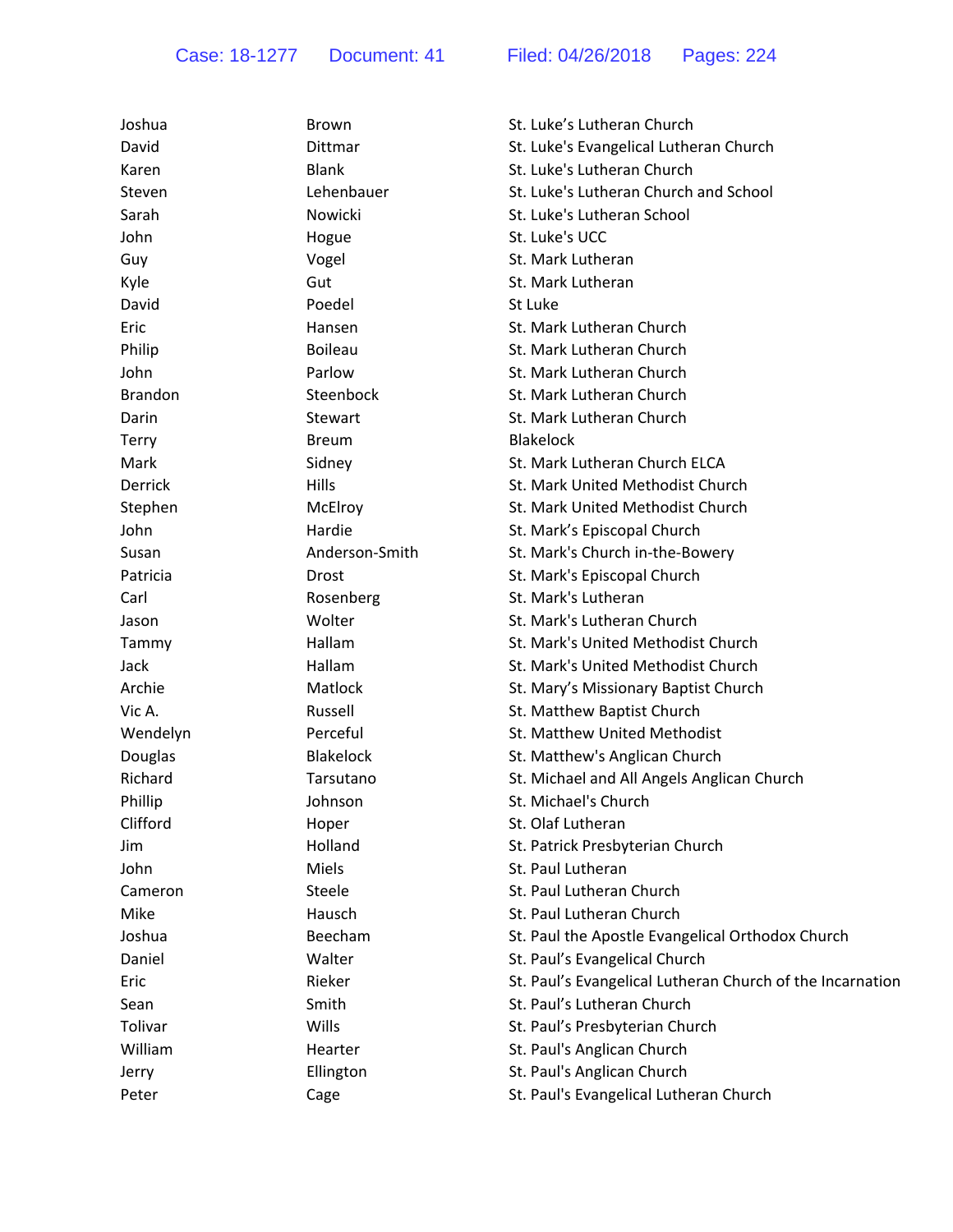| Steve          | Riordan        | St. Paul's Evangelical Lutheran Church         |
|----------------|----------------|------------------------------------------------|
| Jonathan       | Lange          | St. Paul's Lutheran Church                     |
| <b>Burnell</b> | Eckardt        | St. Paul's Lutheran Church                     |
| Jeffrey        | Sterling       | St. Paul's United Methodist Church             |
| Ted            | Rice           | St. Peter Evangelical Lutheran Church          |
| Dale           | Hedstrom       | St. Peter Lutheran Church                      |
| David          | Newman         | St. Peter's Lutheran Church                    |
| Sudduth        | Cummings       | St. Peter's Anglican                           |
| Mark           | Quay           | St. Peter's Anglican Church                    |
| Don            | <b>Stults</b>  | St. Peter's Evangelical Lutheran Church U.A.C. |
| Robert         | Todd           | St. Peter's Lutheran Church                    |
| Edward         | Loften         | St. Theresa                                    |
| Daniel         | Lute           | St. Thomas Church                              |
| Jacob          | Kulp           | St. Timothy Orthodox Church                    |
| Stan           | Gerber         | St. Timothy's Anglican Church                  |
| <b>Ben</b>     | Nnaji          | St.Edmund's Episcopal Church                   |
| John           | Watson         | Standale Baptist Church                        |
| Denae          | Warren         | <b>Star Friends Church</b>                     |
| Dave           | Workman        | <b>Starcher Baptist Church</b>                 |
| G Carl         | Moore          | Starkdale Evangelical Presbyterian Church      |
| Anthony        | Howell         | <b>Starr Baptist Church</b>                    |
| Aaron          | Henning        | State College Alliance Church                  |
| Keith          | Maurer         | State College Evangelical Free Church          |
| Jonathan       | Kim            | State College Korean Church                    |
| Benjamin       | Hannum         | State Line Christian Church                    |
| Chi            | Yuen Ma        | Staten island Chinese Christian Church         |
| Everett        | Troutman       | <b>Steadfast Baptist Church</b>                |
| Don            | <b>Baldwin</b> | Stedman Church of God                          |
| Joe            | Zbinden        | Steel City Missionary Baptist Church           |
| Orville        | Eacker         | <b>Stepping Stone Church</b>                   |
| Jeff           | Nyberg         | <b>Stepping Stones Church</b>                  |
| John           | Corley         | <b>Steppin-Out Missions</b>                    |
| Jerid          | Gunter         | <b>Sterling Avenue</b>                         |
| Steven         | <b>Branson</b> | <b>Steven Branson</b>                          |
| Robert         | Boone          | Stiefeltown Baptist Church                     |
| Carole         | Hulslander     | <b>Still Waters Community Church</b>           |
| <b>Rick</b>    | <b>Bartek</b>  | <b>Stockham Community Church</b>               |
| Rung           | Chang          | Stockton Chinese Christian Church              |
| David          | Errickson      | Stockton Wesleyan                              |
| Mark           | Grinsted       | <b>Stone Creek Baptist Church</b>              |
| Joshua         | Cheresnick     | Stone Ridge Fellowship                         |
| Tony           | Cammarota      | <b>Stonebriar Community Church</b>             |
| Les            | Fleetwood      | <b>Stonebriar Community Church</b>             |
| Warren         | Nelson         | <b>Stonebriar Community Church</b>             |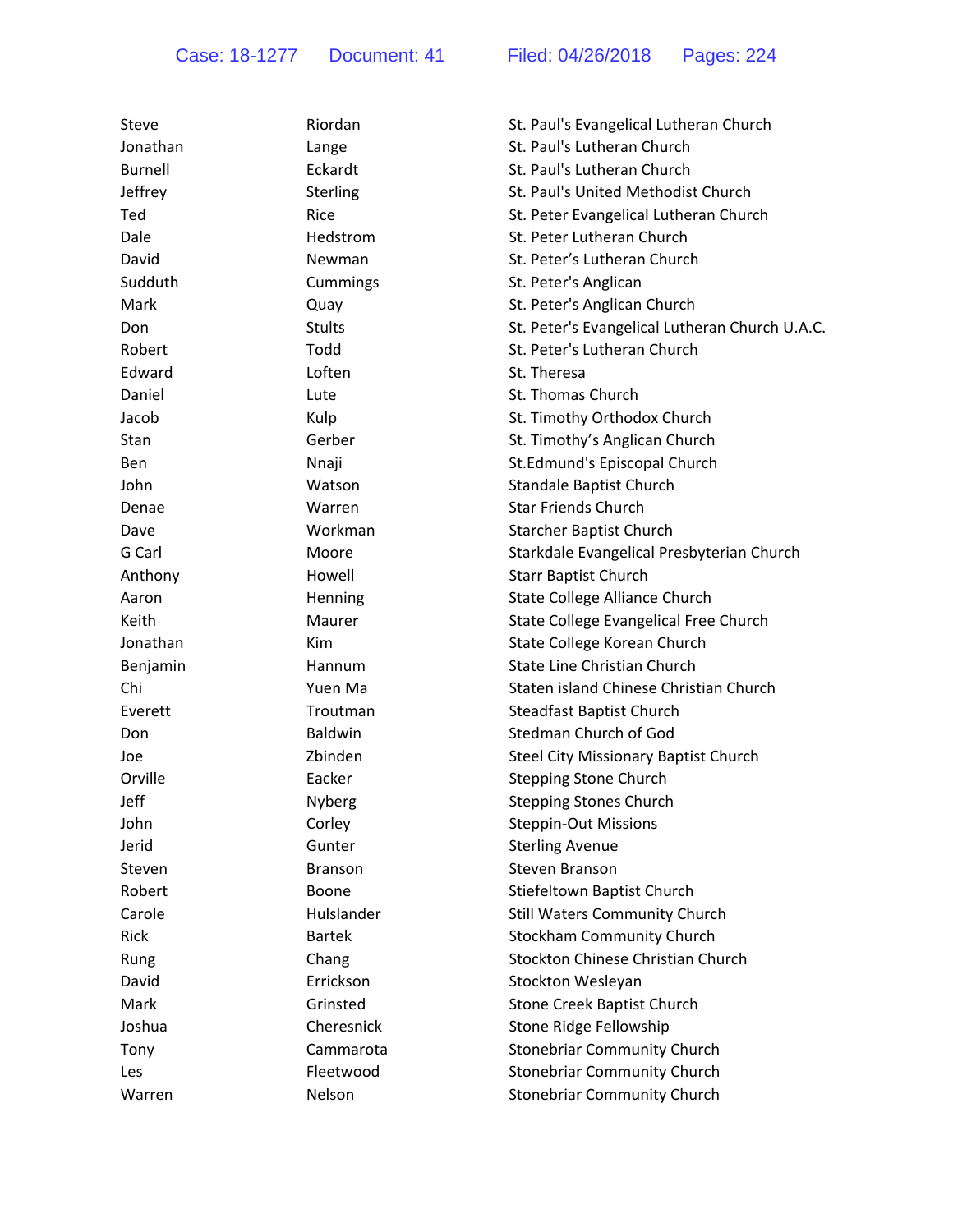| Ivan           | Flores          | <b>Stonebriar Community Church</b>        |
|----------------|-----------------|-------------------------------------------|
| <b>Brandon</b> | Fletcher        | <b>Stonebriar Community Church</b>        |
| Roy            | Williamson      | <b>Stonebriar Community Church</b>        |
| Meaghan        | Wall            | <b>Stonebriar Community Church</b>        |
| Taylor         | Gardner         | <b>Stonebriar Community Church</b>        |
| Gregory        | Luttrell        | <b>Stonebriar Community Church</b>        |
| Chris          | Whitson         | <b>Stonebriar Community Church</b>        |
| G. Ignacio     | Cerda           | <b>Stonebriar Community Church</b>        |
| Jason          | Sheffstall      | StoneBridge Baptist Church                |
| Jeff           | Heinaman        | <b>Stonecrest Community Church</b>        |
| <b>Thomas</b>  | McKenna         | <b>Stonecrest Community Church</b>        |
| <b>Brent</b>   | Haggerty        | <b>Stonecrest Community Church</b>        |
| Tracy          | Miller          | <b>StonePoint Church</b>                  |
| Richard        | Dickerson       | Stonewall First Baptist Church            |
| John           | Morden          | <b>Stoney Creek Community Church</b>      |
| John           | Wheeler         | Stony Lane Baptist Church                 |
| David          | Johnson         | Storden Baptist Church                    |
| Ludyn          | Ramos           | <b>Storehouse Church</b>                  |
| Jonathan       | Rushik          | Storehouse Free Methodist Church          |
| <b>Bob</b>     | Stanley         | Stow Presbyterian Church                  |
| Elsie          | Ofom            | <b>StraightForward Ministry</b>           |
| Michael        | Wood            | <b>Strang First Baptist</b>               |
| Allen          | Keys            | Streams Christian Church Inc.             |
| Russell        | Higa            | Streams of Life Fellowship                |
| Kenneth R      | Wilson Sr       | <b>Street Pastor</b>                      |
| Lindow         | Koop            | <b>Strickland Baptist Church</b>          |
| Dawn           | Spangler        | Strinestown UB Church                     |
| Michael        | Hamm            | <b>Stroh Church of Christ</b>             |
| Jeff           | Berry           | Stroh Church of God                       |
| Michael        | Alexander       | <b>Strong Fortress Ministries</b>         |
| Cameron        | Alexander       | <b>Strong Fortress Ministries</b>         |
| Alexander      | Krassovsky      | Sts. Peter & Paul Russian Orthodox Church |
| James          | <b>Brocious</b> | <b>Stuart Alliance Church of The CMA</b>  |
| Gary           | Jared           | <b>Stuart Heights Baptist</b>             |
| Seunghoon      | Han             | Stump Presbyterian Church                 |
| Will Shannon   | Souther         | <b>Sturgeon Bay Community Church</b>      |
| Charles        | Bishop          | Subligna Baptist Church                   |
| Mark           | Hartman         | Sugar Creek Baptist Church                |
| Adam           | Rinehart        | <b>Sugar Grove Community Church</b>       |
| M. Earl        | McGuffey        | Sugar Run Valley Baptist Church           |
| <b>Bong</b>    | Choi            | Sugarloaf Korean Baptist Church           |
| Robert         | Suh             | Sugarloaf Korean Baptist Church           |
| Dongin         | Kim             | Sugarloaf Korean Baptist Church           |
| Sungwon        | Seok            | Sugarloaf Korean Baptist Church           |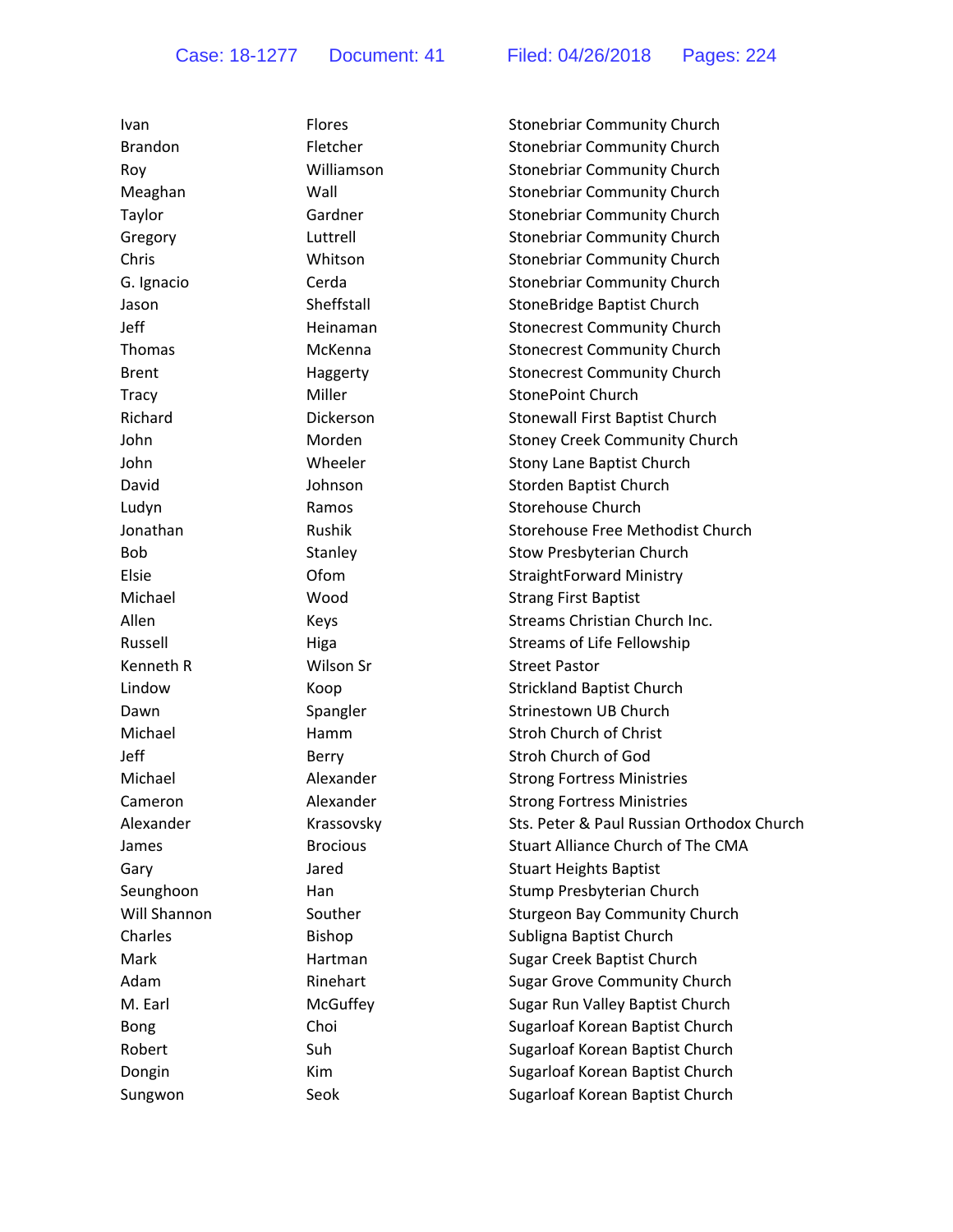| Jerry         | Oakes          | <b>Sulligent First Assembly</b>       |
|---------------|----------------|---------------------------------------|
| Wayne         | Sweely         | <b>Sulphur Springs Nazarene</b>       |
| Randy         | Harling        | Summerville Bap Church                |
| Jesse         | Martin         | Summerville Church of God of Prophecy |
| Timothy       | <b>Beltz</b>   | Summit Church                         |
| Jonathan      | Davis          | Summit Church                         |
| Randall       | Hill           | Summit Church                         |
| <b>Bruce</b>  | Grecco         | Summit Church International           |
| <b>Nathan</b> | <b>Schaus</b>  | Summit Community Church               |
| Doug          | Corlew         | Summit Evangelical Free Church        |
| Scott         | Jenc           | Summit Lake Community Church          |
| Chris         | <b>Baker</b>   | Summit Life Church                    |
| Rodney        | Schuler        | Summit Life Church                    |
| Andy          | Taylor         | <b>Sumner Community Church</b>        |
| Ron           | Davis          | Sumter Bible Church                   |
| Danny         | Schulz         | Sun City Church                       |
| Dennis        | Coffman        | Sun Valley Baptist Temple             |
| Michael       | Work           | Sun Valley Community Church           |
| Robert        | Watson         | Sun Valley Community Church           |
| Michael       | Mack           | <b>Sunbury UMC</b>                    |
| <b>Bart</b>   | Orth           | <b>Suncrest Family Worship Center</b> |
| Melvin        | Miller         | <b>Sundance Community Church</b>      |
| Rodney        | Fry            | Sunnyside Baptist Church              |
| Chad          | Wintringham    | Sunnyside Church of the Nazarene      |
| Guy           | <b>Shields</b> | Sunnyside Community Church            |
| Robert        | Toornstra      | Sunnyslope Christian Reformed Church  |
| Frank         | Rice           | Sunrise Baptist Church                |
| David         | Stertz         | Sunrise Bible Church                  |
| Billy         | Crone          | Sunrise Bible Church                  |
| John Cliff    | Carey          | <b>Sunrise Community Church</b>       |
| Jay           | Mosser         | Sunset Bible Church                   |
| Theodore      | Low            | Sunset Church                         |
| Andrew        | Fouche         | <b>Sunset Community Church</b>        |
| James         | Grieme         | Sunset Hills Baptist Church           |
| Michael       | Matousek       | Sunset Presbyterian Church            |
| Dale          | Moore          | Suqualena United Methodist Church     |
| Billy         | Edmondson      | <b>Sutallee Baptist Church</b>        |
| Richard       | Garcia         | <b>SVCC</b>                           |
| Wilson        | Wickiser       | Swansea Baptist Church                |
| Harold        | Ratliff        | Swanton Church of the Nazarene        |
| David         | Steinke        | Sweetser United Methodist Church      |
| Stephen       | Felker         | Swift Creek Baptist Church            |
| Martin        | Justice        | Switzerland Baptist Church            |
| Duane         | <b>Ivey</b>    | Sylvia Circle Baptist Church          |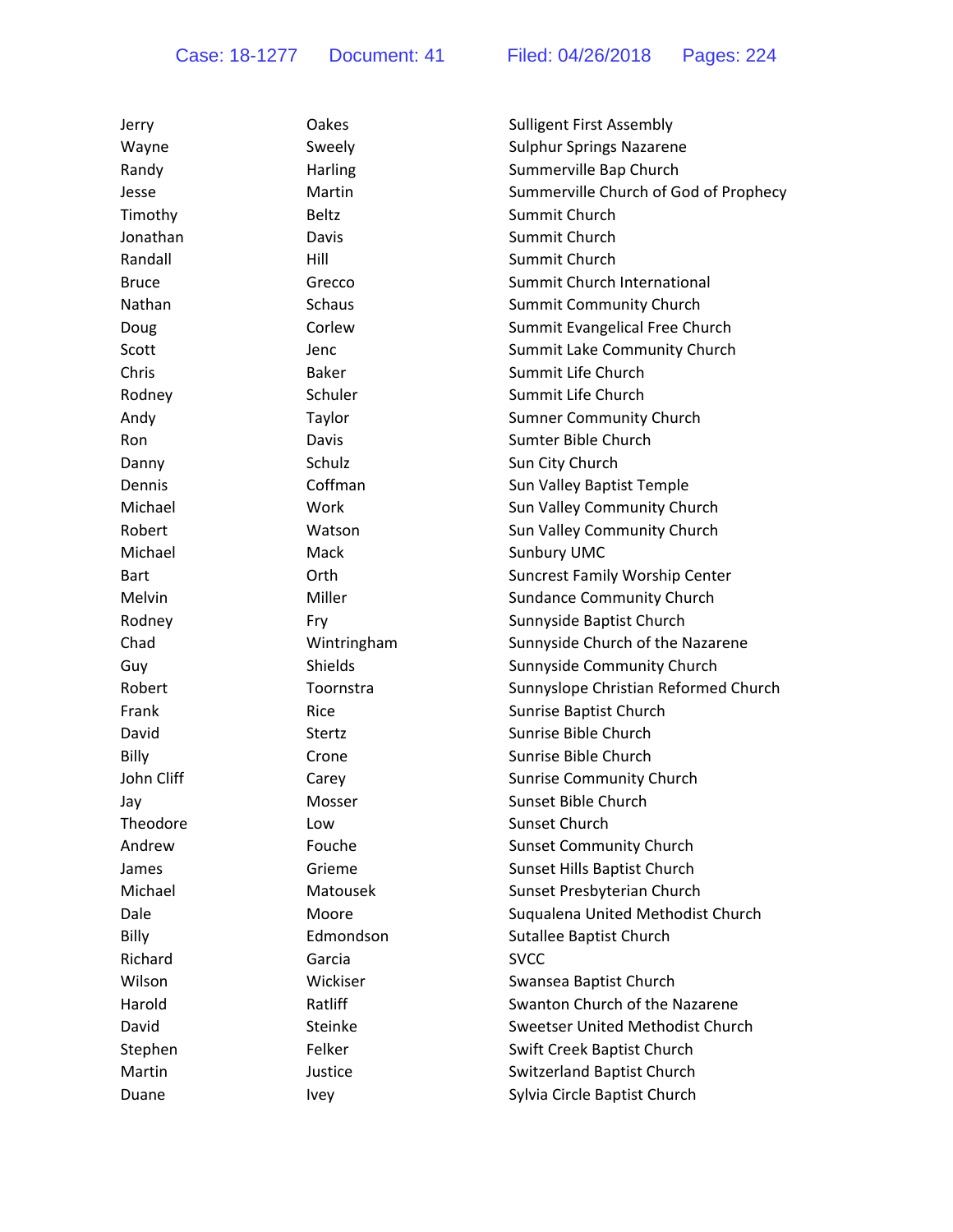| Timothy     | <b>Bushong</b> | Syracuse Baptist Church                                   |
|-------------|----------------|-----------------------------------------------------------|
| Robert      | Thompson       | <b>Tabernacle Baptist</b>                                 |
| Joe         | Shakour        | Tabernacle Baptist Church                                 |
| Patraick    | Pajak          | <b>Tabernacle Baptist Church</b>                          |
| Robert      | Montgomery     | Tabernacle Baptist Church of Lawrenceville                |
| Clifton     | Jones          | <b>Tabernacle Baptist Curch</b>                           |
| John S,     | <b>Banks</b>   | Tabernacle Bible Church                                   |
| Joseph      | Amico          | Tabernacle Congregational Church, United Church of Christ |
| John        | Woods          | Tabernacle U.M.C.                                         |
| <b>Brad</b> | Fox            | <b>Tabor Church</b>                                       |
| Petru       | <b>FURDUI</b>  | <b>Tabor Church</b>                                       |
| Gabe        | Covaci         | <b>Tabor Romanian Pentecostal Church</b>                  |
| Marshall    | Young          | Tall Pines Baptist Church                                 |
| Dan         | Tanner         | <b>Tanwax Country Chapel</b>                              |
| Jared       | Wellman        | <b>Tate Springs Baptist Church</b>                        |
| John        | Davis          | <b>Tates Creek Christian Church</b>                       |
| Matthew     | Lee            | <b>Tates Creek Christian Church</b>                       |
| Joel        | Pritchard      | <b>Tattnal Square Baptist Church</b>                      |
| Freddy      | Gardner        | <b>Tattnall-Evans Baptist Association</b>                 |
| Steven      | Miller         | <b>Team Church</b>                                        |
| Larry       | Smith          | <b>Team Church</b>                                        |
| Danmeys     | Meys           | <b>Teaneck Assembly of God</b>                            |
| Phillip     | Hurley         | Tecumseh FWB Church                                       |
| Matthew     | Williams       | Tega Cay Baptist Church                                   |
| Sonny       | Contreras      | <b>Tehillah Church</b>                                    |
| Harold      | Willis         | Temple Baptist Church                                     |
| Lenwood     | Nichols        | Temple Baptist Church                                     |
| Jones       | HD             | Temple Baptist Church                                     |
| William     | Childs         | Temple Baptist Church                                     |
| Scott       | Boyd           | Temple Baptist Church                                     |
| Michael     | Yaeger         | <b>Temple Baptist Church</b>                              |
| Rhett       | Ausmus         | <b>Temple Baptist Church</b>                              |
| Roger       | <b>Beck</b>    | Temple Baptist Church                                     |
| Perry       | Kallis (home)  | Temple Baptist Church                                     |
| Jeffrey     | Jahn           | Temple Congregational United Church of Christ             |
| Daniel      | Zucker         | Temple Hatikvah                                           |
| Jerry       | Van Ronk       | Temple of God Full Gospel Church                          |
| Sam         | Uwem           | Temple of Grace Christian Cathedral                       |
| Maribel     | Gutierrez      | Templo Pentecostes Monte De Sio                           |
| David       | Beach          | TEN40 Church                                              |
| Tommie      | Owen           | <b>Tensed Commumity Church</b>                            |
| Ira         | Pence          | Tenth Street Underwood Memorial United Methodist Church   |
| Linh        | Doan           | Thanh Le Church                                           |
| Paul        | Brownback      | The Abbey Church                                          |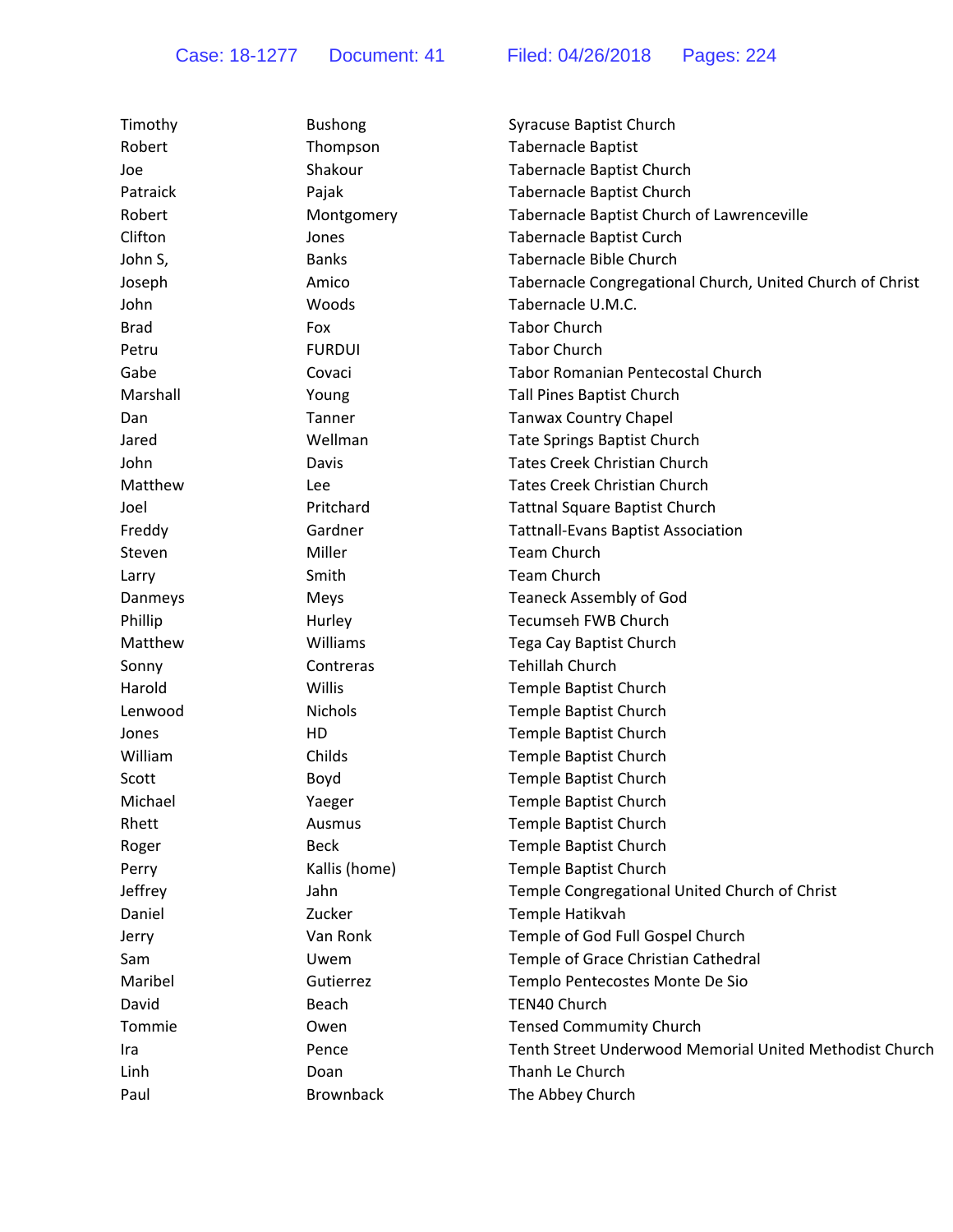| Jodi      | Van Rhee           | The Adventure                           |
|-----------|--------------------|-----------------------------------------|
| Robert M. | Roegner            | The Apple of His Eye Mission Society    |
| Jacob     | <b>Stewart</b>     | The Ark Christian Church                |
| Russell   | Stewart            | The Ark Christian Church                |
| David     | <b>DiFrancesca</b> | The Avenue Church                       |
| Charles   | Hodges             | The Basin Community Church @ Copperhill |
| Michael   | Harris             | The Body of Christ Christian Church     |
| Timothy   | Fowler             | The Body, A Church for Anybody          |
| Carl      | Trent              | The Bridge                              |
| Adam      | Lohrbach           | The Bridge                              |
| Kevin     | West               | The Bridge                              |
| Rick      | McGee              | The Bridge                              |
| Steven    | Helfrich           | The Bridge Church                       |
| Patrick   | <b>Ballington</b>  | The Bridge Church                       |
| Sean      | Thompson           | The Bridge Church                       |
| Mike      | Seewald            | The Bridge Church of the Nazarene       |
| Dave      | Fox                | The Bridge Community Church             |
| Bill      | Smith              | The C.S. Lewis Institute Atlanta        |
| Ryan      | Jackson            | The Capital Church                      |
| Joseph    | Hansen             | The Carol Baptist Church                |
| Robert    | Reeve              | The Cause Community Church              |
| Lynette   | McCleland          | The Center of Hope of South County      |
| Dale      | Saylor             | The Chapel / Green                      |
| Byron     | <b>Burns</b>       | The Chapel in Arkon                     |
| Richard   | Parker             | The Chapel of Gainesville               |
| Tamara    | Leach              | The Children's Church                   |
| Fred      | Hartley            | the Christian and Missionary Alliance   |
| Jacob     | Haywood            | The Church at Grace Park                |
| David     | Eill               | The Church at Greer Station             |
| Mark      | Cannon             | The Church at Lake Cooley               |
| Jeremy    | Self               | The Church at Lake Travis               |
| Ronald    | Simmons            | The Church at Monroe                    |
| Joanne    | Fiske              | The Church at Prison                    |
| Peter     | Fiske              | The Church at Prison                    |
| Michael   | Yearley            | The Church At Rocky Peak                |
| Theodore  | Goodnough          | The Church at Sunsites                  |
| Joseph    | Ratcliffe          | The Church at West Vista                |
| Shane     | Scott              | The Church of Christ at Valrico         |
| David     | Whitington         | The Church of Christ Our King           |
| Steven    | Williams           | The Church of Garden Valley             |
| Nathan    | Hultz              | The Church of God                       |
| Walter    | Healy              | The Church of Grace and Peace           |
| Josette   | Kluender           | The Church of Grace and Peace           |
| Jim       | Wehrer             | The Church of Grace and Peace           |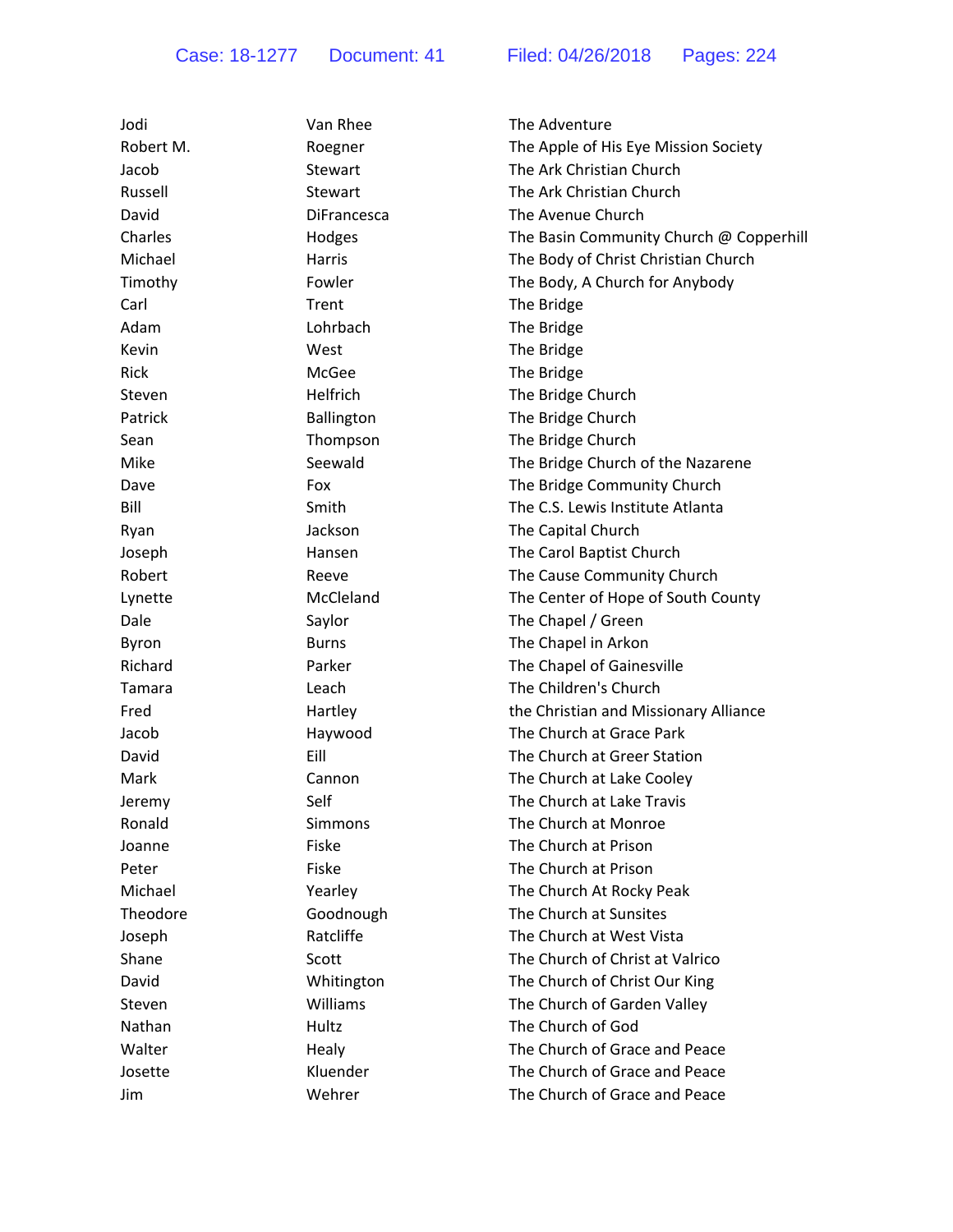| Eugene       | Lyon           | The Church of Grace and Peace                    |
|--------------|----------------|--------------------------------------------------|
| Darren       | Smith          | The Church of Grace Village                      |
| Sunshine     | Rose           | The Church of Jesus Christ                       |
| David        | Wallis         | The Church of the Straits                        |
| <b>Brian</b> | Hill           | The Church of Truth Ministries                   |
| Jeff         | Kirkpatrick    | The Church on Rush Creek                         |
| Calvin       | Schlabach      | The Church Upon The Rock                         |
| Ramone       | Gregory        | The Church Worship Center                        |
| Kim          | Gregory        | The Church Worship Center                        |
| George       | King           | The Cities of Refuge - Dallas                    |
| Alan         | Porter         | The Connecting Place@Greater Salem Church        |
| Greg         | Gebhart        | The Connecting Point Church of the Nazarene      |
| David        | Murray         | The Cornerstone Baptist Church                   |
| John         | Tinnin         | The Crossing                                     |
| Kenneth      | Hudson         | The Crossing Church                              |
| Rubber       | Shivar         | The Crossings                                    |
| Wes          | Woodell        | The Crossings Church Collinsville                |
| Shawn        | Kemp           | The Crossroads Community Church                  |
| Scott        | Russell        | The Destiny Center                               |
| Robert       | McCullough     | The Door CFC Houston                             |
| Harold       | Warner         | The Door Church                                  |
| Daniel       | Lee            | The Downtown Church                              |
| William      | Easum          | The Effective Church Group                       |
| James        | Medley         | The Episcopal Church of the Good Shepherd        |
| James        | Purdy          | The Episcopal Diocese of Missouri                |
| Robert       | Vajko          | The Evangelical Alliance Mission                 |
| Kathleen     | Nelson         | The Evangelical Alliance Mission                 |
| Steven       | Rubio          | The Evangelical Baptist Church                   |
| Steven       | Hjelle         | The Evangelical Free Church of Des Plaines       |
| Logan        | Murphy         | The Evangelical Free Church of Mt. Morris        |
| Jacob        | Seay           | The Exchange Church                              |
| Donald       | White          | The Family Room Church                           |
| Rick         | Howeth         | The Father's House                               |
| Jonathan     | Harding        | The Father's House Church                        |
| Matt         | Oltjoff        | The Father's House OC                            |
| Delbert      | Herrin         | The Fellowship                                   |
| Kevin        | Herrin         | The Fellowship of Texas City                     |
| Aaron David  | <b>Barnett</b> | The Fellowship of Texas City                     |
| Don          | McMillan       | The First Baptist Church                         |
| Jason        | Glenn          | The First Baptist Church of Osceola, AR          |
| <b>Brian</b> | Reich          | The First Baptist Church of Wood Dale            |
| Joseph       | Hwang          | The First Presbyterian Church Of Queens          |
| Stephen      | Andrews        | The First United Methodist Church of Warrensburg |
| Bob          | Hudberg        | The Foundation Church                            |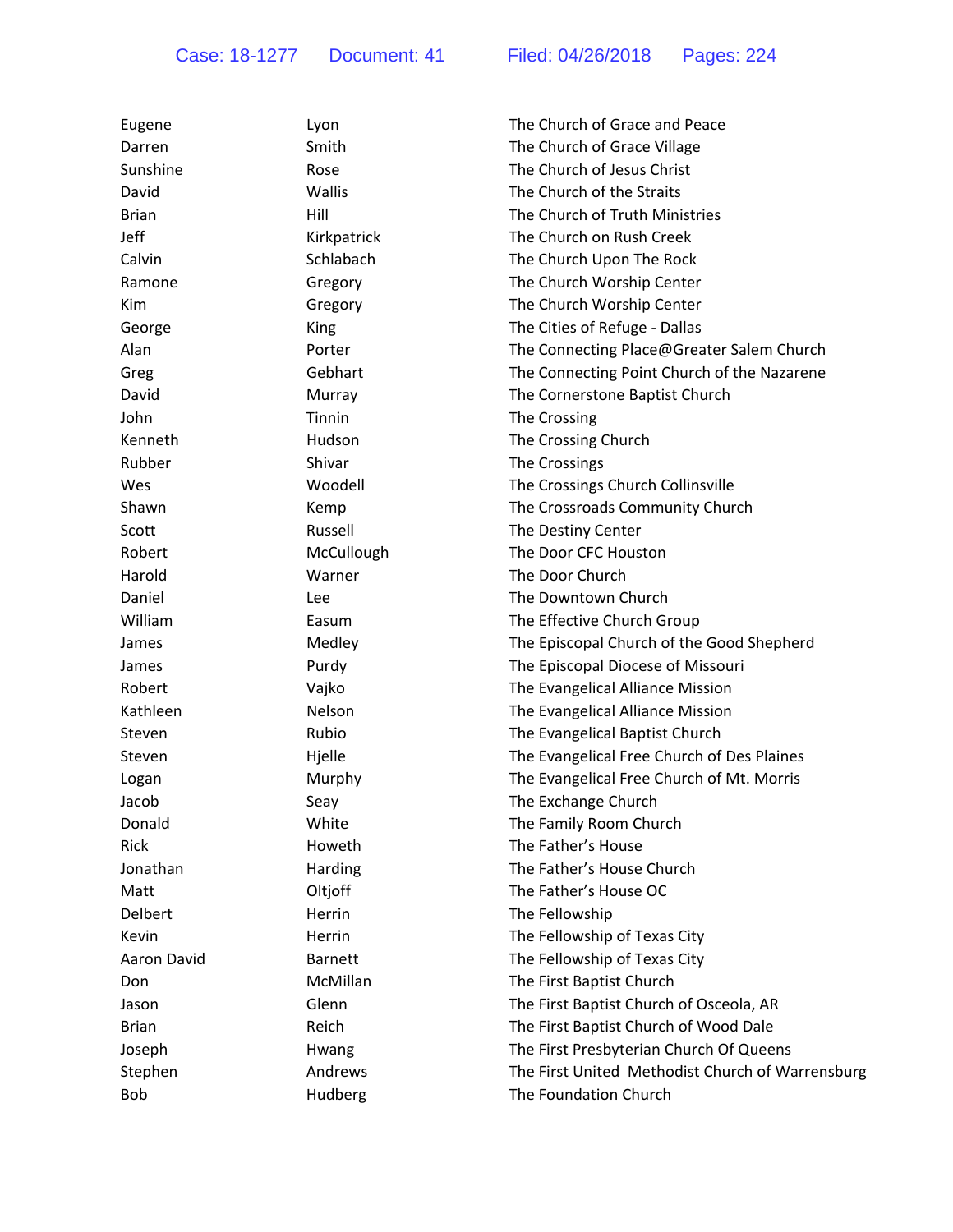| Anthony       | Strickland      | The Freedom Center                   |
|---------------|-----------------|--------------------------------------|
| Harvey        | Searcy          | The Fresno Rescue Mission            |
| Willis        | McLamb          | The Gathering                        |
| Robert        | Bryceson        | The Gathering House                  |
| Kristian      | Dyson           | The Gathering Oasis                  |
| William       | Marshall        | The Gathering Place at NSBC          |
| John          | Pfeifer         | The Gathering Place Church           |
| David         | Price           | The Gathering, Chattanooga           |
| <b>Bob</b>    | Sepkovich       | The Gospel House                     |
| Stephen       | Galegor Jr      | The Grace Church                     |
| Shawn         | Sanseverino     | The Grace Place                      |
| Landon        | Orrill          | The Grace Place                      |
| Kris          | Jarnagin        | The Grace Place                      |
| Scott         | Hall            | The Grove Church                     |
| Jeffrey       | Sivyer          | The Grove Church of Lake County, OH  |
| Derek         | Lauer           | The Grove Community Christian Church |
| Rev. Mark     | Olson           | The Harbor                           |
| Rick          | <b>Baldwin</b>  | The Harbor                           |
| Michael       | Jankowski       | The Harbor Church                    |
| Mark          | Cryderman       | The Harbor Church                    |
| Mark          | McLellan        | The Harvest                          |
| James         | Miller          | The Heights                          |
| Mark          | Jordan          | The Heights Church                   |
| Philip        | Horne           | The Hills Campus Cornerstone         |
| <b>Thomas</b> | Fodi            | The Hills Church                     |
| John          | Ragsdale        | The Hills Nashville                  |
| Jeff          | <b>Branaman</b> | The House Church                     |
| Kenneth       | Delgado         | The House Family Ministries          |
| Steven        | Mangum          | The House of Judah                   |
| Charles W     | Davidson Jr     | The House of Prayer                  |
| John          | Armstrong       | The Initiative                       |
| Jeremy        | Bedenbaugh      | The Journey                          |
| Nicholas      | Fergerson       | The Journey Church                   |
| Curtis        | Gilbert         | The Journey Church                   |
| Morris        | Horner          | The Journey Church On the Eastside   |
| James         | Roden           | The Journey Evangelical Free Church  |
| Jordan        | <b>Bird</b>     | The Journey Southern Illinois        |
| Carlos        | Ortiz           | The Life Christian Church            |
| Michael       | Carter          | The Life Church                      |
| Andrew        | McLean          | The LifeWay Church                   |
| Jeff          | <b>Norus</b>    | The Lighthouse Chapel                |
| Daniel        | Willis          | The Lighthouse Church of All Nations |
| Andrew        | Shanks          | The Little Church in the Vale        |
| Robert        | Carter          | The Little Church on Sunday the Lane |
|               |                 |                                      |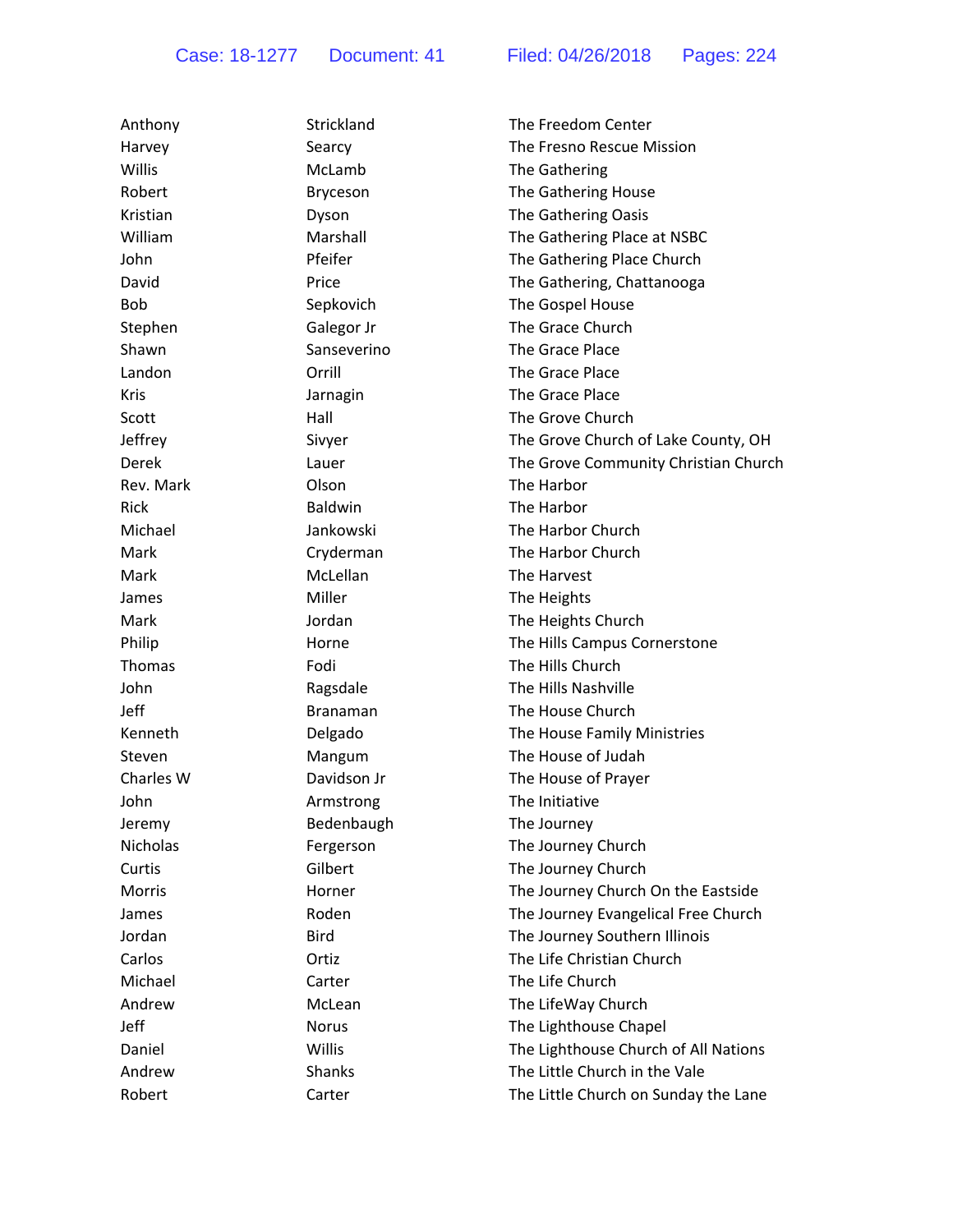| Dennis        | Siebert      | The Little White Church                                  |
|---------------|--------------|----------------------------------------------------------|
| Wong          | Young        | The Love Center Church                                   |
| Germando      | Jordan       | The Master's Bible Chapel                                |
| Raphael       | Green        | The Metropolitan Christian Worship Center                |
| Ryan          | Fontenot     | The Mount Church                                         |
| Carey         | Robinson     | The Movement Church                                      |
| James         | Hazelton     | The Narrows Church                                       |
| Tim           | Chamberlain  | The Navigators                                           |
| James         | Lett         | The Navigators                                           |
| Timothy       | Ferrell      | The Navigators                                           |
| <b>Nate</b>   | Harrison     | The Navigators                                           |
| Glenn         | Holland      | The Net Fellowship Church                                |
| Adrienne      | Smith        | The New Covenant Chrch of the Lord Jesus Christ          |
| Carrie        | Mercer       | The Northside Community Church                           |
| Darrell       | Garrett      | The Oasis                                                |
| Mark          | Harris       | The Oasis Church                                         |
| Christopher   | Davis        | The Oasis Church International                           |
| Randall       | Lemme        | The Oasis Church International                           |
| Matthew       | Sickling     | The Ohio County Baptist Association                      |
| Greg          | Hauenstein   | The Old Cutler Presbyterian Church                       |
| Nathan        | Norman       | The Orchard Church                                       |
| Daniel        | Huskey       | The Parish Church                                        |
| Ryan          | Ross         | The Parks Church                                         |
| J.R.          | Arango       | The Peninsula Pentecostals                               |
| Curtis        | Eldridge     | The Pentecostals of Troy                                 |
| Willie        | Murphy       | The Pool of Bethesda Christian Center                    |
| Curtis        | Riley        | The Porch Community Church                               |
| Robert        | Correa       | The Potter's House CFC Houston                           |
| Kenneth       | Haywood      | The Potters House CFC-Kingman                            |
| Rafael        | Ilarraza     | The Potters House of Killeen                             |
| Landon        | Verkerk      | The Power Place Church                                   |
| Michael       | Tom          | The Praise Center A/G                                    |
| Mark          | Lovato       | The Promise                                              |
| Dr. Mondonico | Williams     | The Pursuit Church Memphis                               |
| Rex           | <b>Baker</b> | The Pursuit Church of the Nazarene                       |
| <b>Jim</b>    | Dunn         | The Quest Church                                         |
| Akinsanya     | Adubi        | The Redeemed Christian Church of God                     |
| Adesina       | Adebisi      | The Redeemed Christian Church of God - New Wine Assembly |
| Tom           | Thompson     | The Refuge                                               |
| Johna         | Hancock      | The Refuge                                               |
| Andy          | Parker       | The Ridge Covenant Church                                |
| Joshua        | <b>Blair</b> | The Rising Church                                        |
| Paul          | Arends       | The River                                                |
| Douglas       | Harris       | The River Assembly of God                                |
|               |              |                                                          |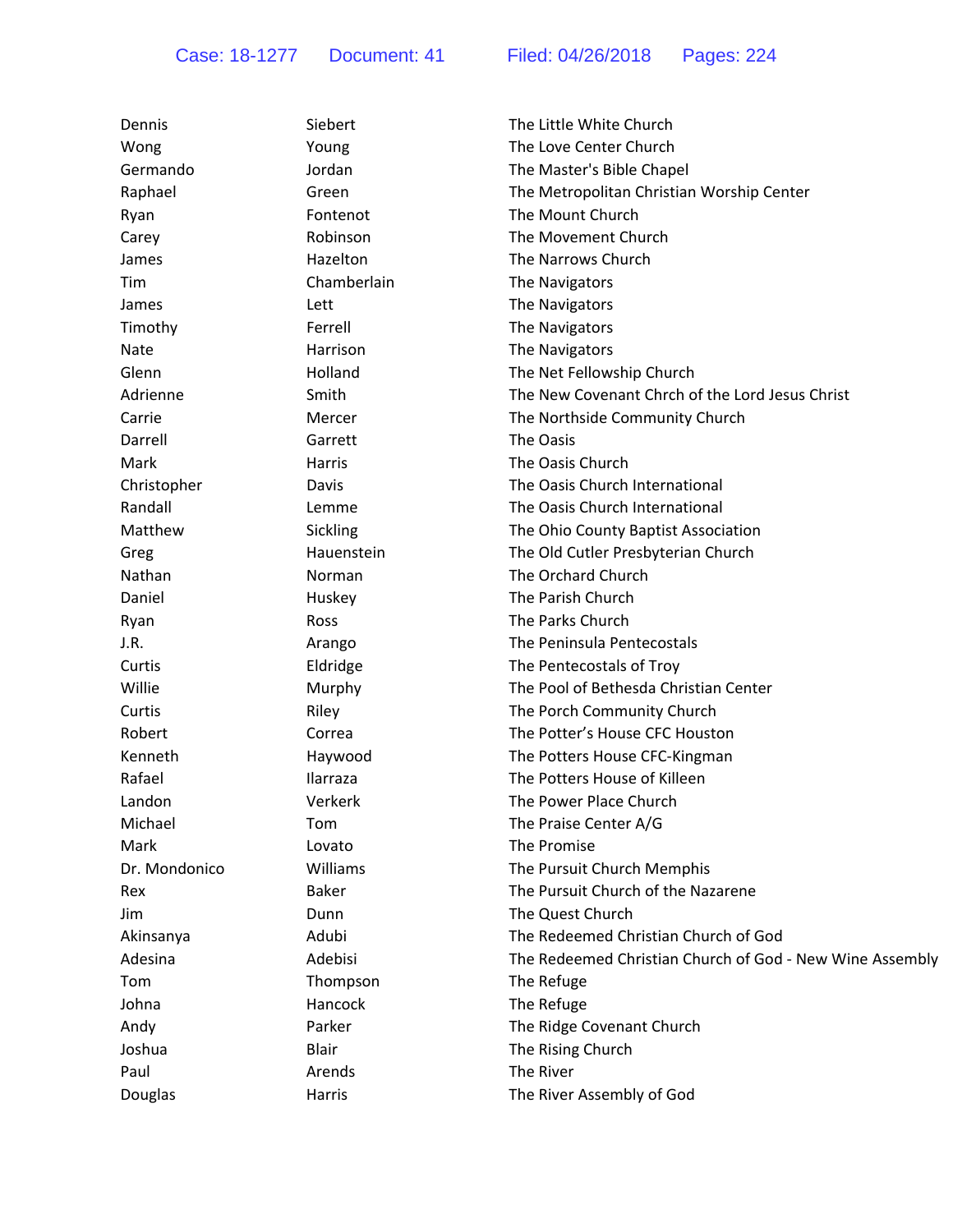| Scott         | Elgersma       | The River Christian Reformed Church                  |
|---------------|----------------|------------------------------------------------------|
| Matthew       | Trexler        | The River Community Church                           |
| Douglas       | Hefley         | The River's Edge Church                              |
| John          | Gunden         | The Rivers Edge Church                               |
| Carolyn       | <b>Hawkins</b> | The ROC                                              |
| Yolanda       | Arevalos       | The Rock   Anaheim Saturday PM                       |
| Ezequiel      | Hernandez      | The Rock Baptist Church                              |
| Donald        | Granberry      | The Rock Church                                      |
| Ron           | Cooper         | The Rock Church                                      |
| Kevin         | Goff           | The Rock Church                                      |
| Michael       | <b>OQuinn</b>  | The Rock Church                                      |
| Cyndi         | Bearden        | The Rock Metropolitan Community Church               |
| Sarah         | Do             | The Rock West Anaheim                                |
| Maceo         | Freeman        | The Saint Paul's Baptist Church                      |
| Robert        | Duskin         | The Salvation Army                                   |
| Scott         | Graham         | The Sanctuary                                        |
| Ronald        | Williams       | The Sanctuary                                        |
| Fernando      | Jaime          | The Sanctuary Christian Fellowship                   |
| John          | Littau         | The Sanctuary of the Christian & Missionary Alliance |
| Ryan          | McCoskey       | The Seed Church                                      |
| Will          | Langstaff      | The Servant House Community Church                   |
| Kevin         | Huston         | The Shack Campus Ministry                            |
| Robert        | Gray           | The Shippensburg Evangelical Free Church             |
| Harry         | Stackhouse     | The Sign of the Dove                                 |
| Michael       | Tanner         | The Source Baptist Church                            |
| Cameron       | Martin         | The Springs                                          |
| Mark          | Leuning        | The Springs Church                                   |
| Angie         | <b>Barker</b>  | The Springs Church                                   |
| John          | Orr            | The Stone Church                                     |
| Aaron         | Spratling      | The Story Community Church                           |
| Ross          | Holtz          | The Summit - EFCA                                    |
| Tony          | Parker         | The Summit Baptist Church                            |
| John          | Ryberg         | the Table United Methodist Church                    |
| Jeff          | Keys           | The Underground                                      |
| David         | Tressler       | The United Church of God                             |
| Eugene        | Hamilton       | The United Methodist Church of the Greater NJAC      |
| Adam          | Robersmith     | The Universalist Church                              |
| Larry         | Thompson Jr.   | The Upper Room Worship Center                        |
| Justin        | Smith          | The Vessel Church                                    |
| Doug          | Stanley        | The Village Church                                   |
| Michael       | Harris         | The Vine                                             |
| <b>Travis</b> | Conklin        | The Vine Church                                      |
| Jeromy        | Waunch         | The Vine Community                                   |
| Donald        | Andreson       | The Vineyard Community Church                        |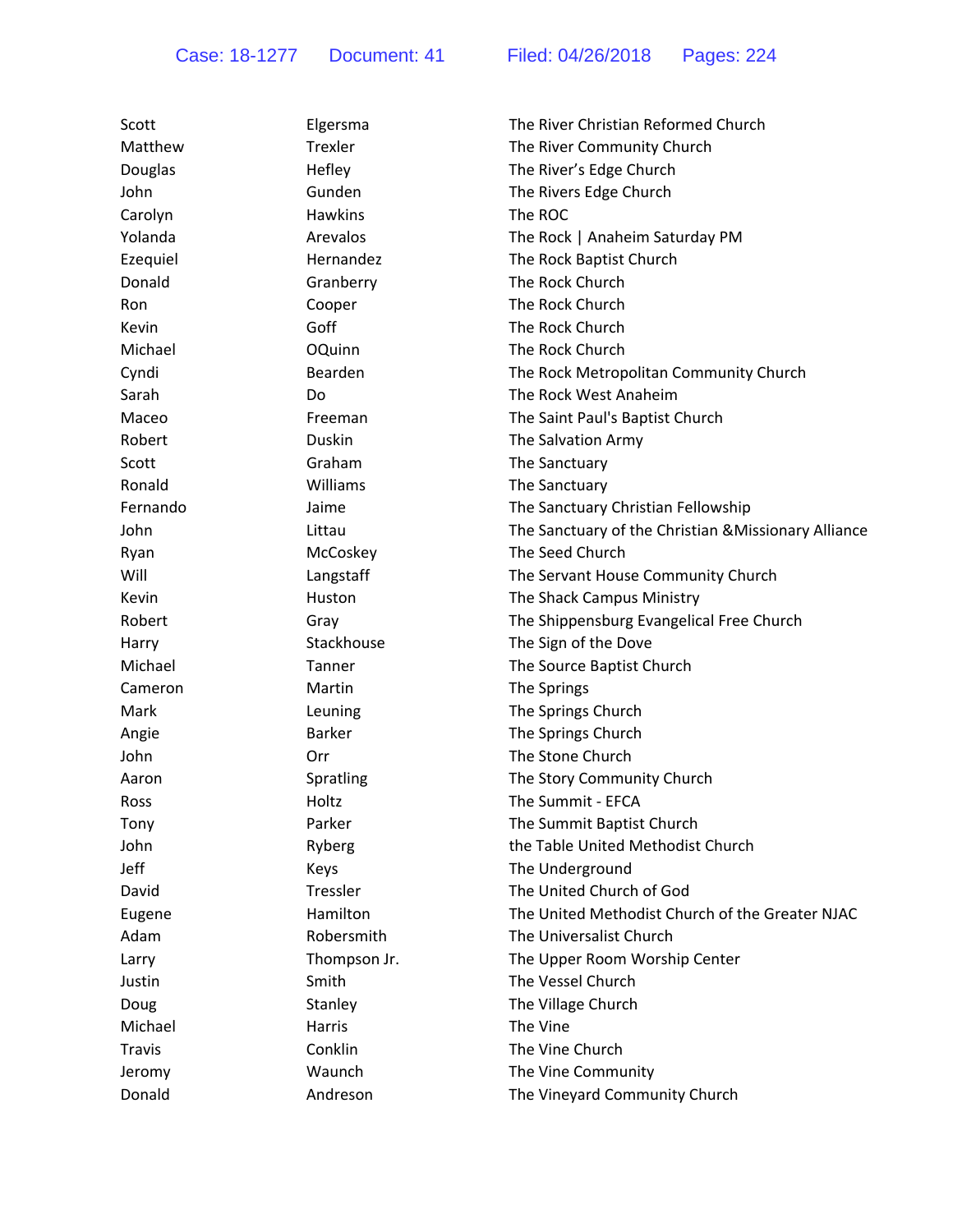| Riley          | Shelton Jr.     | The Way Church                      |
|----------------|-----------------|-------------------------------------|
| William        | Garrett         | The Way, The Church                 |
| Matthew        | Harding         | The Well                            |
| Clayton        | <b>Beck</b>     | The Well Community Church           |
| Dennis         | Neeburn         | The Well Worship Center             |
| Jerry          | Bentley         | The Wellness Church                 |
| John           | Hereford        | The Woodlands First Baptist Church  |
| James          | Strong          | The Worship Center                  |
| Mark           | Santostefano    | The Worship Center                  |
| Nathan         | Peets           | Thetford Baptist Church             |
| Will           | Spina           | Third and Kilgore Church of Christ  |
| Ted            | <b>Simons</b>   | Third and Kilgore Church of Christ  |
| Billy          | Ross            | Thompson Creek Baptist Church       |
| Daniel         | Harrel          | Thompson Road Bible Fellowship      |
| Benjamin       | De Boef         | <b>Thousand Hills Church</b>        |
| Carson         | Moseley         | Three Forks Baptist Church          |
| John           | Jorgensen       | Three Rivers Bible Church           |
| Robert         | Anderson        | Three Rivers Church of the Nazarene |
| CJ             | Nissen          | Three Rivers Community Church       |
| Anthony        | Schindler       | Three Rivers Fellowship             |
| David          | Sosa            | Thrive Church                       |
| Kevin          | <b>Bordeaux</b> | Thrive Church                       |
| Ramon          | Perez           | Throne of Grace Church              |
| David          | Holland         | <b>Tidal Creek Fellowship</b>       |
| Stephen        | Courtney        | <b>Timber Creek Church</b>          |
| Karen          | Norton          | <b>Timber Creek Church</b>          |
| Allen          | Todd            | Timber Lake Christian Church        |
| <b>Brian</b>   | <b>Baldwin</b>  | Timber Lakes Baptist Church         |
| Timothy        | Groves          | <b>Time 2 Move Ministries</b>       |
| Theodros       | Workeneh        | Timothy Lutheran Church             |
| Ronald         | Rall            | Timothy Lutheran Church             |
| Theodore       | Wuerffel        | Timothy Lutheran Church             |
| Jonathan       | Smith           | Tipton Bible Church                 |
| Dennis         | Heiberg         | <b>TMS Global</b>                   |
| Jeffery        | Loper           | Toledo First Baptist Church         |
| Edward         | Kraft           | <b>Tomball Church of God</b>        |
| Granger        | Logan           | Tongue River Baptist Church         |
| Robert         | Melotti         | Tonto Basin Bible Church            |
| Mark           | Pratt           | <b>Tonto Village Chapel</b>         |
| James          | Greer           | Top O' Texas Baptist Association    |
| <b>Bradley</b> | Johnston        | Topeka Reformed Presbyterian Church |
| David          | Mobley          | <b>Torrent Church</b>               |
| James          | Pierce          | Towering Oaks Baptist Church        |
| Cody           | Hudspeth        | <b>Towerview Baptist</b>            |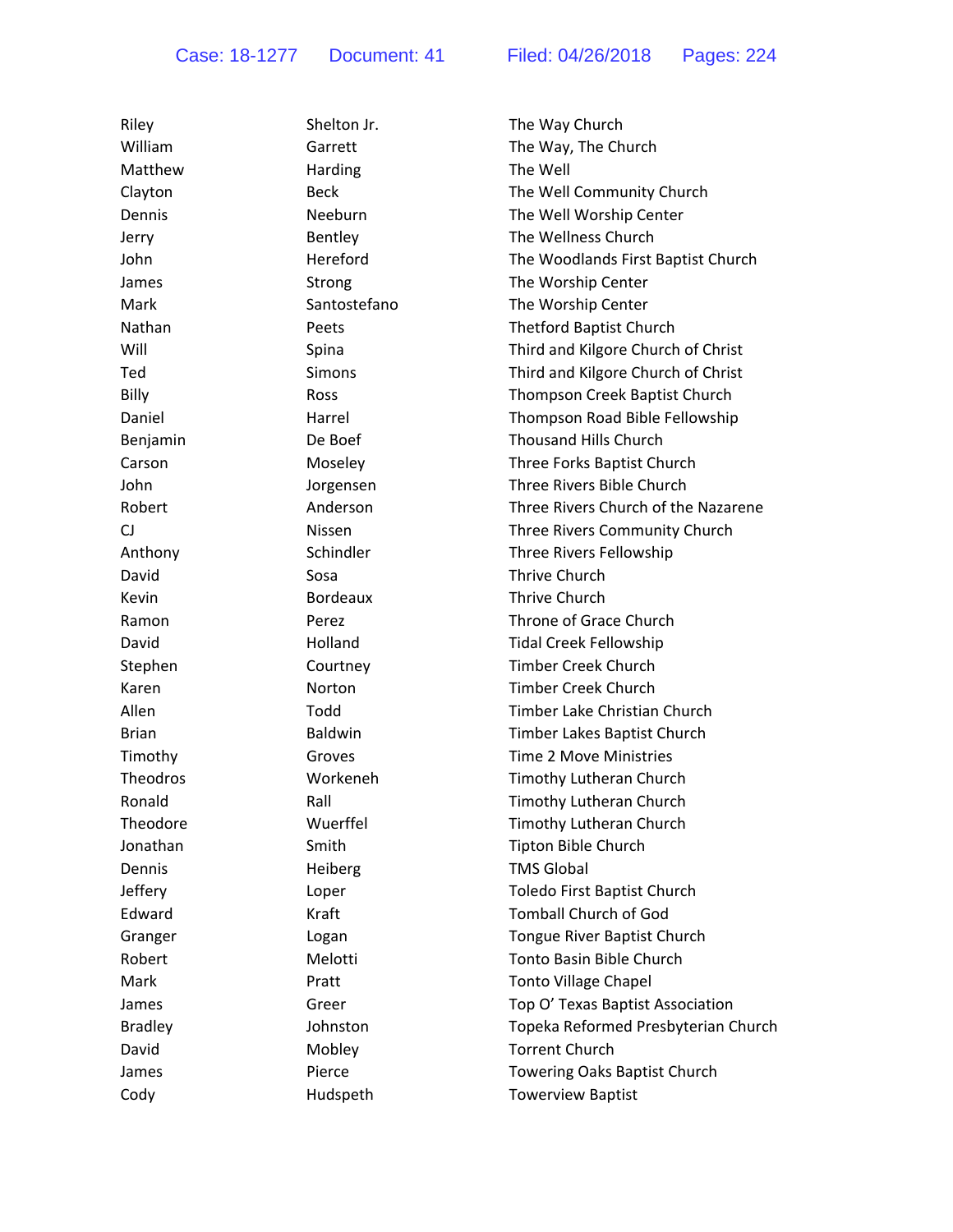| Sarah       | Hudspeth       | <b>Towerview Baptist Church</b>              |
|-------------|----------------|----------------------------------------------|
| Ronald      | Woods          | <b>Towerview Baptist Church</b>              |
| <b>Brad</b> | Giffin         | Towne South Church of Christ                 |
| James       | Crittendon     | Townville Baptist Church                     |
| Carlos      | Dona           | Tracy Southern Baptist Church                |
| Michael     | Krutsch        | <b>Trail Community Church</b>                |
| William     | Anderson       | <b>Transformation Church</b>                 |
| <b>Bob</b>  | Parikh         | <b>Transformation Church</b>                 |
| Hoyt        | Lovelace       | <b>Transformation Church</b>                 |
| Gilbert     | Coleman        | Transforming The Minds Of Men                |
| Michael     | Dean           | Travis Avenue Baptist Church                 |
| Thomas      | Rush           | <b>TREAD Ministries</b>                      |
| Mark        | Stevenson      | <b>Treasure Chest Ministries</b>             |
| Harry       | <b>Butsko</b>  | <b>Treasure Coast Hospice</b>                |
| Robert      | Cappel         | Treasure Lake Interdenominational Church     |
| Ray         | Gonzalez       | Tree of Life                                 |
| Wayne       | Maddy          | Tree of Life Church                          |
| Chris       | Ivens          | Tree of Life Covenant Church                 |
| Ray         | Kingrea        | Tree of Life Ministries                      |
| Davi        | <b>Beverly</b> | <b>Triad Journey Church</b>                  |
| Daniel      | Clement        | <b>Triangle Community Church</b>             |
| Lanier      | Ward           | <b>Triangle Community Church</b>             |
| Douglas     | Humphrey       | <b>Triangle Community Church</b>             |
| Michael     | Sproul         | Tri-City Baptist Church                      |
| Ken         | Endean         | Tri-City Baptist Church                      |
| Andrejs     | Majorins       | Tri-County Bible Church                      |
| Tim         | White          | Tri-County Christian Center, Assembly of God |
| Steven      | Vaughan        | Trigg St. Church of God                      |
| J. Larry    | McCain         | Trinity                                      |
| Jeff        | Switzer        | Trinity                                      |
| Dale        | Chrisman       | <b>Trinity Anglican Church</b>               |
| David       | Trautman       | <b>Trinity Anglican Church</b>               |
| Scott       | Homer          | <b>Trinity Anglican Church</b>               |
| Christopher | Jackson        | Trinity Assembly of God Church               |
| <b>Brad</b> | Henderson      | <b>Trinity Baptist Chuch</b>                 |
| Ted         | Haws           | <b>Trinity Baptist Church</b>                |
| Billy       | Gotcher        | <b>Trinity Baptist Church</b>                |
| David       | Grace          | <b>Trinity Baptist Church</b>                |
| Gary        | Murray         | <b>Trinity Baptist Church</b>                |
| Jordon      | Willard        | <b>Trinity Baptist Church</b>                |
| Stephen     | <b>Byers</b>   | <b>Trinity Baptist Church</b>                |
| Dane        | Solari         | <b>Trinity Baptist Church</b>                |
| David       | Johnson        | <b>Trinity Baptist Church</b>                |
| Ben         | Seamans        | <b>Trinity Baptist Church</b>                |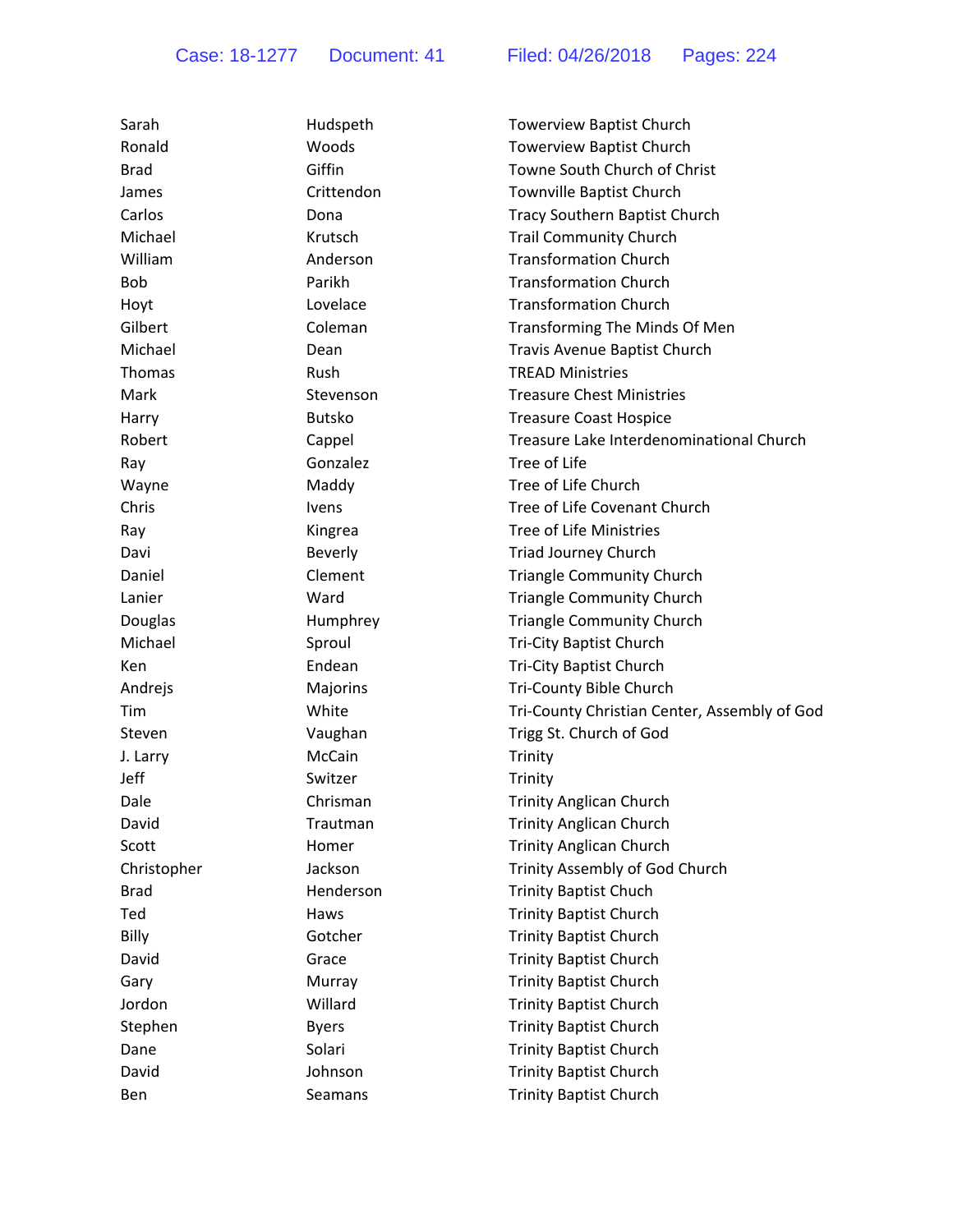| Richard        | Harrell       | <b>Trinity Baptist Church</b>              |
|----------------|---------------|--------------------------------------------|
| Michael        | Lopp          | <b>Trinity Baptist Church</b>              |
| Ron            | Wilcox        | <b>Trinity Baptist Church</b>              |
| Chris          | Phillips      | <b>Trinity Baptist Church</b>              |
| Chris          | Vinson        | <b>Trinity Baptist Church</b>              |
| Victor         | Davis         | <b>Trinity Baptist Church</b>              |
| Michael        | Stoker        | <b>Trinity Baptist Church</b>              |
| Richard        | Moore         | <b>Trinity Baptist Church</b>              |
| Michael        | Stoker        | <b>Trinity Baptist Church</b>              |
| Edmund         | Coakley       | Trinity Baptist church cayce               |
| <b>Brian</b>   | Chandler      | <b>Trinity Baptist Church Healdsburg</b>   |
| Drue           | Freeman       | Trinity Bible Church                       |
| Phil           | Fernandes     | <b>Trinity Bible Feellowship</b>           |
| Donald         | <b>Mills</b>  | <b>Trinity Christian Church</b>            |
| Kevin          | Hartke        | Trinity Christian Fellowship               |
| Travis         | Erdmann       | <b>Trinity Church</b>                      |
| Chad           | Everson       | <b>Trinity Church</b>                      |
| Jeff           | Andersen      | <b>Trinity Church</b>                      |
| <b>Miles</b>   | Ahrens        | <b>Trinity Church</b>                      |
| Hector         | Escobar       | Trinity Church International               |
| Gerald         | Dunlap        | Trinity Church of the Nazarene             |
| Alan           | Scott         | Trinity Church of the Nazarene             |
| Dennis         | Hage          | Trinity Church of the Nazarene             |
| John           | Alfizer       | <b>Trinity Community Church</b>            |
| Gregory        | Smith         | <b>Trinity Episcopal Church</b>            |
| Walt           | Seeley        | Trinity Episcopal Church, Lander, WY       |
| Timothy        | <b>Storck</b> | Trinity Evangelical Lutheran Church        |
| Fred           | Gaede         | Trinity Evangelical Lutheran Church        |
| Marty          | Reid          | <b>Trinity Family Church</b>               |
| <b>Bradley</b> | Clyne         | <b>Trinity Fellowship</b>                  |
| John           | Angell        | Trinity Fellowship Church                  |
| Patrick        | Shea          | Trinity Fellowship Evangelical Free Church |
| Ted            | Baehr         | <b>Trinity Home Church</b>                 |
| James          | Patterson     | Trinity Hope Foursquare Church             |
| Jim            | Firzlaff      | <b>Trinity Life Center</b>                 |
| Randy          | Greer         | <b>Trinity Life Center</b>                 |
| Larry          | Morbitt       | <b>Trinity Life Center</b>                 |
| Thomas         | Johnston      | <b>Trinity Life Community</b>              |
| Randall        | Senn          | <b>Trinity Lutheran</b>                    |
| William        | Meyer         | <b>Trinity Lutheran</b>                    |
| James          | Markus        | <b>Trinity Lutheran</b>                    |
| Kimberly       | Cluck         | <b>Trinity Lutheran</b>                    |
| Andrew         | Cluck         | <b>Trinity Lutheran</b>                    |
| Sandra         | <b>Berns</b>  | <b>Trinity Lutheran</b>                    |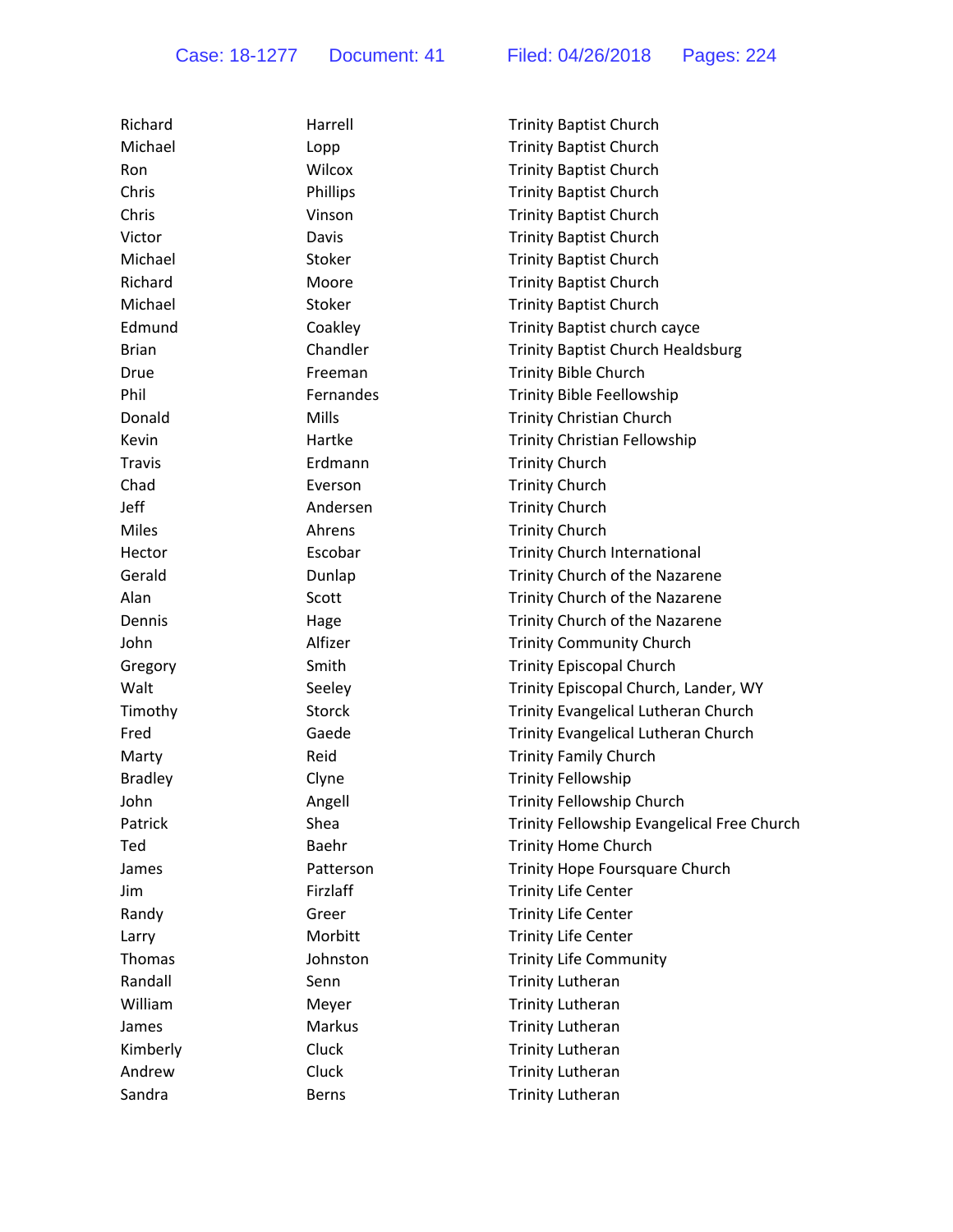| Robert        | Smith          | <b>Trinity Lutheran Church</b>        |
|---------------|----------------|---------------------------------------|
| Pamela        | Sausaman       | <b>Trinity Lutheran Church</b>        |
| Leann         | Rathke         | <b>Trinity Lutheran Church</b>        |
| Mark          | Ruppert        | <b>Trinity Lutheran Church</b>        |
| Darrell       | Howanitz       | <b>Trinity Lutheran Church</b>        |
| Kristine      | Marlatt        | <b>Trinity Lutheran Church</b>        |
| James         | Lindus         | <b>Trinity Lutheran Church</b>        |
| James         | Wagner         | <b>Trinity Lutheran Church</b>        |
| Laurie        | Eriksen        | Trinity Lutheran Church               |
| Karri         | Klemm          | <b>Trinity Lutheran Church</b>        |
| Alexis        | Dippel         | <b>Trinity Lutheran Church</b>        |
| Douglas       | Hoag           | <b>Trinity Lutheran Church</b>        |
| King          | Schoenfeld     | Trinity Lutheran Church and School    |
| Wendy         | FitzHenry      | Trinity Lutheran Church and School    |
| Pamela        | Sausaman       | Trinity Lutheran Church and School    |
| <b>Brian</b>  | <b>Biggs</b>   | Trinity Lutheran Church and School    |
| <b>Brett</b>  | Moll           | Trinity Lutheran Church and School    |
| Morgan        | Grillot        | <b>Trinity Praise Center</b>          |
| Michael       | Howell         | Trinity Presbyterian Church           |
| David         | Hoffelmeyer    | <b>Trinity Presbyterian Church</b>    |
| James         | Wilson         | Trinity Presbyterian Church           |
| Joshua        | Appel          | <b>Trinity Reformed Church</b>        |
| Kyle          | <b>Timmons</b> | Trinity United Church of Christ       |
| Wayne         | Wiatt          | Trinity United Methodist Church       |
| Jeffrey       | Vanderhoff     | Trinity United Methodist Church       |
| Rom           | Pegram         | Trinity United Methodist Church       |
| Adrian        | Dieleman       | <b>Trinity United Reformed Church</b> |
| Daniel        | Rak            | Trinity Vineyard Christian Fellowship |
| Dennis        | Holtzclaw      | Trinity Way Baptist Church            |
| Raymond       | Hagberg        | <b>Trinty Lutheran</b>                |
| Herb          | Taylor         | Triple Seven Baptist Fellowship       |
| Randy         | <b>Buchman</b> | Tri-State Fellowship                  |
| Jeffrey       | Phillips       | Triumph Baptist Church                |
| Cameron       | Foote          | Troy Community Baptist Chruch         |
| Robert.       | Hillyer        | True Life Church of Cedaredge         |
| Vincent       | Williams       | True Light Baptist Church             |
| Paul          | Canady         | <b>True North Church</b>              |
| Dr. Dwayne C. | Perry          | <b>True Sanctuary of Praise</b>       |
| Gerald        | Boyd           | True Vine Community Church            |
| <b>Bim</b>    | Rowley         | <b>Truth Baptist Church</b>           |
| David         | Field          | <b>Truth Bible Church</b>             |
| Chadron       | Laird          | <b>Truth Bible Church</b>             |
| Keith         | Pettus         | <b>Truth Center Ministries</b>        |
| Charles       | Devers         | <b>Truth Church</b>                   |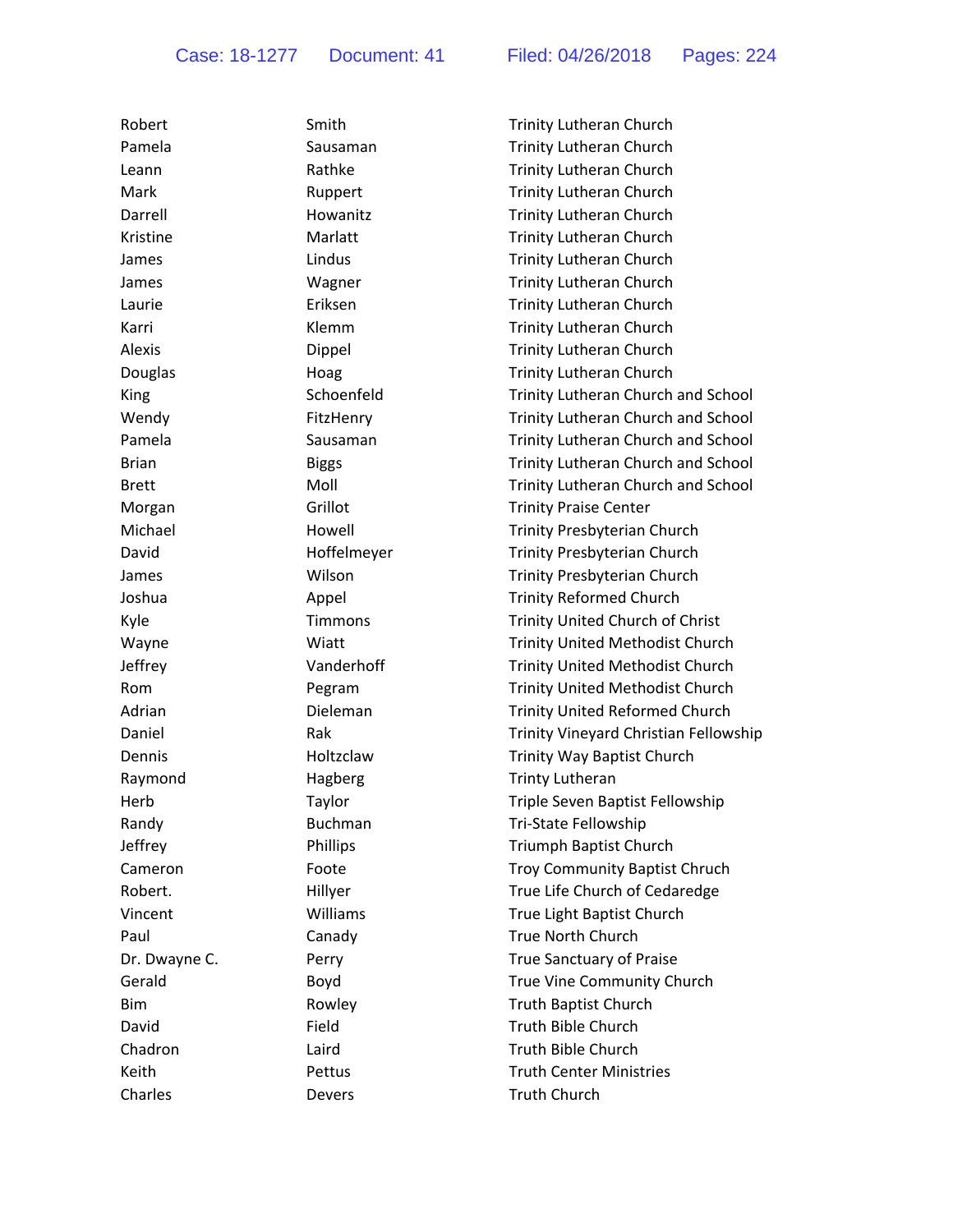| Sam          | Park            | Truth Church Calvary                                  |
|--------------|-----------------|-------------------------------------------------------|
| Tienhsin     | Tu              | Truth Church of New York                              |
| Bobby        | Atkins          | <b>Truth Tabernacle of Praise</b>                     |
| Lorin        | Noble           | Tularosa Church of the Nazarene                       |
| James        | Garrett         | Tulsa Christian Fellowship                            |
| Paul         | Husband         | Tunica Presbyterian                                   |
| Timothy      | Sobitz          | <b>Turners Station Baptist church</b>                 |
| Jeremy       | Christensen     | Turning Point Church of Vidor, TX                     |
| Collin       | Stringer        | Tustin Church of Christ                               |
| Don          | Twiford         | <b>Twiford Ministries Inc</b>                         |
| Robert       | <b>Breaux</b>   | <b>Twin Cities Church</b>                             |
| Dale         | Fredrikson      | Twin Cities Justice House of Prayer                   |
| Matthew      | DeCleene        | Twin City Baptist Church                              |
| Shannon      | Caughey         | Twin City Bible Church                                |
| Luther       | Sanson          | Twin Oaks Baptist                                     |
| Aaron        | Dilla           | Twin Oaks Christian Church                            |
| John         | Stogner         | Two Rivers Presbyterian Church                        |
| Jason        | Stutler         | Two Runs Baptist Church                               |
| Justin       | Devereaux       | Ty Ty First Baptist Church                            |
| Randall      | McDonald        | Tyler First Assembly of God                           |
| <b>Brian</b> | Cuting          | <b>Unatego Community Church</b>                       |
| Terry        | Mathis          | <b>Union Baptist Association</b>                      |
| Mark         | <b>Bowers</b>   | Union Baptist Church                                  |
| Seth         | Powers          | Union Baptist Church                                  |
| Judd         | Greer           | Union Baptist Church                                  |
| Dwight       | Boykin          | Union Baptist Church                                  |
| Jeffery      | Knight          | Union Bethel Baptist Church                           |
| Dan          | Sandlin         | Union Chapel Church                                   |
| Richard      | Corwin          | Union Christian Church                                |
| David        | Hibbs           | Union Grove #1                                        |
| Kenneth      | Hennesy         | Union Grove Baptist Church                            |
| <b>Brian</b> | Zappa           | Union Grove Baptist Church                            |
| Andrew       | Hall            | Union Grove Baptist Church                            |
| Michael      | <b>DStevens</b> | Union Hill Baptist Church                             |
| Phil         | Fulton          | Union Hill Church                                     |
| Amy          | Kinney          | Union United Church of Christ                         |
| Mitch        | Ross            | United Baptist Church                                 |
| <b>Bruce</b> | Stevenson       | United Baptist Church                                 |
| Alan         | Schroepfer      | United Church of Christ                               |
| Dale         | Pierce          | United Church of Crook                                |
| Jeffrey      | Cornwell        | United Church of Milton                               |
| Dennis       | McCGinley       | United Free Will Baptist Church                       |
| Mas          | Kawashima       | United Japanese Christian Church                      |
| Mary Lou     | Dillon          | United Memorial Christian Church, Disciples of Christ |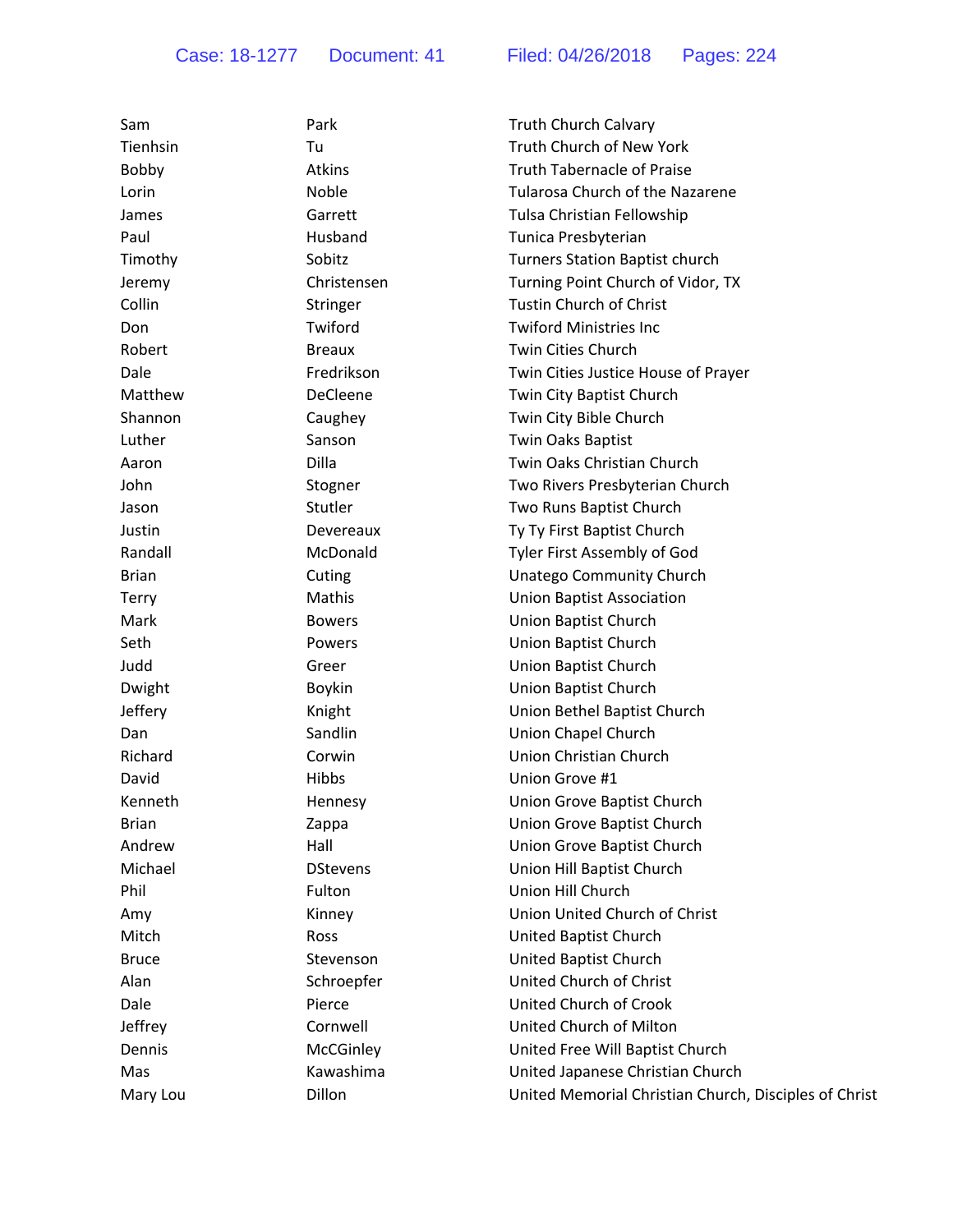| Charles            | VanLente          | <b>United Methodist</b>                      |
|--------------------|-------------------|----------------------------------------------|
| Kenneth            | Walker            | <b>United Methodist</b>                      |
| Richard            | Hargis            | <b>United Methodist</b>                      |
| Robert             | <b>Simmons</b>    | <b>United Methodist</b>                      |
| Joyce              | Schramm           | United Methodist Church                      |
| Douglas            | Waite             | United Methodist Church                      |
| Robert             | Duggan            | United Methodist Church                      |
| Kayla              | Calton            | United Methodist Church TN                   |
| Julie              | Kolacz            | United Methodist Community Charge            |
| John               | Sides             | United Pentecostal Church                    |
| Charles            | Yeakel            | United Pentecostal Church                    |
| <b>Brandon</b>     | Lewis             | United Presbyterian Church                   |
| James              | Nyabando          | United Swahili Community                     |
| Lee                | Hammond           | Unity Associate Reformed Presbyterian Church |
| Chris              | <b>Jenkins</b>    | Unity Baptist Church                         |
| Troy               | <b>Dykes</b>      | Unity Baptist Church                         |
| Mark               | Powell            | Unity Baptist Church                         |
| Charles            | Davis             | Unity Baptist Church                         |
| Douglas            | Bingham           | Unity Baptist Church                         |
| Ken                | Fetuao            | Unity Baptist Fellowship                     |
| Jeff               | Manning           | Unity Free Will Baptist Church               |
| Samuel             | Sewell            | Unity of Bonita Springs Christian Church     |
| Christopher "Ewok" | Carswell          | Universal Church of Moving Water             |
| Richard            | <b>Barnett</b>    | University Baptist Church                    |
| Amy                | <b>Barnett</b>    | University Baptist Church                    |
| <b>Brad</b>        | Wheeler           | University Baptist Church                    |
| Steve              | Huddleston        | University Christian Church                  |
| Barry              | Park              | University Christian Church                  |
| Kenna              | McFall            | University Christian Church                  |
| Justin             | Herman            | University Lutheran Church                   |
| Michael            | Allen             | Uptown Baptist Church                        |
| Kenny              | Ruiz              | Urban Rock Church @ brickyard                |
| John               | Davis             | US Missions, A/G                             |
| Kaei               | Majors            | Utah Christian Fellowship                    |
| Robert             | Lee               | Utah-Idaho Southern Baptist Convention       |
| Ben                | Smith             | Vacaville Bible Church                       |
| Michael            | <b>Broadwater</b> | Valdosta Baptist Association                 |
| Jeff               | Gonzalez          | Vale Church                                  |
| Greg               | Trull             | Valely Baptist Church                        |
| Larry              | <b>Blair</b>      | <b>Valley Baptist</b>                        |
| Phillip            | Hayman            | Valley Baptist Church                        |
| Dennis             | Spraggins         | Valley Baptist Church                        |
| Robert             | Nelson            | Valley Baptist Church                        |
| Kevin              | Ibanez            | Valley Bible Church                          |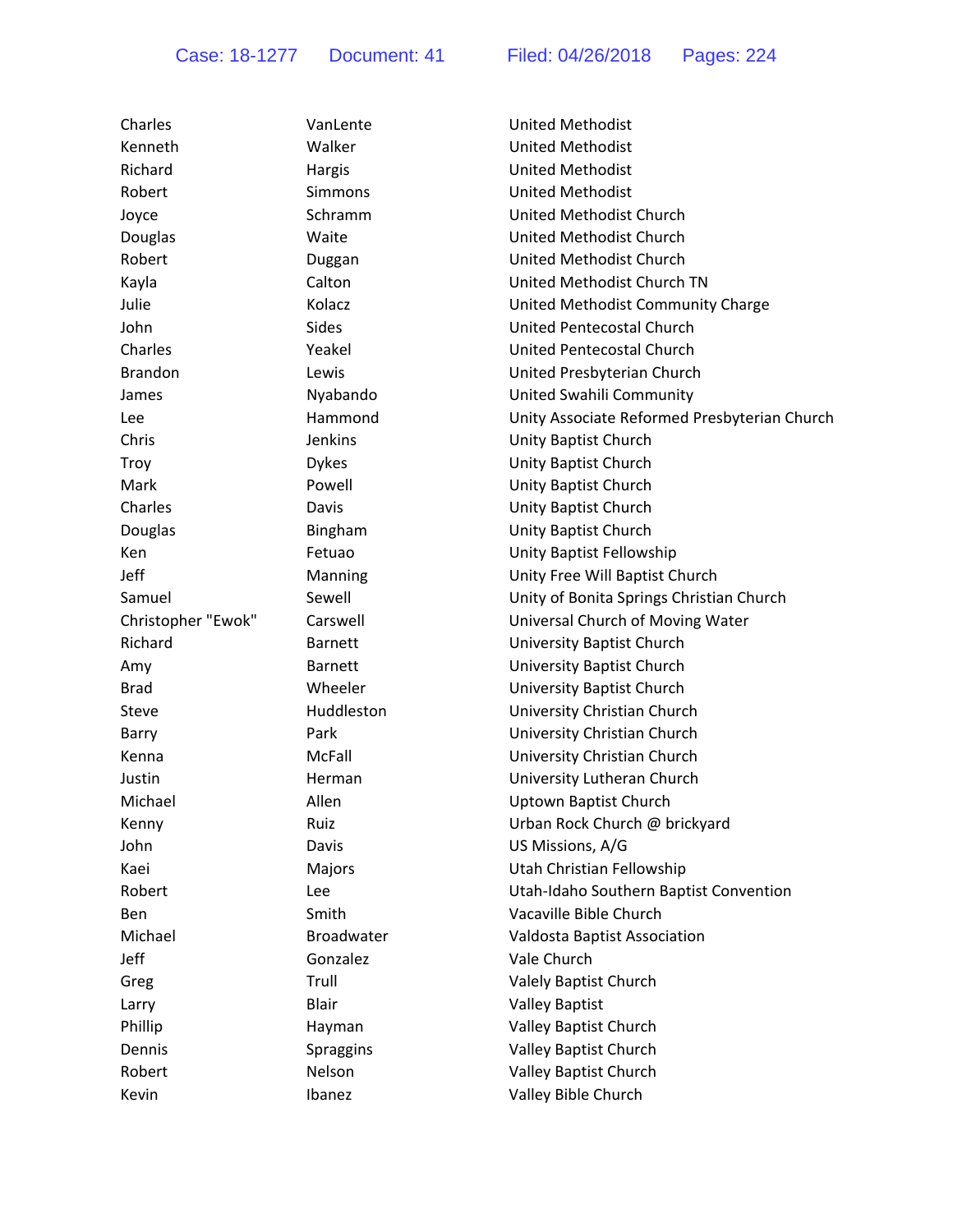| Richard       | <b>Ballif</b>    | Valley Bible Church                 |
|---------------|------------------|-------------------------------------|
| Mike          | Spradlin         | Valley Christian Church             |
| Kimberly      | Holm             | Valley Christian Church             |
| Kurt          | Monroe           | Valley Christian Reformed Church    |
| Charles       | Smith            | Valley Church                       |
| David         | Schmaltz         | Valley Community Church             |
| Jamie         | Taylor-Fillinger | Valley Community Church             |
| Matthew       | Carpenter        | Valley Covenant Church              |
| Justin        | Nall             | Valley Creek Church                 |
| Mike          | Kirby            | Valley Falls Christian Church       |
| Steve         | Kirkeby          | Valley Fellowship                   |
| Craig         | Piefer           | Valley Fellowship Church            |
| Sam           | Aylestock        | Valley Forge Baptist Temple         |
| <b>Travis</b> | Graham           | Valley Grove Baptist Church         |
| James         | Carey            | Valley Hi First Baptist Church      |
| Stephen       | Kaneshiro        | Valley Isle Fellowship              |
| <b>Brian</b>  | Cashman          | Valley Metro Church                 |
| Steve         | Walker           | Valley Oak Community Church         |
| Michael       | Holtzinger       | Valley View Bible Church            |
| Kurt          | Focht            | Valley View Community Church        |
| Dan           | Keenan           | Valley Vineyard                     |
| James         | Shiner           | Valleypoint Church                  |
| Volker        | Stoeckmann       | Valleyview Baptist Church           |
| Scott         | Whitwam          | Valor Christian Center              |
| Robert        | Liedtke          | Valparaiso Baptist Church           |
| Frank         | Galley           | Vandergrift Presbyterian Church     |
| Shep          | Gibson           | Venture Christian Church            |
| William       | Dossett          | Venture Christian Church            |
| Chip          | Chip             | Venture Christian Church            |
| Howard        | Clark            | Venture Christian Church            |
| Timothy       | Neptune          | Venture Church Naples               |
| David         | Yarger           | Verde Community Church              |
| Paul          | Werling          | Vermillion Christian Church         |
| Christopher   | Asmus            | Vertical Church St. Paul            |
| John          | Stewart          | Vesta Baptist Church                |
| Patricia      | Schneider        | <b>Vickery United Methodist</b>     |
| <b>Tim</b>    | <b>Masters</b>   | Victorious Life Christian Center    |
| Kimberly      | Hill             | <b>Victorious Living Ministries</b> |
| Eric          | Halleran         | Victorious Messiah Fellowship       |
| Loyd          | Thurman Jr       | Victory Assembly of God             |
| Jacob         | Varghese         | Victory Assembly of God             |
| Steve         | <b>Breedlove</b> | <b>Victory Baptist</b>              |
| <b>Terry</b>  | Green            | <b>Victory Baptist Church</b>       |
| Danny         | Holliday         | Victory Baptist Church              |
|               |                  |                                     |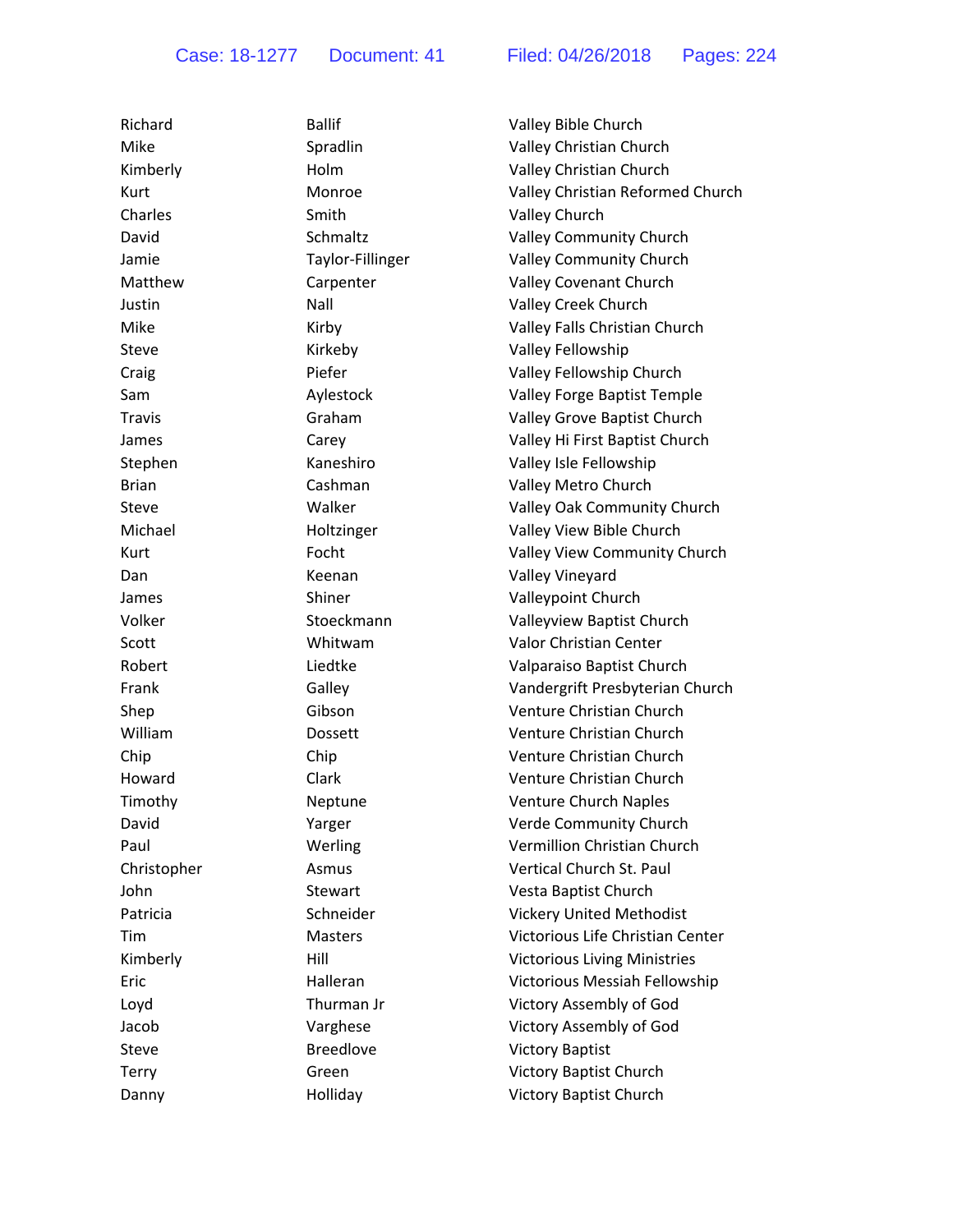| Steve        | Craft           | Victory Baptist Church                 |
|--------------|-----------------|----------------------------------------|
| Charles      | Rice            | Victory Baptist Church                 |
| Daniel       | Mawson          | Victory Baptist Church                 |
| Alan         | <b>Stewart</b>  | <b>Victory Baptist Church</b>          |
| Anthony      | Lovett          | Victory Baptist Church                 |
| Stephen      | Ashmore         | Victory Baptist Church                 |
| Charles      | Fleshman        | Victory Baptist Church                 |
| Jonathan     | Purks           | Victory Baptist Church                 |
| Gerald       | Purvis          | <b>Victory Baptist Church</b>          |
| Chris        | Peagler         | <b>Victory Baptist Church</b>          |
| Jay          | Miller          | Victory Baptist Church                 |
| Larry        | Conner          | Victory Baptist Church                 |
| Darrell      | Storvik         | Victory Baptist Church of Mason County |
| Hugh         | Eidson          | Victory Baptist Church of Tifton, GA   |
| Gary         | <b>Morris</b>   | Victory Bible Church                   |
| <b>Brian</b> | Stutz           | Victory Bible Church                   |
| Don          | Ross            | <b>Victory Chapel</b>                  |
| Kenneth      | Wilkinson       | Victory Chapel Assembly of God         |
| Sharon       | Daugherty       | Victory Christian Center               |
| Darwin       | Blanshan        | Victory Christian Center               |
| Ken          | Parrish         | Victory Christian Fellowship           |
| Timothy      | Morbitzer       | Victory Christian Fellowship           |
| Donald       | Sams            | Victory Christian Fellowship           |
| Mark         | Harrell         | Victory Christian Fellowship           |
| Chance       | Lester          | Victory Christian Fellowship           |
| Randall      | Starkey         | Victory Church                         |
| Randall      | Starkey         | Victory Church                         |
| Steve        | Williams        | Victory Church                         |
| Tim          | <b>Notz</b>     | Victory Church                         |
| Sam          | Keich           | Victory Church                         |
| John         | Guthrie Fulcher | Victory Church                         |
| Tina         | <b>Notz</b>     | <b>Victory Church</b>                  |
| Shirley      | Winford         | Victory Church                         |
| Patrick      | Sharkey         | Victory Church                         |
| Billy        | Coffman         | Victory Church Northwest Arkansas      |
| Thomas       | <b>Brewer</b>   | Victory Life Baptist Church            |
| Larry        | Kassebaum       | Victory Lutheran Church                |
| James        | Hutton          | <b>Victory Restoration Church</b>      |
| Dr. Martin A | Powell          | Victory Revival Church                 |
| Johnny       | Williams        | Victory Road Baptist Church            |
| William      | Cox             | Victory Through Jesus Church USA       |
| Sherry       | Colby           | Victory Worship Center                 |
| Russell      | Wooten          | Vienna Wesleyan Church                 |
| Vinh         | Au              | Vietnamese Baptist Church of Chicago   |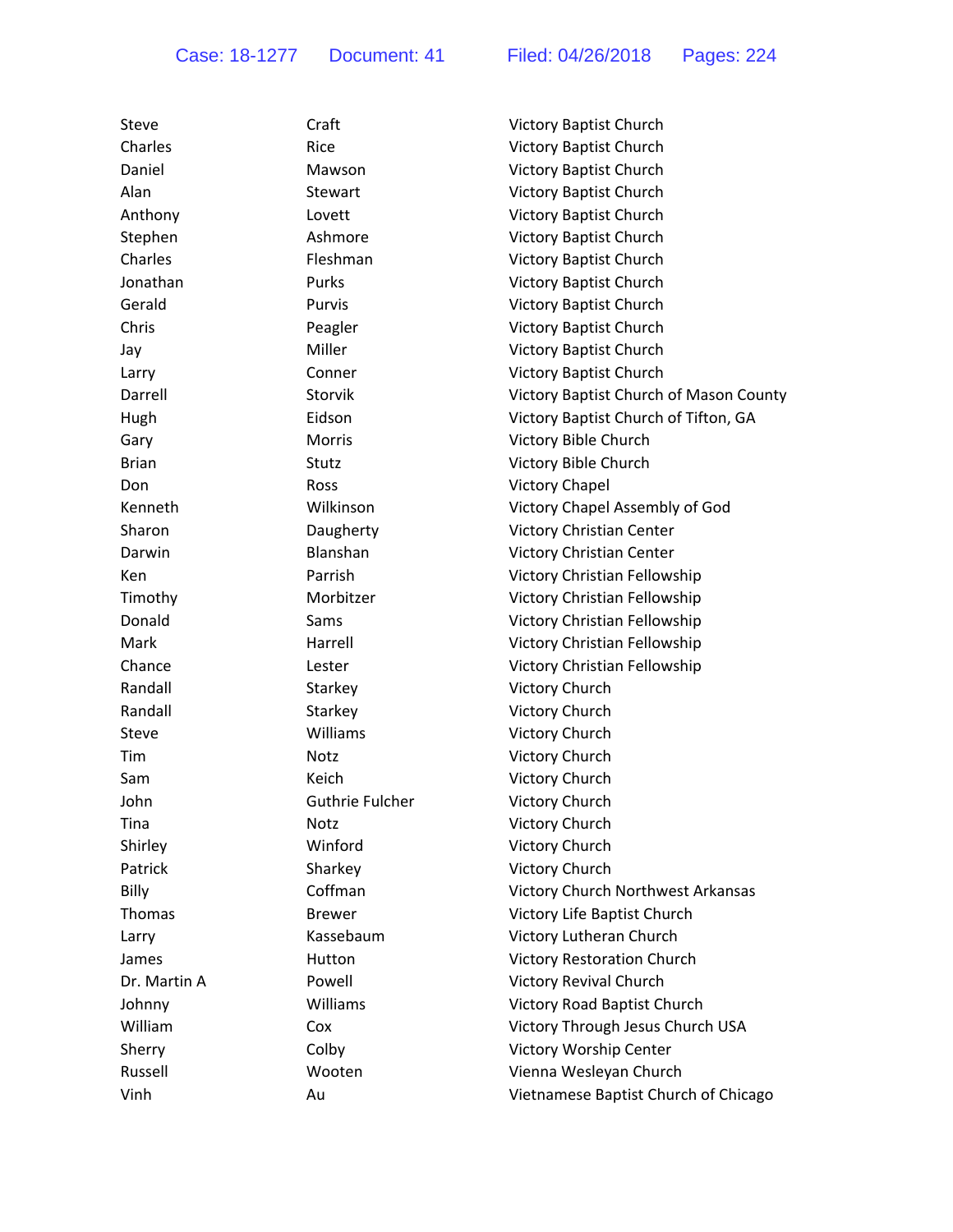| Bob            | Yowell         | View Acres Baptist Church                   |
|----------------|----------------|---------------------------------------------|
| Roger          | Tirabassi      | Viewpoint Church                            |
| Seth           | Cain           | Village Anglican Church                     |
| Jim            | Neal           | Village Bible Church                        |
| Levan          | Hubbard        | Village Bible Church                        |
| Ron            | Johnson        | Village Bible Church                        |
| Robert         | Hampshire      | Village Church                              |
| Walt           | Jacoby         | <b>Village Missions</b>                     |
| Robert         | Dore           | <b>Village Missions</b>                     |
| Charles        | Seamans        | <b>Village Missions</b>                     |
| Mark           | Canady         | <b>Village Missions</b>                     |
| Wayne          | Mick           | <b>Village Missions</b>                     |
| Jim            | <b>Bredow</b>  | <b>Village Missions</b>                     |
| <b>Brian</b>   | Wechsler       | <b>Village Missions</b>                     |
| Gregory        | Petrie         | <b>Village Missions</b>                     |
| John           | Adams          | <b>Village Missions</b>                     |
| Deb            | Hansen         | <b>Village Missions</b>                     |
| Jonathan       | Hansen         | <b>Village Missions</b>                     |
| Ken            | Shick          | Village Presbyterian                        |
| James          | Yearsley       | Village Presbyterian Church                 |
| Patricia       | Lertch         | Villas Wesleyan Church                      |
| Hal            | Hester         | Vineyard Christian Church                   |
| Christopher    | DeHaan         | Vineyard Christian Community                |
| Gina           | Praino         | Vineyard Christian Fellowship of Framingham |
| Eric           | Ferris         | Vineyard Cincinnati Church                  |
| Tad            | Blackburn      | Vineyard Community Church                   |
| <b>Bruce</b>   | Vernon         | Vineyard Community Church of Logansport     |
| Robert         | <b>Bretsch</b> | Vineyard Rolla                              |
| Stephen        | Martin         | Vintage Church Texas                        |
| Raymond        | Matteson       | Viroqua Church of Christ                    |
| Ernie          | Harvard        | Vision Baptist Church of Bonita             |
| Kevin          | Cox            | Vista Church                                |
| Carrie         | Osborne        | Voice of Hope Church of God                 |
| John           | Karlson        | Voice of Hope Church of God                 |
| <b>Brandon</b> | <b>Buckley</b> | Voices of Faith Baton Rouge                 |
| Angia          | Levels         | <b>Voices of Faith Ministries</b>           |
| John           | Moyer          | <b>Wabash Valley Community Church</b>       |
| Renzo          | Ventrice       | Wachogue Congregational Church              |
| Michael        | Feehan         | Wacissa PH Church                           |
| Jim            | Hunsucker      | Wadeville Baptist Church                    |
| Timothy        | Crans          | Wagontown Union Chapel                      |
| Jeff           | Yamashita      | Waianae Assembly of God                     |
| Andrew         | Large          | Waikiki Baptist Church                      |
| Charles        | Layne          | Walkchalk Salem Baptist Church              |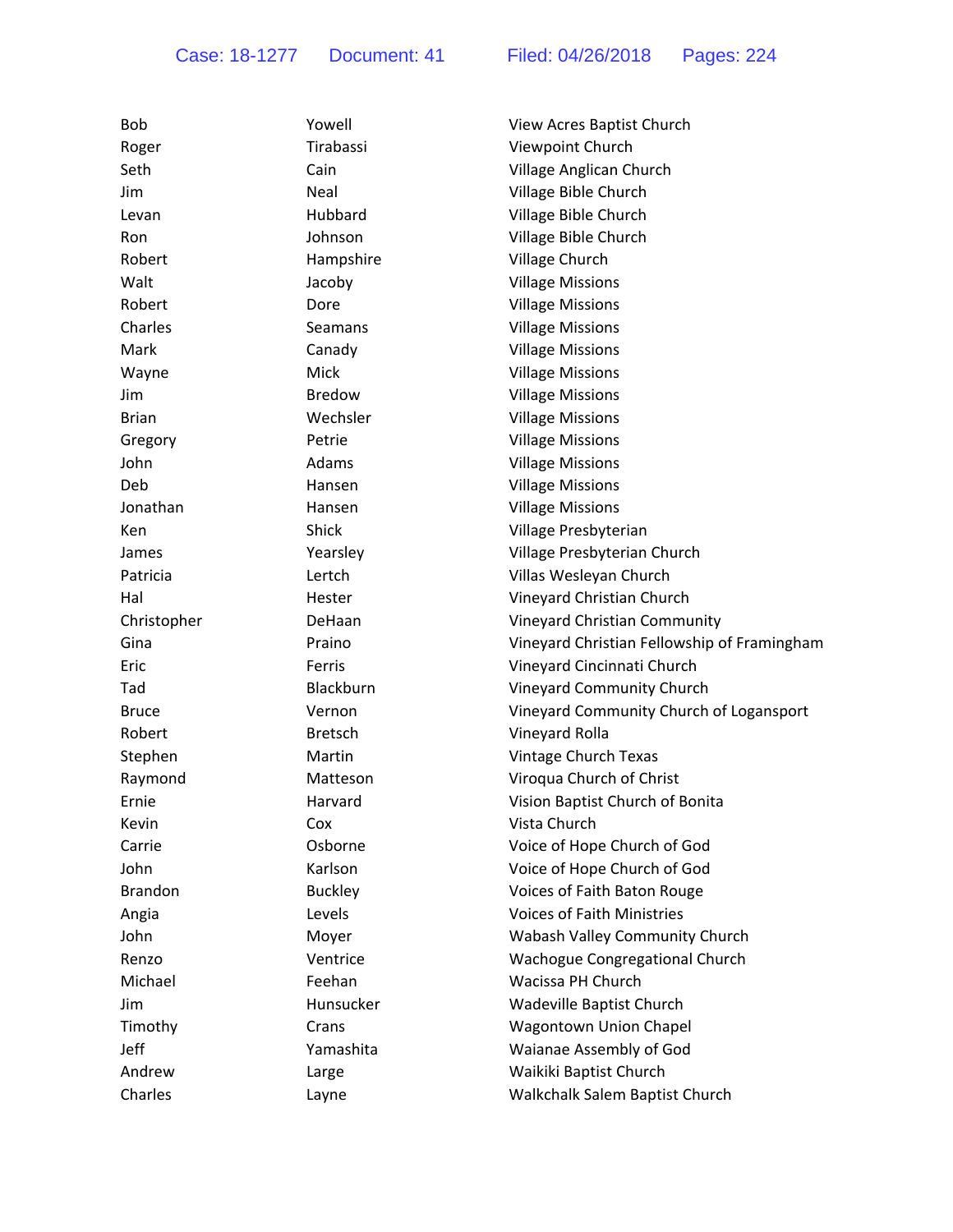| James         | <b>Ricks</b>   | Walker Baptist Church                     |
|---------------|----------------|-------------------------------------------|
| Gary          | Cox            | Walkersville Christian Fellowship         |
| Alden         | Thompson       | Walla Walla University                    |
| Luke          | Hukee          | <b>Walnut Creek Church</b>                |
| Bill          | Galus          | Walnut Grove Assembly of God              |
| David         | Hutchens       | Walnut Hill Bible Church                  |
| Raymond       | Shannon        | Walnut Ridge Baptist                      |
| Dustin        | Hibner         | Walnut Ridge Baptist Church               |
| <b>Travis</b> | Modrall        | <b>Walnut Ridge West Campus</b>           |
| Leon          | Jones          | Ware Shoals First Baptist Church          |
| Randall       | Schoof         | <b>Warehouse Church</b>                   |
| Mark          | Evans          | Warehouse Ministries of Reno              |
| Allen         | Upshaw         | Warm Valley Baptist Church                |
| Kenneth       | Culver         | <b>Warren Community Church</b>            |
| Larry         | Allen          | Warren Woods Baptist Church               |
| Gus           | <b>Booth</b>   | <b>Warroad Community Church</b>           |
| Jaime         | Rodriguez      | Warwick Aseembly of God                   |
| Jay           | Quirk          | Washington Ave. Bible Church              |
| David         | Self           | <b>Washington Baptist Association</b>     |
| Claude        | Schindler      | <b>Washington Heights Baptist</b>         |
| Doug          | Thompson       | Washington Heights Baptist Church         |
| Charles       | Newman         | Washington Street United Methodist Church |
| Joshua        | Monda          | Washintgon First Baptist Church           |
| Norman        | Rogers         | Wassamassaw Baptist Church                |
| <b>Brady</b>  | <b>Blevins</b> | Watchman Fellowship                       |
| Carlos        | Franco         | Water of Life Church                      |
| Johannes      | Slabbert       | Water of Life Church                      |
| <b>Brian</b>  | Conyers        | <b>Waterbury Mission</b>                  |
| David         | Case           | Waterford Church of Christ                |
| Don           | Christenberry  | Waterford Church of Christ                |
| John          | Freed          | <b>Waterline Church</b>                   |
| Claire        | <b>Ellis</b>   | Waterline Church                          |
| Scott         | Michael        | Watermark                                 |
| Jonathan      | Pokluda        | <b>Watermark Community Church</b>         |
| Todd          | Wagner         | <b>Watermark Community Church</b>         |
| John          | Elmore         | <b>Watermark Community Church</b>         |
| Jeff          | Ward           | <b>Watermark Community Church</b>         |
| Kyle          | Kaigler        | <b>Watermark Community Church</b>         |
| Greg          | Crooks         | <b>Watermark Community Church</b>         |
| Timothy       | Yates          | <b>Watermarke Church</b>                  |
| Jayson        | York           | Water's Edge Bible Church                 |
| Larry         | Enscore        | Waters Edge Church                        |
| Ronald        | Osborne        | Water's Edge Church                       |
| Paul          | Melcher        | Watertown Missionary Church               |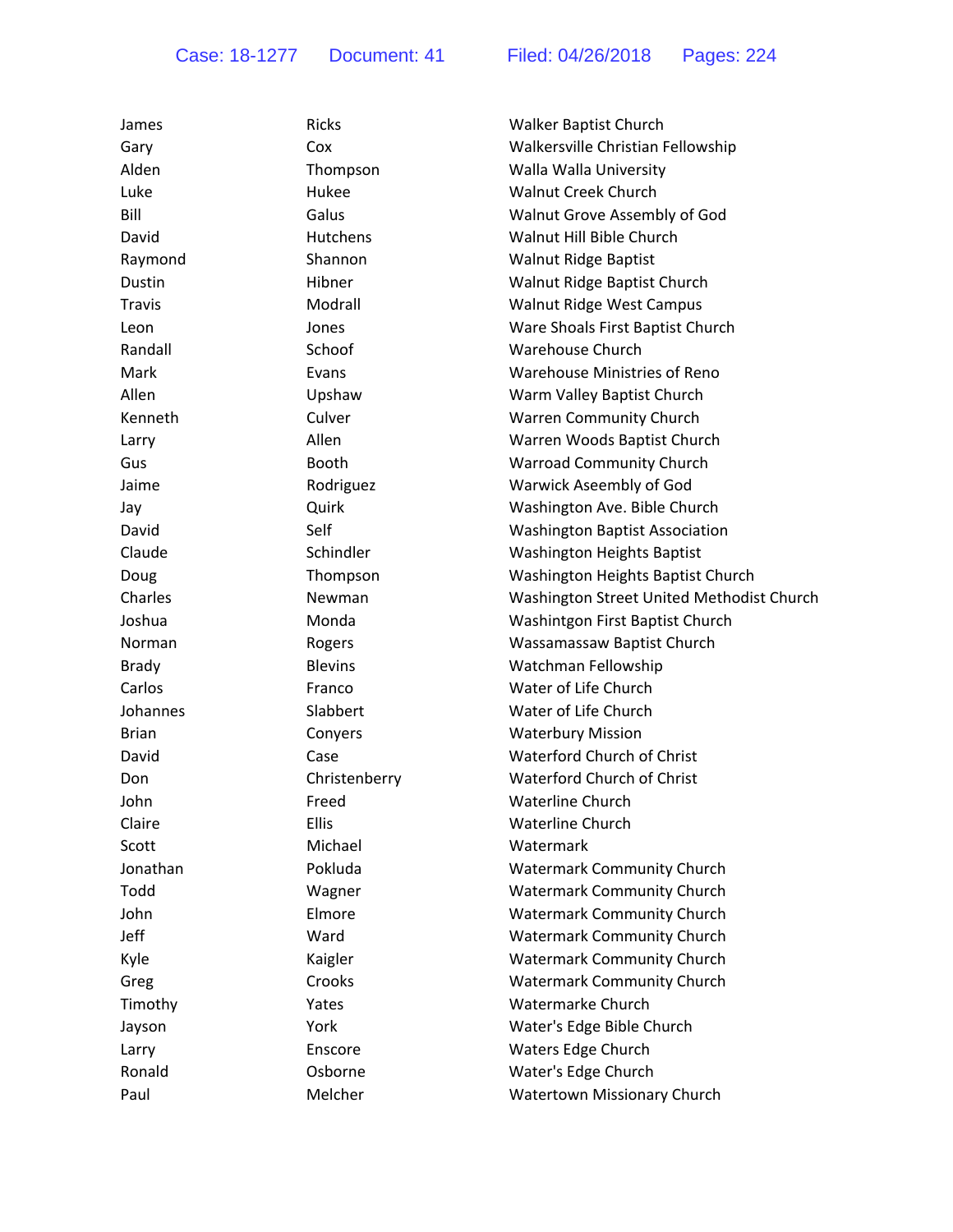| Daniel         | Gutenson         | WattsChapel Baptist Church                |
|----------------|------------------|-------------------------------------------|
| Chris          | Juvinall         | Wausau Bible Church                       |
| Zachary        | Haffecke         | <b>Waverly Baptist Church</b>             |
| Andrew         | <b>Bates</b>     | Waverly Life Church                       |
| David          | Hardy            | Waves of Faith                            |
| Willis         | Richardson       | Waves of Faith                            |
| Jose           | Rodriguez        | Waves Of Faith Church                     |
| <b>Burke</b>   | Montoya          | Way of Life Church                        |
| Elwood         | Pfaunmiller      | Way of Truth Ministries                   |
| Fred           | Meeks            | <b>Wayland Baptist University</b>         |
| John           | Little           | Wayne City Baptist Church                 |
| Mitchell       | Funkhouser       | Wayne Heights Brethren Church             |
| Joe            | Carr             | Waynesville Missionary Baptist Church     |
| Kenneth        | <b>Higgins</b>   | Waynoka Church of God                     |
| Gary           | Flynt            | Webb Baptist Church                       |
| Jonathan       | Parker           | Webbs Chapel Baptist Church               |
| Dale           | <b>Braswell</b>  | Wedgwood Baptist Church                   |
| Dean           | Willard          | Weidman Baptist Church                    |
| Mark           | Johnson          | Welcome Home Freewill Baptist Church      |
| John           | Clayton          | <b>Wellington Baptist Temple</b>          |
| Christopher    | Plekenpol        | Wells Branch Community Church             |
| Thomas         | Freeman          | Wellsboro Bible Church                    |
| Cheryl         | <b>Baird</b>     | <b>Wellspring Alliance</b>                |
| Randy          | Bachman          | Wellspring Bible Church                   |
| Robin          | Johnson          | Wellspring Bible Fellowship               |
| Scott          | Smith            | Wellspring Church                         |
| Eric           | Glover           | <b>Wellspring Church</b>                  |
| Dwayne         | <b>Bond</b>      | <b>Wellspring Church</b>                  |
| George         | Stover           | Wellspring Church of All Nations          |
| Mike           | <b>McGinness</b> | <b>Wellspring Family Life Church</b>      |
| <b>Bonnie</b>  | Nichter          | <b>Wellsprings Church</b>                 |
| Daniel         | Kenyon           | Wellsville Bible Church                   |
| Cesar          | Villafana        | Wesley Hispanic United Methodist Church   |
| Ernest         | Post             | <b>Wesley Memorial UMC</b>                |
| Bob            | Gilberg          | Wesley United Methodist Church            |
| Richard        | Concklin         | Wesleyan Church, Wisconsin District       |
| Chris          | Keys             | Wesleyan Drive Baptist Church             |
| Josh           | Heath            | West Acres Baptist Church                 |
| <b>Bradley</b> | Brown            | West Acres Baptist Church                 |
| Robert         | <b>Neff</b>      | West Acres Baptist Church                 |
| Stan           | Welch            | West Asheville Baptist Church             |
| James          | Kirch            | West Bethany Baptist Church               |
| Jeffrey        | Gulish           | West Chester Baptist Church               |
| Yuan-Ta        | Wang             | West Chester Community Evangelical Church |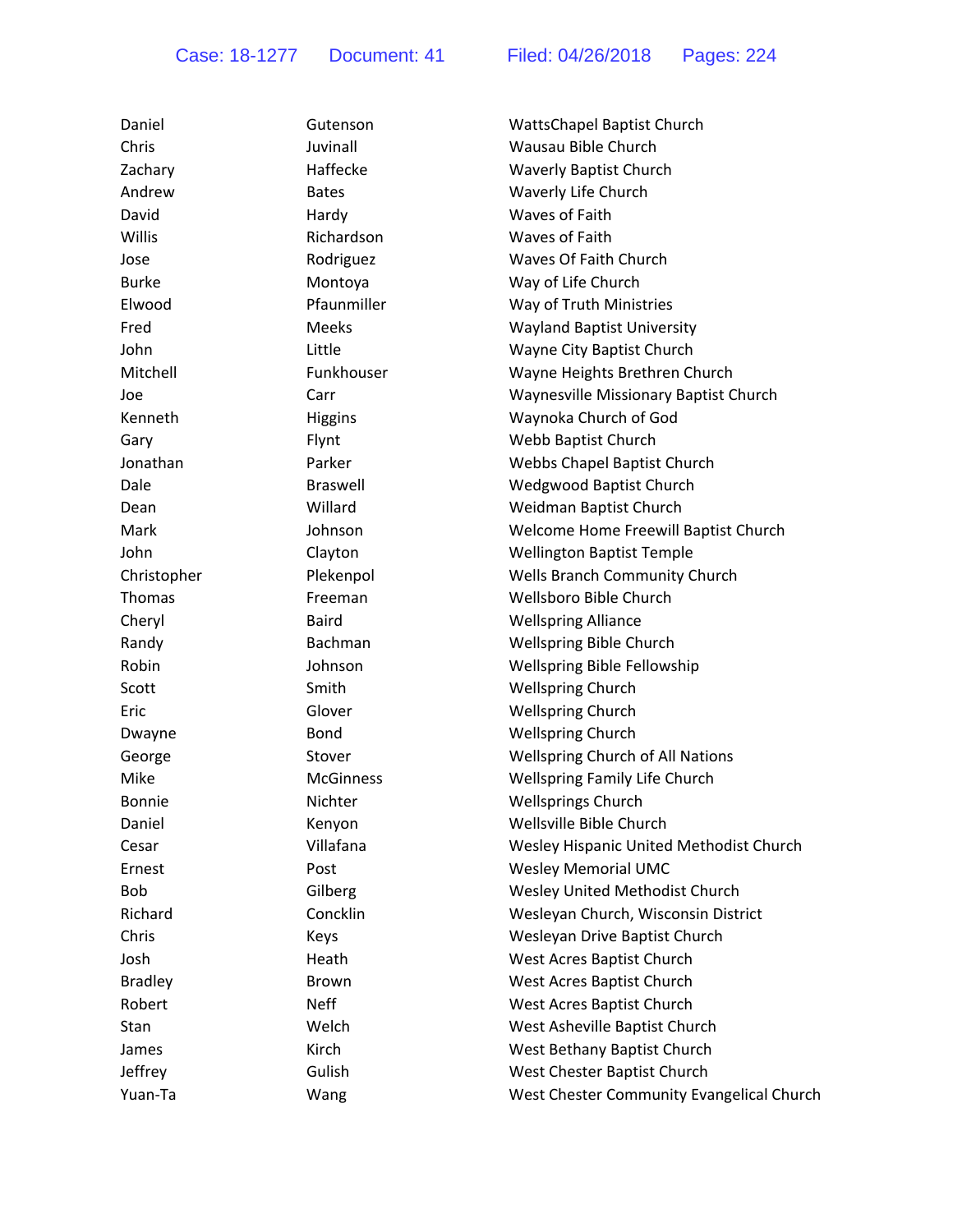| James         | Gross           | West Conroe Baptist Church                            |
|---------------|-----------------|-------------------------------------------------------|
| Donald        | Downs           | West End Baptist                                      |
| George        | Rebsamen        | West End Baptist Church                               |
| Robert        | Robinson        | West End Baptist Church                               |
| Mark          | Monroe          | West Halifax Bible Church                             |
| Michael       | Lynn            | West Hampden Baptist Church                           |
| Wesley        | Fletcher        | West Hendersonville Baptist Church                    |
| Robert        | Dean            | West Houston Bible Church                             |
| Mark          | Weatherman      | West Independence United Methodist Church             |
| Doug          | Robertson       | West Omaha Baptist Church                             |
| Matthew       | Cox             | West Point Christian Church                           |
| Dale          | <b>Bascue</b>   | West Region, Wyoming Southern Baptist Mission Network |
| <b>DONALD</b> | Evans           | West Side Baptist                                     |
| Jim           | Howard          | West Side Baptist                                     |
| Phillip       | Warren          | West Side General Baptist Church                      |
| Nancy         | Webb            | West Suburban Community Church                        |
| Ron           | <b>Baker</b>    | West Union Church of Christ                           |
| Ronald        | Kelly           | West Valley Church of God                             |
| Kim           | Engelmann       | West Valley Presbyterian Church                       |
| Mark          | Howard          | West Valley Presbyterian Church                       |
| Matthew       | <b>Brands</b>   | West Village Christian Church                         |
| Randy         | Mitchell        | <b>Westbury Baptist Church</b>                        |
| Sheila        | <b>Beckford</b> | Westbury United Methodist Church                      |
| Jeremiah      | <b>Burdon</b>   | Western Avenue Baptist Church                         |
| Jeffrey       | Jenkins         | <b>Western Baptist Association</b>                    |
| Jim           | Wilson          | Western heights baptist                               |
| <b>Bruce</b>  | Worley          | Western Heights Baptist Church                        |
| Jason         | Jones           | Western Heights Baptist Church                        |
| Steve         | Vickery         | Western Heights Baptist Church                        |
| Joshua        | Parsons         | Western Oaks Baptist Church                           |
| James         | Wooten          | Westgate Baptist Church                               |
| Steve         | Clifford        | Westgate Church                                       |
| David         | Tieche          | <b>WestGate Church</b>                                |
| Lisa          | Averill         | <b>WestGate Church</b>                                |
| Michael       | Hellum          | Westmark Evangelical Free Church                      |
| Ward          | Tanneberg       | <b>Westminster Chapel</b>                             |
| Holly         | Pankratz        | <b>Westminster Chapel</b>                             |
| Elliott       | Powell          | Westminster Presbyterian Church                       |
| E. Edward     | Thwaites        | Westminster Presbyterian Church                       |
| G. Brent      | <b>Bradley</b>  | Westminster Presbyterian Church                       |
| David         | <b>Burkhart</b> | <b>Westminster UMC</b>                                |
| John          | Mize            | Westmont United Methodist Church                      |
| Richard       | Mercado         | Westpointe Baptist Church                             |
| Stephen       | Owenby          | <b>Westport Baptist Church</b>                        |
|               |                 |                                                       |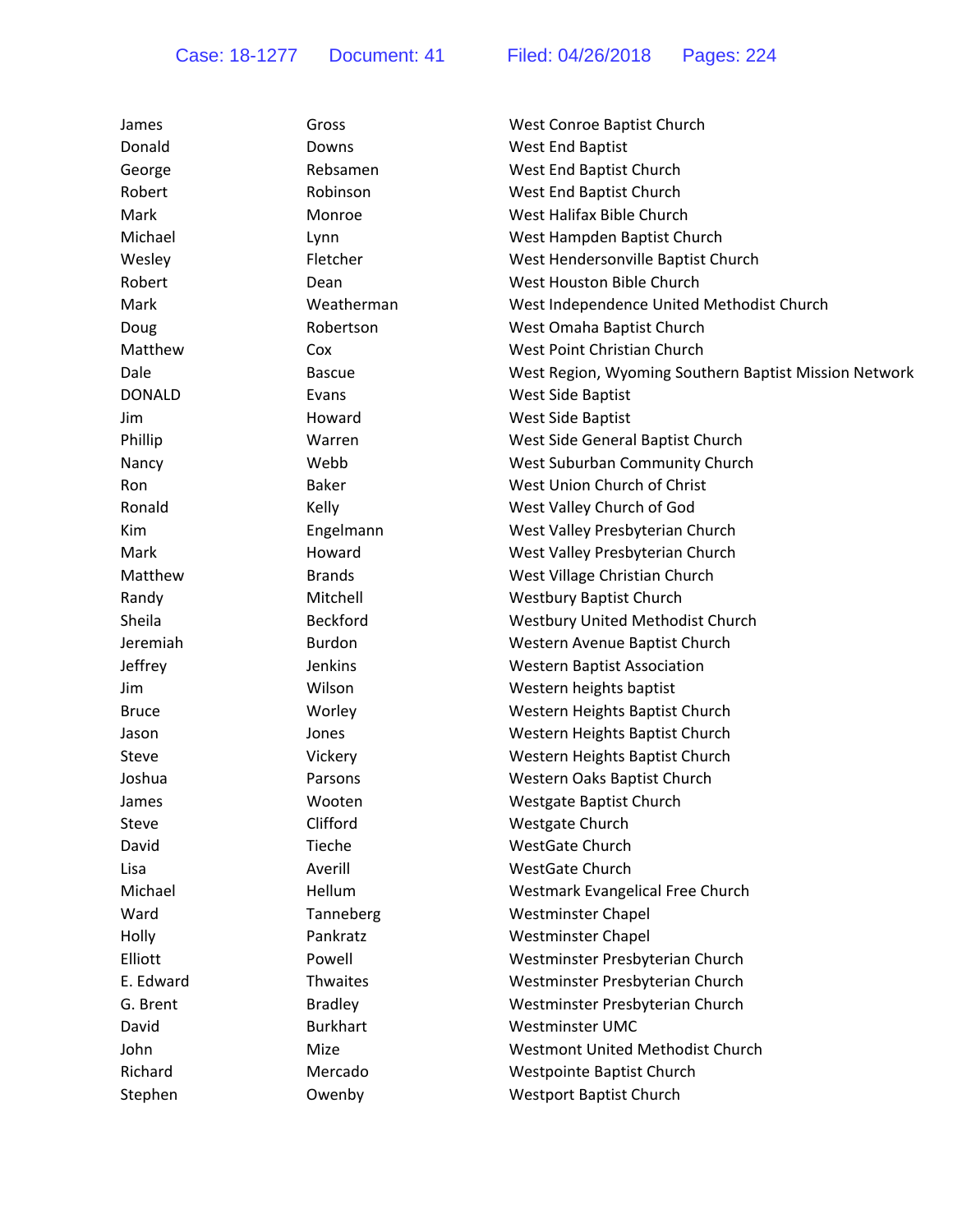| Richard   | Sainsbury       | Westport Church                    |
|-----------|-----------------|------------------------------------|
| Greg      | Kaminski        | Westside Baptist Church            |
| Steve     | <b>Meadows</b>  | <b>Westside Baptist</b>            |
| Gregory   | Wright          | Westside Baptist Church            |
| Robert    | Lehn            | Westside Baptist Church            |
| Ronald Ed | Emmerling       | Westside Baptist Church            |
| Sam       | Hendrickson     | Westside Baptist Church of Jenison |
| Tyrone    | Perkins         | Westside Bible Baptist Church      |
| Shane     | Idleman         | Westside Christian Fellowship      |
| Steven    | Barr            | Westside Church                    |
| Tyler     | Faria           | Westside Church International      |
| Mark      | Roberts         | Westside Church of Christ          |
| Bryan     | Fojtasek        | Westside Church of Christ          |
| Larry     | Chambers        | <b>Westside Family Chapel</b>      |
| Greg      | Suttert         | <b>Westview Baptist Church</b>     |
| James B.  | Coffey          | <b>Westview Baptist Church</b>     |
| John      | Armstrong       | <b>Westview Baptist Church</b>     |
| Jason     | <b>Bollback</b> | <b>Westwind Church</b>             |
| Scott     | Landon          | <b>Wheaton Bible Church</b>        |
| Kellie    | Kames           | <b>Wheaton Bible Church</b>        |
| Mark      | Irvin           | Wheaton Bible Church               |
| Chad      | Lowe            | Wheaton Bible Church               |
| Philip    | Shields         | Wheaton Bible Church               |
| Kyle      | Reschke         | Wheaton Bible Church               |
| Bill      | Oberlin         | Wheaton Bible Church               |
| Ginny     | Stair           | Wheaton Bible Church               |
| Richard   | Robertson       | Whigham Baptist Church             |
| Seve      | Trinkle         | Whispering Pines Baptist Church    |
| James     | Allee           | Whispering Pines Baptist Church    |
| John      | Trewhella       | White Oak Baptist Church           |
| Mark      | Angerosa        | White Oak Baptist Church           |
| Larry     | Lanphier        | White Oak First Assembly of God    |
| Lee       | Ewing           | White Oak Worship Center           |
| Kevin     | Woodard         | White Oak Worship Center           |
| Roger     | Ewing           | White Oak Worship Center           |
| Lee       | Smith           | White Plains Baptist               |
| Phil      | Heller          | White River Christian Church       |
| Douglas   | Cone            | Whitemarsh Island Baptist Church   |
| David     | Gruber          | WhiteRose Fellowship Church        |
| Kincy     | <b>Barrow</b>   | White's Creek Baptist Church       |
| Andrew    | Strickland      | Whiteside Church                   |
| Robert    | Lawrenz         | Whitestone Fellowship              |
| Chris     | Hall            | Whitewater Baptist Church          |
| Joy       | Lujan           | Whitney Friends Church             |
|           |                 |                                    |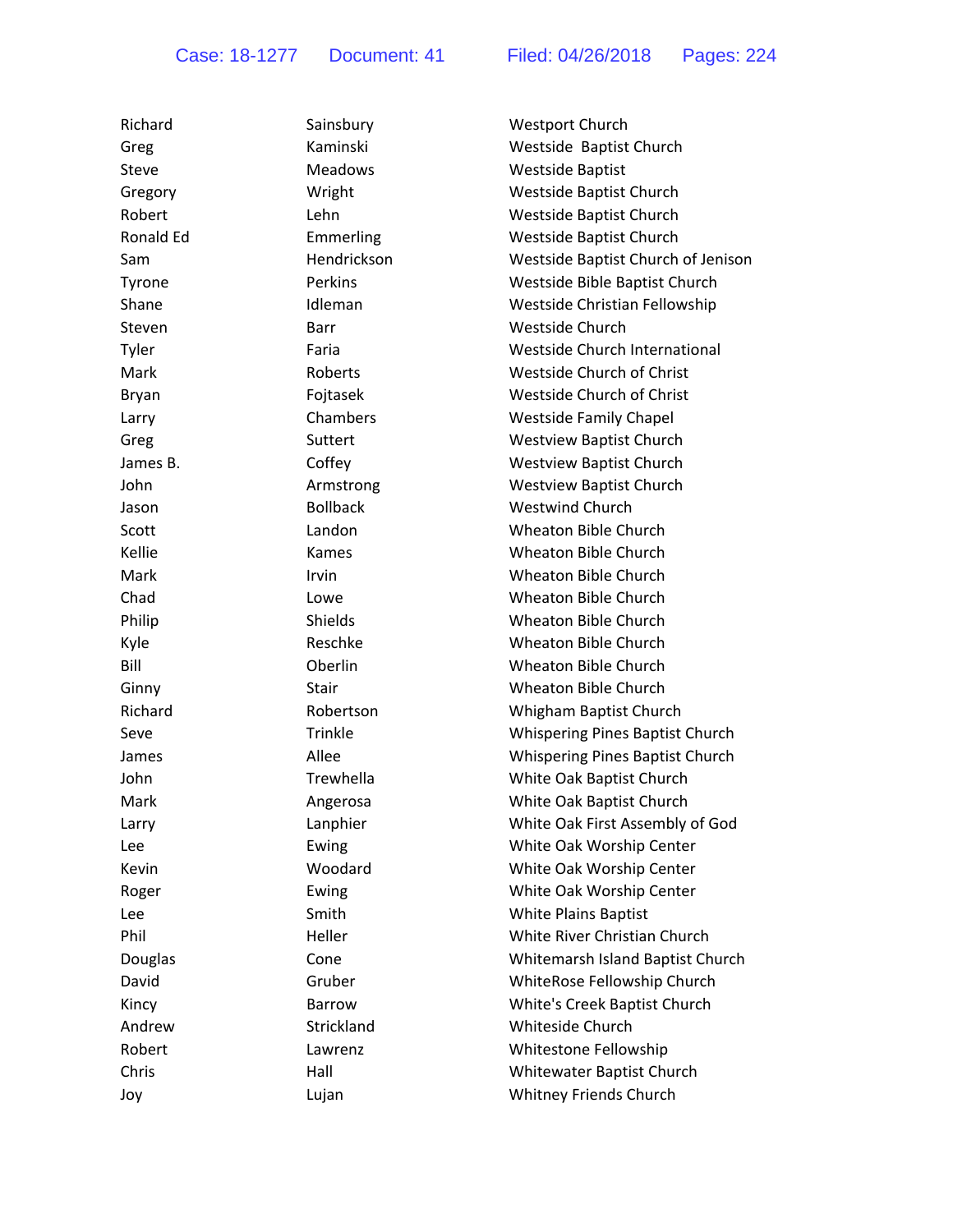| Chuck        | Vizthum         | Whole Life Church                         |
|--------------|-----------------|-------------------------------------------|
| Charles      | <b>Heck</b>     | Wichita Bible Church                      |
| Steven       | Coleman         | Wildwood Baptist Church                   |
| <b>Ric</b>   | Cadle           | Wildwood Baptist Church                   |
| Richard      | <b>Nichols</b>  | Wildwood Baptist Church                   |
| Michael      | Harroll         | Willard First Assembly of God             |
| Robert       | Culton          | Williams Community Bible Church           |
| Kenneth      | Edes            | Williams Foursquare Church                |
| Rick         | <b>Brookens</b> | Williamson Wesleyan Church                |
| Charles      | Sandusky        | <b>Willieo Baptist</b>                    |
| Carmen       | Anderson-Harris | Willingboro Christian Assembly            |
| <b>Bob</b>   | Knowles         | <b>Willow Bend Church</b>                 |
| Drew         | Taylor          | <b>Willow Creek Church</b>                |
| Chuck        | Walker          | Willow Hills Baptist Church               |
| Howard       | Anderson        | <b>Willow Springs Free Will Baptist</b>   |
| Floyd        | Vincent         | Winameg//East Chesterfield Parish         |
| Chris        | <b>Sims</b>     | <b>WindCity Church</b>                    |
| Kim          | <b>Bodwell</b>  | Windsor Baptist Church                    |
| Gordon       | Penfold         | <b>Windsor Community Church</b>           |
| Mark         | Gentry          | Windsor Forest Baptist Church             |
| Patricia     | Ryan            | Windwood Presbyterian Church              |
| Mark         | West            | Winfield First Church of the Nazarene     |
| Thomas       | Miller          | Winona Lake Grace Brethren Church         |
| James        | <b>Bryant</b>   | Winstanley Baptist Church                 |
| Cheryl       | Colby           | Winston Church of the Nazarene            |
| Troy         | Thacker         | Wintersville Baptist Temple               |
| Andre        | Riendeau        | Wintonbury Church                         |
| Troy         | Hedges          | Wirt Baptist Church                       |
| Dan          | <b>Bickel</b>   | Wisconsin District of the Wesleyan Church |
| Michael      | Hatzung         | Wisconsin Evangelical Lutheran Synod      |
| Jessie       | Soto            | <b>WMI</b>                                |
| Daniel       | Cox             | Wonder Lake Bible Church                  |
| Jeff         | Phillips        | Woodfield Park Baptist Church             |
| Richard      | <b>Sparks</b>   | Woodhaven Baptist Church                  |
| Nathan       | Williams        | Woodhaven Bible Church                    |
| Mike         | Whatley         | Woodington United Methodist Church        |
| Jonathan     | Dennis          | Woodlake Presbyterian Church              |
| Cheryl       | Newton          | <b>Woodland Baptist Church</b>            |
| Joel         | Newton          | <b>Woodland Baptist Church</b>            |
| <b>Bruce</b> | Christian       | Woodland Hills Baptist Church             |
| Charles      | Hunt            | Woodland Hills Baptist Church             |
| William      | Kercheville     | Woodland Hills Nashville Church of Christ |
| William      | Sherman         | Woodlawn Baptist Church                   |
| Tommy        | Daniels         | Woodlawn Baptist Church                   |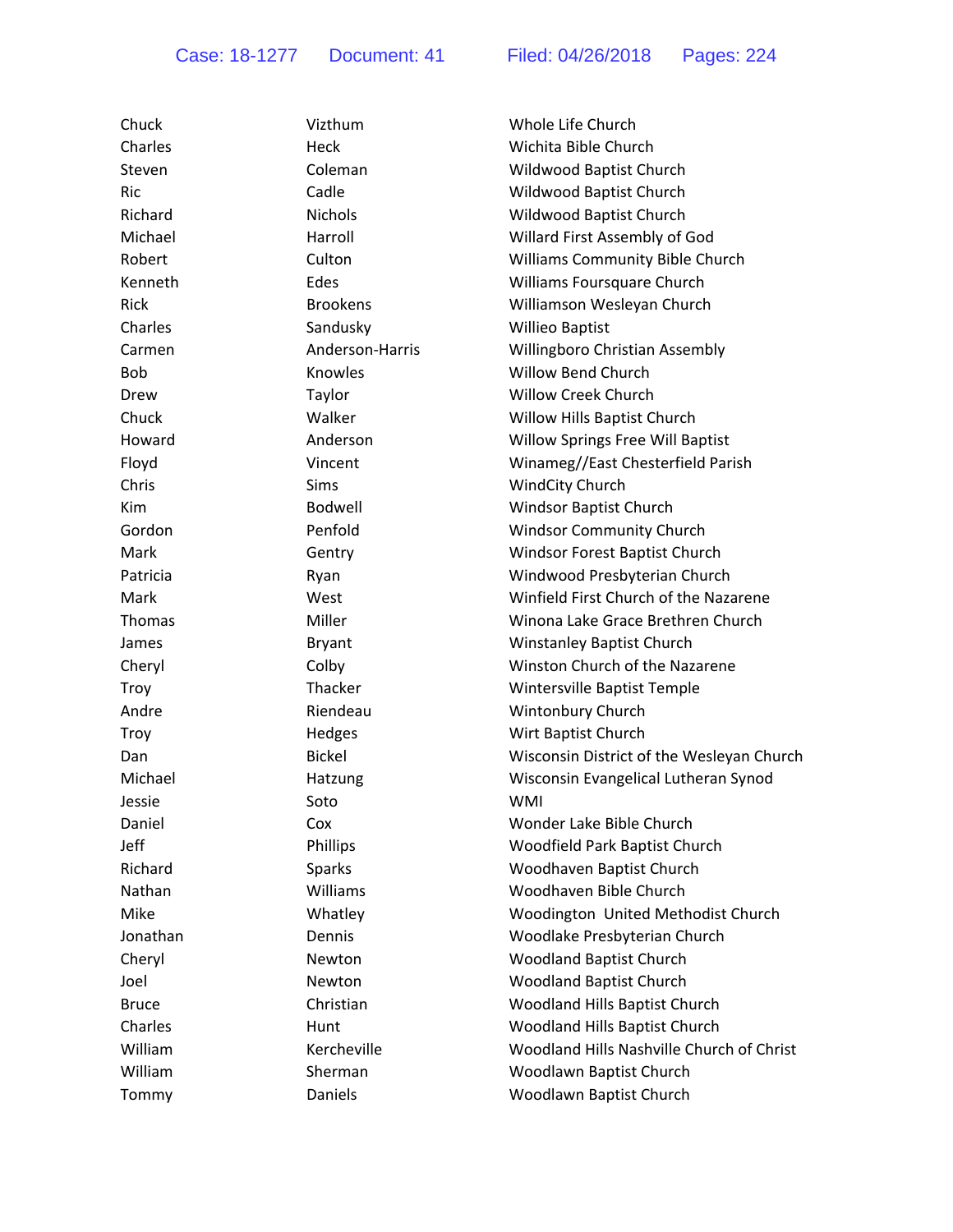| Gary         | Johnson         | Woodlawn Baptist Church               |
|--------------|-----------------|---------------------------------------|
| William      | Karlen          | Woodlawn Christian Church (DOC & ABC) |
| Ron          | Hanney          | Woodley Avenue Bapist Church          |
| Hugh         | Poland          | Woodridge Baptist Church              |
| Melody       | <b>Brackett</b> | Woodridge Baptist Church              |
| Rhett        | Dunson          | Woodridge Baptist Church              |
| Aaron        | Lybrand         | Woodridge Baptist Church              |
| Terry        | Gregory         | Woodrun Baptist Church                |
| Charles      | Eldridge        | Woodside Bible Church                 |
| Justin       | Coates          | Woodstock Christian Church            |
| Jerry        | Graham          | Woodstock church                      |
| Donald       | Caskie          | Woodville Pentecostal Holiness Church |
| John         | <b>Torres</b>   | Word & Spirit International Church    |
| Phreddie     | Minnifield      | Word Life                             |
| Walter       | Belton          | Word Of Change Ministries             |
| Larry        | Frazier Sr.     | Word of Faith Church                  |
| Douglas      | Domokos         | Word of Faith Dominion Church         |
| Derik        | Armstrong       | Word of Grace                         |
| Aleksey      | Kolomiytsev     | Word of Grace Bible Church            |
| William      | Bakkeby         | Word of Grace Church                  |
| Jimmy        | Ferebee         | Word of Grace community               |
| Wilson       | Metz            | Word of Hope Lutheran                 |
| Darwin       | Cover           | Word of Life A/G                      |
| Darrell      | Morgan          | Word of Life Apopka                   |
| Carl         | Hampsch         | Word of Life Community Church         |
| Randall      | Garmon          | Word of Life Evangelical              |
| Dan          | Thompson        | Word of Life International Church     |
| Wolde        | Fenta           | Word of Life International Church     |
| Gaspar       | Anastasi        | Word of Life Ministries               |
| <b>Terry</b> | Henke           | Word of Life Ministries               |
| Robert       | Smith           | Word of Outreach Christian Center     |
| Quentin      | <b>Boger</b>    | Word of Reconciliation Ministries     |
| Rocky        | LaRocco         | Word of Truth                         |
| Marcus       | Jenkins         | World Champions Church                |
| Wendell      | Geary           | WorldVenture                          |
| David        | Lin             | WorldVenture                          |
| Stephen      | Salowitz        | Wycliffe Bible Translators            |
| Daryl        | <b>Bussert</b>  | <b>Wycliffe Bible Translators</b>     |
| Johnny       | <b>Bowers</b>   | Wynnbrook Baptist Church              |
| Aaron        | Tucker          | Wynndale Baptist Church               |
| Tony         | <b>Bunton</b>   | Yadkin Baptist Church                 |
| James        | Collison        | Yankee Springs Bible Church           |
| Lyell        | <b>Drake</b>    | <b>Yates Baptist Church</b>           |
| Mike         | O               | <b>York Baptist Association</b>       |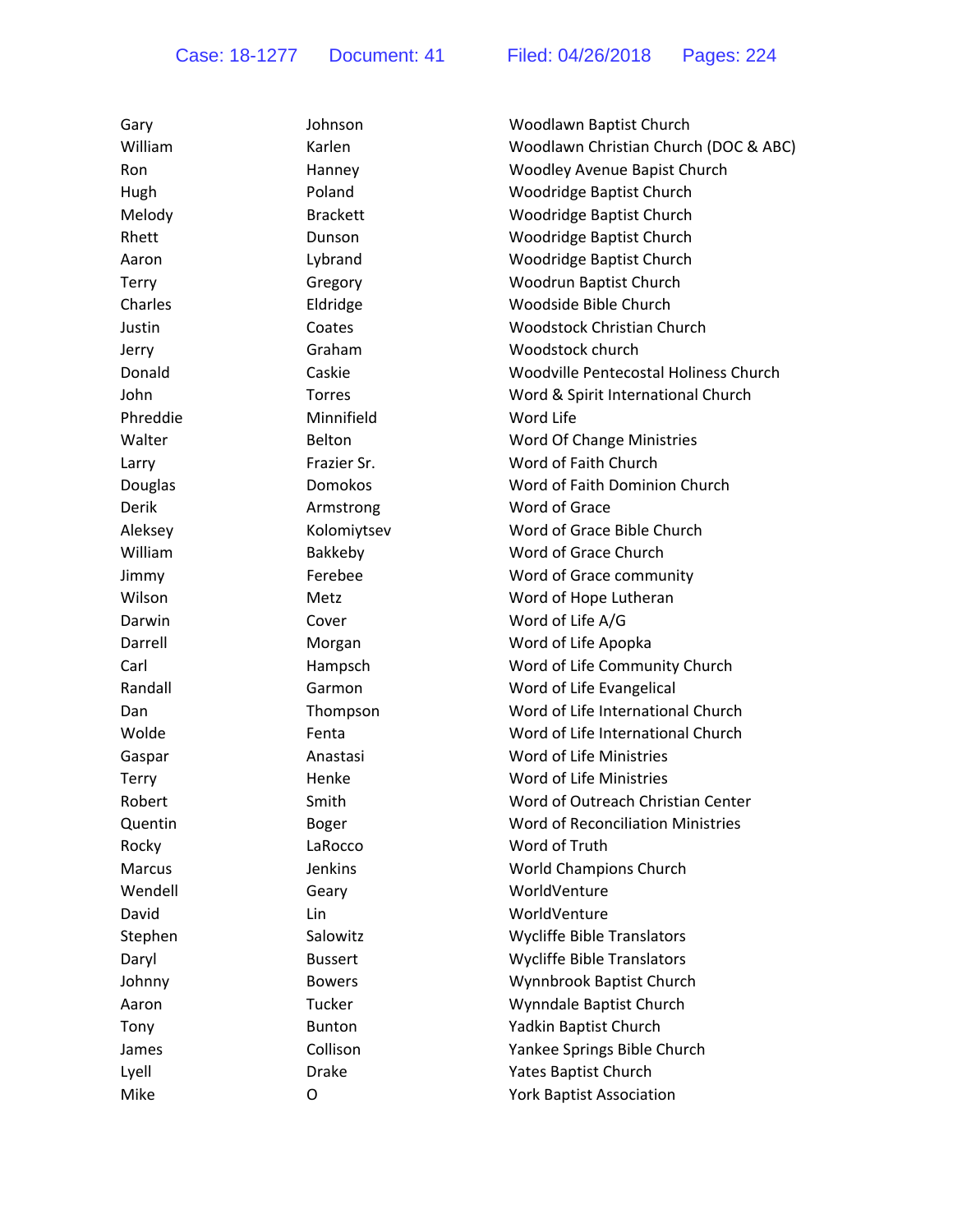| David                  | Grinnell     | York Baptist Church                                     |
|------------------------|--------------|---------------------------------------------------------|
| Dave                   | Sutter       | York Bible Church                                       |
| Chad                   | Smith        | York Church of God                                      |
| Peter                  | Kurtz        | Young Life                                              |
| Casey                  | Dunn         | Young Life Youth Ministry                               |
| Spencer                | Boovy        | Young Memorial Baptist Church                           |
| Myung                  | Hyun         | Young Sang Presbyterian church                          |
| Dale                   | Watson       | Young's Chapel Cumberland Presbyterian Church           |
| Andrew                 | Chamberlin   | Youngstown Metro Church                                 |
| Andrew                 | Kruse        | Youth For Christ                                        |
| Tyler                  | Carter       | Youth for Christ                                        |
| Daniel                 | Kregel       | Youth for Christ                                        |
| Matthew                | Schulte      | Youth for Christ Lincoln                                |
| Leonard                | Janssen      | <b>YUGO Ministries</b>                                  |
| Jakob                  | Berger       | Zion and Our Redeemer Lutheran Churches                 |
|                        |              | Zion Assembly of Harrisburg                             |
| Larry                  | Campbell     | Zion Church                                             |
| Coliér                 | McNair       | Zion City                                               |
| Craig                  | Conrad       | Zion Congregational Chirch                              |
| Deborah                | Magdalene    | Zion Episcopal Church                                   |
| Erwin                  | Roux         | Zion Evangelical Lutheran Church                        |
| Pamela                 | Carnes       | Zion Evangelical Lutheran Church                        |
| Rev.Joan               | Wood         | Zion Fellowship                                         |
| Danny                  | Newbern      | Zion Hill Baptist Church                                |
| Steve                  | Davis        | Zion Hope Baptist                                       |
| Paul                   | Kruse        | Zion Lutheran Church                                    |
| Douglas                | Punke        | Zion Lutheran Church                                    |
| Matthew                | Duerr        | Zion Lutheran Church                                    |
| Darrell                | Debowey      | Zion Lutheran Church                                    |
| Paul                   | Hauser       | Zion Lutheran Church of the Missouri Synod (LCMS)       |
| Paul                   | Joiner       | Zion Presbyterian                                       |
| Elizabeth              | Boesen       | Zion, Geneva, & St. John's Lutheran, Penn Yan, Churches |
| Robert                 | Wright       | Zionsville United Medthodist Church                     |
| Richard                | <b>Brown</b> | Zoar Lutheran Church                                    |
| Thawng                 | Kim          | Zomi Baptist Church Atlanta                             |
| Pastor Mary Pryor      |              | <b>New Covenant Prosperity</b>                          |
| <b>Buddy Knott</b>     |              |                                                         |
| <b>Charity Roberts</b> |              | Hope City                                               |
| <b>Aaron Roberts</b>   |              | Hope City                                               |
| Jason Hitte            |              | the lakeside church                                     |
| David Eichler          |              | realife church                                          |
| Mark Mcleod            |              | church on the move                                      |
| <b>Timothy Coats</b>   |              | family first assembly                                   |
| <b>Steven Adams</b>    |              | legacy church                                           |
|                        |              |                                                         |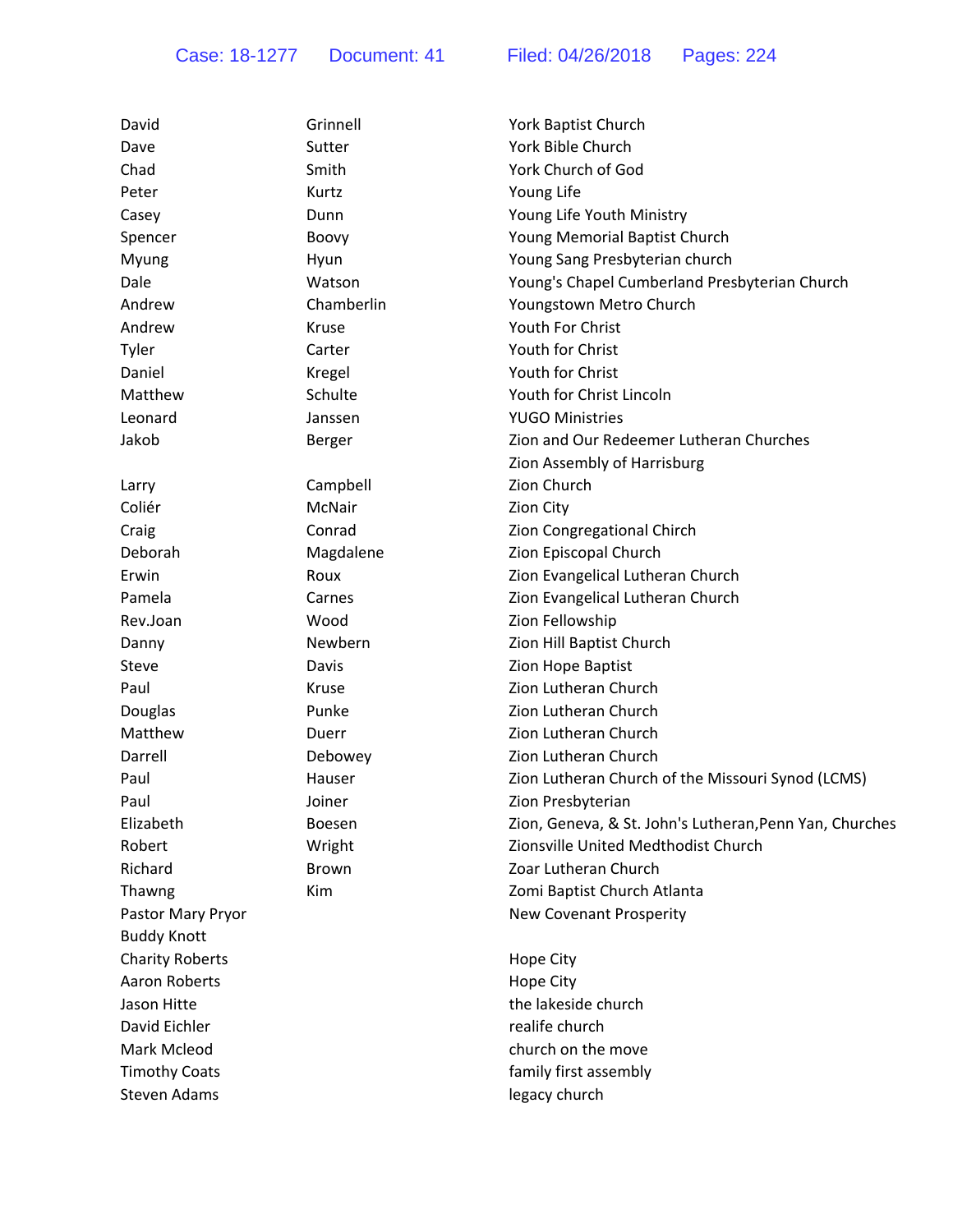Mick Agostini **the lakeside church the lakeside church** Josh Sparkman no fences cowboy church Daniel Park **Daniel Park legacy/crossline** Cari Riffey **a church called home** a church called home Ron Munizzi **and State and State and State and State and State and State and State and State and State and State and State and State and State and State and State and State and State and State and State and State and State** Dale Culbertson **gethsemane** Damian Boos east coast christian center Wesley Hamilton **Antioch Antioch** Julius Michael Collins EL Church Rev. Wiley West **Antioch Curch of Erwin** Judd Henderson Christ the King Pastor Sharon Meade **Vinyard** Vinyard Jaime Goldenberg **The Church @ Knoxville** Drew Carson **The Church @ Knoxville Drew Carson The Church @ Knoxville** Van Ducote northwood church Mark Duke **the rock** church **the rock** church John Sauls Crossroads Ministries Murphy Maiheny **CESA** established a material control of the control of the church David Oliver **Contract Contract Contract Contract Contract Contract Contract Contract Contract Contract Contract Contract Contract Contract Contract Contract Contract Contract Contract Contract Contract Contract Contract C** Robby Ratcliffe **No. 2018** Word Up Ministries Yolanda and Frankie Floyd **Word Up Ministries** Ryan Fultz Daniel **Kenyon** Jonathan Walters Don Ibbotson Aaron Smith Tim Sperdato Steve Rouse Andy **Burak** Jason **Pounds** Colin Smith AE Hoskinson Joseph Fultz Byron Dicky Justin Hoceand J Fischer Dwayne Smith Eric Smettzer James Clark James **Parlear** Daniel Sanchez Dylan Budd Philip Golden Robert Ivy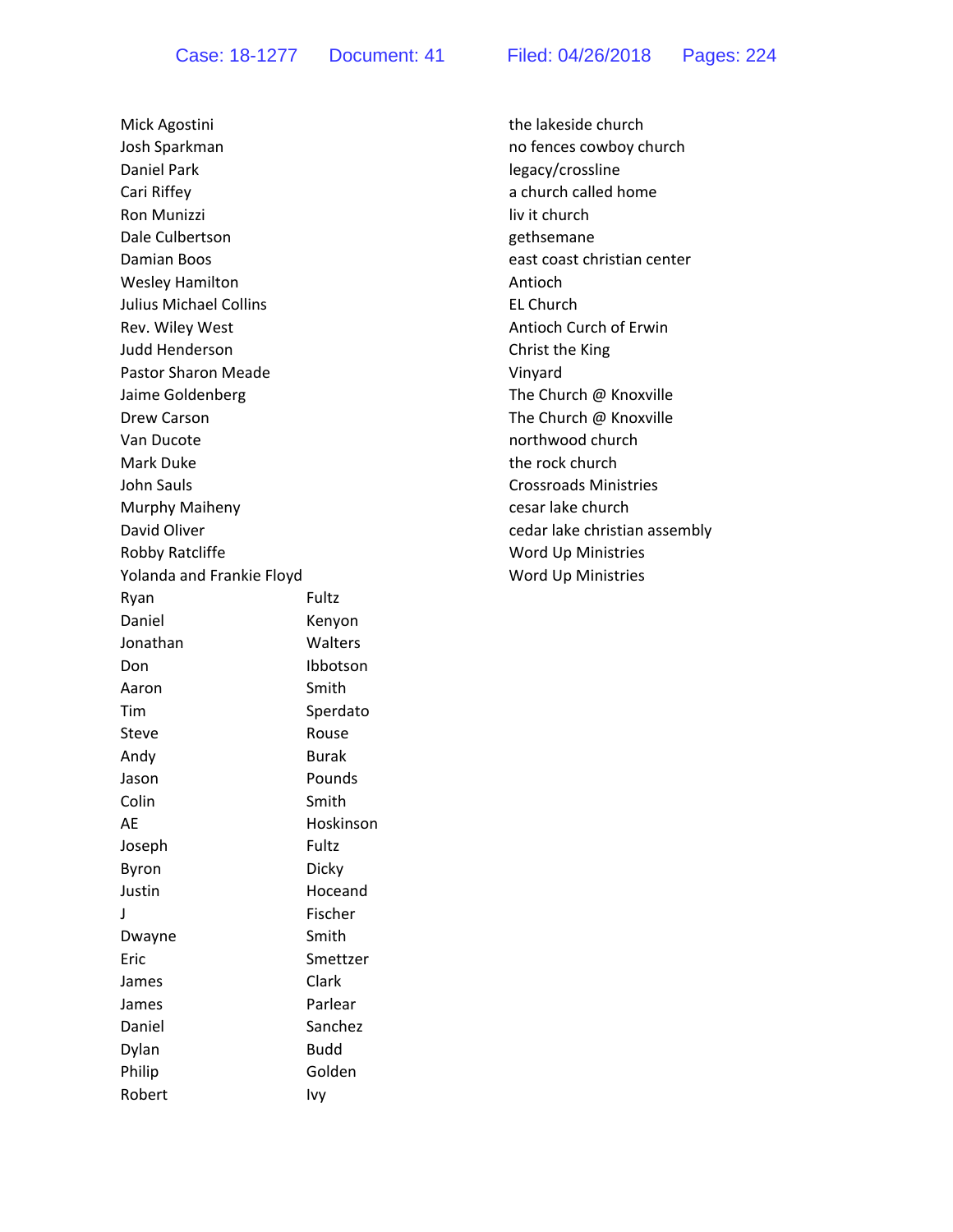| Vaughn         | Akins            |
|----------------|------------------|
| Austin         | Shaw             |
| Gary           | House            |
| Robert         | Sparr            |
| Matthew        | Jones            |
| Joe            | Osborn           |
| Drew           | Posada           |
| <b>Bradley</b> | Geno             |
| Kevin          | Warner           |
| Jason          | Arens            |
| Matthew        | Jacobs           |
| Patrick        | Cho              |
| Stan           | Mistak           |
| Victor         | Pilipchuk        |
| Miles          | Chambers         |
| Clint          | Moore            |
| Steve          | Stall            |
| Mike           | Towner           |
| Ron            | Young            |
| Kaleb          | Ideppe           |
| Jeremiah       | Kinney           |
| Ed             | <b>Byrnes</b>    |
| Hans           | Anderle          |
| Roberto        | Stanley          |
| Jason          | <b>Myers</b>     |
| Dan            | Gelok            |
| Michael        | <b>Boutot</b>    |
| Enoch          | Haven            |
| Chris          | Rouse            |
| Ken            | Gray             |
| Benjamin       | <b>Bramblett</b> |
| Jared          | Ahrens           |
| John           | Lee              |
| Frank          | Piszezor         |
| Jeff           | Lane             |
| Chris          | Kazee            |
| Frank          | Booth            |
| <b>Bruce</b>   | Parker           |
| Steve          | Lee              |
| Bobby          | Kim              |
| Eujin          | Ahn              |
| Jim            | McCaffrey        |
| Dan            | Fields           |
| Guy            | Goswell          |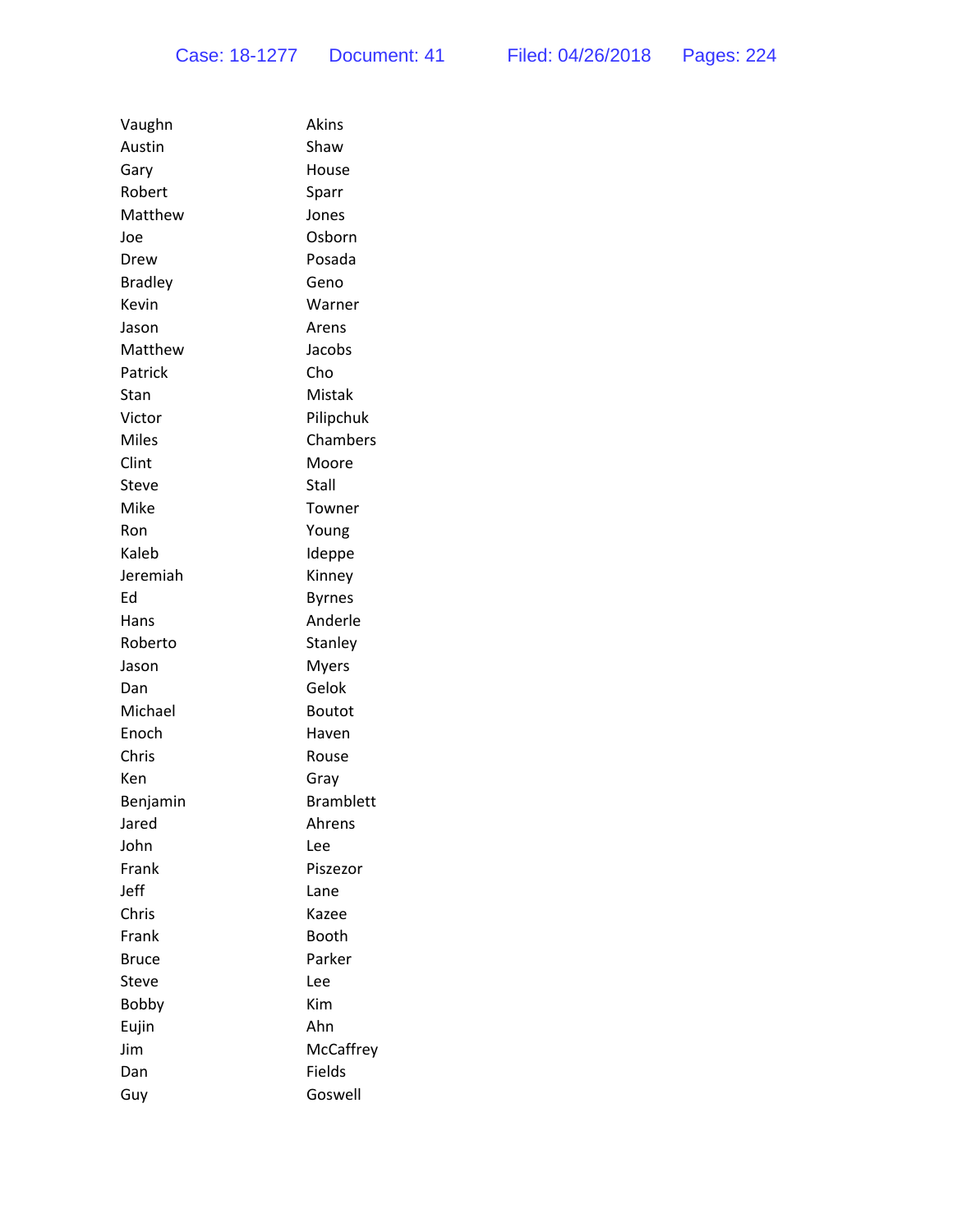| Farrel       | Stauffer       |
|--------------|----------------|
| Joe          | Valenti        |
| Scott        | Slater         |
| Mark         | <b>Taslie</b>  |
| Darin        | Garton         |
| Reginald     | Fletcher       |
| John         | Horgen         |
| Douglas      | Crane          |
| Lamar        | Austin         |
| Jeff         | Stevenson      |
| Robert       | Brown          |
| David        | Cratchfield    |
| Daiel        | Alvers         |
| Lewis        | Cooper         |
| Alex         | Hong           |
| ted          | Groves         |
| Tony         | Otool          |
| Keith        | Seymour        |
| Ryan         | Schaal         |
| Alexa        | Folsan         |
| Joshua       | york           |
| Phil         | Smith          |
| Stephen      | Webb           |
| Kue          | Xiong          |
| Shayne       | Powell         |
| Philip       | Corbean        |
| Lukas        | Hafeli         |
| Jim          | Ewing          |
| Bejeaux      | Yang           |
| Christian    | Colson         |
| Andy         | <b>Blake</b>   |
| Jay          | Collins        |
| Denny        | Dillman        |
| Rob          | McKamey        |
| Timothy      | Camp           |
| Tyler        | Shoewick       |
| Eric         | <b>Baker</b>   |
| Marvin       | Wilson         |
| John         | Frawley        |
| Deron        | Cobb           |
| James        | Reynolds       |
| <b>Brian</b> | Cederquist     |
| Todd         | Wilson         |
| Matt         | <b>Higgins</b> |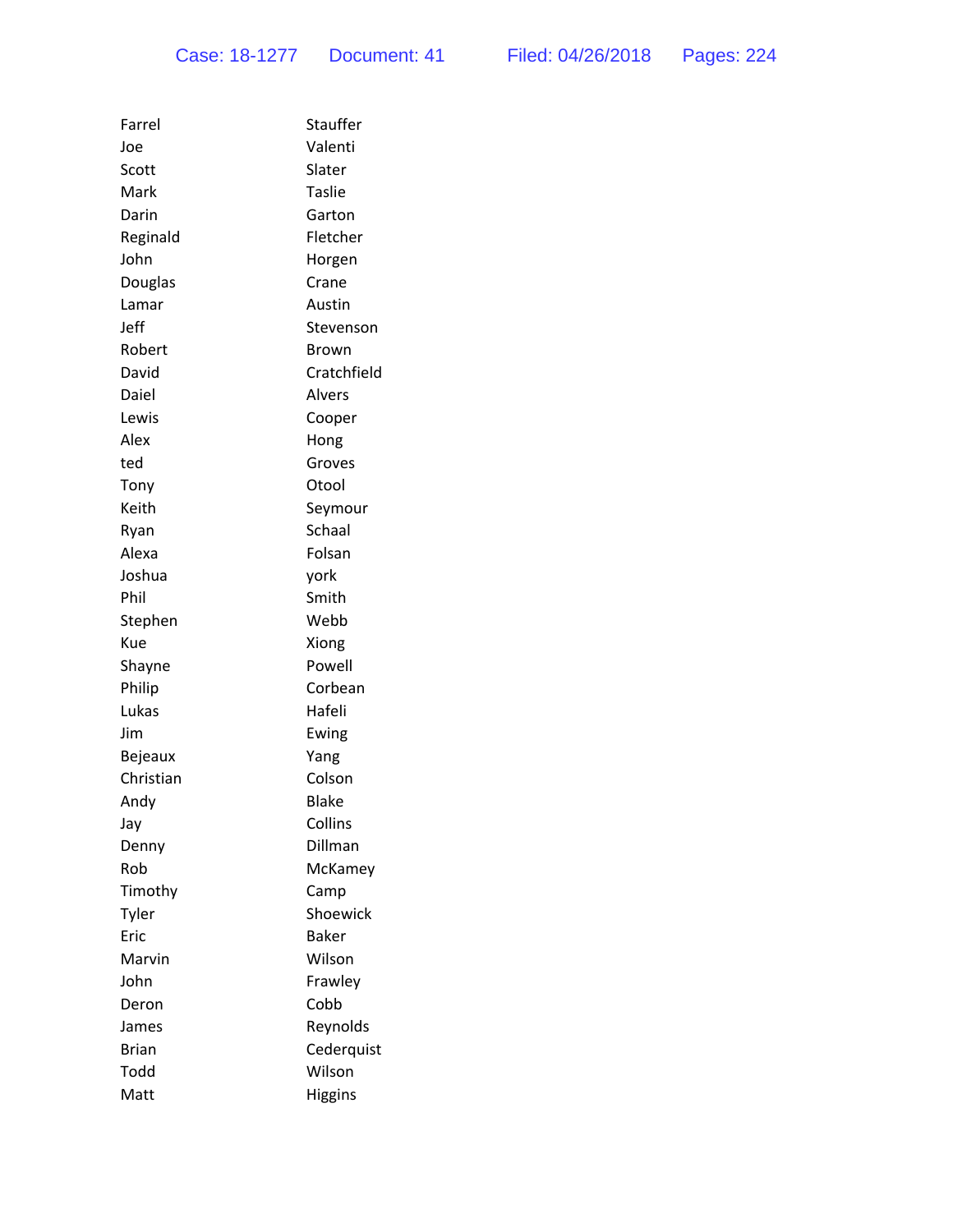| Damon          | Joseph          |                                                          |
|----------------|-----------------|----------------------------------------------------------|
| Mark           | Otten           | <b>Clear Mountain Community Church</b>                   |
| Gregory        | Smith           | <b>Oasis Christian Church</b>                            |
| Michael        | Coleman         | <b>Edgewood Baptist Church</b>                           |
| Ron            | Tipton          | Murdock Baptist Church                                   |
| Rex            | Carringer       | <b>Riverland Baptist Church</b>                          |
| David          | Hood            | Fresh Harvest Assembly of God                            |
| David          | Torres-Oyola    | Rohrerstown Menonite Church                              |
| Frank          | Winans          | Woodbridge Community Church                              |
| David          | Frauenhofer     | Open Bible                                               |
| James          | Lagoe           | <b>Emmanuel Baptist Bible Chirch</b>                     |
| Timothy        | Harpe           | Grace Baptist Church                                     |
| Gary           | <b>Starbuck</b> | Open Door Bible Church                                   |
| Samuel         | Marino          | <b>Clarion Baptist Church</b>                            |
| Gary           | Trenum          | <b>Victory Christian Church</b>                          |
| Perry          | Raak            | Reformed Church in America                               |
| Wayne          | Swearingin      | <b>Faith Pointe Church</b>                               |
| Randall        | Carlisle        | First Baptist Church                                     |
| Marcus         | Bellah          | <b>Victory Baptist Church</b>                            |
| Mike           | Graber          | Lighthouse Baptist                                       |
| Daniel         | Kyle            | Mr.                                                      |
| Daniel         | Williams        | Crete Berean Church                                      |
| Denise         | Marcum          | River of Life Church                                     |
| Kevin          | Shumway         | <b>Hilltop Assembly</b>                                  |
| Dennis         | Rousseau        | Lighthouse Worship Center of Canon City                  |
| Lance          | McMahen         | Central Baptist Church                                   |
| Tim            | Lewallen        | Victory Baptist Church                                   |
| Jay            | <b>Bergers</b>  | Lake Gibson Church of the Nazarene                       |
| Rick           | Stapp           | Desert Hills Community Church of the Nazarene            |
| David          | Martin          | <b>Gilham Community Church</b>                           |
| Stephen        | Dye             | CrossWay International Baptist Church                    |
| Harold         | Hanks           | Mr. Harold Hanks                                         |
| Donald         | Gushen          | Dexter Street Gospel Chapel                              |
| Gary           | Farthing        | Memorial Christian Church                                |
| Ruben          | Vasquez         | <b>Calvary Chapel Landers</b>                            |
| <b>Bradley</b> | Schroeder       | Macedonia Assembly of God                                |
| William        | Corrigall       | <b>Cornerstone Community Church</b>                      |
| Pat            | Dolphus         | Church of the Risen Messiah                              |
| <b>Bryce</b>   | Gilbert         | First Assembly of God                                    |
| Stuart         | Boyer           | Lewistown Alliance Church                                |
| Parker         | Mathias         | Vineyard Community Church                                |
| Richard        | Schwartz        | <b>CrossPoint Community Church</b>                       |
| Dreama         | Jackling        | <b>Vineyard Community Church</b>                         |
| Paul           | Linnemann       | Northwest District of the Lutheran Church-Missouri Synod |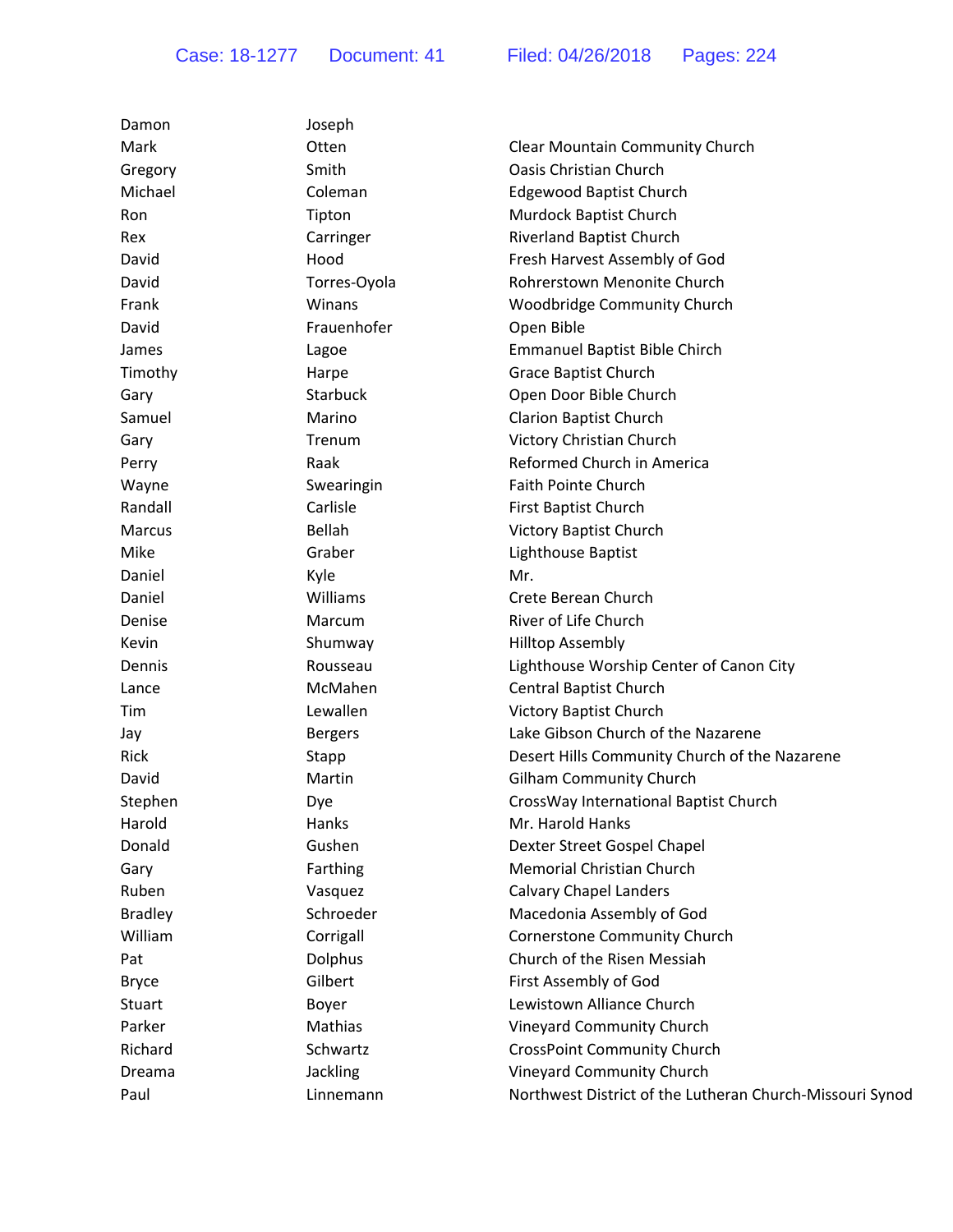| <b>Brian</b>  | Fox           | Marinate Baptist church                       |
|---------------|---------------|-----------------------------------------------|
| Christopher   | Lensch        | Bible Presbyterian Church                     |
| John          | Grein         | Reverend John Grein                           |
| Jerry         | Maston        | River of Life Church of Eastland              |
| Thomas        | <b>Burns</b>  | New Heaven Church                             |
| <b>Thomas</b> | Maitland      | <b>Reverend Thomas Maitland</b>               |
| Jeffrey       | Hoover        | Mr. Jeffrey Hoover                            |
| Dave          | Nixdorf       | River of Life Baptist Church                  |
| Joel          | Angel         | Leas Chapel                                   |
| Billy         | <b>Burris</b> | Church of the Harvest                         |
| Douglas       | Croucher      | Concordia Lutheran Church                     |
| Robert        | Foster        | <b>First Baptist</b>                          |
| Mike          | Hooper        | Church on the Lake                            |
| Timothy       | Sauls         | Calvary Chapel Red Oak                        |
| Michael       | Stangel       | North Shore Christian Fellowship              |
| <b>Brian</b>  | Miller        | Maple Springs United Methodist Church Forsyth |
| David         | Scudder       | <b>Bethel Chapel Church</b>                   |
| Mark          | Goins         | Newspring                                     |
| Anthony       | Crawford      | Impact Church of South Florida                |
| Wayne         | Hickman       | <b>Wesley Memorial UMC</b>                    |
| Fred          | Ulrich        | Oakridge Assembly of God                      |
| Randy         | Williams      | Parkway Christian Fellowship Church           |
| Terry         | Fischer       | The Church in Wisconsin                       |
| Jerry         | Westholder    | <b>Highland Springs Fellowship</b>            |
| Mark          | Mobthomery    | Ambassador Baptist Church                     |
| Richard       | Miracle       | Westside Baptist Church                       |
| Jason         | Hamilton      | Bailey's Grove Baptist Church                 |
| Ken           | McBride       | <b>Coastal Shores Baptist Curch</b>           |
| Craig         | Scott         | <b>Life Saving Ministries</b>                 |
| Regina        | Blount        | Abundant Life Church                          |
| Harvey        | Rice          | MARANATHA FELLOWSHIP                          |
| Kenyn         | Cureton       | First Baptist Church                          |
| <b>Brad</b>   | Freeman       | <b>Covenant Reformed Church</b>               |
| Shahn         | Wilburn       | Pastor and Mrs. Shahn M. Wilburn              |
| Raymond       | Morton        | Reverend and Mrs. Raymond Morton              |
| Darell        | Chilson       | Mr. Darell Chilson                            |
| Randy         | Williams      | Parkway Christian Fellowship Church           |
| David         | Mayer         | First Assembly of God                         |
| Dale          | Robins        | Lake Eunice Evangelical Free Church           |
| Darrell       | Rice          | The Connection Church                         |
| Richard       | Wilson        | <b>Quincy United Methodist</b>                |
| Dale          | Miller        | Living Word Church                            |
| Cameron       | McGill        | Dublin First Baptist Church                   |
| Gene          | Sipprell      | Beacon Hill Presbyterian Homes                |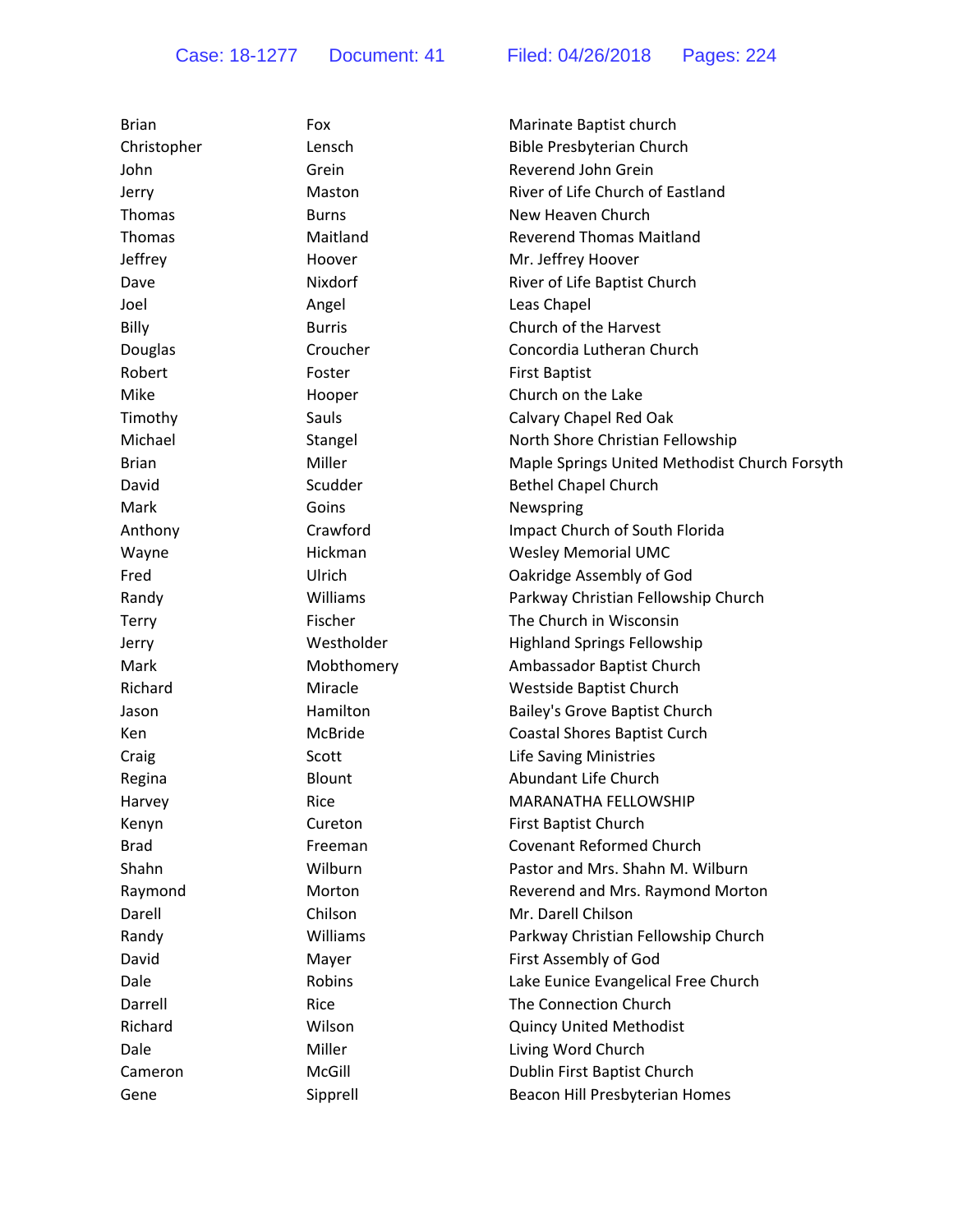| Constance    | Zaspel         | Constance Zaspel                           |
|--------------|----------------|--------------------------------------------|
| Doug         | Bedgood        | Mr. Doug Bedgood                           |
| Aaron        | Sheffield      | <b>Celebration Baptist Church</b>          |
| Ron          | Johnson        | Markham Woods Church                       |
| Carson       | Moseley        | Dr. and Mrs. Carson Moseley                |
| Steve        | Cummings       | Pastor and Mrs. Steve E. Cummings          |
| Donald       | Francis        | <b>Pastor Donald Francis</b>               |
| <b>Brent</b> | Logan          | Liberty Baptist Church                     |
| Don          | Hulsey         | Grace Presbyterian Church                  |
| Cary         | Wright         | Cliff Haven Church                         |
| Kelly        | <b>Bullard</b> | Temple Baptist Church                      |
| Phil         | Walker         | Dr. Phil Walker                            |
| Jose         | Espinosa       | Manantial de Vida                          |
| William      | McNeal         | York Springs United Methodist Church       |
| Laura        | Richey         | <b>Walnut Community Bible Church</b>       |
| Diane        | Scheel         | Summit Church                              |
| Jack         | Aaron          | Faith Worship Center                       |
| Patrick      | Neyman         | Full Gospel Church Catlin                  |
| Skye         | Alison         | Alison Insurance Services LLC              |
| Pablo        | Duque          | El Sendero de la Cruz                      |
| Neal         | Owen           | New Hope Fellowship Church                 |
| Jacob        | Vo             | Sachse Vietnamese Baptist Church           |
| Nathan       | Cain           | Harvest Time Assembly of God               |
| J. Jesse     | Alvarez        | <b>Evangelistic Center Assembly of God</b> |
| <b>Bob</b>   | Anstine        | New Hope Community Church                  |
| Walter       | Campbell       | Church at the Bay                          |
| Jeffrey      | Sanders        | Orangefield United Pentecostal Church      |
| Kenneth      | Topper         | Hockinson Community Church                 |
| <b>Bryce</b> | Smink          | Adventure Foursquare                       |
| <b>Brad</b>  | Parker         | Hunter Road Baptist                        |
| Robert       | Sims           | Faith Apostolic Church                     |
| Danny        | <b>Myers</b>   | Lincoln School Baptist Church              |
| Gene         | Sipprell       | Beacon Hill Presbyterian Homes             |
| Jerry        | Wilson         | Southcrest Baptist Church                  |
| John         | Shearer        | Monterey Living Hope Church                |
| John         | Denmark        | <b>RETIRED</b>                             |
| Alan         | Camperson      | <b>Gwinnett County Baptist Church</b>      |
| Steven       | Cheuvront      | Somerville Baptist Church                  |
| Steven       | Harger         | Zion Lutheran Church                       |
| Donna        | Perry          | West broad church of naz                   |
| Alexandria   | Salas          | Friendship Baptist Church                  |
| Stephen      | <b>Russ</b>    | Boeke Road Baptist Church                  |
| Christopher  | Poh            | Chinese Bible Church of Maryland           |
| Kacy         | Palmore        | Parkside Baptist Church                    |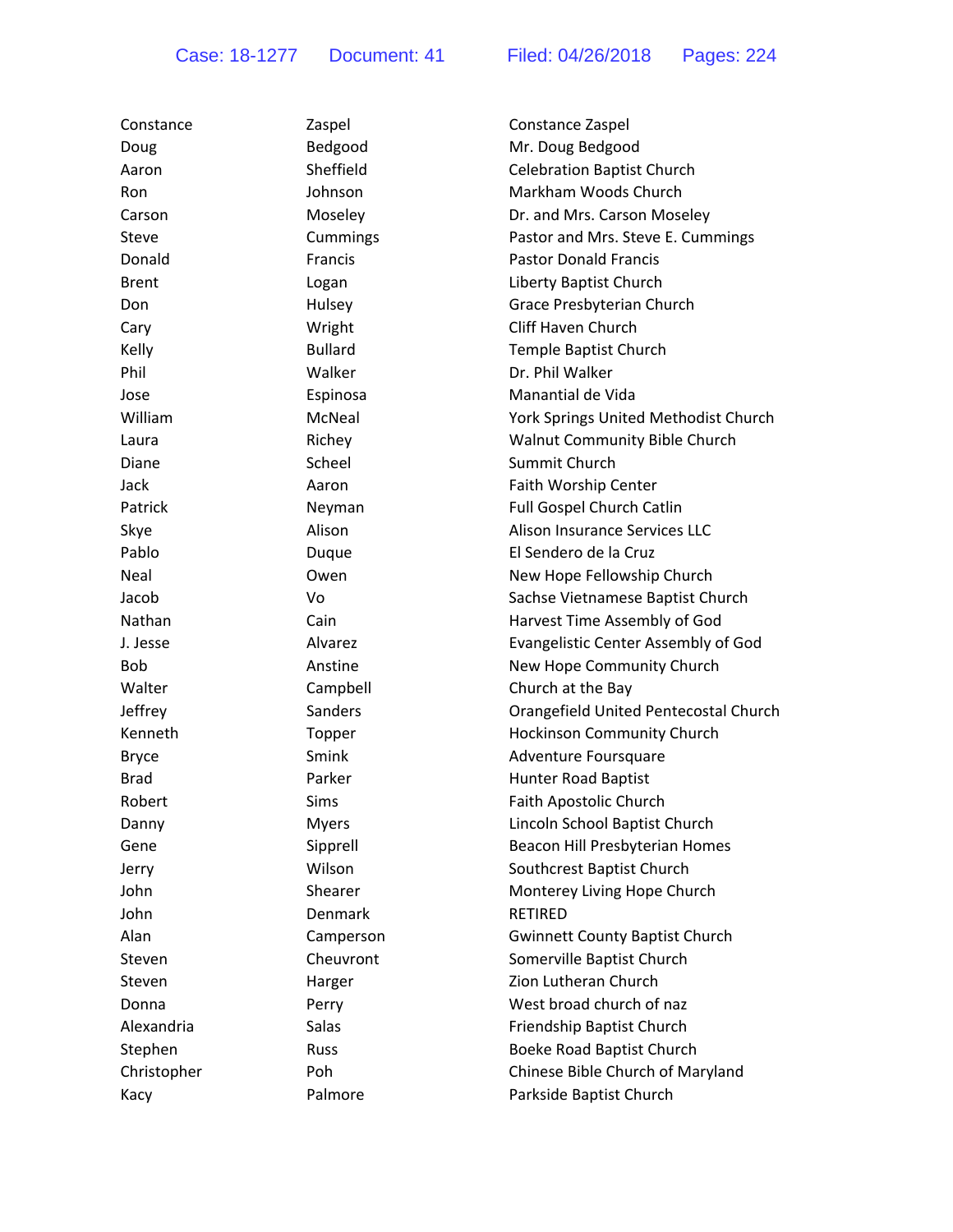| Shawn          | Newberry        | Pastor Shawn Newberry                          |
|----------------|-----------------|------------------------------------------------|
| Tom            | Clemmons        | Monument Hill Church, SBC                      |
| Randy          | Stateler        | Church of God                                  |
| Dan            | <b>Burris</b>   | The Refiner's Ministry                         |
| John           | Mills           | Wildfire Ministries and Prayer Center          |
| William        | Spear           | Pastor and Mrs. William H. Spear               |
| Daniel         | Swartz          | Reverend and Mrs. Daniel R. Swartz             |
| Duane          | Brookshier      | <b>Truth Tabernacle of Hemet</b>               |
| David          | Fallin          | Mount Juliet First Baptist Church              |
| Timothy        | <b>Morris</b>   | Merrill Wesleyan Church                        |
| Derek          | Robinson        | College Avenue Friends Church                  |
| Kenneth        | Fairbanks       | Elmore Church of God                           |
| Craig          | Horne           | Walnut Hill Community Church                   |
| Dennis         | <b>Beavers</b>  | Living Word Church                             |
| Larry          | Capranica       | Community Fellowship Church                    |
| Clarence       | Eisberg         | Redeemer Lutheran Church                       |
| Caleb          | Hon             | Providence Baptist Church                      |
| Edward         | Hassell         | Grace Fellowship Church                        |
| David          | Strong          | First Church of God                            |
| LaVon          | Ausherman       | Pomona First Baptist Church                    |
| Shahn          | Wilburn         | <b>Riverview Baptist Church</b>                |
| <b>Barbara</b> | <b>McFeters</b> | Mrs. Barbara S. McFeters                       |
| John           | Hoelzel         | Christ Fellowship                              |
| Tom            | Wright          | Joy United Methodist Church                    |
| Maria          | Hunter          | Lakeshore International Family Training Center |
| Jason          | McCray          | Warsaw Bible Church                            |
| Samuel         | Evans           | Lincoln Christian Fellowship                   |
| Trang          | Nguyen          | Thien An Baptist church                        |
| Lester         | Ng              | Cantonese Baptist Church of Los Angeles        |
| Ross           | Gerber          | Grace Christian Fellowship Church              |
| Bruce          | Yeager          | <b>Chapel Grace</b>                            |
| Billy          | Cain            | Metro Church                                   |
| Eugene         | <b>Bullard</b>  | <b>Generation Pray</b>                         |
| John           | Wallace         | Holiday Island Community Church                |
| Neal           | Walker          | <b>Oxford Memorial Baptist Parson</b>          |
| Gregory        | Quinlan         | <b>Gregory Quinlan</b>                         |
| <b>Bruce</b>   | Koczman         | Jesus Fellowship                               |
| Jarron         | O'Neal          | Fountain of Love Christian Center              |
| Tom            | Knauff          | East Monroe United Methodist Church            |
| Gene           | Nelson          | Russellville Baptist Church                    |
| Jack           | Hilliard        | Allelujah Baptist Church                       |
| Robert         | Roper           | First Baptist Church of Alva                   |
| Samuel         | <b>Torres</b>   | Iglesia Pentecostal Alfa y Omega               |
| David          | Del Prado       | Pope Chapel                                    |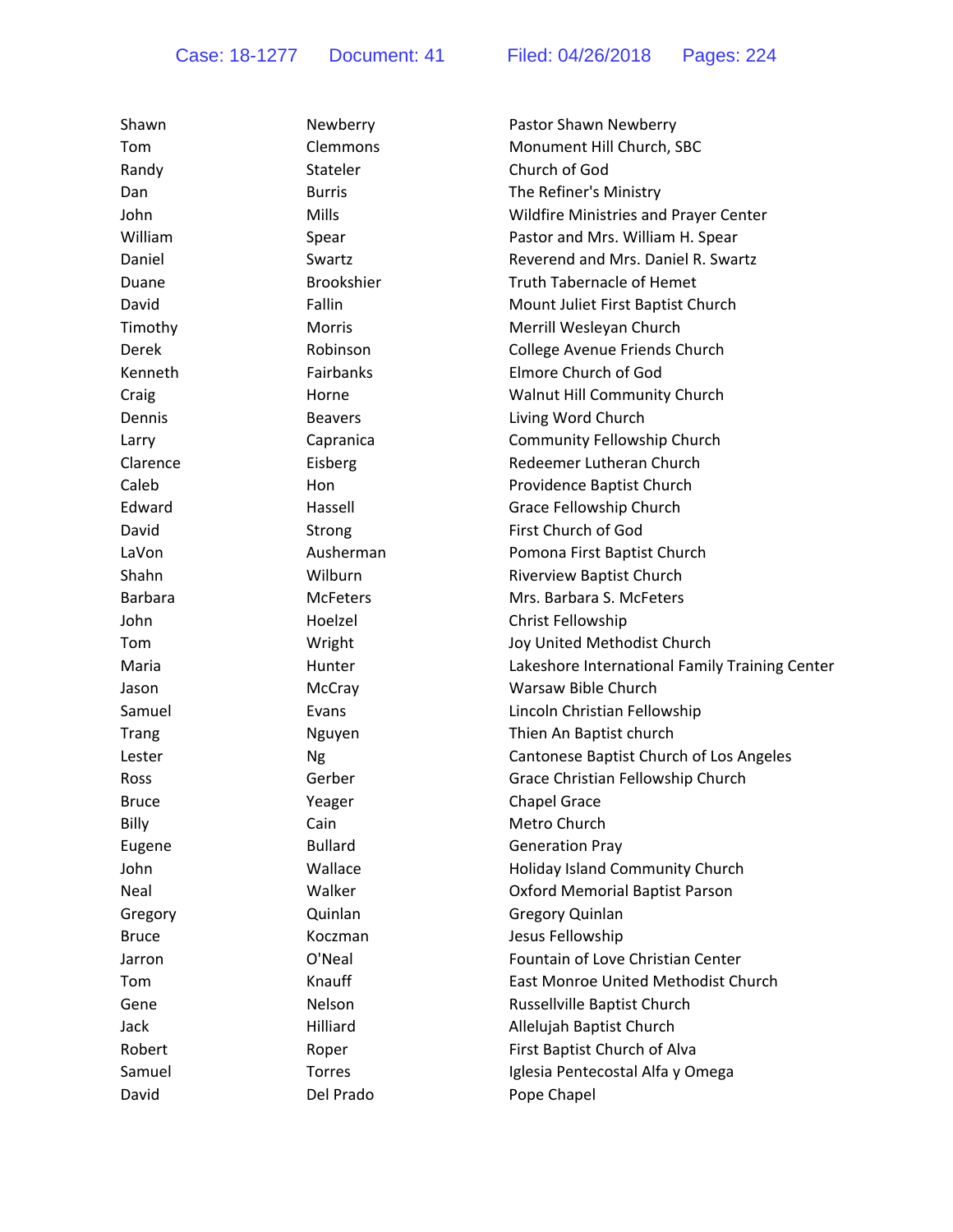Case: 18-1277 Document: 41 Filed: 04/26/2018 Pages: 224

| Cowart<br><b>Trinity Baptist Church</b><br>Steve                |  |
|-----------------------------------------------------------------|--|
| Chris<br>Howerton<br>Fresh Fire Assembly of God                 |  |
| McConnell Baptist Church<br>Mark<br>Dowdy                       |  |
| Mike<br>Thiemann<br>Calvary Chapel Saving Grace                 |  |
| Tim<br><b>Barrow</b>                                            |  |
| The River<br>Morrison<br>Lisa                                   |  |
| Oliver<br>Stillwell<br>Dayspring Church                         |  |
| Rick<br>Norman<br><b>Stony Point Baptist Church</b>             |  |
| St Paul Lutheran Church<br>Ronald<br>Pennekamp                  |  |
| Philip<br>Full time itinerant minister<br>Cappuccio             |  |
| Stephen<br>Vaughan<br>Catawba Valley Baptist Church             |  |
| Endrei<br>Church on the Rise<br>Paul                            |  |
| Greiner<br>Glorious Way Church<br>John                          |  |
| Shepard<br>Kerr Memorial Baptist Church<br>Mary                 |  |
| South Henderson Pentecostal Holiness Church<br>John<br>Sossamon |  |
| North Buffalo Grace Brethren Church<br><b>Jim</b><br>Rose       |  |
| <b>Network of Related Pastors</b><br>Keith<br>Tucci             |  |
| Michael<br>Rose<br>Hope on the Hill Chapel                      |  |
| First Baptist Church Tahlequah<br><b>Buddy</b><br>Hunt          |  |
| Kevin<br>Brown<br>Mount Pleasant Baptist Church                 |  |
| Dennis<br>Calvary Chapel San Jacinto<br>Cromey                  |  |
| Samuel<br>Zumwalt<br>St. Matthew's Lutheran                     |  |
| Andrew<br>Bermudez<br>First Baptist Church of Dexter            |  |
| Willard<br><b>Church For All Nations</b><br>Kenneth             |  |
| Robert<br>Gurule<br>Amazing Grace Fellowship                    |  |
| Gibson<br>Phillips Chapel<br>Ben                                |  |
| <b>Becker</b><br>Keith<br>Hope Evangelical Covenant Church      |  |
| <b>Grace Baptist Church</b><br>Hilsinger<br><b>Russ</b>         |  |
| Lundmark<br>Daniel<br>Northampton Assembly of God               |  |
| 412 Church<br>Masonis<br>Peter                                  |  |
| Scott<br><b>First Baptist Church</b><br>Pearson                 |  |
| Calhoun Baptist Church<br>Wagner<br>Larry                       |  |
| Parkhil<br>South Canonsburg Church<br>Steven                    |  |
| Kendall Baptist Church<br>Jones<br>Lamont                       |  |
| Calvary Baptist Church<br>John<br>Hester                        |  |
| Chinese Bible Church of Maryland<br>Eatmon<br>Steve             |  |
| Congaree Baptist Church<br>Vicky<br>McLain                      |  |
| Rainville<br>Robert<br>Roadside Chapel Assembly of God          |  |
| Whitesburg FBC<br>Brown<br>Tony                                 |  |
| Rowell<br><b>Gantt Street Baptist Church</b><br>Gene            |  |
| New Hope Community (formerly) Mt Zion Reformed<br>Tanyer<br>Ray |  |
| Family Worship Center<br>Randy<br>Pace                          |  |
| Bill<br>Oasis of Hope Church<br>Wisener                         |  |
| William<br>Spirit of Life Healing Wings International<br>Wade   |  |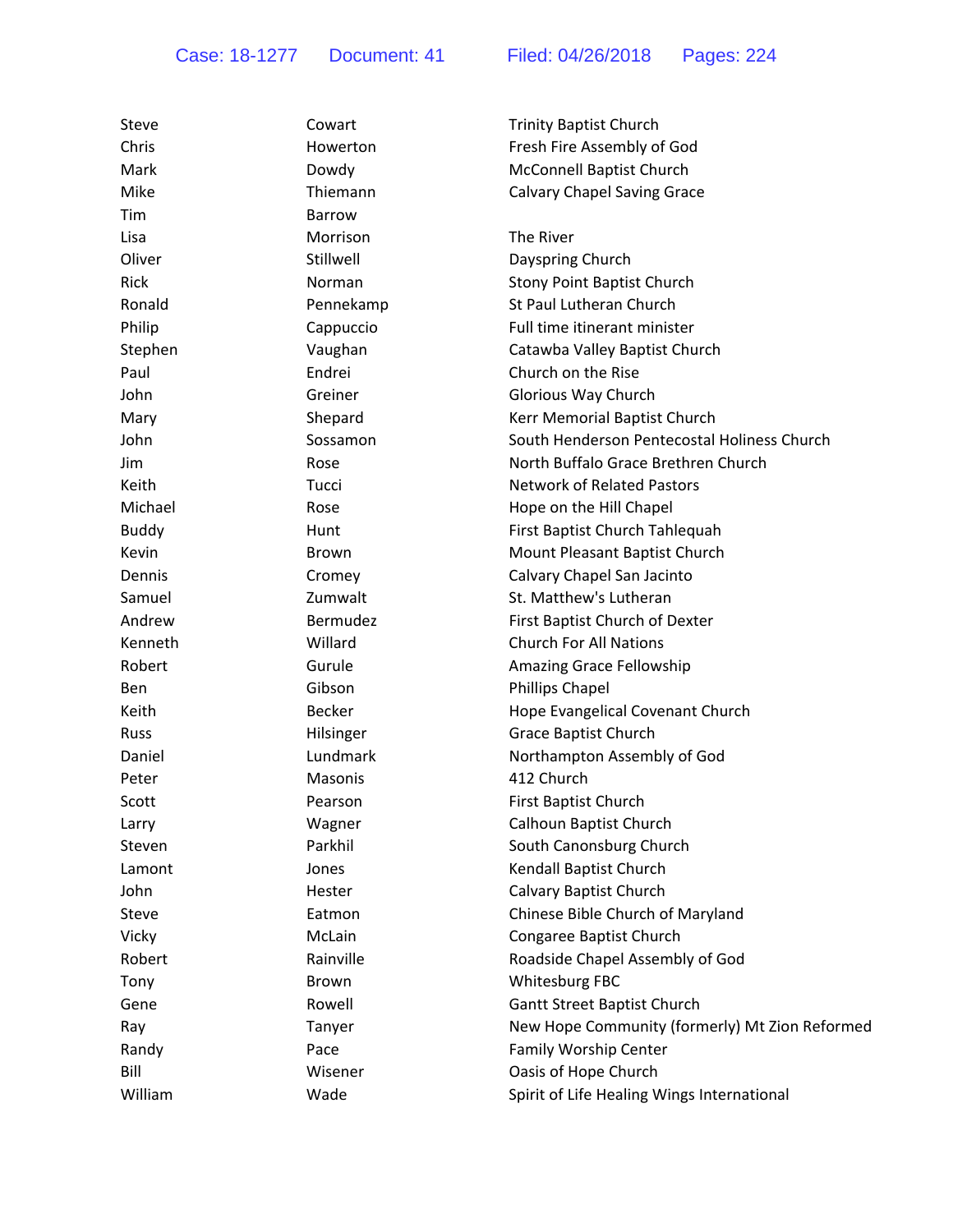| Shawn        | Wasson         | <b>Bethany Baptist Church</b>          |
|--------------|----------------|----------------------------------------|
| Marcella     | Willhoite      | <b>Christian Tabernacle</b>            |
| Richard      | Powers         | Grace Baptist Church                   |
| Dan          | Harrington     | Countryside Baptist Church             |
| Donald       | Muehr          | <b>Cotton Creek Christian Church</b>   |
| Marc         | Eidahl         | New Life Church                        |
| Evelyn       | Cobb           | Seed of Nations International          |
| Edith        | Carlin         | The Glory of God Worship Center        |
| James        | Thompson       | Trinity Fellowship Church              |
| Larry        | Fossum         | Cowboy Way Church                      |
| Ernest       | Maxwell        | Springs of Living water                |
| Steven       | Duescher       | Living Water Lutheran Church           |
| Chris        | Hauser         | South Oak Ridge Baptist Church         |
| Peter        | Folger         | <b>Cleveland Baptist Church</b>        |
| Barry        | Lagemann       | River of Life Church                   |
| <b>Ken</b>   | Draper         | Alderwood Manor Community Church       |
| Timothy      | <b>Borseth</b> | Life House Church                      |
| Ronald       | Sharpe         | Powerhouse Church of Jesus Christ      |
| Robert       | Jackson        | Peninsula Baptist Church               |
| <b>Steve</b> | Moerman        | Peace Christian Reformed Church        |
| Frank        | <b>Burns</b>   | Central Baptist Church                 |
| Jared        | Shipman        | <b>Fairview Baptist Church</b>         |
| Melanie      | Elms           | cathedral of pentecost                 |
| Justin       | Gailey         | Living stones community church         |
| Mark         | <b>Rich</b>    | Kehilat Yeshua                         |
| Joel         | <b>Brown</b>   | Grace Baptist Church                   |
| Hector       | Robles         | <b>Cathedral Pentecost</b>             |
| Richard      | Schwandt       | Christ Lutheran Church                 |
| Dan          | Heylmann       | Grant City Wesleyan                    |
| Mark         | Marshall       | Shiloh Christian                       |
| Sheri        | Leming         | Faith Christian Assembly               |
| Tom          | Preble         | New Covenant Worship Center            |
| Charlene     | Trout          | Truth and Dignity Christian Ministries |
| Michael      | Yaeger         | <b>Temple Baptist Church</b>           |
| Doyle        | Redwine        | Cornerstone Church of DeFuniak Springs |
| <b>Bruce</b> | Baumgartner    | Calvary Chapel Lihue                   |
| William      | Secrest        | First Baptist Aurora                   |
| <b>Moses</b> | Collins        | <b>Glory Bound MBC</b>                 |
| Julian       | Suarez         | Faith Baptist Church                   |
| Vinh         | Au             | Vietnamese Baptist Church of Chicago   |
| Nicholas     | Downs          | Calvary Baptist Church                 |
| Matt         | <b>Brunk</b>   | Ohana Baptist Church                   |
| Trena        | Homsher        | Northern Ridge Baptist Church          |
| Paul         | Reiner         | SALINA BIBLE CHURCH                    |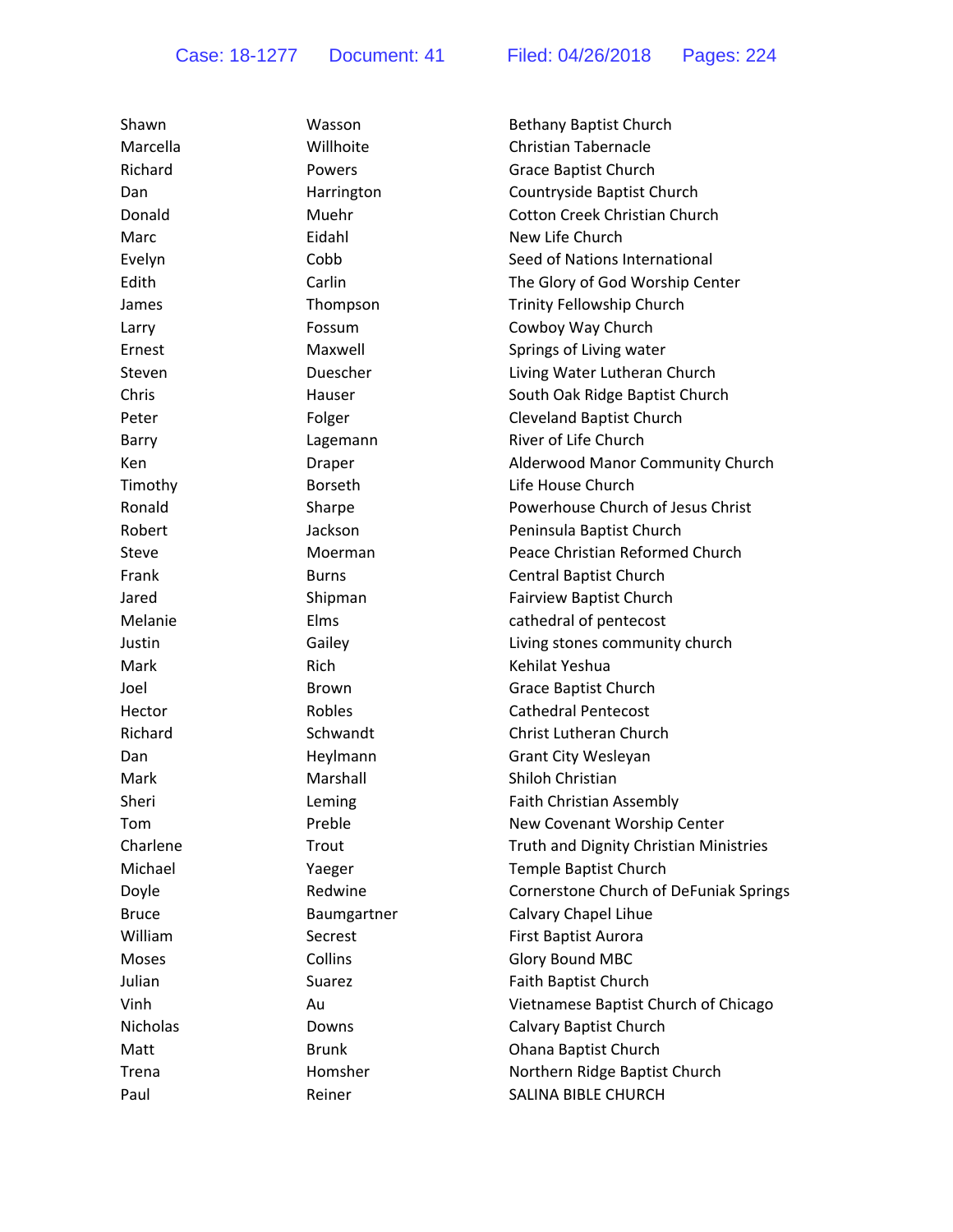| Tim        | Tran             | San Jose Community Church           |
|------------|------------------|-------------------------------------|
| Joseph     | <b>Bernet</b>    | Reverend Joseph W Bernet            |
| Francis    | Jones            | <b>Reverend Francis Jones</b>       |
| Sterling   | Durgy            | Reverend and Mrs. Sterling M. Durgy |
| Walter     | McCann           | Reverend and Mrs. Walter C. McCann  |
| Anthony    | Shirley          | New Manna Baptist Church            |
| David      | Um               | Antioch Baptist Church              |
| Crystal    | ONeal            | Fountain of Love Christian Center   |
| Steve      | Donahue          | First Baptist Church                |
| Darrel     | Miller           | Cottonwood Church                   |
| Tony       | McGhee           | Liberty Bible Church                |
| Jonny      | White            | Redeeming Grace Church              |
| Steven     | Swann            | West Fayetteville Baptist Chr       |
| Leo        | <b>Bracken</b>   | Wallace First Assembly of God       |
| Charles    | Johnson          | Kearney Bible Church                |
| Hans       | Wunch            | Calvary Baptist Church              |
| Devin      | Leitch           | Long Ridge Baptist Church           |
| Samuel     | Luk              | 4C Christ Centered Community Church |
| Jeff       | May              | <b>First Baptist Church</b>         |
| William    | Reister          | Our Redeemer Lutheran Church        |
| <b>Ben</b> | Alexander        | New Way Bible Fellowship            |
| Frank      | Lowinger         | Congregation Brith Hadoshah         |
| David      | Chun             | Ilikai Chapel                       |
| Jonathan   | Redford          | New Life Baptist Church             |
| Lukas      | Dunn             | <b>First Baptist</b>                |
| Warren     | Curry            | Life Changers Church                |
| Zeke       | Leija            | Templo Getsemani                    |
| Lyle       | Hern             | South Main Baptist Church           |
| Michael    | Parmley          | <b>FIRST CHURCH</b>                 |
| James      | Ralson           | Shady Grove Baptist Church          |
| Shawn      | Wasson           | <b>Bethany Baptist Church</b>       |
| Richard    | Andrews          | Saint George Greek Orthodox Church  |
| Trenton    | Haywood          | Temple Baptist Church               |
| Toby       | Irwin            | <b>Belmore Baptist Church</b>       |
| Michael    | McGee            | Parkview Baptist Church             |
| Rodney     | Farthing         | <b>Christ Community Church</b>      |
| Larry      | Farthing         | Village Christian Church            |
| Jim        | Rivera           | Reverend Jim Rivera                 |
| Donald     | Magdalany        | Pastor Donald Magdalany             |
| Edgar      | <b>Briggeman</b> | Pastor and Mrs. Edgar E. Briggeman  |
| Joshua     | Steiner          | Orrville Grace Brethren Church      |
| Steven     | <b>Branson</b>   | Village Parkway Baptist Church      |
| Shmuel     | Wolkenfeld       | Or HaOlam Messianic Congregation    |
| Bill       | Card             | First Baptist Church                |
|            |                  |                                     |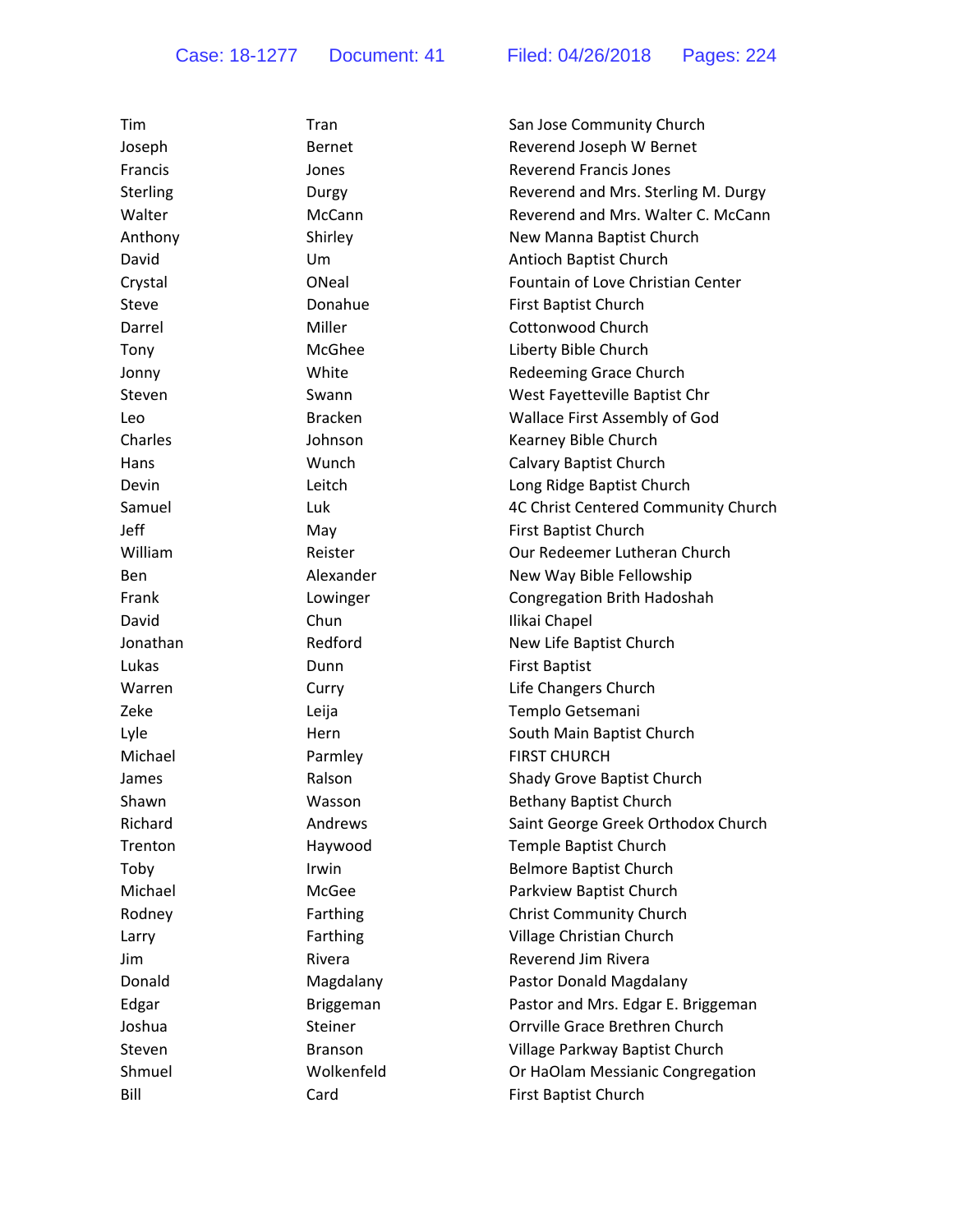| Karcie         | Crum           | Lake Pierce Baptist Church                   |
|----------------|----------------|----------------------------------------------|
| Paul           | De Windt       | Baldwin Street Christian Reformed Church     |
| Titus          | Caraway        | New Beginnings Southern Baptist Church       |
| David          | Welsh          | Franklin Christian Church                    |
| Paul           | Palmer         | Oakland Wesleyan Church                      |
| <b>Brandon</b> | Jacobs         | The Nashville Project                        |
| <b>B.</b> Mark | Anderson       | Church of the Living Water                   |
| Gary           | French         | Life ReNewed Ministries, Inc.                |
| Karl           | Reinagel       | New Creation in Christ                       |
| Mark           | Jones          | First Christian Church of El Centro          |
| Joe            | Huffman        | Southern Hills Church of Christ              |
| <b>Brad</b>    | <b>Strait</b>  | Cherry Creek Presbyterian Church             |
| Joe            | Ringwalt       | <b>Rowland Springs Baptist</b>               |
| Eddie          | Powers         | Sandy Ridge Baptist Church                   |
| <b>Travis</b>  | George         | Lake Hamilton Assembly of God                |
| Horace         | Benford        | Berean Bible Baptist Church                  |
| Dennis         | Lake           | <b>First Christian Church</b>                |
| Sheila         | <b>Burrows</b> | Willard Church of the Nazarene               |
| Randy          | Seybert        | Church on the Rock                           |
| <b>Travis</b>  | Ham            | Bear Creek Bible Church                      |
| Louis          | <b>Brown</b>   | <b>True Holiness Church</b>                  |
| Henry          | Hales          | St. John Lutheran Church                     |
| Mark           | <b>Tewes</b>   | Living Christ Lutheran Church                |
| James          | Paisley        | Faith Assembly of God                        |
| John           | Parker         | Living Hope Christian Community Church       |
| Gregory        | <b>Becker</b>  | Immanuel Evangelical Lutheran Church         |
| David          | Burchell       | Ambassador Baptist Church                    |
| Mark           | Lunn           | First Baptist Chuirch                        |
| Joan           | Masterson      | One In Messiah Minisries (para Ministry)     |
| Minh           | Doan           | VIETNAMESE BAPTIST WICHITA FALLS CHURCH      |
| Kevin          | Redig          | Vistoso                                      |
| Kenneth        | Sharp          | First UPC DBA High Point Pentecostals        |
| Stephanie      | Leleux         | Glorious Church Worship Center               |
| Kelli          | Hutchison      | Cornelia Ave Southern Baptist                |
| Anthony        | Sanchez        | Greenwood Bible Baptist Church               |
| Peter          | Robinson       | Liberty Church                               |
| Dan            | Dunn           | North Coast Family Fellowship                |
| Robert         | Segers         | Trinity Wesleyan Church                      |
| Doug           | Kellum         | Vietnamese Baptist Mission                   |
| David          | Carey          | United Methodist Church of Huntingdon Valley |
| Philip         | Engle          | Seymour Assembly of God                      |
| Andrew         | Johnson        | Faith Evangelical                            |
| Jeremy         | Thesing        | Stone Bridge Church                          |
| Thomas         | Showalter      | Iowa Yearly Meeting                          |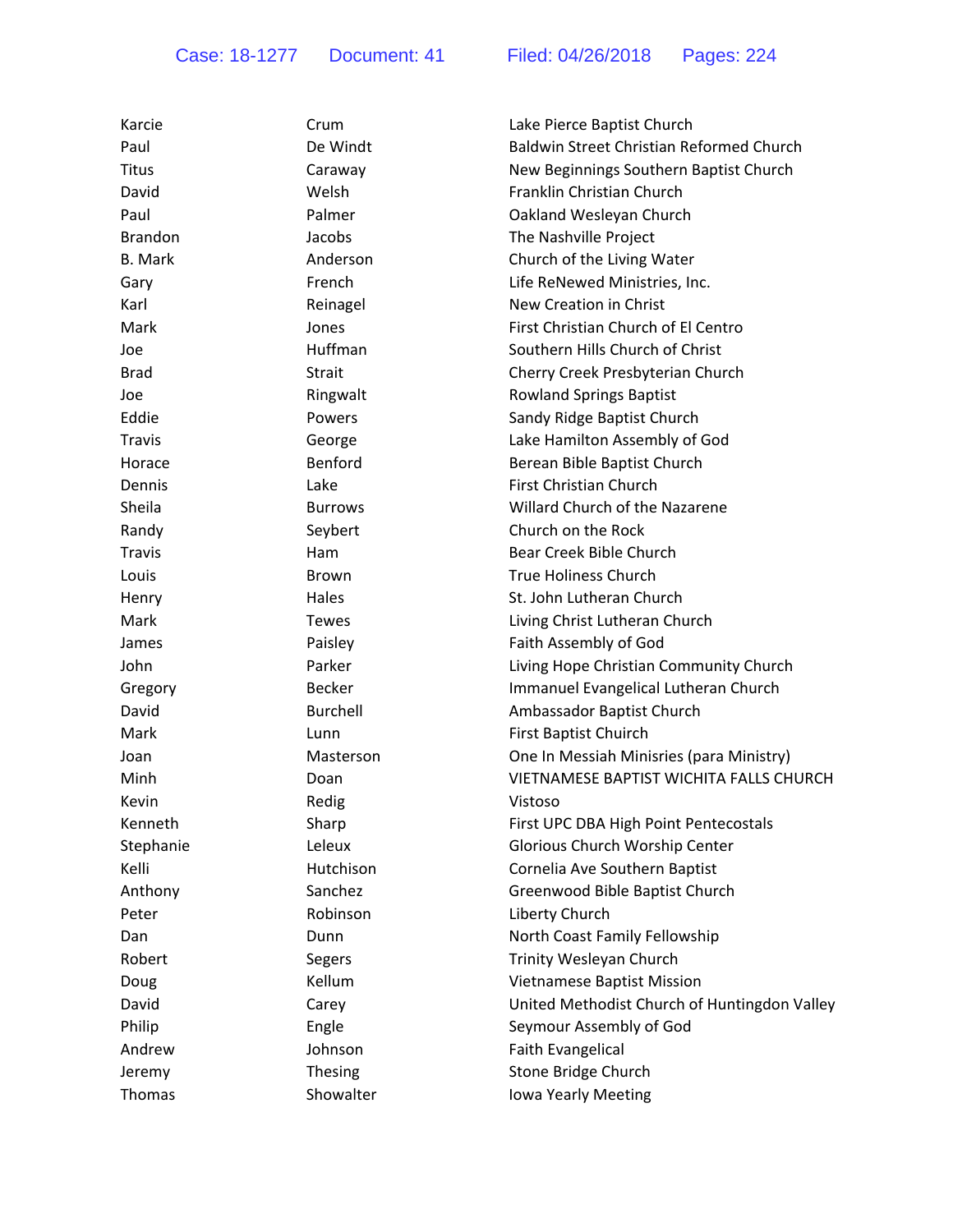| Emily        | Marshall       | Riverside Baptist Church                           |
|--------------|----------------|----------------------------------------------------|
| James        | Watts          | Altamont Christian Church                          |
| Kenneth      | Ralph          | First Baptist Church of Cottondale                 |
| Charles      | Patrick        | Sunago Christian Fellowship Church                 |
| Rev. Eddie   | Wiggins        | Reverend Rev. Eddie Wiggins                        |
| <b>Betsy</b> | Sharp          | <b>Betsy Sharp</b>                                 |
| Gwendolyn    | Patrick        | Mrs. Gwendolyn Patrick                             |
| Anthony      | Shirley        | New Manna Christian School                         |
| Marilyn      | Danielson      | First Congregational Church                        |
| Michael      | Miller         | Harvey Assembly of GOD                             |
| Glen         | Copple         | Northside Christian Church                         |
| Timothy      | <b>Boyette</b> | Liberty Hill Baptist Church                        |
| Kevin        | Johnson        | Christ Cathedral C.O.G.I.C.                        |
| Gregory      | Smith          | Old River Terrace United Methodist Church          |
| Marcia       | Forman         | First Presbyterian Church Perry                    |
| <b>Brett</b> | Land           | Shamrock First Baptist Church                      |
| Darryell     | <b>Bass</b>    | Redeeming Love Word Ministries                     |
| Julie        | Norwood        | Canyon Lake Church of God                          |
| David        | Plummer        | The Coalition of Spirit-filled Churches            |
| Philip       | Lyon           | Wake Forest Baptist Church                         |
| Michael      | Dotson         | First Assembly of God                              |
| Wesley       | White          | Life Tabernacle United Pentecostal Church          |
| David        | Rucker         | <b>Conerstone United Methodist Church</b>          |
| Ernesto      | Ambriz         | Templo Ebenezer                                    |
| Calvin       | Johnson        | St. John's Baptist Church                          |
| Scott        | Rhodes         | <b>Brazos Meadows Baptist Church</b>               |
| Dwayne       | Smith          | Lighthouse Baptist Church                          |
| Morris       | Vaagenes       | North Heights Lutheran Church                      |
| Dupsy        | Omotosho       | Redeemed Christian Church of God Jesus City Church |
| Saundra      | ONeal          | Fountain of Love Christian Center                  |
| Louis        | Guadagno       | Old Time Baptist Church                            |
| Michael      | Simiele        | <b>Cresco Community Chapel</b>                     |
| James        | Smith          | <b>Bloomington Christian</b>                       |
| Bobby        | Sanderson      | First Baptist Church                               |
| Lisa         | Cooper         | New Hope                                           |
| Gary         | Hodges         | Christ's Church of the Valley                      |
| Paul         | Fredericks     | Northridge Community Church                        |
| Diane        | White          | First Presbyterian                                 |
| John         | Vacchiano      | Crosstyle Academy Church at the Cross              |
| Hector       | Morales        | <b>Emmanuel Faith Community Church</b>             |
| Sherman      | Dibble         | Horizon Baptist Church                             |
| Calvin       | Hubbard        | Barksdale Baptist Church                           |
| <b>Bruce</b> | Pfadenhauer    | Central Region Open Bible Churches                 |
| Gregory      | Owenby         | <b>Grace Baptist Church</b>                        |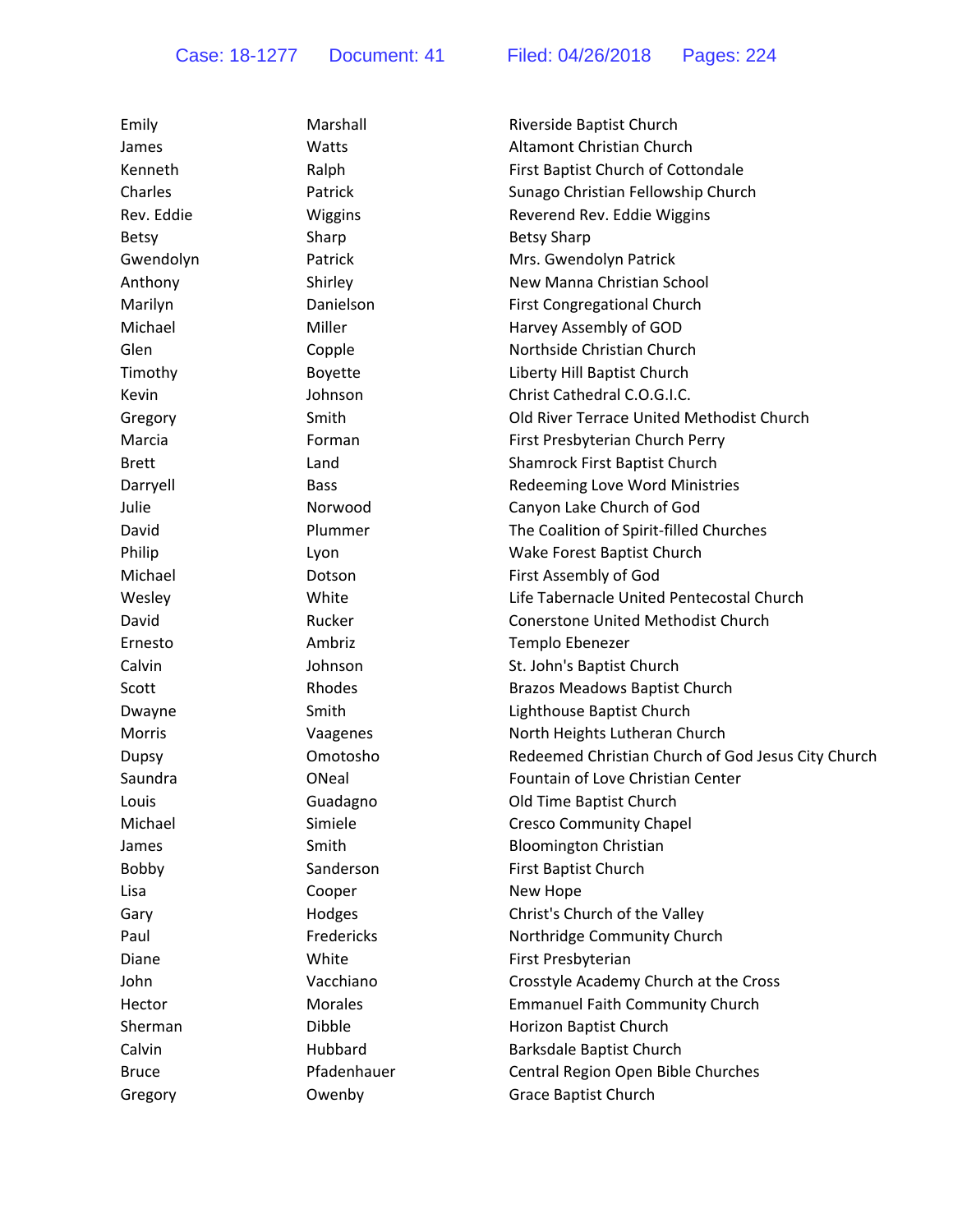| Roger        | Morrison         | Real Life Church of God                              |
|--------------|------------------|------------------------------------------------------|
| Scott        | Ferguson         | Central Christian Church                             |
| Michael      | <b>Booker</b>    | Covenant Fellowship Church                           |
| C.           | Woolston         | Real Life Church                                     |
| David        | Conrad           | <b>Pastor David Conrad</b>                           |
| John         | Dent             | Dr. John E Dent Jr.                                  |
| Thomas       | King             | Calvary Chapel San Jacinto                           |
| James        | Johnson          | <b>Concord Baptist Church</b>                        |
| Jerry        | Lowrie           | <b>Main Street Baptist</b>                           |
| Ronald       | Adrian           | Freedom Baptist Church                               |
| David        | Lovan            | Westside Full Gospel Church                          |
| William      | Bowen            | <b>Bethany Baptist Church</b>                        |
| Robert       | Kuppler          | St. Matthew's Lutheran                               |
| Keith        | Wisecup          | <b>Faith Community Ministries</b>                    |
| Steven       | Saxe             | The Evangelical Lutheran Church of the Good Shepherd |
| Mark         | <b>Bennink</b>   | 12th Avenue Christian Reformed Church                |
| Tommy        | <b>Hendricks</b> | <b>Celebration Baptist Church</b>                    |
| Mark         | Purl             | Oasis Church                                         |
| Harold       | Harper           | <b>Curtis Baptist Church</b>                         |
| Nikki        | Lee              | <b>Ekklesia Rising Publications</b>                  |
| Linda        | Smalec           | Salem Church                                         |
| Philip       | Makari           | Starkdale Presbyterian Church                        |
| Clark        | Fooshee          | Second Baptist Church                                |
| Nathaniel    | <b>Brooks</b>    | <b>Brooks Financial Ministries</b>                   |
| Michael      | Mossburg         | Brookhaven Church                                    |
| Steve        | Santos           | Calvary Chapel Westside                              |
| Ken          | <b>McBride</b>   | Coastal Shores Baptist Curch                         |
| George       | <b>Mcfeaters</b> | First Baptist Church of Avoca                        |
| Darrell      | Godfrey          | Shawnee Bible Church                                 |
| Connie       | Dawson           | <b>Radiant Church</b>                                |
| Covey        | Wise             | Monroeville Christian Church                         |
| Johnny       | Davidson         | Jesus Is Lord Church                                 |
| Robert       | Carpenter        | Roberdell U. Methodist Church                        |
| John         | Armstrong        | Faith Reformed Presbyterian Church                   |
| David        | Ryman            | First Assembly of God                                |
| Patrick      | Faulk            | <b>Calvary Memorial Church</b>                       |
| <b>Brad</b>  | Carlson          | Yelm Prairie Christian Center                        |
| Steve        | Johnson          | Maranatha Fellowship                                 |
| Theodore     | King             | <b>Bethel Assembly of God</b>                        |
| Destry       | McDonald         | Landmark Baptist Church                              |
| <b>Brian</b> | Fail             | New Harmony Baptist Church                           |
| Theodore     | Dang             | Vietnamese Baptist Church of Fort Worth              |
| Randy        | Martin           | Providence Reformed Church of Bakersfield            |
| Judy         | Lewis            | <b>Emmanuel Bible Church</b>                         |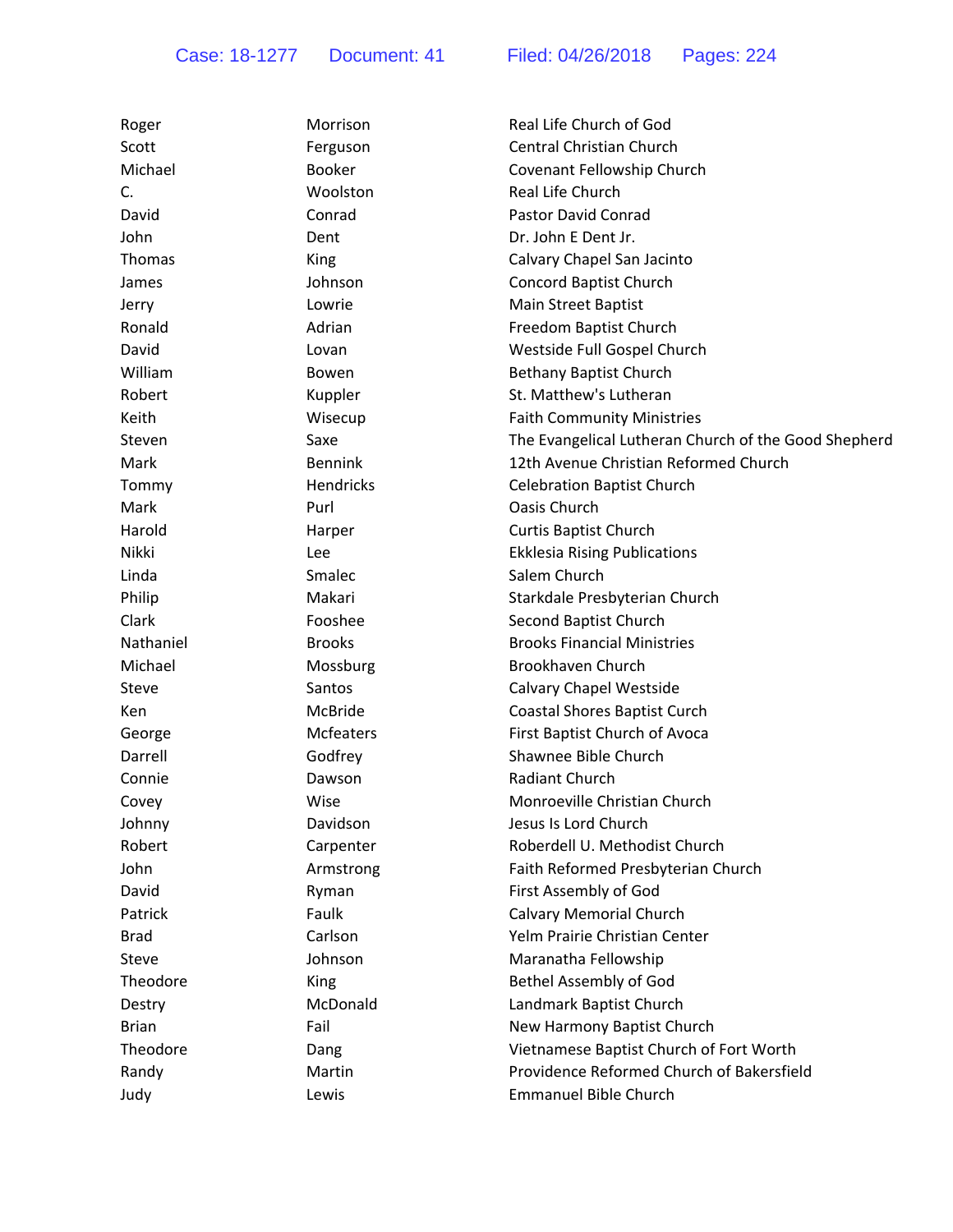| Joshua          | Venable        | Faith Baptist Church                     |
|-----------------|----------------|------------------------------------------|
| <b>Dustin</b>   | Alley          | Freedom Baptist Church                   |
| Bill            | <b>Barrow</b>  | Sea Island Chapel                        |
| Caleb           | Surface        | Ohana Baptist Church                     |
| Jon             | Labonte        | The Well Church                          |
| Nathan          | Richey         | <b>Walnut Community Bible Church</b>     |
| Richard         | Dunn           | West Wayne Free Will Baptist Church      |
| James           | Bogoniewski    | The Alliance Church of Cheektowaga       |
| Kayleen         | Soper          | Livingstones Community Church            |
| Durant          | Kreider        | <b>Coastlands Community Church</b>       |
| <b>Brian</b>    | Saylor         | New Journey Fellowship                   |
| Glenn           | Shock          | First Baptist Church Westcliffe          |
| Sherri          | Bellah         | <b>Victory Baptist Church</b>            |
| Donald          | Patrick        | Mr. Donald Patrick                       |
| John            | Witcombe       | Helena Seventh-day Adventist Church      |
| Antoinette      | Vano           | Brockton Foursquare Church               |
| John            | Atkinson       | Calvary Chapel North Long Beach          |
| Manuel          | Padilla        | Las Tierras Presbyterian Church          |
| Timothy         | Roth           | South Kitsap Alliance Church             |
| Rey             | Carreon        | West Park Baptist Church                 |
| Robyn           | <b>Bles</b>    | West Des Moines Christian Church         |
| <b>Bob</b>      | Schoenherr     | CrossPointe Church                       |
| Jerad           | Thomsen        | Indianola First Assembly of God          |
| Susan           | McCracken      | West Branch Friends Church               |
| Tommy           | Artmann        | First UMC Clinton                        |
| Bill            | Fleming        | Lighthouse church                        |
| Jonathan        | Ryser          | White River Baptist                      |
| Kenneth         | Wells          | 1st United Pentecostal Church            |
| Lori            | Gailey         | <b>Westside Baptist</b>                  |
| <b>Nicholas</b> | Downs          | <b>Calvary Baptist Church</b>            |
| Stephen         | MacFarland     | Reverend Stephen MacFarland              |
| Leon            | Garner         | Pastor Leon Garner                       |
| Esper           | Ajaj           | Pastor Esper Ajaj                        |
| Patrick         | <b>McManus</b> | Kingdom Impact Center                    |
| Wayne           | Lehman         | Valley Christian Church                  |
| Hyun            | Bae            | Vision Presbyterian Church of Washington |
| Paul            | Strahan        | Des Moines Fellowship                    |
| Hue             | Kieu           | Vietnamese Baptit Church of Tacoma       |
| Antoine         | Gibson         | Fountain of Love Christian Center        |
| Jeff            | Robinson       | Lincolnway Christian Church              |
| Michael         | Harden         | New Testament Central City Church        |
| Donald          | Mason          | River City Church                        |
| Rene            | Houle          | Crossroads Christian Fellowship          |
| Lawrence        | Haggard        | First Free Will Baptist Church           |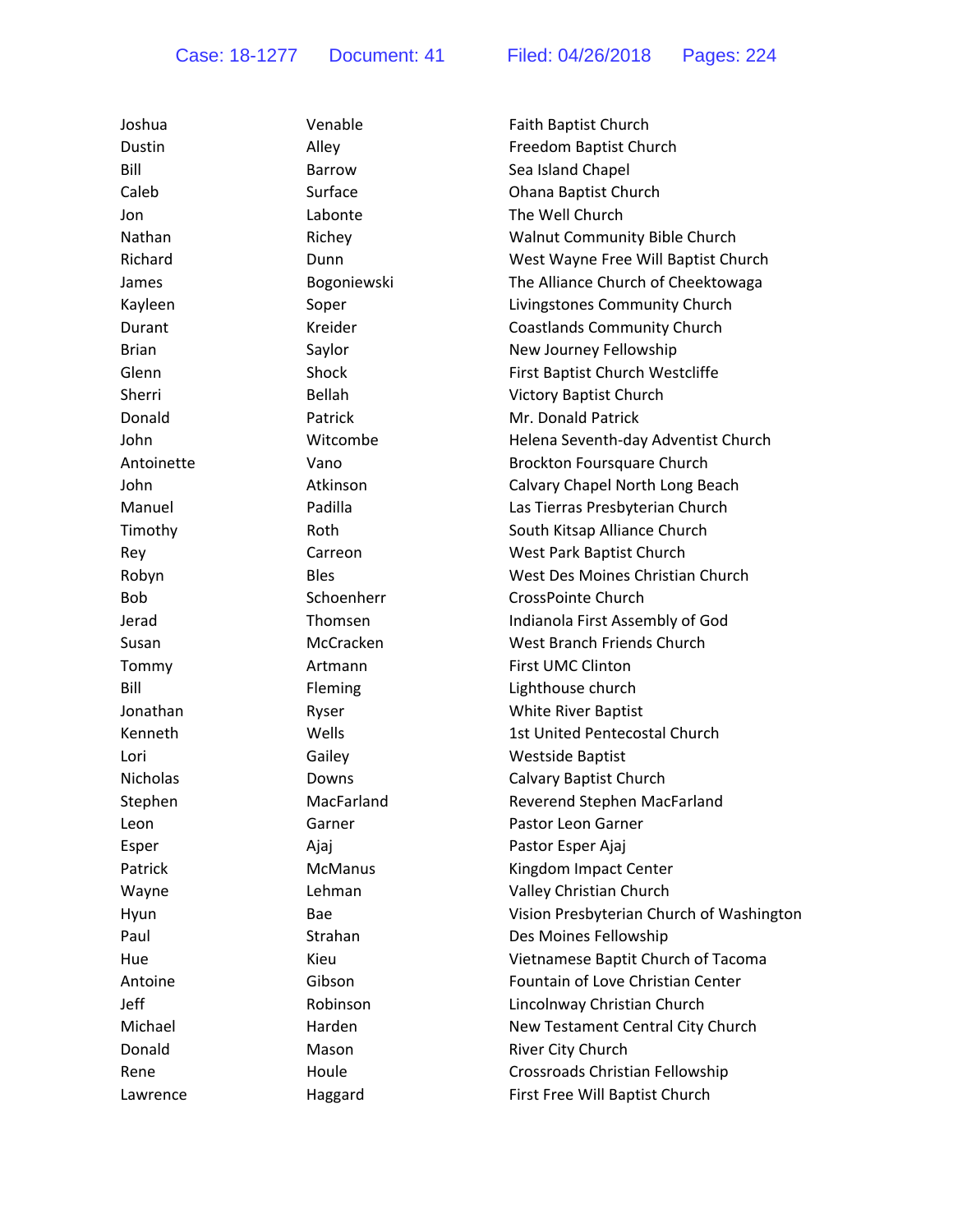| Rick         | Hartley        | Mount Tabor Community Church          |
|--------------|----------------|---------------------------------------|
| Edward       | <b>Hawkins</b> | Harrodsburg United Methodist Church   |
| David        | <b>Ng</b>      | New Life Gospel Church                |
| Gregory      | Yost           | International House of Prayer Atlanta |
| <b>Bruce</b> | Groves         | Shepherd's Community Church           |
| Leslie       | White          | CrossFire Church                      |
| Robert       | Signs          | Fellowship Baptist Church             |
| <b>Bruce</b> | Garmon         | First Union Missionary Baptist Church |
| James        | Coone          | South OKC Baptist Church              |
| Larry        | Redding        | Glen Hope Baptist Church              |
| Michael      | McDonough      | Windfall Christian Church             |
| Jeff         | Mummert        | 11th Street Baptist                   |
| Frank        | Estes          | West Oaks Fellowship                  |
| John         | Nguyen         | Vietnamese Baptist Church of Garland  |
| Bill         | Young          | Good Shepherd church of Greensboro    |
| Steven       | Bailey         | <b>Calvary Baptist Church</b>         |
| Stephen      | Mayo           | Elm Street Congregational Church      |
| <b>Brian</b> | Dawson         | Temple Baptist Church                 |
| Nathaniel    | <b>Harris</b>  | Maceedonia Missionary Baptist Church  |
| Harlan       | VanVoorst      | Pastor Harlan VanVoorst               |
| Eric         | <b>Ickes</b>   | Waller Mill Bible Church              |
| Philip       | Congdon        | New Braunfels Bible Church (EFCA)     |
| Cal          | Garcia         | <b>Pastor Cal Garcia</b>              |
| Frank        | <b>Branson</b> | Chilhowie Christian Church            |
| Neil         | Foster         | Frankfort UMC                         |
| David        | Watkins        | Heritage Baptist Church               |
| Kevin        | Mitchell       | First Baptist Church                  |
| David        | Hartgrove      | Crossroads Cathedral Assembly of God  |
| <b>Bruce</b> | Sigman         | <b>Grace Community Church</b>         |
| Mario        | Cava           | The World Outreach Center             |
| Sherman      | Dibble         | Horizon Baptist Church                |
| David        | Thompson       | Peace Chapel Free Will Baptist Church |
| Norbert      | Lorentz        | Solid Rock Church                     |
| Mikha'el     | Ashiko         | Miracle and Revival Center            |
| Wayne        | <b>Thomas</b>  | Church Of The Nazarene                |
| Dean         | Nelson         | <b>Wellington Boone Ministries</b>    |
| James        | Markus         | <b>Trinity Lutheran</b>               |
| Andy         | Taylor         | St. Peter Lutheran Church             |
| Robert       | Grant          | The Father's Way Church               |
| Alan         | Struckmeyer    | Abiding Savior Lutheran Church        |
| Wilburn      | Griswold       | First Baptist Church of Hollister     |
| Rodger       | Lewis          | Fellowship Church                     |
| Jim          | McGraw         | Northside Baptist Church              |
| Kevin        | Wenker         | Mount Zion Lutheran Church            |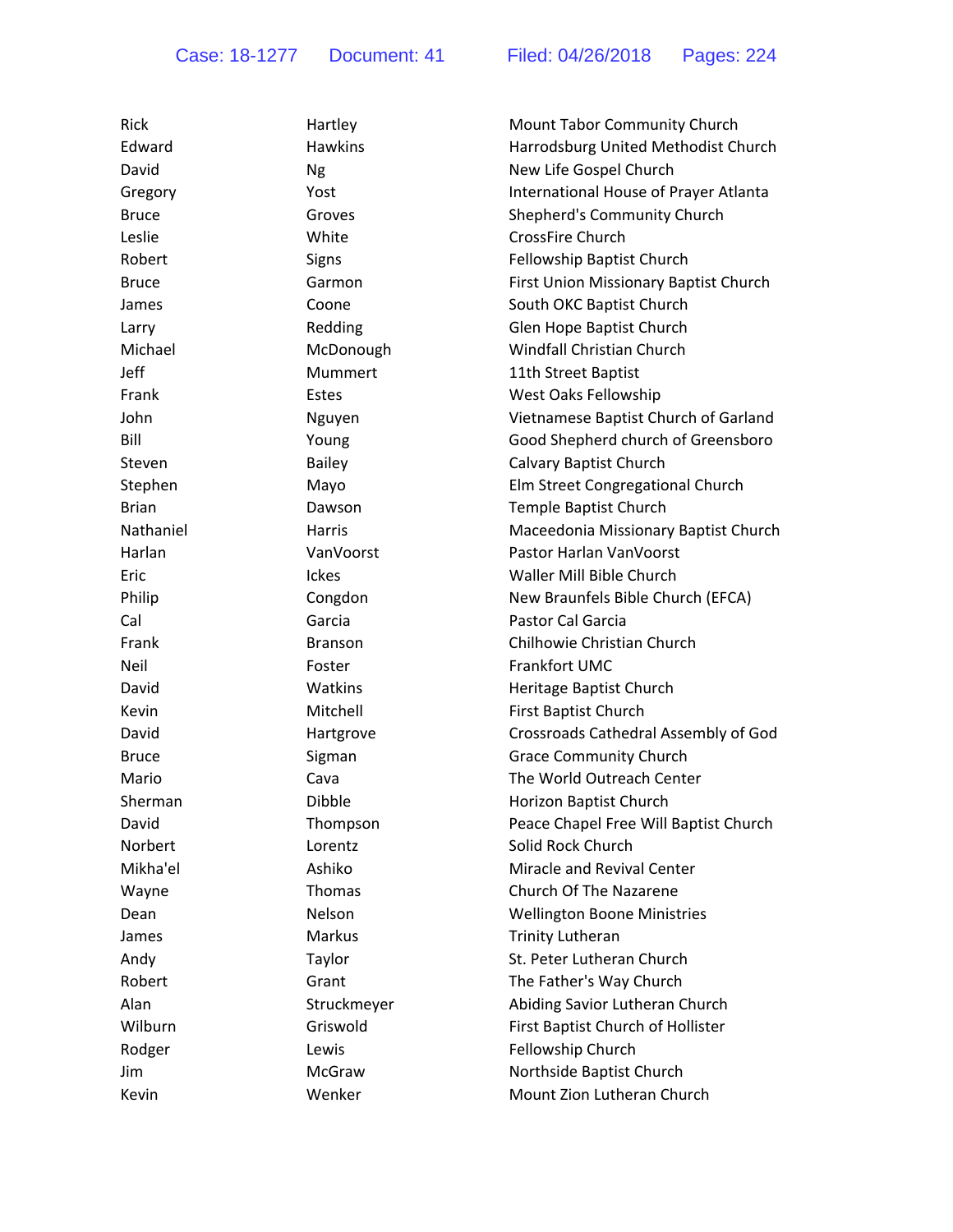| Joseph  | Penrose        | Open Range Cowboy Church                        |
|---------|----------------|-------------------------------------------------|
| Steven  | Yoes           | Citymark Church                                 |
| Regina  | Joss           | St. Columbkille Roman Catholic Church           |
| Jack    | Hilliard       | Allelujah Baptist Church                        |
| Terry   | Lehmann        | Word of Faith Church                            |
| Dan     | Cheatham       | Life International                              |
| Edward  | Rizzo          | <b>Gospel Community Church</b>                  |
| Frank   | James          | <b>Changing Lives Ministries</b>                |
| Michael | <b>Baker</b>   | Victorious Faith Fellowship                     |
| Jeff    | <b>Bradley</b> | First Assembly of God                           |
| Michael | Pettijohn      | South Anchorage Assembly                        |
| David   | King           | First Apostolic Church                          |
| Jerry   | Price          | N E LA Baptist Association                      |
| Katie   | <b>Brunk</b>   | Ohana Baptist Church                            |
| Abby    | Garrison       | Front Range Baptist Church                      |
| Dwain   | Galiher        | Junction Hill Pentecostal Church                |
| Suzanne | Griffith       | Trinity Pentecostal church of God               |
| George  | Weeks          | <b>Adventist Health</b>                         |
| Markita | <b>Brooks</b>  | The Truth In The Spirit                         |
| Marty   | Hogue          | First Baptist Church of Ravenel, SC             |
| George  | Plantz         | North Citrus Christian Church                   |
| Joseph  | Campbell       | South Charlotte Baptist Church                  |
| Leveta  | Thompson       | The Gathering Place                             |
| Leonard | Wildauer       | Christ Lutheran Church                          |
| Ron     | Allen          | Western Division of Congress of Racial Equality |
| Nathan  | Johnson        | <b>Bethel Life Center</b>                       |
| James   | Stewart        | Wyebrook Baptist Church                         |
| Ryan    | Sebastian      | Hyde Park Baptist Church                        |
| Larry   | Wong           | Chinese Independent Baptist Church-Oakland      |
| Nathan  | Randolph       | Southwinds Church                               |
| James   | Bleakley       | Charlottesville Vineyard Church                 |
| Marco   | Garcia         | Iglesia Biblica de Lincoln                      |
| Chandra | Bronander      | Westside Baptist church                         |
| Matt    | Willis         | Cross and crown baptist church                  |
| Charles | Keim           | <b>VNW Circle of Care Ministries</b>            |
| J.D.    | Tew            | Freedom Biker Church Fayetteville               |
| Joseph  | Hamilton       | Pastor Joseph Hamilton                          |
| Robert  | Smith          | Reynolds Baptist Church                         |
| Carl    | Estes          | Lighgt House Baptist                            |
| Gerald  | Jacobson       | Chaplain Gerald D. Jacobson                     |
| Orlando | Miller         | Pastor Orlando Miller Jr.                       |
| Arlen   | Benson         | Reverend Arlen Benson                           |
| Carroll | Schoenhals     | Chaplain Carroll Schoenhals                     |
| Timothy | Horton         | <b>Faith Builders Church</b>                    |
|         |                |                                                 |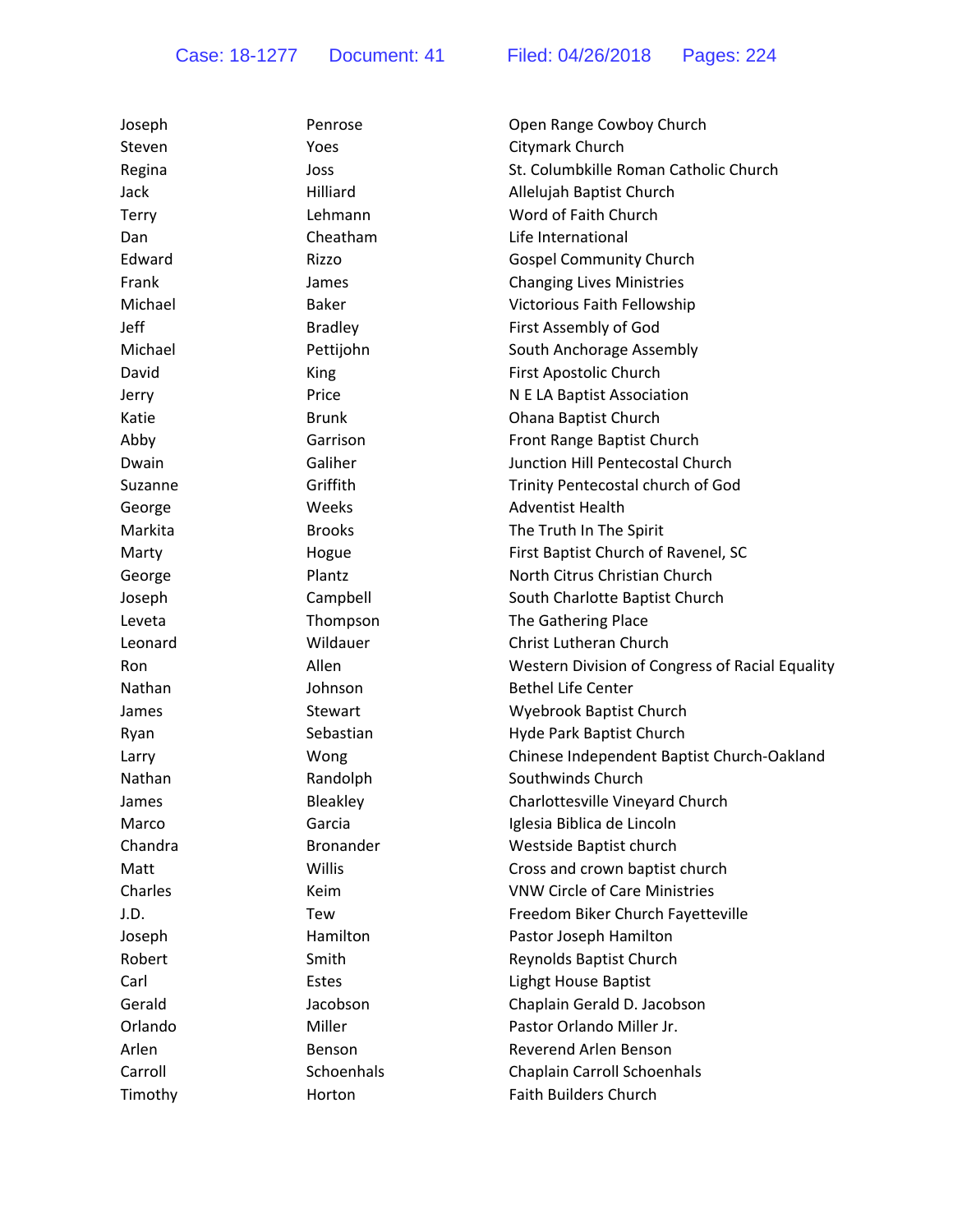| Jon          | Walden          | Aspinwall Church                          |
|--------------|-----------------|-------------------------------------------|
| Laurie       | Harper          | CrossWay Community Church                 |
| David        | Kelly           | New Beginnings Community Church           |
| Mark         | Kingen          | Russellville Wesleyan Churh               |
| Greg         | Fleck           | <b>New Creation Foundation</b>            |
| Gerald       | Hassebrock      | The Pentecostals of Sarasota              |
| Dewey        | Harris          | <b>Findlay Evangelical Free Church</b>    |
| Jerry        | Ford            | <b>Church Alive</b>                       |
| John         | <b>Burdette</b> | Morning Star Community Church             |
| James        | Gatison         | Deliverance Church of God in Christ       |
| <b>Brock</b> | Minnich         | Stillwater Christian Church               |
| lan          | Crawshaw        | Grace Emmanuel Church                     |
| Richard      | Reid            | North Baptist Church                      |
| Jude         | Nwogu           | Fountain of Love Christian Center         |
| Rodney       | Fry             | Pleasant Grove Baptist Church             |
| Robert       | Long            | Cross Pointe Baptist Church               |
| Sharon       | Hochrein        | Home Messianic Fellowship                 |
| Aaron        | Mansfield       | Catawba Valley Baptist Church             |
| <b>Brian</b> | Minnich         | First Assembly of God                     |
| Dennis       | Fangmeyer       | St. John Lutheran Church                  |
| Ron          | Mandeville      | Medora Community Bible Church             |
| Jimmy        | Roquemore       | Bee Cave Baptist Church                   |
| Ted          | Sandquist       | Global Worship Initiatives                |
| Dan          | Mahurin         | First Assembly of God                     |
| Christopher  | Walker          | Goodview Baptist                          |
| Wallace      | Sherbon         | New Life Presbyterian Church              |
| Peter        | Robberson       | Rise Church                               |
| Stanley      | Long            | Shenandoah Bookstore                      |
| Wilber       | Chiu            | Sunset Chinese Church of the Nazarene     |
| Frank        | Collins         | Breath of Life Christian Church           |
| Jim          | Silvey          | Pinedale Bible Church                     |
| Michael      | Woods           | <b>Cement City Baptist Church</b>         |
| Dane         | Compton         | Reverend and Mrs. Dane Compton            |
| David        | Richardson      | <b>Faulks Baptist Church</b>              |
| Eric         | Wetzel          | Mountain Grove Church of the Brethren     |
| David        | <b>Britton</b>  | Aberdeen Baptist                          |
| John         | Collins         | First Church of the Brethren              |
| Michael      | <b>Bryant</b>   | <b>Belvue Baptist Church</b>              |
| Ray          | Gurney          | Cross Creek Baptist Church                |
| Gary         | <b>Britton</b>  | Judson Baptist Church                     |
| David        | Aucoin          | Pastor and Mrs. David A. Aucoin           |
| Donald       | Hunt            | Oma Community Church                      |
| Bob          | Di Scipio       | Hope for All Nations Christian Fellowship |
| Russ         | Grim            | Calvary Bible Church                      |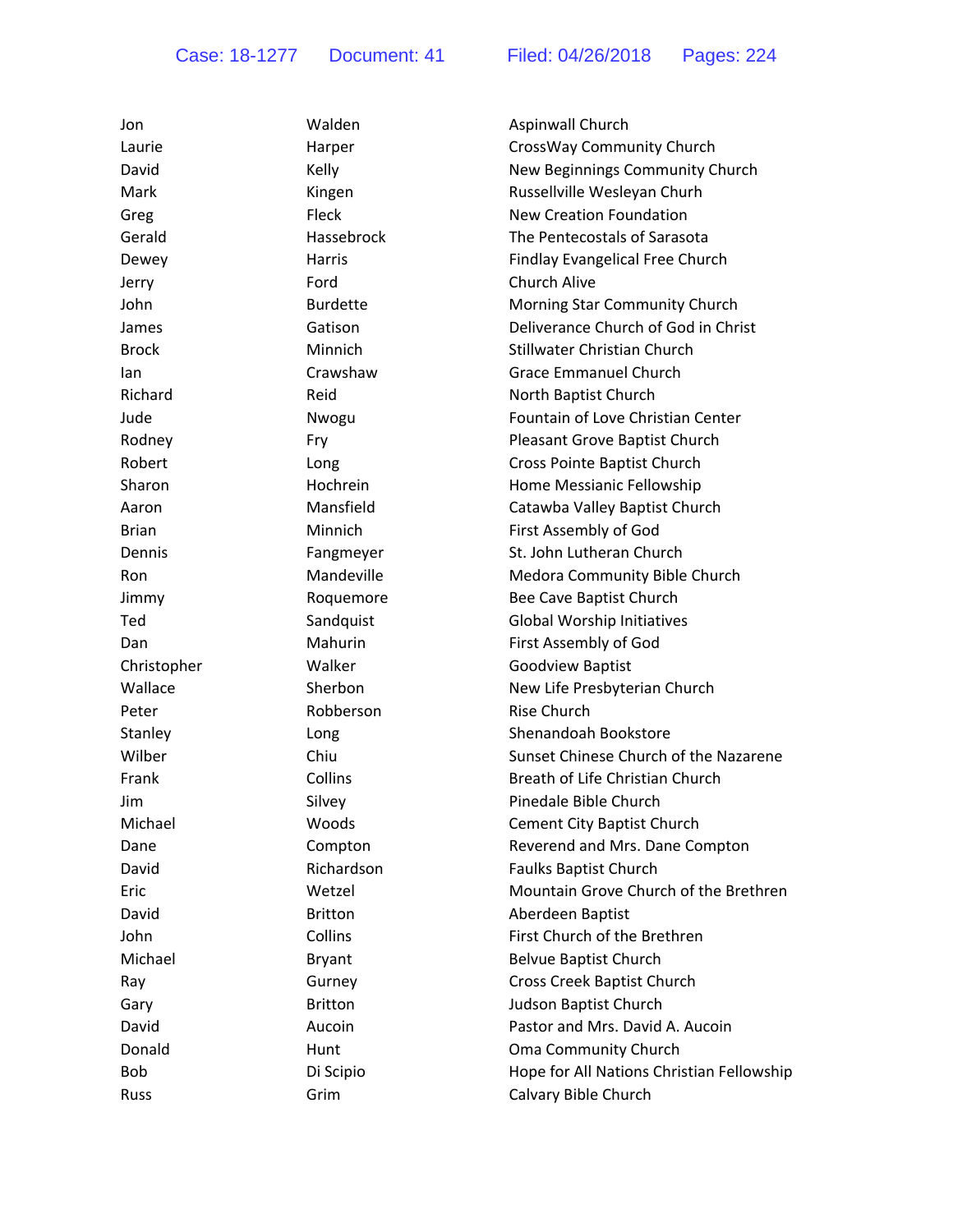| Wayne         | Mueller       | Northwest District Wesleyan Church      |
|---------------|---------------|-----------------------------------------|
| Richard       | Boyd          | Westchester Church of Christ            |
| Maurice       | Stribling     | Ellisville Christian Church             |
| <b>Travis</b> | Thigpen       | Hosanna Victory Church                  |
| Jay           | Cookingham    | <b>Bridge Builders Community Church</b> |
| Bill          | Whitehead     | East Thonotosassa Baptist Chr           |
| Timothy       | Smith         | Calvary Chapel A/G                      |
| Bill          | Sutton        | First Baptist Church                    |
| Timothy       | Finlayson     | <b>Brevard Worship Center</b>           |
| <b>Brad</b>   | Delp          | <b>Community Bible Church</b>           |
| Gregg         | Perkins       | Polson Foursquare Church                |
| Mark          | Davis         | Berean Baptist Church                   |
| Daniel        | Hester        | First Baptist Church                    |
| Marvin        | Pemberton     | Paonia Assembly of God                  |
| Robert        | <b>Bogle</b>  | New Hope Baptist Church                 |
| Logan         | Wise          | The Sanctuary of Cleveland              |
| Scarlett      | Elms          | cathedral of pentecost                  |
| Daniel        | Robinson      | The Life Center                         |
| Troy          | Sonnleitner   | Church On The Rock                      |
| Ron           | Horton        | Ministry Catalysts, Inc.                |
| Amy           | Fox           | <b>Victory Baptist Church</b>           |
| Vic           | Russell       | <b>Pastor Vic A Russell</b>             |
| John          | Kinman        | First Baptist Church Wickett            |
| Jared         | Rhodes        | First Baptist Church of South Brevard   |
| Douglas       | Bingham       | Unity Baptist Church                    |
| Thomas        | Conant        | Christian Chapel Assembly of God        |
| Lorin         | <b>Myers</b>  | Medoird First Church of God             |
| Jack          | Provard       | Mr. and Mrs. Jack Provard               |
| <b>Tim</b>    | Stringer      | Faith Free Will Baptist Church          |
| James         | Farrar        | Aletheia Church                         |
| Edward        | Slaughter     | Spirit of Life Worship Center           |
| Frank         | Mc Carley     | <b>Grace Baptist</b>                    |
| Harold        | Hills         | Smithtown Community Church              |
| Kenny         | Stidham       | Good Shepherd Baptist Church            |
| Dexter        | Gordon        | El bethel                               |
| Anthony       | Pingitore     | Mosaic                                  |
| Kenneth       | Leleux        | Glorious Church Worship Center          |
| Dan           | Ferguson      | <b>Boise Foursquare</b>                 |
| Samuel        | Meade         | Vineyard Churvh                         |
| Robert        | Carter        | <b>Trinity Baptist Church</b>           |
| Michael       | Smith         | Mr. and Mrs. Michael Z. Smith           |
| Aaron         | <b>Elkins</b> | My Zion United Pentecostal Church       |
| Ronald        | Woody         | First Baptist Church                    |
| Al            | Blue          | Hope Chapel                             |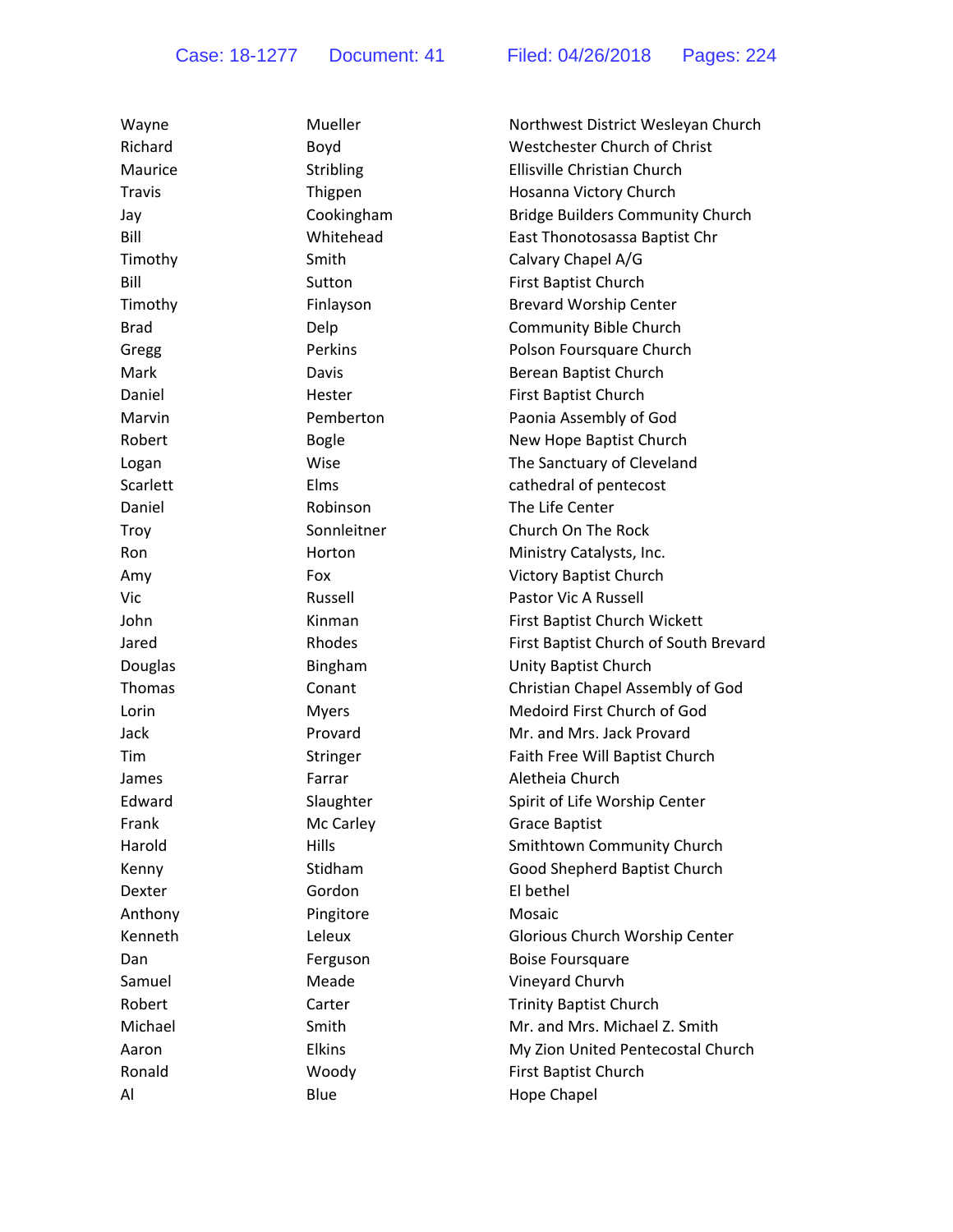| Kenneth      | Tucker          | Reverend Kenneth Tucker                           |
|--------------|-----------------|---------------------------------------------------|
| Floyd        | Knight          | New Heaven Ministries, Inc.                       |
| Jamie        | <b>Bogaard</b>  | Lynnville Friends Church                          |
| Julio        | Garduno         | Comunidad Cristiana Roca Eterna Asambleas de Dios |
| <b>Brian</b> | Dunham          | New Holland & Madison Mills UMCs                  |
| Sylvia       | Stanard         | Church of Scientology                             |
| Jim          | Hill            | Dale Baptist                                      |
| William      | Cook            | <b>Black Robe Regiment of Virginia</b>            |
| Cary         | Carlin          | The Glory of God Worship Center                   |
| Tony         | Bunton          | Yadkin Baptist Church                             |
| John         | Lanza           | Glad Tidings Assembly of God                      |
| John         | Wheeler         | Stony Lane Baptist Church                         |
| Douglas      | Joseph          | Christian Apostolic Church                        |
| William      | Newcomb         | <b>United Methodist</b>                           |
| Chad         | Moore           | Mars Hill Baptist Church                          |
| Nou          | Vang            | <b>Community Alliance Church</b>                  |
| Rachel       | Zhou            | National Association of Evangelicals              |
| Marilyn      | Cheatham        | Life International                                |
| Johnny       | Johnson         | Cana Baptist Church                               |
| David        | Watkins         | Heritage Baptist Church                           |
| Marshall     | Young           | <b>Tall Pines Baptist Church</b>                  |
| Ray          | Tanyer          | New Hope Community (formerly) Mt Zion Reformed    |
| James        | Cawthon         | Aloma Church                                      |
| Krystle      | Weeks           | Ms. Krystle Weeks                                 |
| Rick         | Shriver         | Rock Family Church                                |
| Doug         | Hezeltine       | Christian Life Fellowship                         |
| Jerry        | Ford            | Church Alive                                      |
| Steve        | Lockwood        | Owosso Church of Christ                           |
| Timothy      | Stiemann        | Oaklawn Presbyterian Church                       |
| Harry        | Day             | <b>Victory Family Worship Center</b>              |
| Emilio       | De La Cruz      | New Life Covenant Church                          |
| Jeffrey      | Englehart       | Redeeming Love Christian Embassy                  |
| Peggy        | Martin          | Kingdom Praise Church                             |
| Knox         | Tabb            | Perimeter Church                                  |
| Roger        | Stillman        | Living Stones Fellowship                          |
| Dewey        | <b>Brackett</b> | Montwood Baptist Church                           |
| F. Peter     | Kim             | <b>Calvary Chapel Natomas</b>                     |
| Donald       | Evans           | Robertsdale Church of God                         |
| David        | Emmert          | <b>Celebration Baptist Church</b>                 |
| Jim          | Blanchard       | Rivers of Living Water Church Virginia Beach      |
| Clifford     | Hazard          | Pastor and Mrs. Clifford E. Hazard                |
| Preston      | Clark           | Mr. Preston Clark                                 |
| <b>Terry</b> | Plotz           | Reedsport Foursquare Church                       |
| <b>Rick</b>  | Fuson           | East Market Street Church of God                  |
|              |                 |                                                   |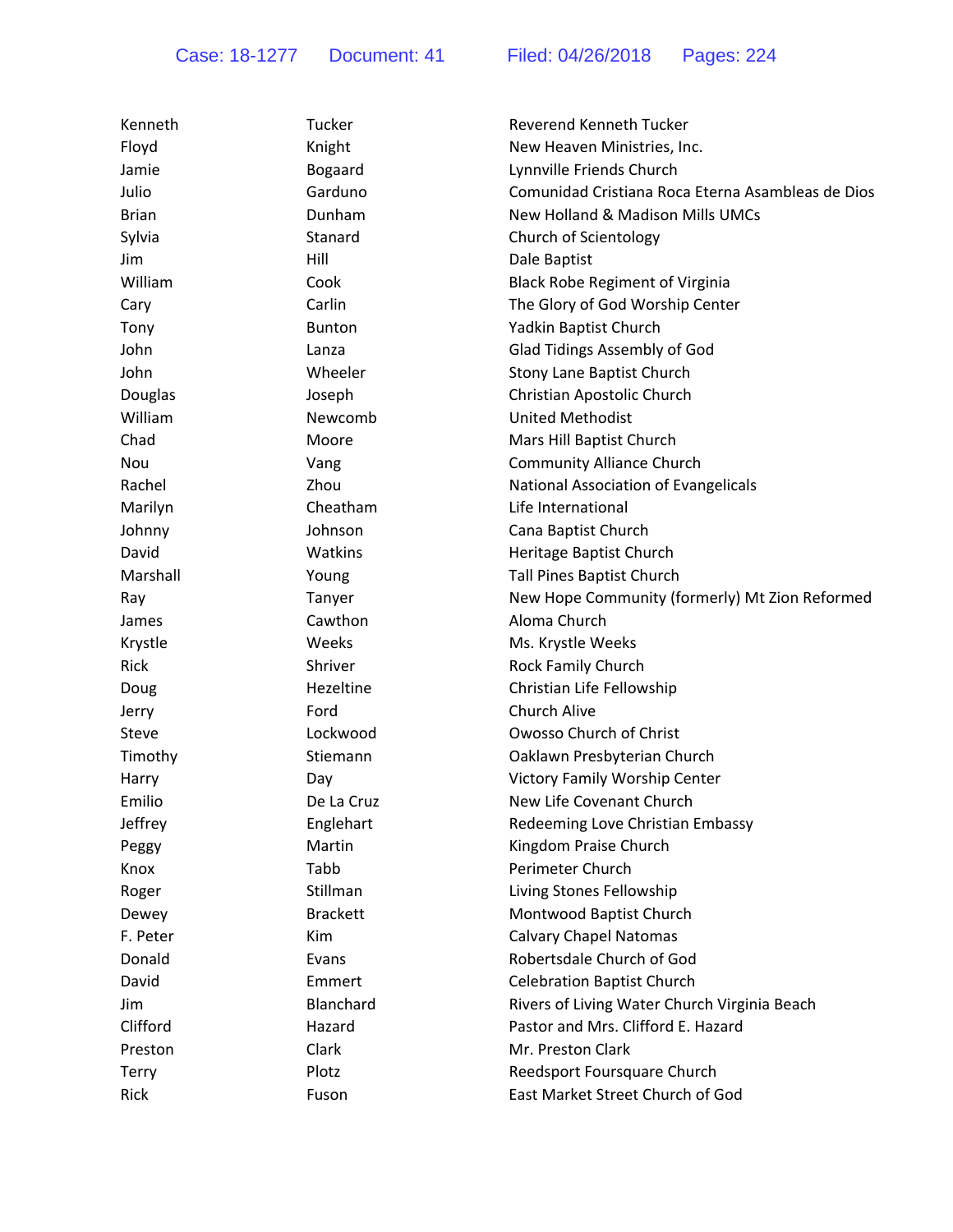| David         | Williams       | Iron City Baptist Church                    |
|---------------|----------------|---------------------------------------------|
| Edwin         | Dashiell       | Cedonia Community Church                    |
| Penn          | Cline          | <b>Grace Bible Church</b>                   |
| Timothy       | Porter         | Mitchell's Grove United Methodist Church    |
| Daniel        | Smatlak        | <b>Fairview Church</b>                      |
| John          | <b>Stevens</b> | Calvary Baptist Church                      |
| <b>Bart</b>   | <b>Baker</b>   | Natural Steps Baptist Church                |
| Merissa       | <b>DeVries</b> | Zoe Community Center                        |
| <b>Marcos</b> | Zuniga         | New Life Chapel                             |
| Michael       | Murray         | Wazyata Free Church                         |
| Mark          | Siena          | Calvary Chapel Of The Niagara Frontier      |
| Jerry         | O'Dell         | <b>Heartland Worship Center</b>             |
| William       | Mieir          | Pastor William Mieir                        |
| Lynn          | Peterson       | <b>Invite God Ministries</b>                |
| Nathan        | Lipscomb       | Faith Baptist Church                        |
| Andy          | Meade          | Vineyard Community Church                   |
| Anthony       | Vega           | Living Stones community church              |
| Matthew       | Rusert         | <b>Matthew Rusert</b>                       |
| Jonathan      | Webb           | First Apostolic Church                      |
| Stan          | Rone           | The Worship Center                          |
| David         | Elms           | cathedral of pentecost                      |
| Marisol       | Martinez       | Victory Church                              |
| Joshua        | Johnson        | <b>Bible Baptist Church</b>                 |
| Paul          | VanCise        | Bryant Wesleyan Church                      |
| Jeffrey       | Powell         | <b>Bellevue Baptist Church</b>              |
| Ben           | Tyler          | Maywood Evangelical Free Church             |
| Elbert        | Sheffield      | Katy Baptist Church                         |
| Charles       | Altig          | Hillside Christian Fellowship               |
| Sam           | Suh            | Korean First Presbyterian Church in America |
| Stephen       | Skystimas      | Riverbank Christian Worship Center          |
| Mark          | Curts          | First Southern Baptist Church               |
| Anthony       | Addinall       | All Nations Church                          |
| Scott         | Schaefer       | Cornerstone Bible Fellowship                |
| Joel          | <b>Blevins</b> | Oak Grove Baptist Church North Wilkesboro   |
| Grant         | Powell         | First Church of God                         |
| Carl          | Tenney         | <b>10E Productions</b>                      |
| Thomas        | Camacho        | BLUE RIDGE VINEYARD CHURCH                  |
| Jacqueline    | <b>Basener</b> |                                             |
| Harry         | <b>Bratton</b> | <b>Greater Faith Grace Bible</b>            |
| Thomas        | Morrill        | Calvary Independent Baptist Church          |
| Guy           | Glass          | <b>Bethany Baptist</b>                      |
| Sam           | Geckler        | Dunes Baptist Church                        |
| Robert        | Perry          | Mountain vista Baptist church               |
| David         | Kulchar        | All Souls Anglican                          |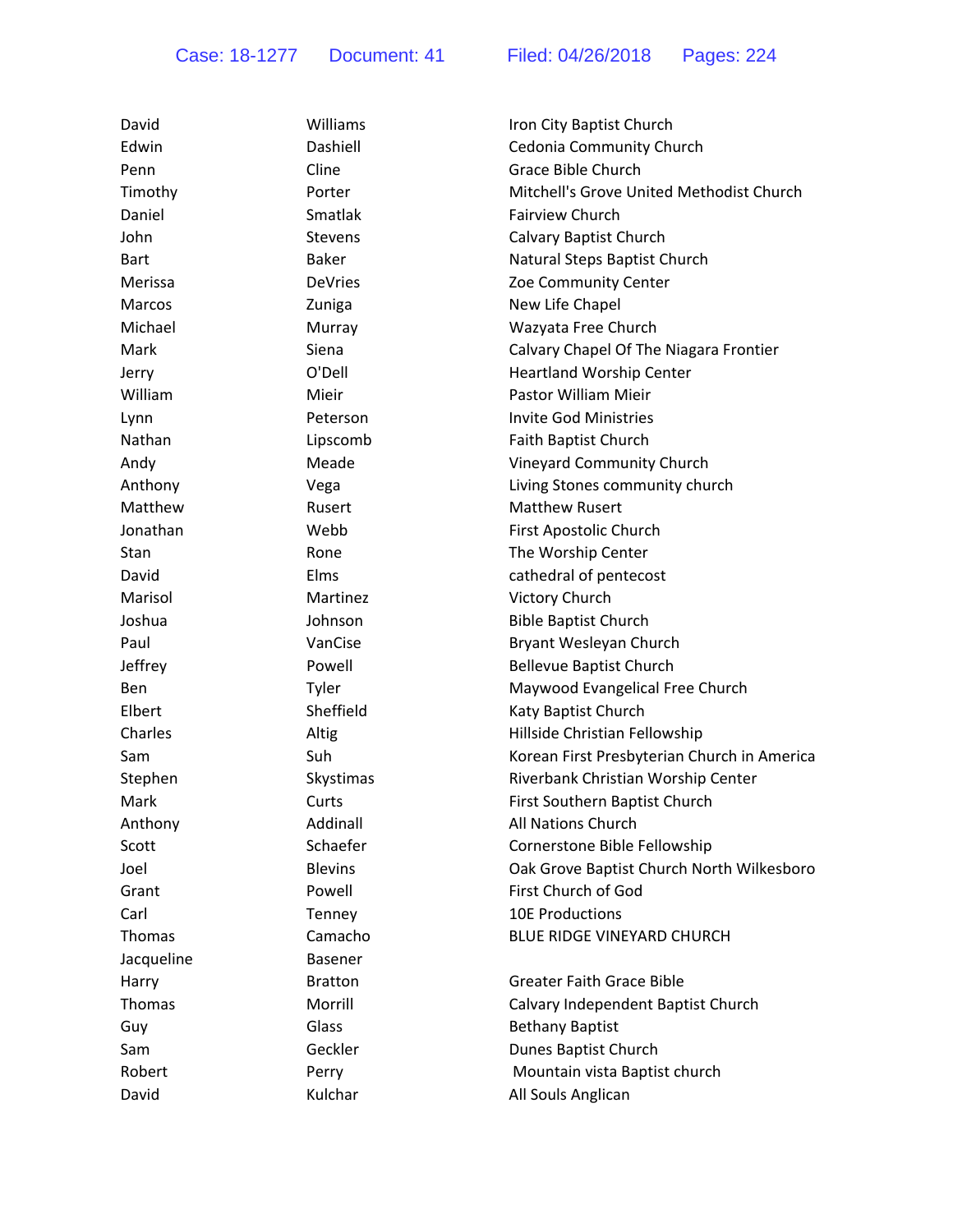| Devon          | Ortiz            | <b>Victory Baptist Church</b>              |
|----------------|------------------|--------------------------------------------|
| Tyrone         | Curtis           | <b>Pastor Tyrone Curtis</b>                |
| Ronald         | <b>Brubakken</b> | Cornerstone Free Lutheran of Argyle        |
| Rhonda         | Harding          | Treasure Valley Worship Center             |
| Donna          | Huaman-Castillo  | <b>Grace Outreach Center</b>               |
| Chris          | <b>Bedore</b>    | Wamego Church of God                       |
| Jeffery        | Hamm             | <b>Great Harvest Church</b>                |
| Tim            | Dotson           | First Christian Church Sapulpa             |
| Joseph         | Gros             | Calvary Chapel Silver City                 |
| Robert         | Rotola           | Word of Life Church North Campus           |
| Anthony        | Williams         | Grace Baptist Church                       |
| Fred           | Cagle            | Friendship Baptist Church                  |
| Sherry         | Herschend        | First Presbyterian Church of Branson       |
| <b>Bob</b>     | Calvert          | Sonshine Worship Center                    |
| Tim            | Ragan            | Shenandoah Bookstore                       |
| Edward         | Carey            | Hope International Bible Fellowship Church |
| Wesley         | Slough           | <b>Switzerland Community Church</b>        |
| Jonathan       | <b>Etters</b>    | First Baptist Church of Glenns Ferry Idaho |
| Tony           | Tripi            | <b>Holy Comforter Church</b>               |
| Donald         | Hunt             | Oma Community Church                       |
| Christopher    | Clark            | East Clairemont Southern Baptist Church    |
| Gary           | French           | Life ReNewed Ministries, Inc.              |
| Alan           | Lamb             | Paris Israel Church                        |
| Ollie          | Johnson          | New Jerusalem Missionary Baptist Church    |
| Andrew         | Jarmus           | St. Nicholas Easter Orthodox Church        |
| Ken            | Smith            | Cherry Flats Baptist Church                |
| Matthew        | Wood             | Snowville Baptist Church                   |
| Virgil         | Seaber           | <b>Central United Methodist Church</b>     |
| Rick           | Harris           | North Roanoke Baptist Church               |
| Chris          | Marshall         | <b>New Life Christian Ministries</b>       |
| Charles        | Stakely          | <b>Redeemer Church</b>                     |
| Jerry          | O'Dell           | <b>Heartland Worship Center</b>            |
| <b>Brett</b>   | Hartley          | Covenant Christian Community Church        |
| William        | Sawkins          | Community Christian Church                 |
| Ron            | Dazell           | Evangelical Bible Church                   |
| Sean           | Harrington       | <b>Family Worship Center</b>               |
| William        | Wealthall        | Lawrence Heights Christian Church          |
| Richard        | Lee              | <b>Richard Lee Ministries</b>              |
| <b>Barbara</b> | <b>Bunton</b>    | TrueVine Worship Center                    |
| Gerald         | Mann             | <b>Sunset Ministry</b>                     |
| Jerry          | Reagan           | Lifeline Church                            |
| Jeff           | Farley           | Stillwater Christian Church                |
| Richard        | Radke            | North Seattle Church of Christ             |
| Christopher    | Hefner           | Zion Hill Baptist Church                   |